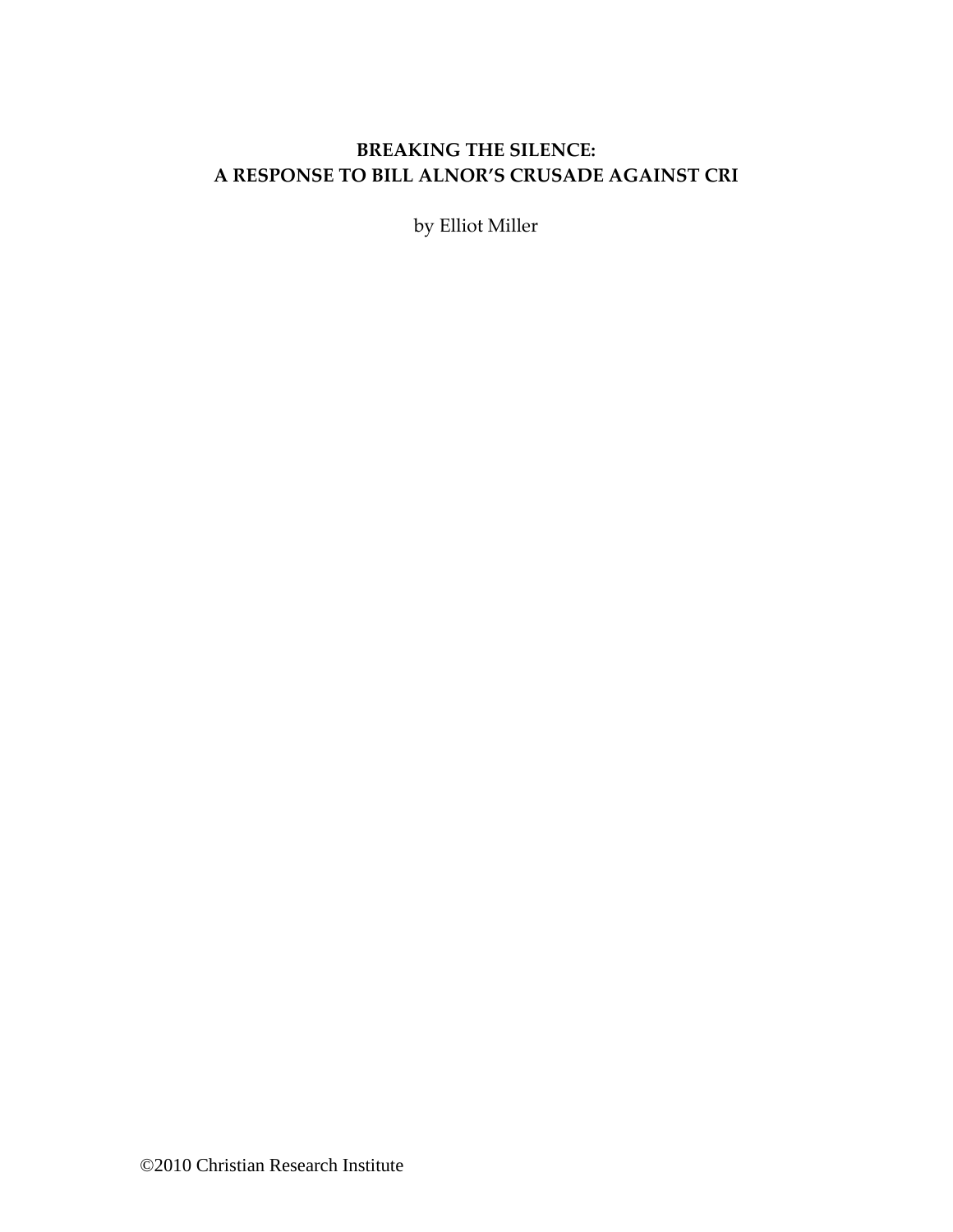#### **Contents**

Chapter Summaries 4

Introduction: Why This Book? 14

## **PART ONE: THE VITAL ROLE OF CRI**

Chapter One: The Vision of CRI 19

Chapter Two: The Fruit of CRI 24

## **PART TWO: BILL ALNOR'S HISTORY WITH CRI**

Chapter Three: Alnor as News Editor 29

Chapter Four: Alnor as Director of EMNR 46

Chapter Five: Alnor as Relentless Opponent of CRI 59

## **PART THREE: ANSWERING ALNOR'S ALLEGATIONS**

Chapter Six: Mail Fraud? 62

Chapter Seven: Abuse of Funds? 77

Chapter Eight: Plagiarism? 87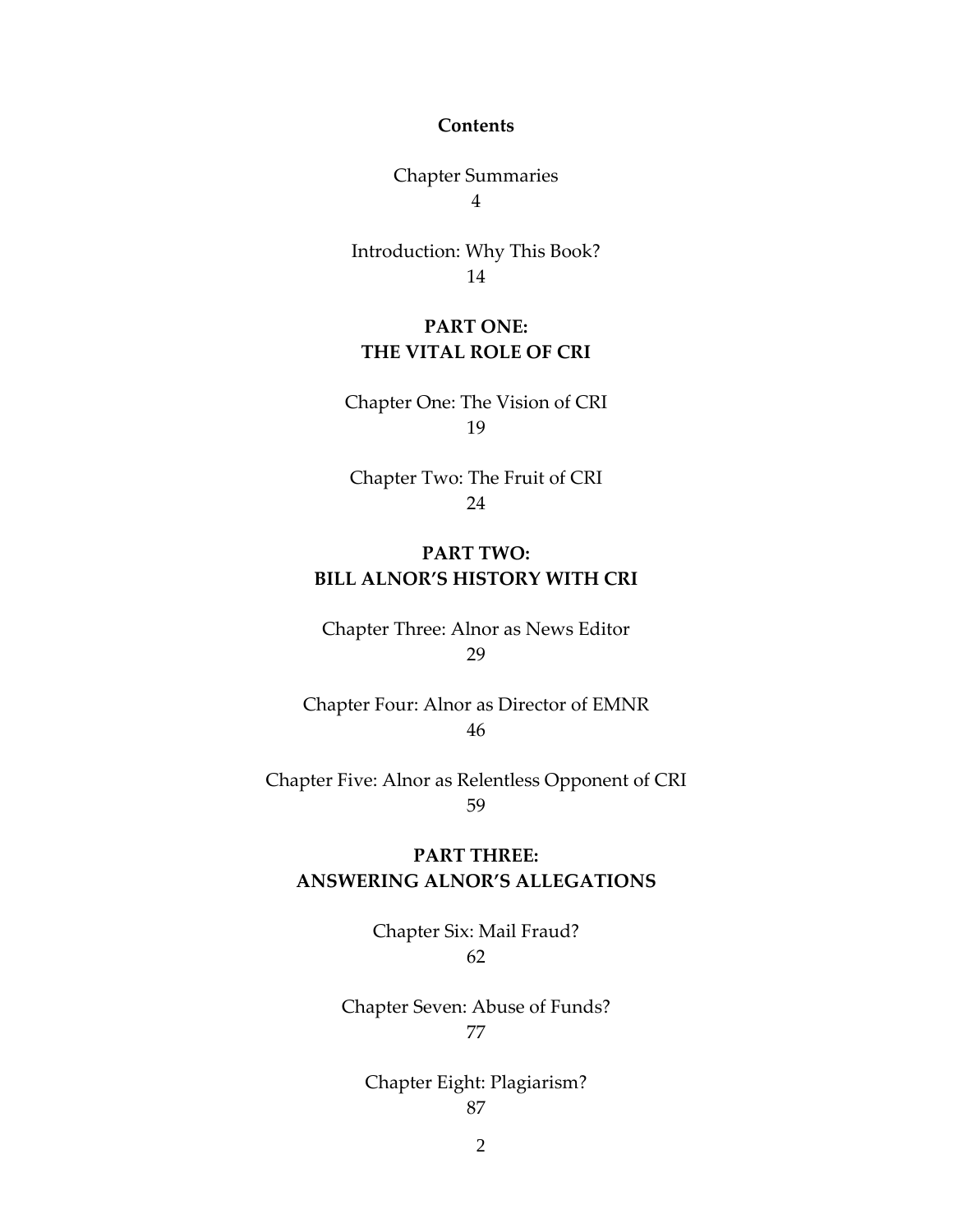## Conclusion: Consider the Source 128

## Appendix A: Is Hank Hanegraaff the Rightful Successor of Walter Martin? 130

Appendix B: The Martin Family's Controversy with CRI: An Inside Perspective by Cindee Martin Morgan and Rick Morgan

140

Appendix C: E.E. and PWT Tables of Contents 163

Appendix D: Setting the Record Straight 167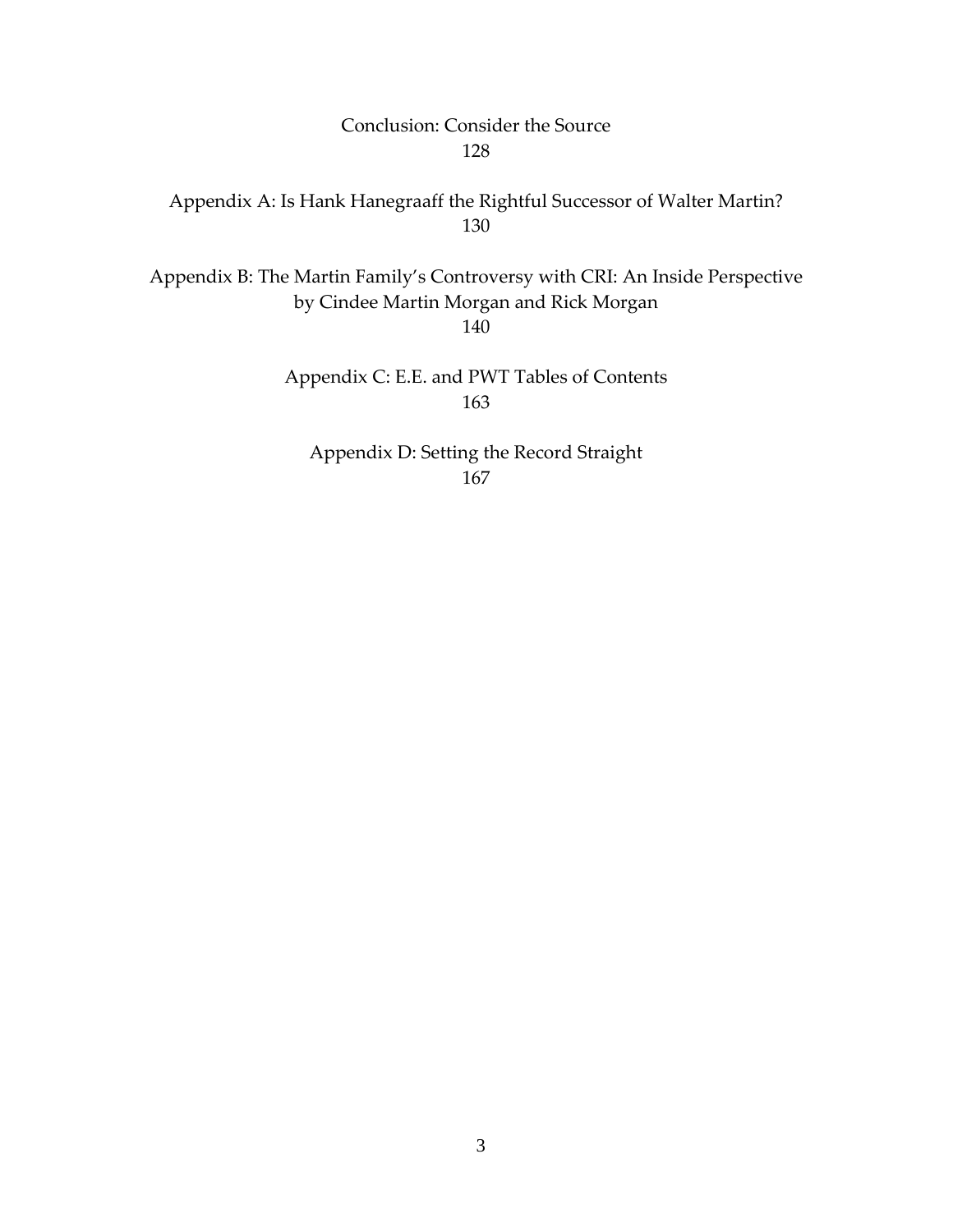## **CHAPTER SUMMARIES**

## **Introduction: Why This Book?**

Over the past thirteen years the integrity of the Christian Research Institute (CRI) and its president, Hank Hanegraaff, have been subjected to sustained Internet, media, and word-of-mouth attacks that have largely become the mission of one man: William M. "Bill" Alnor. While Alnor has not been successful at utterly destroying CRI, he has been successful at keeping the perception of controversy alive, and through this he has also been successful at eroding our influence in the body of Christ and our financial support.

Some time ago it reached a point where there were so many allegations that we could not possibly answer all of them, but we do want to provide concerned and conscientious individuals with enough information to see that the allegations can be satisfactorily answered. Although responding to Bill Alnor is the immediate purpose of this book, it also provides a highly instructive case study in errors to avoid when pursuing both discernment ministry and Christian journalism.

## **Chapter One: The Vision of CRI**

The Christian Research Institute was founded by Dr. Walter Martin in New Jersey in 1960. Walter's vision was to take the research of "top apologetics" and make it accessible to lay people as "pop apologetics" (as opposed to "slop apologetics") so that they would become confident in their faith, discerning of doctrinal error, and able to make a compelling defense of the hope that lies within them to cultists, occultists, atheists, and unbelievers of all kinds. In the late 1980s Walter came to understand that it was time for him to pass the leadership of CRI to the next generation. In late 1988 he announced that, while he would remain the public face of CRI, CRI board member Hank Hanegraaff would take over its day-to-day direction. Just one-half year later, in June 1989, Walter Martin died.

In the years that followed Hank did a phenomenal job of moving Walter's vision toward fulfillment by transforming CRI from a niche ministry mainly reaching the Christian countercult community to a major, high-profile ministry reaching the body of Christ at large. Since 1995 the ministry has had to weather the repeated onslaughts of Alnor and his associates, but it has stayed on course with its original cause concept and continues to bear abundant fruit for the Kingdom of God.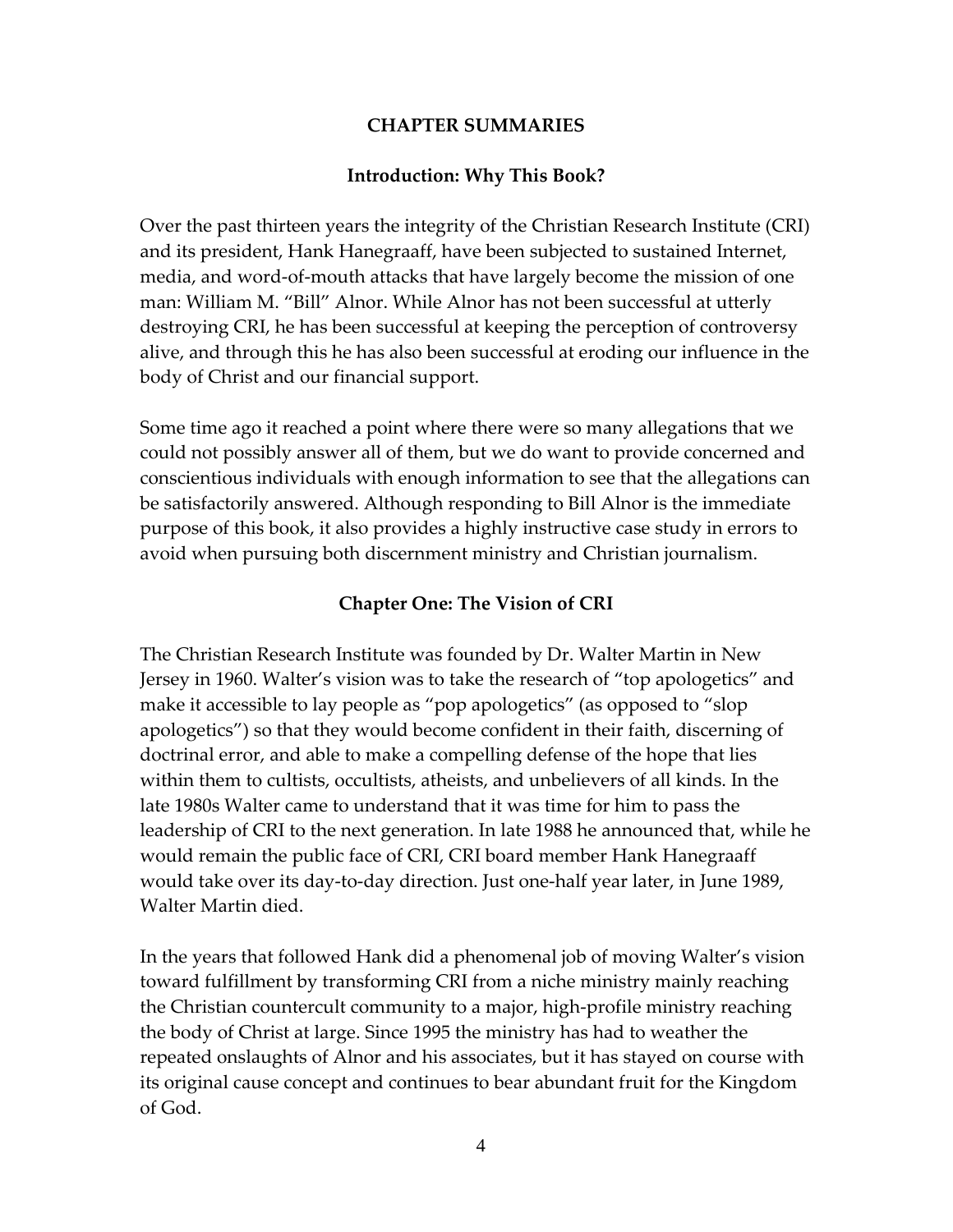## **Chapter Two: The Fruit of CRI**

CRI is playing a vital role in bringing apologetics and doctrinal discernment to the masses. For example, *Bible Answer Man* (BAM) listener Susan Mudd tells us, "I started listening to the *Bible Answer Man* in 2003 because a co-worker told me about some things she had learned from the program and I…wanted to counter what she was telling me. The total opposite happened.…I have been saved." Alan Mulkey says that finding BAM was like coming "across a lighthouse in a stormy sea. I finally found someone who not only could explain what was wrong with this Word of Faith Theology, but also had the conviction to stand up and refute error when it is evident.…Your show was a life raft for me."

Pastor Ed Young of Second Baptist Church in Houston speaks for many Christian leaders when he says to Hank, "You have kept the church…straight in orthodoxy, in understanding basic doctrinal truths.…I think you are God's man for your calling for just such a time as this." It is this undeniable and critically important equipping work of God's people in sound theology, apologetics, critical thinking, and interfaith evangelism that Bill Alnor has been assaulting and working overtime to destroy.

### **Chapter Three: Alnor as News Editor**

As editor-in-chief of the *Christian Research Journal* I began accepting news stories from Bill Alnor in the Summer 1987 issue and one year later I appointed him to be our news editor. He brought to the task an acute nose for news but it was not long before a pattern of factual inaccuracy and tabloid tactics surfaced in his stories. A disturbing tendency toward crusader journalism, in which he claimed a divine mandate to go after allegedly corrupt Christian leaders, also emerged.

Walter Martin expressed his preference that Alnor be fired. Instead, in May 1989 I stipulated to Alnor that if he wished to maintain his position he would need, among other things, to make every effort to interview all parties in a story, avoid hearsay, and steer clear of anonymous sources. Alnor agreed to these terms and also said he would abandon his crusade against a leading Christian apologist. For two years thereafter there were no notable problems with Alnor's work but then, over the following two years, the same problems resurfaced in five additional articles. One of those problematic articles concerned a controversial Christian group called Set Free Christian Fellowship. The article deeply troubled Hank, who by this time had succeeded Walter, because it made no serious effort to balance serious allegations against Set Free with the other side of the story.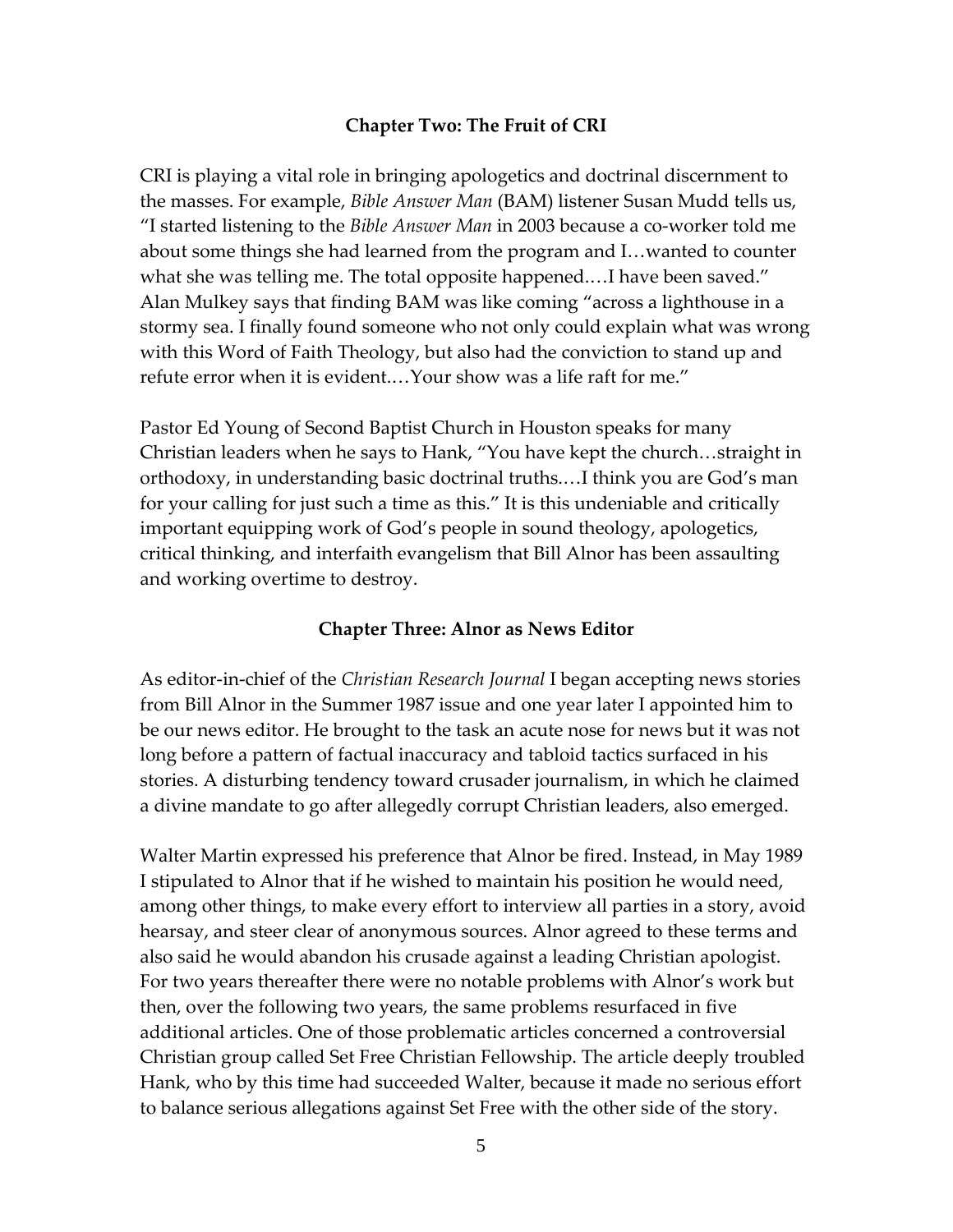Alnor also launched a vigorous crusade against Set Free's leader Phil Aguilar that was independent of CRI but confused the public as to CRI's position on the group because of Alnor's association with the *Journal*.

It was clear that Alnor's approach to countercult ministry irreconcilably differed from CRI's and his reckless journalistic practices had returned with a vengeance. In February 1992 my six-member editorial board unanimously advised me it was time to fire Alnor. Alnor found out about this decision before I was able to break it to him, called me about it, and arranged to leave a paper trail to make it appear that he resigned. However, sufficient written documentation and witnesses exist to corroborate that Alnor's exit from the News Watch department was initiated by CRI and not by Alnor.

#### **Chapter Four: Alnor as Director of EMNR**

Alnor proceeded to revive his old ministry, Eastern Christian Outreach (EChO). In late 1993 the Evangelical Ministries to New Religions (EMNR), on whose board I sat, accepted Alnor's offer to serve as its executive director, despite my misgivings. EMNR was created to bring unity and cooperation among countercult ministries, but Alnor was driven to take sides in conflicts that erupted in the countercult community. This he did when he expressed to *Christianity Today* his support of a former EMNR board member's controversial inclusion of an EMNR member ministry in his book on "Churches That Abuse."

In March of 1994 CRI experienced its own controversy as Brad Sparks, a former CRI employee, sued the ministry for laying him off and included numerous outrageous allegations of illegal activity in his complaint. Sparks organized a group of disgruntled former employees and they broadly disseminated their anti-CRI materials. Once again, Alnor could not refrain from getting involved and sent Hank a February 6, 1995 letter ostensibly to promote "restoration." Contrary to that purpose, Alnor repeated numerous unproven allegations as if they were facts and blind copied the letter both to Hank's fiercest adversaries and to the press, who all received the letter well ahead of Hank. He said, "*I am on the verge of moving out of neutrality and opposing you…*."

I found Alnor's conduct so inappropriate for the director of EMNR that I called an EMNR board meeting to deal with it. I mentioned to the board similar problems that Alnor created for CRI that led to his being fired. Alnor replied that I was lying and claimed that he resigned. The EMNR board told Alnor that he could continue as director only if he backed off from CRI. Despite Alnor's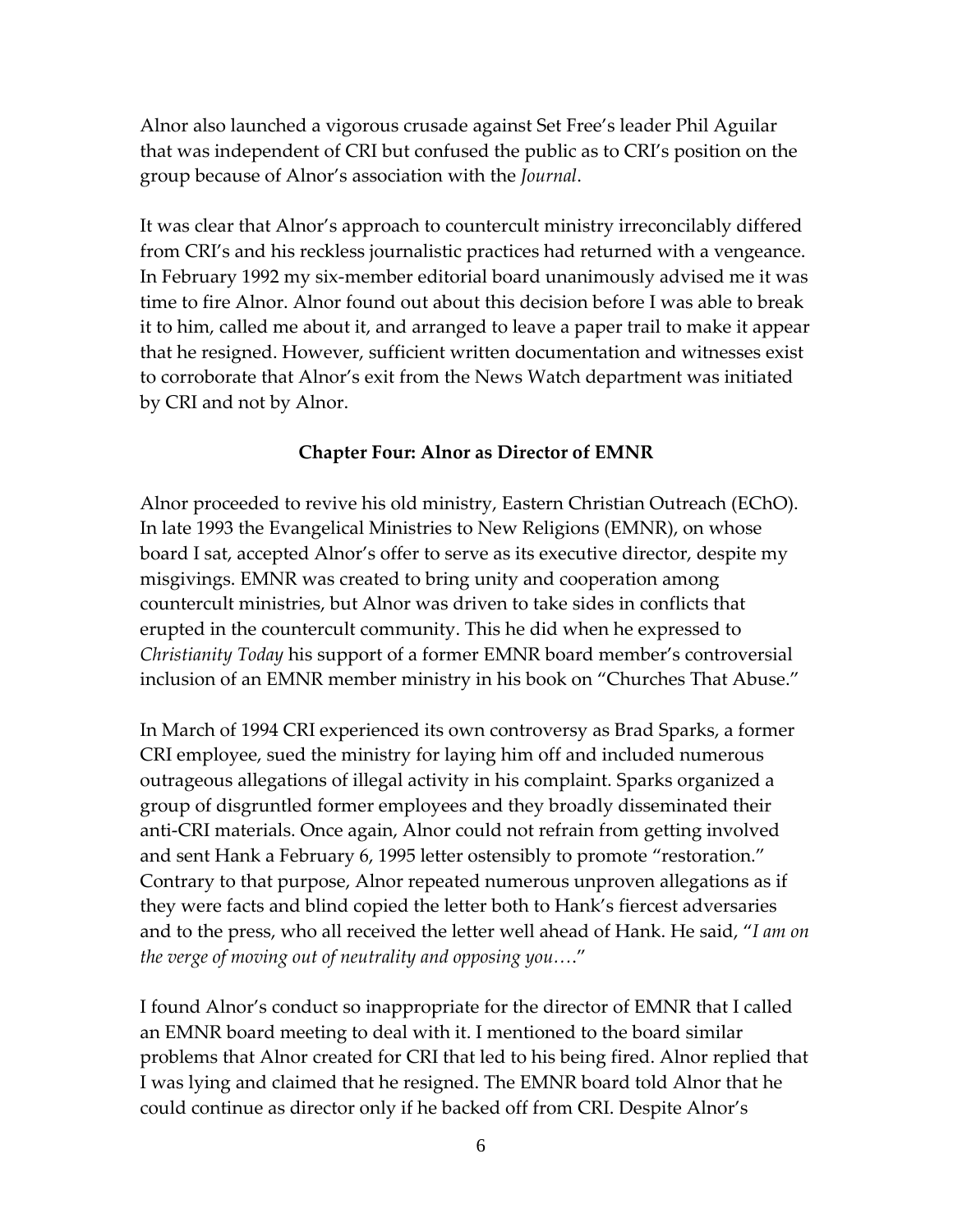apparently strong desire to retain his position, he proceeded to disseminate demonstrably false and injurious information about CRI in his newsletter and clearly had some level of involvement with a rumor that Hank had taken a bribe from Phil Aguilar. In fact, this demonstrably slanderous story provides an excellent example of how anti-CRI rumors are conceived, take on a life of their own, and refuse to die.

### **Chapter Five: Alnor as Relentless Opponent of CRI**

By early 1996 Alnor's continued inability to refrain from divisive activity and his abuse of EMNR funds cost him the executive director position. No longer constrained by the EMNR board, he was free to join forces fully with those who were opposing CRI, and he quickly moved to the forefront of such activity. He and his associates would obtain Hank's speaking itinerary and send defamatory materials to the churches and other venues to which Hank would be arriving. He worked to develop "moles" within CRI who would keep him aware of CRI's activities. Through this information he was able to contact new personnel to give them a "friendly heads up" about the troubles at CRI, thus enlisting new moles and perpetuating the very troubles about which he contacted them.

In 2001 Alnor announced on his Christian Sentinel Web site a "shift of focus" that would be "real and permanent" to an even greater emphasis on "exposing hypocrisy and corruption in religion." He stated that this shift would involve "tracking and cataloguing the scandals within the church as a part of an important worldwide service.…" He acknowledged that some would call this work "gossiping" and "muckraking" but clarified that "we don't mean anything personally by it." He also pointed out that "the famous 'muckrakers' of the early part of the 20th Century…did their reforming work because they believe God wanted them to."

### **Chapter Six: Mail Fraud?**

On January 19, 2005 Bill Alnor posted an article on his *Christian Sentinel* online magazine that reported that Hank Hanegraaff was soliciting funds to make up for donations that apparently had been lost in the mail by the Rancho Santa Margarita, California post office over a period of up to three months. Alnor said he contacted the same post office and no one was aware of a problem with CRI's mail. Alnor then filed a complaint with the U.S. Postal Inspection Service alleging that CRI was perpetrating mail fraud.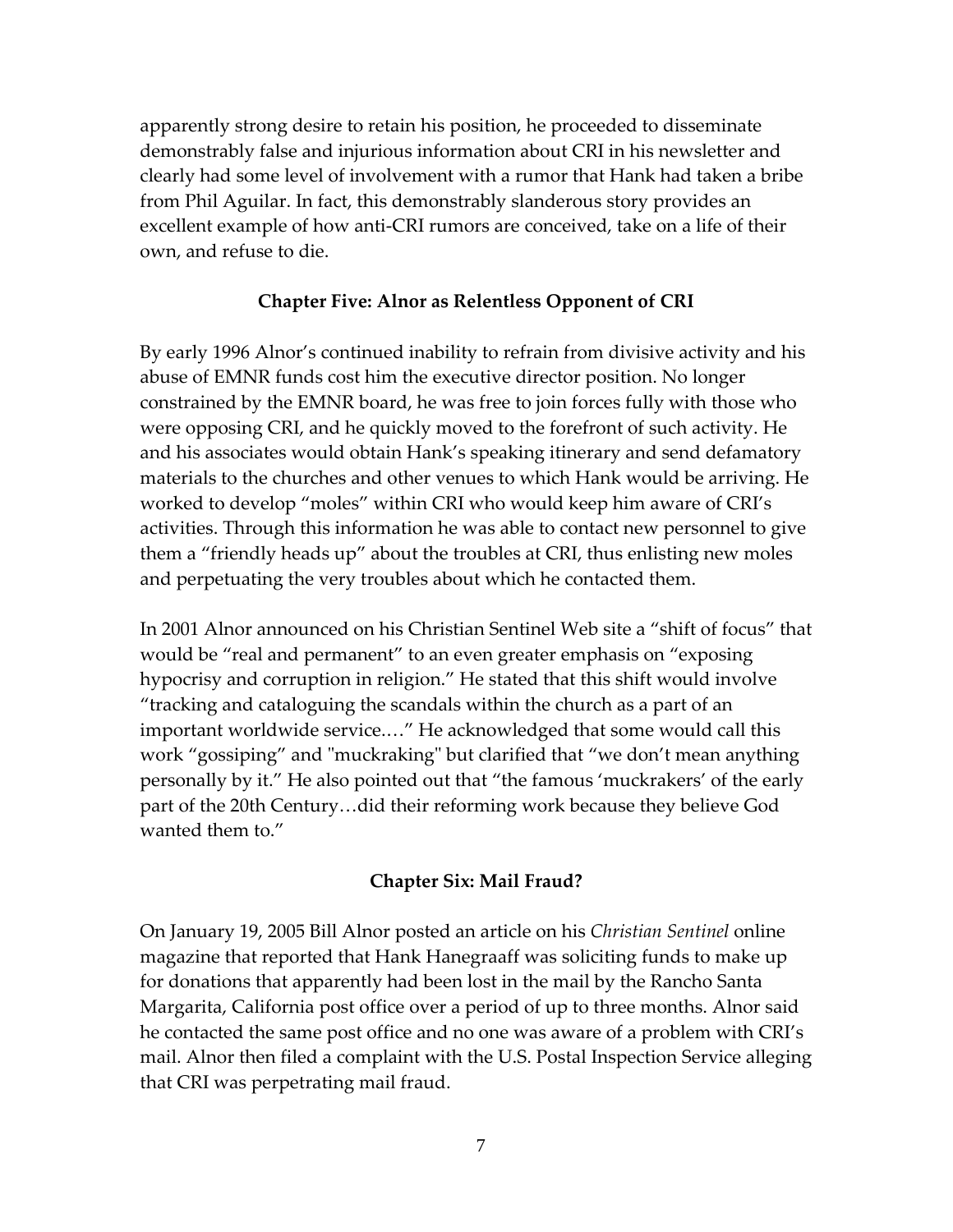Alnor's *Christian Sentinel* article opened with, ""Christian Research Institute (CRI) President Hank Hanegraaff has become the focus of a federal criminal mail fraud investigation sparked last week by an unusual 'urgent memo' fundraising appeal letter he released on Friday on CRI's website." CRI had become used to Alnor making allegations of unethical activity against the ministry, but to claim that CRI was under a federal criminal mail fraud investigation went over the line. CRI's board of directors observed that this false claim was getting traction in the press and disturbing CRI's donors, and so they decided that the facts needed to be established in a court of law.

Alnor's legal team of the ACLU and the law firm of Ross, Dixon, & Bell moved to have the case stricken from the court on the basis that it violated free speech protections enshrined in California law. The trial court judge rejected their motion but Alnor appealed and in 2007 he obtained a two-to-one decision from the Court of Appeal to have the lawsuit overturned. In his August 7, 2007 update on his Web site Alnor proclaimed, "Victory! CRI/Hank Hanegraaff loses merit less [sic] defamation law suit against Bill Alnor!"

A public statement released by CRI after the appellate court's ruling summarizes CRI's position on both Alnor's mail fraud allegation and the lawsuit:

On February 28, 2007, the three-judge Court of Appeal in California unanimously agreed with the trial judge that a preponderance of evidence showed that journalist William Alnor made false and negligent statements regarding the Christian Research Institute and its president Hank Hanegraaff. The panel was split, however, on whether to impose liability on Alnor for his false statements. The issue on which they could not agree was whether Alnor made the statements with actual malice, beyond negligence, knowing them to be false allegations, which constitutes the extremely high threshold public-figure plaintiffs must meet in order to impose liability for false statements.

CRI's purposes for bringing this matter to court were (1) that the ministry be vindicated of Alnor's outrageous charges and (2) to expose his unprofessional and harmful journalistic practices. We are satisfied that the judgments rendered in the Court of Appeal's decision accomplishes both of those purposes; that is, CRI is vindicated of Alnor's charge of mail fraud and Alnor's credibility as a journalist is seriously damaged. We believe an objective reading of the Court of Appeals' decision can yield no other conclusion. Furthermore, CRI's decision to file suit is supported by the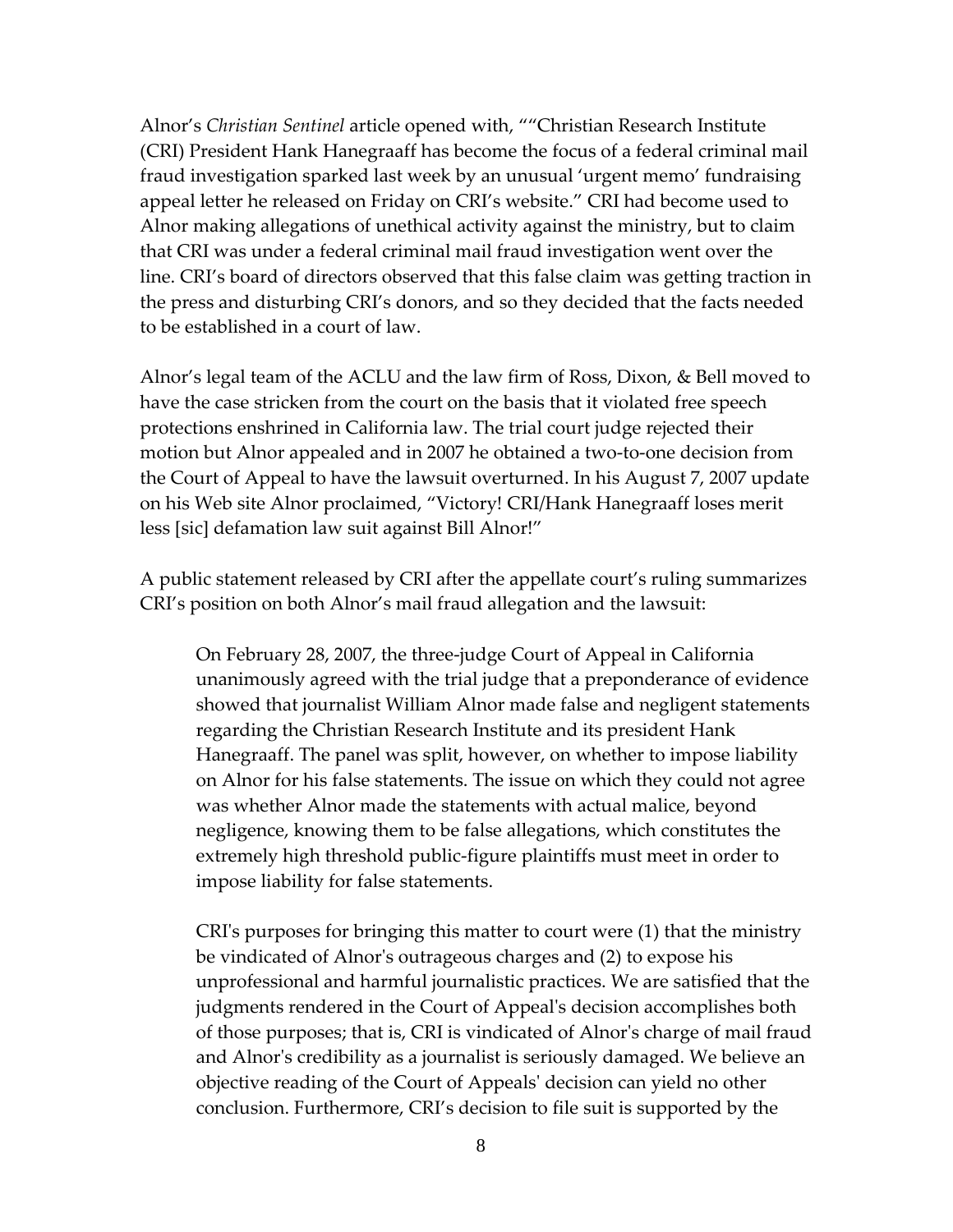fact that both the trial court judge and the presiding judge of the court of appeal determined that clear and convincing evidence of actual malice was presented by CRI.

#### **Chapter Seven: Abuse of Funds?**

On his Web site Bill Alnor urges Christians "NOT to contribute financially to CRI" and comments that Hank "has pretty much ruined [CRI] by making it a money machine." In the July 2003 issue of *The Christian Sentinel E-Update* Alnor reported that CRI was undergoing a compliance review by the Evangelical Council for Financial Accountability (ECFA) that had uncovered problems with the CRI board and also with expenditures.

Alnor's report contains both false and misleading statements, partly due to a premature and inappropriate public statement ECFA made that they later corrected. In the end, ECFA issued a public statement that should be reassuring to CRI's donors. It affirmed that ECFA had closely monitored CRI's response to their requirements and they were satisfied CRI was now in full compliance with their standards. They also clarified that "the deficiencies in compliance with ECFA Standards found at CRI were not willful on the part of the ministry, nor was the ministry's accomplishment of mission objectives, consistent with donor expectations, negatively impacted."

There are two major reasons why many Christian organizations decide not to apply for membership in ECFA. First, ECFA sets limits to the salaries that can be paid to members of an organization so that they are reasonably proportionate to the income generated by that organization. Second, ECFA prohibits principals of the organization from receiving the profits of any books or other materials they have written that are sold by the organization for promotional purposes. ECFA was established to address abuses in these areas, and supporters of a ministry can be reasonably assured that if that ministry is a member in good standing with ECFA its salaries and fund-raising practices are consistent with its nonprofit purposes. The truth is that CRI not only *meets* but *exceeds* ECFA standards because whenever CRI sells a book by Hank or any other CRI author, all of the profits go back to the ministry regardless of whether the book was used for promotional purposes.

One would think Alnor must be the standard-bearer of financial integrity in light of the way he so self-righteously goes after other Christians. He neglects to mention that EChO/Christian Sentinel is not and never has been a member of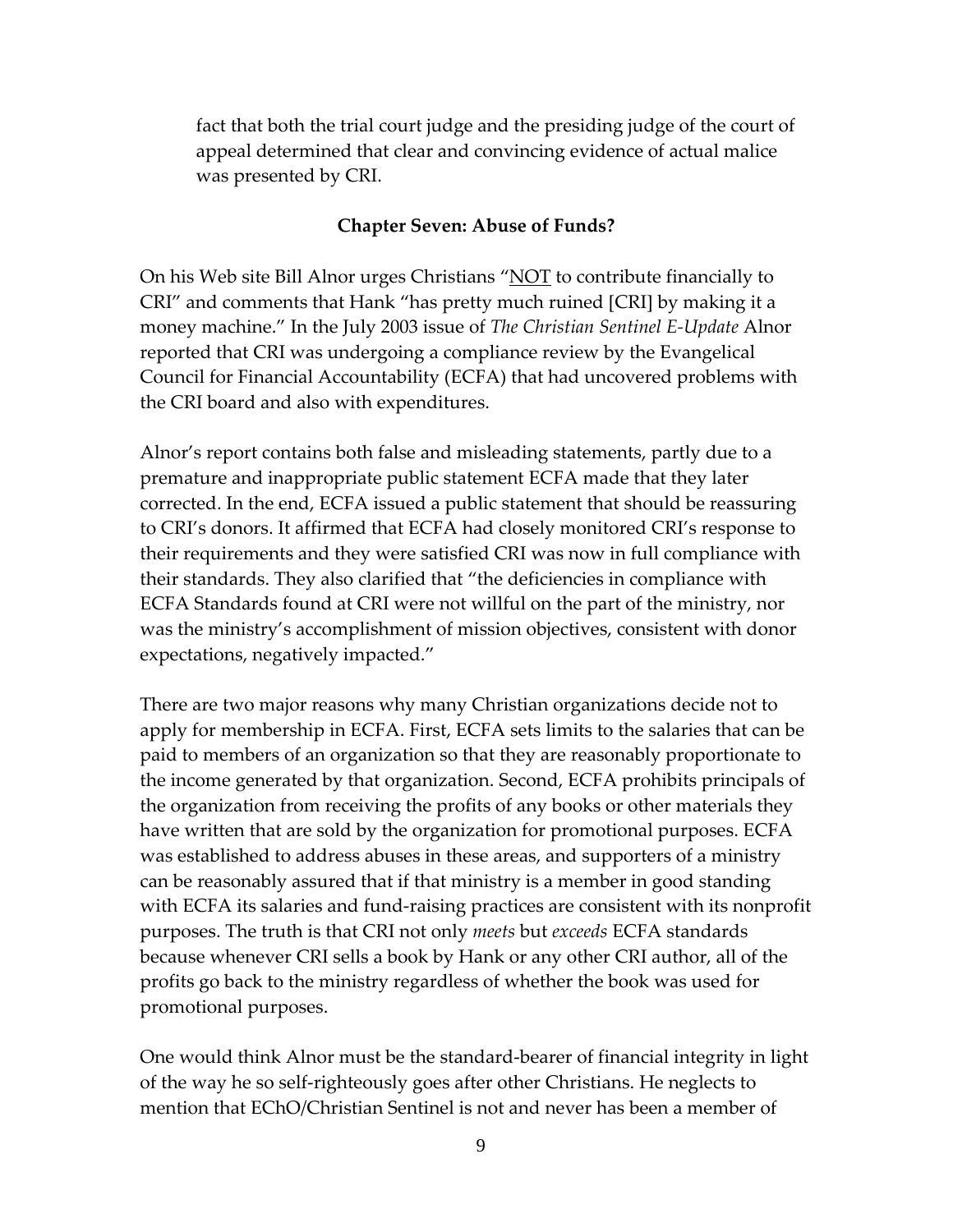ECFA, even though they do sell their products online on their "Christian Sentinel Store" page. Furthermore, he has given no indication whatsoever that he operates by ECFA (or any other) financial ethics standards. Considering that he has on many occasions concluded that Hank and CRI are guilty of misdeeds on the basis of mere hearsay, Alnor cannot survive scrutiny by his own standard. As far back as 1996 EMNR and CRI were contacted by former staff people of Alnor's EChO, alleging that they had witnessed Alnor abuse EChO and EMNR funds and lie to staff, supporters, and leaders of his church on several occasions.

#### **Chapter Eight: Plagiarism?**

In an August 2004 editorial in the *Christian Sentinel*, Bill Alnor wrote: "The evidence is overwhelming: Christian Research Institute (CRI) President Hank Hanegraaff has engaged in serious instances of repeat plagiarism.… My investigation that was part of my study of plagiarism in the religious media also underscores what action Christians should take concerning Hanegraaff and CRI: A complete boycott." In the chapter in his doctoral dissertation on plagiarism devoted to Hank, Alnor writes, "Most of the plagiarism allegations lodged against Hanegraaff stem from three of his books that he wrote prior to his takeover of CRI. They were *Memory Dynamics, Memory: Your Key to a Rewarding Education* and *Personal Witness Training…*."

Alnor provides a table with parallel columns demonstrating similarities between Hank's *Memory: Your Key to a Rewarding Education* and Harry Lorayne and Jerry Lucas's *The Memory Book* that he believes prove Hank plagiarized Lorayne and Lucas (L&L). They include the fact that both L&L and Hank use the shape of Italy like a boot, the acronym HOMES for the Great Lakes, and the acrostic "Every Good Boy Does Fine" to remember the treble clef as examples of how association can help with memorization. He documents that both L&L and Hank use the sounds of the same letters to represent different numbers, such as the number two being represented by the letter n. Finally, Alnor points out similarities between "peg words" Hank and L&L use to help their readers remember numbers, such as the number one being represented by a tie.

Alnor demonstrates no understanding whatsoever of the field of mnemonics (memory assistance) in which both Hank and L&L were writing. For instance, none of the examples he cites to prove Hank plagiarized L&L in the first seven of the nine rows in his table were created by L&L but are part of the public domain and are commonly used by teachers of mnemonics.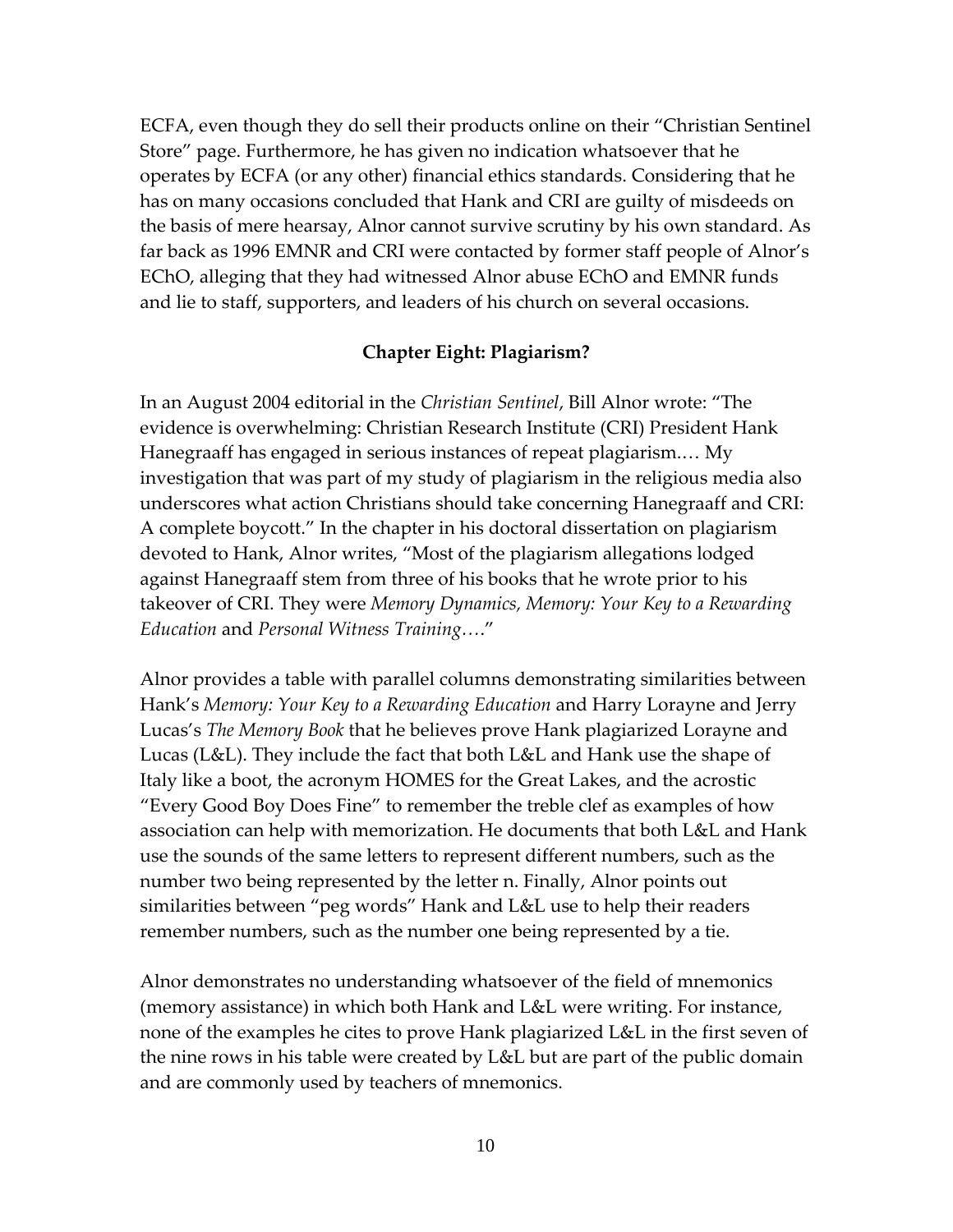As to the examples in the remaining two rows, these do not constitute plagiarism either. Every allegation of plagiarism against Hank is based on faulty assumptions and in this case one such assumption is that the memory-triggering devices used in mnemonics are proprietary to whoever created them. Mnemonics is in some respects a science and as such it is developed collectively and progressively by innovators in the field. Each new author in the field is not expected to start from scratch and reinvent the basic constituents, symbols, or language of the field (e.g., peg words or associations) simply for the purpose of not repeating what has already been developed before. Hank did not plagiarize L&L any more than they plagiarized earlier mnemonics writer David Roth or Roth plagiarized Felix Berol, who published his book on mnemonics just four years prior to Roth's. Each of these authors, including Hank, used peg words and other memory devices that previous authors employed while also adding new peg words and other distinctive innovations that justified the addition of a new book to the literature. None of them claimed that that all the ideas they were presenting were their own, and Hank, more than any of the others, acknowledged his indebtedness not only to ancient but also to contemporary sources.

As if all this were not bad enough, Alnor, who has set himself up as an authority on plagiarism, is guilty of plagiarism in the very creation of his plagiarism chart! Alnor thinks he escapes this by stating immediately above his table, "Some of this original chart created by the author is based upon examples originally given in an article that first appeared in the Internet in 1995," but careful analysis reveals that *all* of the examples first appeared in that article. Contrary to the clear implication of the word "some," Alnor contributed no new examples—only the chart format is new. Alnor's replication throughout his chart of the 1995 article's distinctive typos proves that he only drew his quotes from that article and strongly suggests that he never interacted with the primary sources at all in this research on Hank that helped earn his doctorate.

Alnor proceeds to write: "Some scholars have also looked at Hanegraaff's borrowings from [D. James] Kennedy['s *Evangelism Explosion* (E.E.)].… So far the most thorough study of the alleged plagiarism was written by Robert M. Bowman, Jr., who produced a 26-page scathing report on the plagiarism…. The scholarly study includes 15 pages of tables showing similarities between Hanegraaff's work and Kennedy's that highlights 89 sections (many entire paragraphs) of his book in which Hanegraaff lifts from Kennedy."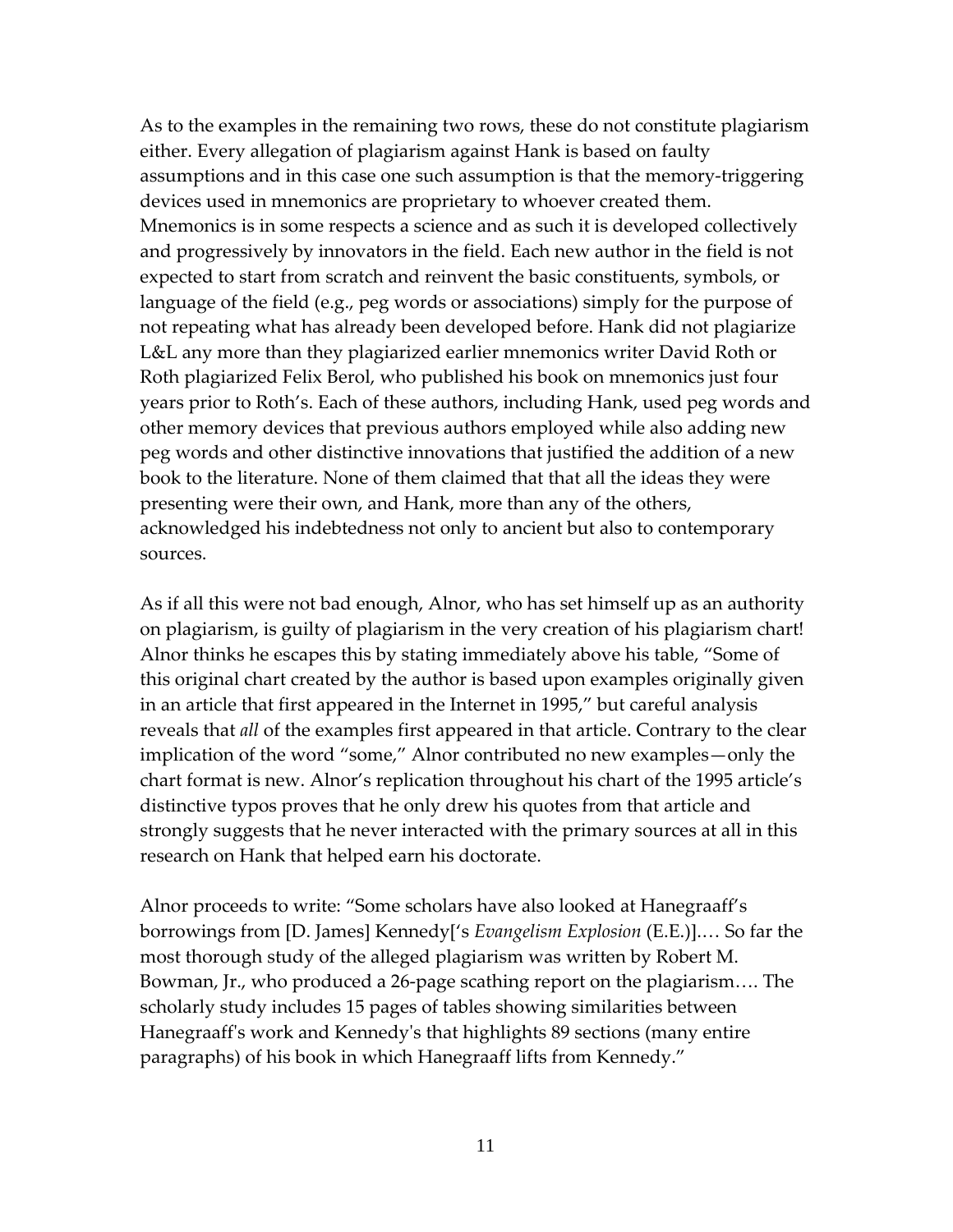Bowman too created a chart with parallel columns to display similarities between Hank's *Personal Witness Training* (PWT) and Kennedy's E.E. For example, in a simulated evangelistic visit to a home, Kennedy has the E.E. practitioner asking, "How did you happen to attend our church?" while Hank has a PWT practitioner asking, "Earl, how did you happen to visit our church?"

Just as the charge that Hank committed plagiarism of L&L was based on faulty assumptions, so too the charge that he plagiarized Kennedy. One such unwarranted assumption is that Hank is taking Kennedy's material and "passing it off as his own." Not only does Hank acknowledge his indebtedness to Kennedy in PWT but the manner in which he acknowledges him implicitly but clearly acknowledges E.E. Contrary to what some believe, Hank's incorporation of E.E. material into PWT wasn't news to Kennedy. Kennedy was the one who first asked Hank to create an inherently memorable version of E.E. (which, at its heart, is what PWT is) before deciding against it because E.E. was too well established in different translations internationally to be changed. Hank also sent Kennedy prototypes of PWT as he was developing it. In the mid 1980s Kennedy even had Hank teach an early version of PWT to his congregants at Coral Ridge Presbyterian Church.

The faulty conclusion of plagiarism could have been avoided if the right questions were asked:

- 1. *What kind of publication is PWT?* PWT is a training manual to help believers win souls that was never professionally published. A training manual is not the place to unfold new ideas but rather to lay out step-by-step proven methods for doing something effectively. While E.E. is almost entirely written in standard paragraph form with fully developed prose, PWT is largely written in outline form with blanks for the student to fill in at every point. It is properly a workbook. E.E. is more properly a study book.
- 2. *Why was PWT written?* PWT was written to make the E.E. gospel presentation more user friendly by packaging it in an inherently memorable format. This format was Hank's creation and provided a strong justification for publication. Furthermore, Hank added many additional innovations to the gospel presentation that go beyond what is found in E.E.
- 3. *Who was PWT written for*? PWT was created when people to whom Hank was teaching E.E. one night a week and Bible memorization another night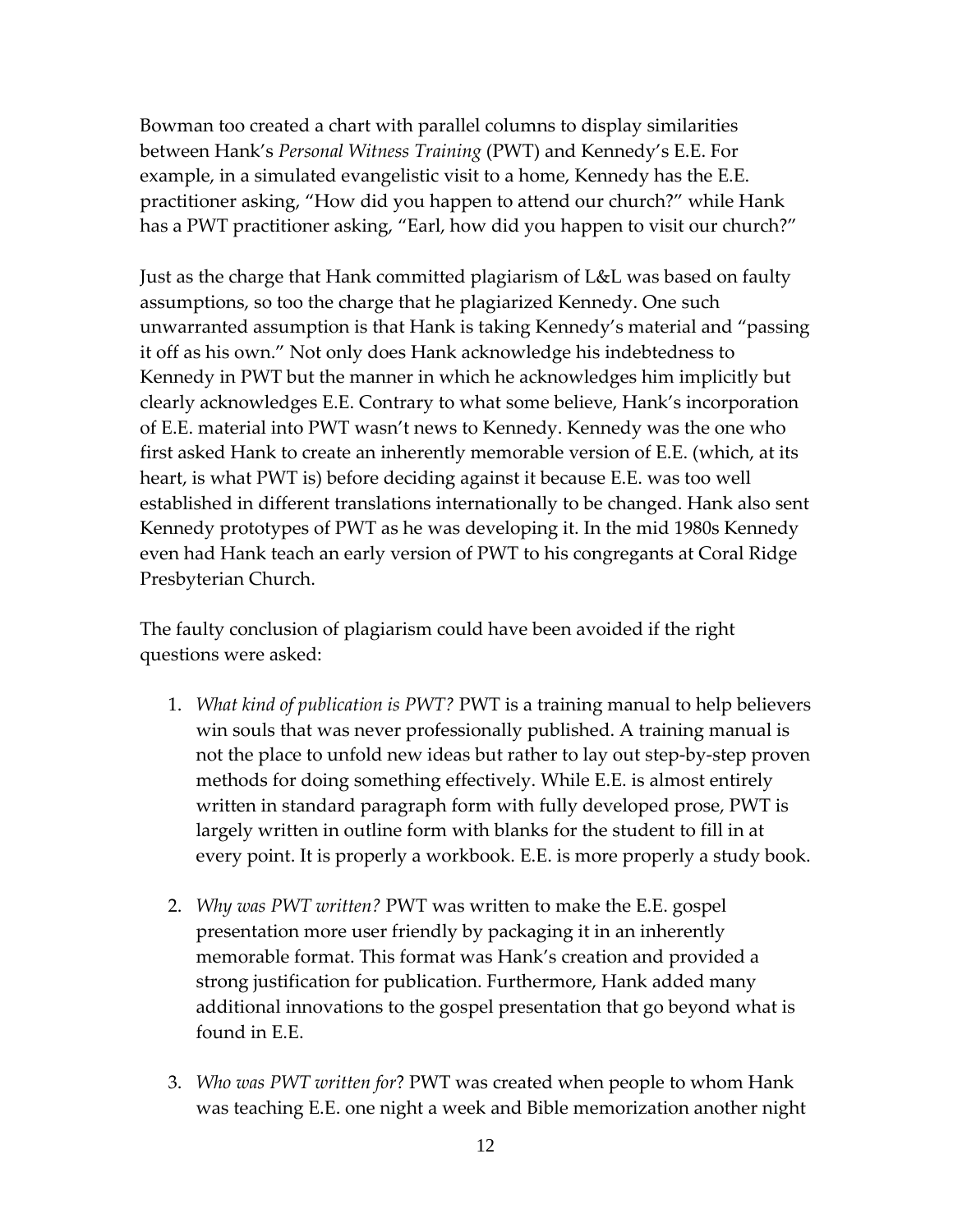asked him to make E.E. inherently memorable in a manner similar to what he had done with the Bible. Does Alnor really expect us to believe that these people thought Hank created the E.E. material he was now teaching in a memorable format? Does he expect us to believe that Hank was trying to make them think that?

The plagiarism allegations need to be put in context. At the time they were originally made some people held the opinion that Hank was unqualified to take the place of Walter Martin. When Hank began to write material such as *Christianity in Crisis* that would seem to contradict that view, some alleged that Hank's materials were ghostwritten. The plagiarism charge was another attempt to discredit Hank's claim to the leadership of CRI: "Even when he writes he's incapable of producing anything original."

The people who cling to this ghostwriter/plagiarist characterization of Hank are chasing after the distant echo of a rumor that was long ago discredited. There is absolutely no evidence that Hank uses a ghostwriter and the allegation is laughable to anyone who works closely with Hank. Furthermore, none of the professionally published books that Hank has produced since he came into his own at CRI remotely approach even the broadest definitions of plagiarism. After fifteen years of Hank's daily hosting the *Bible Answer Man* and his creation of a truly impressive body of work it is astounding that we still need to have this discussion about his qualifications to lead CRI.

#### **Conclusion: Consider the Source**

These allegations will not end. Bill Alnor behaves as though his reason for living is to bring down Hank Hanegraaff and with him CRI. We are called to the defense of the gospel, not of ourselves, and we cannot justify diverting any more of our precious time from our ministry objectives than we are using here to answer Alnor and company's never-ending allegations. We trust that the information in this book is sufficient to assure you that we do have answers to Alnor's allegations. We request that in the future, when Alnor would have you believe that he is doing God a service by attacking a fruit-bearing ministry, you will consider the source of the attack.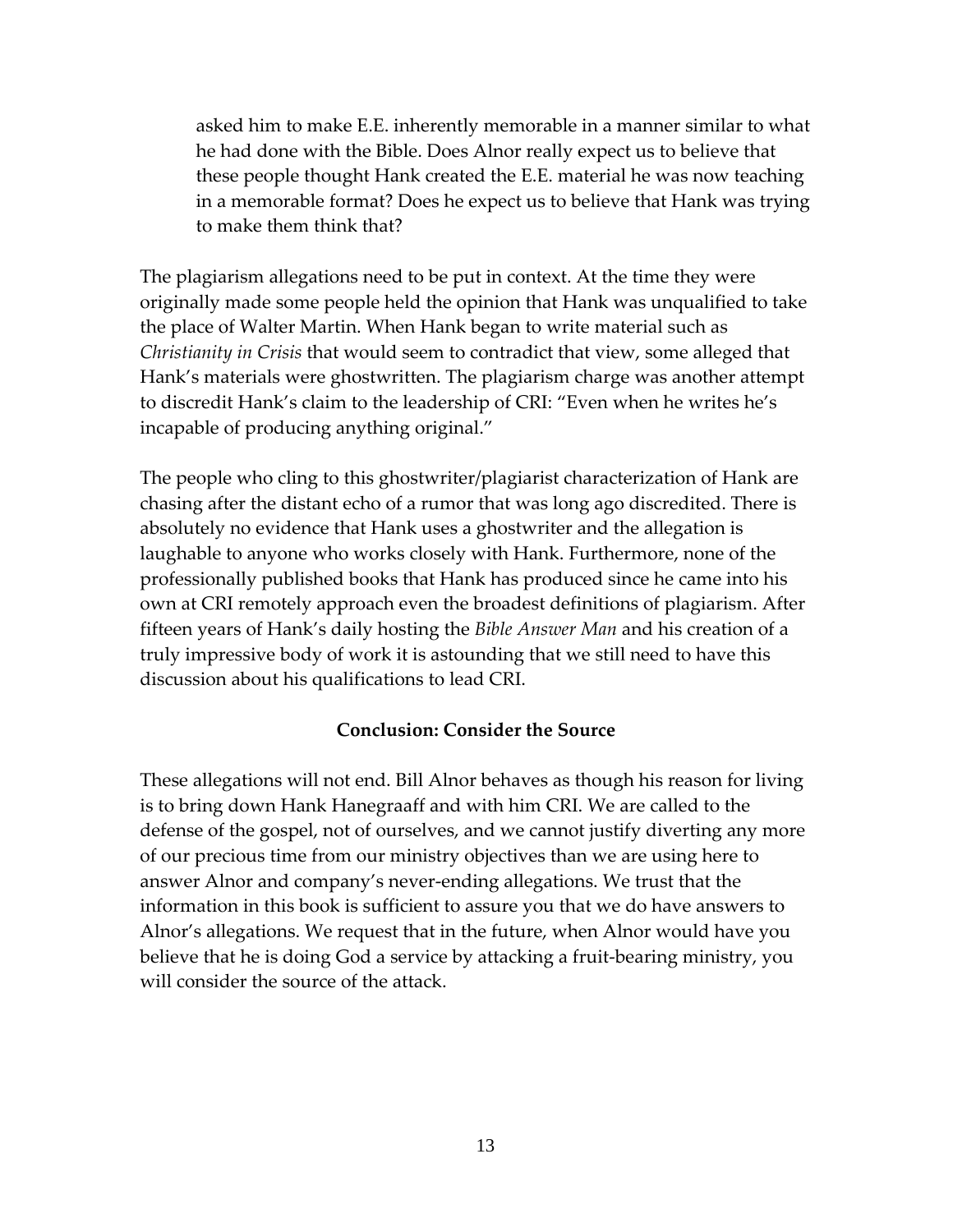## **INTRODUCTION: WHY THIS BOOK?**

*As I've done different searches on the Internet, one thing that never ceases to amaze me is how many people seem to think it is their God-given duty to set themselves up as judge, jury and executioner of those doing public work throughout the body of Christ and presuming they have all of the facts. A dangerous practice. I wish someone would write a book condemning it. "The first to present his case seems right, til another comes forward and questions him." Proverbs 18:17 (NIV). —Cindee Martin Morgan*

Over the past thirteen years the integrity of the Christian Research Institute (CRI) and its president, Hank Hanegraaff, have been subjected to sustained Internet, media, and word-of-mouth attacks that have largely become the mission of one man: William M. "Bill" Alnor.<sup>[1](#page-13-0)</sup> With a few exceptions it has been the policy of CRI not to respond publicly to the accusations of Alnor and those who are working with him. It was our experience that if we wrote one thousand words in our defense, they would write ten thousand words to try to rebut our defense, and then we would need to answer the new allegations in their rebuttals, and so on. We found ourselves being diverted from our calling to defend the gospel into the infinitely less fruitful and meaningful activity of defending ourselves. We therefore kept busy doing the work to which we were called and hoped that eventually our antagonists would find something more constructive to do. Many of them did, but Alnor has proven to be a man obsessed.

It truly seems to be Alnor's life mission to destroy the reputation of Hank Hanegraaff and to bring down the ministry of CRI. Every few years we can expect a major new attack, either directly perpetrated by Alnor or perpetrated by others with Alnor's clear encouragement and assistance. These attacks will usually first be launched on the Internet and then will escalate to the major Christian and secular media. To make matters worse, with few exceptions, Alnor and those working with him have been given ample room to tell their stories while CRI's side of the story has been inadequately represented, and the words chosen by the reporters have sometimes implied guilt for CRI where no guilt had

<span id="page-13-0"></span><sup>&</sup>lt;sup>1</sup> I might also mention Jackie Alnor, Bill's wife, who has aided and abetted him throughout his campaign.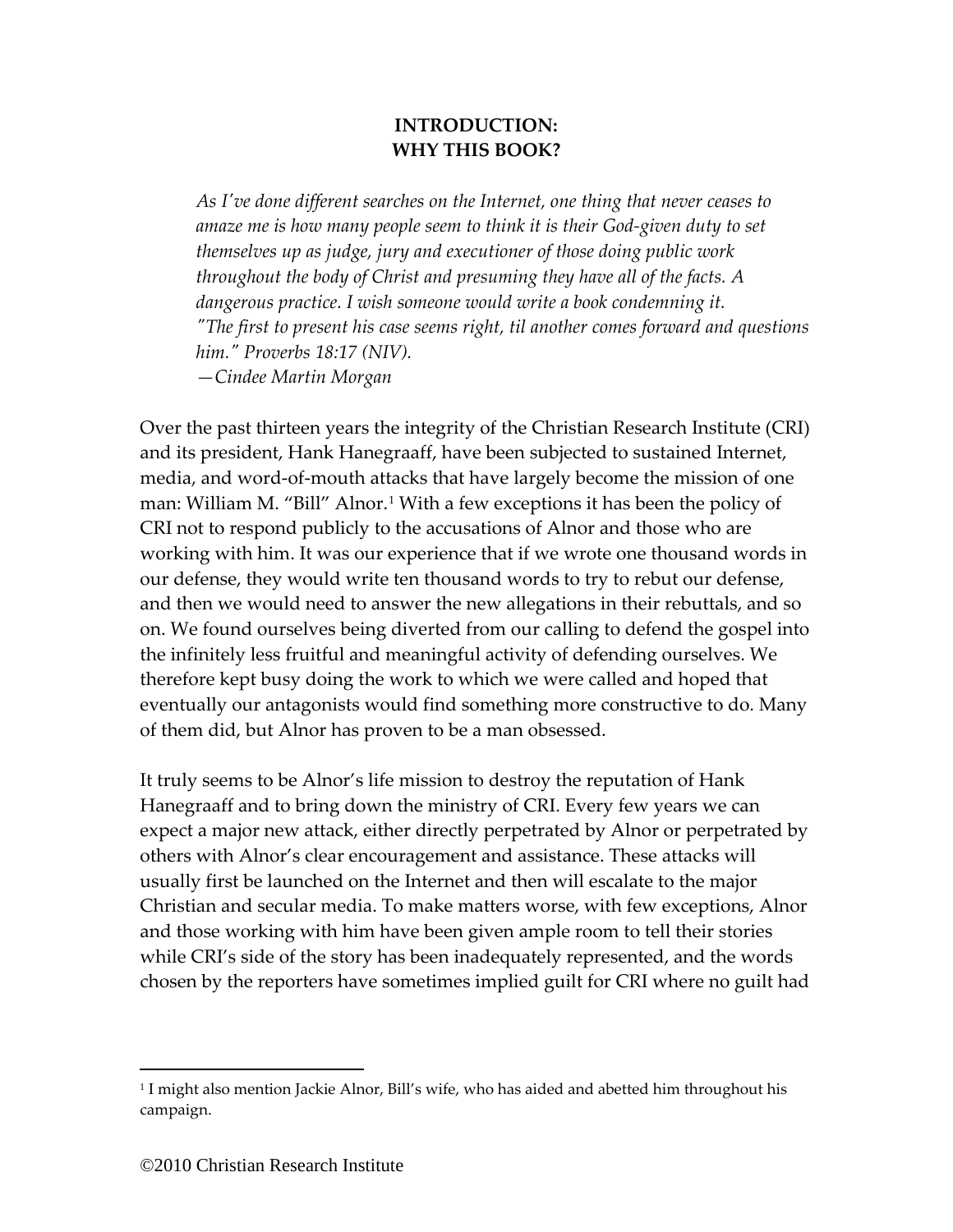been proven.<sup>[2](#page-14-0)</sup> The very fact that such allegations have been reported in respected news outlets such as the *Los Angeles Times* and *Christianity Today* gives them an aura of credibility, and Alnor and company have exploited this perception to the fullest advantage. While Alnor has not been successful at utterly destroying CRI, he has been successful at keeping the perception of controversy alive, and through this he has also been successful at eroding our influence in the body of Christ and our financial support.

Our decision not to respond publicly to the ongoing relentless attacks of Alnor has allowed the gradual creation of a complex body of unanswered allegations. The use of the Internet to spread and embellish these allegations has resulted in the perception for some people that "where there's smoke there must be fire," and our silence has been taken by some as an admission of guilt. Some time ago it reached a point where we could not possibly answer all of the allegations, there were so many. We have no expectation that the contents of this book will satisfy people with a similar mindset to Bill Alnor, but we do want to provide people of a different mindset, who have been touched by the ministry of CRI but are disturbed by some of the allegations, with enough information to see that we do have satisfying answers to them. We therefore are making available for the first time *Setting the Record Straight*, a document that was prepared to answer the original allegations in 1995 but never published (see appendix D). The present text will answer the most common serious allegations that appeared after the preparation of the 1995 document.

Although responding to Bill Alnor is the immediate purpose of this book, it also serves a larger and ultimately more important purpose. It provides a highly

<span id="page-14-0"></span><sup>2</sup> A classic example of this phenomenon was the August 15, 1994 *Christianity Today* article by John Kennedy, "Making Radio Waves," which included the subhead, "When Leaders Stumble" [\(http://www.ctlibrary.com/ct/1994/august15/4t9042.html\)](http://www.ctlibrary.com/ct/1994/august15/4t9042.html). The examples of stumbling leaders that the article provided were the following radio hosts: (1) Darrow Parker, who resigned after confessing to "personal failure and marital infidelity," (2) David Hocking, whose program was terminated after he admitted to "moral failure in recent months that led to sexual sin," (3) Bob George, whose show was pulled after he "pleaded no contest to soliciting a prostitute," and (4) Hank Hanegraaff, who, according to his accusers, "withdrew CRI from [the Evangelical Council for Financial Accountability] in 1992 so that he could keep \$500,000 in book royalties from Christianity in Crisis; secretly borrowed \$100,000 from CRI as a down payment for an expensive residence; and intimidated, manipulated, and fired workers without cause." The question begs to be asked: what is wrong with this picture? Hank was lumped in with three "leaders" who had confessed to serious sexual sin, whereas his alleged improprieties were all unproven and denied by both Hank and CRI. In fact, each of these three allegations will be soundly refuted in the course of this book (see especially appendix D).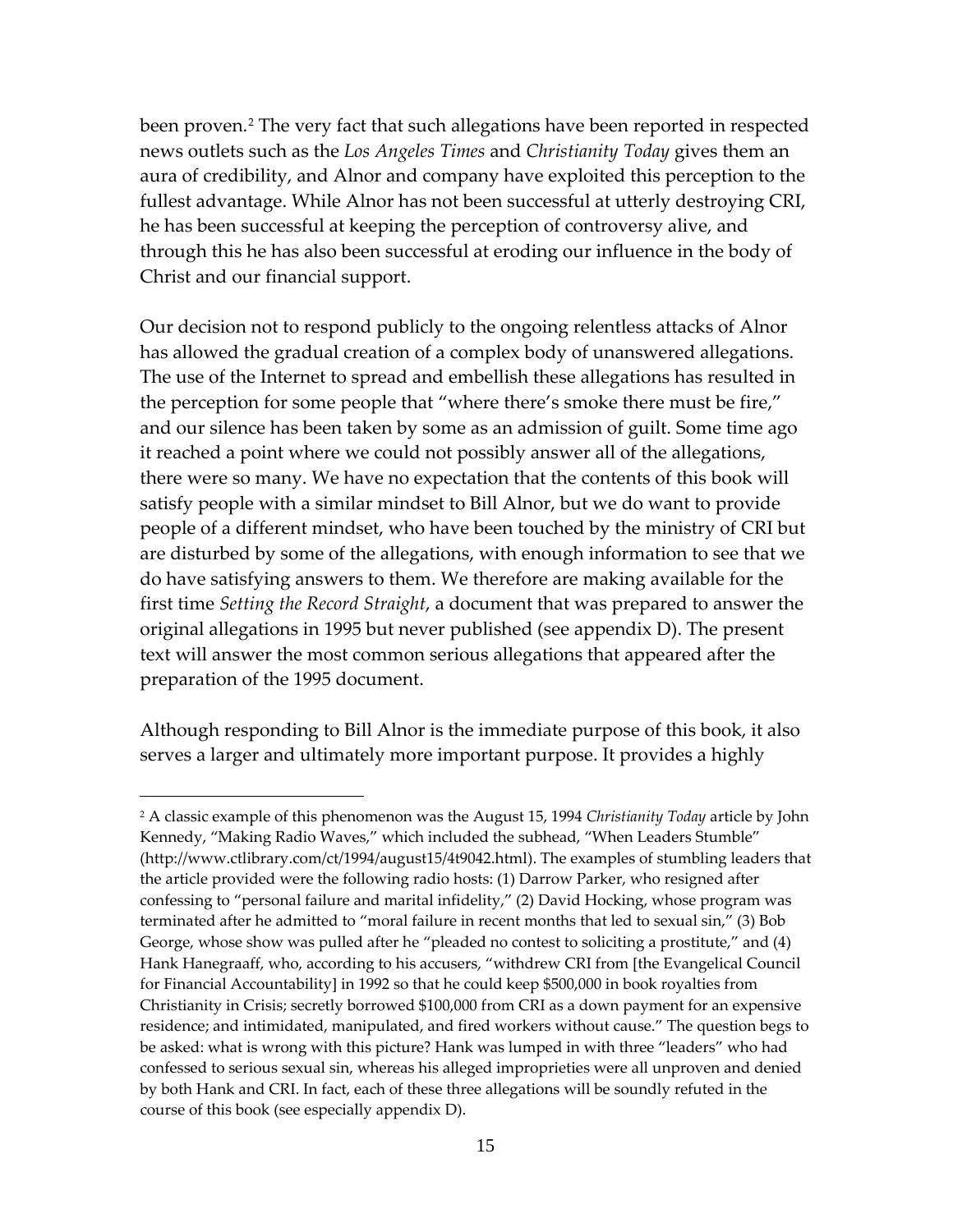instructive case study in errors to avoid when pursuing both discernment ministry and Christian journalism. Alnor typifies to a great extent what is wrong today in both fields. CRI is a discernment ministry and one of the services we provide the body of Christ is to teach discernment skills. To those who are pursuing discernment ministry or journalism as well as to Christians generally who wish to grow in sound principles of ministry and Christian thinking, the narrative and analysis provided in this book offer a significant learning opportunity.

In the broader scheme of things Bill Alnor is a minor player, but in the Internet age someone sitting in the back of a trailer with a modem can succeed at redefining a ministry or a Christian leader for a vast public through a strategic use of the Worldwide Web. Now, more than ever, Christians need to learn the right questions to ask when confronted with damaging allegations made against someone whose ministry they have benefitted from and trusted.

**August 25, 2010 Postscript**: The main body of this work (including the text immediately above) was completed in the fall of 2008, and just as we held the 1995 document, *Setting the Record Straight* (appendix D in this book) back from publication, so we have done with this book, allowing ourselves as much time as needed to weigh prayerfully the matter of proceeding to publication.

In some ways the situation has changed since I began writing this book. Bill Alnor has assumed a lower profile in the battle against CRI. His Web site, which is footnoted frequently in this book, is now defunct.<sup>[3](#page-15-0)</sup> In other, more significant respects, however, the situation has *not* changed. As recently as three weeks ago (on August 4, 2010), Alnor presented a paper at the annual conference of the Association for Education in Journalism and Mass Communication (AEJMC) that, as he described it to colleagues on an apologetics e-mail list, "has to do with allegations of plagiarism directed at CRI president Hank Hanegraaff in allegedly lifting materials from Jerry Lucas's work."[4](#page-15-1) Furthermore, Alnor's false and damaging allegations are as prominent as ever, whether in his own articles that are now featured on other people's Web sites, or in newer material written by other authors who often not only repeat but embellish his errors.

<span id="page-15-0"></span><sup>&</sup>lt;sup>3</sup> References to Alnor's site can still be checked out by accessing Google's "WayBackMachine" ([http://www.archive.org/\)](http://www.archive.org/), typing or pasting in the URL given in the footnote, and clicking on the date that corresponds to the one given in the footnote.

<span id="page-15-1"></span><sup>4</sup> From a July 30, 2010 e-mail from William Alnor to the apologetics list AR-Talk with the subject line, "AEJMC paper on Jerry Lucas/Hanegraaff plagiarism."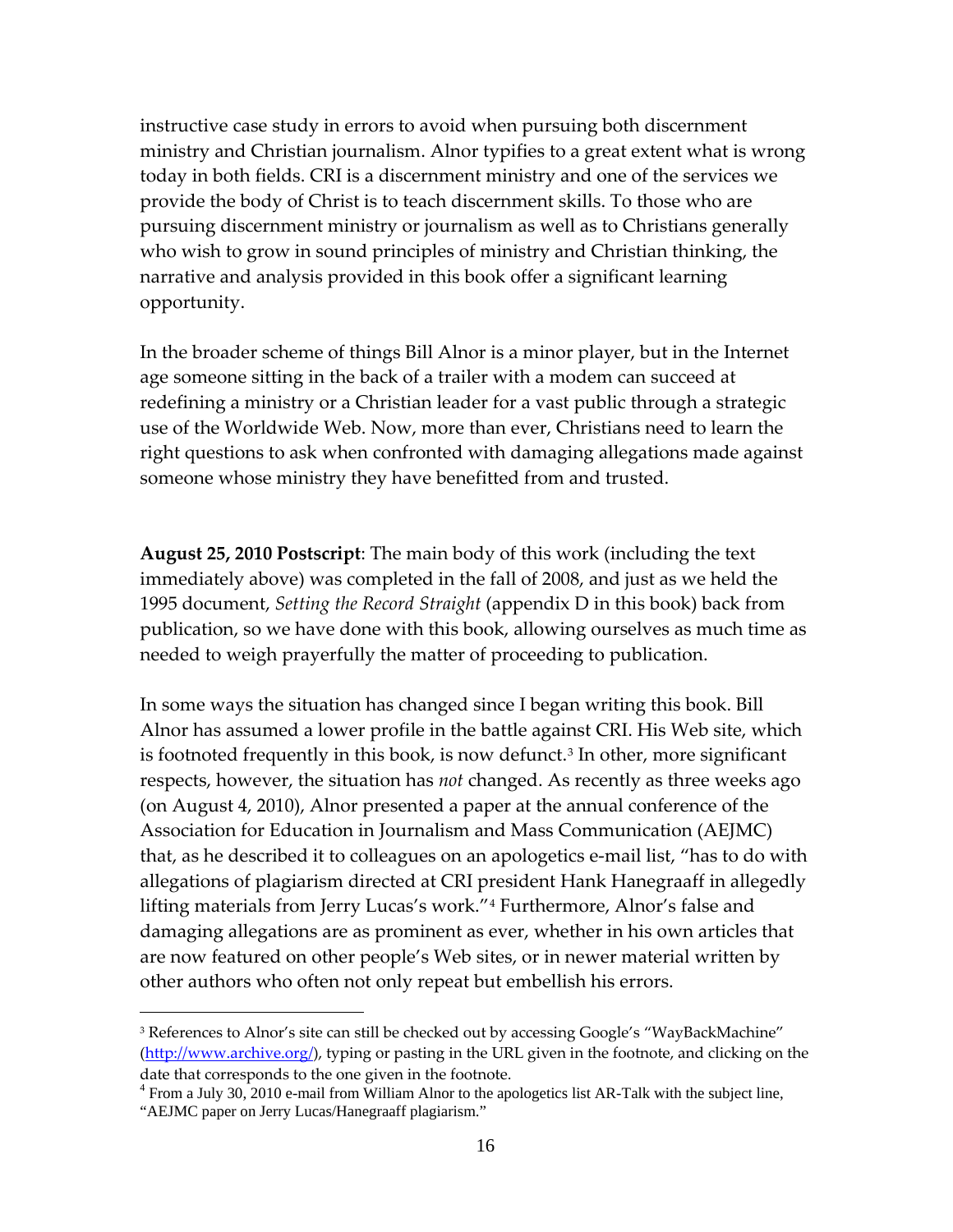While we sincerely pray for Alnor, his long and fierce opposition to a fruitbearing Christian work has eternal consequences and continues to demand a response. Appendixes have been added to answer further allegations made by Alnor's collaborators who have moved into the forefront of the assault on CRI.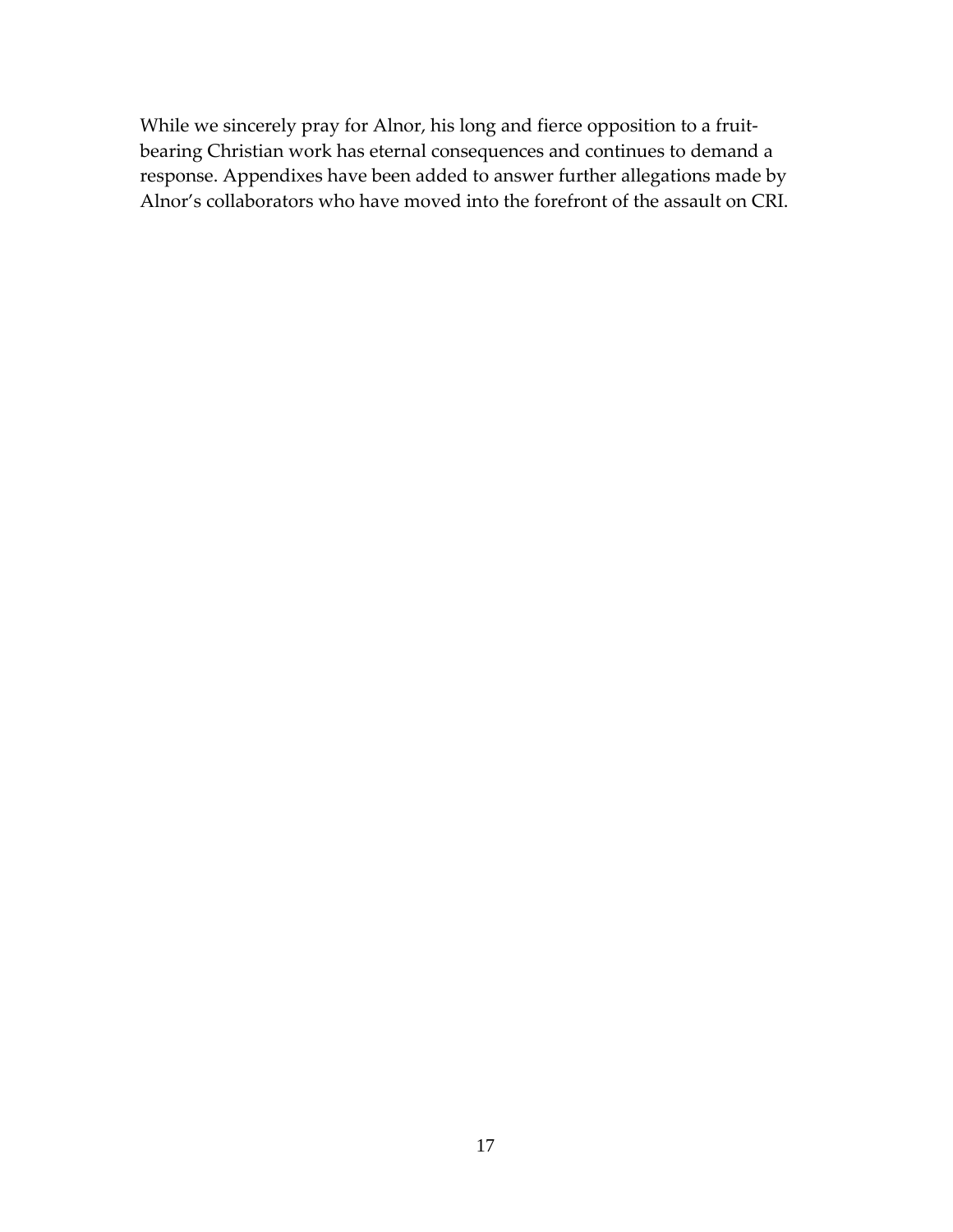# **PART ONE: THE VITAL ROLE OF CRI**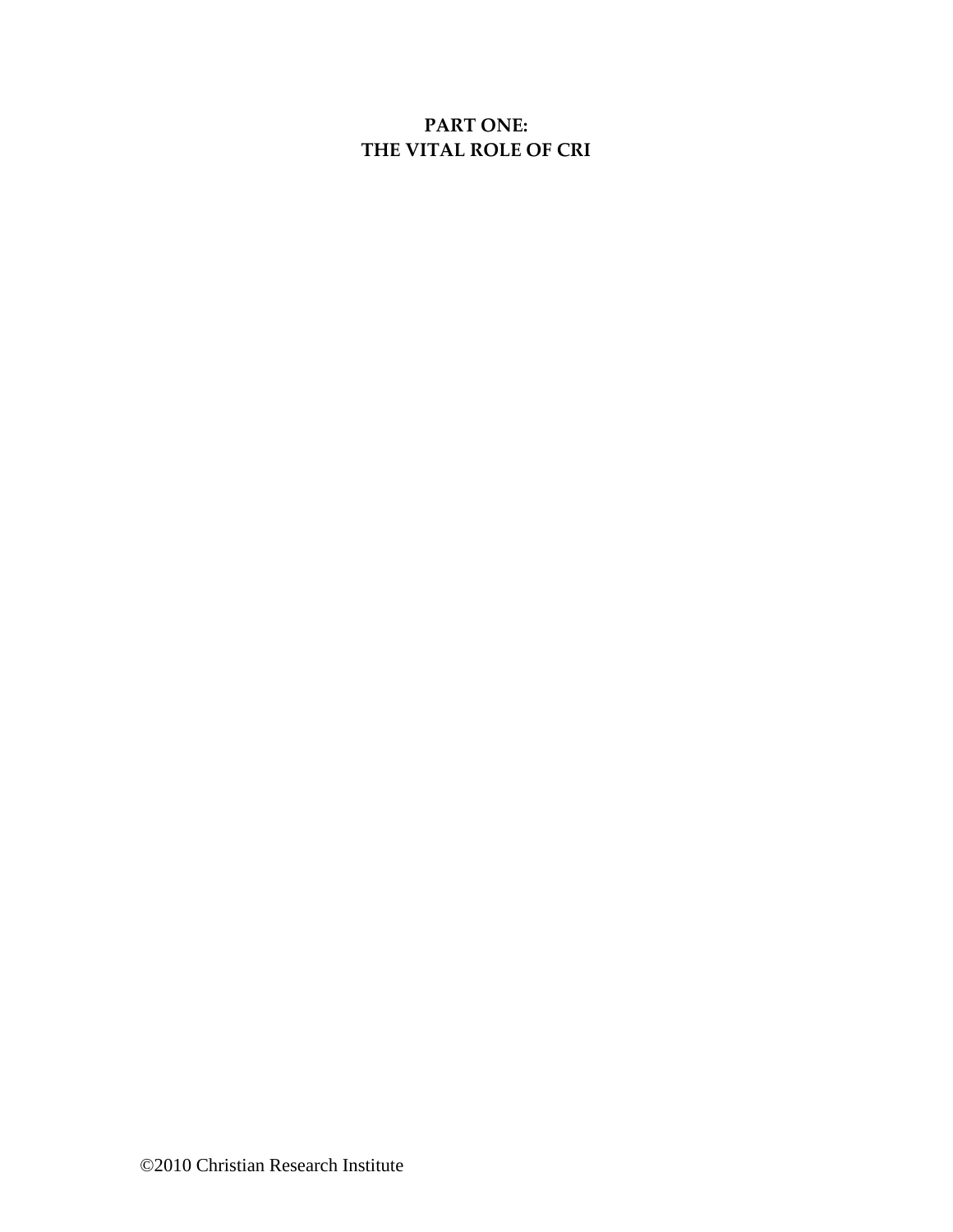## **Chapter One: The Vision of CRI**

Before I discuss Bill Alnor and his allegations I think it's important to appreciate fully just what it is he has been persistently opposing, hindering, and attempting to destroy. The Christian Research Institute was founded by Dr. Walter Martin in New Jersey in 1960. Walter was a pioneer in the field of cult research and, as a countercult/apologetics/discernment ministry, CRI was the first of its kind and today is the largest and most influential of many such ministries.

Walter's vision was to equip Christian missionaries and churches with the information they needed to protect their sheep from being devoured by modernday wolves—the cults on the mission field and at home. His vision for CRI was also to equip lay people with an understanding of the essentials of their faith, the errors of the cults, and how to turn the tables on the cults by making their followers the Christian's very own "mission field on your doorstep." This would be accomplished by using the cults' errors as springboards to witness to their followers about the true Jesus and the true gospel. Walter referred to his vision for CRI as "pop apologetics," which he contrasted with "top (scholarly) apologetics" and "slop apologetics." His goal, which he often repeated, was to take the best research of "top apologetics" and make it accessible to lay people, so that they would become confident in their faith, discerning of doctrinal error, and able to make a compelling defense of the hope that lies within them to cultists, occultists, atheists, and unbelievers of all kinds.

How do I know all this? Because Walter hired me to serve as a research consultant at CRI in 1976, when he was building a completely new staff after relocating to California two years earlier. I answered correspondence, took phone calls, served as Walter's teaching assistant at Melodyland School of Theology, edited *Bible Answer Man* programs for rebroadcast, and did extensive research and analysis for use in Walter's books. Walter came to trust me particularly as an expert on the Eastern cults and the occult. A couple years later, when a financial crunch necessitated the release of most of the staff, I was one of three researchers he retained. The next year (1979) I relocated to Missouri for eight months after becoming engaged to a woman there, but I continued to work for CRI full-time on a contract basis. When I returned to California after the engagement broke up, I was on the verge of launching a church-planting ministry, but Walter appealed to me to come back to CRI to head up his research department and serve as editor of his fledgling magazine, *Forward*. I had always felt torn between pastoral work and apologetics and was seeking to combine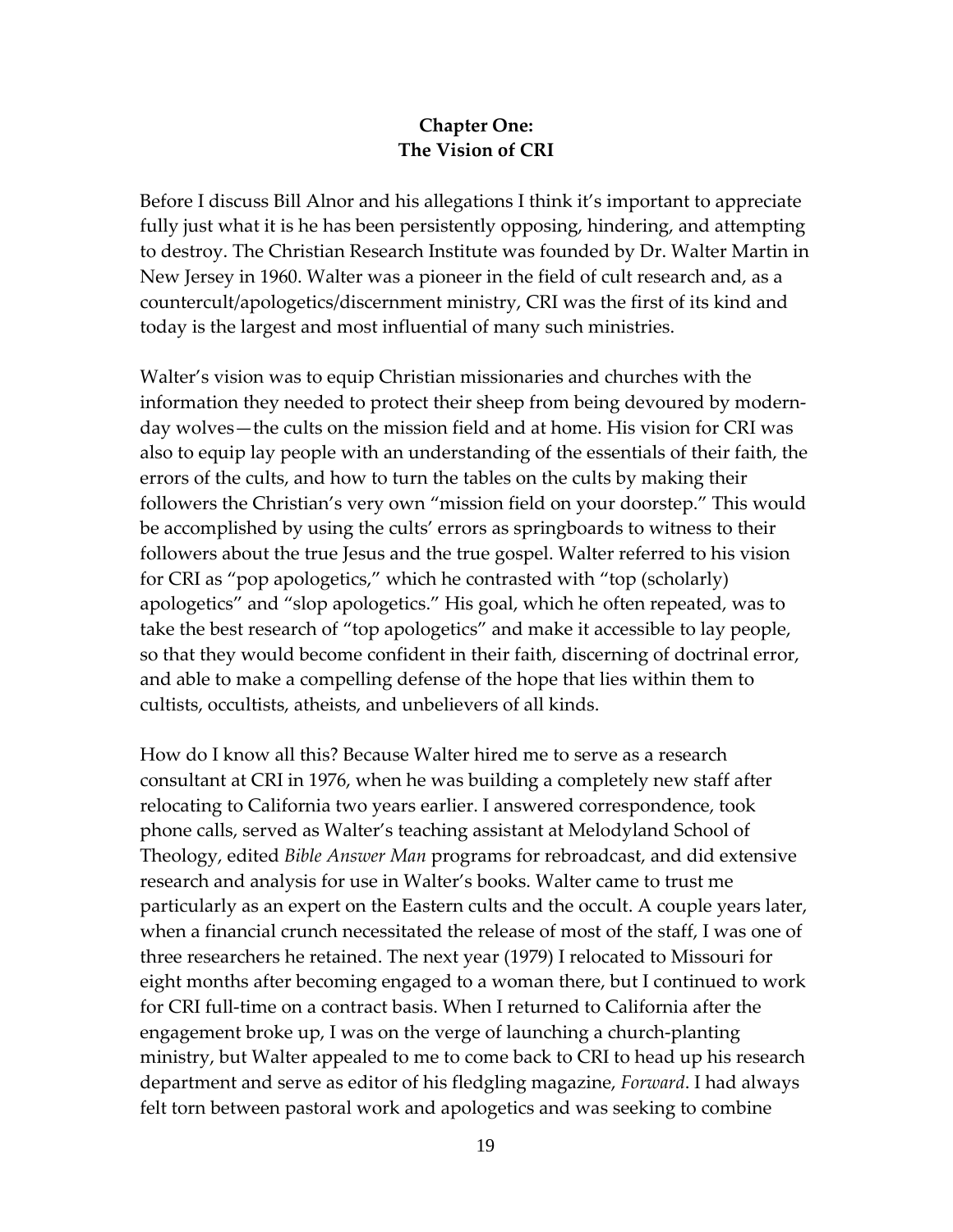them; however, after a year of prayer I had to conclude that God had not confirmed a call to the church-planting work but was indeed opening the door to do a major work at CRI. While I've continued to contribute my pastoral and teaching gifts to whatever church I've been a member of, from that point on I knew apologetics ministry at CRI would be my life's work.

Over the decade that followed I had the opportunity to enjoy sweet fellowship with Walter Martin as we worked to move CRI more fully into the vision that God had given him for it. He explained his vision for CRI many times, both to the staff and to me personally. Walter understood that I embraced the vision God had given him as my own. He therefore entrusted me with steering the course of the ministry's flagship publication and overseeing all of the research department's literary output, responsibilities I hold to this day.[1](#page-19-0) As I began to transform the *Forward* newsletter into the *Christian Research Journal*, Walter told my father over lunch that this would one day be one of the most important magazines in the Christian world. Far be it from me to boast about any of this; my purpose is simply to express my sense of CRI as a work of God and to make clear my calling to this work and my understanding of its purpose, as validated by its founder's unwavering trust in me to carry on the most central part of the work apart from his own ministry.

The *Journal* was a step forward toward the fulfillment of Walter's vision, but to a large extent CRI remained a small-scale ministry. Walter was on the road most of the time and lacked both the time and the management skills to move CRI effectively into fulfillment of the vision for it that had been driving him for nearly three decades. Walter was also keenly aware that, with the health complications resulting from his diabetes, he was a "walking time bomb," as one CRI administrator told him in my presence, with his assent.

In the late '80s Walter came to understand that for the ministry's sake he needed to step aside and let a man of God's own choosing lead the ministry into the new millennium. I saw many men brought into Walter's office. Some were even allowed to share the *Bible Answer Man* microphone with him; but Walter did not

<span id="page-19-0"></span><sup>&</sup>lt;sup>1</sup> Walter originally appointed me Senior Research Consultant, which involved overseeing all of the activity of CRI's research department, including publications, correspondence, phone ministry, public speaking, and the whole range of personnel supervision responsibilities. I soon found the job description too broad, and, wanting to concentrate on CRI's literary output, I obtained Walter's blessing to separate the position of editor-in-chief from that of senior research consultant. I filled the former position and Brian Onken was the first to be hired to fill the latter position, the title and exact responsibilities of which would change somewhat over time.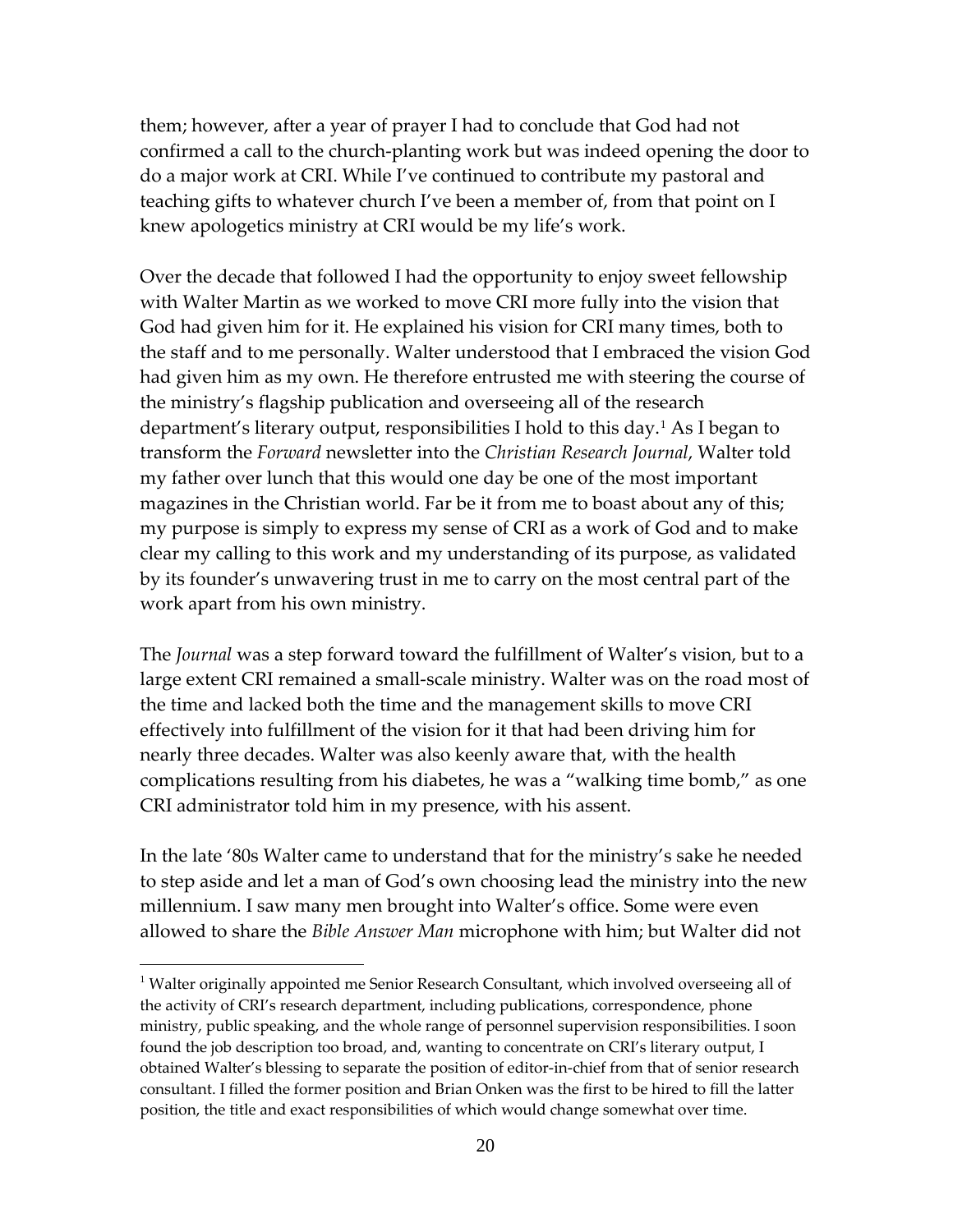find the man he was looking for. Around this time, however, a bright, youthful (late thirties) man from Georgia joined the CRI board and began spending time around CRI. Walter was extremely impressed not only with his contributions to the board but also with his integrity, vision, business acumen, communication skills, memorization skills, and ability to teach memorization and apologetics to others. Everyone at CRI seemed likewise to be impressed with him. In late 1988 Walter announced that this man, Hank Hanegraaff, would be joining CRI in the position of executive vice-president. This was effectively the CEO position, as Walter, though remaining president of the board, announced that he was turning the day-to-day direction of the ministry over to Hank and he would continue only as CRI's "spiritual leader." He explained that by this term he meant he would continue to serve as the public face of CRI and to provide guidance to the staff as needed on theological/apologetic issues.<sup>[2](#page-20-0)</sup>

Just one-half year later, in June 1989, Walter Martin passed on to meet his Lord. Though some people have subsequently attempted to rewrite history, there was no controversy at the time about who should take over the ministry because Hank had already taken it over while Walter was still alive. In the 1995 document that we are now making available in appendix D of this book, *Setting the Record Straight*, I describe in more detail than I will here the phenomenal job Hank did of transforming CRI from a niche ministry mainly reaching the Christian countercult community to a major, high-profile ministry reaching the body of Christ at large. In just a few years the listening audience of the *Bible Answer Man* broadcast had grown from thousands to millions and the readership of the *Christian Research Journal* had grown from five thousand to thirty-six thousand.

Since 1995 the ministry has had to weather the repeated onslaughts of Alnor and his associates, but it has stayed on course with its original cause concept and continues to bear abundant fruit for the Kingdom of God. Walter used to say, "We need to get the hay out of the loft and put it down on the barn floor where the cows can eat it" (i.e., CRI's mission is to make top apologetics accessible and understandable to lay people). This is exactly what Hank Hanegraaff does like no one else in the body of Christ. Employing acronyms, alliteration, and other

<span id="page-20-0"></span><sup>&</sup>lt;sup>2</sup> I have on file my own handwritten notes from the staff meeting where this was announced. I have always been a compulsive note taker and memo saver and so I can document virtually all of the information recorded here. There is also the recorded Bible class at Newport-Mesa Christian Center in which Walter introduced Hank to his students as the one who was taking over the reins of CRI (see appendixes A and B) and the endorsement Walter wrote concerning Hank that was published in the CRI newsletter (quoted in appendixes A and D).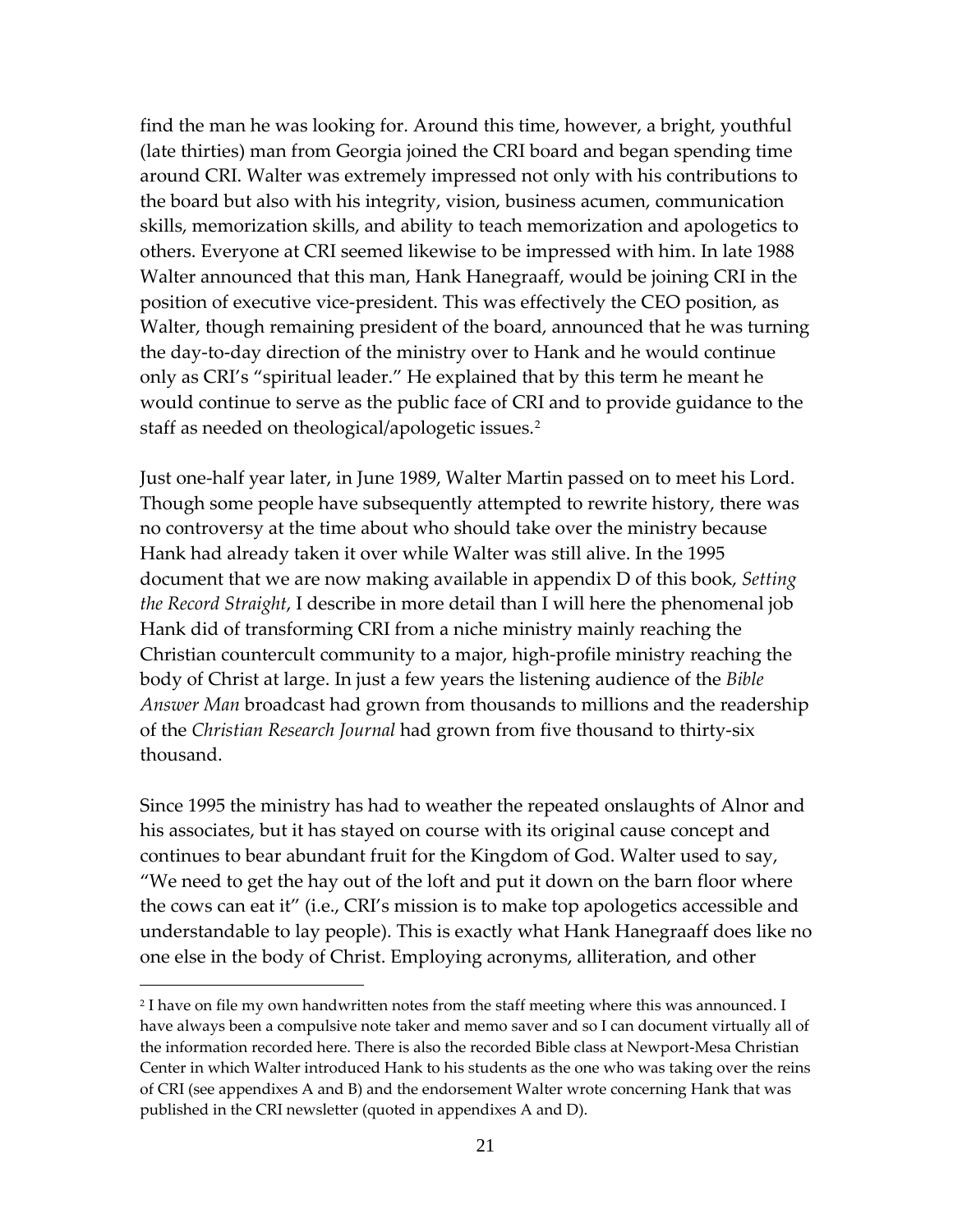memory aids, Hank has familiarized hundreds of thousands of Christians with the essentials of, and evidences for, the Christian faith. With an estimated listening audience in the millions, Hank has been a vital voice in the wilderness of Christian broadcasting. He demonstrates daily both to Christians and to listening nonbelievers that Christianity has a rational basis and that there are answers to the best arguments the enemies of the faith can dream up. When it comes to countering the errors and excesses of TBN and many TV and radio preachers, Hank is the only biblically sound and sane voice that many listeners hear.

My profound conviction is that CRI is a work of God that God called Walter Martin to begin and Hank Hanegraaff to extend. All of the priorities and goals that Walter set for the ministry described above have remained central to CRI and are being realized to an extent to which I have no doubt Walter would be pleased. I knew intimately the calling, anointing, priorities, and vision of Walter. Over the past twenty years I have also come to know intimately the calling, anointing, priorities, and vision of Hank. There is no conflict between the two. The latter picked up the work the former began and ran with it.

Now, Walter was not perfect and Hank is not perfect (neither am I, for that matter!). The enemies of this work have often focused on the human flaws of either man and tried to exaggerate and embellish them until the picture that emerges is one of a corrupt, hypocritical, even evil man. But I knew Walter up close and I know Hank the same way, and Walter was, and Hank is, a man of deep faith, conviction, love, and commitment to God and the calling that He has placed upon him. I never saw Walter flinch from proclaiming the truth no matter what the consequences (and there often were great consequences), and I've never seen Hank flinch from the same calling, despite comparable consequences and even greater opposition. I know both sides of every story that was ever told about Walter and that has ever been told about Hank, and I have never seen one incident that would truly qualify as a scandal, or that would cause me to question my own ability to serve at CRI in good conscience. I'm not asking you simply to take my word for it; this present response and *Setting the Record Straight* will specifically address the major charges that have been made against Hank and help you understand why my support for Hank is unwavering, even as it was for Walter.

Some argue that CRI doesn't emphasize the cults as much as it did under Walter and thus has steered off course. This is a simplistic analysis. CRI has always cast a very wide net and was never anything near exclusively concerned with the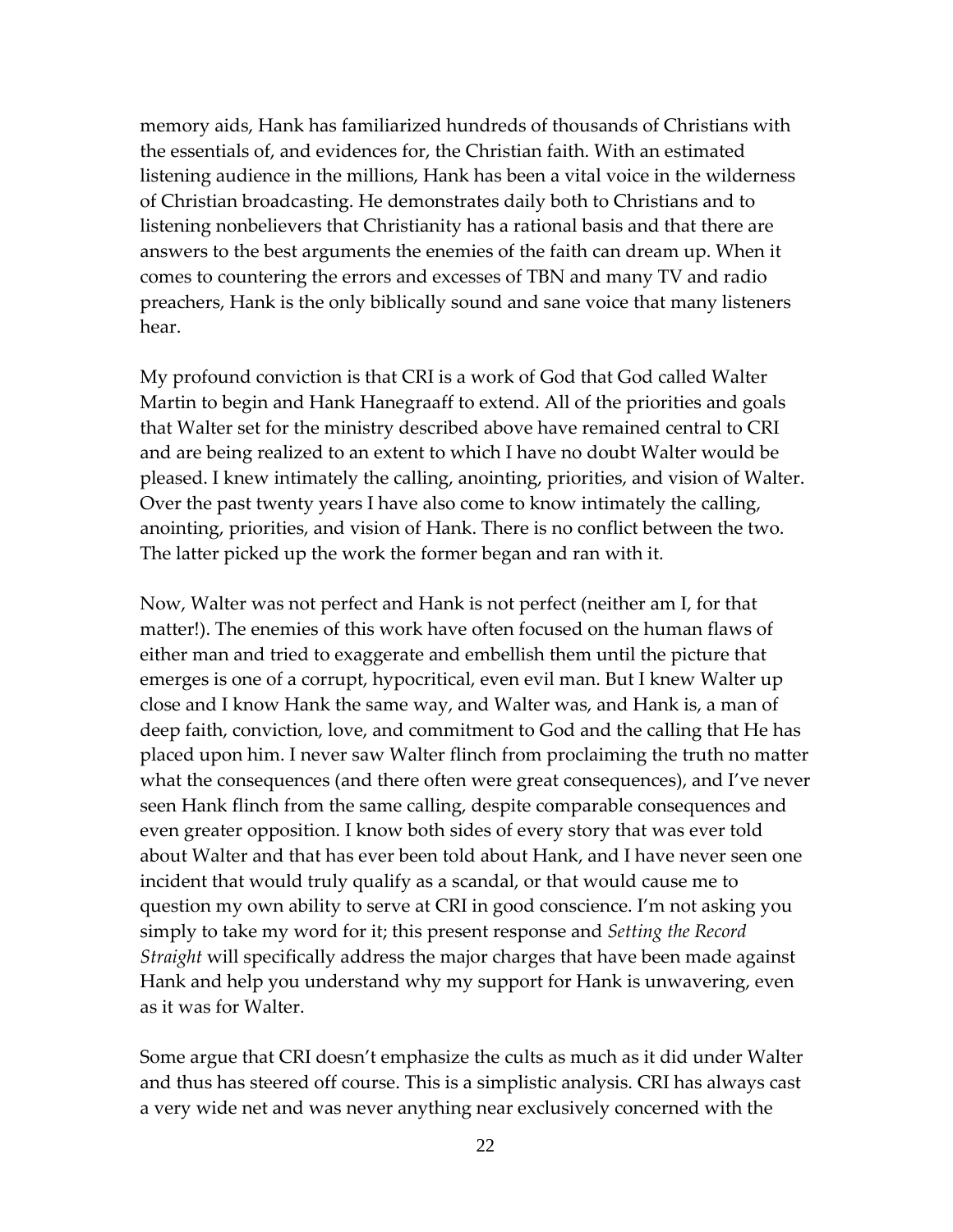cults. From the day I started at CRI Walter stressed that CRI's focus was the cults, the occult, and general apologetics, and numerous topics unrelated to cults fit under the headings of the latter two categories. To these three categories could be added heresies and aberrant teachings within the church and the encouragement of critical thinking among Christians with issues such as conspiracy theories, which were always prominent in CRI's focus. Any topic was fair game for Walter on the *Bible Answer Man*, and CRI made available Walter's taped lectures on such ethical issues as abortion and homosexuality. All of these remain the focus of CRI today.

In the 1970s cultism was sweeping America's youth and so the cults naturally loomed larger on CRI's radar screen. By the 1980s the wave of new cults was already passing and other apologetic challenges for the lay Christian came to the fore, such as the New Age movement (representing the occult) and the Word of Faith movement (representing heretical and aberrant Christian teachings). Walter wrote and spoke extensively on these topics, as did the research staff of CRI. Had Walter lived into the 1990s and the present decade he would have been equally concerned with such challenges as postmodernism, the laughing revival, and the current upsurge of atheism. Walter's passion was for lay people to become equipped, whatever the theological and apologetic challenge, and he would have adjusted his approach so he could constructively influence the entire Christian community. He would not have chosen to remain in a countercult ghetto while the major apologetic challenges facing Christians shifted to other areas. Nevertheless, CRI continues to see the cults as its first of several areas of specialization. Cults that continue to thrive, such as the Mormons and the Jehovah's Witnesses, remain a central focus of both the *Bible Answer Man* and the *Christian Research Journal*.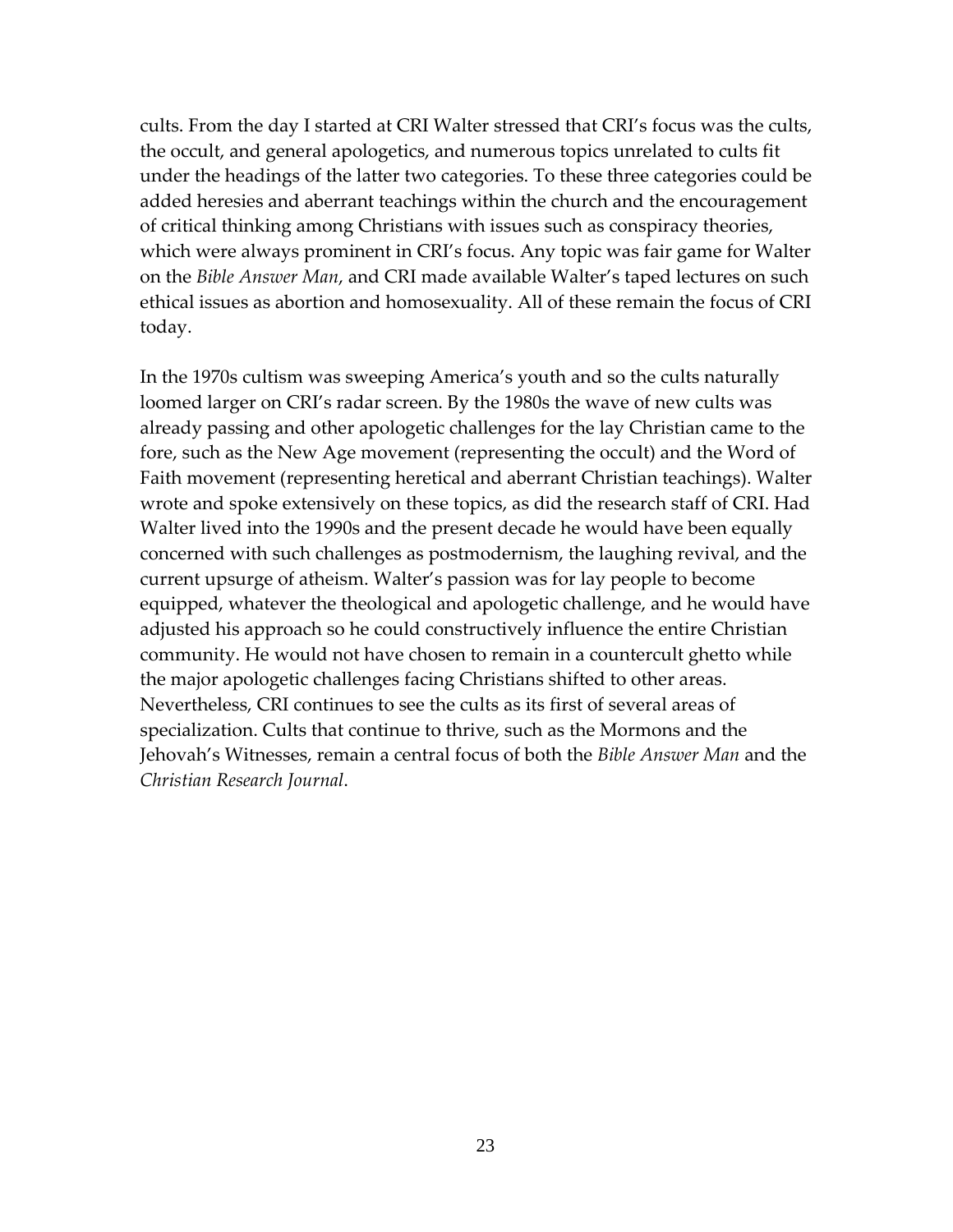# **Chapter Two The Fruit of CRI**

Prior to CRI, apologetics was almost the Christian church's best-kept secret. It was largely cloistered in our seminaries and hidden from the view of lay Christians and the unbelieving population at large, where it was needed the most. For almost half a century, CRI has been at the forefront of moving apologetics beyond the confines of Christian academia and placing it into the heads, hearts, and hands of Christians everywhere. We are taking the best apologetic thinking by the best minds in church history and communicating it in a popular and memorable way, through means such as: (1) the *Bible Answer Man* broadcast heard nationally through the Bott Radio Network and XM satellite radio and heard internationally over the Internet; (2) the *Christian Research Journal* sold through Christian and secular book stores and available by subscription through CRI and secular retailers such as Amazon.com; (3) the search engine on our equip.org Web site, where hundreds of high-quality resource documents on every kind of apologetics and discernment topic are available free of charge; (4) our equip.org e-store, which makes locating and purchasing highly recommended, readable, relevant, and reliable apologetics books, DVDs, and CDs as easy as a few clicks of the mouse; and (5) our customer service department, which offers direct assistance via phone, mail, and the Internet to people seeking answers to a wide gamut of questions pertaining to the Bible, Christian doctrine, apologetics, Christian discernment, the cults, the occult, and the world's religions. In short, CRI is in the business of mainstreaming apologetics, and we are doing it to an extent unsurpassed by any other ministry in the world.

Down through the years and up to the present day, the testimonies of people whose lives have been impacted by CRI continue to pour in to our offices. Here are just a few samples gleaned from literally hundreds of testimonies that we have received over the past eighteen months:

**Susan Mudd**: I started listening to the *Bible Answer Man* in 2003 because a co-worker told me about some things she had learned from the program and I listened not because I believed but because I wanted to counter what she was telling me. The total opposite happened, unexpected as well. I was hooked. I was interested, I was intrigued, I was humbled! I ended up purchasing The Journey, the study bible for spiritual seekers and have not been sorry. I have been saved. I accepted Jesus Christ as my savior one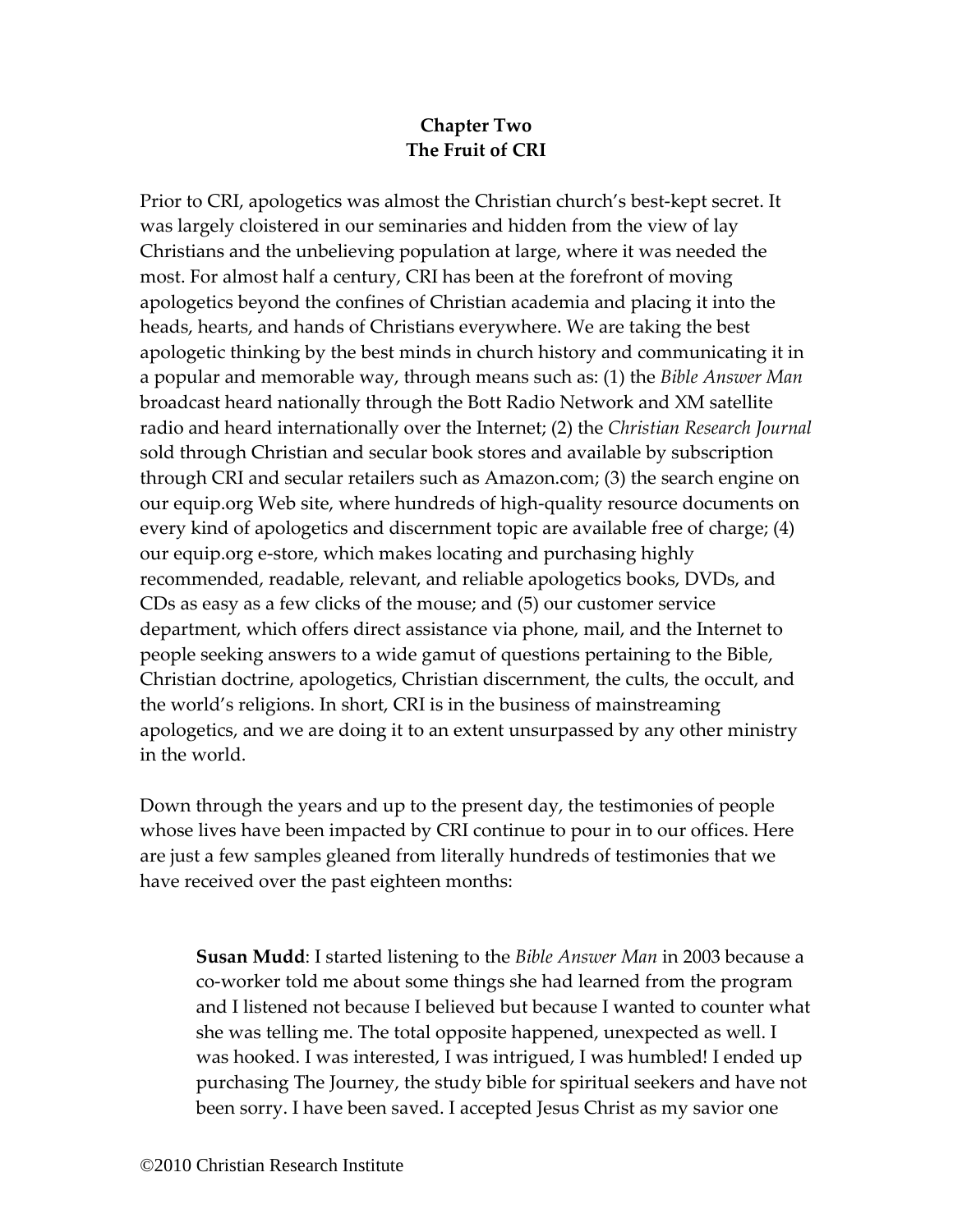day in my car on the way to work, overwhelmed with sorrow that I had waited so long in my life to start my walk down this road (53 years old). I know wherever the road leads me it will always be in the direction of Christ and may God bless and keep every single one of you who put so much into this ministry. I am sure there are countless individuals who have found God through your ministry.

**Allen Mulkey**: I happened to stumble on your broadcast on KQCV in Oklahoma City.…It was like I had stumbled across a lighthouse in a stormy sea. I finally found someone who not only could explain what was wrong with this Word of Faith Theology, but also had the conviction to stand up and refute error when it is evident…Your show was a life raft for me. It came along at a time when I was beginning to feel alone in my struggle against this faulty theology.…Listening to you and using some of the resources of CRI has helped me in my walk with God. In short I have become a better teacher, a better person, and more equipped to handle the everyday attacks on my faith.

**Tim Tia**: I got saved when I was 17 years old and started out in a Charismatic church that was basically a faith in faith type church.…One day when driving down the road, listening to the radio, I heard Hank Hanegraaff the first time and I began to be offended by what he was saying about teachers that I respected. Then he played tapes, and when I heard those tapes my love for Christ and the Word of God rose up in me and I began to really study the Word of God. That led me into ministry and I went to seminary and continued to listen to Hank, and so many lives have changed.

**Man (message left on** *Bible Answer Man* **voice mail, October 10, 2007)**: On Monday, November 24th, 2003 Hank had someone call in. He was a Mormon and Hank talked to him and asked him if he wanted to invite Christ into his life and the man chose to do that. I listened and I prayed at the same time and asked Jesus into my life and that was the turning point in my life. So I really want to thank Hank for being on the air and for all the work he's done and I can honestly say that he played a part in saving my life.

**Woman (message left on** *Bible Answer Man* **voice mail, April 9, 2007)**: Hi Hank. My son would listen to your show and I was a Jehovah's Witness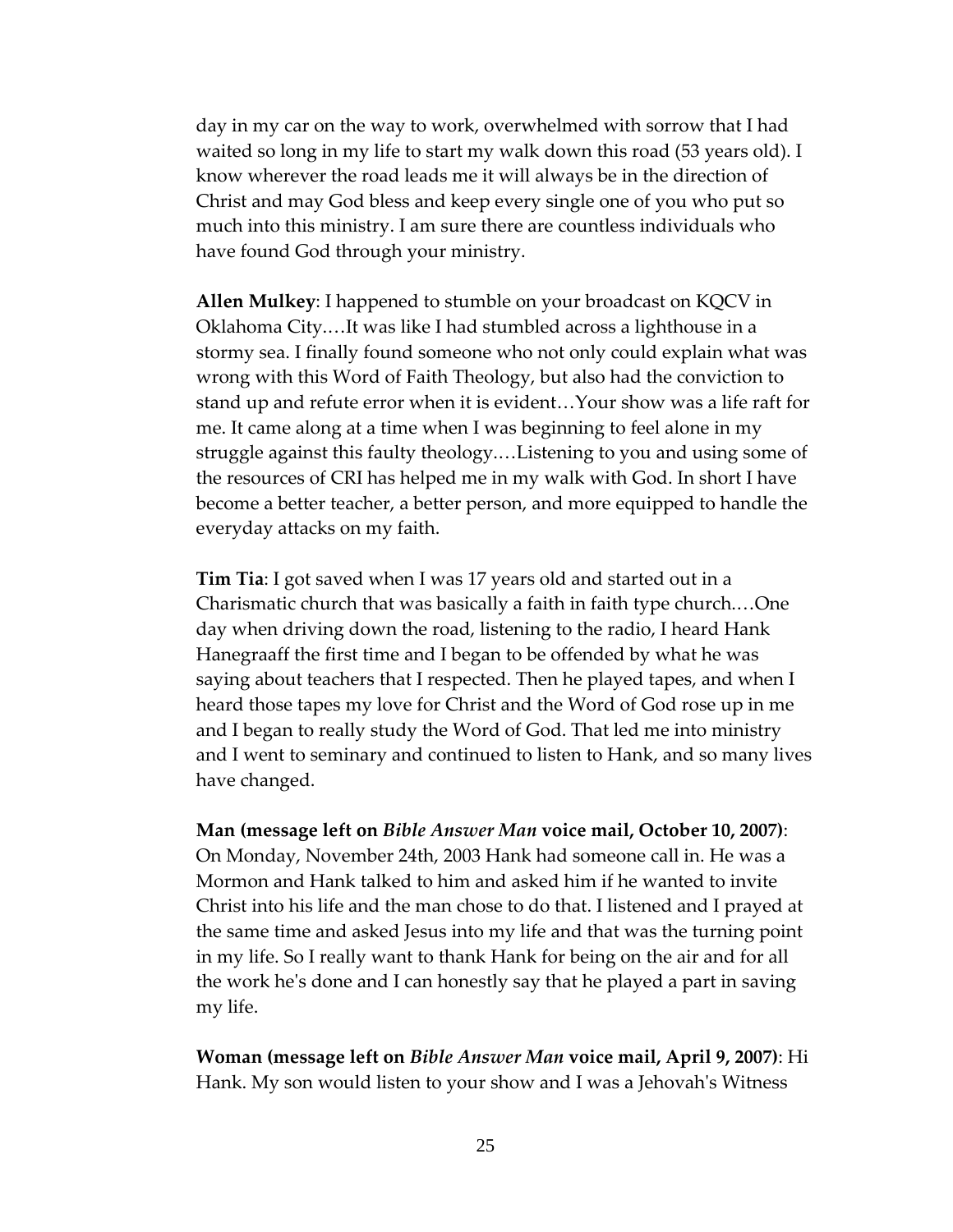and you caused me to have doubts. I'm now a Christian and you helped get me out of that cult. I'm so thankful.

**Man (message left on** *Bible Answer Man* **voice mail, April 28, 2007)**: I'm a member of the Worldwide Church of God and I want to express my deep appreciation to Hank Hanegraaff and CRI for your positive support of the Worldwide Church of God in the major changes that we've made from our cultic beliefs in the past to embracing Jesus Christ now as the focus of our church. I listen to you on a regular basis and I deeply admire your willingness to stand for truth no matter the cost. The Worldwide Church of God knows what that's all about and I firmly believe as you do that truth matters.

To such testimonies from lay Christians could be added ringing endorsement after ringing endorsement from major Christian leaders. As the following samples illustrate, these leaders are unambiguous about the importance of CRI to their own ministries and to the body of Christ at large.

## **Joni Eareckson Tada, Joni and Friends International Disability Center**

Hi, Hank…. You know in our ministry among people with disabilities, we encounter families who have some hard-hitting questions about the Bible, and what it says concerning suffering, and believe me, we know the importance of giving God's Word to people straight. That's what you do. Especially, in this postmodern world, everybody wants to do what's right in his own eyes, but I am so grateful that you cut through all that to give us the absolute and unyielding truth of God's Word. You've been doing it for years, and it's just our prayer that God will grace you with the strength and the wisdom to keep sharing the biblical worldview for years to come.

### **Jack Graham, Prestonwood Church, Plano, Texas, and PowerPoint Ministries**

In a day in which truth is so often on the scaffold, it is so vitally important that Christians think clearly and biblically, and this is why Hank Hanegraaff gives us the straight stuff when it comes to the Word of God the testimony of Christ…. I'm so thankful for Hank, his personal integrity, his commitment to truth, and the ministry that God has given him, and therefore, has given to us.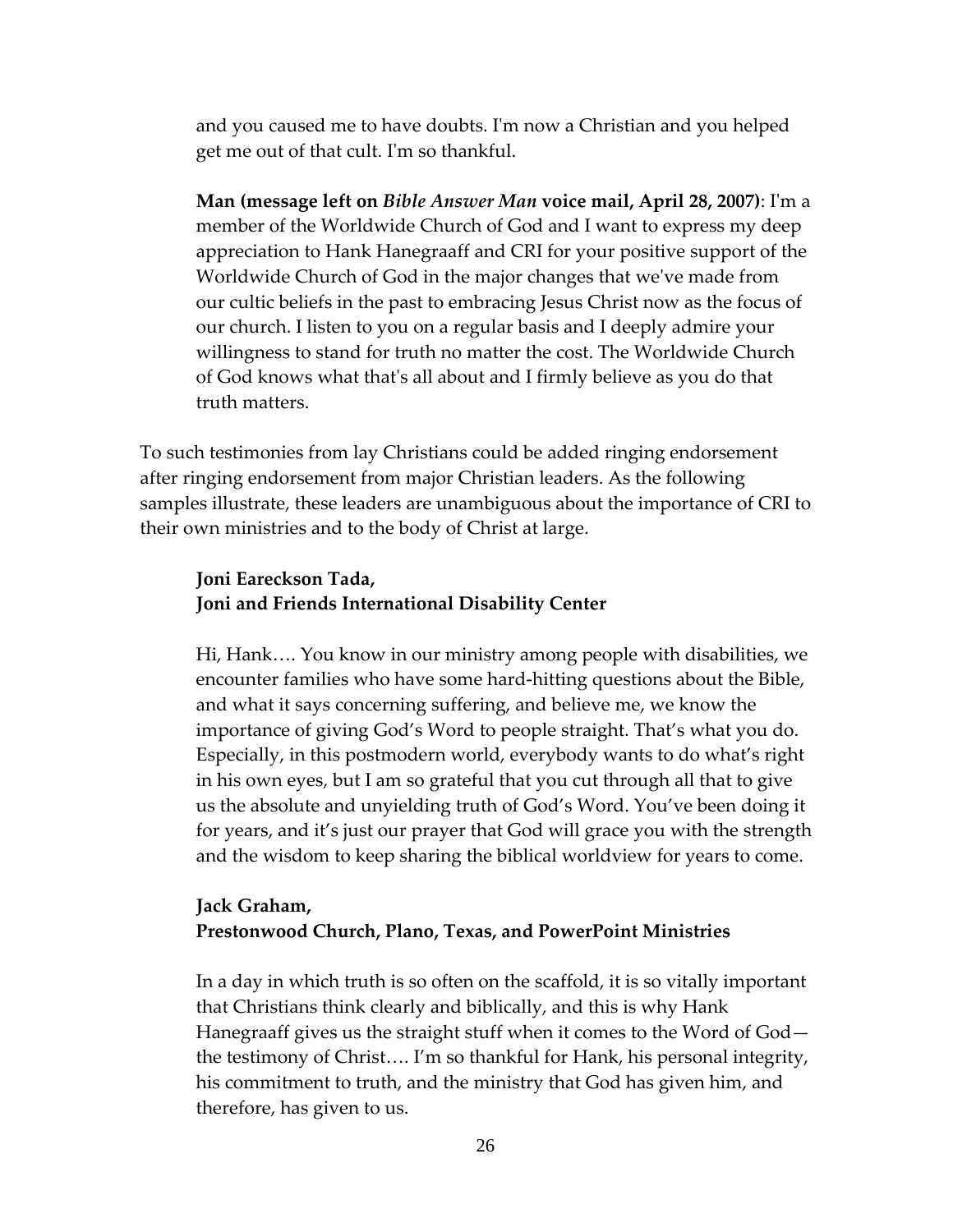## **Ed Young Second Baptist Church, Houston Texas**

Thank God for you Hank, and the fact that God has used you so magnificently, and you have kept the church, the body, the believers, straight in orthodoxy, in understanding basic doctrinal truths, and I'm so grateful to you as my friend and my brother. You mean much to thousands and thousands of people in America and around the world.…I think you are God's man for your calling for just such a time as this. How we need good biblically minded individuals to accurately divide the Word of Truth. You've got the fundamentals down and you understand "in the essentials there is unity, in nonessentials there is diversity," and you put that together so we can understand what God is doing in His body of believers at this moment. Thank you Hank for being there, for being available; for your faithfulness in your personal life, in your family life, and your commitment to Jesus Christ, to His church, and to the Kingdom.

## **Chuck Colson Breakpoint**

The *Bible Answer Man* is one of the most stimulating, exciting programs on Christian radio. I love to be on it because Hank is such a great interviewer and it's always provocative and it always comes down on exactly the orthodox Christian position on issues. I think it provides a great service…it is defending truth in an age that has disregarded truth.

It is this undeniable and critically important equipping work of God's people in sound theology, apologetics, critical thinking, and interfaith evangelism that Bill Alnor has been assaulting and working overtime to destroy. What comparable contribution do he and his ministry make to the body of Christ? The vast majority of his work has concentrated on attempting to bring down Christian leaders and ministries, with CRI receiving the lion's share of his attention. If it boggles your mind that anyone could do this, and that anyone could support someone who does this, it should! I can't pretend to fully understand what makes Bill Alnor tick, but I can supply the historical context that will at least provide some insight into why he is concentrating so much of his energy on Hank and CRI.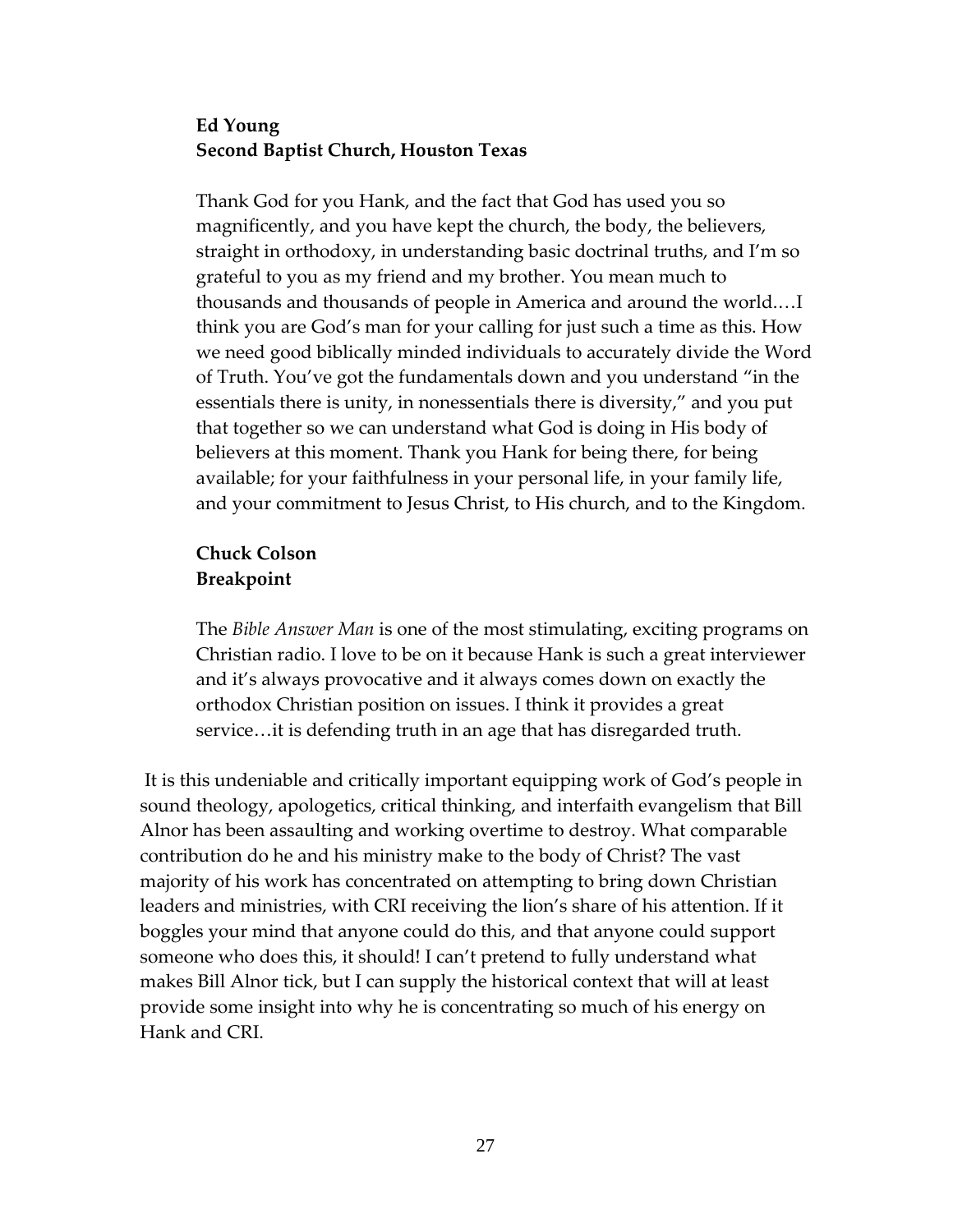# **PART TWO: BILL ALNOR'S HISTORY WITH CRI**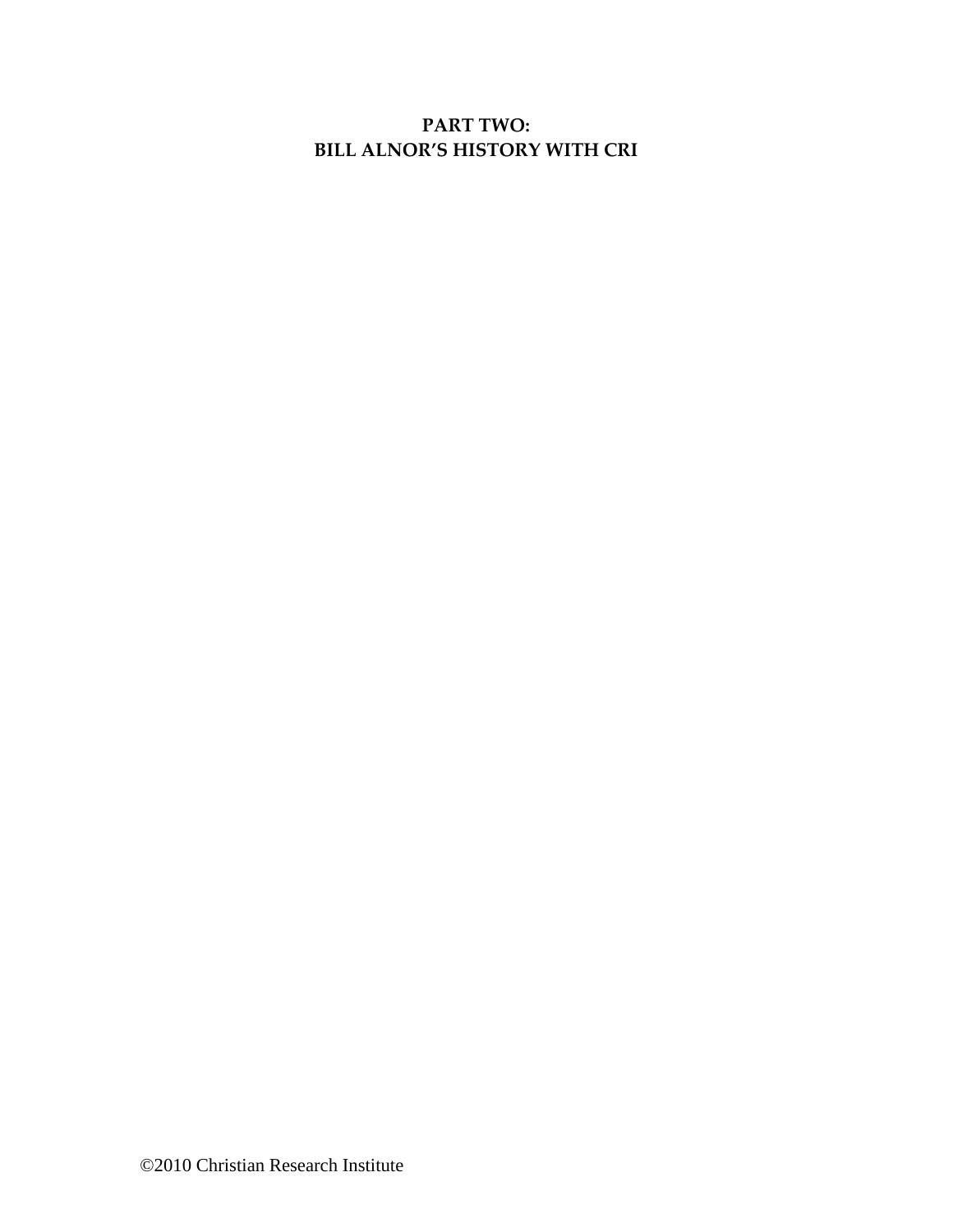## **Chapter Three: Alnor as News Editor**

In 1985 we transformed the *Forward* newsletter into a full-fledged, subscriptionbased, quarterly magazine. It was my goal that we would have a viable news department in the magazine that would keep our readers informed on significant developments in the worlds of the cults, the occult, and Christian apologetics. To develop that department I needed to find a professional journalist who was conversant not only with religion but with the cults and apologetics. I found then, as I have continued to find, that a journalist who fits that description does not come along often. Around that time I became acquainted with Alnor, who had been a reporter for a Pennsylvania daily newspaper and more recently had been the editor of *National and International Religion Report*. He was also a member of the Christian countercult community. Alnor expressed interest in the news editor position and sent me his résumé, which looked impressive. In the Summer 1987 issue I began accepting news stories from him and one year later I placed him in the position of news editor, which included writing most of the news stories. (Alnor was never an employee of CRI. He was a part-time freelancer working across the country from CRI's headquarters.)

At first the arrangement seemed to be working out well. When he would submit to me his list of story ideas for the next issue, it was obvious that not much taking place in our field was escaping him. Although his work typically required intensive editing, it was packed with information and through his contributions we were doing a better job of staying on top of the important stories. Our News Watch section expanded by one to two pages and was becoming more of what I envisioned it to be.

### **A Pattern of Factual Inaccuracy**

It did not take long, however, before I began to receive negative feedback concerning Alnor's work. CRI's administrator at the time expressed her concern that his articles had a gossipy feel to them, reminding her of how the tabloids would tarnish people's reputations on the basis of innuendo and conjecture rather than hard proof. The same concern was raised independently by a few different people, and each time it troubled me more, no doubt because at some level I perceived it to be true, but I had such a strong desire for things to work out with Alnor that I suppressed these disquieting thoughts.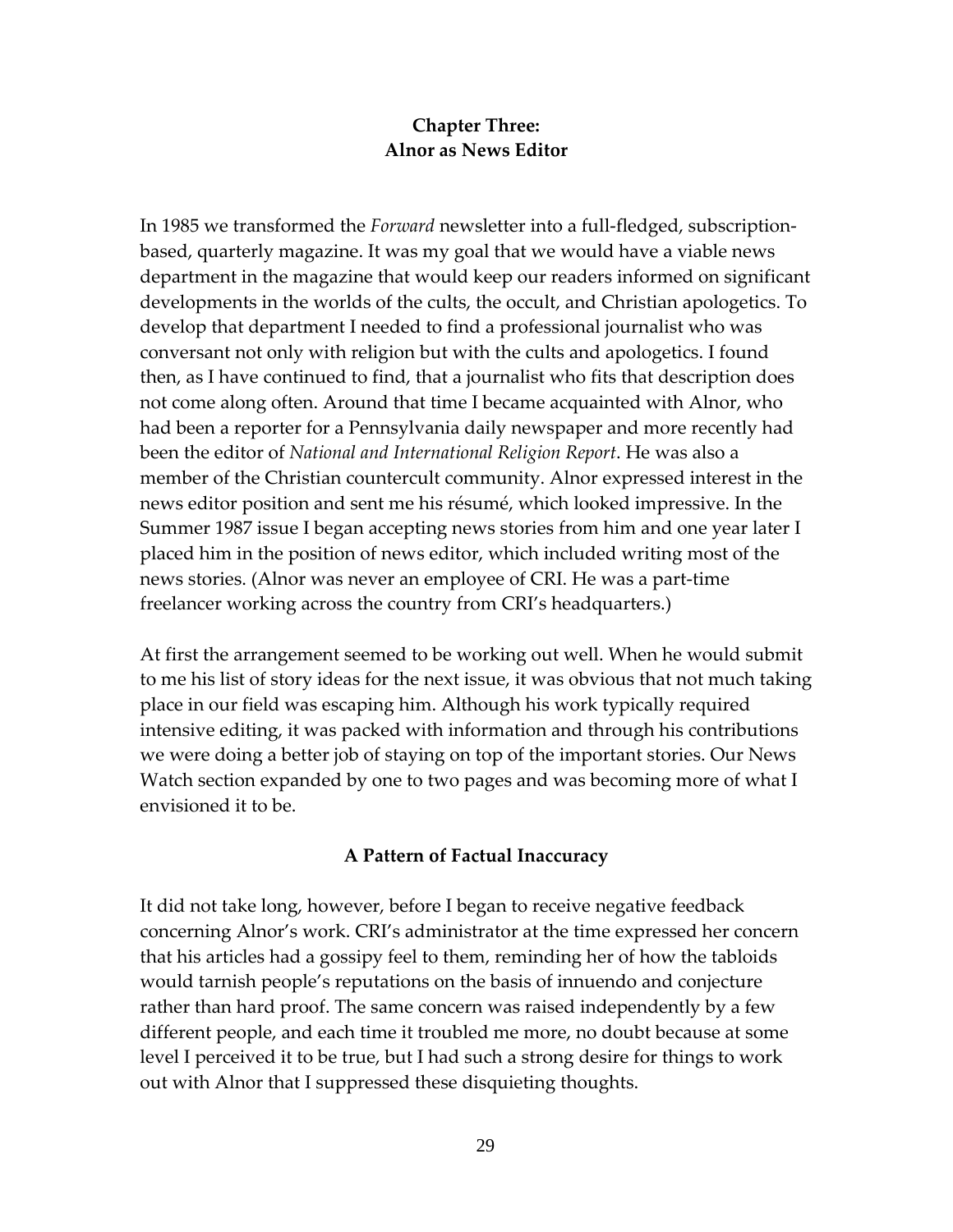I take responsibility for bringing Alnor into CRI and for not taking the initiative to terminate our professional relationship with him as problems with his work continued to mount. Many of Alnor's stories were never challenged, but over the four-and-one-half years he wrote for News Watch enough stories were successfully challenged to establish a pattern of factual inaccuracy that would be disturbing to any publisher. It was especially troubling to us at the Christian Research Institute, since we had worked long and hard to establish a reputation for accuracy in research. I also take responsibility for publishing Alnor's errors. Some of them I did catch before they saw print, others I had no means of crosschecking, but still others I could have and should have detected. Writing the following review of Alnor's errors is something of a confessional exercise for me because I must also face and acknowledge several instances of poor judgment on my part.

Alnor's first disputed story was the fourth he wrote for us (Winter/Spring 1988), "Is The Way International Crumbling?" In the following issue we printed a letter from one of the principals of the story, former Way leader John Lynn. In an unprinted portion of his letter Lynn stated "I do not recall William Alnor or anyone else asking me for any facts. Had he done so, he could have avoided the misinformation.…" In a May 5, 1988 letter I wrote to Alnor that this observation "gets right at the heart of our concern about your work in general." I then noted for Alnor several valid criticisms Lynn made of his story, the first two of which resulted from not interviewing Lynn, the third of which concerned misrepresenting Way doctrine, and the fourth of which had to do with the use of an unidentified source.<sup>[1](#page-29-0)</sup>

In the Fall 1988 issue (Alnor's second as news editor), the lead story, "Turmoil in the Local Church," was so filled with problems that I had to step in and rewrite it, and my name appears before Alnor's in the byline. Nonetheless, a misrepresentation of Local Church elder John Ingalls still made it into the article because it was based on an interview Alnor conducted with him that I had no direct way of cross-checking. Alnor reported that "Ingalls said the church [in Anaheim] has not achieved a complete break with [sect leader Witness] Lee," and this required a clarification in the following issue that "the church in

<span id="page-29-0"></span><sup>1</sup>Lynn's four criticisms of Alnor were: (1) he mischaracterized the nature of a group of ex-Wayers that Lynn started; (2) he stated that Lynn accused the Way leadership of error in denying the deity of Christ when, in fact, Lynn himself denied the deity of Christ and the Way leadership error Lynn was concerned about was denial of the lordship of Christ; (3) he erroneously affirmed that The Way teaches the necessity of speaking in tongues to be saved; (4) he cited a characterization of ex-Wayers from an unidentified source that Lynn maintained is totally false.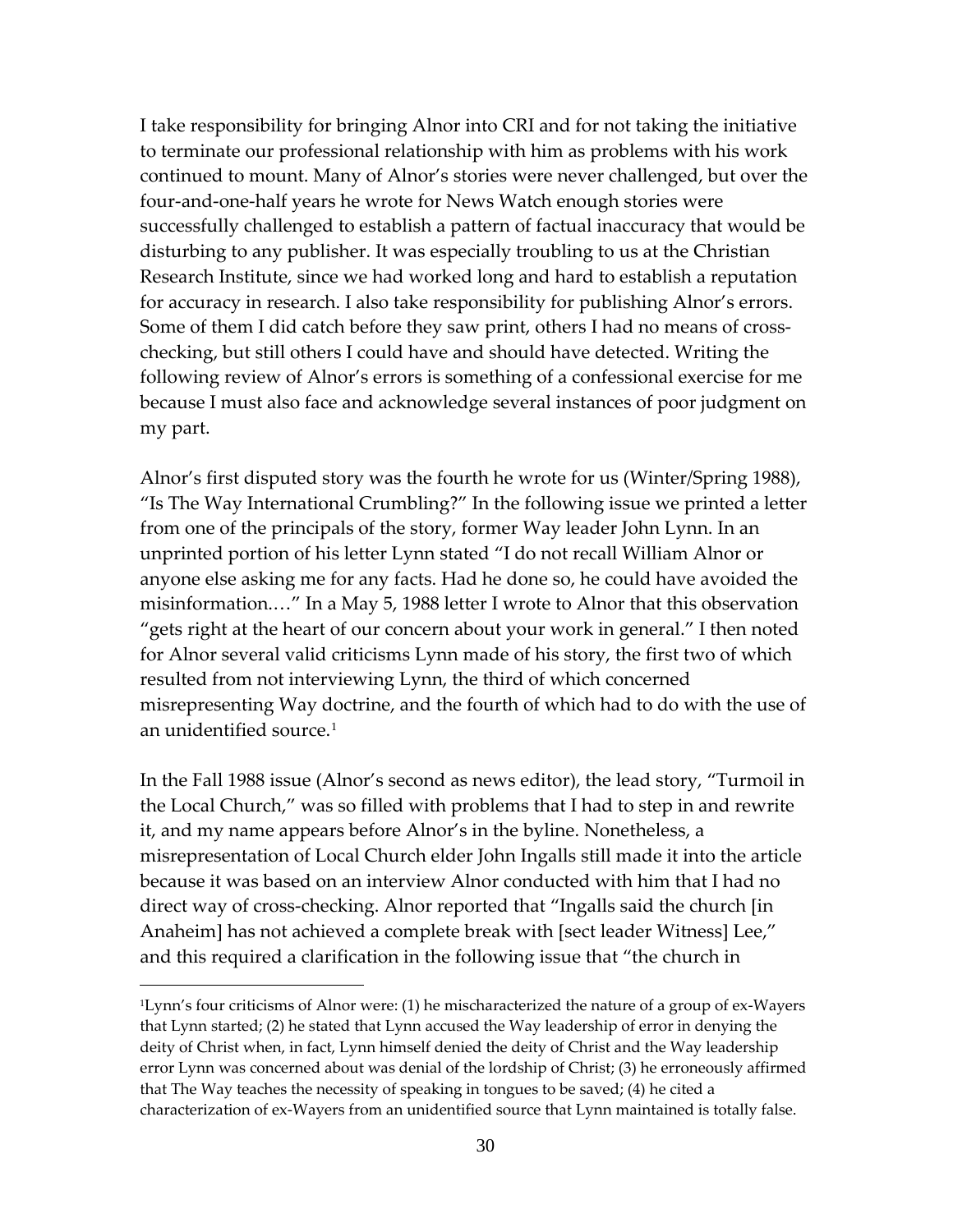Anaheim has not broken with Witness Lee, nor does it wish to." When I brought Ingalls's objection to Alnor's attention Alnor replied that he believed Ingalls's concerns were "semantic in nature." I pointed out to him that his use of the word *achieved* "could easily be read as meaning the church is pursuing or considering a complete break with Lee."

In the same Fall 1988 issue more serious journalistic errors occurred in the story "Is Reconstructionism Merging with Kingdom Now?" Kingdom Now is a theologically aberrant "latter rain" charismatic movement that believes in "the fivefold ministry" that includes modern-day apostles and prophets. Reconstructionism is a theologically conservative Calvinist movement that holds to theonomy (the belief that the civil law of Moses remains in force today) and postmillennialism (the belief that Christ will return after the Millennium). About the only beliefs these two camps have in common is that Christians are to "take dominion" over the world politically before Christ returns. Alnor, however, based his article's unlikely premise on the word of a former Assembly of God pastor supposedly turned Reconstructionist named David Baird, who organized a symposium to which he invited leaders of both camps. Alnor quoted Baird in the article as affirming that the symposium was "an attempt to merge Reconstructionism with 'Kingdom Now' theology and it was successful." This is a radical claim that Reconstructionists vigorously denied and subsequent history did not bear out, and yet Alnor provided no countering viewpoint in the article, leaving the impression that it was undisputed fact. Alnor also quoted Baird as stating that "Reconstructionists would agree with the five-fold ministry (as taught by [highly controversial Kingdom Now leader "Bishop" Earl] Paulk and many charismatic teachers) as a historic reality in the church." Alnor further stated that Reconstructionist leader Gary North spoke at the symposium.

We received a long dissenting letter to the editor from Reconstructionist leader Gary DeMar that we printed in the next issue. He pointed out that Alnor never contacted him or any of the other Reconstructionists who Baird invited to his symposium and that Gary North neither was scheduled to speak nor attended the event. DeMar stressed that he was invited to participate in a "dialogue" between the two camps, but the word or idea of "merger" was never brought up. DeMar also emphasized that his purpose in accepting the invitation from Baird, whom he'd never heard of, was to delineate the differences between Kingdom Now and Reconstructionism. Contrary to what Alnor quoted Baird as affirming, DeMar emphasized that he did not know of one Reconstructionist teacher who would agree with the fivefold ministry doctrine.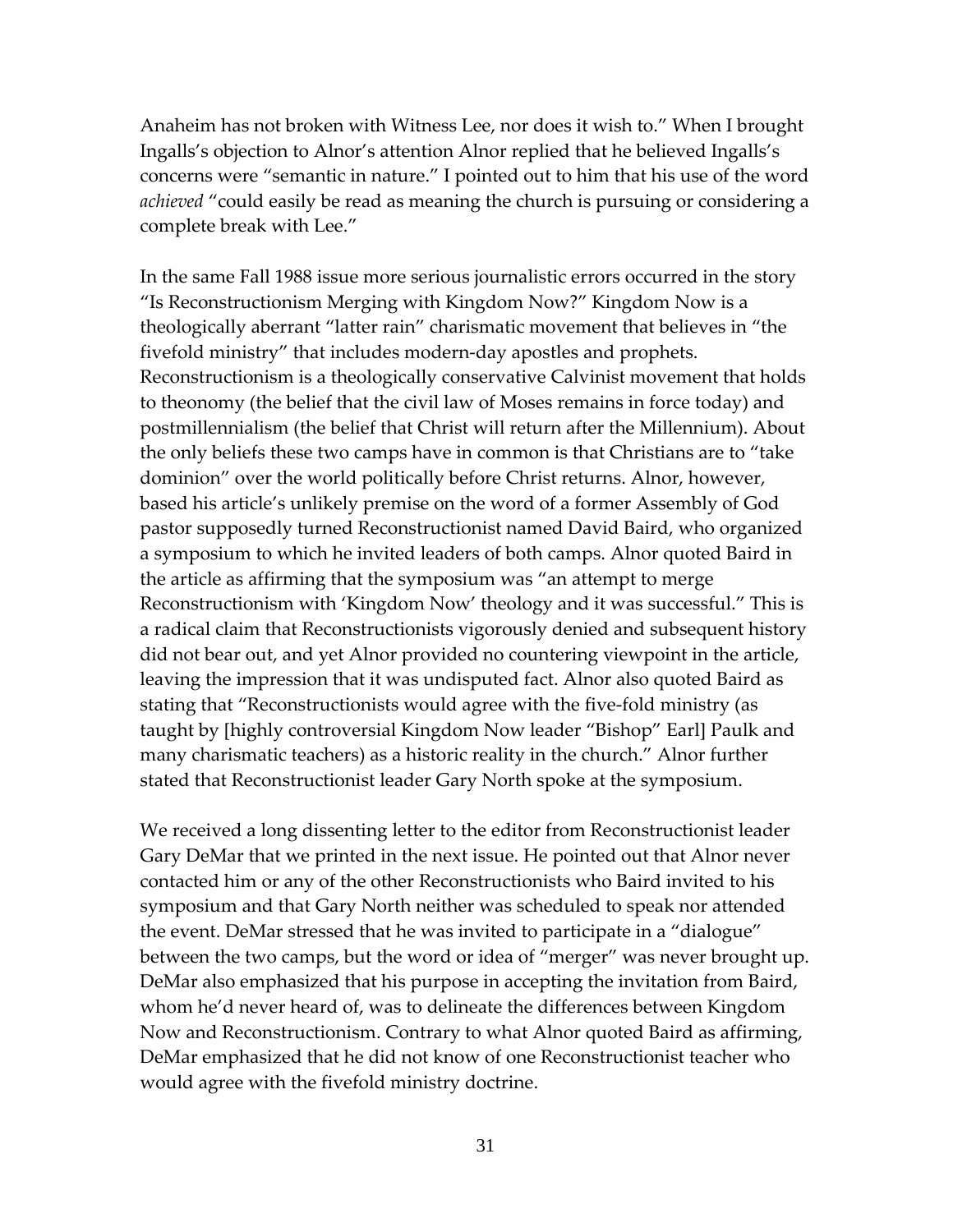#### **Crusader Journalism**

This was clearly a botched story of major proportions, and Walter Martin was now expressing concerns about Alnor's errors. At this time Alnor also began to exhibit a disquieting behavior that would later be recognized as a pattern. It emerged in response to a controversy that was raging around Dr. John Warwick Montgomery, a seminal Christian thinker and apologist, the founder of Simon Greenleaf School of Law (which included an MA program in apologetics), and a long-time colleague and friend of Walter Martin. The controversy primarily involved allegations of improper conduct by Montgomery in his role as dean of Simon Greenleaf. Alnor, whose wife Jackie had previously worked as Montgomery's secretary at Simon Greenleaf, took it upon himself to expose what he considered to be Montgomery's breach of Christian ethics, and he used multiple print and broadcast media outlets to accomplish this, including *Christianity Today*. Alnor's pursuit of Montgomery escalated into a heated feud between the two men, with Montgomery threatening to sue Alnor and Alnor threatening to expose Montgomery all the more. Alnor wrote Montgomery's associate Michael Smythe in a January 26, 1989 letter, "Please also tell him that if he wants to sue me, go right ahead.…I will not be intimidated; in fact such threats only serve to fortify me. I will continue to write the truth no matter what the consequences are. I would consider such a suit persecution for righteousness' sake. Here I stand." In his letter to Smythe (and also in a letter published in the *Christian News*), Alnor sought to establish his "integrity as an evangelical writer" by stating, "I am the news editor of the *Christian Research Journal* (Dr. Walter Martin)."

#### **Near Termination and Probation**

The cumulative effect of Alnor's inaccurate reporting and his invoking of CRI and Walter himself in his crusade against Montgomery was too much for Walter to tolerate, and he began pressing me to fire Alnor. Before taking such a drastic measure I wrote some strong letters to Alnor in which I laid it on the line as to what he would have to do to retain his job. In a March 10, 1989 letter Alnor agreed that he would no longer refer to CRI or Walter in his campaign to expose Montgomery, and he even agreed to put that campaign behind him. He offered an explanation about his pursuit of Montgomery that would prove insightful into his rationale for what would become a series of crusades to bring negative publicity to disparate Christian leaders. Alnor wrote, "Please believe me when I tell you that I believe my role in exposing the story was directed by the Holy Spirit, which made it impossible for me to duck."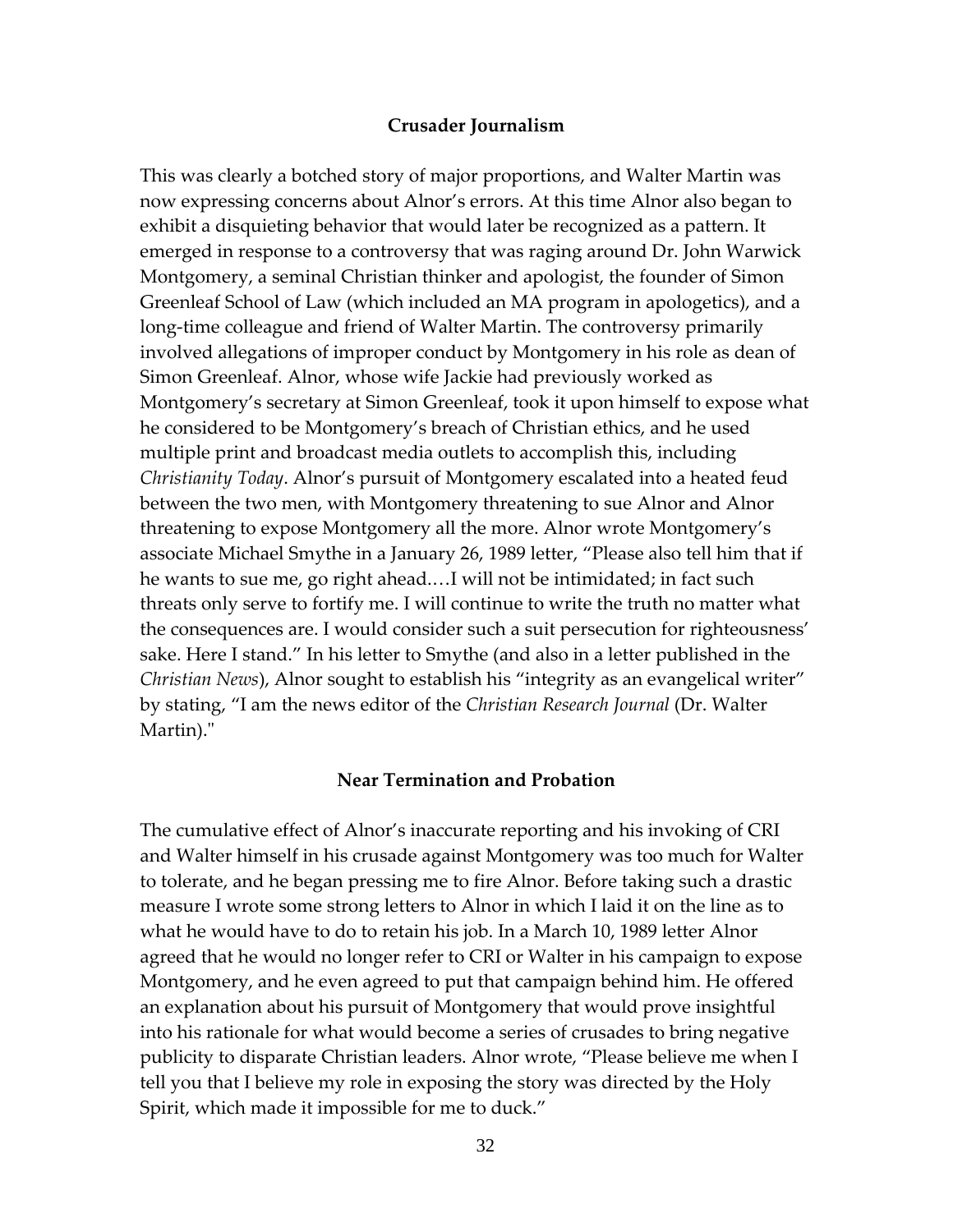Regarding errors in his stories, I sent Alnor a four-page letter on May 5, 1989, in which I pointed out to him the problems with his articles that had not been cleared up by his attempts to explain them. I then concluded with a list of guidelines for him to follow in his reporting that would correct corresponding problems that had been surfacing with his writing:

To sum up, here are the lessons that can be learned from these experiences for future reporting: 1) Always make a serious effort to *interview all parties* involved in a story. 2) *Carefulness in wording* is crucial (as with the word theology in the merger article, and achieve in the LC article). 3) *Avoid hearsay at all costs*. 4) Whenever possible, *double-check* information obtained from interviews. 5) *Avoid anonymous sources* if possible, and certainly keep them to an absolute minimum. Although news articles do not require as much documentation as research articles, you are still writing for a scholarly journal that has built its reputation on painstakingly accurate research, not a tabloid or even a newspaper. Therefore, your articles should communicate to our readers that they have been carefully researched and are well-documented.

If you can take the time and make the effort to follow these guidelines, then we will be very happy to have you continue as our news editor. (emphases in original)

It needs to be stressed that all of these problems and tendencies in Alnor's work and conduct were noted before Hank Hanegraaff came to CRI. If not for my intervention he would have been fired according to the wishes of Walter Martin. Documentation for this consists in my letters to Alnor, my memos to Walter Martin, a letter from Walter Martin to John Warwick Montgomery, Alnor's letters to me, Alnor's letter to Michael Smythe, and letters to the editor to the *Journal*. It therefore cannot be claimed that Alnor's recklessness as a reporter is a charge that CRI drummed up after he took a public stand against Hank Hanegraaff.

Whenever I confronted Alnor about problems with his work he expressed his sincere intention to do better and stressed that he was a team player. Each time he would say this it mollified me and my associate editor, Ron Rhodes. Alnor made his strong desire to continue with CRI clear. He regularly included his position and relationship with CRI as a central part of his bio when speaking or writing publicly, and it seems quite evident that that association helped open other doors for him later on, such as obtaining book contracts with Baker Book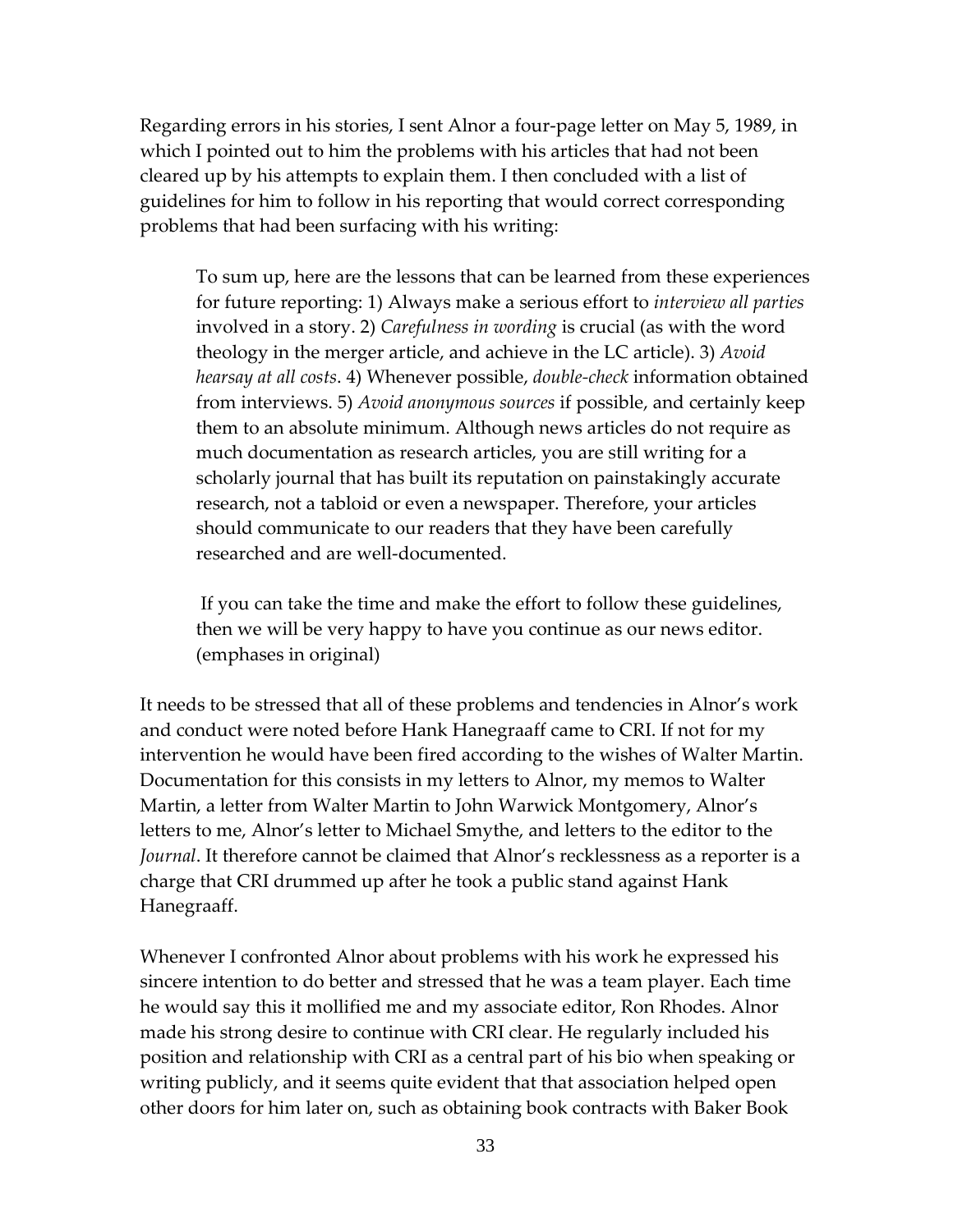House, which had expressed interest in publishing books by CRI authors and did indeed publish books by several of us. During the two years following my May 25, 1989 letter to Alnor he did perform better and none of his stories were contested.

#### **Problems Resurface: The "Set Free" Story**

In June of 1989 Walter died and Hank succeeded him as president of CRI. Between the Spring 1991 and Winter 1992 issues a spate of new problems for CRI emerged from Alnor's work and conduct that led to the termination of his news editor position beginning with the Summer 1992 issue.

In the Spring 1991 issue Alnor wrote a story on Set Free Christian Fellowship based in Anaheim, California. The article was filled almost from beginning to end with allegations that ex-members of Set Free had made concerning the group and particularly its leader, Phil Aguilar. Twenty-one extremely serious allegations of abuse were specified. No direct quotes from ex-members were included; rather, the article referenced a document that had been compiled and turned over to CRI by Calvary Chapel's Oden Fong. Other than one sweeping denial, there was no balancing of the allegations with Set Free's side of the story.

In the following issue (Summer 1991) we printed a poignant reply from William and Kara Schwab of Corona, California, who said they were not members of Set Free but had attended the church a few times and had "witnessed literally hundreds of teenagers come to know the Lord" at Set Free:

> …How could such a reputable Christian magazine write such an opinionated, biased article without doing any research, and we quote, "CRI has not yet determined, however, whether it will launch a full-scale investigation of the group." You printed an article with no knowledge of the material.

…You have taken a stand (whether you agree or not) against a church without doing any research just by printing the article. What right does your publication have in printing information that has not been investigated? Granted, Calvary Chapel is a reputable source and there may very well be truth to it, but what right does a fact-based ministry have in "gossiping" about information floating around without looking into it, thus putting a question on their own integrity. Do we do it for the sake of news? To let others know the "talk of the town"? Does not the Bible call that gossip? Is it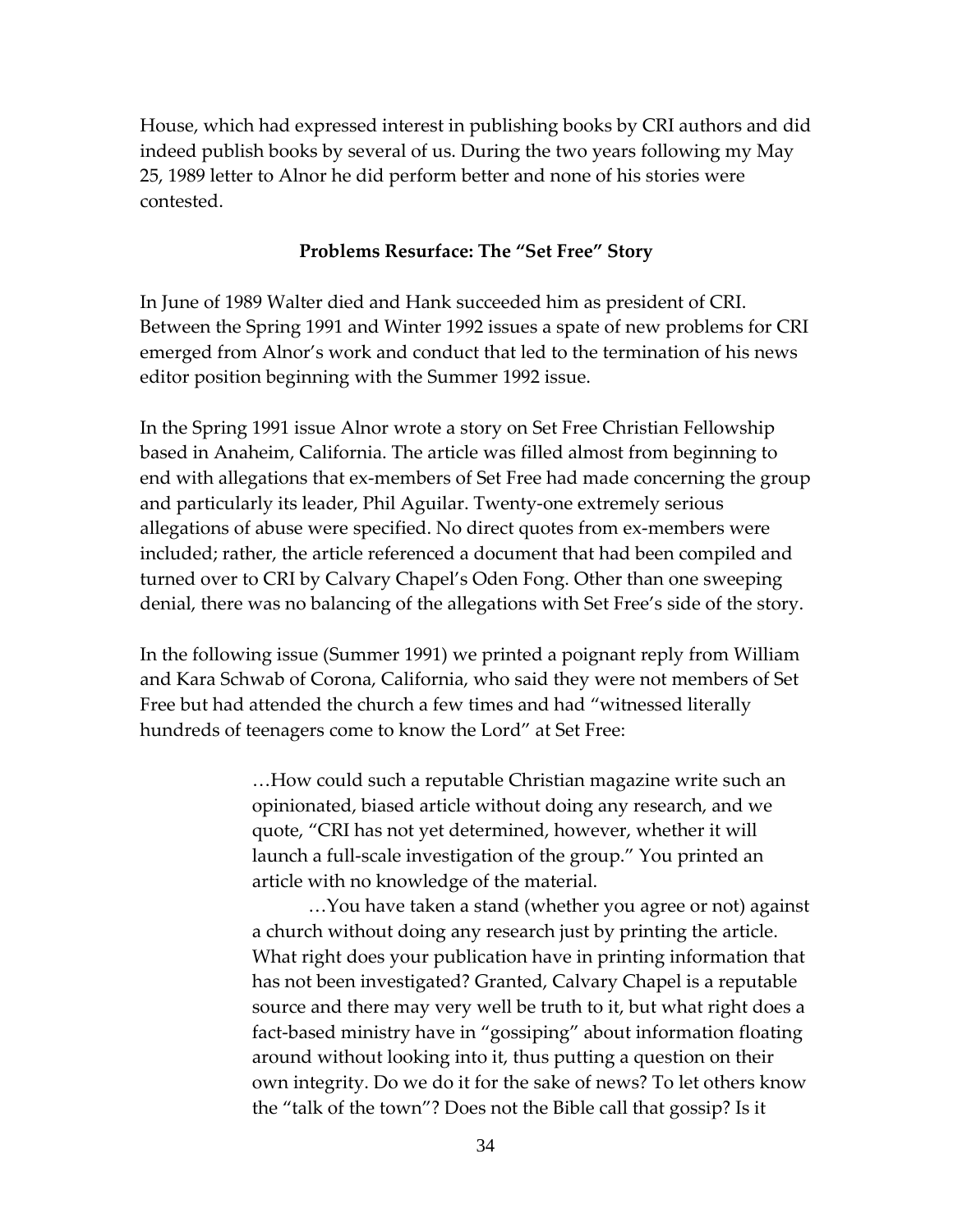worth the risk of damaging the body of Christ to tell the news? You have now passed over the fine line of truth-seeking and entered into witch hunting. Would the "News Watch' section be better titled as the "Enquirer" or perhaps the Christian "Star"?

In the past your investigations of groups have always included personal quotes of the "victims." We do not see any there. ….

This letter was a devastating indictment both of Alnor and of CRI. In my reply to the Schwabs I sought to defend the article by pointing out what Alnor had said: he had tried four times to interview Aguilar but Aguilar refused and the representative they did make available for an interview refused to discus any of the specific allegations. I said the fact that we had not decided to launch a "fullscale investigation" of Set Free did not mean we lacked sufficient information about the group to print the article. But even at the time I was more uncomfortable about this letter than any we had ever printed in the Response section of the *Journal*. It seemed the concerns I had suppressed about Alnor's work being gossipy that had been raised by some within CRI early on were coming back to haunt me.

Hank Hanegraaff, who only became aware of the Set Free story after it was printed, was even more uncomfortable. He basically agreed with the Schwabs' criticisms of the article and instructed all researchers within CRI that we would never again print an article like this. It was not that Hank was taking Set Free's side or denying the possibility of abuse; but such damaging allegations should never be printed without substantial evidence and the opportunity for the other side to reply fully. This is how we developed our news stories both before and after Alnor, and it is significant that out of the eleven News Watch stories that have been challenged with at least some justification and/or required retractions or apologies in the Response section during the twenty-three year history of the department, six of them were stories written by Alnor during the five years he wrote for News Watch. (It is also noteworthy that two of the remaining five defective stories were written for us by Perucci Ferraiuolo, a journalist who wrote a total of four stories for us after Alnor was fired and who—under the pseudonym Gunther Sardasian—would later become Alnor's comrade-in-arms against Hank. His tabloid approach to journalism was so similar to Alnor's that we honestly could not tell which one of them was writing the articles posted on Ferraiuolo's now-defunct anti-CRI Web site, On the Edge. By sharp contrast, Doug LeBlanc, who has written news stories for us for the past thirteen years, has never had the accuracy of one story challenged; Gretchen Passantino, who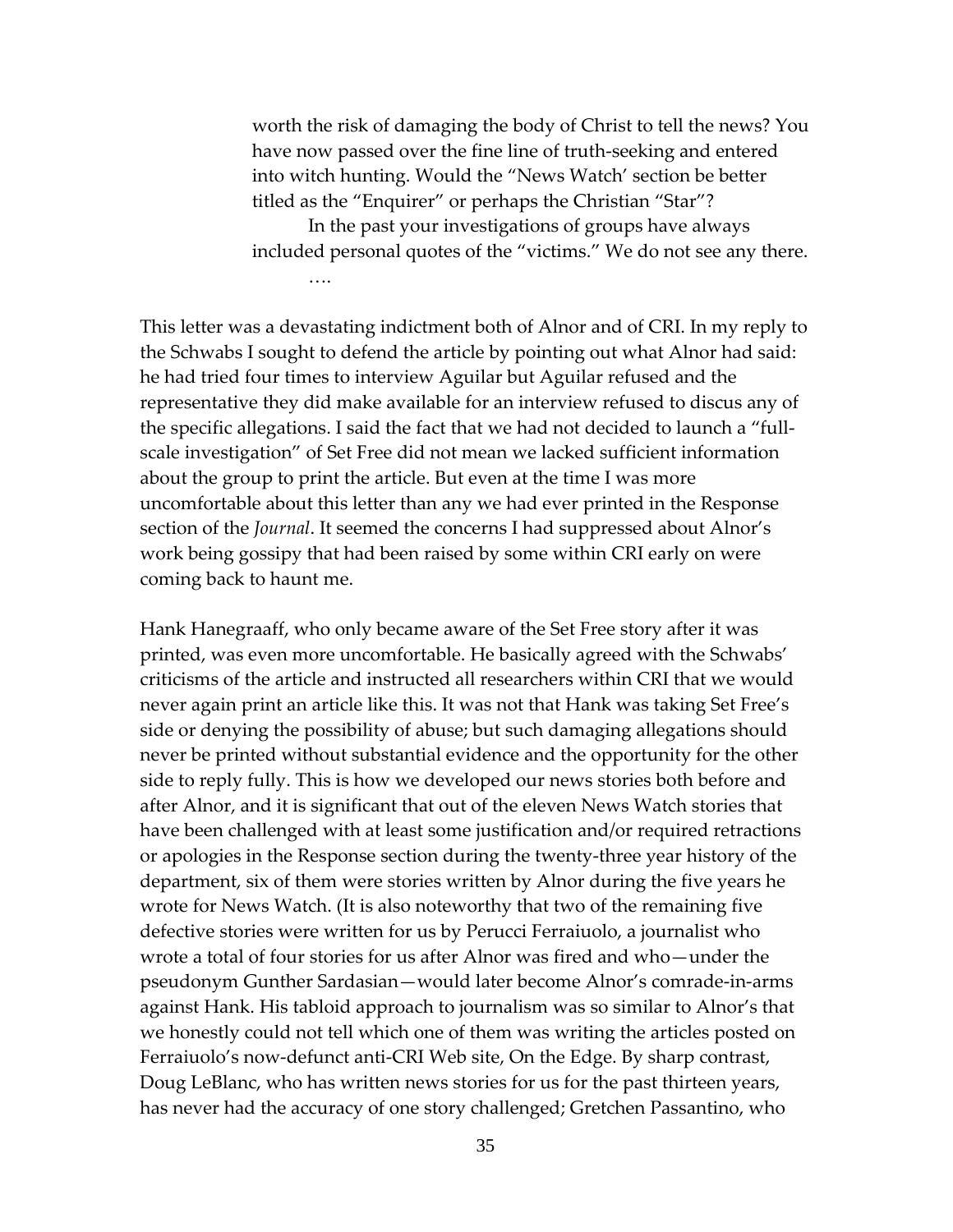was our news editor for four years, only had one story challenged. Only three stories in twenty-three years that were not written by Alnor or Ferraiuolo have been challenged!)

Although this does not quite mark the end of Alnor's association with CRI, this is a pivotal point in that association and a few key points should be noted about it. First, all of this happened before Alnor's attitude toward Hank turned sour. Second, as correspondence from the time fully documents, Hank's resistance to the campaign Alnor launched against Set Free beginning with this story was the very thing (combined with his subsequent termination) that turned Alnor against Hank. Third, many things that were objectionable about the way Alnor handled the Set Free story have been replicated in the way he has handled the CRI story (indeed, in the way he handles many stories), including: (1) he accepted allegations as true without sufficiently seeking to understand and represent the other side of the story; (2) he went about trying to correct wrongs he believed to be present in a ministry in a way that would be damaging to that ministry rather than in a way that would bring restoration; and, as will become more evident below, (3) he behaved and spoke as though he had a divine mandate for going after a Christian ministry. While we and many other observers perceived such behavior as astonishingly self-righteous and presumptuous, Alnor once again claimed he was simply being obedient to the Holy Spirit.

#### **Alnor's One-Man Campaign against Set Free**

Throughout the spring, summer, and fall of 1991 Alnor continued his campaign against Set Free Christian Fellowship. He co-wrote articles for *Christianity Today* and *National and International Religion Report* on it. To be fair to him, there were a number of allegations he was hearing about this ministry that were disturbing. Set Free clearly was a worthy subject for an investigative reporter to tackle, as the recent arrest of Aguilar and other sect members on charges of attempted murder of Hell's Angels members, with whom they got into a brawl, bears out.[2](#page-35-0) Unfortunately, however, he brought his penchant for factual inaccuracy, poor judgment, and sensationalism into his pursuit of Set Free, all the while trying to prod CRI to join him in exposing the ministry.

<span id="page-35-0"></span><sup>2</sup> See Tony Barboza and H. G. Reza, "7 Christian Bikers Arrested in Orange County Raid," *Los Angeles Times*, August 7, 2008[, http://www.latimes.com/news/printedition/california/la-me](http://www.latimes.com/news/printedition/california/la-me-bikers7-2008aug07,0,6283593,full.story)[bikers7-2008aug07,0,6283593,full.story.](http://www.latimes.com/news/printedition/california/la-me-bikers7-2008aug07,0,6283593,full.story)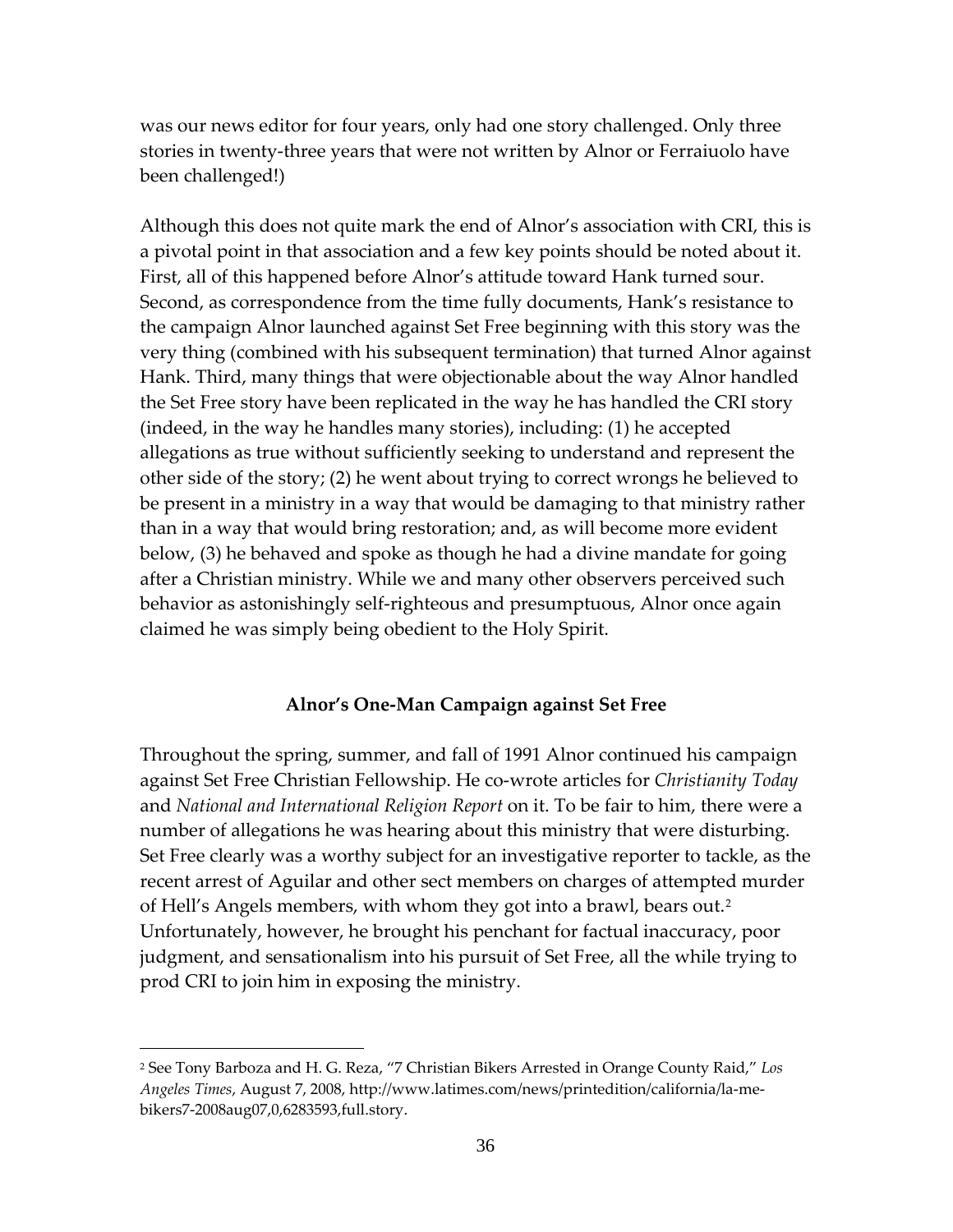He also committed a journalistic sin that he himself recognized (in a memo to CRI dated May 4, 1991) would disqualify him from reporting on Set Free, a sin that he was particularly prone to and certainly would fall into where CRI is concerned: *he made himself a part of the story while continuing to report on it as though he were an objective journalist*. On October 25, 1991 he sent out a mass mailing to every Calvary Chapel nationwide and to four hundred additional churches in the Southern California area. He warned the pastors that Set Free was planning to open branches nationwide and was targeting Christians and young people in churches such as theirs in an attempt to grow larger. He accused Phil Aguilar of using "cult-like" techniques to control and lord it over his people, although he said he wouldn't classify Set Free as a cult because it adheres to cardinal doctrine. He said, "I have talked to many people over the last year who have been badly hurt by this hostile group" and alleged that many Spirit-filled believers have been cut off from communication with their children due to pressure from Set Free. He referenced and offered to make available the 318-page collection of testimonials from ex-members compiled by Oden Fong. He then proceeded to make specific allegations against Aguilar and Set Free, and concluded, "If Phil Aguilar or his rap group, 'The Posse,' are scheduled to appear at your church, I implore you to consider cancelling all such appearances to protect your flock."

In a November 30, 1991 letter to Hank, Alnor appealed to Hank to get with the program in opposing Set Free. He sent Hank a sermon transcript in which he claimed "Aguilar claims you endorse him and Set Free thoroughly." In the fivepage letter he attempted respectfully to correct several misconceptions he believed Hank had about Set Free and to fill Hank in on Set Free's abuses and on the history of both his and Calvary Chapel's interactions with Set Free. He concluded:

The last thing I would like you to consider as you are reading this is that I would feel better about my unique role with CRI if you had more confidence in my discernment abilities. I am not perfect. But you will see my byline associated with cult research all the way back to 1979. I have a great deal of research experience in cult apologetics, particularly as it relates to groups like Set Free. I know I am seen by some there as being "combative." I don't think this is true about myself—I always try to get to the core of cult problems (and related problems) in a Christ-honoring manner. But I never back down when people lie to me, harass me, or try to cover things up. I become a pit bull then. This approach is not only biblical, but it works. Most of the CRI staff has little idea of my work on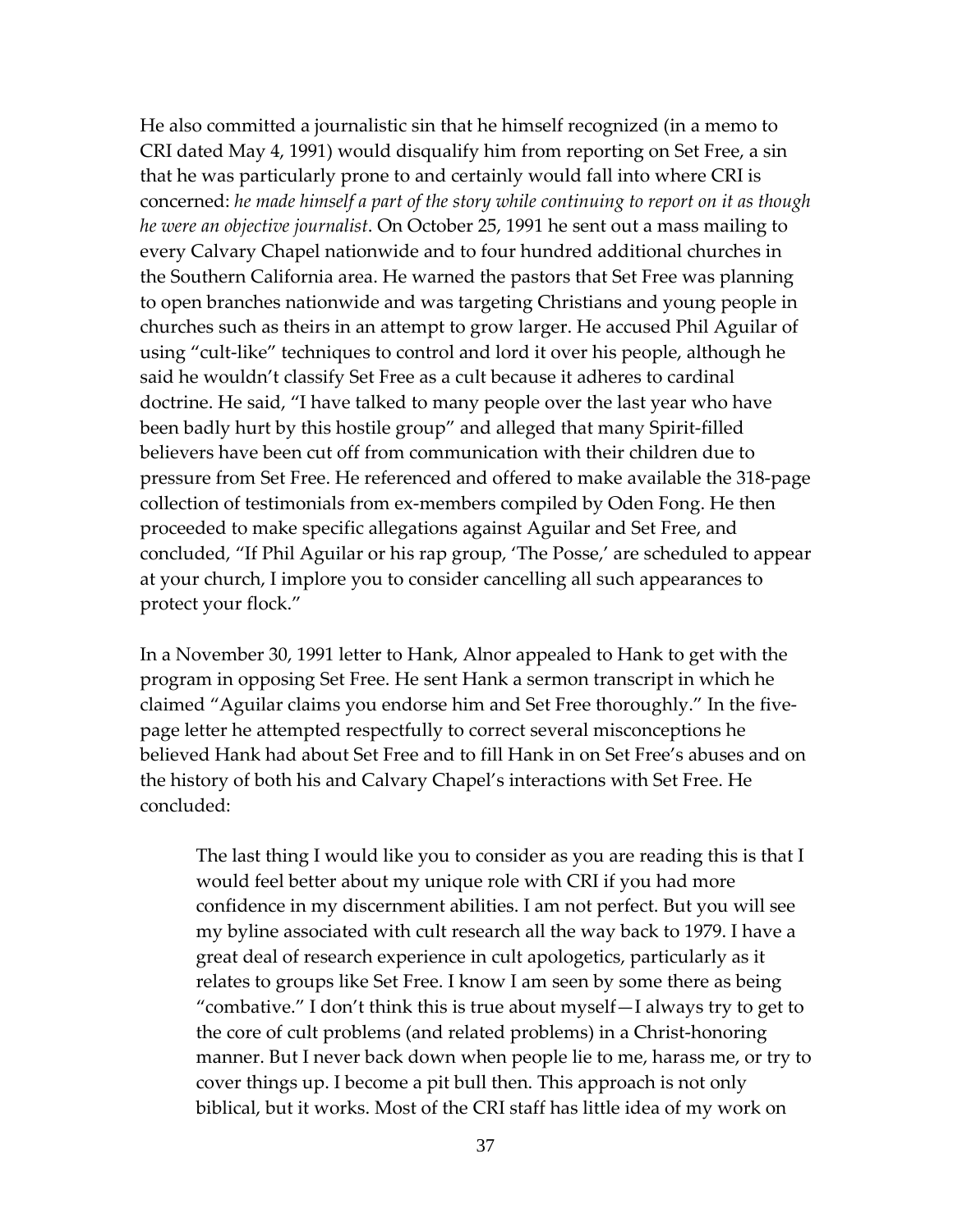the East Coast with various cults. My confrontational style has led to the release of hundreds of people from groups like Set Free.

In a four-page December 6, 1991 letter, Hank responded both to Alnor's letter to him and to his mass mailing to the churches. The following excerpt from the letter includes the main concerns he raised with Alnor:

In a letter you claim to have sent to 300 or more Calvary Chapels, dated October 25, 1991, you cite an article from the Orange County Register which reveals that, "although Phil Aguilar claims to be living under a vow of poverty, he lives extravagantly, and has 20 vehicles registered to his/and or the church's name." Although I have not done exhaustive research on this matter, my preliminary investigation seems to indicate that, rather than being condemned for his lifestyle, Aguilar might well be commended for it. Whether this preliminary observation holds up or not after further investigation, I would point out that making this sort of an inflammatory statement when, by your own admission you have not done adequate research on this matter yourself, is inconsistent with good research and is, in my estimation, hardly fair.

You also mention that, "Aguilar and dozens of Set Free bikers began coming to Oden Fong's Bible studies in apparent intimidation attempts." Again, this statement appears to be inaccurate. Not only has Oden Fong indicated this is an inaccurate statement, but several others with whom I have spoken to date indicate that this is an inaccurate and misleading allegation.

In a recent phone conversation, you indicated to my secretary, Kathie, that your sources told you Phil had taped my previous phone conversation with him, and confirmed to me in a phone conversation that this had allegedly taken place as well. Again, let me point out that even a cursory examination of this issue seems to indicate this is simply untrue and is not even commensurate with Aguilar's style. Rather, it seems more consistent with the practices of some of the others involved in this matter.

Bill, at this writing I have not yet had the opportunity to look into other issues raised in your October 25 letter and the CRI *Journal* news article. However, if your remarks are in fact inaccurate with respect to the aforementioned issues, it gives me some reason for concern that your investigation has not been as careful as one might like it to be and that you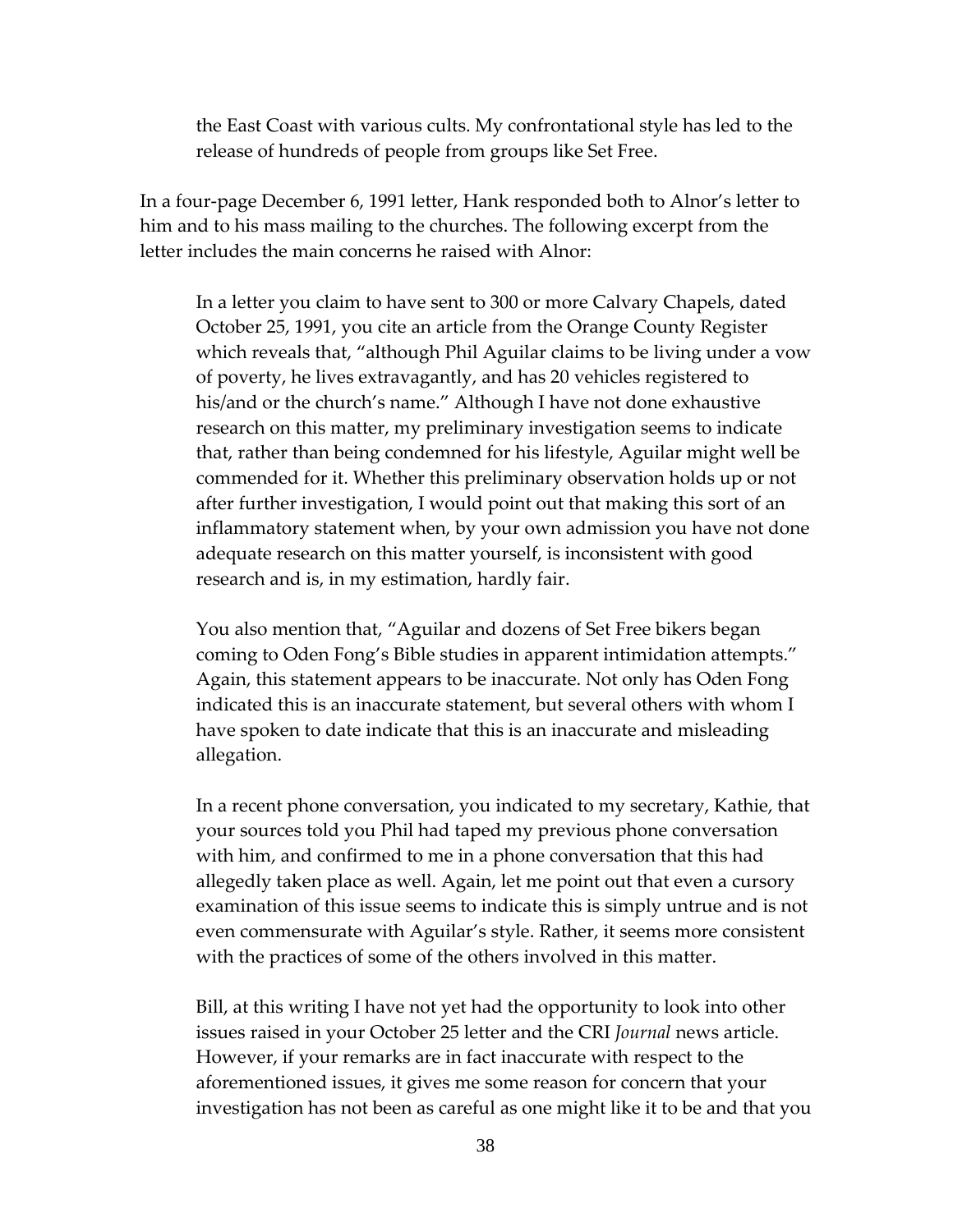have come to premature conclusions based on evidence that has not yet been fully substantiated. I do not wish to be overly critical at this point, but I am concerned that your letter addressed to pastors across the nation presents a fairly strong statement about the credentialed authority by which you are writing.

Furthermore, I would hope that if in fact the statements sent to these pastors prove to be premature or inaccurate, you would rectify the situation.

Before closing, I would like to bring to your attention three concerns I have with your letter of November 30, 1991.

- 1. On page two of your letter, paragraph three, you make the statement that Phil is trying to get my endorsement despite what my research staff has "determined." Let me point out that, as of this writing, our research staff has not made any final determination on the issues regarding Set Free Christian Center.
- 2. In the last paragraph on page two of your November 30 letter, you mention that you disagree with my reasoning in the matter concerning the CRI *Journal* story on Set Free. My question to you is this: How in the world can you disagree with my reasoning without having any confirmation on what my reasoning is in the first place?
- 3. On the last page, you comment about my "lack of confidence" in your discernment abilities. Let me quickly point out that discernment is not the primary issue. The only issue that I am raising reflects the accuracy of statements. However, since you mention discernment, let me state that I do question your discernment and motivation in sending copies of the November 30 letter [i.e., Alnor's letter to Hank] to people at CRI and outside of CRI without giving me the opportunity to first respond.

In conclusion, I want to emphatically assert that I am not in any way suggesting that the fact that you may have made inaccurate statements or errors of judgement with regards to the items mentioned above means that I am discounting either the possibility or the probability that there are indeed substantive problems at Set Free. For all I know at this point, you may be 100% correct in classifying Set Free as a cult from a sociological perspective. But the fact remains that CRI as an institute is not yet ready to make a definitive statement.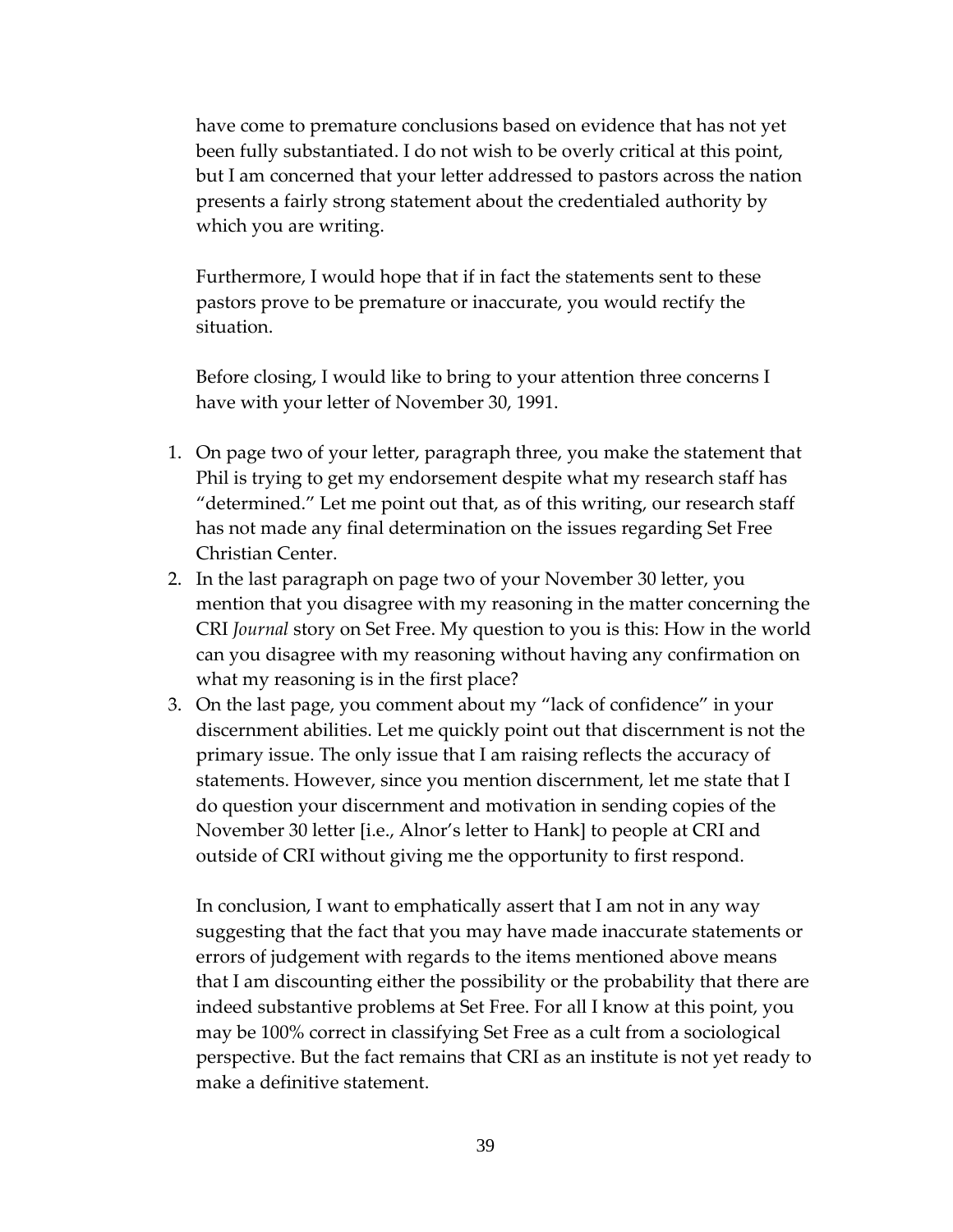My point, Bill, is simply this: Let's not shoot ourselves in the foot so that, if indeed there truly is a problem with regards to substantial matters like authoritarian control or shepherding, we haven't lost our credibility by making inaccurate statements with regard to peripheral matters which can easily be checked out.

Alnor's relentless and reckless pursuit of Set Free was pushing his relationship with CRI to the breaking point. Expressing his concern that CRI was losing confidence in him, he agreed to curb some of his activities regarding Set Free, but unlike the Montgomery situation two years earlier, he refused to put the matter behind him. He wrote to CRI's vice-president of research, Bob Lyle, in a February 20, 1992 letter, "I believe you may have allowed yourself to fall prey to slick words of a con man [i.e., Aguilar] who tried to discredit me any way he could." He wrote, "Please also realize that I don't totally disagree with all of your position. I appreciated what you had to say about not dwelling on peripheral issues such as wealth and matters like that with sticking to biblical doctrine.…I am also in agreement with you, obviously, when you said my activities along these lines impacts CRI due to my relationship with the *Journal*." Nonetheless, he went on for most of his eight-page letter attempting to justify his crusade against Aguilar. It was clear that his philosophy of countercult ministry and his methods for doing it sharply differed from CRI, and he couldn't keep himself from getting involved in one situation after another where he would display his differing approach from CRI's before a public that knew he was our news editor.

This chapter in Alnor's relationship with CRI is extremely relevant to our purposes here because it sheds light on his rationale and modus operandi in going after Christian ministries, which he ultimately would use against CRI itself. In that same February 20, 1992 letter to Bob Lyle, Alnor wrote,

In the past my exposé type stories and direct action were instrumental in driving a 300-member cult congregation out of Delaware County, Pa. Public pressure I helped unleash on that group (that was very much like Aguilar's church) led to more than 200 people leaving and to the fringe church changing its name. My exposés on the Church of Bible Understanding…was instrumental in that group's fall from 2,000 members down to 250. I was also instrumental in forcing the break-up of various churches associated with doomsday preacher Brother R. G. Stair.…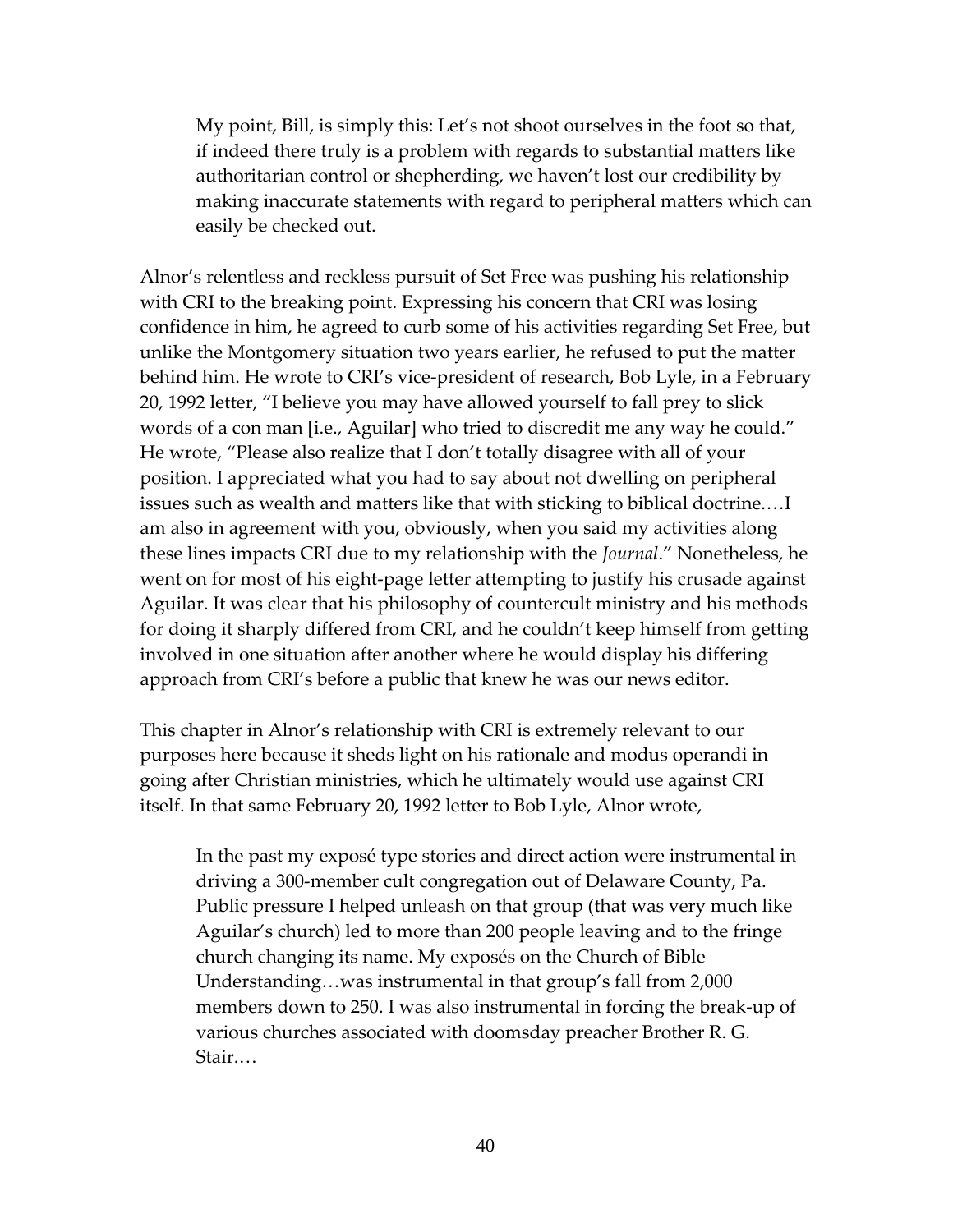.…Because of my belief that few Christians (many cult ministries included) do not do enough to expose cults publicly in a scriptural manner, I have been willing from time to time to take on the wrath of a cult in order for the truth to come out. This was one of those times. And believe me, I believe I was obedient to God's Word and to the testimony of His Spirit in orchestrating the mailing. I only acted after much prayer and conviction, and as a result of it many churches have wised up to the true nature of the dark side of Set Free.

With these and similar comments Alnor provides us a window into his mind. When he launches a campaign publicly to expose and bring down a presumably corrupt Christian leader he is saying yes to the Holy Spirit at risk to himself so that innocent Christians will no longer be taken advantage of by that leader. While other Christians may be afraid to speak or stand for the truth because of the consequences they will suffer, Alnor has the boldness and selflessness to do so. The more opposition he may encounter from the leader or group, the more Alnor will dig in his heels and the harder he will fight. As he wanted Michael Smythe to tell John Warwick Montgomery, "Here I stand." He is a modern-day Martin Luther.

But what if Alnor has prematurely drawn conclusions about the leader or group he's targeted? What if he has never really made the effort to understand their side of the story? What if his sense of divine calling to launch such a campaign makes him feel so justified in his actions that he fails to scrutinize them properly to see if his behavior truly is biblical and led by the Spirit? What if in his zeal to bring others to accountability he never stops to see that he himself is unaccountable?

#### **Further Problems with Accuracy**

During the period that Alnor was pursuing Set Free several new stories that he wrote for us generated the same old criticisms of his work. "Substantial portions" of Alnor's Spring 1991 story on the Worldwide Church of God (WCG) "contained faulty information," according to a May 23 letter from WCG Assistant Director of Public Affairs Michael A. Snyder.<sup>[3](#page-40-0)</sup>

<span id="page-40-0"></span><sup>3</sup> Basing much of his story on the anti-WCG *Ambassador Report*, Alnor inaccurately reported the WCG's financial condition, their reason for ceasing the circulation of their *Good News* magazine, the reason for the decrease in circulation of *Plain Truth* magazine (which was an administrative decision to move the focus away from social commentary to religious matters), the number of television stations carrying *The World Tomorrow* program, and that the WCG had "phased out'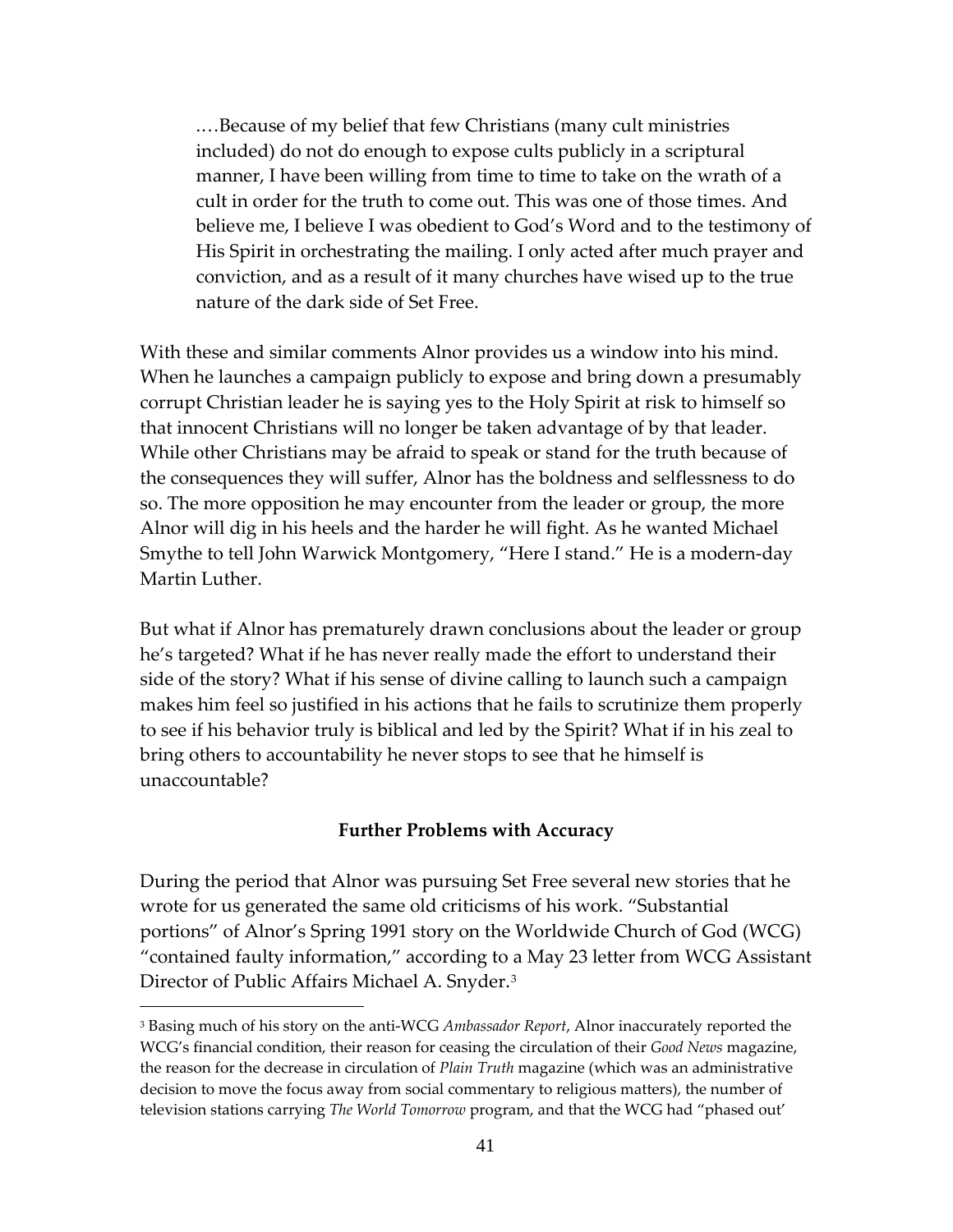His Fall 1991 story, "Roy Masters-linked 'New Dimensions' Magazine Draws Fire" drew fire itself from Roy Masters in the following Winter 1992 Response column of the *Journal*.Masters wrote, "Author William Alnor ignored the first rule of journalism: Get both sides of the story. He never spoke to me nor did he ever bother to contact anyone at New Dimensions magazine." As a result of relying solely on Walter Martin's 1980 book, *The New Cults*, and failing to interview the principals in his story, as I had exhorted him to do in my May 25, 1989 letter, Alnor failed to note a significant movement toward orthodoxy that had occurred in Masters's theology since the publication of *The New Cults*. I found the reply to Masters that Alnor wrote for publication so unsatisfactory (e.g., "As Mr. Masters pointed out, most other reporters did not seek to interview him either"), that I followed it with my own "Editor's note," in which I acknowledged that Masters "admits to past error and seems to sincerely identify with orthodox Christians," but "his theology remains problematic in several areas."

In addition to the six defective News Watch stories that Alnor submitted to us, he and coauthor Ronald Enroth submitted a feature article to us on "Ethical Problems in Exit Counseling" for the Winter 1992 issue that was more riddled with problems than any of his news stories. Furthermore, the problems in the article were all traceable to sections that Alnor, not Enroth, wrote.

The exit counseling article was something I had agreed for Alnor to coauthor with Ronald Enroth because I, too, was concerned about ethical problems in the practice, which involved getting cult members into a situation isolated from the cult and trying to break the cult's "mind control" of the members by persuading them that the cult was not what its leaders claimed it to be. The article Alnor and Enroth submitted, however, proved to be so flawed that soon after publishing it we pulled it out of circulation as a CRI resource document and rank it among the two or three most painfully embarrassing articles we've ever published. To detail all of the problems with this article would require too much space and so I will succinctly list several of the most prominent ones:

• Former cult member Doreen Diorio denied that the description Alnor gave of her exit counseling experience was accurate. She maintained that

circulation of *Plain Truth* in various parts of the world. Alnor also gave prominence to the erroneous speculations of WCG critic James Walker, who took a skeptical view of the WCG reforms that were eventually proven to be authentic and sweeping. To be fair, Alnor did highlight many of the positive changes that were taking place in the WCG at the time.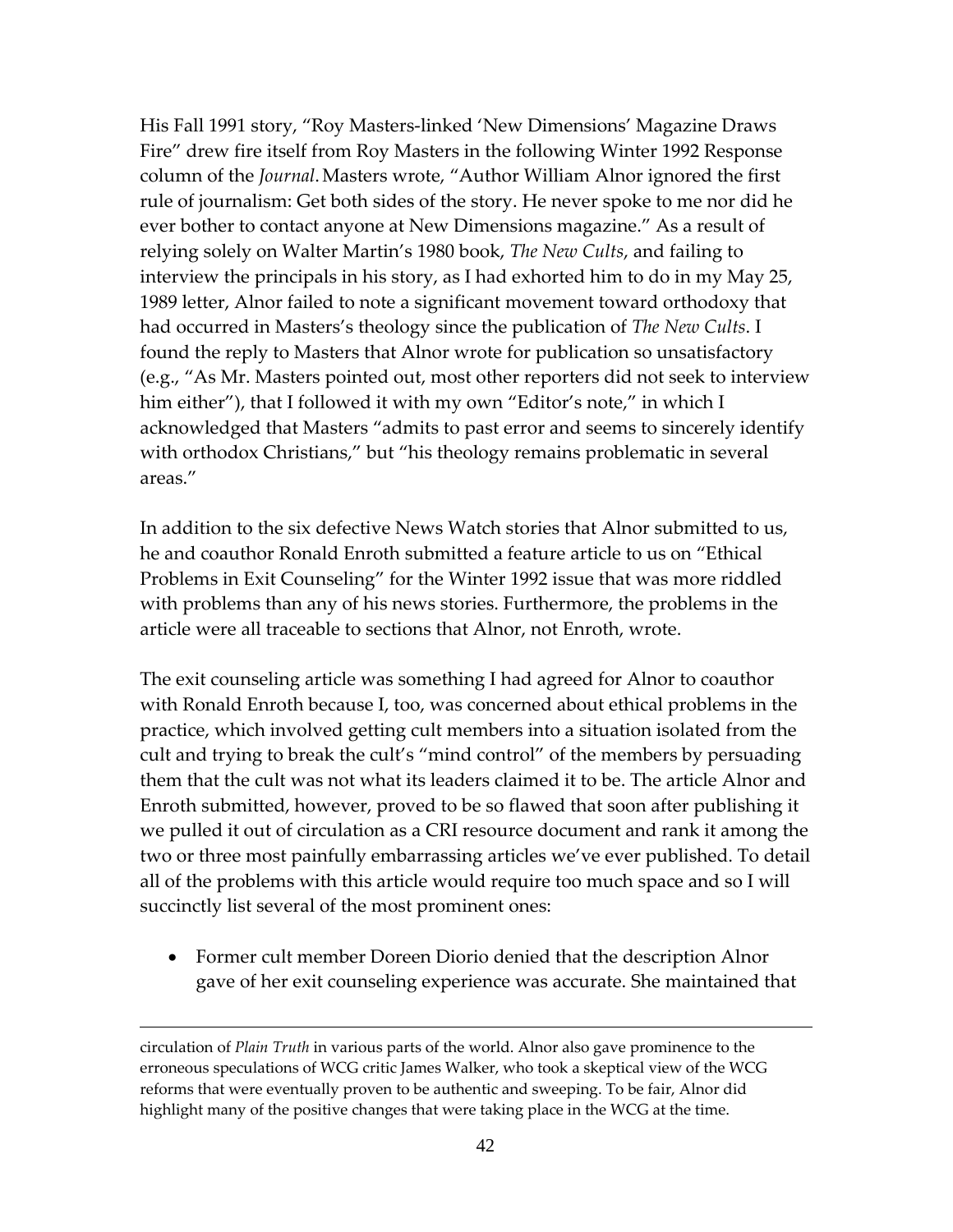Alnor never told her he would be using what she confided to him in an article or that he was even writing an article.[4](#page-42-0)

- Exit counselor Carol Giambalvo stated that Alnor never told her their conversation was an interview, nor did he ask for permission to quote her. Furthermore, he misrepresented her as saying that a committee of exit counselors met to discuss ethical standards for exit counseling and that they "decided" on a set of standards. In fact, no formal association of exit counselors even existed to form a committee, they were not affiliated with the Cult Awareness Network (CAN), as Alnor implied, and they only discussed standards; nothing was decided.[5](#page-42-1)
- Alnor affirmed that prominent exit counselor Steve Hassan was kidnapped during his deprogramming with the Moonies, which Hassan denies. Alnor wrongly wrote that Hassan was resentful toward his deprogrammers when in fact he was grateful. Alnor said Hassan was so bitter after his deprogramming that he wanted nothing to do with it when in fact during the first year after he left the Moonies Hassan actively participated in twelve deprogrammings. Alnor also claimed that Hassan stated that he doesn't "endorse any kind of situation in which adults are kidnapped" when, in fact, Hassan has written that it is justified in some situations.<sup>[6](#page-42-2)</sup>
- Alnor stated that highly controversial deprogramming pioneer Ted Patrick "helped found the Citizens' Freedom Foundation [CFF; the original name of CAN]," which was not true.<sup>[7](#page-42-3)</sup>

As if the numerous errors in this article did not create enough problems for CRI, Alnor also represented CRI poorly in his personal responses to the offended members of the exit counseling and anticult communities. In letters on which he copied me to these people and to others he was writing stories on, Alnor repeatedly used phrases such as, "I am very disturbed at you," "I am very offended by your statement," and "I demand an apology."[8](#page-42-4)

<span id="page-42-0"></span><sup>4</sup> July 29, 1992 letter from Doreen Diorio to William Alnor, copied to Elliot Miller and David Clark. Copy on file.

<span id="page-42-1"></span><sup>&</sup>lt;sup>5</sup> March 16, 1992 letter from Carol Giambalvo to William A. Alnor, copied to Ronald Enroth and Dr. Paul Martin. Copy on file.

<span id="page-42-2"></span><sup>6</sup> November 11, 1992 letter from Steven Hassan to "Mr. Alnor." Copy on file.

<span id="page-42-3"></span><sup>7</sup> I originally supported Alnor on this point but, after examining documents supplied by CFF/CAN founder Henrietta Crampton proving that Patrick neither called the foundational meeting for CFF nor participated in the organization thereafter, I published a retraction of this assertion in the Spring 1993 issue.

<span id="page-42-4"></span><sup>8</sup> For example, he wrote in a July 24, 1992 letter to CFF/ CAN founder Henrietta Crampton, who had sought to convince him that Ted Patrick had not been involved in the founding of CFF, "Let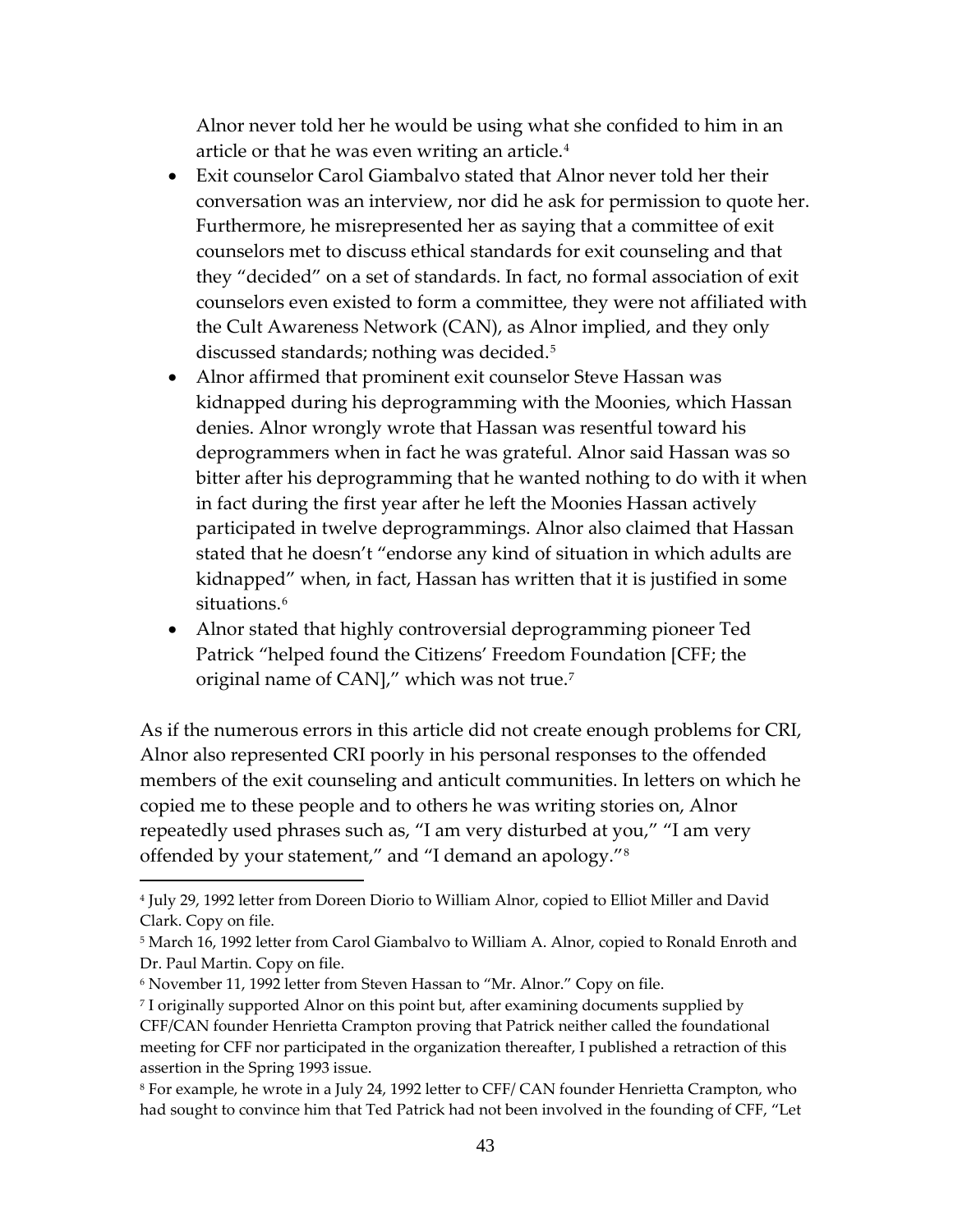Alnor's final article for CRI in the Spring 1993 issue, "Heaven Can't Wait: A Survey of Alleged Trips to the Other Side," required such extensive editing that it had to be postponed an issue and was challenged in the next issue's letters section by the publisher of author Betty Eadie. This adds up to a grand total of eight problematic articles that Alnor wrote for us, which puts him in a class by himself of all the hundreds of authors who have written for the *Journal* in its thirty-one-year history.

#### **Termination**

From his sloppy and sensational stories, to his imprudent public pursuits of Christian personalities, to his contentious communications with his critics, Alnor was poorly representing CRI and in many ways running counter to our philosophy of ministry. Clearly, his continuing in the position of news editor had become untenable. In February 1992 my six-member editorial board, including associate editor Ron Rhodes, unanimously advised me it was time to fire Alnor. I clearly remember Robert M. Bowman, Jr., whom Alnor would later join forces with in opposition to Hank, saying, "He has to go." There was nothing I could any longer say in Alnor's defense and so I yielded and agreed to fire him, on the provision that I would not do so until after he finished his assignments for the upcoming issue. In the meantime I would search for his replacement, so News Watch production could continue without a hitch.

The same month I contacted Russell Chandler, former religion writer for the *Los Angeles Times* and author of a book on the New Age movement, about taking on the position of news editor. Chandler needed time to consider the offer in light of his other commitments. He contacted Alnor to discuss the position and so Alnor became aware of my intention to replace him. Alnor called me at CRI on the night of February 27<sup>[9](#page-43-0)</sup> to discuss the matter and so at that point I was compelled to tell him of our decision earlier than I had planned. I provided him with the reasons why we had reached this decision, specifically his patterns of erroneous reporting and inappropriate behavior for the news editor of the *Journal*.

me be upfront from the beginning. I am very disturbed at you.…I am disturbed over the tone of some your letters to me, particularly the one I got today accusing me of 'knowingly' allowing myself to be an agent of the Church of Scientology. What hogwash! I am demanding an apology from you for saying that." Crampton had reasonably made that statement because the source Alnor cited was a Scientology publication, and Scientology very much wanted to tie Patrick, who had been convicted of kidnapping, with CFF/CAN.

<span id="page-43-0"></span><sup>9</sup> I can specify the exact date of this phone call because Alnor did so four days after the phone call in his March 2, 1992 "resignation" letter to me, on file.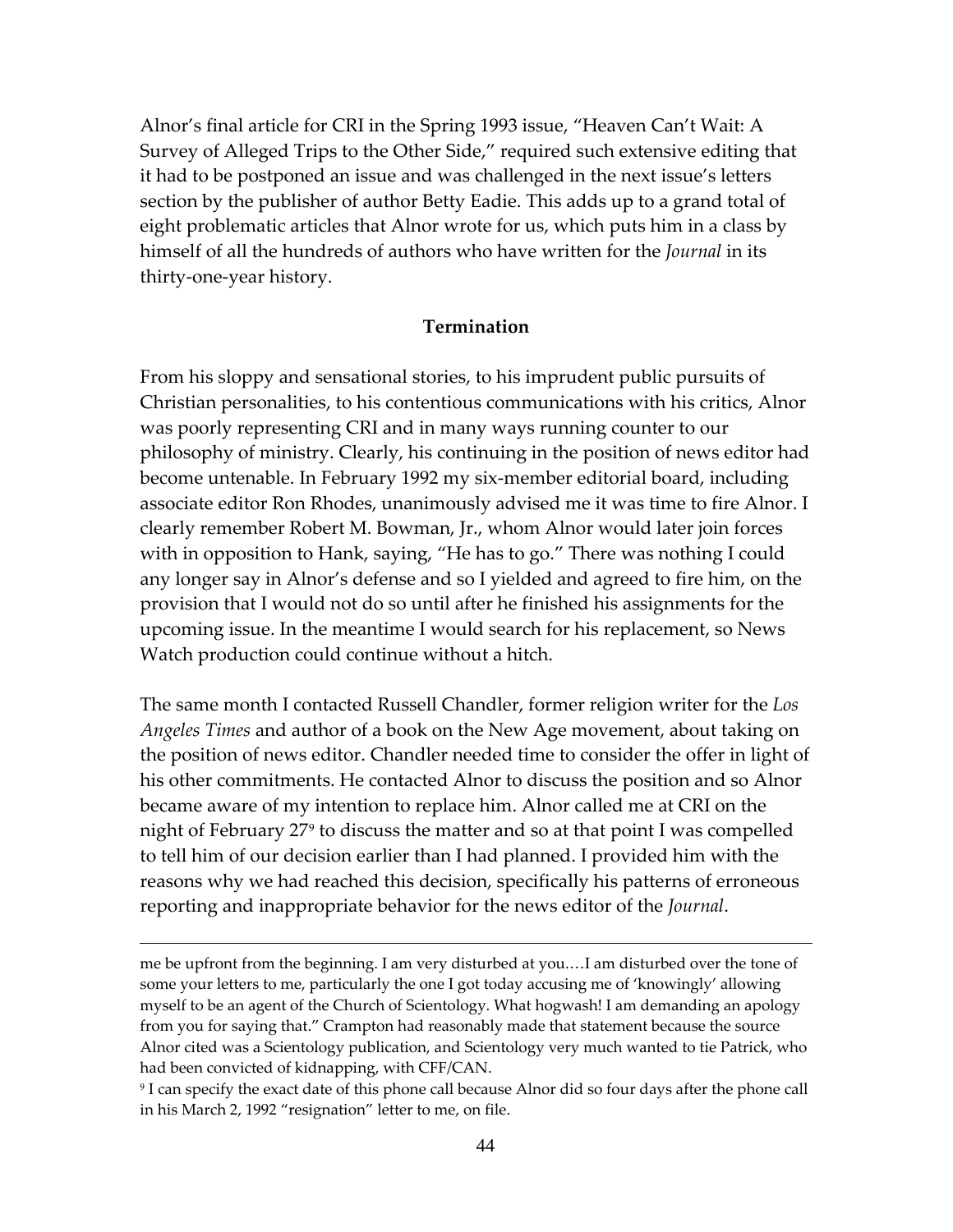This was a difficult conversation for me because I considered Alnor a friend, I believed he was well intentioned, and I had always had a soft place in my heart for him sufficient to want to accommodate his desire to work for, and be associated with, CRI. He asked me if he could continue to be a contributing editor (i.e., a contributing writer) for the *Journal* and against my better judgment I said yes. He also asked if I would say in the From the Editor column that he was moving on to concentrate on his Eastern Christian Outreach ministry. Since that was indeed what he would be doing, I agreed to do so. A week later, when I received a resignation letter from Alnor dated March 2, I was naively puzzled. I concluded that he was trying to preserve his résumé from a significant blemish.

Although the only article by Alnor that we published subsequent to his being removed from the news editor position was the aforementioned Spring 1993 feature "Survey of Alleged Trips to the Other Side," we continued to list Alnor as a contributing editor through the Fall 1994 issue. He made it clear throughout the period that he wanted it that way, but his relationship with CRI became increasingly strained.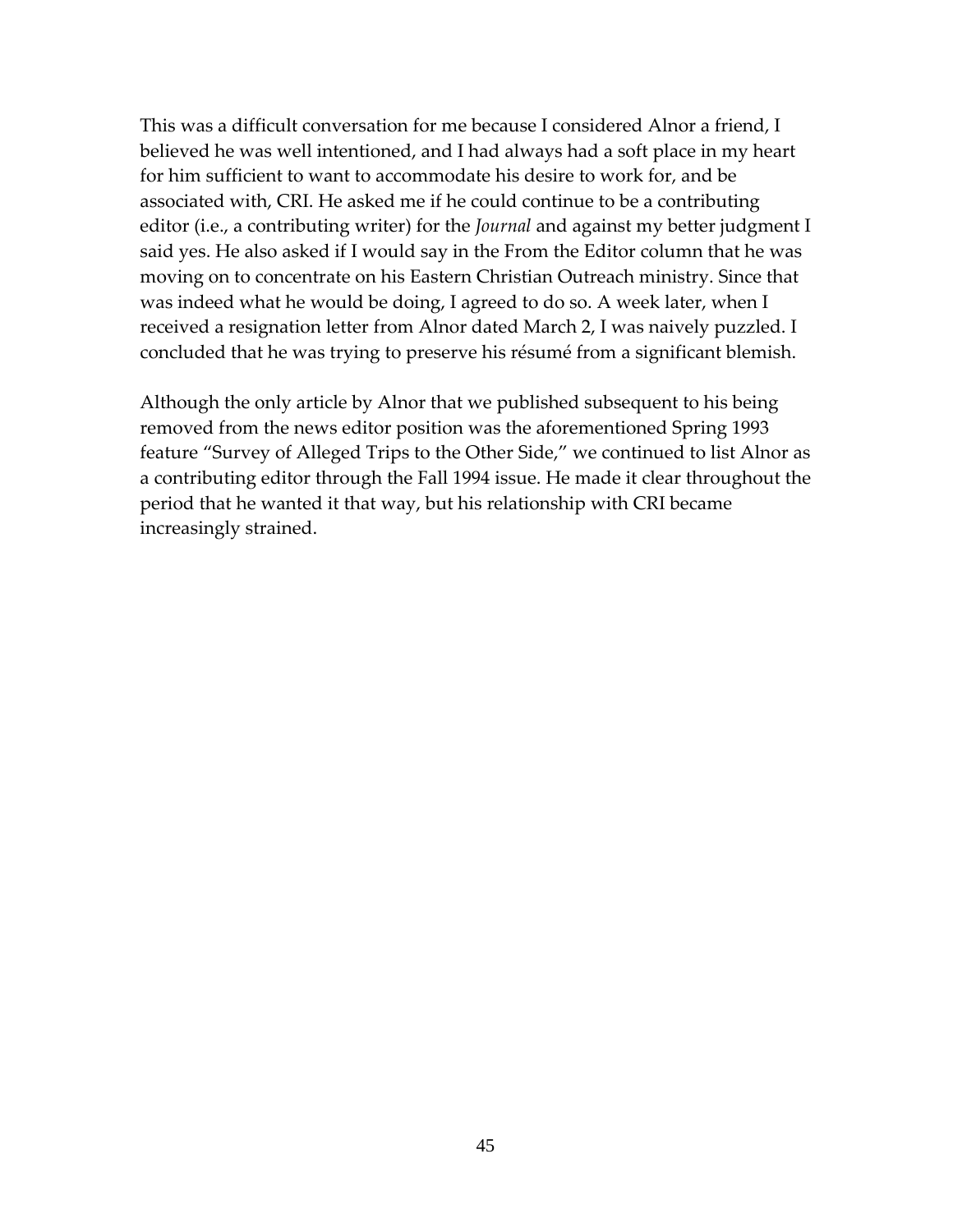# **Chapter Four: Alnor as Director of EMNR**

Alnor put a lot of his energy into redeveloping his old ministry, Eastern Christian Outreach (EChO) and its publication, The *Christian Sentinel*. From that platform he continued to report on Set Free, TBN, and other topics. He was having books published, teaching journalism at Temple University (and later at Texas A&M University-Kingsville), and pursuing a master's degree (and later a PhD), all of which served to bolster his résumé, but none of which counterbalanced the serious flaws in his methodology and work noted above, which, as we shall see, have persisted to the present. The simple fact is that just as I was taken in by Alnor's aura of credibility, so others can be too. On the other hand, many people in the field of journalism today, including Christians, embrace values closer to Alnor's than to CRI's, practice journalism in a similar manner to Alnor, and would applaud his muckraking, agenda-driven crusades as "courageous investigative reporting." In CRI's view, this fact represents a serious malady in contemporary journalism because truth and fairness are often sacrificed on the altar of being the first to tell or sell a sensational story. Alnor is currently an assistant professor in the department of Communication at California State University East Bay in Hayward, California and is also working with the Spiritual Counterfeits Project in Berkeley.

In late 1993 the Evangelical Ministries to New Religions (EMNR), a network of countercult ministries on whose board I served for over a decade, was in danger of falling apart because everyone involved with it was too busy to devote sufficient time to it. An executive director who had the time and energy to move EMNR forward into fulfilling its vision was desperately needed, and Bill Alnor offered to be that person. I expressed to James Bjornstad, then the president of the board, my concerns about appointing Alnor to this position based on the problems he created for CRI, but since the alternative seemed to be the demise of EMNR, ultimately I went along with it.

### **"Assistant Secretary to the Holy Spirit"**

It was not long before I regretted doing so. Despite the fact that the purpose of EMNR is to bring unity and cooperation among members of the countercult community, Alnor's compulsion to thrust himself into the midst of controversies, and take sides in them, surfaced when former EMNR board member Ronald Enroth included EMNR member ministry Jesus People USA (JPUSA) among abusive churches in his book *Recovering from Churches That Abuse*. Alnor sought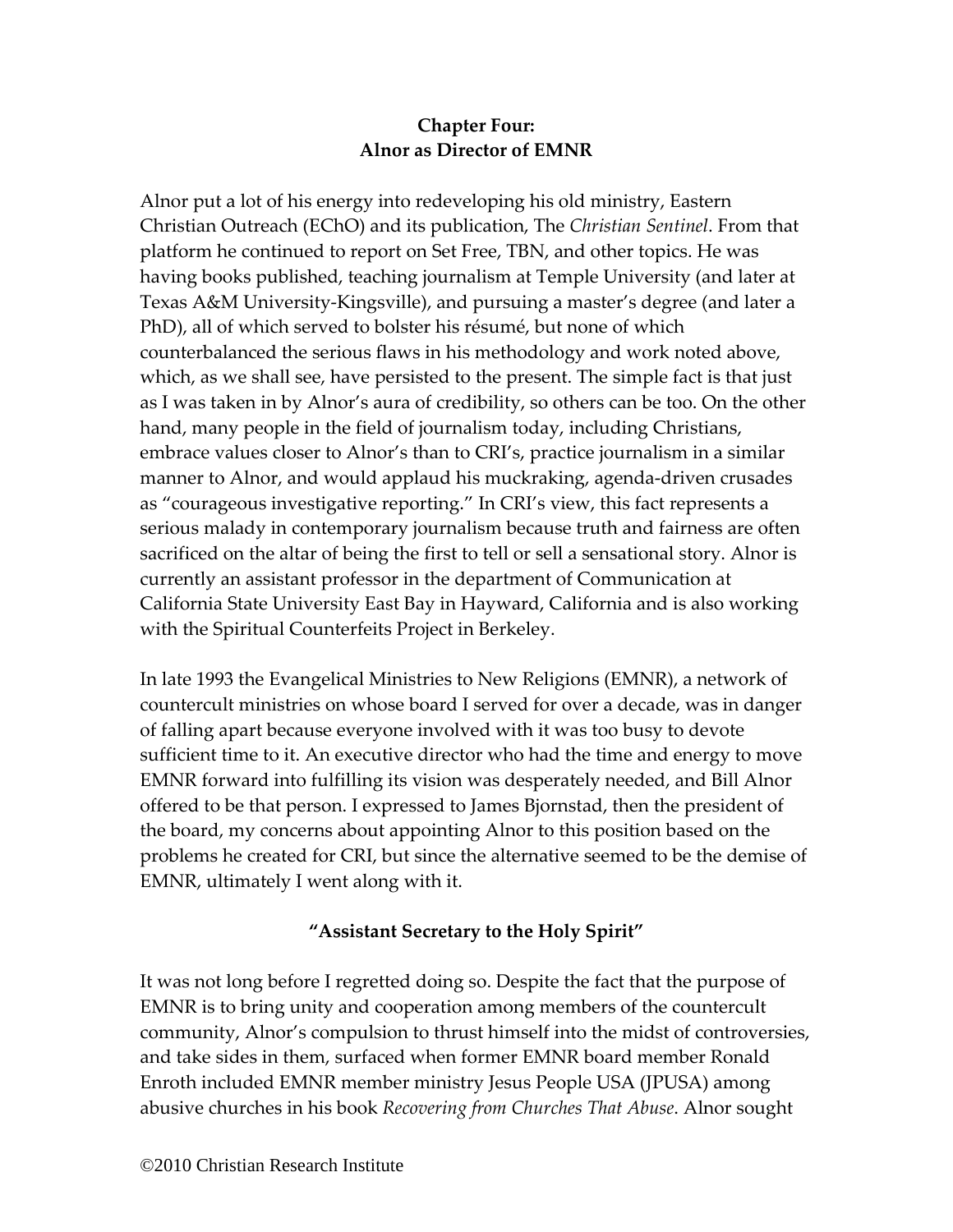to play a mediatorial role in this dispute while at the same time siding with Enroth against JPUSA, and—speaking as EMNR's director—he offered quotes critical of JPUSA to *Christianity Today*. This was despite the fact that many members of EMNR and roughly half of its board believed that Enroth's research methodology was seriously flawed and his conclusions about JPUSA were unwarranted and harmful to a valid ministry.[1](#page-46-0)

In March of 1994 CRI was experiencing a financial crisis and so implemented wide-ranging layoffs as a cost-saving measure. One of the employees laid off, Brad Sparks, who had a very short but troubled history at CRI, filed a lawsuit against the ministry the very next business day. His lawsuit contained numerous allegations against Hank and other officials at the ministry. Sparks also organized twenty-four people who either had formerly been employed by CRI or had some association with it (ranging from a spouse of a former employee, to a volunteer, to an attendee of Hank's Bible study that was canceled) and together they sent a "Matthew 18" letter to Hank, demanding that he meet with them all at once to hear their grievances. The grievances of these people were not all the same but varied widely from individual to individual. Hank always expressed a willingness to meet with these people individually, and did meet with several of them who wished to do so. He was forbidden by his Christian attorney, however, to meet with a group organized by the person who was presently suing him and who could use the proceedings of the meeting in court; besides, the kind of meeting they were demanding was not following the procedure Jesus laid out in Matthew 18. Nonetheless, Hank's refusal to submit to their demand for a meeting was widely portrayed as a refusal to submit to Matthew 18 and be accountable to the body of Christ. Thus, some of the people who signed the "Matthew 18" letter and some additional people formerly associated with CRI formed a "Group for CRI Accountability." Just the very fact that there was a "Group for CRI Accountability" received wide attention from the press and the body of Christ and seemed to suggest that there was something amiss at CRI. The issues raised by Sparks's lawsuit and the Group for CRI Accountability are thoroughly addressed and answered in the previously mentioned document, *Setting the Record Straight* (see appendix D).

It seems reasonable to infer that Alnor's compulsion to insert himself into the middle of controversies, his sense of divine calling to expose what he believes are corrupt Christian leaders, and his lingering unhappiness over CRI first resisting

<span id="page-46-0"></span><sup>1</sup> See our review in the Summer 1995 *Christian Research Journal*,

http://www.equip.org/atf/cf/%7B9C4EE03A-F988-4091-84BD-F8E70A3B0215%7D/DS481.pdf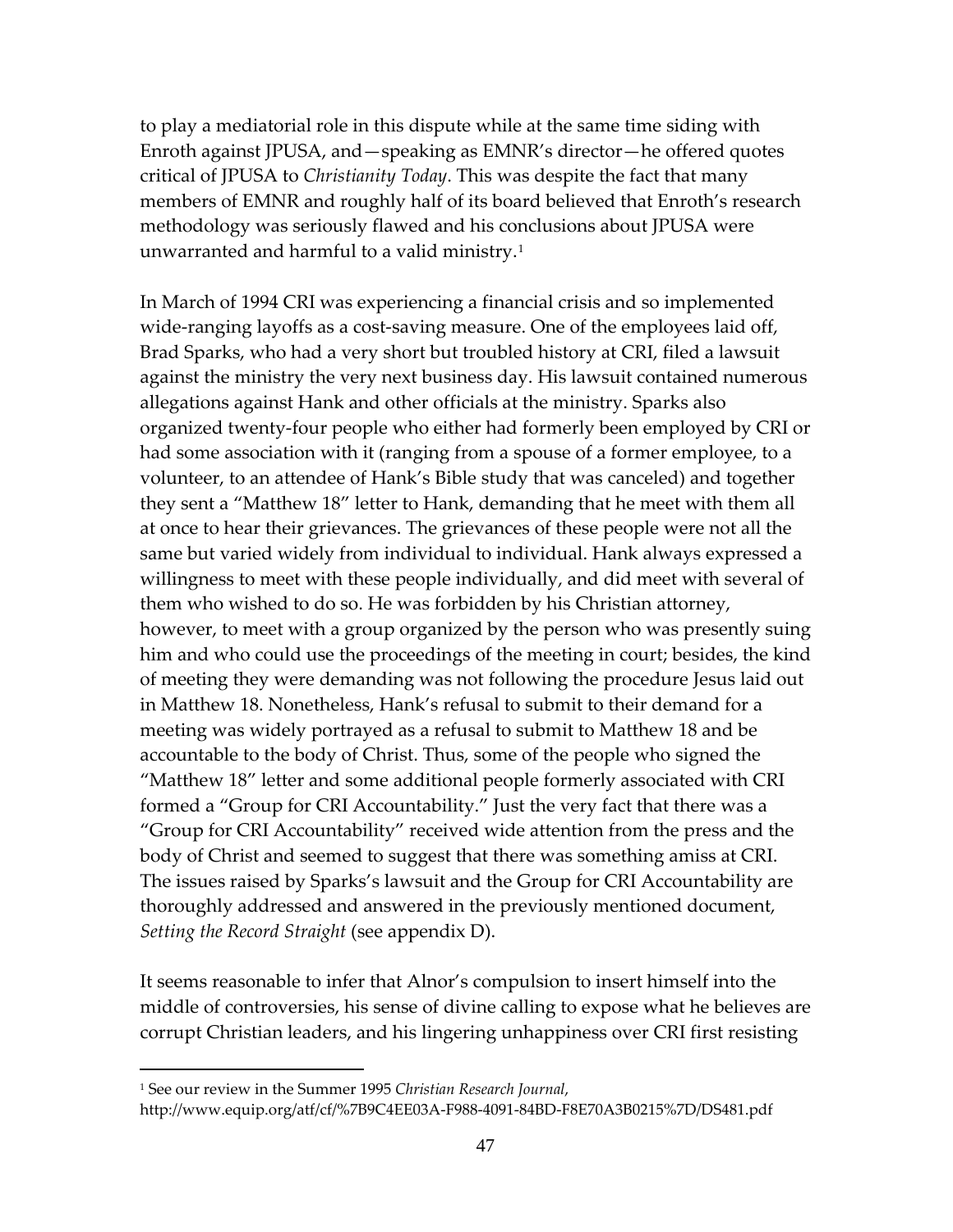him in the Set Free matter and then firing him, all made the troubles brewing at CRI too great a temptation for him to resist—despite the sensitivity of his position as EMNR's executive director. Alnor began to make comments both to me and to the other EMNR board members that Sparks's lawsuit suggested there were serious ethical problems at CRI, despite the fact that to me and others the lawsuit contained so many patently bogus complaints as to render the entire proceedings suspect. (This is all detailed in appendix D.)

Despite admonitions from the EMNR board, Alnor increasingly involved himself in the CRI controversy, discussing the matter with Sparks and members of the Group and initiating discussions about the controversy with Christian leaders both in the countercult community and the body of Christ at large, as well as sending them unsolicited materials he thought were damaging to Hank. Some of these Christian leaders began to look askance at Hank as a result of Alnor's activity, while others saw that activity as reason to look askance at Alnor instead. For example, Dr. Norman Geisler asked, "Who does he think he is, assistant secretary to the Holy Spirit?" As Alnor's relationship with CRI became increasingly antagonistic I revisited my previous soft-hearted (and headed!) decision to retain him as a contributing writer and I removed him from the list.

#### **A Dubious Attempt at "Restoration"**

Alnor's attempt at mediation culminated with an eleven-page February 6, 1995 (wrongly dated 1994) letter that he sent to Hank. The letter was presented as an attempt to bring restoration to Hank's ministry and relationships with his critics, and it did not list anyone else as receiving copies. Alnor ultimately admitted, however, to sending the letter to the CRI board and twelve additional people, including Brad Sparks, Robert Bowman (who by this time was the chief spokesperson of the Group and appeared to be almost its only remaining active representative), Robert Morey (who had launched a fierce diatribe against CRI in his newsletter and announced his intention to supplant the *Bible Answer Man* with his own radio show, *Truth Seekers*), and Randy Frame, a reporter for *Christianity Today* who had been covering the Sparks lawsuit. Additional people said they were sent copies, including the president of Salem Broadcasting, the network that hosts The *Bible Answer Man*. Indeed, most or all of these people received the letter well before Hank, whose copy did not arrive in the mail until February 20.[2](#page-47-0)

<span id="page-47-0"></span><sup>&</sup>lt;sup>2</sup> In compliance with a directive of the EMNR board, Alnor sent a letter to Hank dated August 8, 1995 in which he apologized for the "harsh tone" of his February 5 letter, for distributing it "to a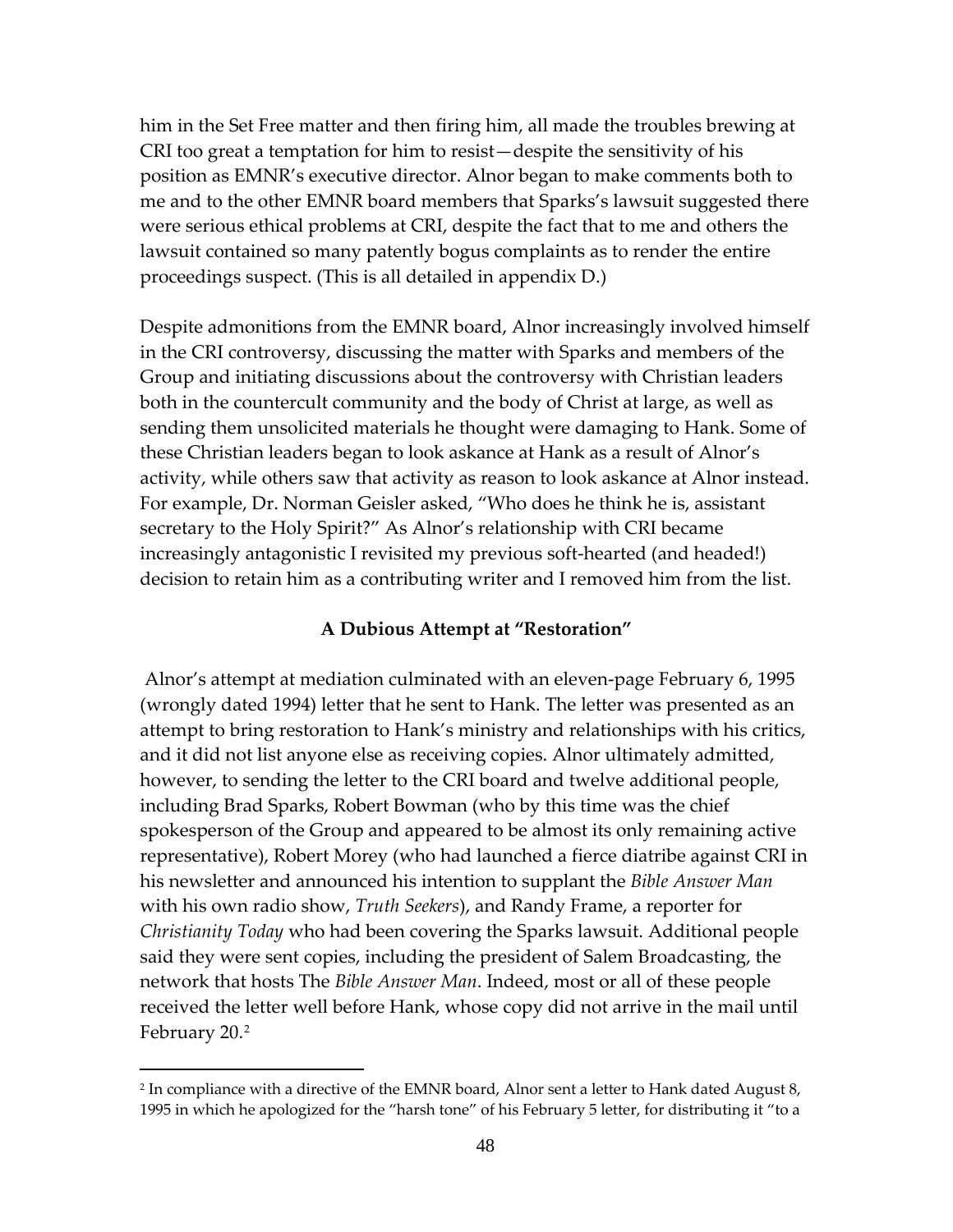In the letter Alnor advised Hank on what he needed to do to make things right, including firing his attorneys, selling his home and cutting his salary, rescinding or greatly modifying in-house documents for employees (which were standard documents in use for "at will" employees), firing his executive vice-president outright, and having Bowman and Morey as guests on The *Bible Answer Man*. (Hank was apparently supposed to overlook the fact that they were both engaged in active campaigns to bring him down.) Alnor also advised Hank, "Do not merge Personal Witness Training with CRI." (To understand what Personal Witness Training is, and why this advice was completely inappropriate and based on a one-sided inquiry into the facts, see chapter eight and also appendix D.)

In this letter supposedly written to bring restoration but sent to Hank's fiercest adversaries as well as to the press, Alnor wrote, "*I am on the verge of moving out of neutrality and to opposing you* concerning your battle with Brad Sparks, Robert Bowman, and the others in the so-called Committee [sic] for CRI Accountability" (emphasis in original). Alnor accused Hank of moral and ethical lapses and of abusing his authority, but the examples he cited largely rehashed the allegations of Sparks and the Group, and none of them stood up to scrutiny.

For example, the accusation he put the most emphasis on was that Hank withdrew CRI from membership in the Evangelical Council for Financial Accountability (ECFA) just in time to keep all the royalties from his book, *Christianity in Crisis*, rather than give those royalties to CRI, as, Alnor said, the ECFA rules required. In a March 6, 1995 letter to Alnor I responded to this section of his letter to Hank:

You state that Hank lied to you about giving his royalties from *Christianity in Crisis* to CRI. You further endorse Brad Sparks's theory that CRI withdrew from ECFA so Hank wouldn't have to follow their rule requiring that he give his royalties to the ministry. Again you demonstrate

small number of other people before you had the opportunity to receive it and respond to it," and for "making a comment to Bob and Gretchen Passantino that indicated that the board agreed with me on this matter 'with the possible exception of one.'" He added, "I am copying this letter to each person to whom I sent the former letter, and by this letter I am requesting that they send this letter to each person that they distributed the last letter." He added as a P.S., "I am enclosing the names and addresses of those people I sent the February letter to, and I am also sending Elliot Miller a copy of the list." This is how I know the names of people to whom Alnor sent his February 5 letter to Hank without naming them as recipients on the letter.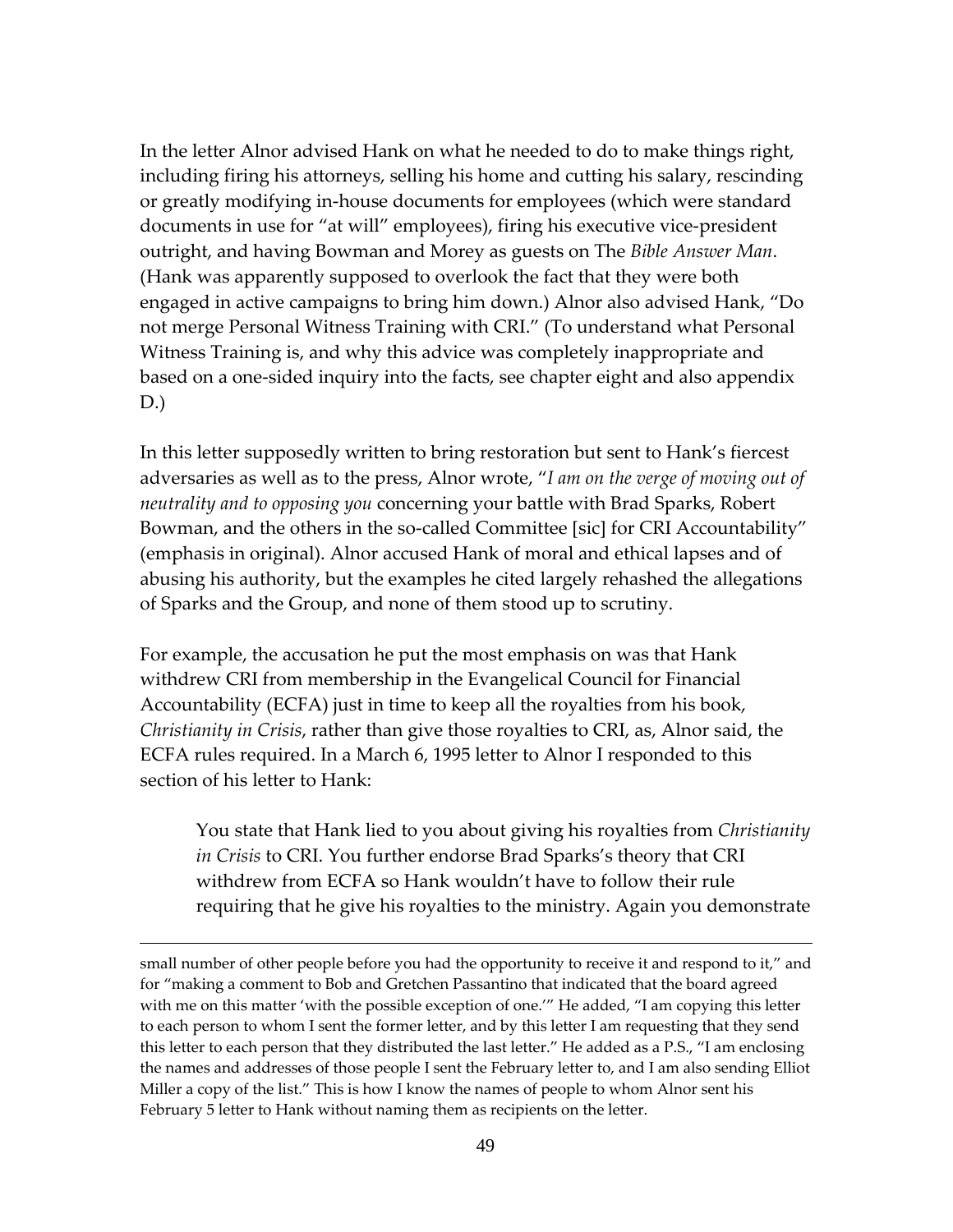your lack of care in getting down to the facts. If you checked with ECFA you would have found that their regulation only applies to those copies of Hank's book sold by CRI for fund-raising or promotional purposes. And, if you checked with CRI you would have found that Hank has always done this. Therefore, *withdrawing from ECFA did not result in any increase in royalties for Hank*. Furthermore, CRI *exceeds* ECFA's regulation because we all forego the royalties for all of our books sold by CRI, not just those used for promotional and fund-raising purposes. By joining Sparks in publicly airing your judgments in this matter you have also joined him in the sin of publicly accusing a Christian leader of unsubstantiated wrongs. By the way, have you given the royalty money from all copies of your books sold through Eastern Christian Outreach—or even just those used for promotional and fund-raising purposes—back to the ministry? I suspect that, even proportionately, Hank's giving has far exceeded yours (and Bowman's) in the very area in which you accuse him.

A statement released by CRI explaining the reason for its withdrawal from ECFA was available to Alnor but he ignored it. It explained that in 1992 CRI withdrew from ECFA as a member in good standing because ECFA had violated its own policies by leaking confidential information to the press that it was uncovering in its review process of member ministries. It turned out that some of those ministries were ultimately exonerated of financial abuse, but ECFA's breaching of due confidentiality in its review process hurt those ministries. In 1995, after ECFA had dealt with the internal problems that led to those violations of its own policies, CRI rejoined ECFA and has been a member ever since.

#### **Alnor Reveals His Soul**

I found Alnor's making his letter to Hank public so unacceptable for the executive director of EMNR that I called a special meeting of the board to deal with the problem and I pressed to have him removed from his position. Alnor countered by pressing to have me removed from the board. During that meeting I made reference to the fact that Alnor had created similar problems for CRI, which led to his being fired as news editor of the *Journal*. To my utter astonishment, Alnor looked me straight in the eye and declared that what I said was a lie—he had resigned as news editor in protest of Hank's leadership and he had a copy of his resignation letter, and my From the Editor saying he was moving on to his own ministry, to prove it! I now began to realize that I had been set up. He deliberately sent that resignation letter and asked me to write the From the Editor so that he would have a paper trail backing up his version of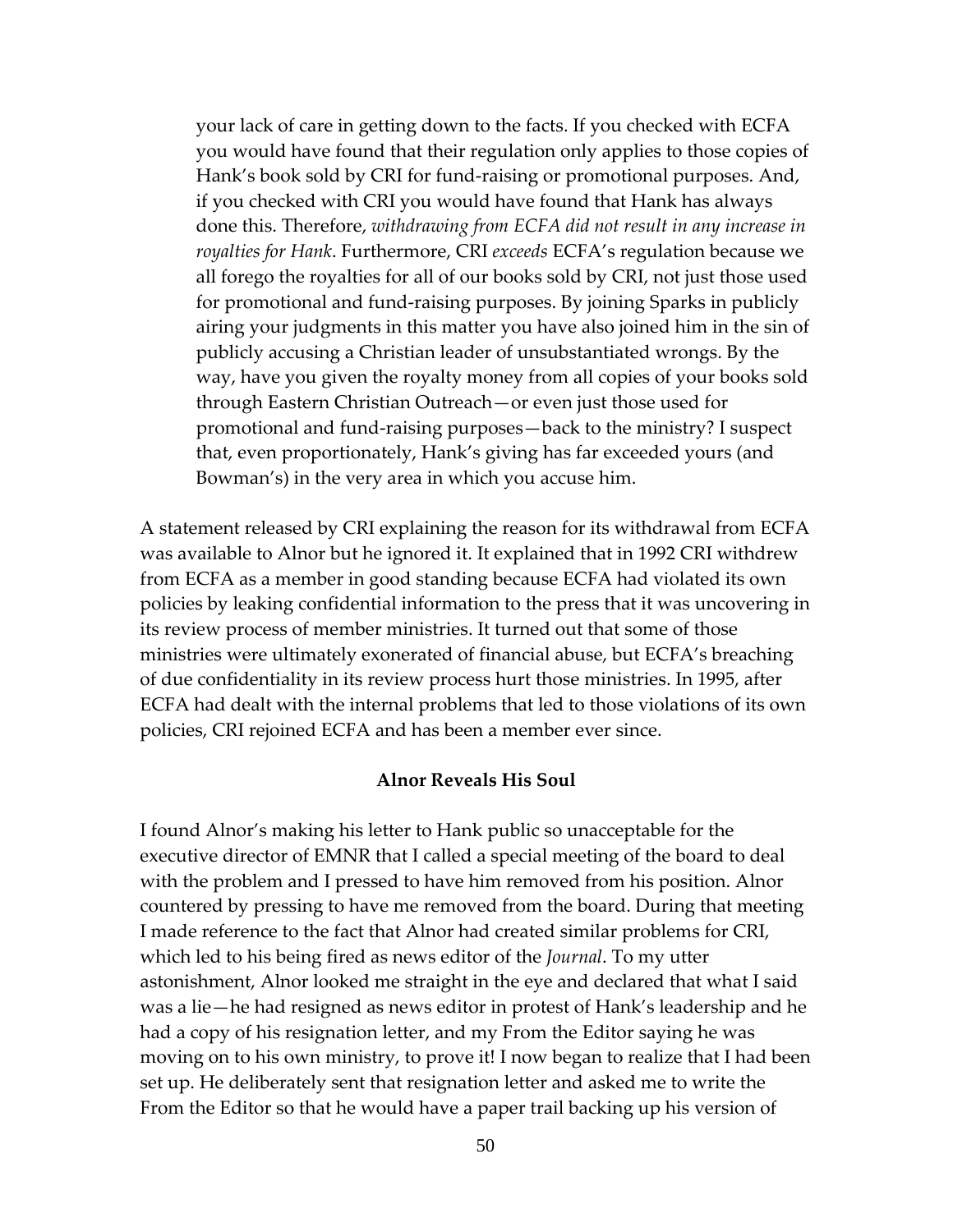what happened, and since I told him he was fired over the phone I had no comparable documentation.

I was flabbergasted that a Christian could engage in such calculated deception and then turn around and call the other party a liar, which brings the deception up to the full-blown level of bearing false witness against your neighbor, which is breaking the Ninth Commandment. Before this personal experience, Christian charity led me to attribute Alnor's inappropriate behavior and erroneous claims to mistakes in judgment and not to deliberate distortion of truth. This experience left me no room for doubt that Alnor is a conscious deceiver.

In my understanding and experience of the Christian life, it is impossible to maintain fellowship with God or remain in a healthy relationship with Him if I am knowingly continuing in sin, and yet Alnor has never acknowledged or repented of this sin against me; instead he has continued to repeat it and did so publicly in an article on the now-defunct Web site On the Edge, as well as on his own Web site.[3](#page-50-0) This and additional misrepresentations of truth documented in this volume that are arguably willful (such as those involved in his mail fraud allegations—see chapter six) raise disturbing questions about his very profession of Christianity. For example, if he is more concerned about how God views him than how man views him, how could he continue in such deliberate deception for so long?

In an April 13, 1995 memorandum from Bill Alnor to the EMNR board Alnor wrote,

Elliot Miller outright lied when he stated on page 2 that Bill Alnor was somehow removed as news editor of the *Christian Research Journal*. "I kept your name listed as a contributing editor," Miller wrote, "Wanting you to save face, I never publicly disclosed why you were no longer news editor."

The facts reveal that Bill Alnor resigned as news editor after a time of much prayer and grief. Elliot Miller never accused Alnor of sloppy factgathering or bad reporting for the last four years of his tenure as news editor. In fact, Miller is on record as declaring that Alnor was doing a "great job." Alnor's resignation letter is on file and it specifically states his reasons as (1) his inability to continue to work with Miller due to what

<span id="page-50-0"></span><sup>3</sup> See, e.g.[, http://www.cultlink.com/news/CRIfraud.htm.](http://www.cultlink.com/news/CRIfraud.htm)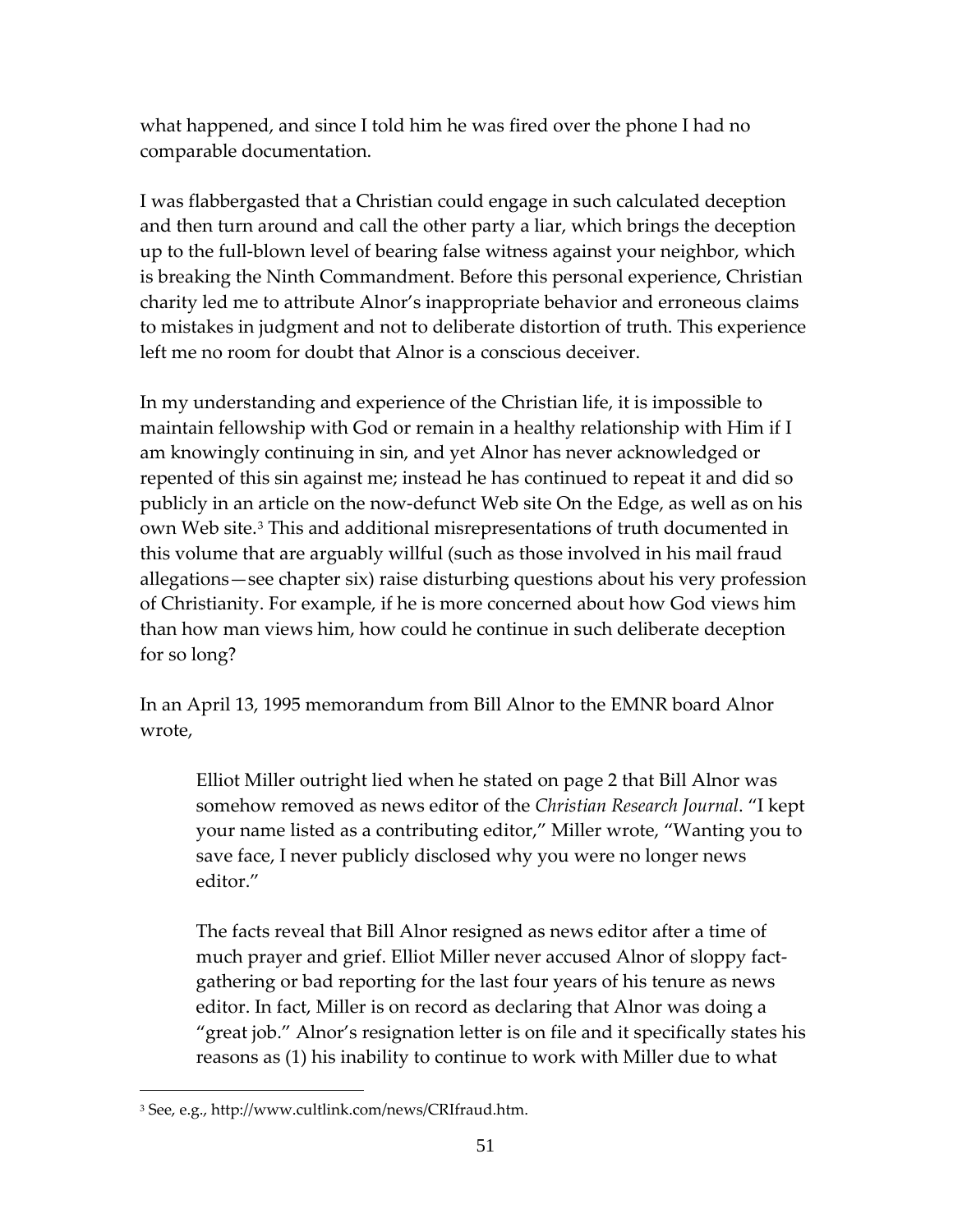Alnor believed was a breach of trust and (2) CRI's treatment of its employees. …

As far as Alnor becoming a contributing writer, that occurred about a week following Alnor's resignation when Elliot called Bill, apparently upset over his resignation, wanting to continue a relationship with Bill. Bill reluctantly agreed to come back as a contributing writer.…

In my September 5, 1995 reply to the EMNR board concerning Alnor's memorandum, I wrote, "For me the most disturbing part of this entire memorandum is the section where Bill states that I 'outright lied' about how his tenure as news editor at the *Journal* came to an end. It is disturbing not so much in that he accuses me of lying as in that his recounting of what happened is a very bold rewriting of history that he has to know is an outright lie—unless he has a scary ability to convince himself of his own historic revisionism. This was discussed at the meeting and I hope it was evident to you who was telling the truth.…" I recounted for the board the events leading up to and culminating in Alnor's termination as our news editor. I then added:

In light of these facts, it is absolutely preposterous for Bill to say that he resigned because of a loss of trust in my truthfulness, because of CRI's treatment of its employees, and because of how CRI handled the Phil Aguilar story. He so wanted to continue as the *Journal*'s news editor that he stuck with it even after it had become extremely difficult for him to fit it into his schedule. He "resigned" strictly because he'd already been terminated.

It is a boldfaced lie for him to say that I never accused him of sloppy factgathering or bad reporting.

It is an astounding fabrication for him to claim that I called him a week after receiving his resignation letter, "apparently upset over his resignation, wanting to continue a relationship with Bill" as a contributing writer, and that he "reluctantly agreed" to do so.

His recounting of more recent events involving his termination as a contributing writer is also very misleading.…when we discussed his continuing as a contributing writer last September he expressed no reservations about continuing in the position as he claims, but rather he expressed concern that maybe he would not be allowed to continue.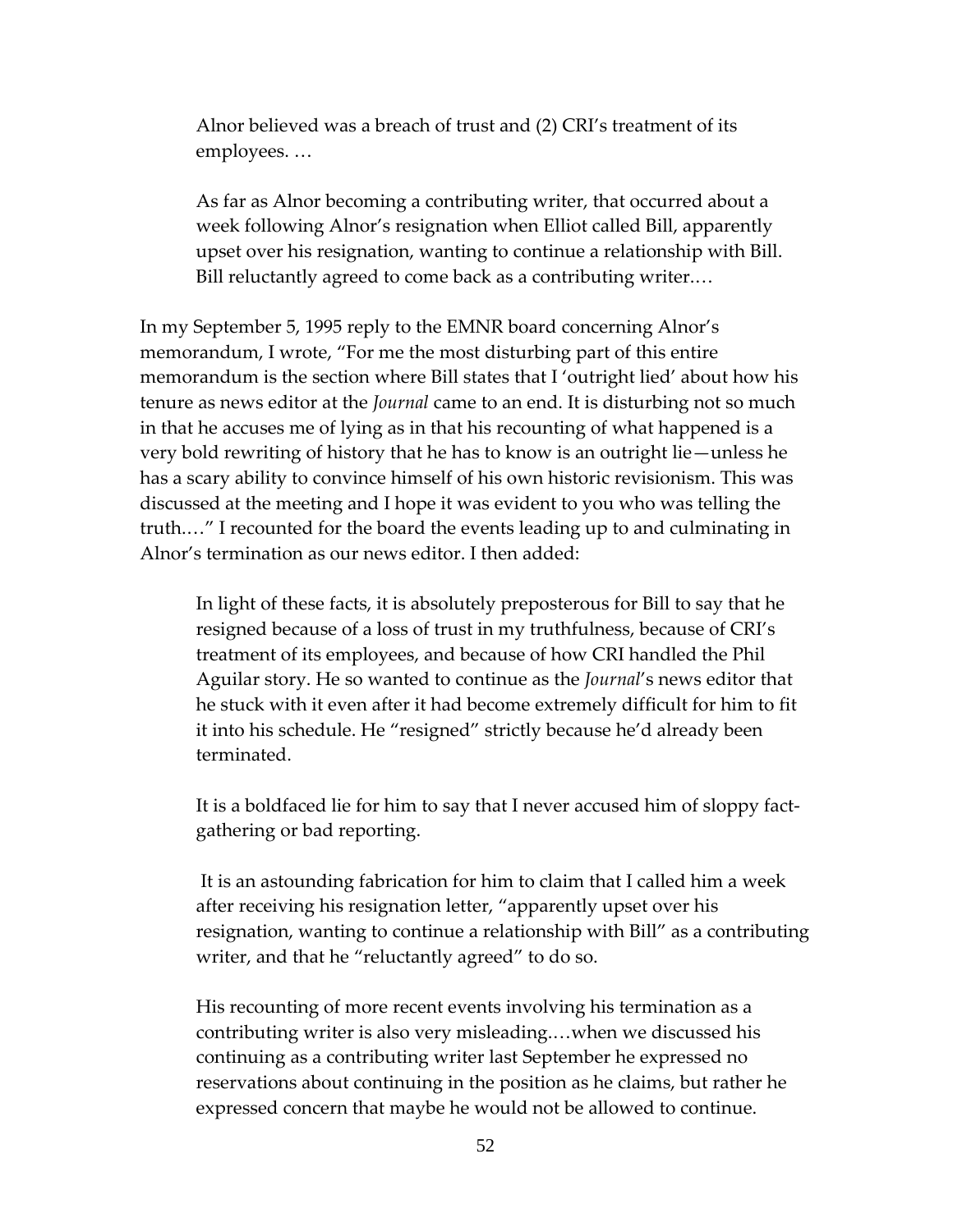I would remind you that you all have copies of his February 19 letter to me stating that the Winter issue of the *Journal* "looks good," inquiring why his name was not listed as a contributing writer, and stating his desire to stay on, as well as copies of his subsequent April 13 letter to me stating his resignation as a contributing writer and citing reasons having to do with CRI's leadership crisis and my own lack of leadership as editorin-chief. As one of you observed at the April 15 meeting, "there seems to be a pattern here" of Bill sending out resignation letters after the severance was effected by the other side.

The allegation of "outright lying" about Bill's departure as our news editor is thus pointed right back at Bill. I should hope that you are as disturbed as I am at the thought that EMNR's executive director is capable of such elaborate deception.

Not only was the entire *Journal* editorial board present at the meeting in 1992, one month prior to the date on his resignation letter, where it was unanimously determined that Alnor would be terminated, but the "resignation letter" itself inconsistently acknowledges that the severance was not effected by Alnor. Alnor wrote: "I strongly disagree with your attempt to replace me (apparently at Hank's direction) as news editor…." I also have on file a February 24, 1992 handwritten fax from Russ Chandler in which he states that he has not yet reached a decision about the news editor position and then a February 29, 1992 fax in which he states his decision not to accept our offer. Alnor referenced speaking with Chandler over the prior weekend in his March 2 "resignation letter."

As for Alnor's claim that "Elliot Miller never accused Alnor of sloppy factgathering or bad reporting for the last four years of his tenure as news editor," please refer to my previously quoted May 5, 1989 letter to Alnor in which I devoted four full pages to detailing the problems with his fact gathering and reporting that he would need to correct if he wished to retain his job. There was also a letter I wrote to him on February 17, 1989, in which I noted several problems with his reporting and told him his response would determine whether he still had a job. He replied in a March 6, 1989 letter: ""Please don't elect to end my role at the *Journal*. I will try harder to be more clear in my reporting." Given this background, when problems resurfaced with Alnor's reporting in 1991 to the point where we needed to print several retractions there was every reason for him to believe that his position with CRI was once again tenuous.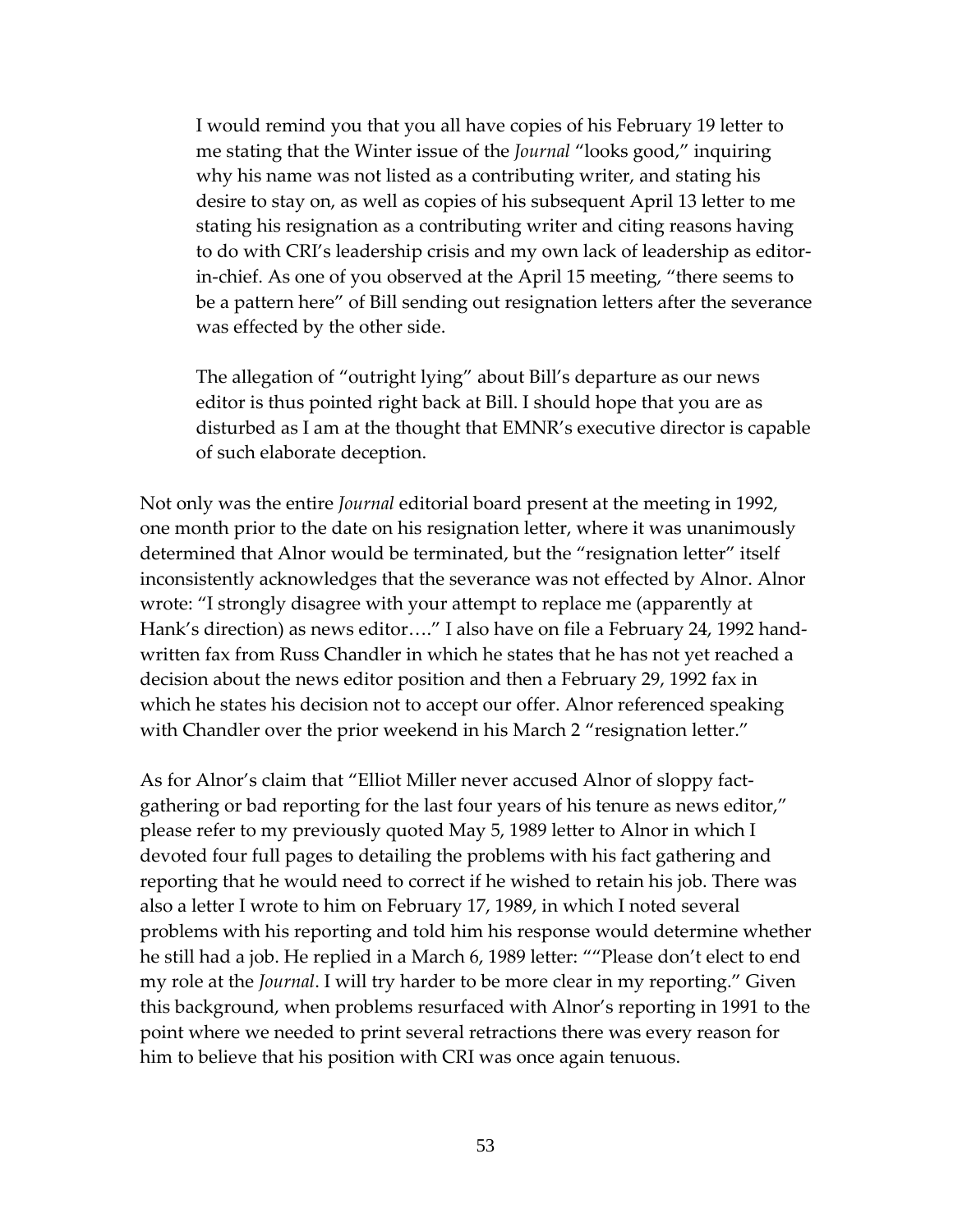#### **Did Aguilar Bribe CRI? A Case Study in the Dynamics of Rumor**

At the conclusion of the special meeting that I called, the EMNR board decided to allow Alnor to continue as executive director as long as he followed the specific resolutions and guidelines governing his behavior that would be given to him by the board, which included writing a letter of apology to Hank for his previous February 6, 1995 letter. He sent Hank two letters, the first apologizing that other people received the February 6 letter before Hank did, and the second apologizing if the tone was too harsh. Nonetheless, despite Alnor's apparently strong desire to retain his position with EMNR, he could not stay out of the controversy. He disseminated demonstrably false and injurious information about CRI in his EChO newsletter (e.g., Jan./Feb. 1996). He also clearly had some level of involvement (encouragement at the very least) with a rumor that was now raging through the discernment ministry community that Hank had taken a bribe from Phil Aguilar, and that, the rumor suggested, was why CRI refused to go along with Alnor in investigating and exposing Set Free.

I am going to include a lengthy excerpt from my September 5, 1995 memorandum to the EMNR board responding to Alnor's motion to have me removed from the board mainly because it illustrates so well the flaws in Alnor's approach to reporting and discernment ministry. Notice, among other things, his lack of hesitation to express to the press his unproven suspicion of unethical behavior by a Christian leader without regard for the damage that such published allegations would do to that leader's reputation and the work of the ministry he leads. It also illustrates well how Alnor reaches his erroneous conclusions, and, generally, how stories about Hank and CRI continue to be embellished as they pass from one critic to another, until what ends up appearing on the Internet or in the press sounds scandalous indeed, whereas nothing scandalous actually occurred.

You recall that Bill [Alnor] denied at the meeting that he had accused Hank of taking a bribe from Phil Aguilar while admitting that he suspected that Hank had taken a bribe. He said that he had replied to questions from the press on this that all he could say was that it was known that money went into Hank's office from Set Free (which, of course, strongly suggests impropriety). Now, Bill apparently bases this on John Jones's [name changed to protect employee confidentiality] June 1, 1994 letter to the CRI board in which Jones states: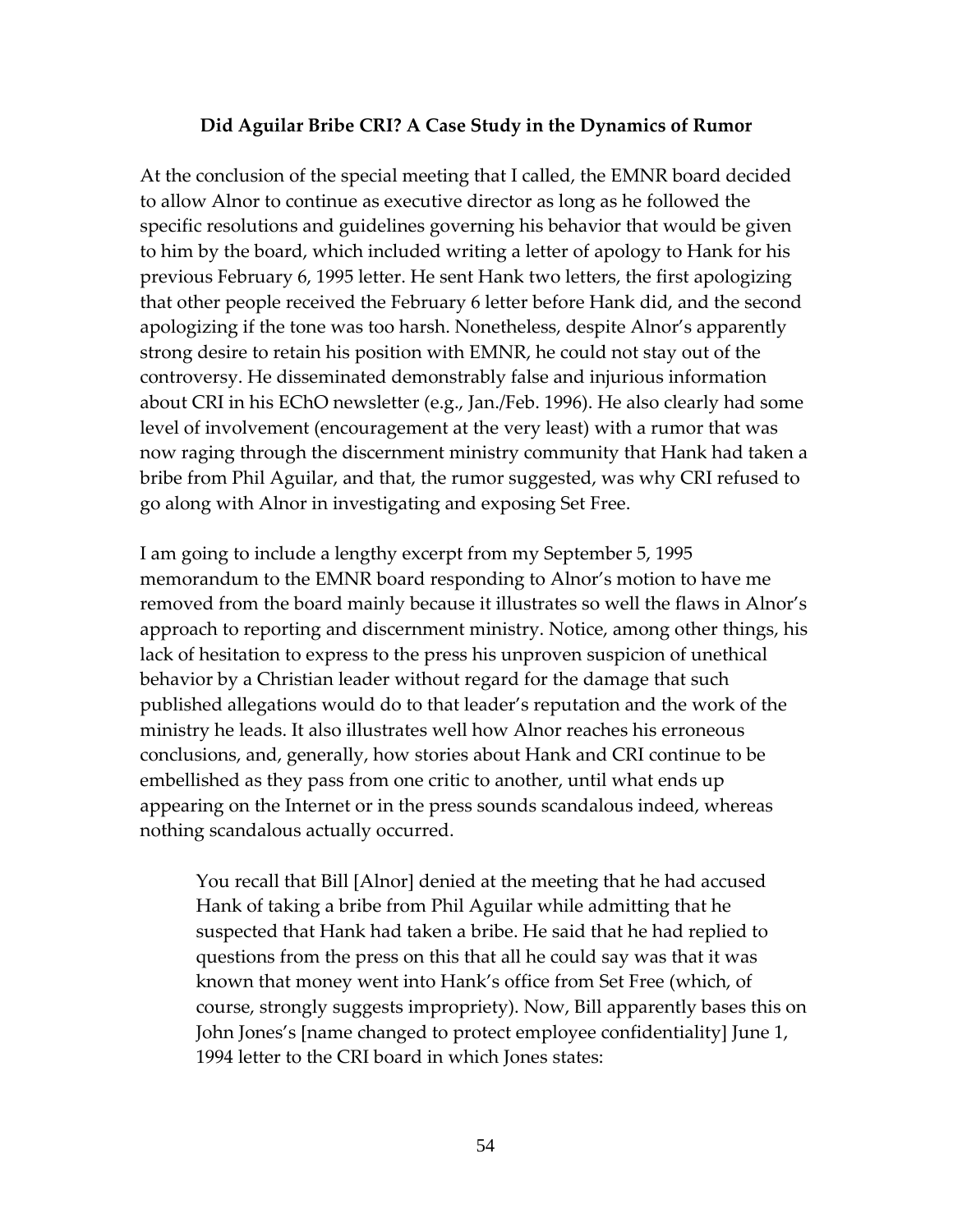It has also been my experience that CRI leadership has covered up evidence against such groups as Set Free and had "under the table' dealings with the said group. I personally witnessed over 500 pieces of mail by pass Accounts Receivable/Correspondence Processing and go directly to "Hank's office" via Jane Huckaby. Some of the letters from Set Free slipped through and since I was a reader in Correspondence I read them. They were thanking CRI for backing up Set Free which I knew to be false. When I tried to log the letters in the back of CRI where *all* mail for up to 2 yrs is kept, the letters were nowhere to be found.

Notice that Jones says nothing about donations being received. The letters he opened merely thanked CRI for backing Set Free. The idea that donations were involved would be inferred by his reference to "under the table dealings," the supposedly sinister fact that the letters were intercepted and not processed as normal mail, and his reference to Accounts Receivable/Correspondence (which are actually two departments that sometimes process the same mail if there is a donation enclosed; however it is misleading to lump them together as Jones did, because most letters that pass through Correspondence do not contain donations).

The unwarranted inference that donations were being brought to Hank's office as bribes accepted from Set Free next appears in explicit form in the publication *Christian Media*, which interviewed Bill for its August-September 1994 story, and reported:

Another interesting aspect of the emerging scandal is the case of The Set Free Christian Fellowship....In Spring of 1991, the CRI *Journal* published a critical article concerning Set Free's abusive tactics. Written by CRI contributing editor Bill Alnor, the article became the subject of several telephone conversations between Set Free's Aguilar and Hank Hanegraaff. Shortly after these conversations, CRI began receiving "donations" in Set Free envelopes. One employee of CRI, John Jones, claims to have seen hundreds of unopened envelopes marked Set Free. When he inquired as to why CRI would accept funds from a cult group, he was told to turn over the checks he had opened rather than send them to the accounting department. Jones claims none of the Set Free funds were ever processed and the checks were routed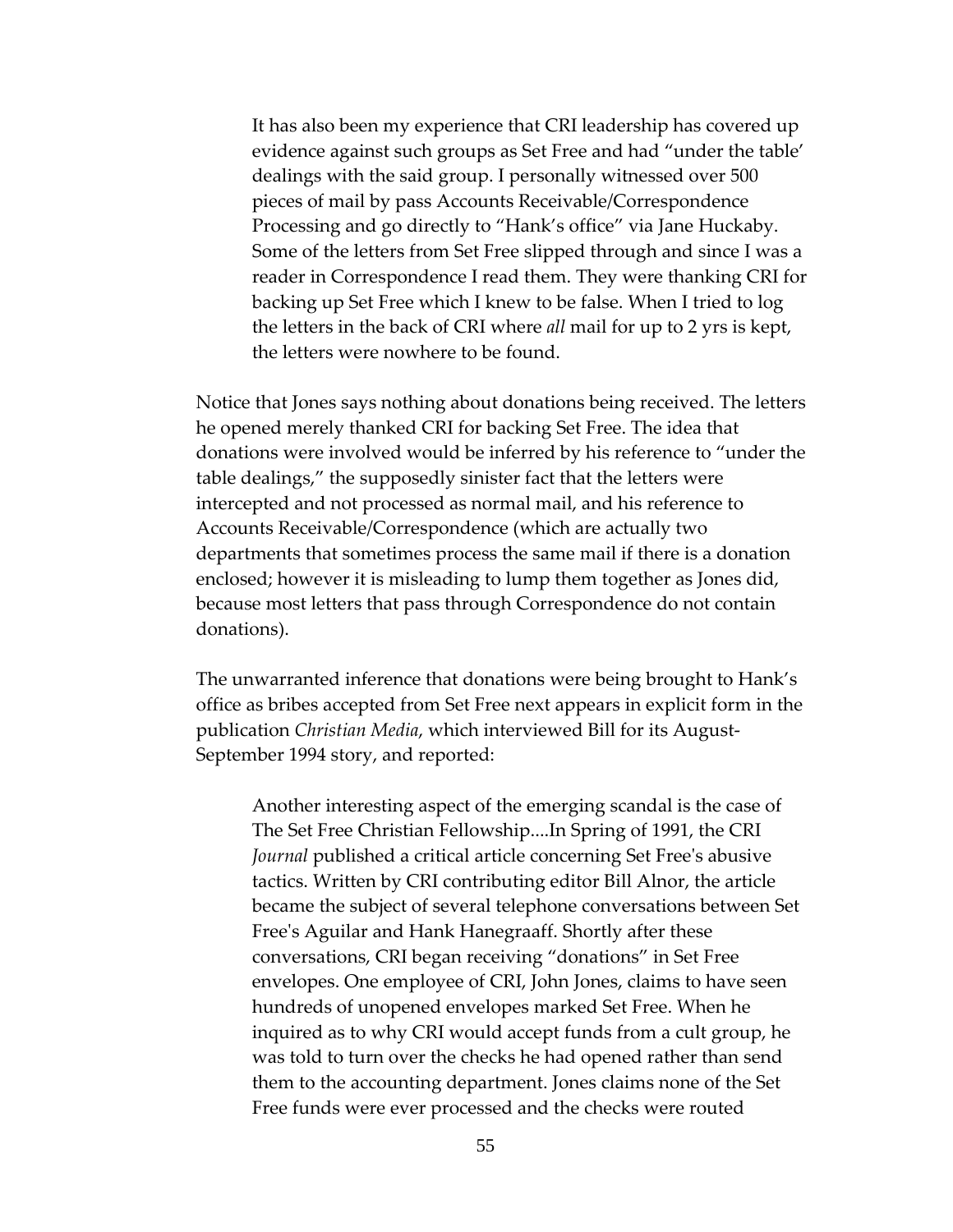directly to Hank Hanegraaff. Shortly afterwards, when he continued to inquire about the Set Free funds, Jones was fired and threatened with legal action if he discussed the matter.

In fact, Jones was terminated because of matters related to his job performance. The allegation that he was terminated because of inquiring about Set Free donations is not even supported by his own testimony, let alone the facts—it was maliciously fabricated either by *Christian Media* or its source.

The facts concerning the Set Free letters are as follows: knowing Bill Alnor's connection with CRI through the *Journal*, Phil Aguilar called Hank Hanegraaff concerning a November 10, 1991 letter Bill sent out to over 300 pastors to warn them about Set Free. Aguilar claimed that the letter contained falsehoods. At this point CRI had looked into some allegations concerning Set Free but had not reached any conclusions and thus had not taken a position on the group. For this reason Hank had not been pleased with Bill's "critical article concerning Set Free's abusive tactics" because it did not merely report on the controversy surrounding Set Free; it was very one-sided and incriminating without offering any proof. Hank did some preliminary investigation into Aguilar's claims and found that three statements made by Bill—the first two in his letter to the churches and the third in conversations with Hank and his secretary—did indeed appear to be misrepresentations: (1) that Aguilar lives extravagantly; (2) that Set Free bikers came to Oden Fong's Bible studies at Calvary Chapel of Costa Mesa in attempts to intimidate Fong; (3) that Aguilar had taped his phone conversation with Hank. In order to be responsible and fair in his dealings with Set Free (as is our general policy with all groups), Hank acknowledged to Aguilar that these statements appeared to be false. This pleased Aguilar. However, correspondence we have on file documents that the nature of their relationship all along was strained and mutually suspicious.

Hank had serious misgivings about Aguilar but he also believed that poor research methodology would only play into Aguilar's hands. Hank wrote a letter to Bill dated December 6, 1991 (encl. 3) in which he responded to concerns that Bill raised to him in a letter of November 30 (which Bill also copied to individuals both inside and outside of CRI). [Here I quoted from Hank's November 25, 1991 letter to Alnor previously quoted in the present book.] …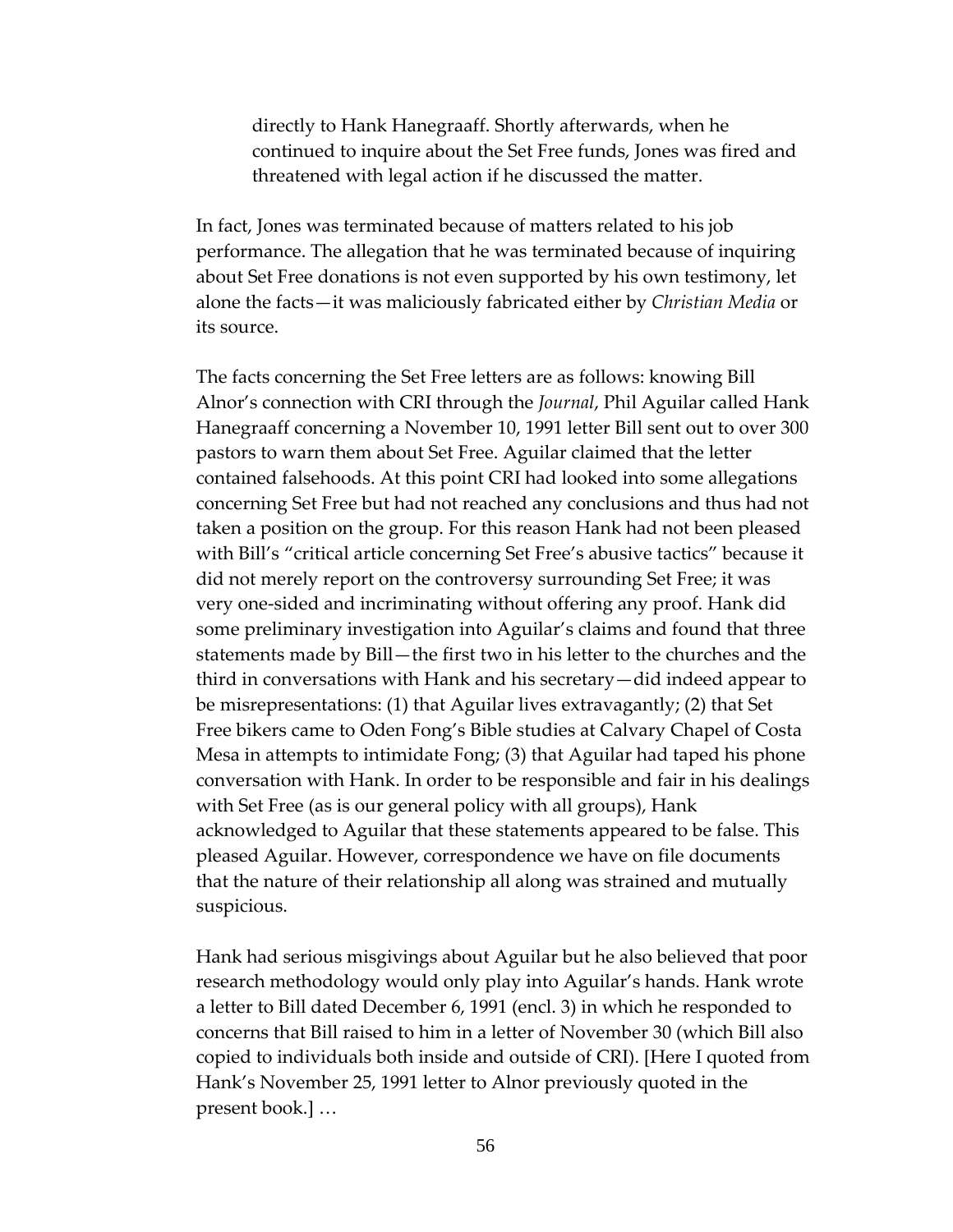Since Hank clearly explained his position to Bill, I cannot understand how Bill could have come to suspect that Hank took a bribe from Aguilar. Was it because Aguilar got up before his congregation on November 10, 1991 and gave Hank some rather dubious praise (see encl. 4)? Bill was well aware that this is a typical Aguilar strategy for dealing with his perceived enemies that he also employed with Chuck Smith and Oden Fong. Was it because in that same message Aguilar quotes Hank as praising Set Free? Aguilar provided no proof that he was accurately representing what Hank said, and Bill was well aware that Aguilar previously took Oden Fong out of context to make it sound as though Fong were praising Set Free (see encl. 5). Was it because CRI received about 500 letters from Set Free members "encouraging" Hank (all basically saying the same thing)? Bill was well aware that Aguilar instructed them to do this in that November 10 message (encl. 3), telling them exactly what to say, making no reference to sending donations, and even having our address passed out to them when they left (see encl. 6). Bill was further well aware that Aguilar had used the same tactic with Chuck Smith, for he pointed this out to Hank in his November 30 letter. Was it because the letters were not processed through the CRI system as other letters are? What ever happened to believing the best about your brother? Could the reason not rather have been because we recognized the tactic that was being employed, did not want these names to be put on our mailing list, did not want our Correspondence Processing department to put time into responding to them, and did not want these letters to become separated so we could better track what Set Free was up to? The letters were all put in a box where they remain to this day down in our storage area.

Even if we accept Bill's minimizing of his own role in this matter, he had no defensible basis for suspecting that Hank was taking a bribe from Phil Aguilar, nor for telling the press that donations from Set Free went into Hank's office. I believe he again owes Hank an apology and retraction.

Again, this lengthy quotation was worth including in this book because it provides such a good example of how malicious stories about CRI often get started based on cynical interpretations of innocent activities that are later embellished by critics of CRI who are not concerned about fairness and factual accuracy, and then they begin to take on a life of their own on the Internet. This particular demonstrably false allegation that CRI changed its position on Set Free after receiving donations from them was referenced as recently as August 6, 2008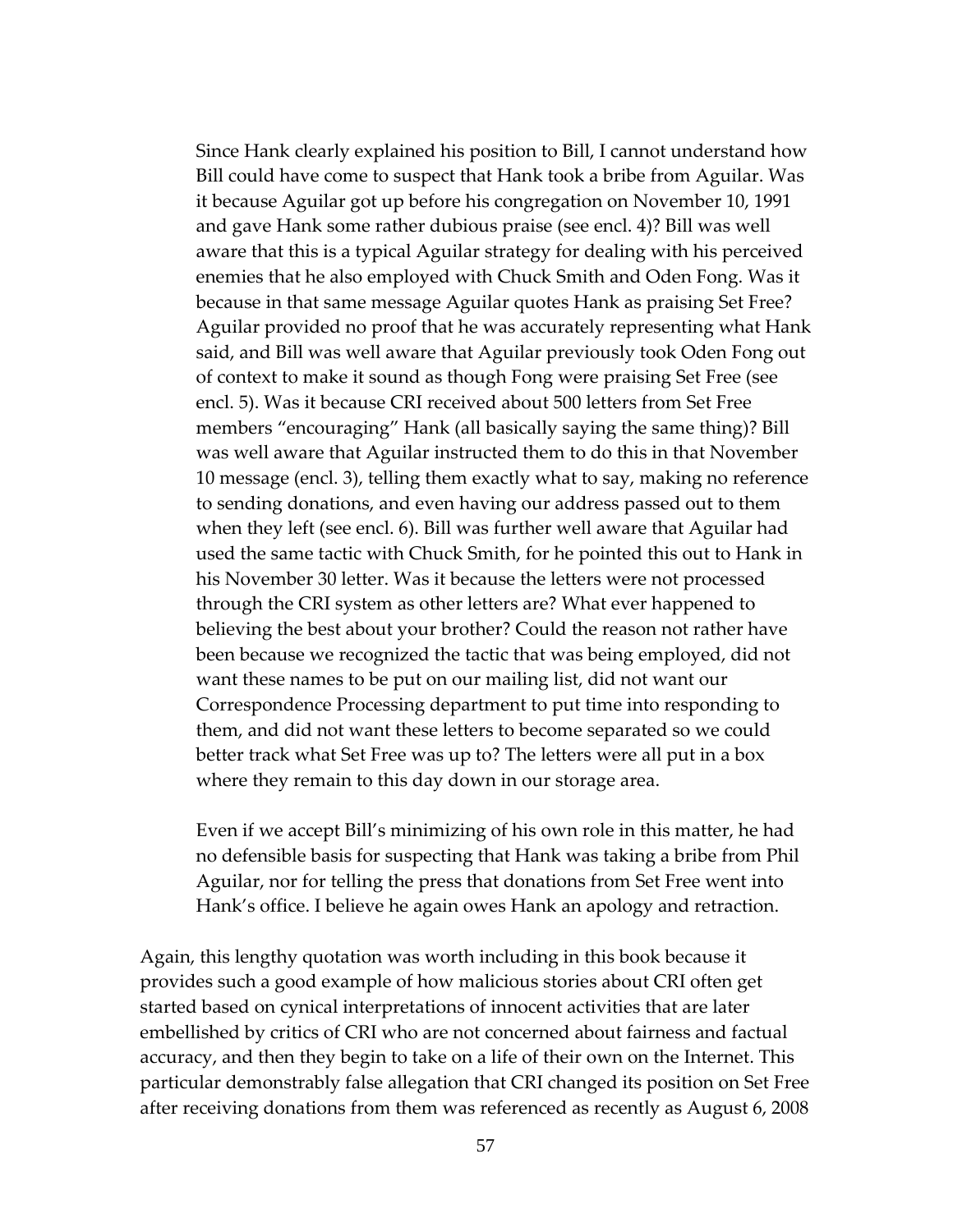in a post on the apologetics list AR-Talk by Alnor's close associate in opposition to CRI, Jay Howard.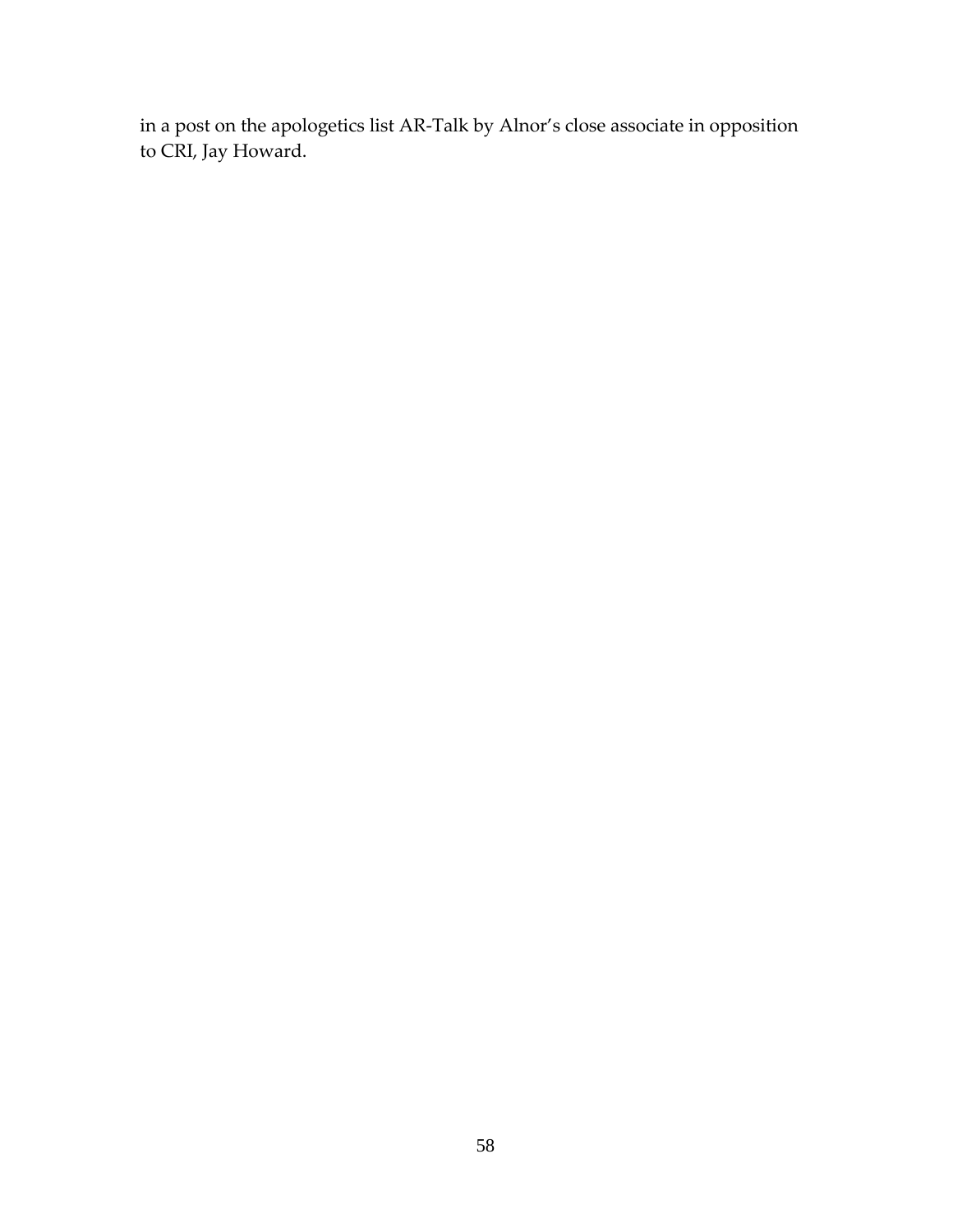# **Chapter Five: Alnor as Relentless Opponent of CRI**

By early 1996 Alnor's continued inability to refrain from the very kind of divisiveness EMNR was created to overcome, as well as his abuse of EMNR funds (see chapter seven), pushed the board over the edge and his position as executive director was terminated. No longer constrained by the EMNR board, he was now free to join forces fully with those who were opposing CRI, and he quickly moved to the forefront of such activity. He and others working in concert with him would obtain Hank's speaking engagement itinerary and would send packets of defamatory materials to the churches and other venues to which Hank would be arriving. He worked to develop "moles" within CRI, people who would conceal their alliance with him and keep him aware of CRI's plans, new personnel that were hired, and any information that could be used (invariably out of context) against Hank and CRI. Through this means it was common for new personnel to be contacted by Alnor and asked if they'd heard about the problems at CRI, as though Alnor were trying to give them a friendly heads up. Some CRI employees thought the call was strange and suspicious, but others were confused by it and it left them with a negative filter through which to interpret future events at CRI. As a result, Alnor was able to recruit new moles and perpetuate the very internal problems at CRI about which he contacted the new employees. In other words, Alnor's ongoing reports of trouble at CRI were to a significant extent his own self-fulfilling prophecies as he once again became a part of the story he was covering.

In 2001 Alnor announced on his Christian Sentinel Web site a change of focus to an even greater emphasis on the muckraking style of reporting that already characterized his work:

# *July 2001 Update: a shift in focus for Eastern Christian Outreach* **By Bill Alnor**

Posted July 2, 2001, revised Aug. 7, 2002

**…**If you have been familiar with the work and ministry of Bill and Jackie Alnor and Eastern Christian Outreach, you may have detected a slight change of focus with some of our new articles on line here at cultlink.com in July 2001.

…The shift of focus is real and permanent. In fact we have added three major points to our mission statement that indicate we will be more involved than ever with exposing hypocrisy and corruption in religion.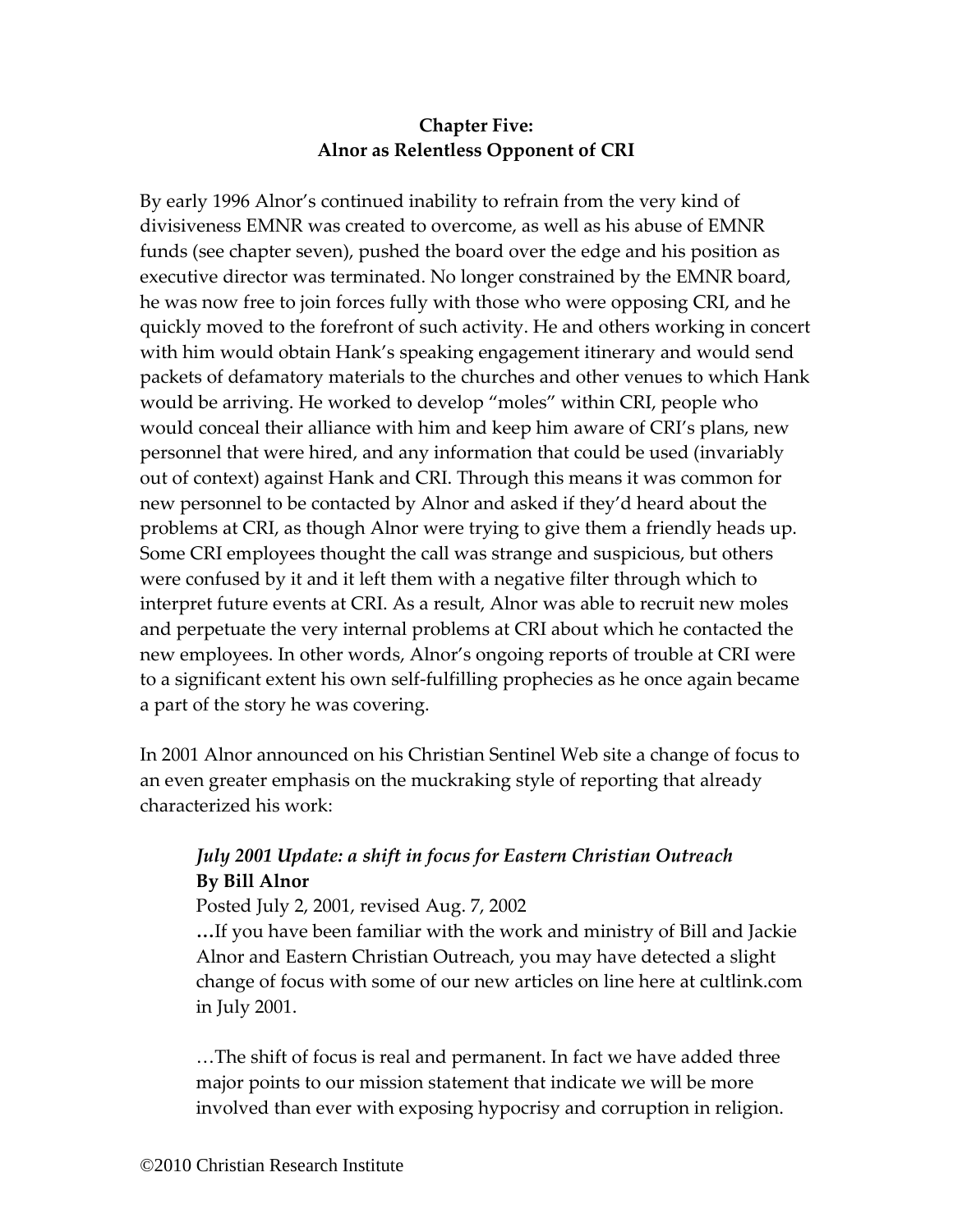Because there is so much of this going on, part of the direction we are going in is creating a type of informal "Christian Better Business Bureau" in these pages (or call it a "better Ministries Bureau"). We will be tracking and cataloguing the scandals within the church as a part of an important worldwide service.…

We know that although some will applaud us for it, others will attack us for it and call us unchristian. Some will say we are gossiping.…

We know we'll lose some friends and perhaps some support, but that's O.K. with us; we'd rather obey God than man in fulfilling our mission. (Acts 4:19) We also know this new expanded role is biblical because we are dealing with public sin, not private sin. If these religious leaders we expose were personally sinning against us, then we should go to them privately as it states in Matthew 18. Paul said in Ephesians 5:11 to have nothing to do with the works of unrighteousness, but to expose them. Paul named names publicly when public sin came to his attention.….

Further, this web site and magazine will be rebuking even professing Christians, *not* trying to bring physical harm to them. There is a verse that states that those in sin should be "rebuked before all so that all may fear" (1 Tim. 5:20). We are also committed evangelicals in the mainstream of Protestant Christianity, and we believe that by our taking a stand against excesses in our own camp, it sends a message to an on looking world that there are at least some Christians concerned about sin and integrity. We also want you to know that although we engage in some activities that some might consider to be "muckraking," we don't mean anything personally by it. It is also true that the famous "muckrakers" of the early part of the 20th Century like Ida Tarbell and others did their reforming work because *they believe God wanted them to*. Like those muckrakers, we desire to build up to change things for the better.<sup>[1](#page-59-0)</sup> (emphasis added)

<span id="page-59-0"></span><sup>1</sup> Bill Alnor, "July 2001 Update: A Shift in Focus for Eastern Christian Outreach," *The Christian*  Sentinel, posted July 2, 2001, revised Aug. 7, 2002, [http://www.cultlink.com/ar/july2001.htm.](http://www.cultlink.com/ar/july2001.htm)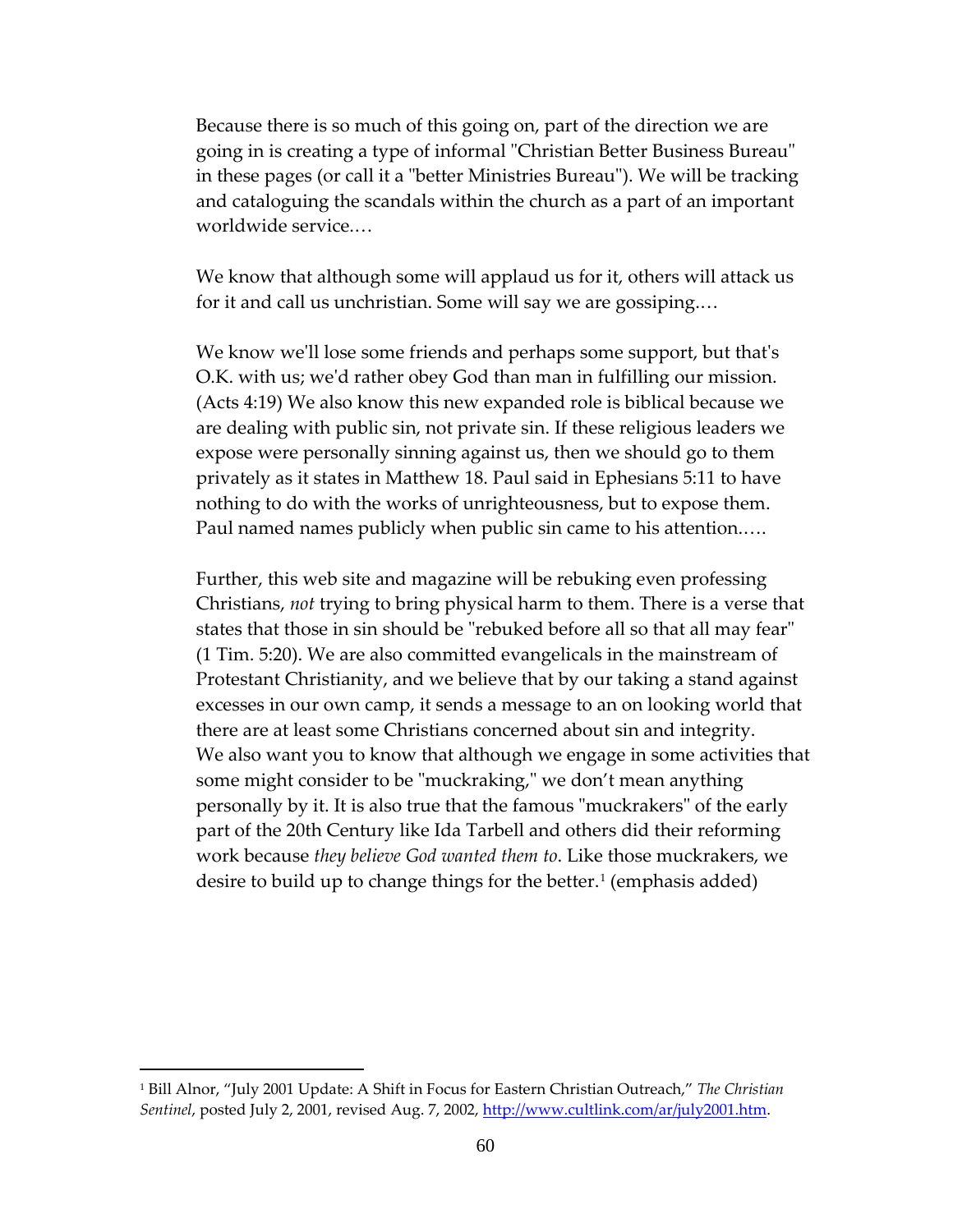# **PART THREE: ANSWERING ALNOR'S ALLEGATIONS**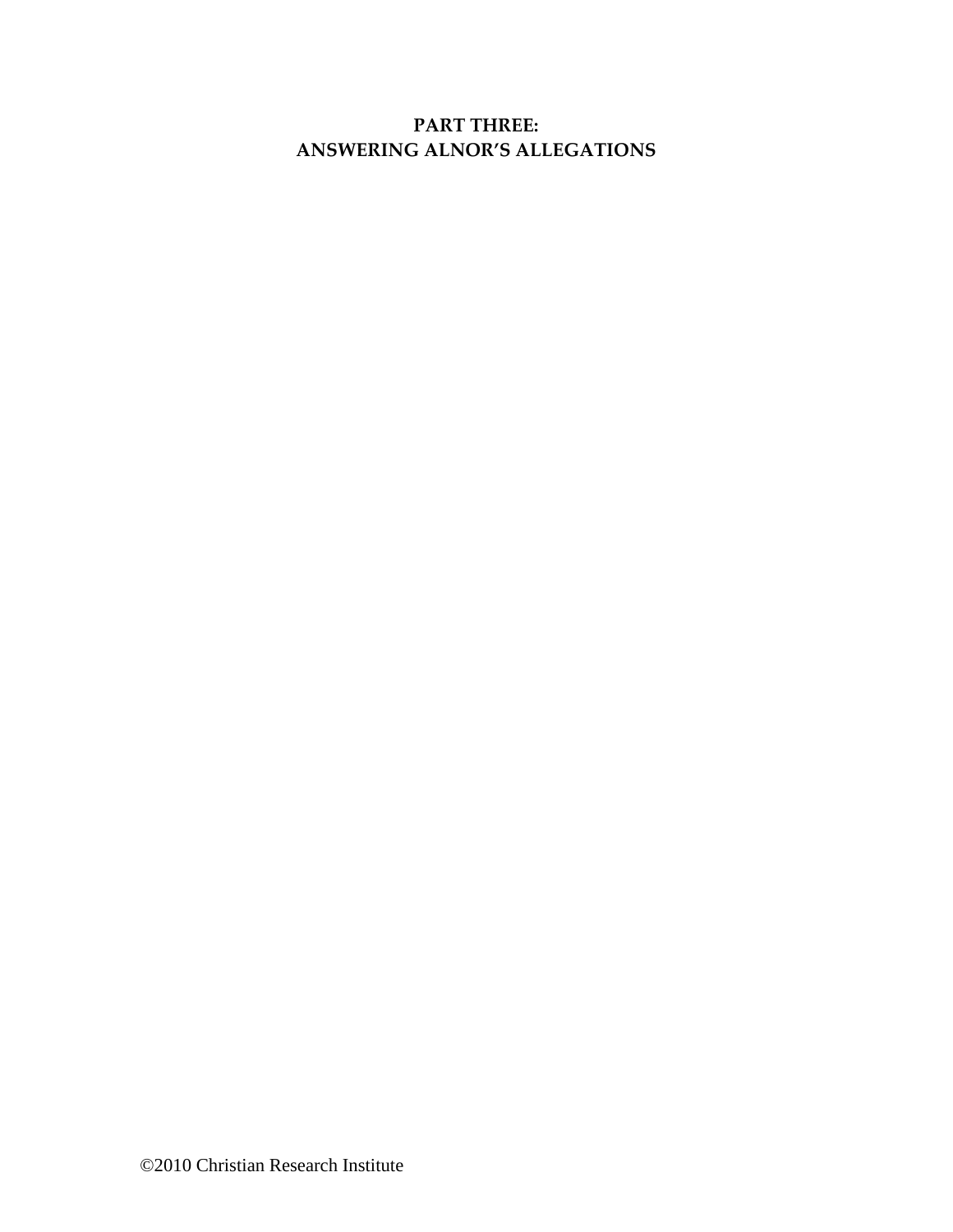## **Chapter Six: Mail Fraud?**

Over the past twelve years Alnor has remained the most active and key player (recruiting, nurturing, and aiding other players) in keeping the CRI controversy alive, alleging again and again in numerous forums that Hank has abused funds and been guilty of plagiarism and mail fraud.<sup>[1](#page-61-0)</sup> For the remainder of this book I will address and answer all three of these allegations. I will start with the most serious and most recent, that CRI committed mail fraud, which resulted in CRI prosecuting a lawsuit against Alnor.

On January 26, 2005, a news release for Texas A&M University-Kingsville announced that the school's very own

 $\overline{a}$ 

assistant professor of journalism Dr. William Alnor feels he may have uncovered financial misdeeds on the part of evangelist Hank Hanegraaff.…Through his personal online magazine *The Christian Sentinel*, Alnor reported that Hanegraaff was soliciting funds for his Orange County, California-based ministry, the Christian Research Institute (CRI), to make up for three months worth of donations Hanegraaff said had been lost because of misrouting by the U.S. Postal Service.

<span id="page-61-0"></span> $1$  An additional allegation that has been made against Hank is that he abuses his employees. Alnor discussed this in his February 6, 1995 letter and I was originally gong to address it here, but as I sifted through Alnor's materials I noticed that he has not focused on that allegation in a very long time. It was an allegation that was made by Brad Sparks and other members of the Group for CRI Accountability that I considered to be a story they created and enlarged among themselves. Many of these people had difficulty accepting Hank as the new president of CRI and they seemed to be given to believing all kinds of wild stories about him. Suffice it to say that the stories they told of Hank losing his temper and abusing his authority describe a very different person than the Hank I have witnessed or even heard at a distance for two decades, and I was a witness to some of the incidents they cited as proof. If the same stories are told to virtually anyone else who has worked at CRI, the typical response is to look quizzically and reply, "Where did they get that?" I did notice when the Group members were still involved with CRI that many of them were intimidated by Hank and tended to misinterpret his behavior and words. Quite the opposite of having a temper, Hank is very measured in his response to trying situations, and his silence or choice of few words can be misinterpreted. Since I address this allegation in *Setting the Record Straight* (appendix D), and since the allegation has not notably surfaced again among employees hired after the Sparks/Group controversy, it really is unnecessary to address it here. Nonetheless, this defamatory allegation too is still out there for anyone Googling Hank to encounter easily. See, e.g., Jill Martin Rische, "The CRI Connection," Walter Martin's Religious InfoNet, [http://www.waltermartin.com/cri.html.](http://www.waltermartin.com/cri.html)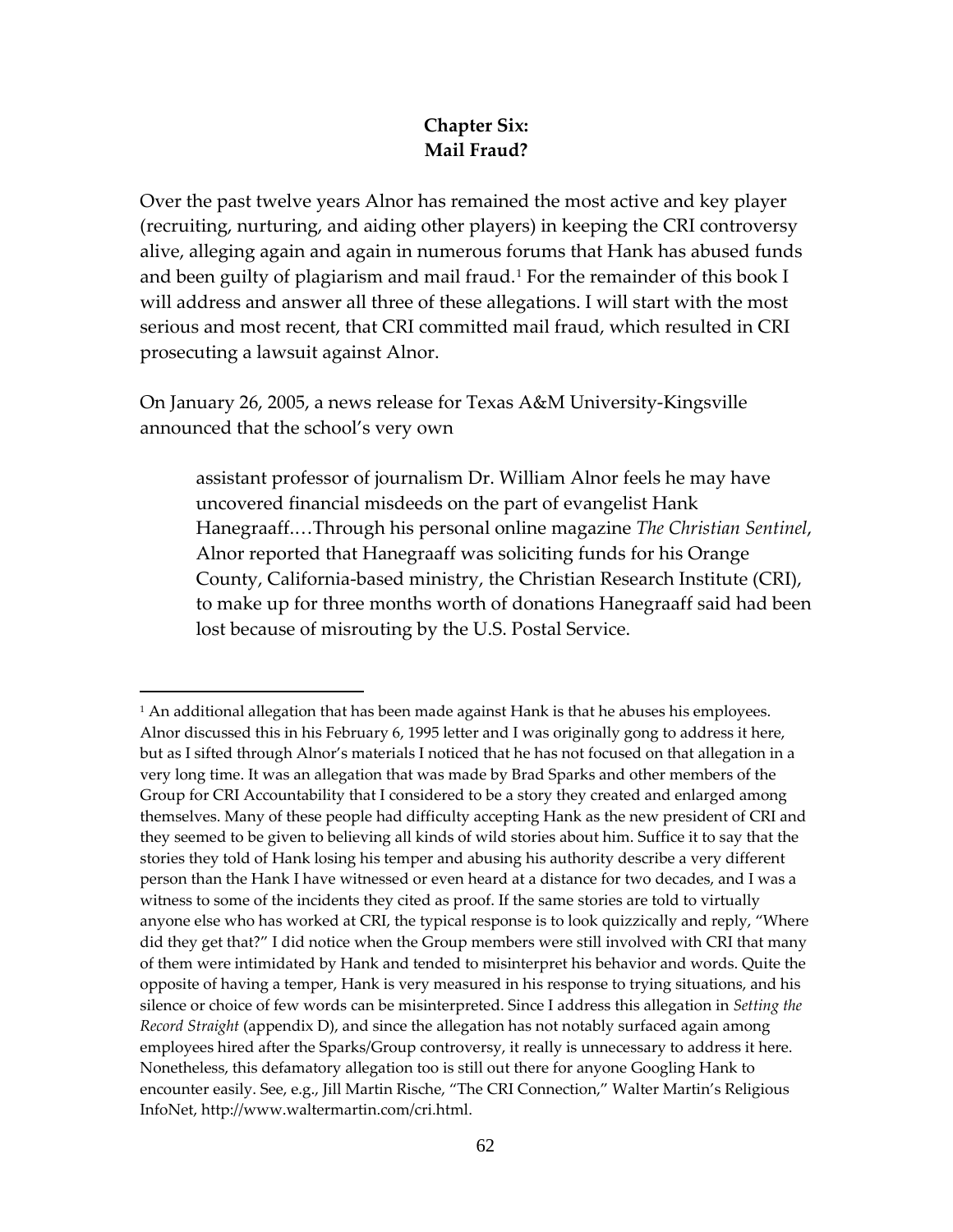CRI claims that their mail was being wrongly delivered to a business named On-Target Marketing from October 2004 through December 2004, when an On-Target employee contacted the ministry to tell them of the mistake. According to CRI, they were able to recover only a bag's worth of their mail from On-Target, with the rest having been thrown away. The ministry said they then contacted the responsible post office of Ranch [*sic*] Santa Margarita to report the error.

Alnor said he spoke with employees of the post office in question and found that none of them knew of any delivery problems with CRI. That led to Alnor filing a complaint against Hanegraaff and CRI with the U.S. Postal Inspection Service.

Following the posting of Alnor's online story, the *Los Angeles Times* wrote up the events in an article published January 23. In their story, they reported that On-Target Marketing only knew of one tray of misrouted CRI mail, which was reported to the ministry the same day, and that no CRI mail had ever been thrown away.<sup>[2](#page-62-0)</sup>

Alnor's *Christian Sentinel* article was titled, "CRI—Hanegraaff under Mail Fraud Investigation?" With Alnor's allegations being given wide media coverage and Internet dissemination, CRI began receiving communications from disturbed donors who were worried that they may have been scammed by CRI. Up to this point in time, CRI had largely ignored Alnor's persistent attempts to destroy both Hank's reputation and CRI's financial base, but this time, by accusing CRI of criminal activity, he had gone over the line. He was seriously impairing the work we believe from the depths of our beings that we were called by God to perform. By his continual assault on a work of God, his utter disregard for truth (from his unrepentantly bearing false witness against me for ten years to his practiced ability to twist every new development at CRI to put Hank and the ministry in the worst possible light), and his consuming hatred of Hank, he was, quite frankly, behaving as a servant of Satan and not of God and removing any basis for us to accept his Christian profession (James 2:14–18; John 8:44–45; 1 John 3:14–15) . For the sake of the ministry, the board of directors of CRI determined it was necessary to have the falsity of Alnor's charges against CRI established in a court of law.

<span id="page-62-0"></span><sup>&</sup>lt;sup>2</sup> "Assistant Professor of Journalism William Alnor Uncovers Financial Controversy Surrounding Evangelist," Campus News and Events, January 26, 2005, http://www.tamuk.edu/news/2005/january/alnor/.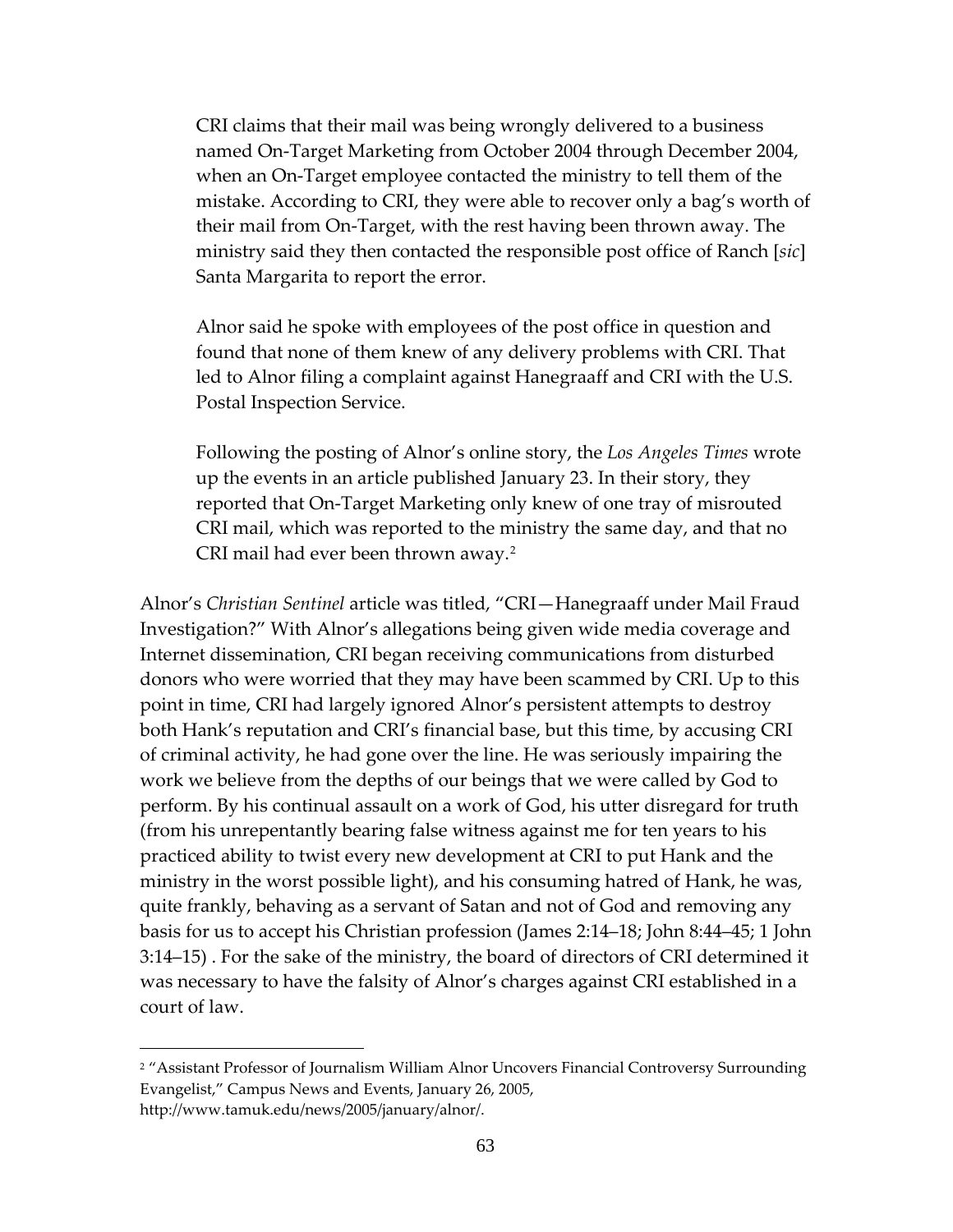To quickly identify the many problems with Alnor's reports on both CRI's appeal letter and the lawsuit, I will quote from, and then respond to, the series of articles he wrote, beginning with his original article, posted on his Web site on January 19, 2005.[3](#page-63-0)

### **Alnor's Actionable Allegation**

**Bill Alnor alleges:** "Christian Research Institute (CRI) President Hank Hanegraaff has become the focus of a federal criminal mail fraud investigation sparked last week by an unusual 'urgent memo' fundraising appeal letter he released on Friday on CRI's website."

**CRI responds:** While Alnor at least exercised the discretion of ending the title of his article with a question mark, in this opening sentence to his article he comes out and flatly declares that CRI is under a federal criminal investigation. As we shall shortly see, there was no basis for making this damaging allegation and therefore this allegation was the basis for CRI's lawsuit.

**Bill Alnor alleges:** "The officer in charge at the post office where CRI receives its mail by maintaining PO Box 7000, disputes Hanegraaff's allegation. The officer in charge, who identified himself as 'Gus,' claims it *never happened*, and referred the incident to the United States Postal Service's Inspector General's Office, which has begun looking into the case."

**CRI responds:** After reviewing all the documents submitted by both CRI and Alnor, the Court of Appeal of the State of California concluded that the evidence confirmed that CRI was not targeted by a post office mail fraud investigation; $4$ thus Alnor's allegation is certifiably false.

**Bill Alnor alleges: "**A mail fraud report was filed in connection with the case."

<span id="page-63-0"></span> $\overline{a}$ <sup>3</sup> William M. Alnor, Ph.D., "CRI—Hanegraaff under Federal Mail Fraud Investigation? *The Christian Sentinel*, January 19, 2005, [http://www.cultlink.com/news/CRIfraud.htm.](http://www.cultlink.com/news/CRIfraud.htm)

<span id="page-63-1"></span><sup>4</sup> In its opinion on the case, the Court of Appeal of the State of California wrote, "Hanegraaff stated he was aware of only one postal service investigation relating to the CRI memo, which was commenced over a month after Alnor's article. The investigation did not concern any wrongdoing on the part of CRI or Hanegraaff, but focused only on the post office's alleged mishandling of CRI's mail. Plaintiffs included a copy of the post office's investigative report, which confirmed plaintiffs were not targeted." (Certified for Publication in the Court of Appeal of the State of California Fourth Appellate District Division Three, CHRISTIAN RESEARCH INSTITUTE et al., v. WILLIAM ALNOR, Defendant and Appellant (Super. Ct. No. 05CC04546), filed 2/28/07, p. 6).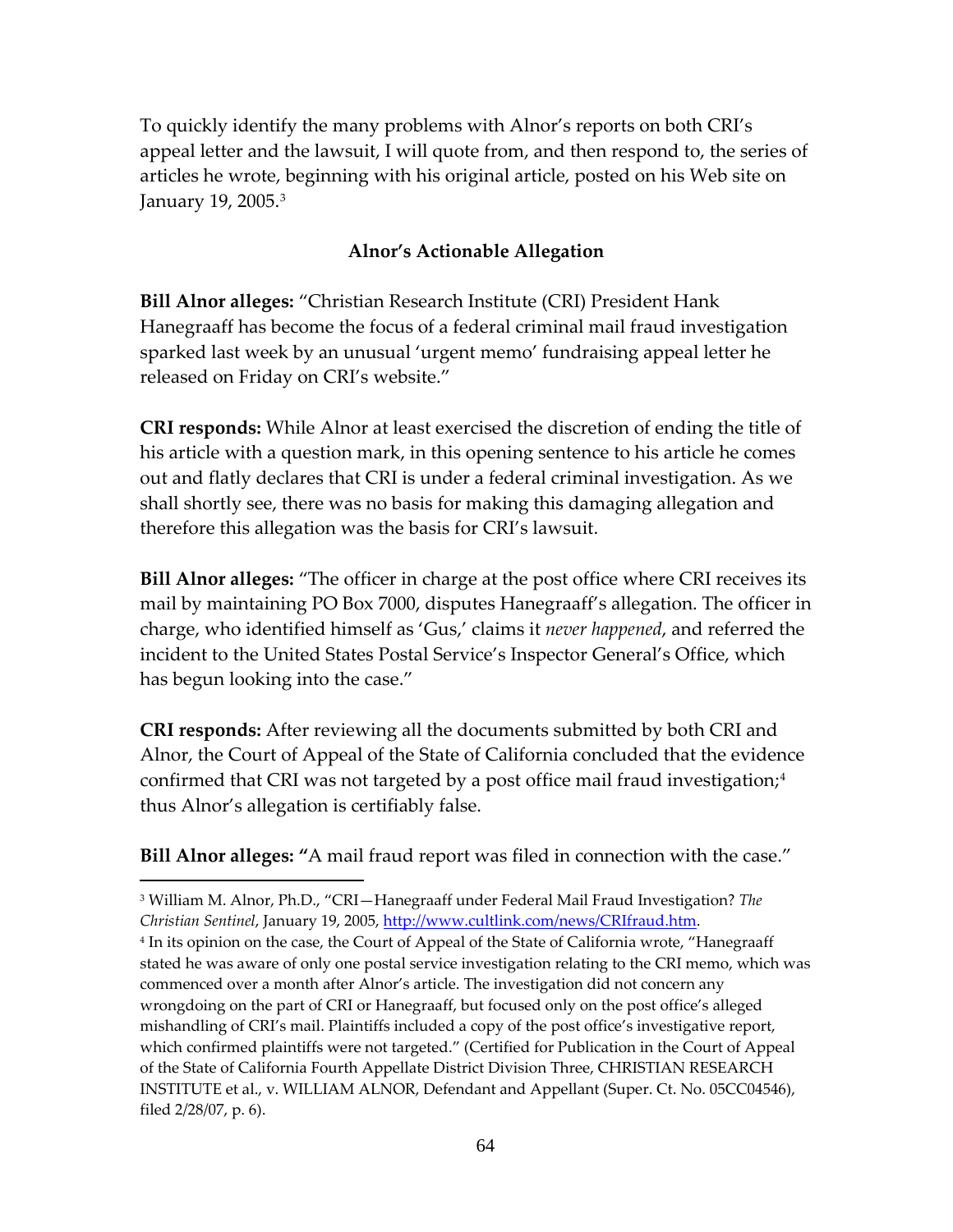**CRI responds:** Alnor neglects to mention here that *he was the one who filed this report*, thus making it seem as though a government employee or official, or someone else independent of Alnor, believed CRI's appeal letter appeared to be mail fraud. Once again, Alnor inserts himself as a major and necessary player in the news he himself is reporting.

**Bill Alnor alleges:** "'This looks like mail fraud to me,' said an investigator familiar with nonprofit prosecutions. 'Hank could go to jail for this.'"

**CRI responds:** Notice that Alnor does not name his source, one of the many yellow journalistic practices I tried in vain to correct him of when he was writing for the *Journal*. He seeks to heighten the seriousness of Hank's alleged misdeed by citing an authority without identifying the person or even the kind of "investigator" he is, thus making it impossible for his source to be evaluated or contested. This is pure sensationalism.

### **Who Was Looking into What?**

**Bill Alnor alleges:** "At press time the case was also being referred to other government agencies for analysis and possible prosecution, including the Federal Trade Commission, the FBI and the U.S. Department of Justice's Computer Crime and Intellectual Property Section (CCIPS)."

**CRI responds:** This is another glaring example of how Alnor manufactures a story and seemingly has little trouble making a false statement of fact to embellish or sensationalize his manufactured story. The only investigation that was ever conducted related to the post office's alleged mishandling of CRI's mail. Despite Alnor's attempt to trigger an investigation of CRI and Hank, no such investigation was ever initiated. Moreover, at the time Alnor made the foregoing allegation, even the post office investigation had not begun. That investigation, according to the investigator's own written report, was initiated by the postal service on its own after reading a newspaper article regarding the controversy that Alnor had created. It concerned the post office's own conduct and not that of CRI or Hank. There simply was nothing to "refer" to other agencies for criminal prosecution.

In order to demonstrate conclusively to the court the falsity of Alnor's allegation, CRI's counsel made a request under the Freedom of Information Act to the USPS Inspector General, the Federal Trade Commission, and the FBI for any record of any investigation concerning CRI or Hank. Each agency provided a written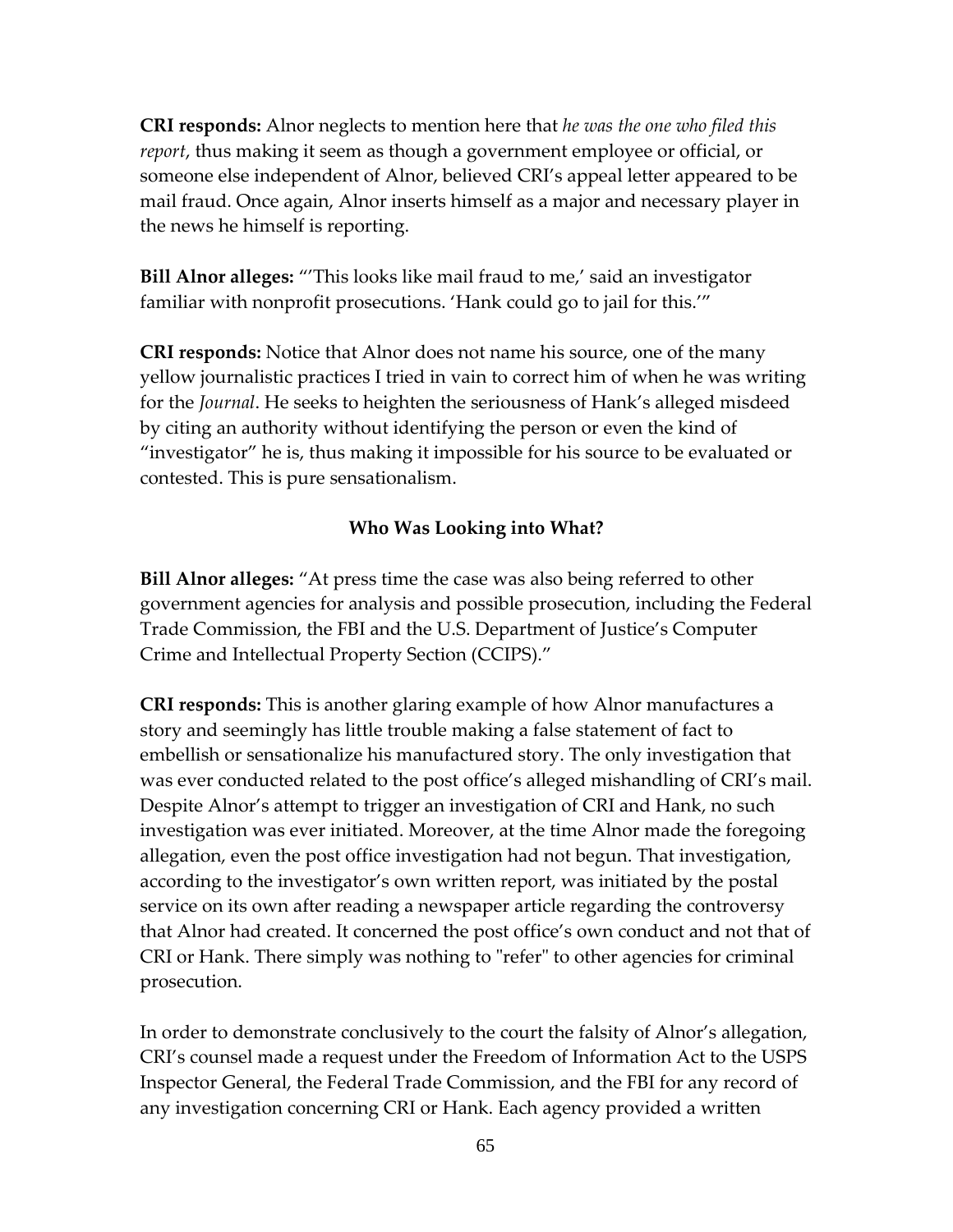response stating that there was no such record, and each of these documents was admitted into evidence in court.

**Bill Alnor alleges:** "'On occasion a machine may address some envelopes incorrectly, not just to CRI but other companies as well, and that's why the Post Office tries to visually verify envelopes,' the unnamed Rancho postal clerk noted. There may have been some inadvertent mistakes, she insisted, but 'not into the hundreds of thousands of dollars as [Hanegraaff's] letter claimed unless one envelope became lost that contained a check for several hundred thousand dollars,' she said, laughing."

**CRI responds:** Alnor quotes an unnamed clerk as if her comments are authoritative or official and as if an employee's denying serious failure on the part of her own office settles the matter. In an article on CRI's suit of Alnor, *Christianity Today* noted,

The *Los Angeles Times* and *ChristianityToday.com's* Weblog reported allegations from Alnor that Hanegraaff and CRI may have engaged in fundraising exaggeration. However, *new information provided to CT, MinistryWatch.com, and the Evangelical Council for Financial Accountability (ECFA) corroborates the [CRI appeal] letter's claims*.

According to a January 23 story in the *Los Angeles Times*, Alan Baron, chief operating officer for On-Target Direct Marketing in Foothill Ranch, California, said the company received just one tray of misdirected CRI mail and informed the ministry that day.

On-Target told CT that employees discovered discarded mail in a dumpster and returned to CRI what it believes is all of the mail it received by mistake. However, *Baron did not rule out that employees might have inadvertently thrown some mail away*.

Hanegraaff told CT that its marketing partner, KMA Media, has documented that the pieces of mail CRI received in response to its directmail efforts last October and November were down more than 36 percent compared to the same period in 2003. CRI says *the 36 percent decline is equivalent to nearly 2,500 pieces of mail*.

The apologetics ministry reported revenues of \$7.6 million in the fiscal year ending in 2003, so *CRI's claim of a loss in the hundreds of thousands of*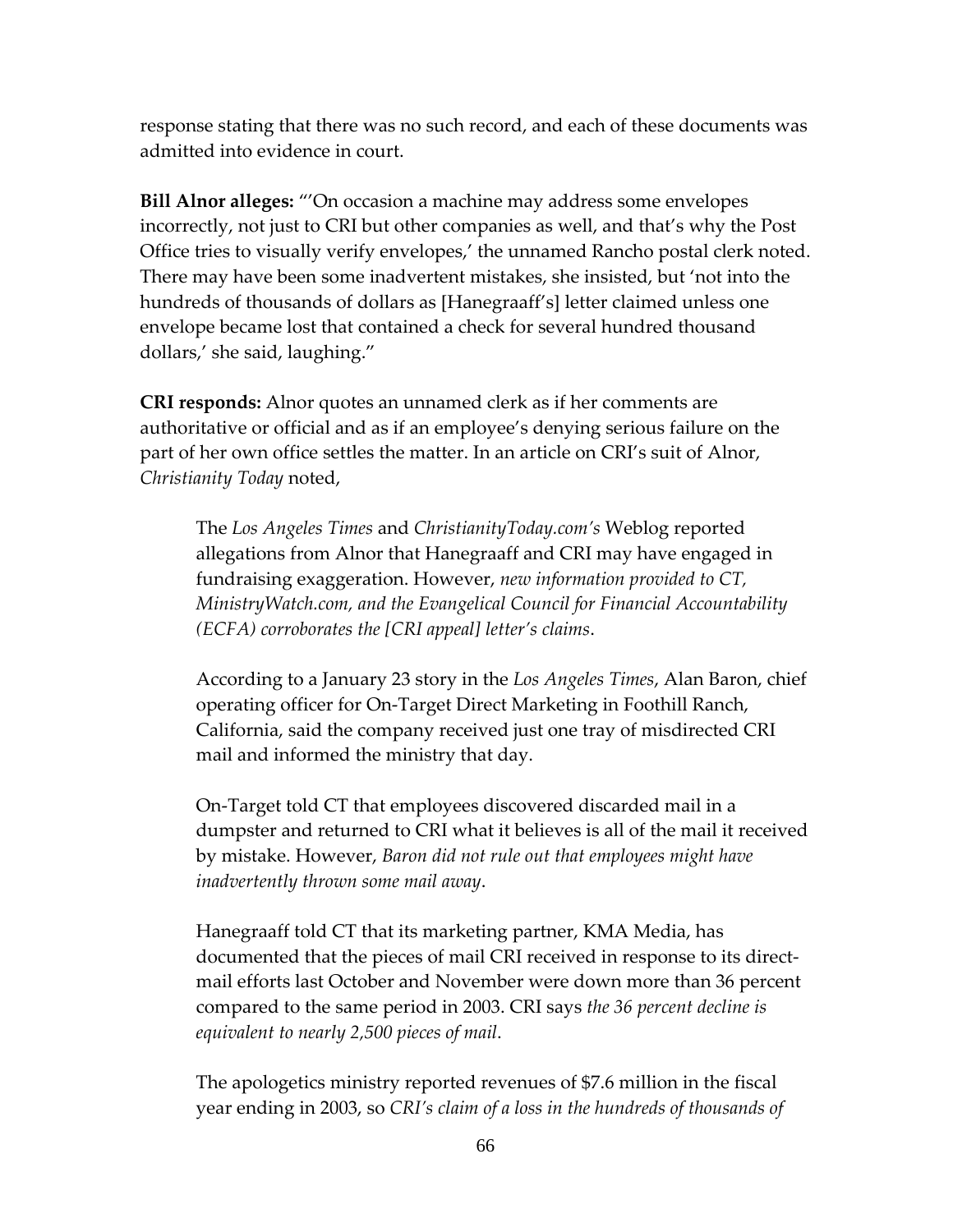*dollars is credible. CRI says the tray of mail retrieved from On-Target contained more than \$30,000 in donations*.

CRI officials say they believe the problem of misdirected mail at the local Rancho Santa Margarita Post Office continues. CRI chief financial officer Bob Eaton told CT that the ministry continues to monitor problems with mail delivery. Eaton says *CRI receives several pieces of mail per week intended for other organizations, even though local postal officials say they have corrected the problem*.

CRI provided CT with the contact information of two Rancho Santa Margarita businessmen who said *they, too, had experienced problems receiving their mail*. One told CT, on condition of anonymity, that *the local post office has had "great problems."* He said that, after reading a press account about the CRI postal dispute, *"We all passed the same article around and said, 'See, we aren't the only ones.'"* A local sales representative for a steel company said, *"We really noticed [a problem] when the mail just basically stopped."*[5](#page-66-0) (emphases added)

In his April 1, 2005 update to this story,<sup>[6](#page-66-1)</sup> **Bill Alnor alleges:** 

Alnor filed a mail fraud complaint with the U.S. Postal Inspection Service and with the Rancho Santa Margarita Post Office. Alnor then received a January 19, 2005 letter from Patricia S. Sweeney, manager of the Criminal Investigations Service Center of the United States Postal Inspection Service, that assigned it a number C/MJC/006/S1137458/C1289672 that states in part, "the information you provided will be reviewed to determine if this matter constitutes any violation of the Mail Fraud or False Representation Statutes. If additional information is needed, you will be contacted directly. Again, thank you for assisting us in identifying suspected incidents of mail fraud."

Last week, however, Yvonne Guerrero from the public affairs office of the postal inspector said the CRI mail fraud case is now "under review" by

<span id="page-66-0"></span><sup>5</sup> "Christian Research Institute Sues Longtime Critic," *Christianity Today*, April (Web-only) 2005, [http://www.christianitytoday.com/ct/2005/aprilweb-only/22.0a.html?start=1.](http://www.christianitytoday.com/ct/2005/aprilweb-only/22.0a.html?start=1)

<span id="page-66-1"></span><sup>6</sup> William M. Alnor, Ph.D., "CRI-Hanegraaff under Federal Mail Fraud Investigation?" *The Christian Sentinel*, January 19, 2005, [http://www.cultlink.com/news/CRIfraud.htm.](http://www.cultlink.com/news/CRIfraud.htm)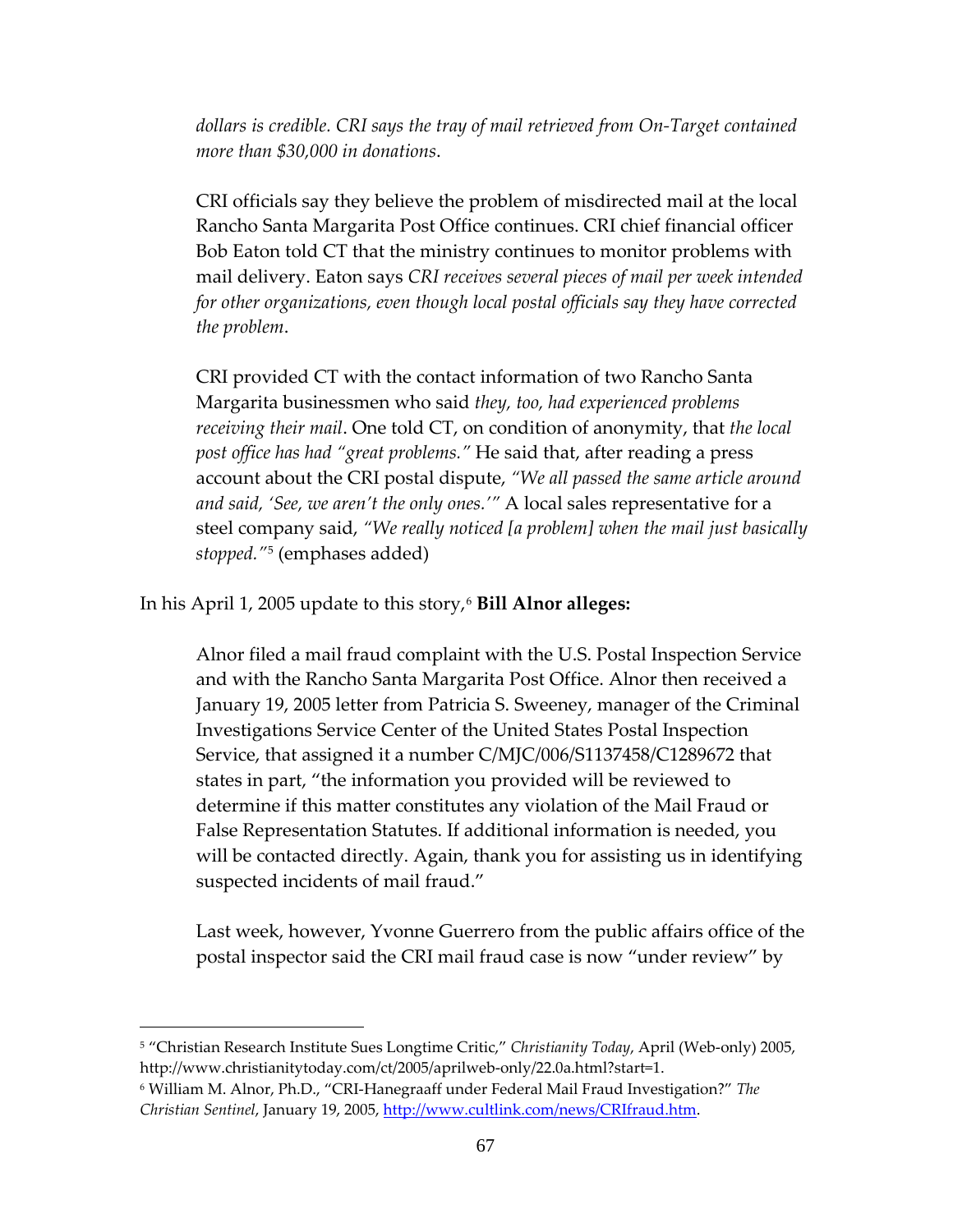the postal inspector's office but it was deemed not significant enough "at this time" to forward it to field investigators.

"It has not yet reached a threshold to forward it to the field," Guerrero said. "It would depend on how many people lost money to this particular appeal. This could change."

However, if more people contact the post office with mail fraud complaints about CRI that might do the trick, Guerrero said. She was also aware that Hanegraaff's unusual appeal was also delivered through the mail. "When the case was brought before the U.S. Attorney's office they thought the dollar amount lost by customers was not evident enough in this case at this time to throw it into the field unless more people come forward" who sent money to CRI, Guerrero said. "We have hundreds of cases similar to this, and we don't have the resources to investigate them all," she said.

"It gets tricky when one deals with religious organizations or churches," Guerrero said. "People often don't want to complain about them to the government." If one wants to file a mail fraud complaint against an organization, a secure form is online with full instructions, she said. To access it go to:

https://www.usps.com/postalinspectors/fraud/MailFraudComplaint.htm

**CRI responds:** Alnor would like the readers of his online tabloid to think that the U.S. Postal Inspection Service (USPIS) viewed CRI's appeal letter in the same cynical manner he did, but it seems safe to predict that most people who file mail fraud complaints with the USPIS receive comparably polite but noncommittal replies such as Alnor received from Sweeney and Guerrero. It would be both reasonable and charitable to infer that a professional such as Guerrero would not presume that an organization is guilty simply on the basis of a complaint, before an investigation might be launched.

Furthermore, Geurrero is on record disagreeing with Alnor about the very claim he quotes her to support. She told MinistryWatch.com that "if there is an investigation, the person who filed it would have been notified." MinistryWatch further noted that

there is a disparity between Alnor's report and what postal officials say. Alnor said, "The southern California Postal Inspector's office told me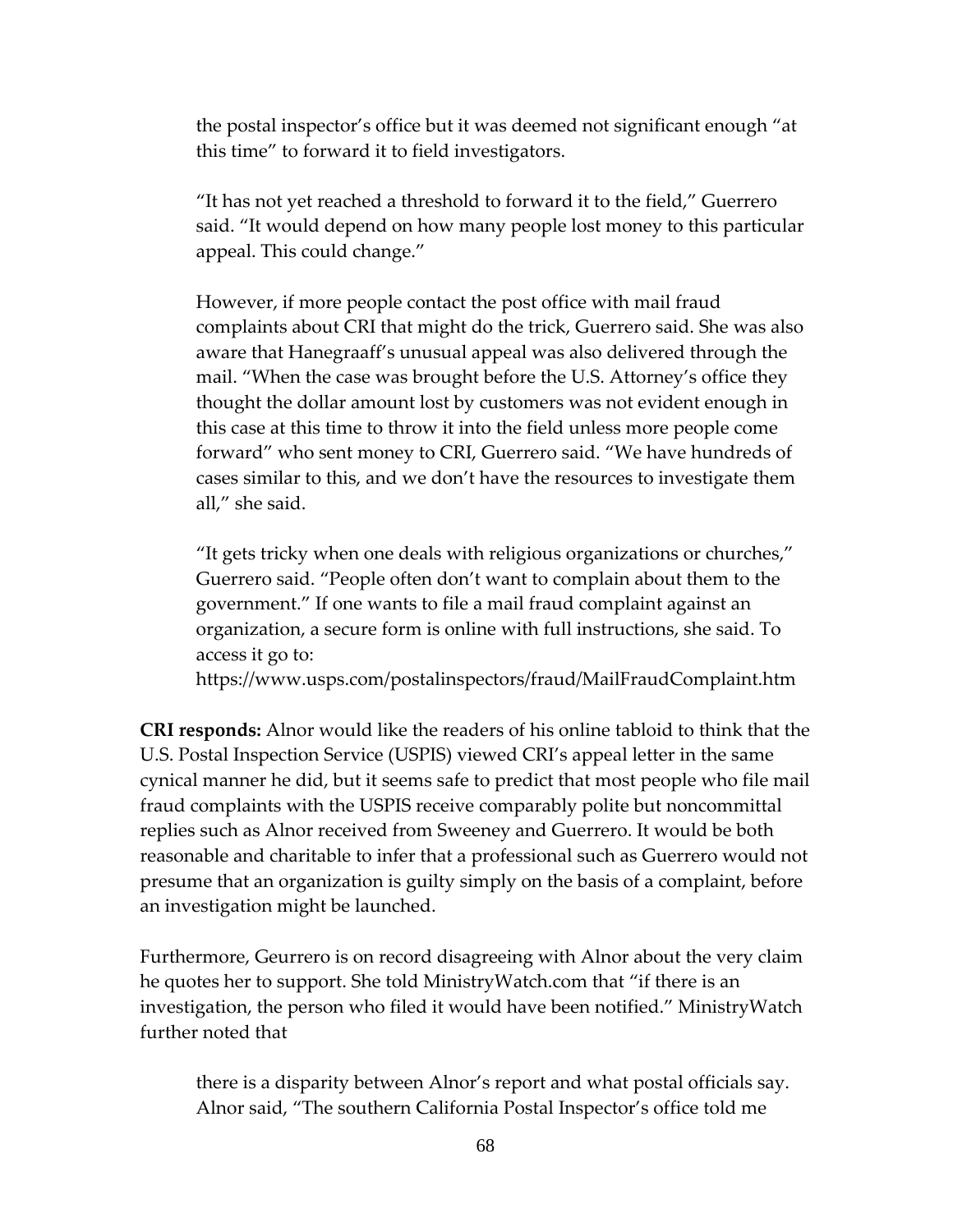there was now a criminal investigation under way by their office." However, Guerrero countered, "There is a complaint. But I did not say there was a criminal investigation." The number that Alnor and an associate pointed to – C/MJC/006/s1137458/C1289672 – as proof of an investigation, is actually the case number assigned to the Mail Fraud report, according to Patricia S. Sweeney, the manager for the Criminal Investigation Service Center of the U.S. Postal Inspection Service office in Chicago.[7](#page-68-0)

Please note that Alnor, who brought this appeal letter to the USPIS's attention, effectively proceeds to encourage readers of his tabloid to file complaints so that the USPIS *will* look into it! In terms of a fraud inspection, he is reporting on his *own* activity from start to finish. To point out the obvious: everything he writes reeks of his agenda to make CRI look guilty and to discourage people from financially supporting it.

**Bill Alnor alleges:** "Meanwhile, CRI is hopping mad at Alnor, and allegedly on April 1 CRI filed a lawsuit against Alnor alleging defamation because of the old claim published below in the Jan. 19 *Christian Sentinel* that the USPS was investigating them when clearly the USPS was looking into the situation—and still has it under review."

**CRI replies:** Notice the equivocation in Alnor's choice of terms. CRI sued him for originally accusing the ministry of being under "federal criminal mail fraud investigation." After CRI's suit was filed, he only admits to alleging that "the USPS was investigating them" and then attempts to justify this weakened allegation by affirming that "clearly the USPS was *looking into* the situation—and still has it *under review*"—as if "looking into" and "under review" in any way approach the same meaning as conducting a "federal criminal mail fraud investigation." As the California Court of Appeal observed,

Plaintiffs' sole cause of action against Alnor is libel. Civil Code section 45 provides: "Libel is a false and unprivileged publication by writing, printing, picture, effigy, or other fixed representation to the eye, which exposes any person to hatred, contempt, ridicule, or obloquy, or which causes him to be shunned or avoided, or which has a tendency to injure

<span id="page-68-0"></span><sup>&</sup>lt;sup>7</sup> Michael Barrick, "CRI Provides Evidence to Dispute Claims of Mail Fraud Launched by Critic," MinistryWatch.com, March 15, 2005,

http://www.ministrywatch.com/mw2.1/pdf/Article\_031505\_CRI.pdf.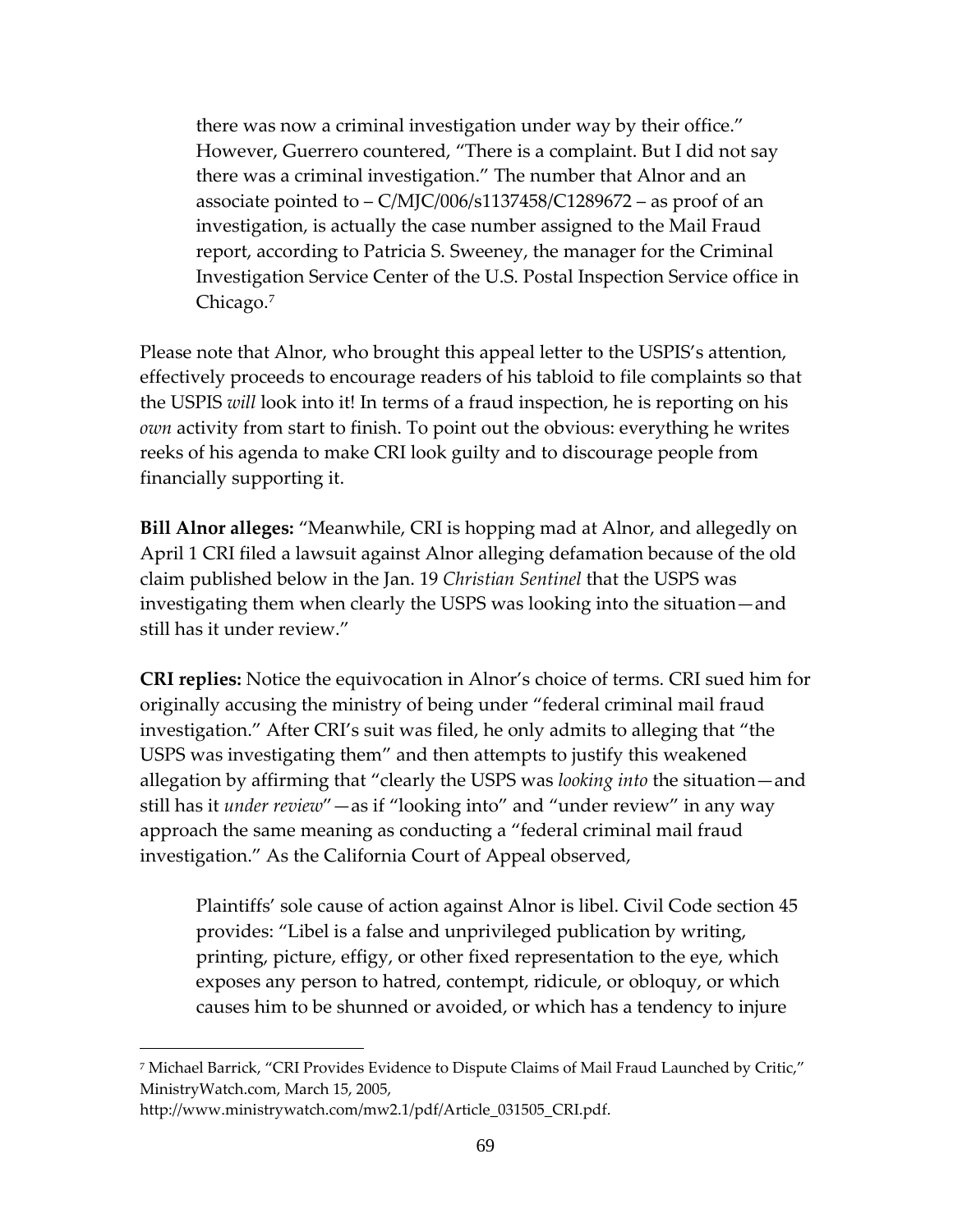him in his occupation." There is no question the phrase "Federal Criminal Mail Fraud Investigation Launched Against CRI and Leader Hank Hanegraaff" exposes plaintiffs to "hatred, contempt, ridicule, or obloquy," would cause them to be "shunned or avoided," and has a tendency to injure Hanegraaff in his occupation.<sup>[8](#page-69-0)</sup>

At the *most* (and this is far from clear, as the Court noted<sup>9</sup>), the USPIS had "looked into" whether a criminal mail fraud investigation should be initiated concerning CRI and, although deciding not to do so at that time, it was keeping the matter "under review." It clearly had not initiated such an investigation (and four years later it still has not done so). In his April 1, 2005 update, therefore, Alnor backs down from his original discredited and damaging allegation about CRI while attempting through equivocation to fool the reader into believing that he is standing behind what he said.

Nonetheless, emboldened by the Court of Appeal's two-to-one decision to overrule the lower court and strike CRI's complaint, Alnor stated in a June 20,  $2007$  article,<sup>[10](#page-69-2)</sup> "It also turned out that my initial article about a criminal probe against Hanegraaff and CRI was entirely accurate at the time it was written." That is an amazing statement, since the same Court opinion that Alnor bases this claim on concludes, after evaluating all evidence submitted to the Court, that "plaintiffs [CRI] have met their burden to prove falsity because the FOIA [Freedom of Information Act] letters provide sufficient evidence the USPS did not investigate the plaintiffs, contrary to Alnor's claim."[11](#page-69-3) In other words, the Court concluded that there was no evidence of a federal criminal mail fraud investigation and thus CRI had met its burden to prove that Alnor was flat wrong and had defamed Hank and CRI. If this is so, why did the Court of Appeals grant Alnor's motion to have the case stricken? As we shall see below,

 $\overline{a}$ 

<span id="page-69-2"></span><sup>10</sup> Bill Alnor, "Final Dissolution of CRI/Hanegraaff vs. Alnor," Moriel Ministries, June 20, 2007, [http://moriel.org/MorielArchive/index.php/discernment/church-issues/aberrational](http://moriel.org/MorielArchive/index.php/discernment/church-issues/aberrational-theology/final-dissolution-of-crihanegraaff-vs-alnor)[theology/final-dissolution-of-crihanegraaff-vs-alnor.](http://moriel.org/MorielArchive/index.php/discernment/church-issues/aberrational-theology/final-dissolution-of-crihanegraaff-vs-alnor)

<span id="page-69-0"></span><sup>8</sup> CHRISTIAN RESEARCH INSTITUTE et al., v. WILLIAM ALNOR, 8.

<span id="page-69-1"></span><sup>9</sup> The majority opinion states, "The USPS FOIA response also does not negate the possibility that Alnor simply misunderstood Debra [a postal service employee Alnor claims he spoke with whose statement to Alnor—indeed, even her existence—has never been verified]. Specifically, Debra's statement that 'she was aware of the claims in Hanegraaff's fundraising letter and that her office was 'investigating' it on the basis of 'mail fraud,'" was ambiguous. One could reasonably interpret the statement to mean either that her office was investigating whether the purported misdirection of mail described in the CRI fundraising letter constituted mail fraud, or was investigating whether the letter itself constituted mail fraud." (Ibid., 17–18.

<span id="page-69-3"></span><sup>11</sup> CHRISTIAN RESEARCH INSTITUTE et al., v. WILLIAM ALNOR, 12.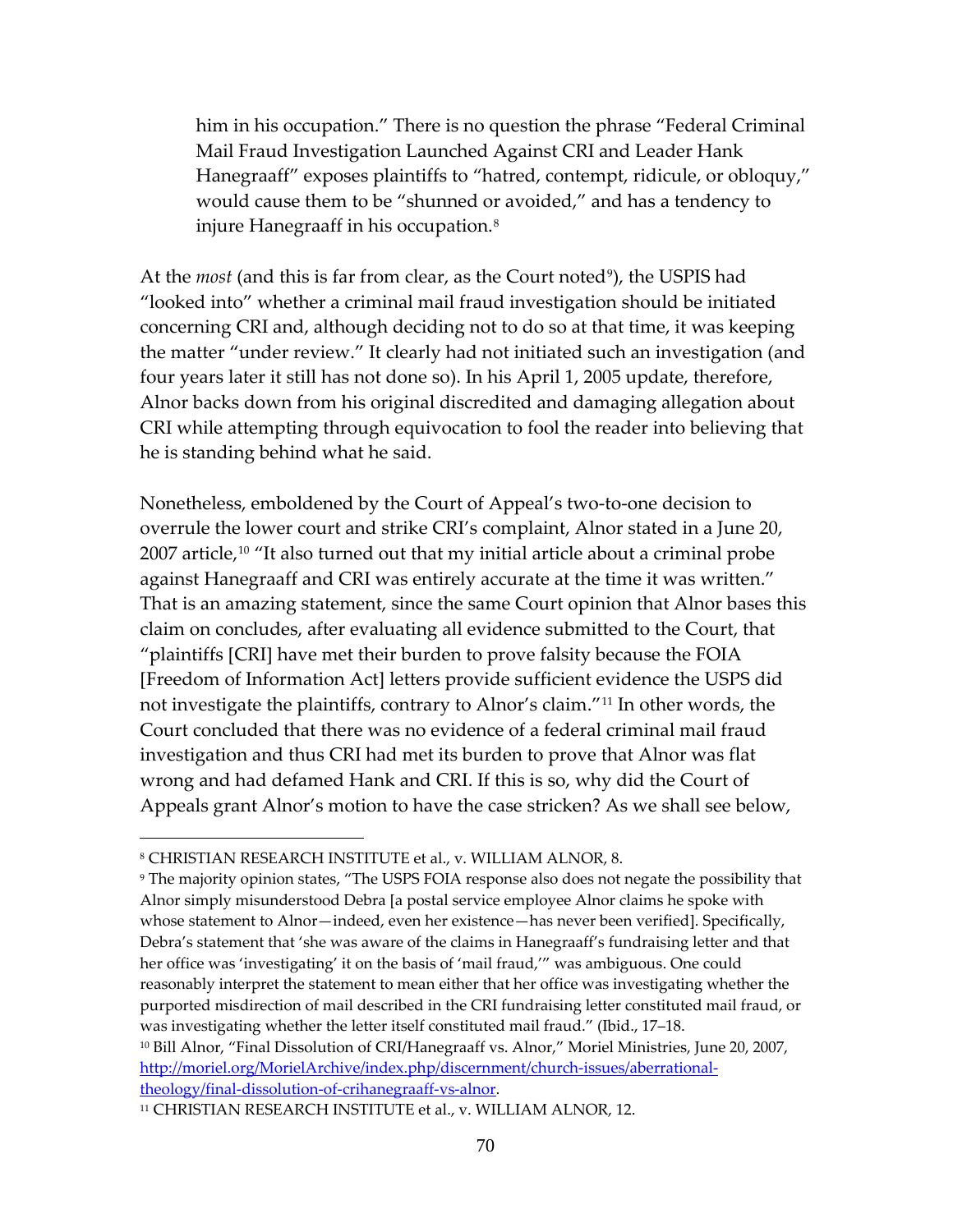this was solely because of the higher (many would argue unreasonably high) bar that a public figure such as Hank must cross to successfully prosecute a defamation case.

**Bill Alnor alleges:** "It is also true that no one at CRI bothered to contact Bill Alnor to correct any part of the story they thought was wrong, despite a public appeal to do so. CRI never returned phone calls to Alnor inquiring about the case."

**CRI responds:** This is true, but why was it the case? For CRI to take Alnor up on his offer there would need to be some good faith; but Alnor has long ago destroyed any remaining shred of that, so this appeal can only be viewed as disingenuous. Why would we supply him with any information when he has a fourteen-year track record of trying to discredit CRI at every turn, and to spin whatever information he is given so it reflects negatively on CRI?

#### **Insignificant Victory—Significant Vindication**

**Bill Alnor alleges** in the June 20, 2007 article previously cited**:** "In filing the 2005 law suit against me the court ruled that CRI's arguments could not be sustained, and the suit was apparently meant to silence a critic. Thus in filing the suit, Hanegraaff/CRI violated California's anti-SLAPP legislation." In his August 7, 2007 update on his Web site, Alnor reiterates the same claim: "Victory! CRI/Hank Hanegraaff loses merit less [sic] defamation law suit against Bill Alnor! CRI to pay up to a quarter million dollars to Alnor's legal team. As was expected, the Hank Hanegraaff and The Christian Research Institute vs. William Alnor Case was thrown out of court. Moreover, a California appeals court ruled that CRI/Hanegraaff violated California anti-SLAPP legislation by filing frivolous law suit against Alnor."

**CRI responds:** The success of Alnor's high-powered legal team, the ACLU and the law firm of Ross, Dixon, & Bell (six lawyers working against CRI's one lawyer, Tom Chun), at getting CRI's complaint stricken by the court may allow Alnor to claim victory as far it goes, but it does not go very far. CRI could have appealed the appellate court's decision to the full panel of the court of appeal and beyond, if necessary, and there is a reason why we did not: *the official document published by the court satisfactorily accomplished both of the purposes CRI had in bringing this complaint against Alnor:* (1) it vindicated CRI from Alnor's charge of mail fraud and (2) it exposed Alnor's unprofessional and harmful journalistic practices. It was never CRI's primary concern to punish Alnor monetarily, and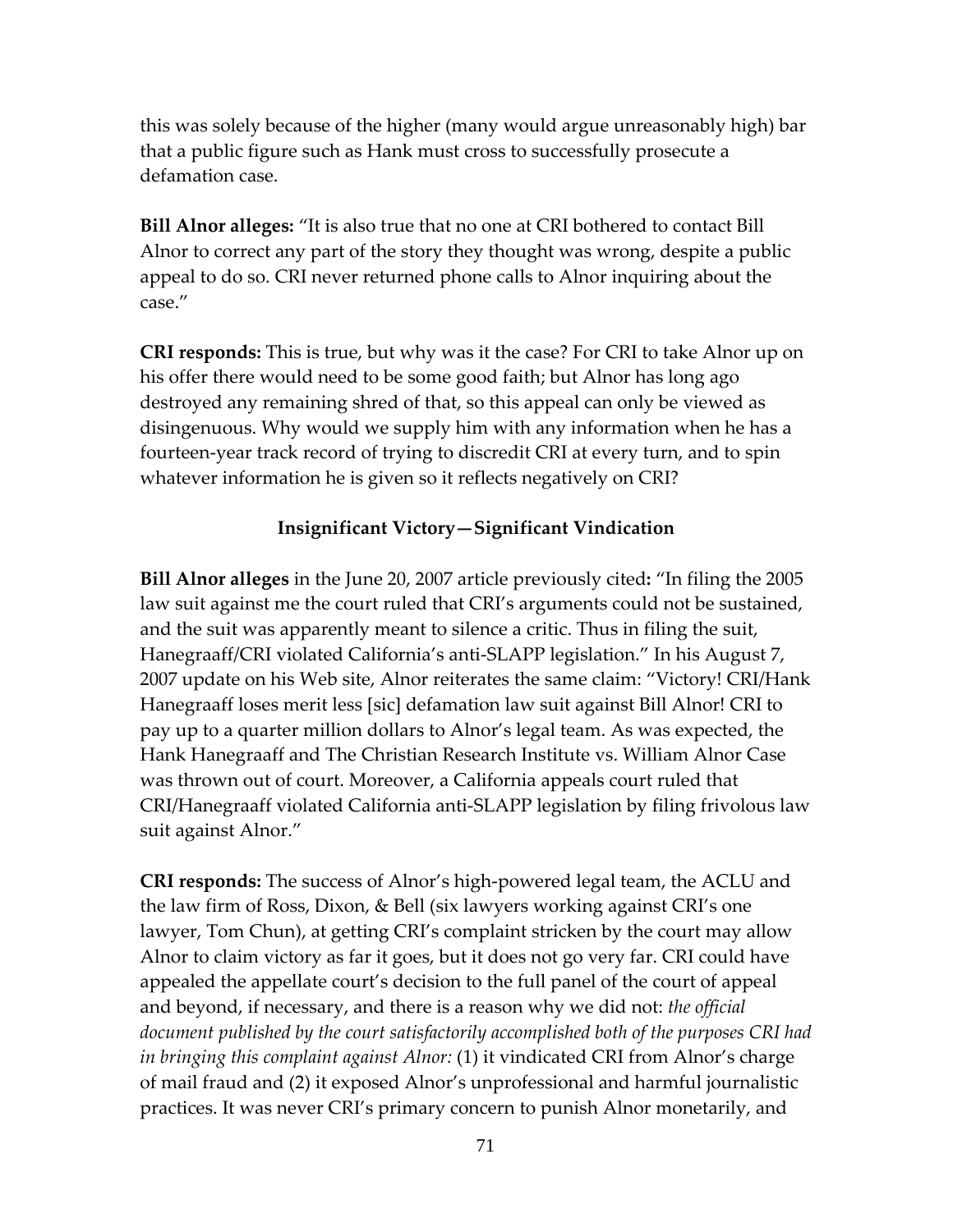that would have been the only reason to carry the costly legal proceedings any further.

We have already seen that the court ruling vindicated CRI of Alnor's charge that we were being investigated for mail fraud. As to his journalistic practices, the court opinions (including that written by the two judges who decided in favor of Alnor's motion to strike) are so damaging to Alnor's journalistic credibility that it was amazing that he put a link to the document up on his Web site.[12](#page-71-0)

A reading of the same document also shows that Alnor's claim that the court found CRI's lawsuit "meritless" and that we are somehow lawbreakers because we "violated California anti-SLAPP legislation by filing frivolous law suit" is preposterous. On the contrary, the court clearly found merit in CRI's lawsuit, holding that we had met our burden to prove by a preponderance of the evidence that Alnor's allegation that CRI was under a mail fraud investigation was false. The only reason the court granted Alnor's petition to have the complaint stricken from the court was because two out of three judges in the appellate court assigned to the case did not believe that CRI met its burden to prove actual malice on Alnor's part by clear and convincing evidence. The original trial judge did believe CRI had met this burden to show actual malice, which is why Alnor and his ACLU/ Ross, Dixon, & Bell legal team had to appeal the lower court's ruling. It was our judgment that with the lower court judge and the presiding judge of the appellate court both finding that we had demonstrated actual malice on Alnor's part (meaning two out of four judges believed we had proven actual malice and all four agreed we had proven falsity), the merits of CRI's case had been vindicated and it was unnecessary to appeal the case to a higher court.

The anti-SLAPP legislation is a legal provision meant to protect critics of public figures from having their free speech rights chilled through litigation. If they are sued, they may present the court with a motion to strike the complaint from its dockets on the basis of the anti-SLAPP provision. The plaintiff must then demonstrate "a probability of prevailing on the claim," which includes not only proving "by a preponderance of the evidence" that they have been defamed but also proving "by clear and convincing evidence" that the defamation occurred with "actual malice." Clear and convincing evidence, the court explains,

<span id="page-71-0"></span><sup>&</sup>lt;sup>12</sup> CRI also had a link to the document up on our Web site; however, the Court has taken the document down from its site. If you would like to read it, write me at CRI and I will have one sent to you. Please write "re: court document" on the envelope.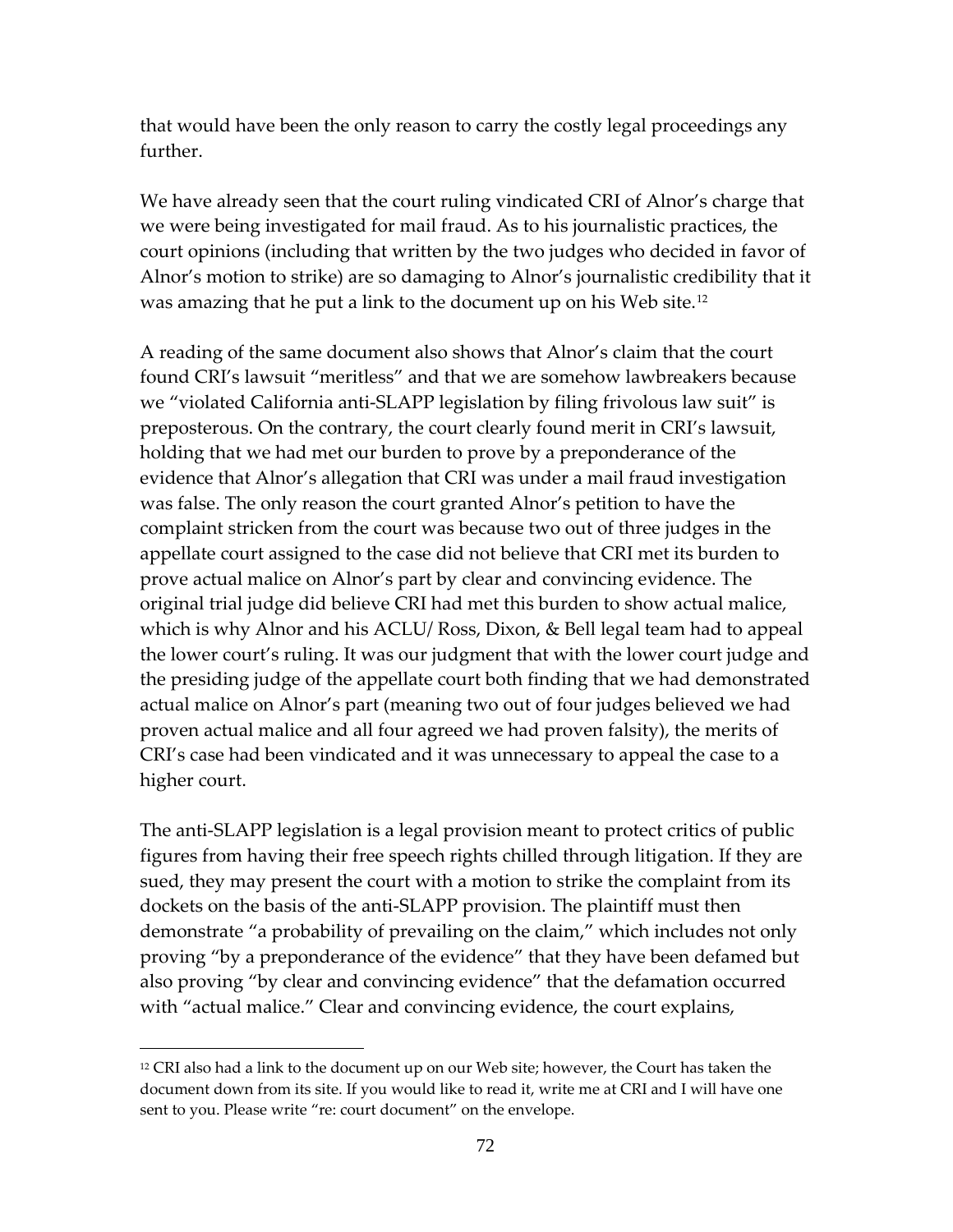'''requires a finding of high probability. The evidence must be so clear as to leave no substantial doubt. It must be sufficiently strong to command the unhesitating assent of every reasonable mind.'"[13](#page-72-0) The court defines "actual malice" as "publishing a knowingly false statement or where he 'entertained serious doubts as to [its] truth.'"[14](#page-72-1) We see then that a tremendous burden is placed on public figure plaintiffs such as Hank in defamation cases that is not placed on other citizens. The court describes it as "'a heavy burden, far in excess of the preponderance sufficient for most civil litigation.'"[15](#page-72-2)

In their published opinion on the case, the two judges who found that CRI had not proven that Alnor was guilty of "actual malice" went to great lengths to describe how far Alnor could go without crossing the line. They explained, for example, that "the failure to conduct a thorough and objective investigation, standing alone, does not prove actual malice, nor even necessarily raise a triable issue of fact on that controversy. Similarly, mere proof of ill will on the part of the publisher may likewise be insufficient."[16](#page-72-3) They stressed that "actual malice '"is not measured by whether a reasonably prudent man would have published, or would have investigated before publishing. There must be sufficient evidence to permit the conclusion that the defendant in fact entertained serious doubts as to the truth of his publication."…Lack of due care is not the measure of liability, nor is gross or even extreme negligence.' …Thus 'mere failure to investigate the truthfulness of a statement, even when a reasonably prudent person would have done so, is insufficient' to demonstrate actual malice…."[17](#page-72-4)

The majority opinion finally states:

We conclude that plaintiffs have not demonstrated Alnor acted with actual malice by clear and convincing evidence. We recognize the actual malice requirement places a substantial barrier to defamation claims brought by a public figure, particularly at this early stage of the proceeding….Our nation's highest court has recognized: "This standard administers an extremely powerful antidote to the inducement to media self-censorship of the common-law rule of strict liability for libel and slander. And it exacts a correspondingly high price from the victims of defamatory falsehood. Plainly many deserving plaintiffs, including some

<span id="page-72-0"></span><sup>13</sup> CHRISTIAN RESEARCH INSTITUTE et al., v. WILLIAM ALNOR, 12–13.

<span id="page-72-1"></span><sup>14</sup> Ibid., 8.

<span id="page-72-2"></span><sup>15</sup> Ibid., 12.

<span id="page-72-3"></span><sup>16</sup> Ibid., 13–14.

<span id="page-72-4"></span><sup>17</sup> Ibid., 20.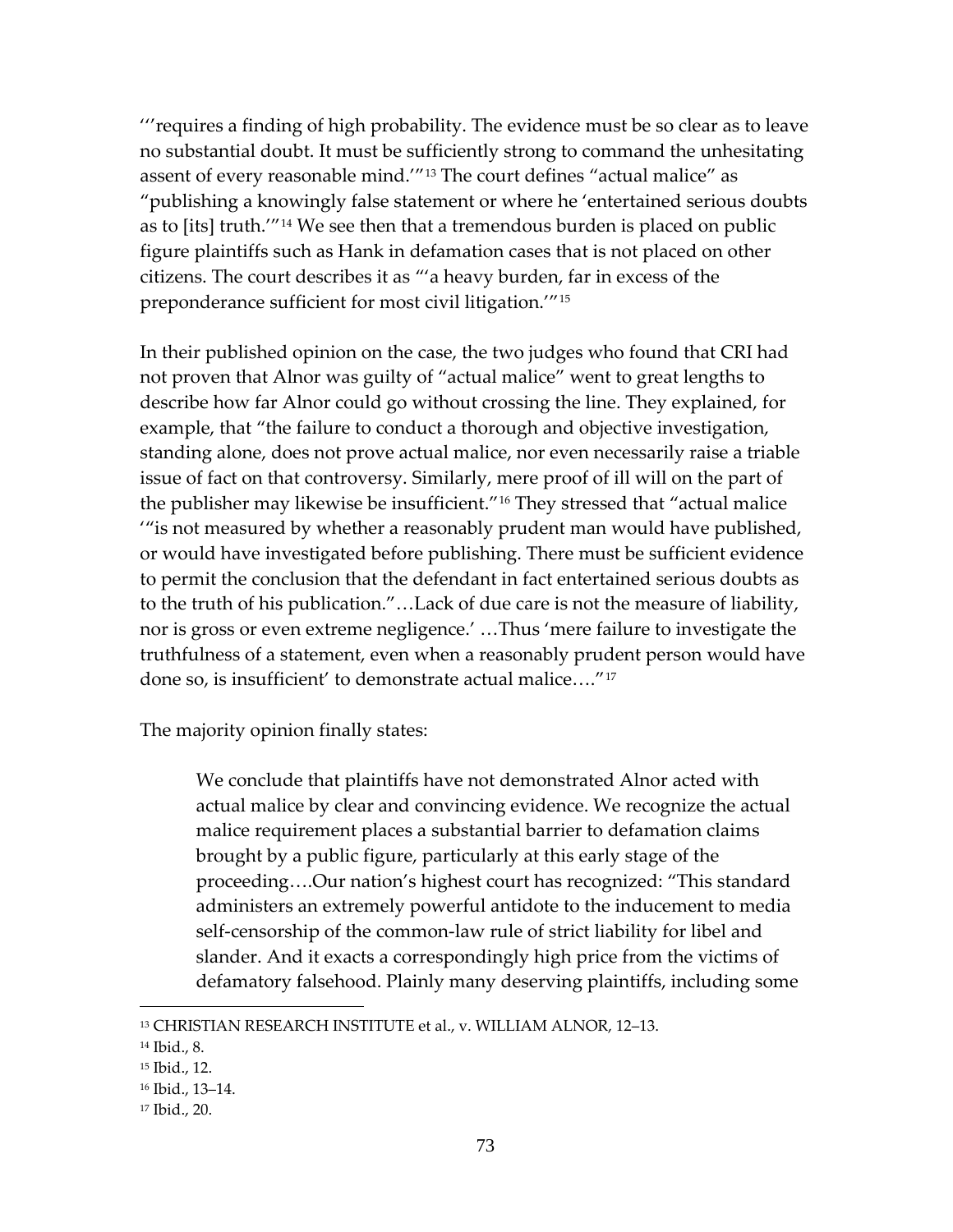intentionally subjected to injury, will be unable to surmount the barrier….[18](#page-73-0)

The above excerpts from the court document make it quite clear that as a public figure, Hank was faced with a daunting challenge in proving that Alnor was guilty of actual malice, and, conversely, Alnor could get away with a lot of reckless, untruthful, and malicious reporting without being called to account for it, as long as he did not so clearly demonstrate knowledge that what he was alleging was false that no reasonable person could fail to see it. Alnor was well aware of this fact. Back when he was pursuing Phil Aguilar in a manner very similar to how he has pursued Hank, he candidly wrote me in a December 16, 1991 letter:

I am also appreciative of your being afraid of my getting embroiled in a lawsuit. I was aware of that when I sent out the Set Free mailing on my own stationary without involving CRI. The truth is that I was the only one with guts enough to mail it. I knew he [Aguilar] would flip out when I sent it. But please also realize that I am extremely well-versed in libel; in fact, I teach libel law at Temple University in Philadelphia. I have had extensive experience with it from my days at Religion Report and at the newspaper. Aguilar has gone to three attorneys about my mailing. Each of them told him to forget it. How can he prove malice? How can he prove my mailing wasn't true and was the result of reckless disregard for truth? (For example, I still think it is substantially true but I will 'fix' any perceived inaccuracies.) To complicate matters further Aguilar would be considered a public figure. The mailing was a success. Prior to it going out Aguilar and the posse were performing at a dozen churches per month. After the mailing the posse was only invited to one church—a Vineyard in Palm Desert. These are figures from Aguilar's own newsletter.

This quote from 1991 provides a stunning window into Bill Alnor's end-justifiesthe-means rationale for crusader journalism. This is how he has operated all along. He takes calculated risks with the very real possibility of lawsuit confident he can survive in the end without financial penalty, and in the case of CRI he succeeded by the narrowest of margins. But he has not escaped the verdict of the court regarding his truthfulness, ethics, and journalistic practices. Two out of four judges believed there was a probability we could provide clear and

<span id="page-73-0"></span><sup>18</sup> Ibid., 23–34.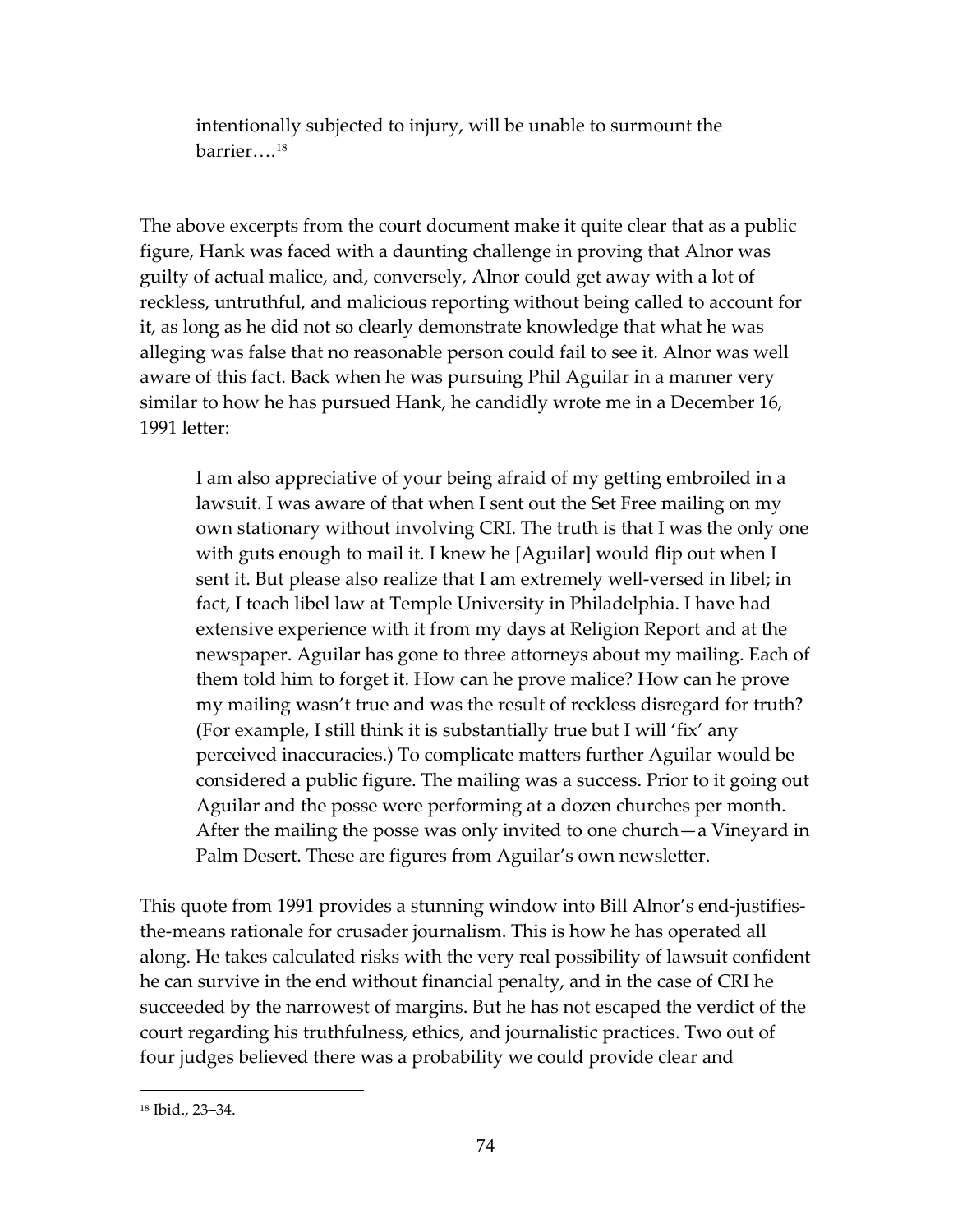convincing evidence of actual malice, and all four concluded that "plaintiffs [CRI] have shown by a preponderance of the evidence that Alnor's statements were false."

Alnor's proclamation of victory thus rings hollow. How much satisfaction can he reasonably take in the fact that, while all four judges concurred that he defamed Hank and two concluded that he did so deliberately, the other two (who happened to constitute a majority on the appellate court) were not absolutely convinced that he defamed Hank deliberately but allowed for the possibility that he rather did so out of sheer journalistic unprofessionalism? Again, even the two judges who handed Alnor his insignificant victory provided significant vindication to CRI, thus making it unnecessary for CRI to take its case against Alnor to the next level.

Alnor's claim that "CRI to pay up to a quarter million dollars to Alnor's legal team" is posted to this day on apologetics/discernment ministry Web sites that share his animus toward CRI,<sup>[19](#page-74-0)</sup> but it is totally false. To be fair, Alnor thought at one point that it would be true. In fact, he seemed to take particular delight in the prospect of CRI paying such a large sum to the ACLU. He trumpeted that this payment would come "out of CRI's contributors' donations, money that donors thought they were giving to God."[20](#page-74-1) He elaborated further on this in a February 5, 2008 post to the apologetics e-mail list, AR-Talk: "We went to court to force CRI to pay more than \$250,000 in legal fees. The court already ruled that CRI must pick up my legal fees. We expect a ruling on the amount soon, then we are going to aggressively go after Mr. Hanegraaff and CRI, both personally and corporately."

Alnor's attempt to extort funds from CRI was denied by the trial court and denied again on appeal. In fact, the same appellate court that granted his anti-SLAPP motion had some unusually harsh words for Alnor's exorbitant request and his "padded" legal fees.<sup>[21](#page-74-2)</sup> In the final settlement CRI was not required to pay any money in any capacity to Alnor or any of his lawyers, including the ACLU.

<span id="page-74-0"></span><sup>&</sup>lt;sup>19</sup> See Alnor, "Final Dissolution" on the Moriel Ministries Web site and also see the Rische Web site page previously cited.

<span id="page-74-2"></span><span id="page-74-1"></span><sup>20</sup> Alnor, "Final Dissolution."

<sup>&</sup>lt;sup>21</sup> See Certified for Publication in the Court of Appeal of the State of California Fourth Appellate District Division Three, CHRISTIAN RESEARCH INSTITUTE et al., v. WILLIAM ALNOR, Defendant and Appellant (Super. Ct. No. 05CC04546), filed 8/13/08, p. 6.16. I will also include a copy of this document in my package containing the original document for those readers who specifically request it (see footnote 27). See also Mike McKee, "Appeals Panel Blasts OC Lawyers'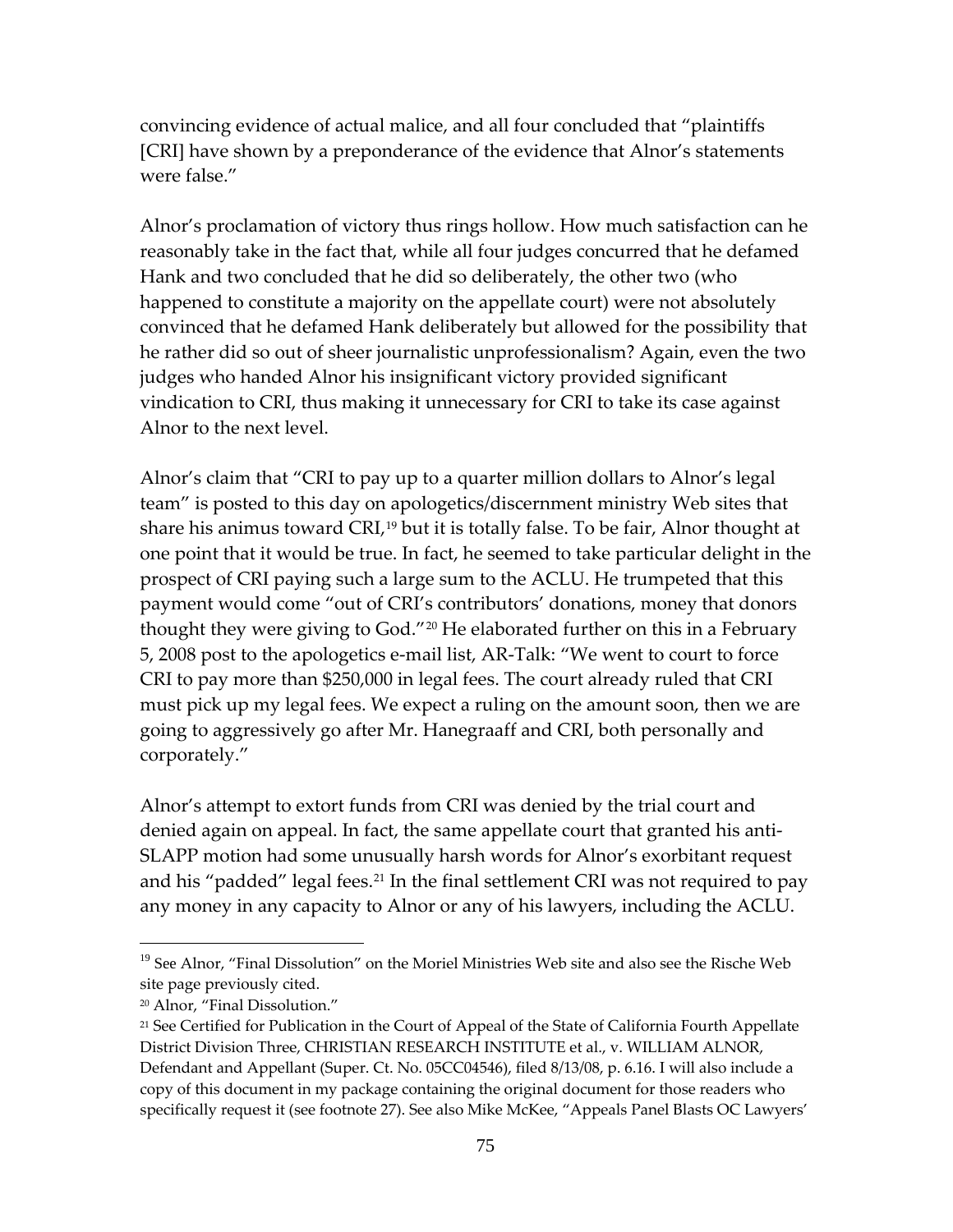Now that the question of legal fees has been settled (albeit not to his liking), we await Alnor's promised next round of personal and corporate attacks against Hank and CRI.

Padded Bills," *Legal Pad*, Cal Law, [http://legalpad.typepad.com/my\\_weblog/2008/08/appeals](http://legalpad.typepad.com/my_weblog/2008/08/appeals-panel-b.html)[panel-b.html,](http://legalpad.typepad.com/my_weblog/2008/08/appeals-panel-b.html) and "California Court of Appeal Reduces an Attorney Fee Award in a Strategic Lawsuit against Public Participation Case,"

 $\overline{a}$ 

[http://www.jdsupra.com/post/documentViewerExternal.aspx?fid=17d7ab4e-4af5-48f1-9baa](http://www.jdsupra.com/post/documentViewerExternal.aspx?fid=17d7ab4e-4af5-48f1-9baa-bbc5f1f5a8cf&channel=n1)[bbc5f1f5a8cf&channel=n1.](http://www.jdsupra.com/post/documentViewerExternal.aspx?fid=17d7ab4e-4af5-48f1-9baa-bbc5f1f5a8cf&channel=n1)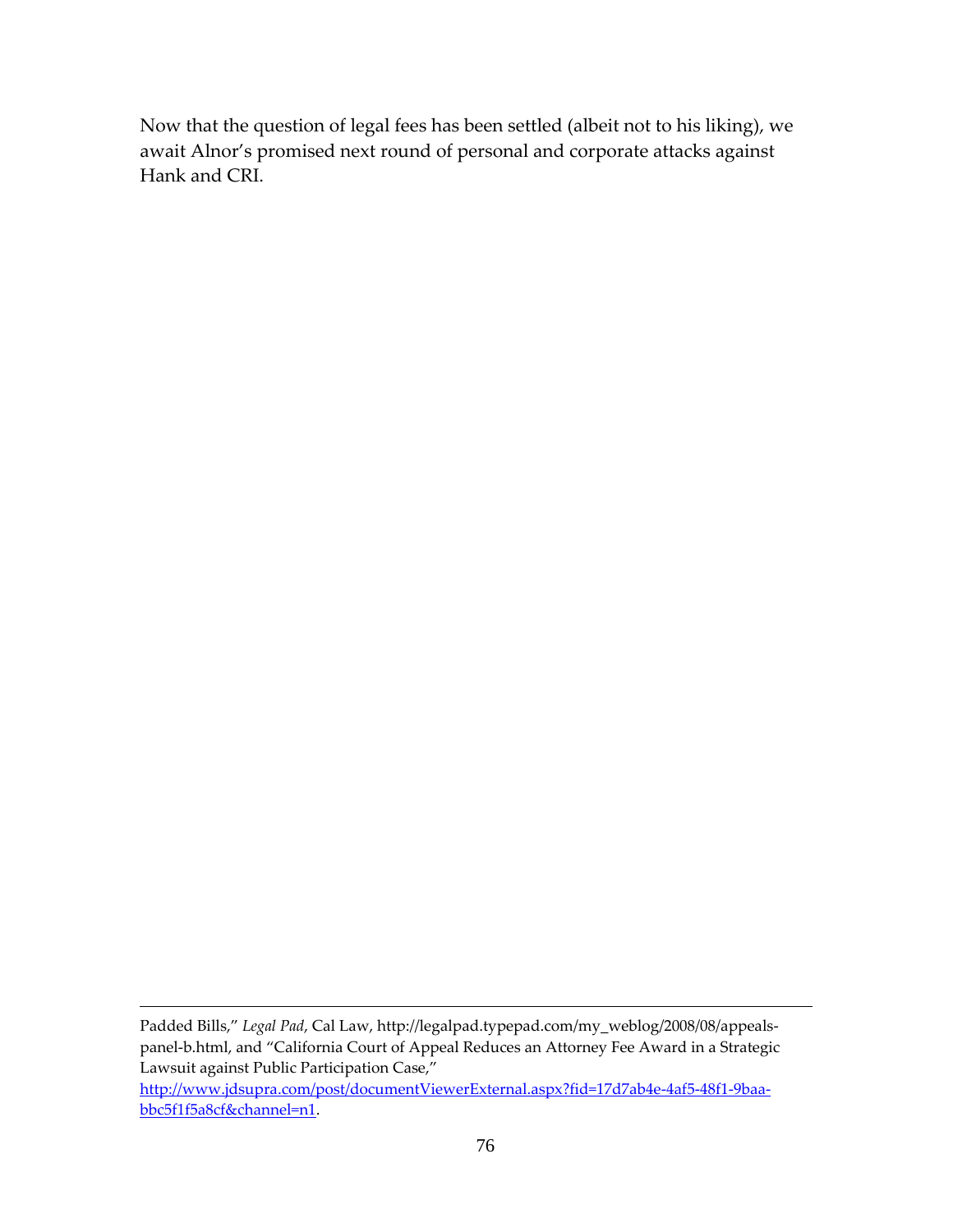# **Chapter Seven: Abuse of Funds?**

In his "Statement on CRI" on his Christian Sentinel Web site, Bill Alnor writes, "Despite much good work done by the Christian Research Institute over the years, and the fact that CRI's *Bible Answer Man* broadcast and the *CRI Journal* (and related publications) have helped many people, we are sad to report that this ministry can no longer support or endorse in any way the ministry of Hank Hanegraaff and the Christian Research Institute. **We are also advising churches, individuals and Christian organizations NOT to contribute financially to CRI**" (emphases in original). Alnor has gone so far as to say, "I really hope that Mr. Hanegraaff steps down from the presidency of that once vital ministry. He has pretty much ruined it by making it a money machine."[1](#page-76-0) Although he has also stressed the charge of plagiarism (see chapter eight), Alnor has probably put greater emphasis on the charge that Hank is abusing CRI donors' money than on any other charge, and, of course, such a charge cuts right to the heart of a nonprofit organization that is supported by donations.

The allegation that Hank abuses CRI funds first was voiced within a year of his assuming the presidency of CRI. It was based on a completely mistaken understanding of where the profits from the sales of Hank's Personal Witness Training and Memory Dynamics materials sold through CRI were going. (This is explained in full detail in appendix D*.*) That allegation was picked up again by Brad Sparks, who embellished it by adding Hank's book *Christianity in Crisis* to the list of materials Hank was supposedly unethically and even illegally profiting from. (This too is fully answered in appendix D.) Members of the Group for CRI Accountability were only too happy to add this charge to their list of Hank's alleged abuses. Both they and Sparks disseminated their anti-Hank materials broadly throughout the countercult community and the body of Christ at large. This smear on Hank's integrity took on a life of its own so that in the minds of some people his character is forever tarnished as a moneygrubber. Everything about Hank's personal life, and all of CRI's decisions, came under close scrutiny, and every detail was interpreted in a most cynical, uncharitable manner.

<span id="page-76-0"></span><sup>1</sup> Quoted in "Assistant Professor of Journalism William Alnor Uncovers Financial Controversy Surrounding Evangelist," Campus News and Events, January 26, 2005, http://www.tamuk.edu/news/2005/january/alnor/.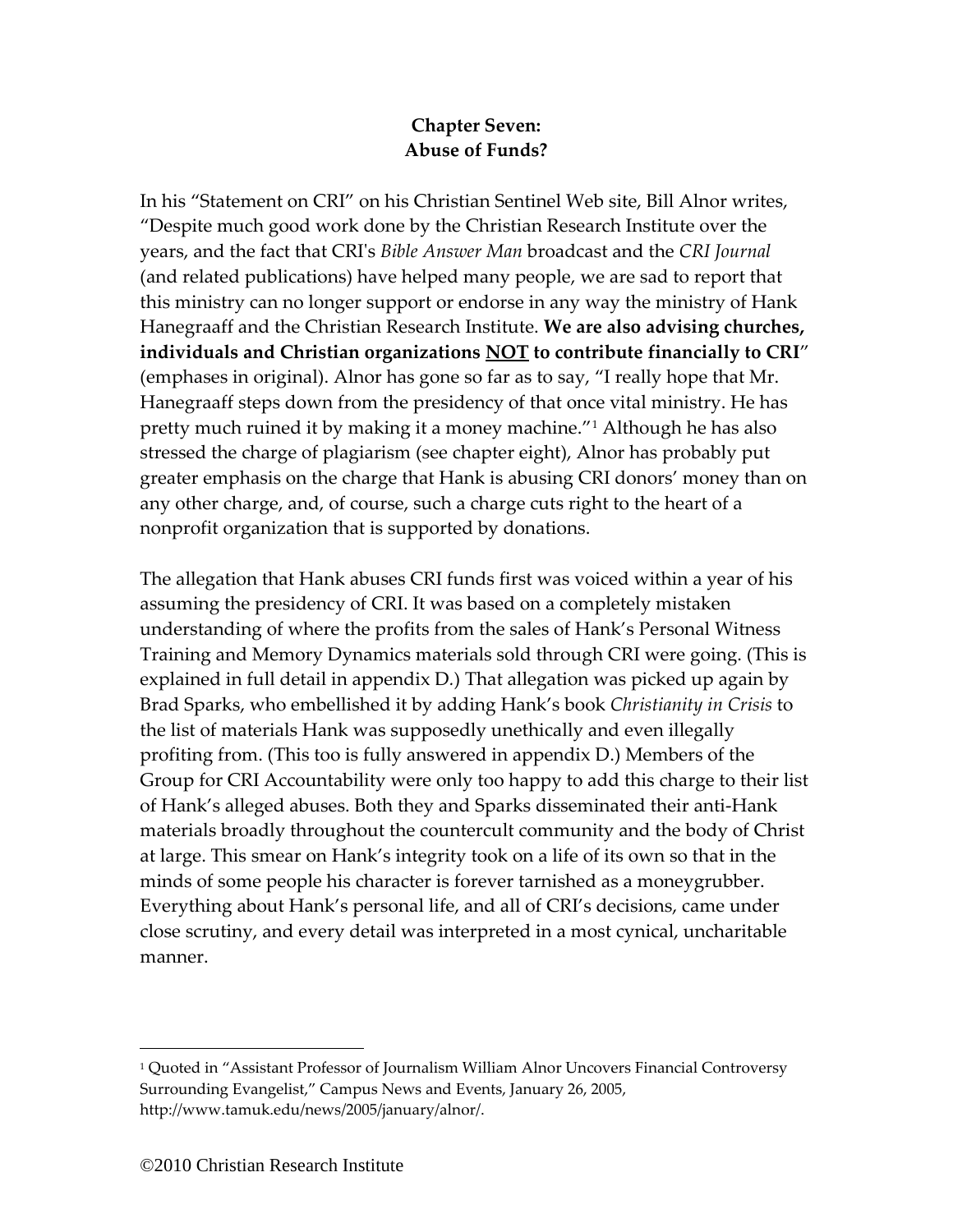Once Alnor fully entered the fray, he became the chief spokesperson for this particular perspective. When CRI was temporarily not a part of ECFA, for the reasons explained in chapter four (and also in appendix D), Alnor was sure it was because of CRI's financial misdeeds and it seemed as far as he was concerned, there was no better way for a Christian ministry to make itself accountable than to join ECFA. However, when the *Los Angeles Times* reported that ECFA president Paul Nelson "investigated the mail-fraud issue, but was satisfied that the Christian Research Institute did not violate laws or dishonestly solicit money," Alnor then told the *Times* that "the Evangelical Council never called him as part of its investigation, and he questions its impartiality."[2](#page-77-0) One thing is for certain: CRI can never do right in Alnor's estimation, and neither can any organization or person that speaks well of CRI.[3](#page-77-1)

#### **ECFA's 2003 Compliance Review of CRI**

Alnor's love-hate attitude toward ECFA (praising it when CRI is not a member or when ECFA is probing CRI; disparaging it when CRI is in good standing with ECFA or ECFA clears CRI of improprieties<sup>[4](#page-77-2)</sup>) is perfectly illustrated by his public response to an ECFA review of CRI that occurred in 2003. The July 2003 issue of *The Christian Sentinel E-Update* had the headline, "ECFA Investigates CRI; Finds Irregularities."[5](#page-77-3) The article, written by Alnor, begins:

Make-up of CRI board criticized...Existing CRI board unable to spot problems...Expenditures not properly documented...Potential conflicts of interest cited...CRI made "serious reimbursement" for monies spent that may not have had a "ministry-related purpose."

<span id="page-77-0"></span><sup>2</sup> Kimi Yoshino, "Evangelist Sues Critic over Charge," *Los Angeles Times*, April 2, 2005, http://articles.latimes.com/2005/apr/02/local/me-bibleman2.

<span id="page-77-1"></span><sup>&</sup>lt;sup>3</sup> This has been a pattern all along. He has devoted much energy and time to debunking, and at times personally going after, such Christian apologists as Bob and Gretchen Passantino, Dr. Norman Geisler, and Richard Abanes for the transparent reason that all of them had spoken publicly in defense of CRI. However, when Geisler was publicly critical of Hank's positions on eschatology and the Local Church movement, then suddenly his opinions were important enough for Alnor to quote them, distribute them, and post links to them on AR-Talk (October 10, 2006 and February 7, 2007).

<span id="page-77-2"></span><sup>4</sup> For example, see his editorial, "Does Adherence to ECFA's Standards 'Clear' a Ministry of Wrongdoing? NO!" *The Christian Sentinel*, August 2003,

http://www.cultlink.com/news/HankEditorialAug.htm.

<span id="page-77-3"></span><sup>5</sup> http://www.cultlink.com/news/july\_2003\_sentinel\_eupdate.htm.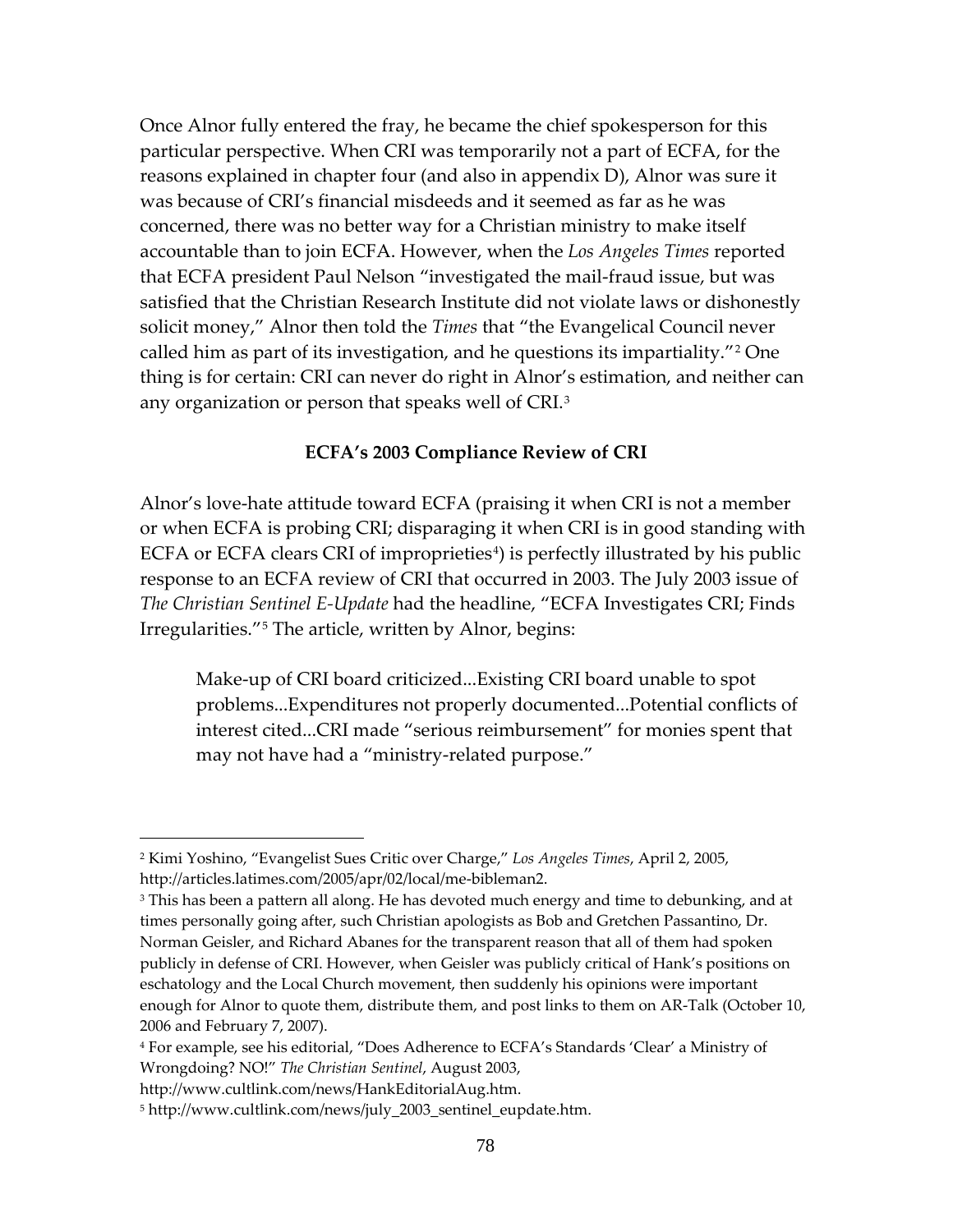The Evangelical Council for Financial Accountability (ECFA) is continuing a review of the scandal-ridden Christian Research Institute (CRI) that found all the above and more, according to two public statements issued by the watchdog group in recent months.

CRI…is cooperating with the ECFA compliance review and is attempting to comply with breaches with ECFA standards [*sic*], according to a June 17 statement. But the investigation is ongoing and it will include "another onsite visit to CRI headquarters."

In light of the clear breaches of ECFA Standards, as outlined in the group's March 20 public statement, *The Christian Sentinel* is continuing to call for Christians NOT to contribute any money to CRI, and we are continuing a call for Hanegraaff to resign, along with his wife, Kathy, and others associated with that ministry, including Paul Young, Elliot Miller and Bob and Gretchen Passantino.

Further, we believe readers should contact their pastors and all Christian leaders worldwide to ask them not to give money to CRI.

Before proceeding, let me point out that this is an incredible thing that illustrates what I stated previously. CRI rejoined ECFA as Alnor exhorted Hank to do in his February 1995 letter. Furthermore, Alnor acknowledges that "CRI is cooperating with the ECFA compliance review and is attempting to comply with…ECFA standards." (It should also be noted, as will be documented below, that ECFA ultimately concluded that none of CRI's breaches were intentional, nor did they compromise CRI's ability to fulfill its ministry commitments.) Nonetheless, despite CRI's show of good faith and willingness to correct anything in its practice that falls short of ECFA's standards, Alnor calls on all Christians *not* to "contribute any money" to CRI, asks them to contact their pastors and all Christian leaders worldwide and ask them not to "give money" to CRI, and calls for the resignation of Hank and other people associated with CRI. This inconsistent and uncharitable public appeal simply makes no sense unless the person making it has an unrelenting agenda to see a ministry destroyed.

As if all this were not bad enough, Alnor neglects to mention (and one would certainly assume the opposite by the way he fulminates so self-righteously against CRI on the topic) that EChO/Christian Sentinel was not then and never has been a member of ECFA, even though they do sell their products online on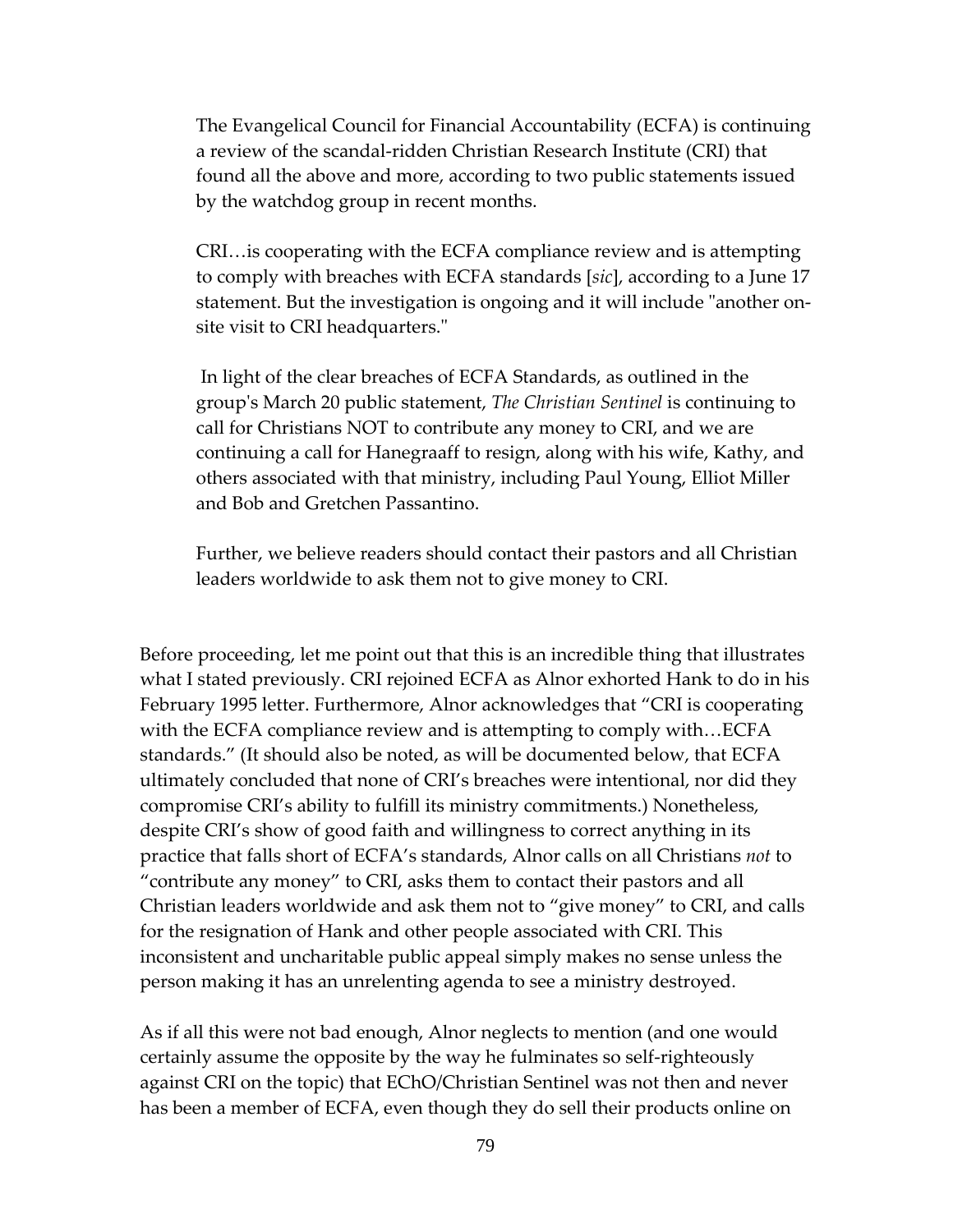their "Christian Sentinel Store" page. Furthermore, they make no public commitment to follow ECFA (or any other) financial ethics standards, as CRI did when it was temporarily not a member of ECFA (because of the previously mentioned concern about violations of their own policies that ECFA has since corrected).

The story of CRI's compliance review by ECFA in 2003, which was also covered by *Christianity Today* (by a writer who credited Alnor's Web site for much of the information he used in his story), was not the scandal Alnor tried to portray it as. There were a few people on staff who apparently had been influenced by Alnor and/or other people working in concert with him. One of them entered the CRI finance office on a Saturday without permission and pulled several invoices and receipts out of files that were off limits to her, looking for evidence of financial improprieties. Believing she found some, she stole the receipts from CRI and passed them on to ECFA. ECFA then launched a complete audit of CRI, which CRI willingly complied with at great loss of man-hours from key personnel.

ECFA prematurely and inappropriately made a public statement about what they thought they were finding, and this became fodder for Alnor and the press. ECFA stated that CRI had a conflict of interest in having a Board member who was also the employee of one of its vendors. Only later did ECFA discover that the vendor employee did not join the CRI Board until *after* he had terminated his employment with the vendor.

The audit CRI submitted to was far more comprehensive and demanding than anyone could expect to receive from the IRS. Nonetheless, CRI strongly believes in accountability and fully cooperated with ECFA, willingly incorporating all of their suggestions. In the end, ECFA issued a public statement that should be reassuring to CRI's donors. The June 17, 2003 statement, "ECFA Confirms CRI's Current Compliance with ECFA Standards," states that ECFA had closely monitored CRI's response to their requirements and they were satisfied CRI was now in full compliance. They also clarified that "the deficiencies in compliance with ECFA Standards found at CRI were not willful on the part of the ministry, nor was the ministry's accomplishment of mission objectives, consistent with donor expectations, negatively impacted." The deficiencies largely consisted of what ECFA called "naive bookkeeping"—a failure to match up receipts for every expenditure—but CRI eventually did locate and provide ECFA with the missing receipts and now makes a practice of documenting all ministry expenses.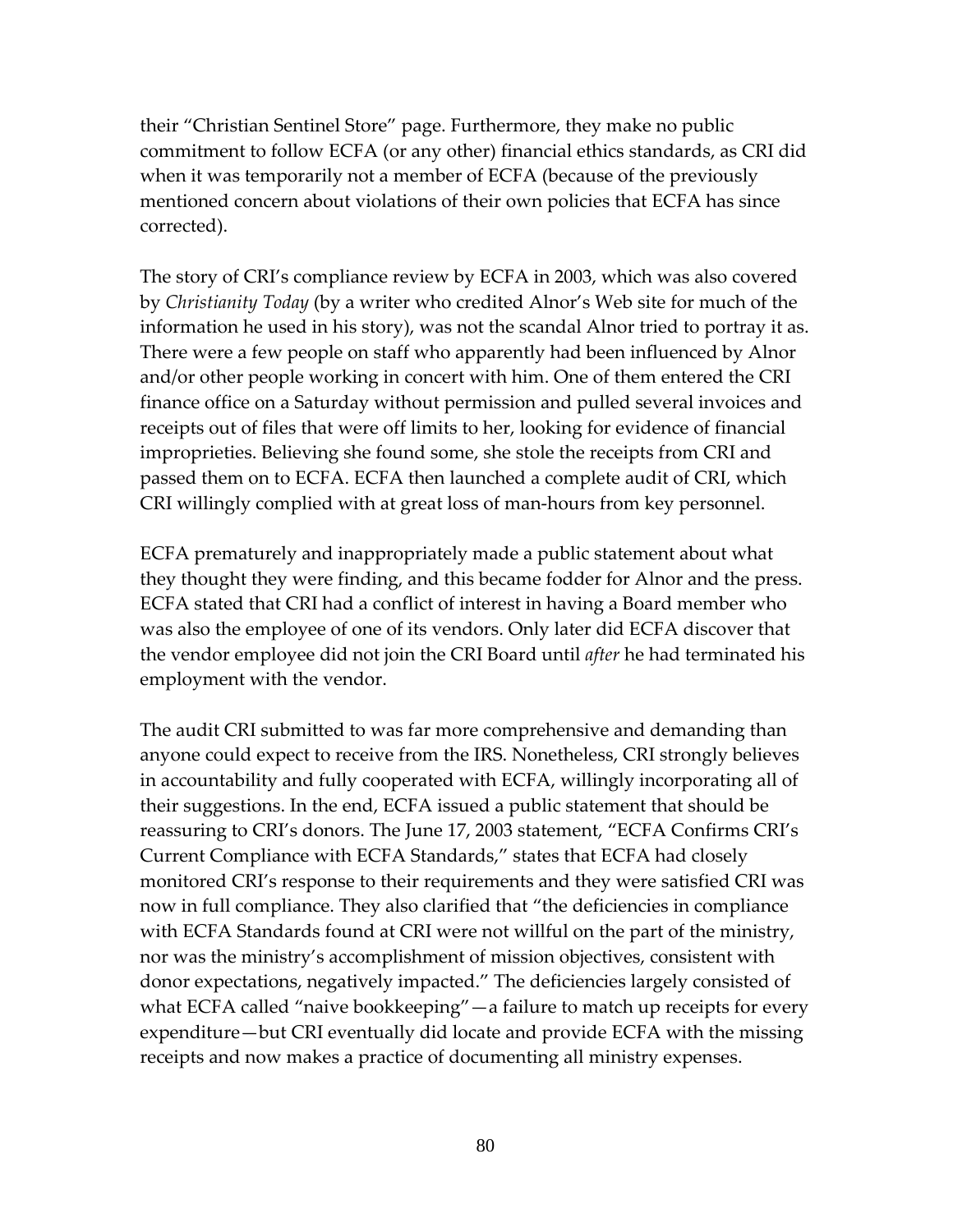## **Alnor vs. ECFA: Who Is More Qualified to Identify Financial Abuse?**

There are two major reasons why many Christian organizations decide not to apply for membership in ECFA. First, ECFA sets limits to the salaries that can be paid to members of an organization so that they are reasonably proportionate to the income generated by that organization. This prevents the executives of an organization with a relatively small income from receiving a disproportionately large salary. It also allows executives that are responsible for generating a relatively large income for an organization to be reasonably compensated while at the same time ensuring that they are not so excessively compensated that the organization's ability to fulfill its mission is compromised.

Second, ECFA prohibits principals of its member organizations from receiving royalties from books or other materials that are sold by the organization for promotional purposes (i.e., as fundraising devices). This prevents authors from using their organization both to promote and sell any of their own products unless the organization, and not the author, is the full beneficiary of such sales.

There really is a problem in the Christian church today with people using their tax-exempt nonprofit organizations merely as fronts for their own personal profit. Still others may be doing a legitimate work but are dipping too deeply in the till. ECFA was established to address abuses in these areas, and supporters of a ministry can be reasonably assured that if that ministry is a member in good standing with ECFA its salaries and fund-raising practices are consistent with its nonprofit purposes. ECFA personnel are knowledgeable of what is practiced in the nonprofit world across the spectrum and are well qualified to judge whether an organization's salaries and practices are consistent with its nonprofit status. People who do not have this background may hear that an executive receives a six-figure salary and think that is scandalous, but in many cases it is perfectly acceptable.

Hank is not excessively compensated. His salary is well-within ECFA standards and well within the range of what CEOs of nonprofit organizations that have comparable budgets make. Hank also carries the burden that such an executive carries (and frankly, much more than most executives because of his consuming passion for, and commitment to, the ministry), and he carries it well.

Hank more than earns his salary. His normal work week is about sixty hours and when he's pushing to get something done it too often keeps him busy almost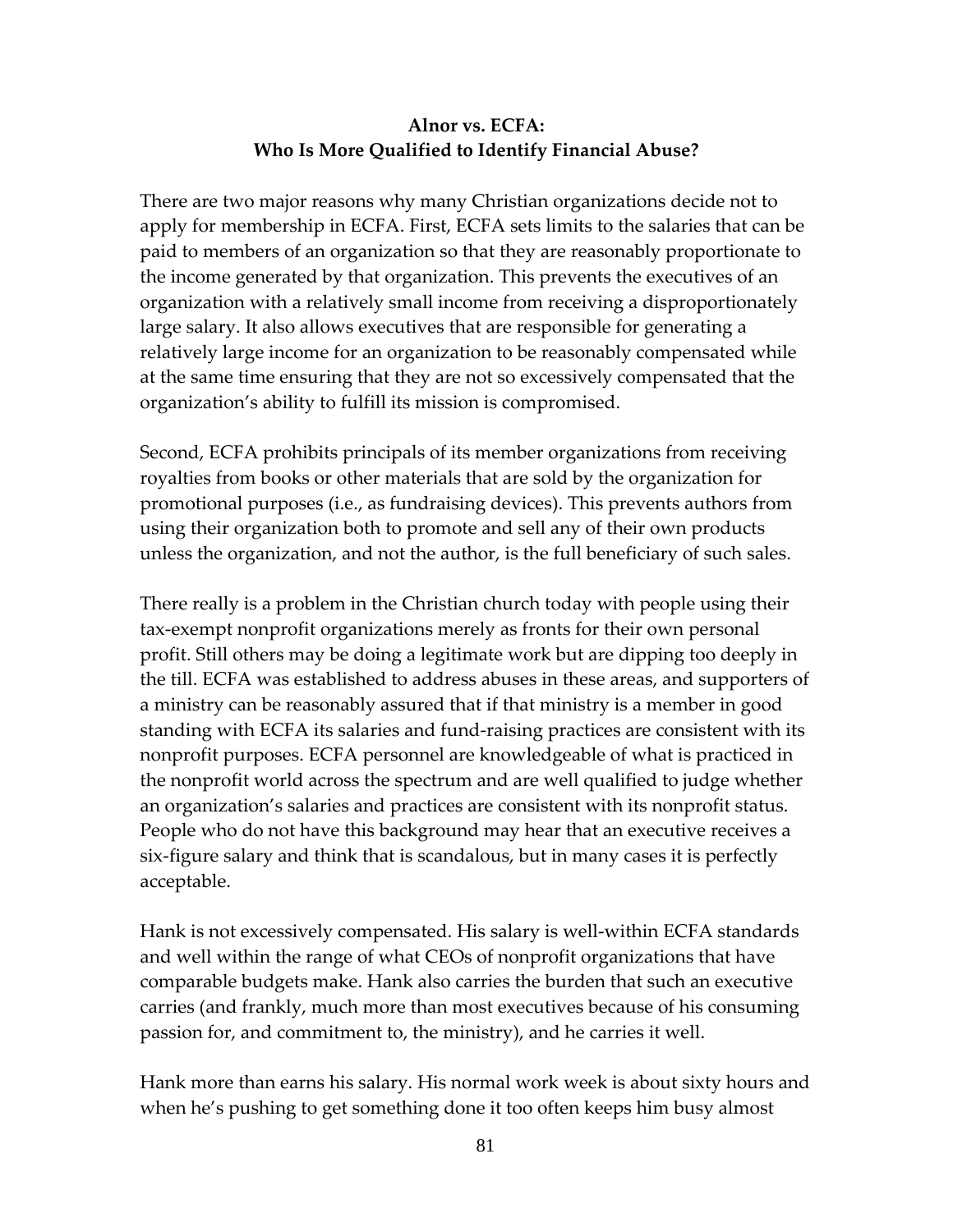around the clock. Just last month, as he was personally shouldering the burden of looking into every nook and cranny of ministry expenses in order to pull us out of a financial crisis, I heard Hank rejoicing that he got five hours sleep the night before after several nights of no sleep. I can't even imagine that—if I get less than six hours sleep it takes me days to recover!

Many people do not realize that Hank and Kathy Hanegraaff have a total of eleven living children. Eight of these children are currently living at home, seven are attending Christian school, one is away at a Christian college, and two others have graduated from a Christian college, all at Hank and Kathy's expense. Can you imagine what all that costs? Hank recently commented to me that with all the expenses of providing for so many children, he and Kathy do not have any funds set aside for retirement.

The costly sacrifices Hank makes for the ministry of CRI cause me to sit back in awe. The fierce and unrelenting personal attacks under the spotlight of the media that he has sustained for almost two decades would be enough to drive almost anyone else to seek a more rewarding, less punishing profession. He is an extremely talented guy. He could no doubt be very successful in many other fields, Christian or secular, that would not be nearly so populated by the likes of Bill Alnor as the Christian countercult/discernment field seems to be. Nothing earth could give Hank could truly compensate him for what he has had to suffer, but his eyes are fixed on a different kind of reward.

As mentioned previously, CRI authors not only fulfill the ECFA requirement of turning over to the ministry all the royalties from their materials that are used by the ministry for promotional purposes, but we turn over to the ministry *all* of our royalties for products sold by the ministry whether or not the ministry uses them for promotional purposes. This extra step beyond what ECFA requires was initiated by Hank and he follows it to the letter. When he goes out on the road to speak, he always offers his materials for sale. This is a key way for many authors to increase their personal income, but Hank turns all of these proceeds over to CRI at great benefit to the ministry. Hank is clearly devoted to furthering the ministry of CRI. He is not using it as a "money machine," as Alnor harshly alleges.

I do not have any problem supporting CRI or working for it, because I know what the ministry is doing to further God's kingdom with the donations it receives. But certainly, every Christian has a responsibility before God to research a Christian work he or she is supporting to make sure it is the best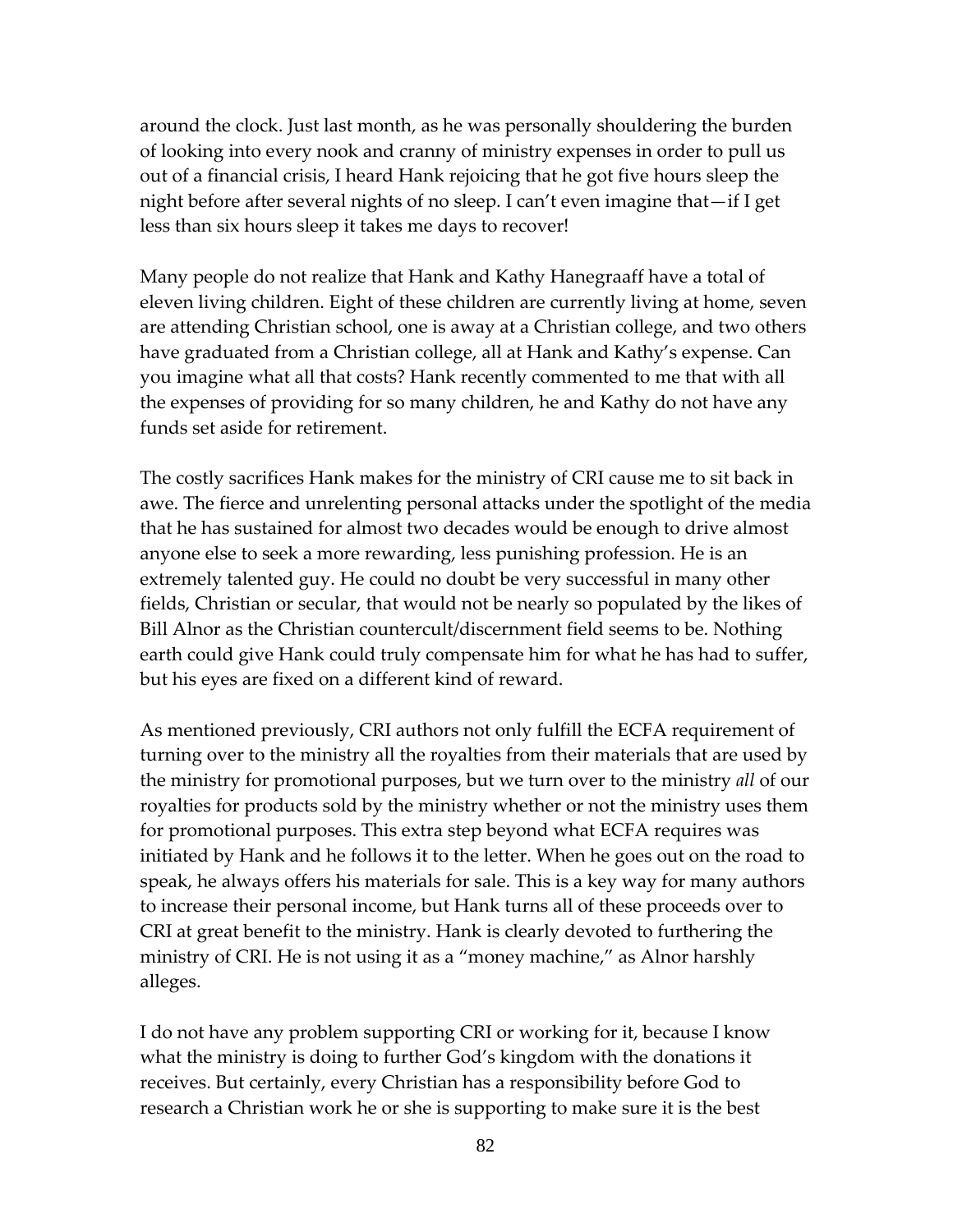investment of his or her money, and CRI makes its 990s available to the public on request out of respect for this fact. If someone feels he or she cannot support CRI, that is between that person and God. We are called to make such judgments, but we should also be careful how we judge (John 7:24). I am appalled by Alnor's self-righteousness, presumptuousness, and intrusiveness. Any Christian who finds himself or herself being caught up in the same harsh judgmentalism should back away in horror at the realization of it. Does he or she really want to be judged by that same standard (Matt. 7:1–5)?

One would think Alnor must be the standard-bearer of financial integrity in light of the way he so self-righteously goes after other Christians. That is certainly implied and he sometimes even speaks of his personal integrity. I have sat on some information that bears on such a notion for thirteen years because I don't have an interest in sifting through anyone's muck, including Alnor's, even though the ministry I have been pouring my life into for thirty-two years has been the biggest target of his muckraking "ministry." But with Alnor showing no signs of letting up after thirteen years, it's time for me to point a few things out.

Alnor accepted the allegations against Hank of certain former CRI staff people as evidence of Hank's guilt without first seriously attempting to understand the other side of the story. So, if mere hearsay offered by former staff people is to be given credence in that way, then Alnor is in no position to point the finger at anyone. In early 1996 EMNR and CRI were contacted by former staff people of Alnor's EChO, alleging that they had witnessed Alnor abuse EChO funds and lie to staff, supporters, and leaders of his church (at that time Calvary Chapel of Philadelphia) on several occasions. I interviewed a couple of these people and reported on the conversations to fellow EMNR board member Wayne House in the following memo. Only the telephone numbers of the two people interviewed have been deleted from the text.

#### MEMORANDUM

To: H. Wayne House From: Elliot Miller Date: March 21, 1996 Re: Bill Alnor

\_\_\_\_\_\_\_\_\_\_\_\_\_\_\_\_\_\_\_\_\_\_\_\_\_\_\_\_\_\_\_\_\_\_\_\_\_\_\_\_\_\_\_\_\_\_\_\_\_\_\_\_\_\_\_\_\_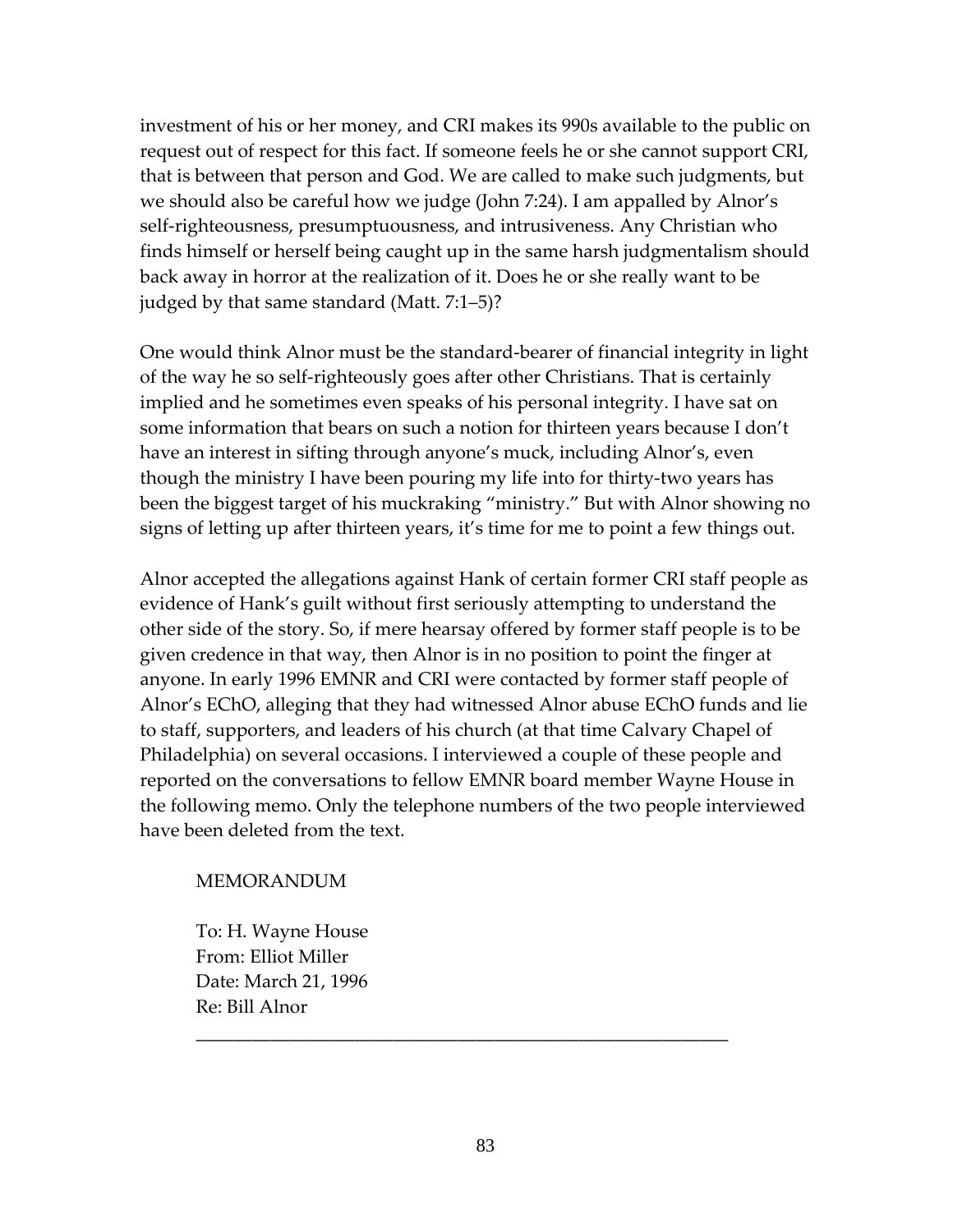### **Conversation with Paul Architetto, formerly of EChO**

• Claims he and several other former members have caught Bill Alnor in several boldfaced lies. For example: he claims to be an elder at Calvary; he boldly revises history with regard to how these people left [EChO].

• Many have left EChO for conscience' sake. He claims Bill intimidates and lies about these people in order to preserve his image with the Calvary pastors. (Virtually all of his staff were or are members of the church and the church supports and facilitates his ministry.)

• Last January through April Bill devoted all of his EMNR and EChO time to hunting down CRI. The phone bill and fax bill were in the hundreds. A stack of letters from people seeking spiritual help was ignored.

• In the view of EChO staff he was draining EChO's funds and manpower for EMNR. Paul saw money coming in for EChO being used to pay EMNR bills. Then Bill would claim no money was coming in for EChO. Last August Paul roughly added up how much money was coming in. A lot of money was coming in for EChO and yet they were constantly broke. Unwillingness to be involved in funneling EChO money over to EMNR is what caused him, Ruth Rosenberg, and Mary Delahanty (all involved with the finances) to leave. In their view, EChO was a ministry for the people while EMNR was a personal vehicle for Bill.

• They suspect Bill has "cooked" the books because he's brought people in from time to time and they think it was to make the books look right.

• Bill is telling EChO staff and Calvary pastors that resigning from EMNR was *his* idea so that he could get back to the duties of EChO. [Note: according to Architetto, when Alnor was fired from EMNR he told people it was he who resigned in order to concentrate on EChO; this is *exactly* what he told people when he was fired from the *Christian Research Journal*.]

• Comingling of funds: he says Bill's scatter-brained quality is at its worst with money. He would borrow from one ministry to pay the other. If he had a personal need he would use ministry funds if they were all that was available. No record of these expenditures was kept.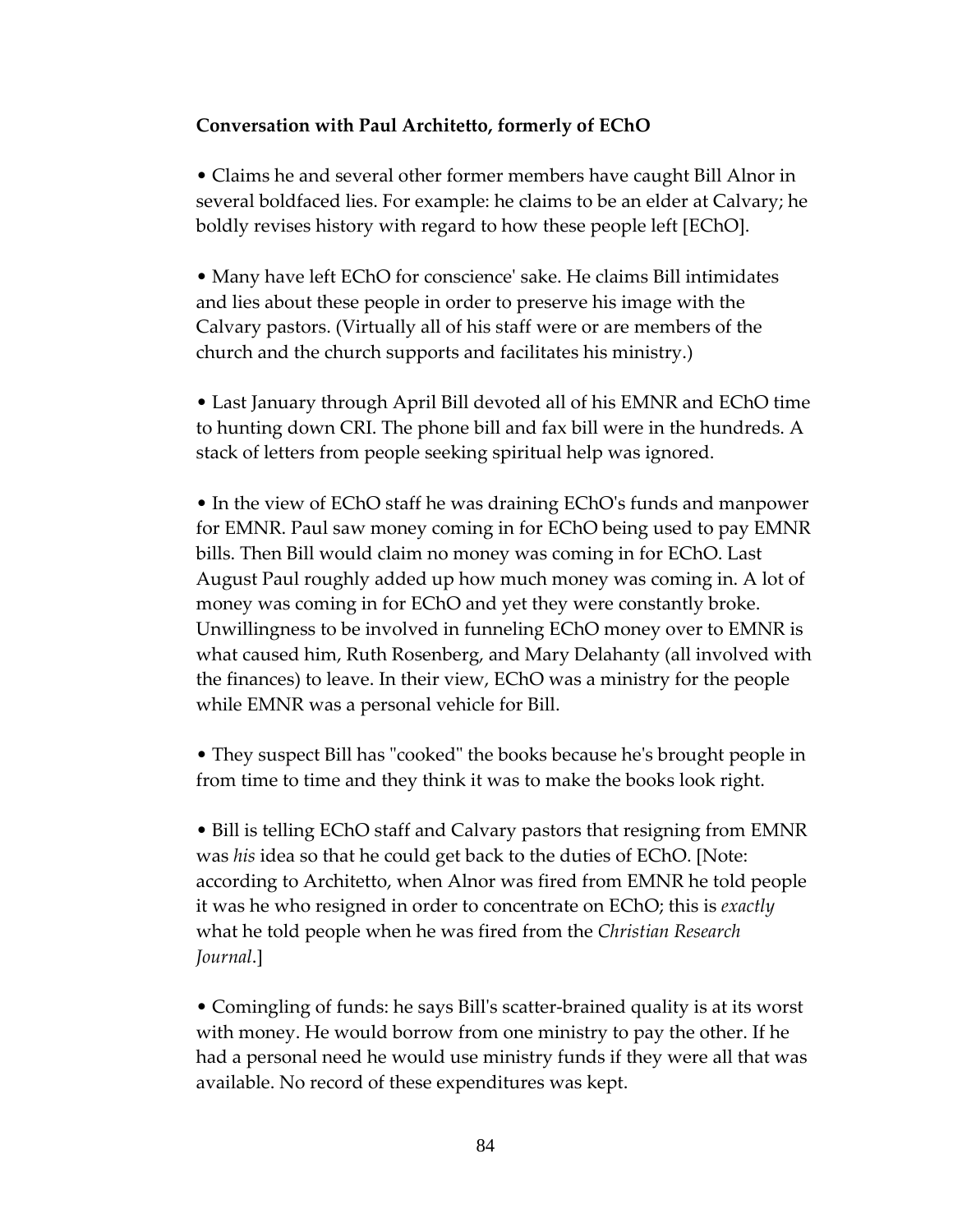#### **Conversation with Ruth Rosenberg, formerly of EChO (3-15-96)**

My computer spontaneously restarted in the middle of my conversation with Ruth and so I lost the file and only have my own memory to draw on. The only information she added to what Paul A. said is perhaps the most important information of all. She says that she saw thousands of dollars of EMNR money go into EChO. She also saw EMNR money go into Bill's own pocket. She is willing to talk with Jim Bjornstad about this but wants to talk with him in person. I told her he had moved to Ohio but she still seemed interested in possibly traveling there. However, she did agree to Jim's calling her and perhaps it could all be handled over the phone. She says she did not keep any copies to prove Bill's improprieties, but once Jim received the books she could tell him where to look.

After the above information was communicated to EMNR, its president Jim Bjornstad did communicate with Ruth Rosenberg and he told me in a personal conversation at the 1996 EMNR conference in Atlanta that he did see confirmation of Alnor's improprieties. Nonetheless, I cannot vouch for all of Paul Architetto's allegations against Alnor because I never sought Alnor's side of the story. I would never have made these allegations public except to drive home a point: *this is exactly what Alnor has been doing to Hank and CRI for thirteen years*. By his *own* standard of evaluation, Alnor would be disqualified from *any* ministry how much more a ministry whose purpose is to investigate and expose this very same kind of financial impropriety?

### **Alnor vs. Hank: Who Is Really Unaccountable?**

Alnor constantly carps publicly about Hank's salary and lack of accountability, yet Hank is accountable to a very independent board (he does not have control over it—he could be fired if the board judged his performance or ethics wanting). Hank further submits his salary and all CRI financial information to the scrutiny of ECFA. In fact, CRI pays for, and submits itself to, a comprehensive annual audit by an independent organization, and these statements are examined by ECFA. If there is anything questionable about CRI's financial records or activity, ECFA will deal with CRI about it.

Alnor, on the other hand, is a member of no financial accountability entity; rather, he wants to be that entity for everyone else while doing as he pleases with his own ministry finances. As noted before, Alnor sells plenty of materials on his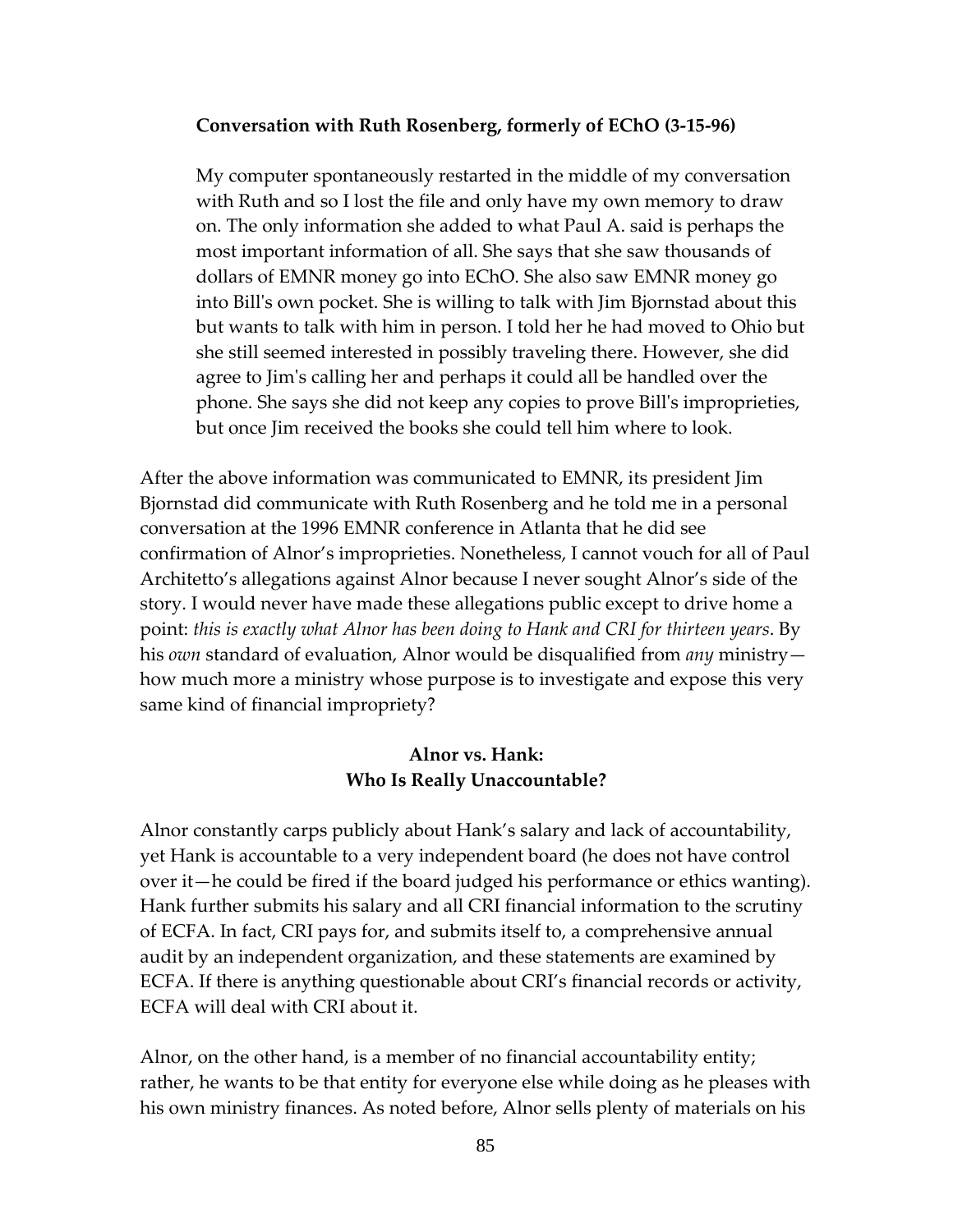Web site. It even came to our attention that he was selling CRI material without permission that we were offering to the public for free![6](#page-85-0) Again, he has given no indication whatsoever that he operates by ECFA standards, such as putting the profits of his materials sold through his organization back into the organization rather than pocketing them himself. Furthermore, he seems to be accountable to no one for his decisions to pursue and bring down Christian leaders and ministries, despite the great risk of damaging a valid work of God inherent in such crusades.

The clear conclusion is that what Alnor is calling his "ministry" is an unholy business. It reeks of self-righteousness, judgmentalism, and hypocrisy. It is outright evil, and it should be rejected by the body of Christ as such.

<span id="page-85-0"></span><sup>6</sup> Former CRI researcher Steve Parks wrote in a May 7, 1996 e-mail, "I just wanted to notify you that about a year ago I wrote in to ECHO (Eastern Christian Outreach—Alnor's ministry) to purchase their 'Jehovah's Witnesses' packet, and it included materials copied from other ministries magazines and newsletters, including the 'Whither the Watchtower' article from the Summer 1993 issue of the JOURNAL.…I just thought you all might want to know that photocopies of the JOURNAL are being SOLD by another ministry."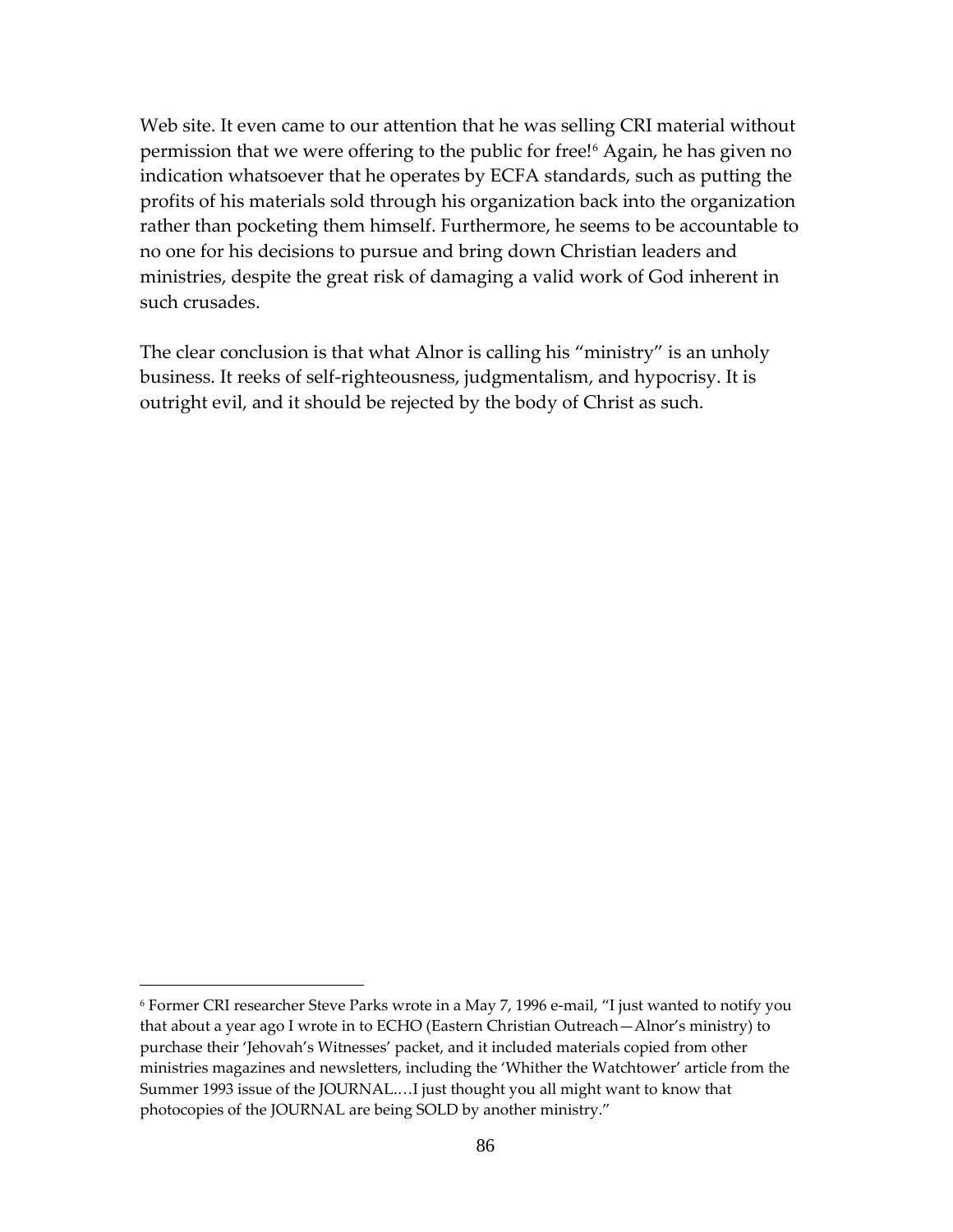# **Chapter Eight: Plagiarism?**

In an August 2004 editorial in the *Christian Sentinel*, Bill Alnor wrote:

The evidence is overwhelming: Christian Research Institute (CRI) President Hank Hanegraaff has engaged in serious instances of repeat plagiarism.

In examining these allegations of plagiarism in connection with my doctoral dissertation project, I have prepared this brief summary of these instances in an effort to shed more light on the issue. My investigation has revealed that although some of Hanegraaff's supporters have claimed the CRI president was "cleared" or "exonerated" of these charges, that is simply not true. Although some of Hanegraaff's victims have cried foul, they have simply chosen not to seek legal remedies to punish Hanegraaff.

My investigation that was part of my study of plagiarism in the religious media also underscores what action Christians should take concerning Hanegraaff and CRI: A complete boycott. Don't listen to his radio program, don't buy his books, don't contribute any money to CRI, don't invite Hanegraaff to your conference or church, and tell your pastor and every Christian leader you know to do likewise. Further, I repeat my call for Hanegraaff to leave the ministry of CRI.[1](#page-86-0)

In his editorial Alnor provided a link to the section in his doctoral dissertation on plagiarism that deals with Hank. (I think it is safe to assume that Alnor chose that topic for his dissertation at least partly because of his desire to nail Hank as a plagiarist.) Here are some important excerpts from that section:

Without a doubt one of the most extensive and controversial cases of plagiarism at the end of the twentieth century involves Christian Research Institute (CRI) president Hank Hanegraaff.…

[After devoting one and one-half pages to reviewing the "scandals" unrelated to plagiarism that Alnor believes CRI has faced under Hanegraaff, Alnor notes:] It is not the purpose of this dissertation to

<span id="page-86-0"></span><sup>1</sup> William Alnor, Ph.D, "With a Little Help from His (Paid) Friends" (editorial), *The Christian Sentinel*, August 2004[, http://www.cultlink.com/plagiarism/plaglies.htm.](http://www.cultlink.com/plagiarism/plaglies.htm)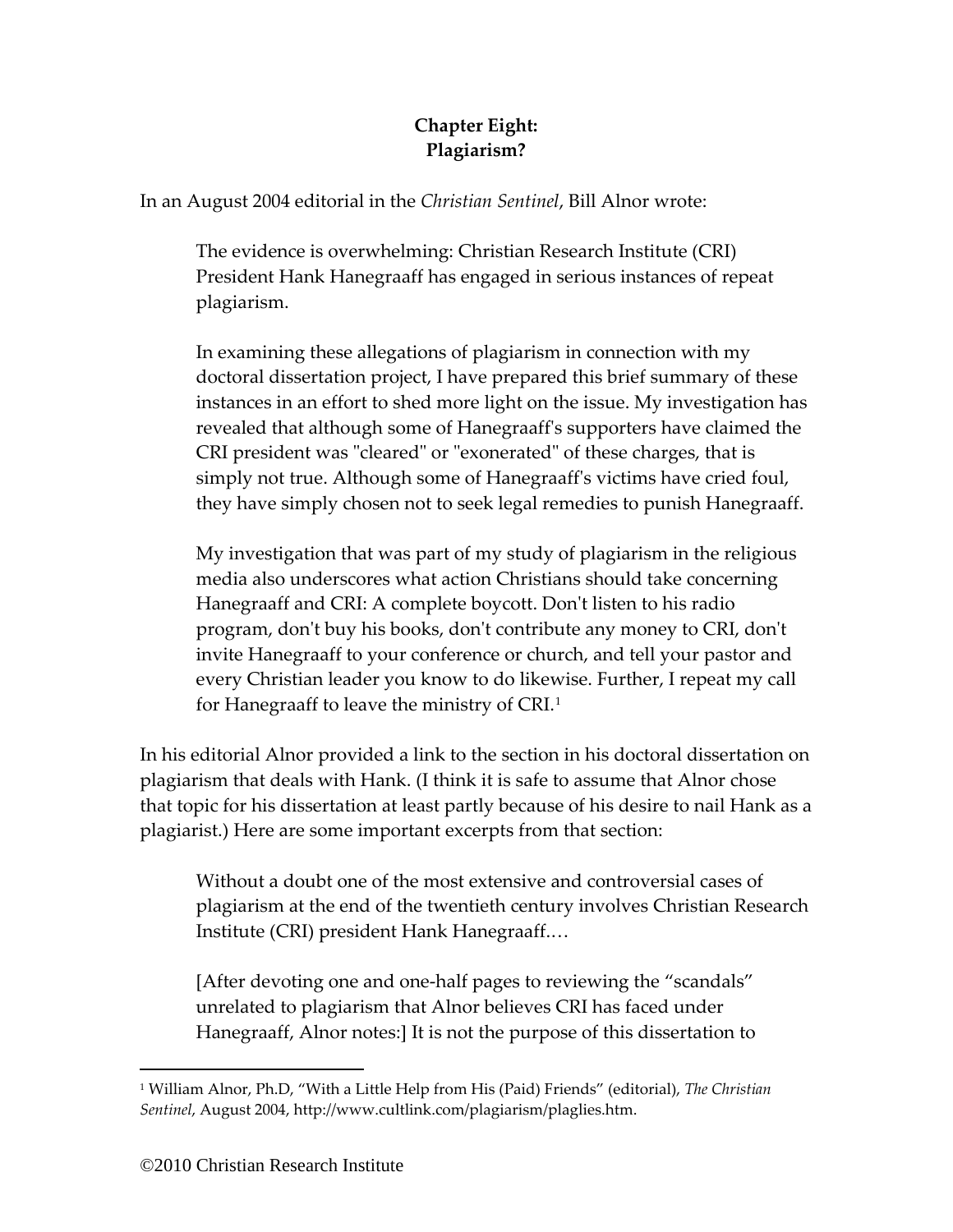rehash the scandals CRI has faced under Hanegraaff. A search of periodicals and anti-CRI web sites provides a rich history. Instead this dissertation will document that Hanegraaff used plagiarism extensively from at least three books during his rise to become one of the nation's best-known Christian talk show hosts.…

Most of the plagiarism allegations lodged against Hanegraaff stem from three of his books that he wrote prior to his takeover of CRI. They were *Memory Dynamics, Memory: Your Key to a Rewarding Education* and *Personal Witness Training*, published by Hanegraaff's own organization, Memory Dynamics, Inc. They have since been reissued and have been for sale, both by CRI and by Hanegraaff personally.

In the preface to Hanegraaff's *Memory Dynamics*, he wrote: "I trust that you will have as much fun mastering the concepts in this workbook as I have had developing it." However, an anonymous Internet publication titled "On the Edge" in 1996, demonstrated that Hanegraaff's memorization concepts in the book were largely taken from two classic books on memorization techniques, *The Roth Memory Course* by David M. Roth, which was originally issued in 1918, and *The Memory Book* by Harry Lorayne and Jerry Lucas (1974)....<sup>[2](#page-87-0)</sup>

## **Alnor's Chart: Hank's Alleged Plagiarism of Lorayne and Lucas**

Alnor provides a table detailing Hank's alleged plagiarism of Lorayne and Lucas[:3](#page-87-1)

| The Memory Book by Harry Lorayne   | Personal Witness Training by Hank |
|------------------------------------|-----------------------------------|
| and Jerry Lucas (1974, Ballentine) | Hanegraaff                        |
|                                    | (1986, Memory Dynamics, Inc.)     |

<span id="page-87-1"></span><span id="page-87-0"></span><sup>2</sup> William M. Alnor, "More Details on the Plagiarism of Christian Research Institute President Hank Hanegraaff," 2004, 1-4, [http://www.cultlink.com/plagiarism/Hankplag.doc.](http://www.cultlink.com/plagiarism/Hankplag.doc) <sup>3</sup> Ibid., 5–6.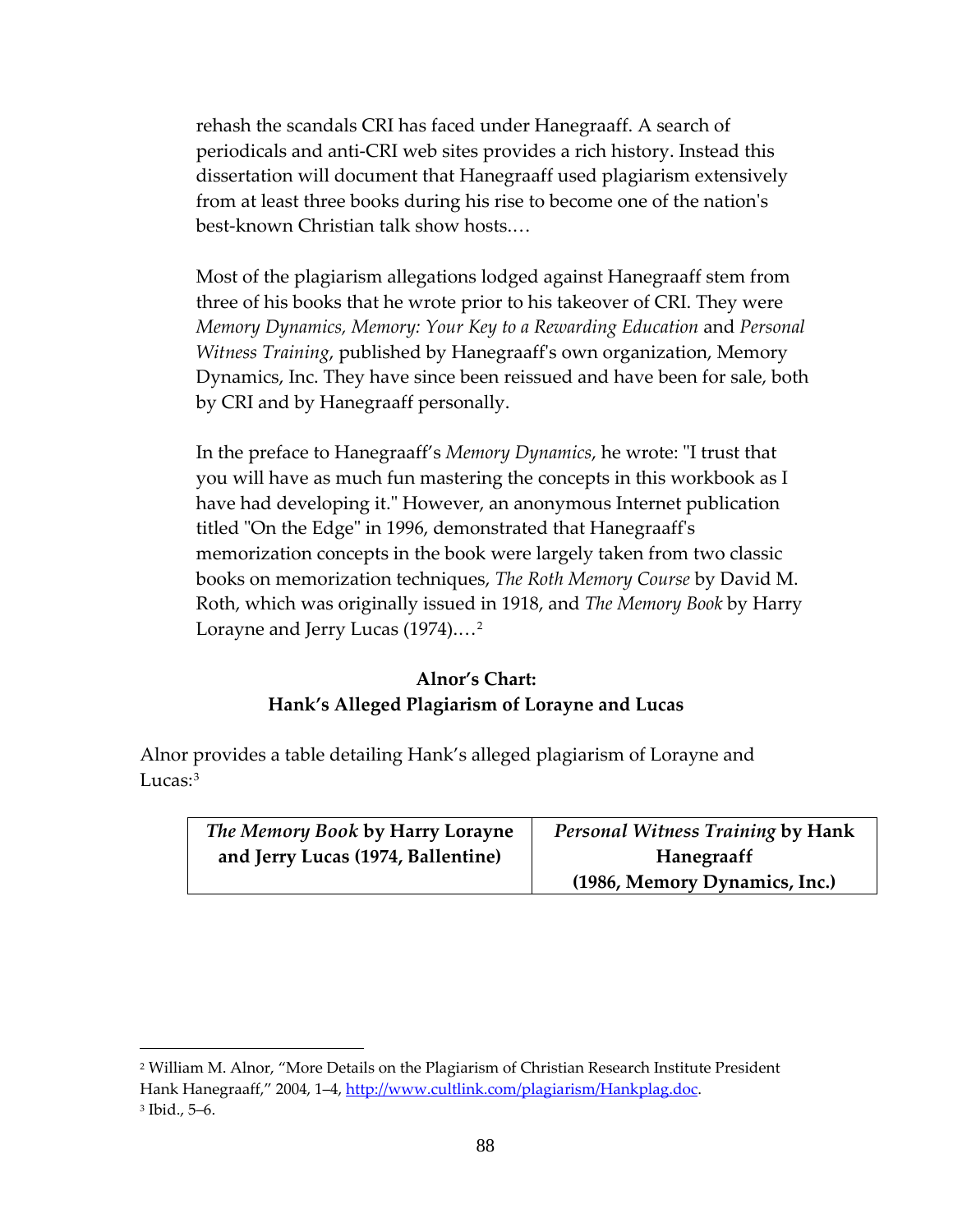| The authors describe the art of               | "Here are some examples of                |
|-----------------------------------------------|-------------------------------------------|
| associations in memory techniques,            | association. Italy - the shape of a       |
| using the country of Italy being shaped       | boot The acronym HOMES and the            |
| like a boot, and the acronym HOMES            | names of the Great Lakes, Huron,          |
| to remember the five Great Lakes,             | Ontario, Michigan, Erie, Superior         |
| Huron, Ontario, Michigan, Erie, and           | the acrostic Every Good Boy Does Fine     |
| Superior. Lorayne and Lucas note: "Do         | with the lines of the treble staff        |
| you remember the lines on the music           | EGBDF." (p. 107)                          |
| staff, the treble clef, E, G, B, D, and F? If |                                           |
| your teacher ever told you to think of        |                                           |
| the sentence Every Good Boy Does              |                                           |
| fine, then you do remember them."             |                                           |
| "The sound that will represent number         | "To remember that $1 = T,D$ , picture a 1 |
| 1 will always be the sound made by the        | that looks like a rocket making a lunar   |
| letters t or d, and vice versa. The           | TouchDown. In addition, you may note      |
| memory aid, which you'll need for only        | that a cursive t and d both have just 1   |
| a short while is this: A typewritten t        | downstroke." (p. 42)                      |
| has one downstroke." (p. 107)                 |                                           |

| "The number 2 will always be              | " $remember that 2 = N$ ."                   |
|-------------------------------------------|----------------------------------------------|
| represented by the sound made by the      |                                              |
| letter n."                                |                                              |
| "Number 3 will always be represented      | "Remember that 3=M. Another way of           |
| by the sound made by the letter M. $3 =$  | associating 3 and M is to think of the       |
| M&M., or you might think of the $#M$      | 3M Corporation." (p. 43)                     |
| Corporation." (p. 107)                    |                                              |
| "Number 5 will always be represented      | "Remember that $5 = L$ . Look at the back    |
| by the sound of L. The memory Aid:        | of your left hand with your 5 fingers        |
| Spread the five fingers of one hand,      | extended. Now pull your fingers              |
| thumb straight out, and the thumb and     | together and leave your thumb                |
| forefinger form the letter L." (p. 107)   | extended. Your thumb and index finger        |
|                                           | will form the shape of the letter L." (p.    |
|                                           | 44)                                          |
| "Number 6 will always be represented      | "Remember that $6 = j$ , soft g, sh, and ch. |
| by the sounds j, sh, ch, and soft g as in | Just visualize the following scene: a        |
| <b>GENTLE."</b>                           | staff in the shape of a 6 is being held by   |
|                                           | Jesus the GENTLE shepherd."                  |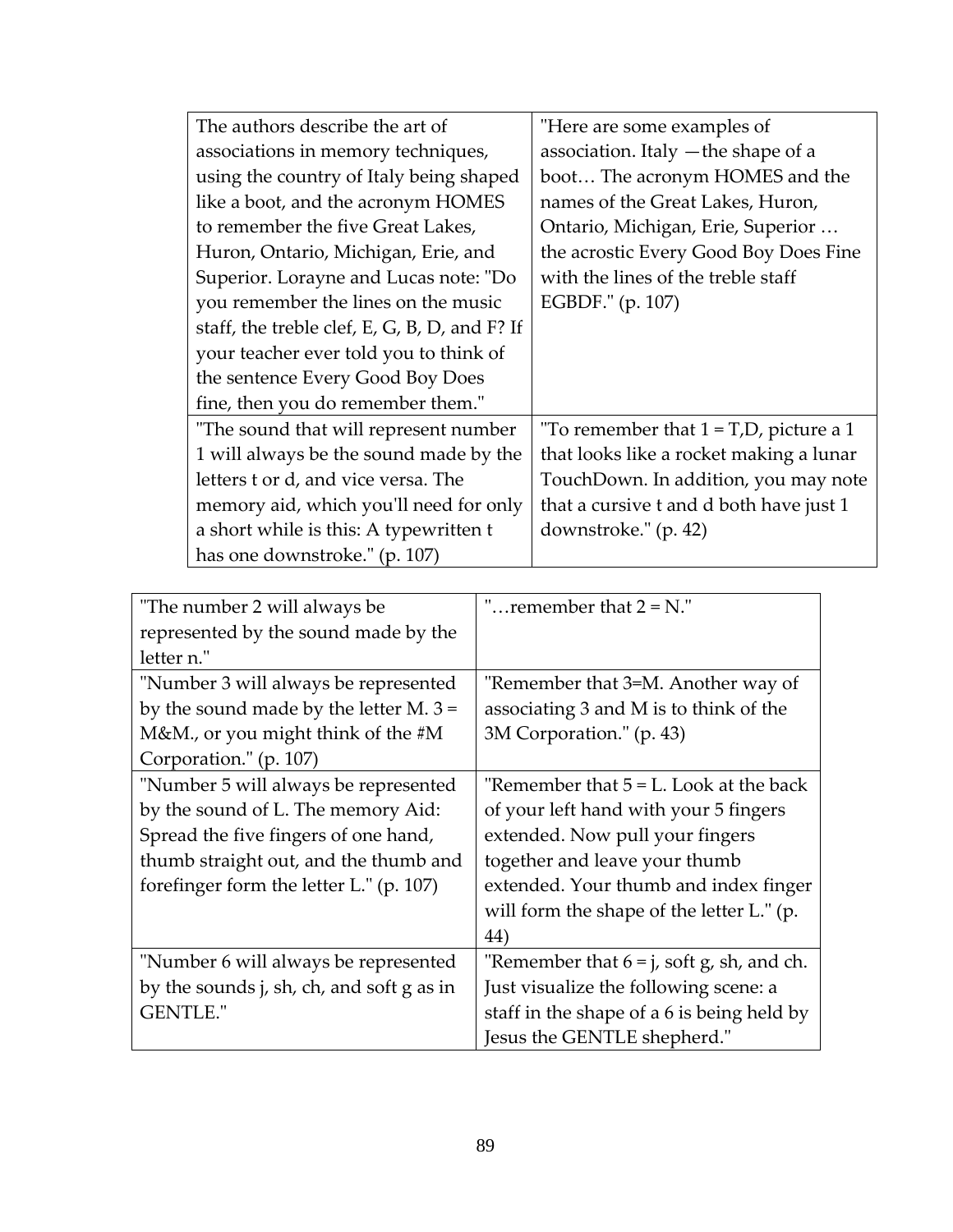| "Number 7 will always be represented         | "Remember that $7 = k$ , c, and g,        |
|----------------------------------------------|-------------------------------------------|
| by the sounds k, hard c, hard g. As the      | visualize the following scenariosee a     |
| memory aid, you can form a capital k         | capital letter k falling over forwards so |
| with two 7's, one right side up and the      | that it looks like the end of a picnic    |
| other upside down"                           | table. Look again and you will see that   |
|                                              | the picnic table also looks just like two |
|                                              | 7's back to back."                        |
| "there's a much easier way, using the        | "In much the same way, to form peg        |
| Peg Words that are based on the              | words, you need to use the phonetic       |
| phonetic alphabet The word for 1             | alphabet The peg word for number 1        |
| will always be tieso a mental picture        | is tie. We use a tie because a tie can be |
| of a man's necktie will always               | easily visualized and because it equates  |
| represent $1."$ (p. 118)                     | to the numerical value of $1."$ (p. 63)   |
| "The word (name) that will always            | "The peg word for number 2 is             |
| represent 2 is Noah. Picture whatever        | Noahvisualize Noah's Ark or               |
| you like, probably a man with a long         | perhaps Noah's beard The peg word         |
| gray beard The Peg Word for 3 will           | for 3 is Mayou can visualize your ma      |
| always be Ma; picture your mother, or        | of [sic in Alnor but not Hank, who has    |
| a little old lady. 4: rye. Picture a loaf of | it as "or"] a particular apron you        |
| rye bread. 5: law. Picture whatever law      | would associate with your Ma. The peg     |
| represents to you; we always picture a       | word for 4 is ryesee a distinctive        |
| policeman. 6: shoe. Picture s [sic in        | piece of rye bread. The peg word for 5    |
| Alnor but not Lorayne and Lucas, who         | is lawsee an unusual law man's            |
| have it as "a"] shoe. 7: Picture a cow. 8:   | badge or cap or a law man. The peg        |
| ivy. Picture ivy climbing on the wall. 9:    | word for 6 is shoepicture a               |
| bee. Picture the stinging insect. 10:        | particularly unusual shoe. The peg        |
| contains two digitsthe word is toes.         | word for 7 is cowvisualized a             |
| Picture your toes." (p. 118)                 | particular cow. The peg word for 8 is     |
|                                              | ivysee ivy growing up along the           |
|                                              | walls of Yale or Oxford. The peg word     |
|                                              | for 9 is beepicture a huge bumble         |
|                                              | bee. The peg word for 10 is               |
|                                              | toespicture your toes.                    |

Alnor continues:

As the "On The Edge" article demonstrates, "of the primary 100 Peg Words supposedly invented by Lorayne and Lucas, and listed on page 124 of their book, Hanegraaff lists a full 65 of them." (However, the article also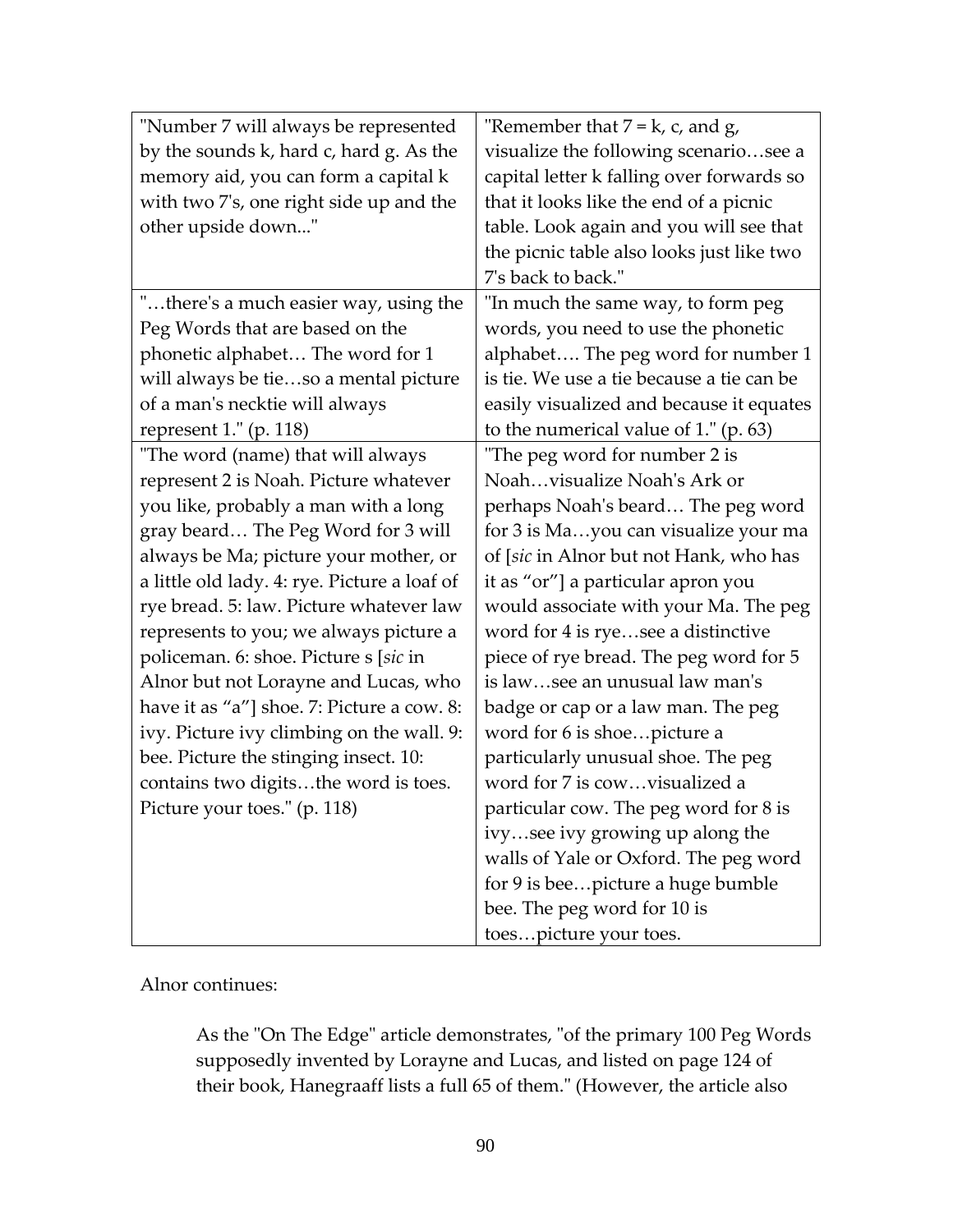demonstrates that Lorayne and Lucas may have taken 47 of them from David Roth and his *Roth Memory Course.*) Concerning Hanegraaff's borrowings from Roth, the article notes:

As a matter of fact, of the first fifty code words Roth uses in the foundation of his system (pages 40, 41), developed before Hanegraaff was even born, Hanegraaff reportedly copies virtually half of them on paged [sic in Alnor but not *On the Edge*] 18 and 19 of his 1986 book. $4$ 

#### **Alnor's Ironic Act of Plagiarism**

I will fully address Alnor's allegations that Hank committed plagiarism and I believe I will satisfactorily prove that they are false. Before I do, I think it is completely appropriate to turn the spotlight back on Alnor for a moment. What I am about to argue might seem nit-picking if we forget that Alnor has set himself up as an authority on plagiarism. His doctoral dissertation was on plagiarism and on that basis he has inaugurated what he calls the "plagiarism project" to expose plagiarism, particularly among evangelicals.[5](#page-90-1) He has also devoted several pages on his Web site to exactly that purpose of going after various evangelicals on the charge of plagiarism.<sup>6</sup> One could reasonably infer from his materials that—along with exposing financial improprieties—he considers this the foremost service he is providing the body of Christ. Alnor apparently has been the recipient of an extensive education on plagiarism and Scripture tells us that "from everyone who has been given much, much will be required" (Luke 12:48) and "'in the way you judge, you will be judged; and by your standard of measure, it will be measured to you'" (Matt. 7:1).

Alnor's claims about his qualifications in this area notwithstanding, it is amazing that he successfully defended his doctoral dissertation. His readers were clearly not doing their homework. In keeping with his longtime penchant for factual inaccuracy, Alnor identifies the excerpts from Hank in the right-hand column of his table as being from *Personal Witness Training* when in fact they are from Hank's *Memory: Your Key to a Rewarding Education*. Much worse, he plagiarizes Perucci Ferraiuolo (who wrote under the pseudonym Gunther Sardasian for his *On the Edge* tabloid) in the creation of the plagiarism table above! Although

<span id="page-90-0"></span><sup>4</sup> Ibid., 7.

<span id="page-90-1"></span><sup>5</sup> See [http://www.cultlink.com/plagiarism/plgpjt.htm.](http://www.cultlink.com/plagiarism/plgpjt.htm)

<span id="page-90-2"></span><sup>6</sup> See, e.g.[, http://www.cultlink.com/news/apr\\_2003\\_sentinel\\_eupdate.htm.](http://www.cultlink.com/news/apr_2003_sentinel_eupdate.htm)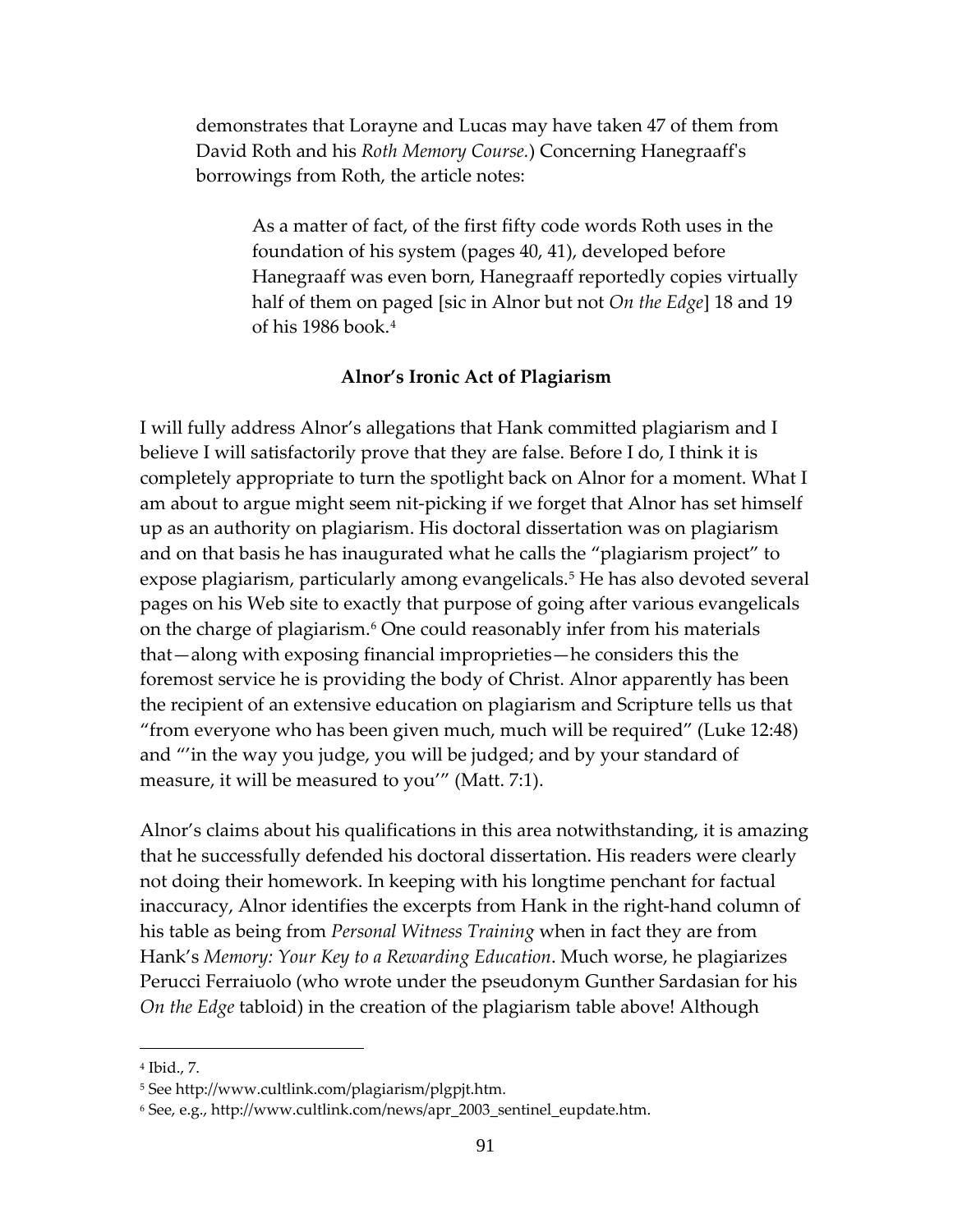Alnor states immediately above the table, "Some of this original chart created by the author is based upon examples originally given in an article that first appeared in the Internet in 1995," careful analysis reveals that *all* of the examples first appeared in Ferraiuolo's *On the Edge* article. Contrary to the clear implication of the word "some," Alnor contributed no new examples—only the chart format is new.

According to the Merriam-Webster Online Dictionary, plagiarism is defined as

- 1. to steal and pass off (the ideas or words of another) as one's own
- 2. to use (another's production) without crediting the source
- 3. to commit literary theft
- 4. to present as new and original an idea or product derived from an existing source.[7](#page-91-0)

Crediting Ferraiuolo for "some" of the material in the chart does not exempt Alnor from the charge of plagiarism based on the definitions provided above. Plagiarism.org adds to the above definitions "copying so many words or ideas from a source that it makes up the majority of your work, whether you give credit or not."[8](#page-91-1) As a self-described authority on plagiarism, Alnor should be well aware of this.

Alnor could reply that in addition to drawing "some" of his examples from Ferraiuolo he also drew some of them from the primary sources and it's merely a coincidence that they are verbatim identical to the examples Ferraiuolo used. Such an explanation by itself would strain credulity but, unfortunately for Alnor, he left tell-tale clues that prove he only drew his quotes from Ferraiuolo and that strongly suggest that he never interacted with the primary sources at all. Consider the following table, which puts side by side L&L's original treatment of the relationship between three and M in the phonetic alphabet, Ferraiuolo's quotation from this very paragraph in L&L, and Alnor's quotation from the same paragraph in L&L.

<span id="page-91-0"></span><sup>7</sup> As cited in "What Is Plagiarism?" Plagiarism.org,

[http://www.plagiarism.org/learning\\_center/what\\_is\\_plagiarism.html.](http://www.plagiarism.org/learning_center/what_is_plagiarism.html)

<span id="page-91-1"></span><sup>8</sup> Ibid. It is admittedly debatable whether this fifth definition can be applied to Alnor's use of Ferraiuolo's research here. On the one hand, Alnor's larger "work" is his dissertation, in which his section on Hank is only one of several chapters. On the other hand, he has made that section available as a stand-alone document, that section comprises the entirety of his "work" on Hank's alleged plagiarism, and the chart itself could be considered a separate piece of work.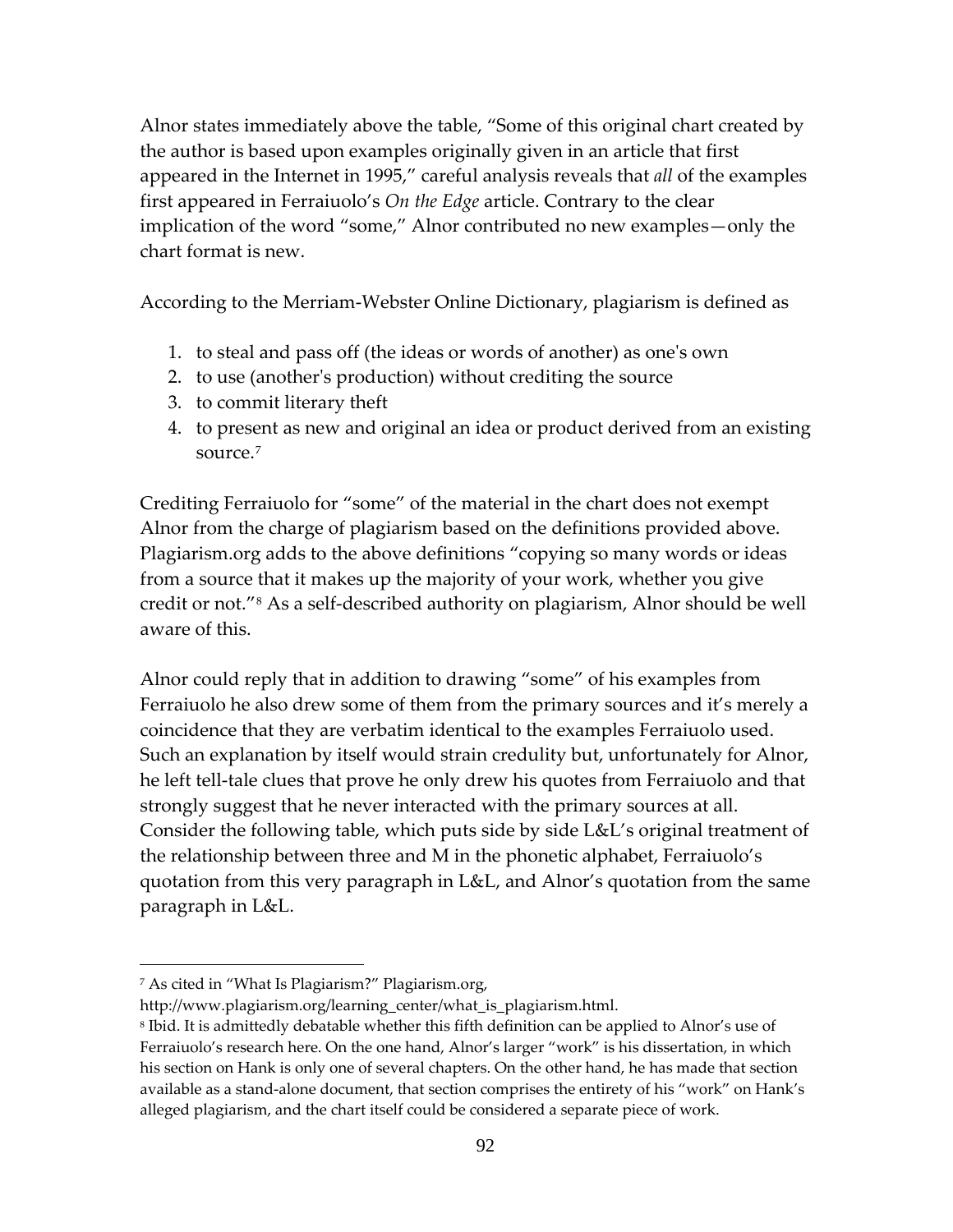| Harry Lorayne and Jerry       | "Gunther Sardasian"            | William M. Alnor       |
|-------------------------------|--------------------------------|------------------------|
| Lucas                         | (Perucci Ferraiuolo)           | "Number 3 will         |
| "Number 3 will always be      | "Lorayne and Lucas on          | always be represented  |
| represented by the sound      | page 107: 'Number 3 will       | by the sound made by   |
| made by the letter $m; 3 = m$ | always be represented by       | the letter M. $3 =$    |
| and $m = 3$ . The small       | the sound made by the          | M&M., or you might     |
| typewritten letter $m$ has    | letter M. $3 = M\&M$ ., or you | think of the #M        |
| three downstrokes, or you     | might think of the 3M          | Corporation.' (p.      |
| might think of the 3M         | Corporation." <sup>10</sup>    | $107)''$ <sup>11</sup> |
| Corporation."9                |                                |                        |
|                               |                                |                        |

Note that Ferraiuolo misquotes L&L both in words and in punctuation at several points and Alnor repeats all of Ferraiuolo's errors, while adding one of his own. Ferraiuolo capitalizes the first reference to the letter m and Alnor follows him in this, despite the fact that L&L italicize rather than capitalize it. L&L follow that letter with a semicolon while both Ferraiuolo and Alnor follow it with a period. L&L write,  $-3 = m$  and  $m = 3$ ," while both Ferraiuolo and Alnor represent them as having it "3 = M&M." L&L finish that sentence with a period while both Ferraiuolo and Alnor finish it with a period and comma (very unusual punctuation for anyone to use, let alone two people who are supposedly writing independently). Finally, both Ferraiuolo and Alnor omit the clause "the small typewritten letter *m* has *three* downstrokes" from the next sentence, even though this would have been a natural clause to include, since they included a similar "downstroke" memory cue in another example.

The same pattern of Alnor following Ferraiuolo in all of Ferraiuolo's deviations from the original L&L text occurs in each column of Alnor's table. The point is not that Alnor misquoted his source, since these particular errors only reflect carelessness (typos) and not deliberate misrepresentation. Rather, the noteworthy point is that he misquoted his source in *exactly the same way Ferraiuolo did*, which proves he was quoting from Ferraiuolo and not L&L, and which strongly suggests he only interacted with secondary sources and not primary sources in this critical portion of the research that earned him his doctorate.

<span id="page-92-0"></span><sup>9</sup> Lorayne and Lucas, 107.

<span id="page-92-1"></span><sup>10</sup>Gunther Sardasian, "CRI Prez Fingered in Alleged Memory Course Plagiarism," *On the Edge*, Nov. 1995, 2.

<span id="page-92-2"></span><sup>&</sup>lt;sup>11</sup> Alnor, "More Details," 5.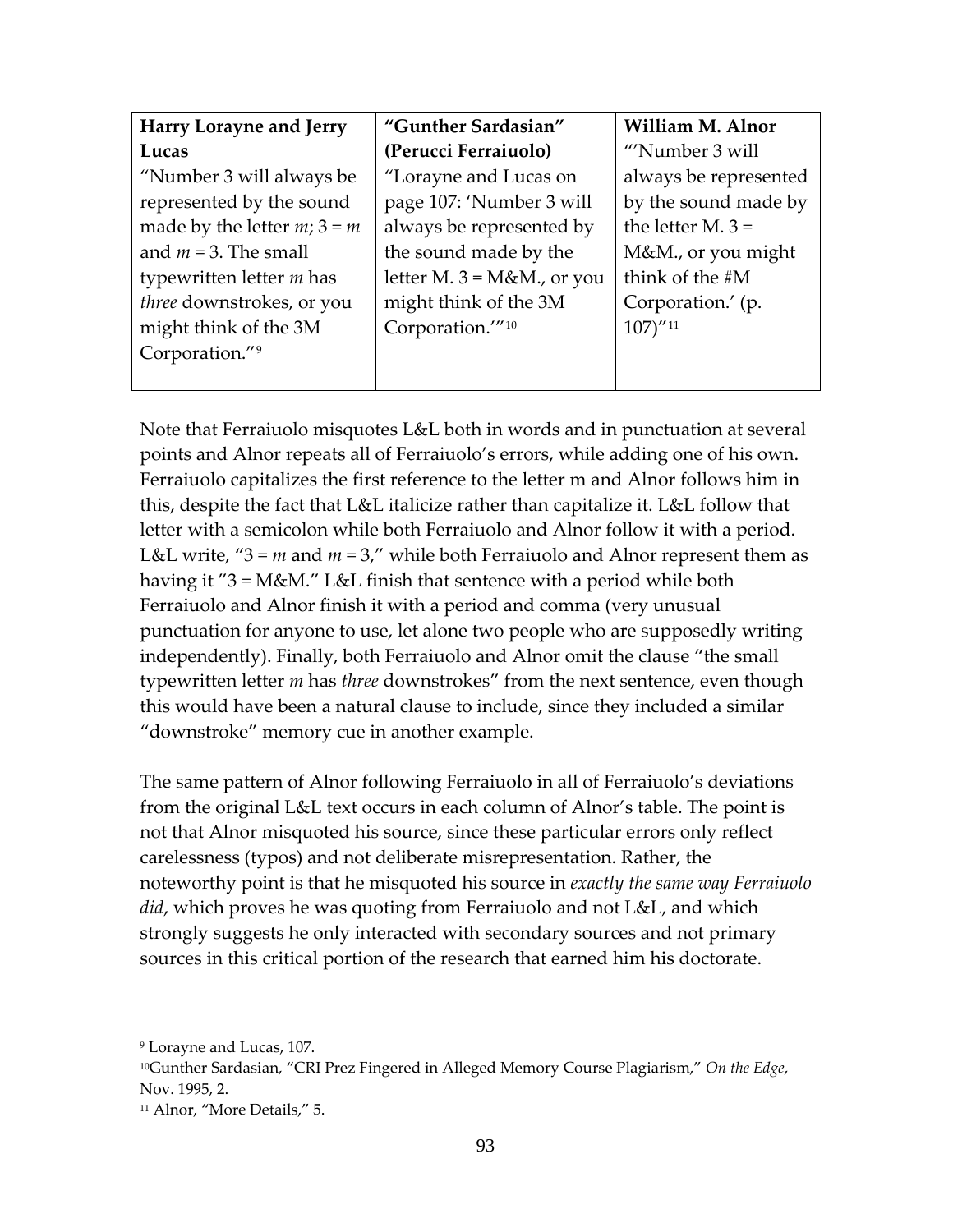### **Misunderstanding Mnemonics**

By charging Alnor with plagiarism based on the Merriam-Webster definitions am I using a double-edged sword that will also slice into Hank's work? I firmly do not believe so. Alnor's table and Ferraiuolo's article conveniently place similarities in material between Hank and Lorayne and Lucas (hereafter L&L) side by side in such a way as to create a false impression. Their treatment of the issue does not reveal the public domain that not only Hank but also L&L and Roth are drawing on, the nature of the field of mnemonics in which all three parties are writing, the vast differences that actually exist between their respective contributions to that field, the distinctly and abundantly original contributions that Hank makes to that field, and several other factors that I will detail below that should pass muster with any court of law.

As we will see, in every case allegations of plagiarism against Hank are based on faulty assumptions. In this case, one such assumption is that in the field of *mnemonics* (memory assistance) the use of various memory-triggering devices (whether code words, acronyms, acrostics, or key words) are proprietary to whoever created them and off limits to those who contribute to the field at a later time. In significant respects, mnemonics is a science. It is something that is developed collectively and progressively by innovators in the field. In science (whether hard or soft), if someone publishes they do so because they believe they have a valuable contribution to make to the existing body of knowledge. This may be a new component to add to that knowledge, or it may be a more userfriendly way of utilizing existing knowledge. Each new author in the field is not expected to start from scratch and reinvent the basic constituents, symbols, or language of the field (e.g., peg words or associations) simply for the purpose of not repeating what has already been developed before. Indeed, redeveloping everything from scratch would be burdensome not only for the author but for those who are familiar with the system but want to benefit from whatever about the author's contribution truly is new.

To offer an example from another discipline that has significant parallels to mnemonics (in that both discover rather than create the mental principles that organize their systems), can you imagine the burden it would place on authors of logic textbooks if they were expected to credit the source of each logical term or example of a fallacy they use? Conversely, can you imagine how confusing it would be for students if each new logic textbook used different terminology for the same logical laws and fallacies?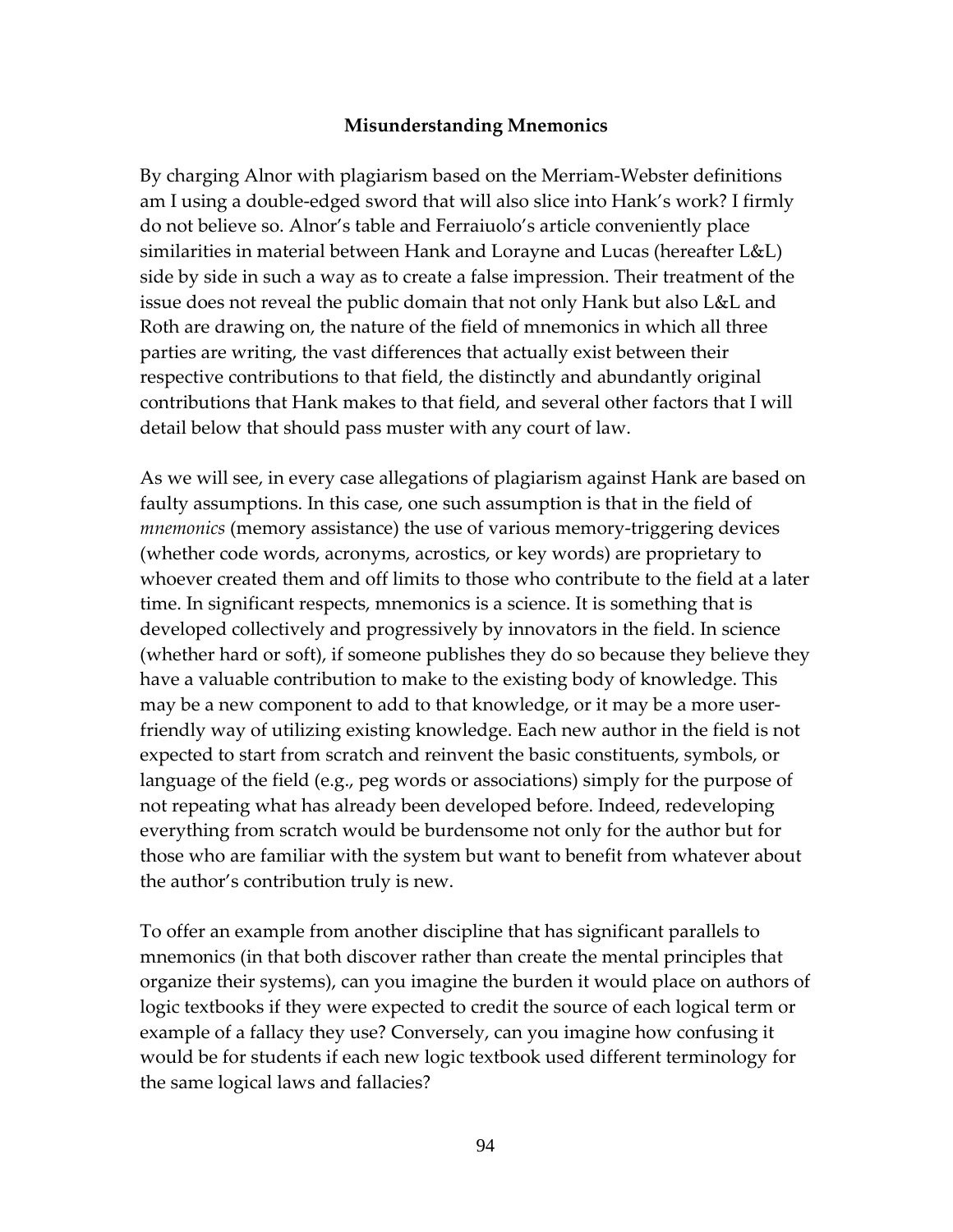Hank did not plagiarize L&L any more than they plagiarized David Roth, or Roth plagiarized Felix Berol (the rising star in the mnemonics field in 1913, whose untimely death in 1914 created a void that Roth would fill four years later). They were all attempting to improve on, but not entirely reinvent, systems of memorization that preceded them. None of these authors claimed that all of the ideas that they were presenting were their own.[12](#page-94-0) Each of them had original contributions that justified their publishing in the field.

Interestingly, *none* of them acknowledged their indebtedness to those who immediately preceded them—at least not by name. (As we shall see below in the section on Evangelism Explosion, Hank is the only one of these authors to acknowledge his indebtedness to "current" sources.) Not only do Lorayne and Lucas make no mention of Roth or any predecessors after ancient and medieval philosophers ("Unfortunately, the technique fell into disuse for centuries"[13](#page-94-1)) other than William Stokes in the 1800s ("Nearly a century later, it is our pleasure to bring the art of trained memory back into the foreground"[14](#page-94-2)), but Roth makes no mention of Berol (who, like Roth, taught mnemonics in New York City and whose book preceded Roth's by only five years). As mnemonics historian Allan Krill commented, "These mnemonists were all a bit 'forgetful' when it came to mentioning sources of the code. I think they mostly made up their own key words."[15](#page-94-3) Should they have acknowledged their sources? I believe so.[16](#page-94-4) Does this

<span id="page-94-0"></span><sup>12</sup> Hank's words that Alnor cites, "I trust that you will have as much fun mastering the concepts in this workbook as I have had developing it," need to be looked at more carefully. Hank did not say he developed "them" (the concepts) but "it" (the workbook). Nonetheless, while there are many concepts in the workbook that he did not originally conceive, there are many others that he did.

<span id="page-94-1"></span><sup>13</sup> Harry Lorayne and Jerry Lucas, *The Memory Book* (New York: Stein and Day, 1974), 19. Lorayne does mention Roth once in the book as a famous memory expert that he knew personally, but he does not acknowledge his indebtedness to him. In fact, in the Genii Forum (at a Web site for illusionists), in response to a post that claimed "Harry Lorayne's system is based on the system Roth used," Harry Lorayne himself posted in reply, "Boy! Such knowledge, such research! I never, in any of my 12 books on the subject, taught hat, hen, ham [the first three code words that Roth used for the phonetic alphabet]… Sure, send them to David Roth, who was a friend, we corresponded often, and in his later years (he died at 96) he STARTED TO USE MY IDEAS" (emphasis in original). (Genii, the Conjurer's Magazine, Forum,

<span id="page-94-2"></span>[http://www.geniimagazine.com/forums/ubbthreads.php?ubb=showflat&Number=33238.](http://www.geniimagazine.com/forums/ubbthreads.php?ubb=showflat&Number=33238)) <sup>14</sup> Ibid., 20.

<span id="page-94-3"></span><sup>15</sup> From a July 25, 2008 e-mail to me.

<span id="page-94-4"></span><sup>&</sup>lt;sup>16</sup> Bear in mind that Hank was completely inexperienced in publishing and his mnemonics books were self-published, which means he had no professional editors to advise him. More on this a little later.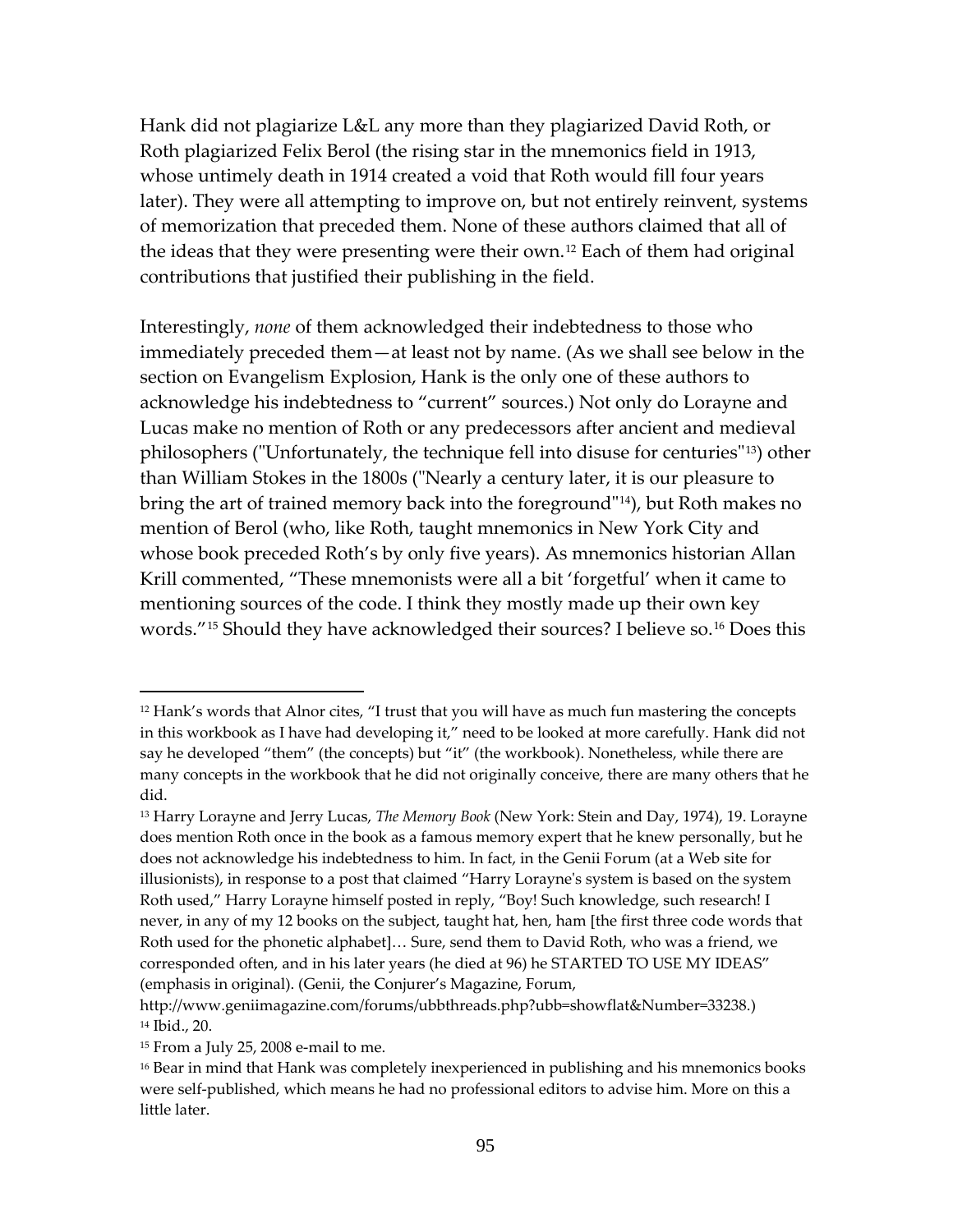omission make them plagiarists? For all of the reasons stated above and below, I am convinced that it does not.

Of course there is much overlap when different authors are teaching the same basic discipline, which, after all, can only have so many proven principles and methods. Roth began his memory lessons in 1918 by laying out the principles of association, visualization or imagination, exaggeration, motion, and unusual associations.[17](#page-95-0) Likewise, L&L begin their exposition on memory training by stressing the importance of association,<sup>[18](#page-95-1)</sup> substitution, "out of proportion" (seeing the subjects as larger than life), and exaggeration. Although the terms are not always the same, on close analysis L&L's principles are almost identical to Roth's, and so are Hank's to the former two. By Alnor's criteria, Roth should have sued L&L for plagiarism, but Roth no doubt was well aware that he picked the same principles up from other writers. Indeed, Berol presents the same principles, and he attributed his knowledge of such principles to books he had read.[19](#page-95-2)

None of these authors, however, was merely repeating what the previous authors had written. L&L, for example, devote fifteen pages to explaining association and the link system of memory compared to Roth's less than eight pages, and so L&L are able to develop the concepts and methodology much more fully. Theirs is the definitive text when it comes to an explanation of the theory and practice.

<span id="page-95-5"></span>Hank's approach, by contrast, is much more visual, hands on, and user friendly (which means he got an early start with the teaching style by which we've come to know and love him!). Aside from some peg words that will be noted below,<sup>[20](#page-95-3)</sup> elements in the L&L book that are clearly their own creation are not used by Hank;<sup>[21](#page-95-4)</sup> instead, he offers his own distinctive and very creative elements.<sup>[22](#page-95-5)</sup> He

<span id="page-95-0"></span><sup>17</sup> David M. Roth, *Roth Memory Course*, Lesson One (New York: Independent Corporation, 1918), 5–10.

<span id="page-95-1"></span><sup>18</sup> Lorayne and Lucas, chap. 2.

<span id="page-95-3"></span><span id="page-95-2"></span><sup>19</sup> See "Fix Facts in Mind by Hooks and Slips—Berol, Memory Man, Tells the Public How Not to Forget Names," *New York Times*, October 19, 1913, [http://query.nytimes.com/mem/archive](http://query.nytimes.com/mem/archive-free/pdf?_r=2&res=9407E6DB133FE633A2575AC1A9669D946296D6CF&oref=slogin&oref=slogin)[free/pdf?\\_r=2&res=9407E6DB133FE633A2575AC1A9669D946296D6CF&oref=slogin&oref=slogin.](http://query.nytimes.com/mem/archive-free/pdf?_r=2&res=9407E6DB133FE633A2575AC1A9669D946296D6CF&oref=slogin&oref=slogin)  $20$  Hank, like mnemonic writers before him, drew assorted peg words from various sources as he saw fit and then combined them with some of his own device to create a unique mix that he thought would best serve his students.

<span id="page-95-4"></span><sup>21</sup> For example, in their chapter on association, L&L introduce a concept called "Original Awareness," which states that "anything of which you are originally aware cannot be forgotten." This is clearly their own idea and if Hank had used that term or idea without attribution it might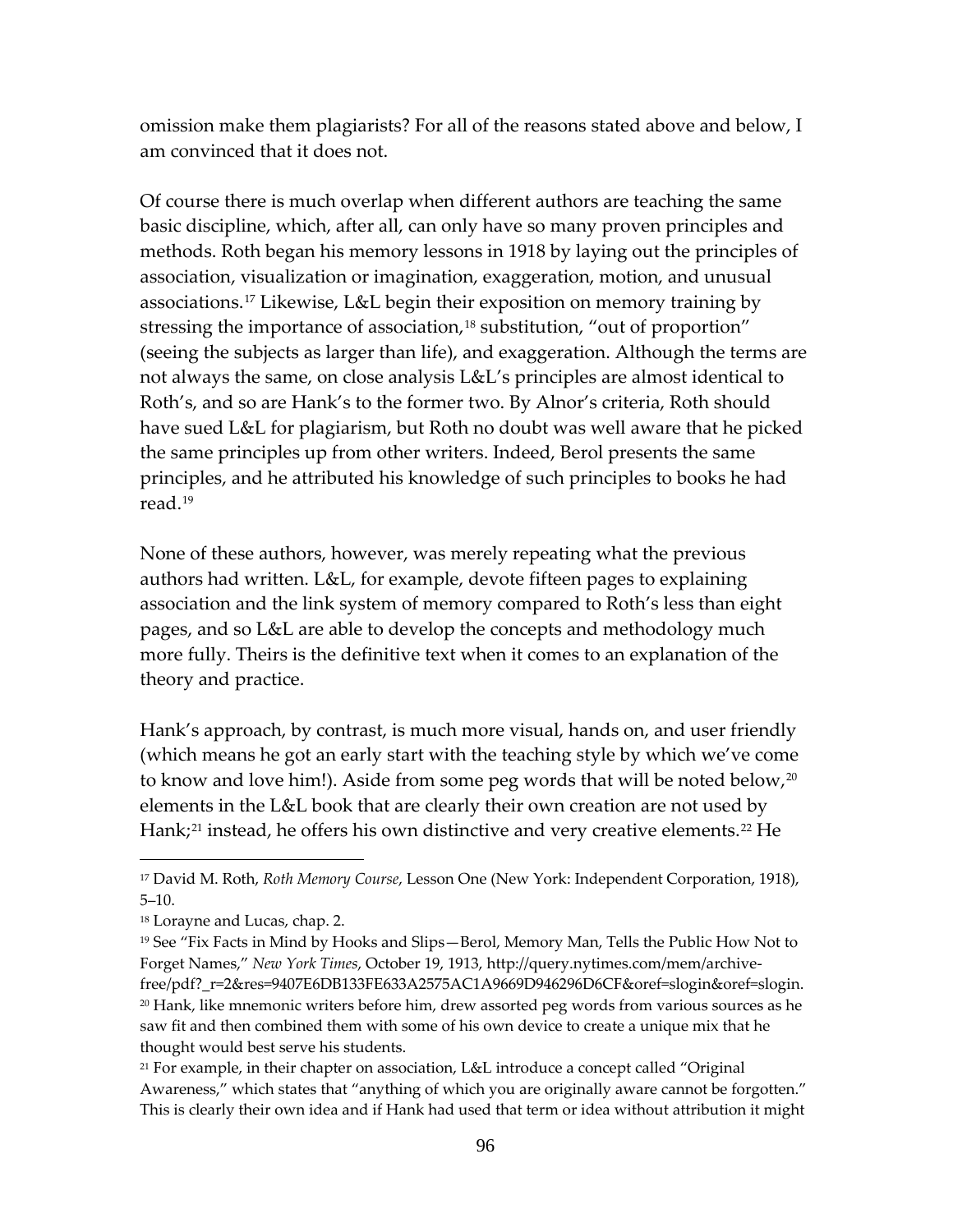uses original illustrations as didactic devices, leading the reader through exercises where he or she learns the principles through practice. This makes mnemonics accessible for readers who might get bogged down in L&L's more traditionally verbal explanatory approach.

#### **Misidentifying the Major System**

Alnor betrays his ignorance of mnemonics with the first seven of the nine rows in his table. The examples he cites to prove Hank plagiarized L&L were not created by L&L but are part of the public domain and are commonly used by teachers of mnemonics. Some of the examples Alnor cites are *so* commonly offered by writers in the field as examples of memory devices that it is difficult to believe Alnor actually considered them examples of plagiarism. These include the use of the acronym HOMES for the Great Lakes, $23$  the association of Italy with the shape of a boot,<sup>[24](#page-96-1)</sup> and the acrostic "Every Good Boy Does Fine."<sup>[25](#page-96-2)</sup> While Ferraiuolo too displays ignorance of mnemonics, at least it's evident he interacted with the primary sources (i.e., L&L and Roth); as we've seen, Alnor shows no evidence of interacting with anyone but Ferraiuolo.

The phonetic alphabet Alnor cites in his table is based on a mnemonic approach known as the Major System. This system contains all of the correspondences between letters and numbers seen in both columns of these rows.<sup>[26](#page-96-3)</sup> Early prototypes of this system go back to Stanislaus Mink von Wennssheim (or Winkelmann) in a paper he published in 1648.<sup>[27](#page-96-4)</sup> Continued refinements were

<span id="page-96-0"></span>(Hendrik Hanegraaff, *Memory: Your Key to a Rewarding Education* [self-published, 1986], 7.) <sup>23</sup> See, e.g., "Mnemonics," WikiEd, [http://wik.ed.uiuc.edu/index.php/Mnemonics.](http://wik.ed.uiuc.edu/index.php/Mnemonics)

<span id="page-96-3"></span><span id="page-96-2"></span><sup>25</sup> See, e.g., "English Mnemonics," Wikiquote, [http://en.wikiquote.org/wiki/English\\_mnemonics.](http://en.wikiquote.org/wiki/English_mnemonics) <sup>26</sup> See "Mnemonic major system," Wikipedia,

[http://en.wikipedia.org/wiki/Mnemonic\\_major\\_system.](http://en.wikipedia.org/wiki/Mnemonic_major_system)

have been considered plagiarism, but it is not to be found in Hank's work. (Lorayne and Lucas, 22.)

<sup>22</sup> For example, in his section on association Hank stresses, "The visual associations in this book are purposely unusual so that they will make an impression on your mind. The more unusual or out of the ordinary something is, the easier it is for us to remember it for long periods of time. Remember, the pictures in this book are merely tools designed to help us make conscious associations. Once this information is firmly rooted in our minds, the visual associations will no longer be necessary."

<span id="page-96-1"></span><sup>&</sup>lt;sup>24</sup> See, e.g., "Use Memory Devices" in "Test Taking Hints," Student Academic Resource Center, University of Central Florida,

[http://sarc.sdes.ucf.edu/documents/learning\\_skills/test\\_taking/TTHINTS.pdf.](http://sarc.sdes.ucf.edu/documents/learning_skills/test_taking/TTHINTS.pdf)

<span id="page-96-4"></span><sup>&</sup>lt;sup>27</sup> Alan Krill, "About the 'Feinaiglers' Who Developed the Number Alphabet," Psuedonumerology, [http://folk.ntnu.no/krill/home.htm.](http://folk.ntnu.no/krill/home.htm)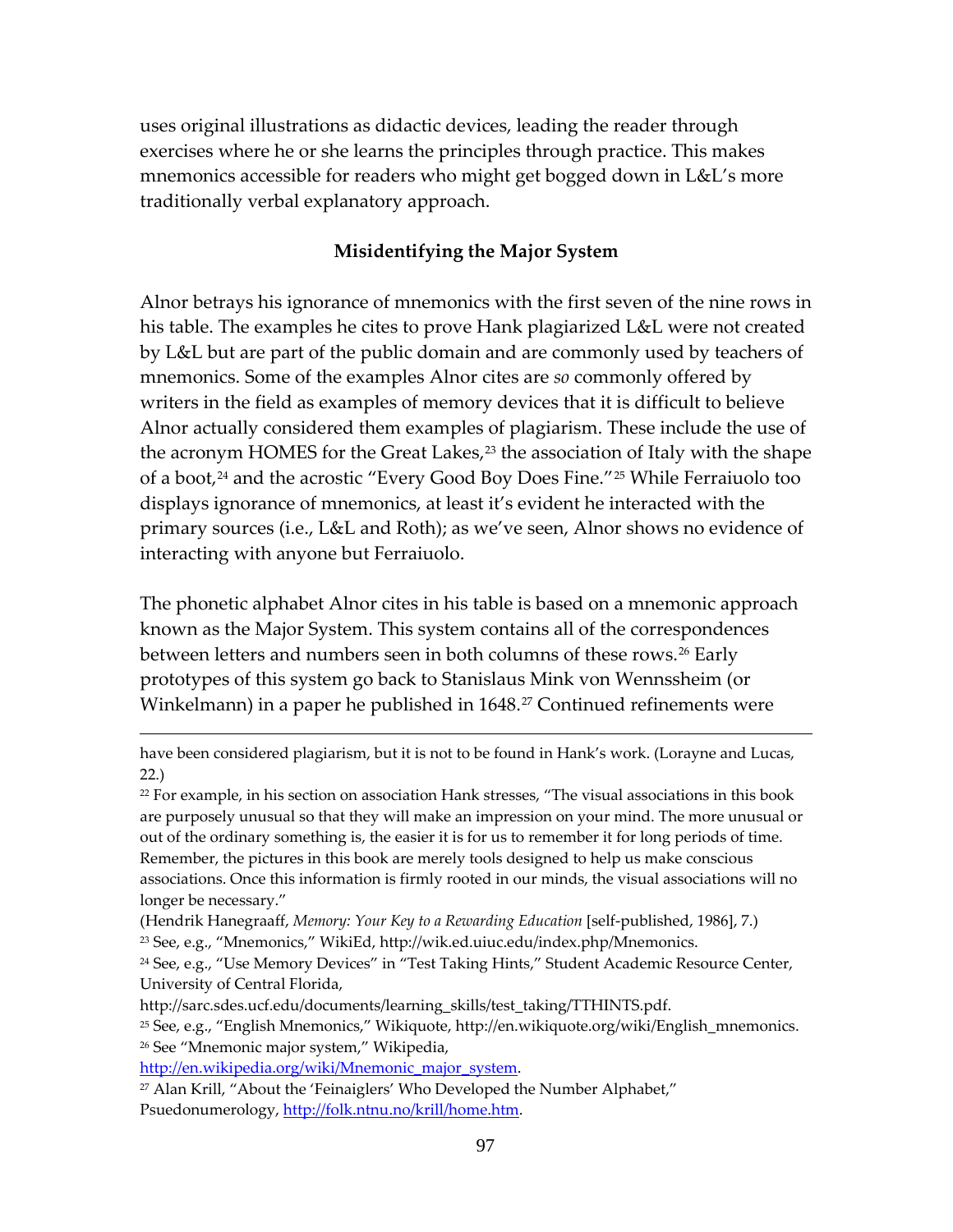made on the system until, as Krill writes in his history of the major system, "the code was more or less perfected in about 1820 by Aimé Paris, a memory specialist in France: 0=**s**e,ce,ze; 1=**t**e,the,de; 2=**n**e,gne; 3=**m**e; 4=**r**e; 5=**l**e,ille; 6=**j**e,che,ge; 7**=k**e,gue;que, 8**=f**e,phe,ve; 9=**p**e,be. Other variations of the code have been tried, but are not as convenient or useful."[28](#page-97-0)

Many, many authors have published the major system for contemporary readerships since 1820, never pretending to have invented it but always presenting it in a form they believe makes it more user friendly, Hank included. As David Roth states, "For centuries attempts have been made to find means to fix numbers in mind. The code [i.e., phonetic alphabet] method is the perfected result of many minds that have worked on this problem. It is a practical method for you—for every one—who wishes to develop a sure memory for figures." $29$ Interestingly, while L&L make no similar acknowledgment that the phonetic code existed prior to their own work, Hank does—a fact that Ferraiuolo and Alnor conveniently fail to note. Hank writes at the beginning of his chapter on the subject: "The phonetic alphabet is an extremely valuable memory tool. It has been used with great success for centuries but has unfortunately fallen into virtual disuse in our culture. Because of its many benefits, I encourage you to learn this system very well."<sup>[30](#page-97-2)</sup> Rows two through seven of Alnor's table, the vast majority of his examples of Hank's alleged plagiarism, contain nothing more than the phonetic code and the common memory cues (e.g., t and d both having one downstroke) that were part of the public domain long before L&L used them.

Alnor also fails to note Hank's many innovations in developing memory cues to remember the phonetic alphabet that go far beyond what L&L provide. For example, Alnor merely cites Hank as saying, "... remember that  $2 = N$ ," which sounds substantially identical to what L&L wrote. However, if we view their full treatments of the number in context we see that Hank does make original contributions to this memory device that predates both him and L&L and he is not plagiarizing L&L at all:

<span id="page-97-0"></span><sup>28</sup> Ibid.

<span id="page-97-1"></span><sup>29</sup> David M. Roth, *Roth Memory Course*, Lesson Five (New York: Independent Corporation, 1918), 7.

<span id="page-97-2"></span><sup>30</sup> Hanegraaff, 41.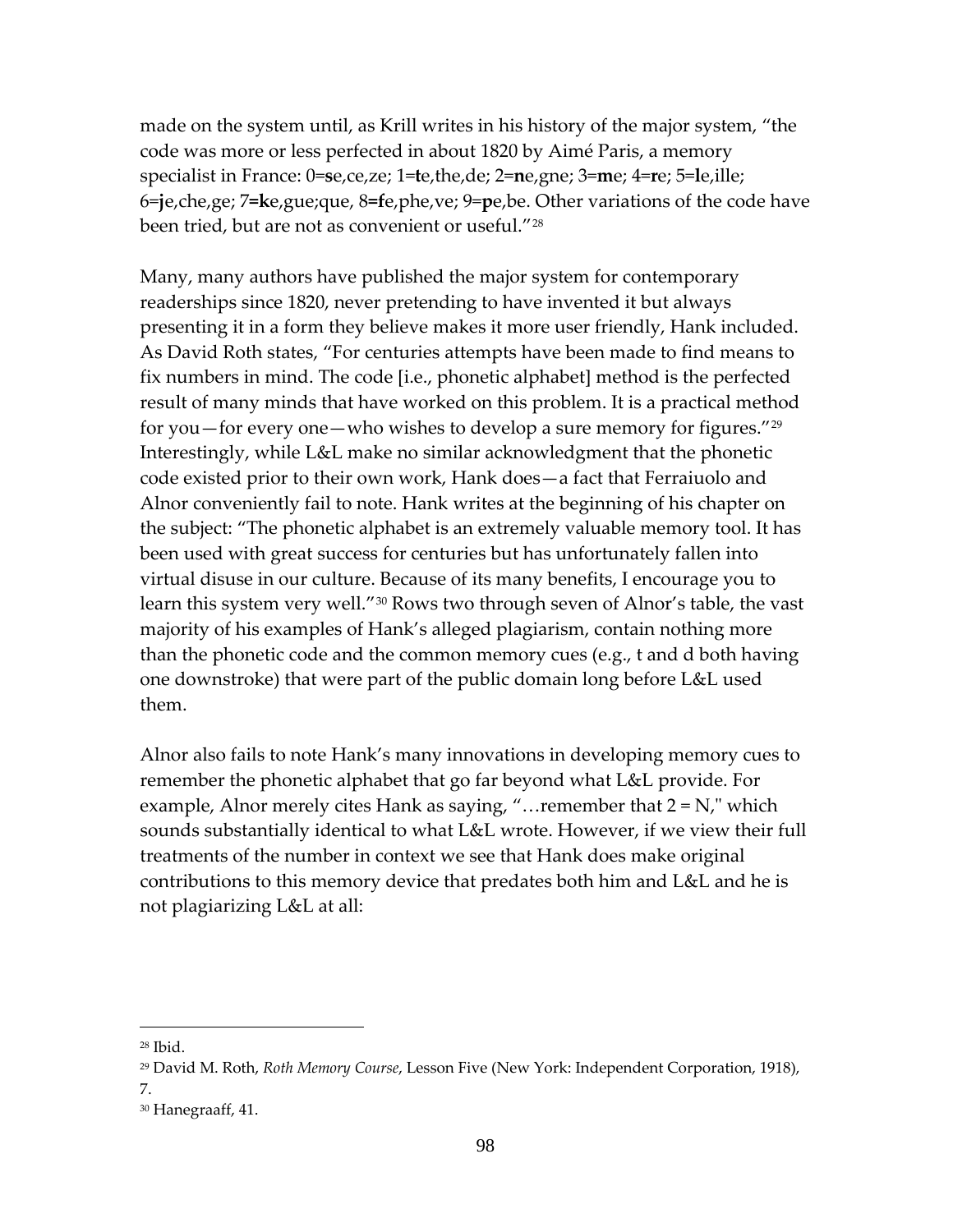| <b>Harry Lorayne and Jerry Lucas</b> | <b>Hank Hanegraaff</b>                |
|--------------------------------------|---------------------------------------|
| "The number 2 will always be         | "To remember that $2 = N$ visualize a |
| represented by the sound made by the | number 2 falling over backwards and   |
| letter $n$ . The memory aid is: A    | turning into an N. You might also     |
| typewritten small letter $n$ has two | note that a cursive n has 2           |
| downstrokes. Think of that for a     | downstrokes. <sup>32</sup>            |
| moment."31                           |                                       |

Hank proceeds to provide an illustration of a two falling over and looking like an N, an approach (cartoons as memory aids) that he uses for each of the numbers but that L&L do not use at all. Similar examples could be provided for each of the ten phonetic numbers that demonstrate significant differences between Hank's and L&L's approaches and also Hank's valuable contributions to the discipline.

## **Misconceptions about Peg Words**

As for the remaining two rows of Alnor's table, Alnor himself notes that many of the peg words used by Lorayne and Lucas to help remember the phonetic alphabet were not invented by them but go back to David Roth. What Alnor apparently doesn't realize is that many of these words were not created by Roth either.

The term *peg word* was apparently originated by Lorayne, but, as we've seen, the concept was not. "Peg" is simply a synonym for "hook," a term Berol used for the same type of code word used in conjunction with the phonetic alphabet,  $33$ and Roth followed him in this usage.<sup>[34](#page-98-3)</sup> Of the first ten peg words that Lorayne uses, the only ones I have not been able to find in use prior to Lorayne are ma for three (Bruno Furst had it as "May" in 1944[35\)](#page-98-4), rye for four (Furst had it as "ray"), and bee for nine (Berol had it as "boy" in 1913 $36$ ).  $37$  The three that Harry Lorayne did create have since been used not just by Hank but throughout the literature.<sup>38</sup>

<span id="page-98-6"></span><span id="page-98-1"></span><span id="page-98-0"></span><sup>&</sup>lt;sup>31</sup> Lorayne and Lucas, 107.

<sup>32</sup> Hanegraaff, 43.

<span id="page-98-2"></span><sup>&</sup>lt;sup>33</sup> See "Fix Facts in Mind by Hooks and Slips."

<span id="page-98-3"></span><sup>34</sup> See, e.g., David Roth, *Roth Memory Course*, Lesson Two ((New York: Independent Corporation, 1918), 9.

<span id="page-98-4"></span><sup>&</sup>lt;sup>35</sup> Cited by Allan Krill in an e-mail to me, July 30, 2008.

<span id="page-98-5"></span><sup>36</sup> Felix Berol, *One Hundred Good Stories and How to Remember Them* (New York: Funk and Wagnalls Company, 1914), 15. I was unable to locate a copy of Berol's primary work, *The Berol*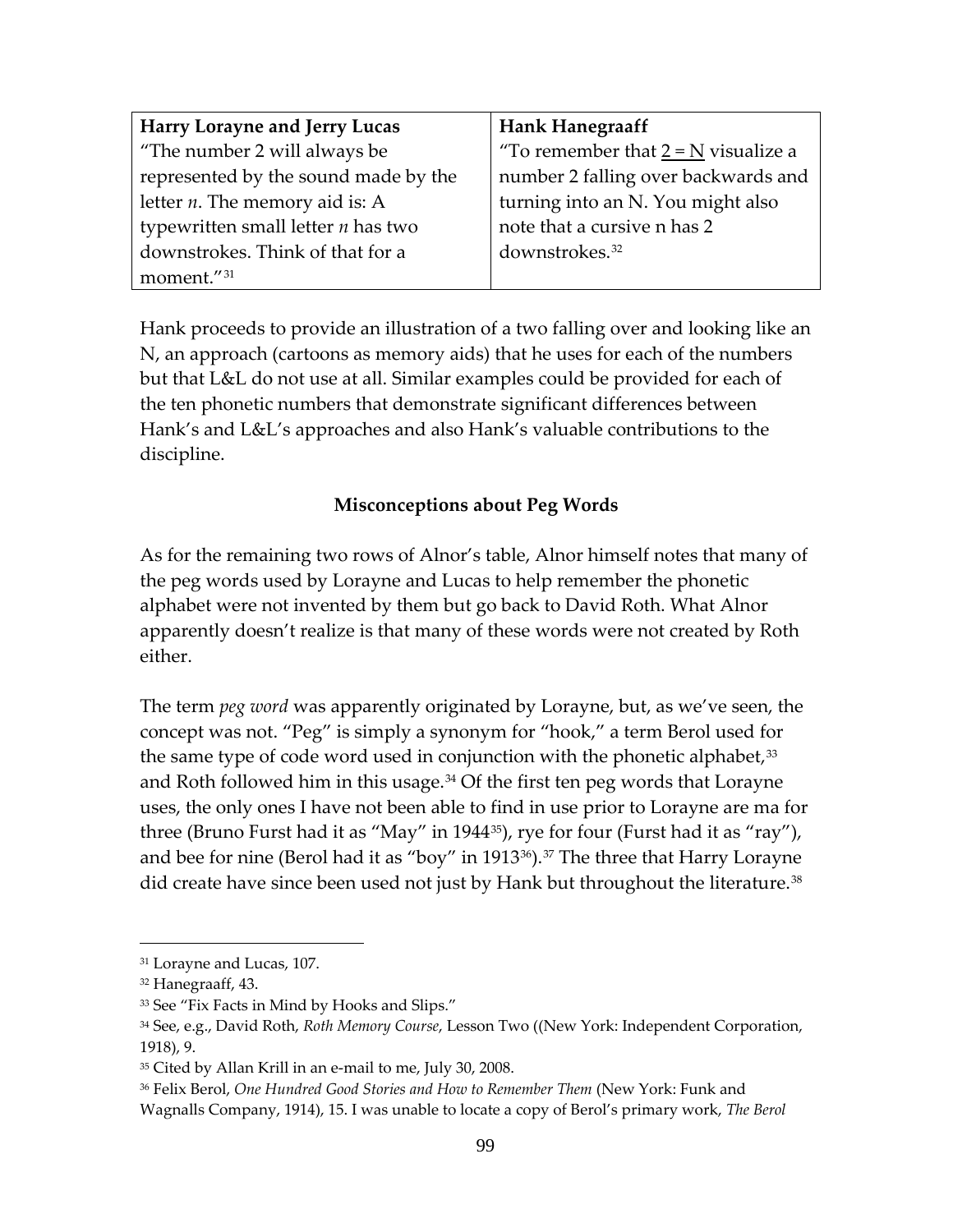Due to the rules of mnemonics that they were all following, only so many possible peg words could be selected for each number, which explains the phonetic similarity of so many of them. It also explains why later authors contributed less original peg words than earlier authors. Roth only used seventeen out of one hundred peg words for the phonetic alphabet that were first used by Berol.<sup>[39](#page-99-0)</sup> Of L&L's one hundred peg words, I counted forty-four that were identical to the ones that Roth used.<sup>[40](#page-99-1)</sup> Of Hank's one hundred, seventy-eight were used by either L&L or Roth.[41](#page-99-2)

If Hank had used all one hundred of L&L's peg words it would not have been plagiarism for all the reasons I am explaining here, but in light of Alnor's logic, with Hank's twenty-two apparently original words, how does Alnor justify accusing Hank of plagiarism but not L&L or Roth, who also mixed their own words with words previously used? How many previously used peg words out of one hundred can an author use before it becomes plagiarism according to Alnor's take on the law? How many courts would agree with his magic number? I cannot imagine that any would.

### **Missing Hank's Original Contributions**

Even the table Alnor provides and other materials that he cites, which are carefully selected to highlight similarities between Hank and L&L while ignoring significant differences, nonetheless show quite a bit of originality on Hank's part. He uses his own wording and, while the number-letter associations of the major system and the peg words are the same, the key words Hank uses to hang on the peg words are usually different, and, I would argue, usually an improvement (e.g., his use of "a 1 that looks like a rocket making a lunar TouchDown" to help remember that  $i = T$ ,  $D'$ ).

*System of Memory Training* (1913), but in this follow-up book Berol used his one hundred code words as the basis for remembering his one hundred stories.

<sup>&</sup>lt;sup>37</sup> Five of Lorayne's first ten peg words were used in 1918 by Roth: tie, shoe, cow, ivy, and toes. (See Roth, Lesson One, 15, and David M. Roth, *Roth Memory Course*, Lesson Seven [New York: Independent Corporation, 1918], 48. Noah and law were used by Furst in 1944. (Cited by Krill in his July 30, 2008 e-mail to me.)

<sup>&</sup>lt;sup>38</sup> See, e.g., "Peg System of Memory" in "The Art of Storytelling Part 1,"

<span id="page-99-0"></span>[http://seductionlifestyle.wordpress.com/2008/07/07/the-art-of-storytelling-part-i/.](http://seductionlifestyle.wordpress.com/2008/07/07/the-art-of-storytelling-part-i/) <sup>39</sup> Berol.

<span id="page-99-1"></span><sup>40</sup> Cf. Roth, Lesson Two, with Lorayne and Lucas, 124.

<span id="page-99-2"></span><sup>41</sup> Cf. ibid. with Hanegraaff, 66–75.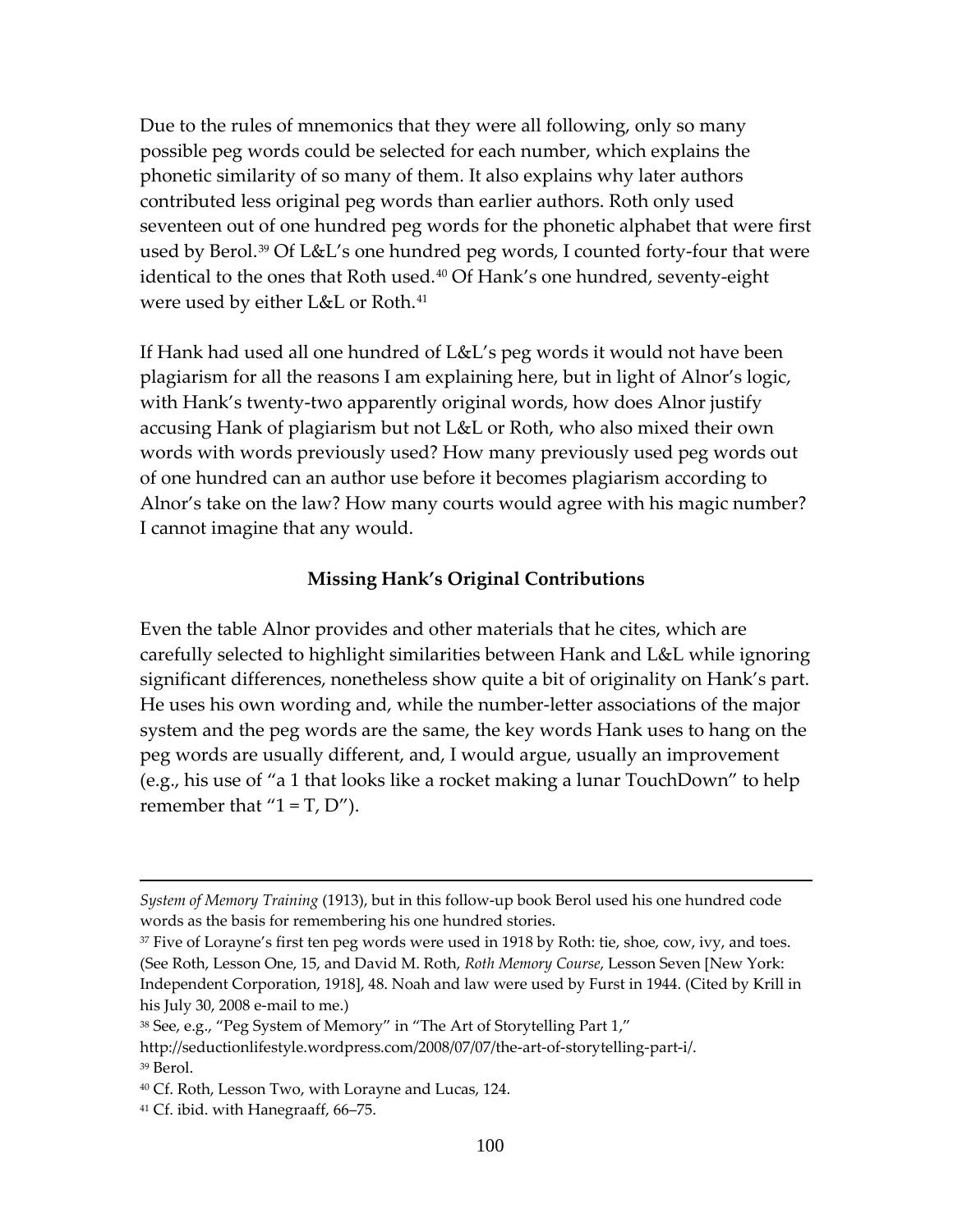Hank's major contribution was not in creating the basic memorization systems he uses, although often he does offer his own innovations even in those areas. Rather, his major contribution, which went far beyond anything Lorayne or Roth ever did, $42$  is in the way he applied these systems to helping people memorize Scripture, a specific evangelistic approach, or other biblical/theological/apologetic information. For these purposes he also contributed his own original memory devices, such as the "Good News Bear" and the use of a person's face to remember all of the parts of the gospel message.

These immensely practical innovations certainly justified publication, especially from a Christian perspective, since they equipped lay Christians more effectively to win souls to Christ. In their haste to brand him as a plagiarist, critics such as Alnor have disregarded both the originality of Hank's contributions and the fruit they were bearing for the Kingdom of God.

In truth, no one should have taken the similarities between Hank's work and that of other mnemonic writers as plagiarism, <sup>[43](#page-100-1)</sup> and no one would have if certain

 $\overline{a}$ 

"The results were inconclusive as four respondents said no, three said yes, and three were not sure. This case shows the difficulties with detecting plagiarism using limited text and images." Indeed! Nonetheless, when Alnor announced his presentation of the paper to apologists and countercult workers (the group of people he most wants to turn against Hank) he misrepresented the respondents who believed plagiarism was committed (the three out of ten previously mentioned) as "most" of the experts: "Most believe some plagiarism was committed, but there were special difficulties in this case that have to be considered." (July 30, 2010 e-mail from William Alnor to AR-Talk titled "AEJMC paper on Jerry Lucas/Hanegraaff plagiarism." To be fair, Alnor does provide a link to DeVore's YouTube page here, but he does not indicate that this was the sole source of the research he provided the experts). As for the three experts who thought plagiarism occurred, I suspect if they were presented a copy of this chapter they would come to a

<span id="page-100-0"></span><sup>42</sup> Jerry Lucas, famous as one of the greatest college and professional basketball players of all time, is also a Christian and has used mnemonics to help Christians memorize the Bible. He and Hank were friends in the 1980s (with Lucas even living with the Hanegraaffs for a while) and the two memorized Scripture and conducted memory seminars together.

<span id="page-100-1"></span><sup>43</sup> August 2010 update: This also applies to evidence Alnor recently (August 4, 2010) presented in a paper at the annual conference of the Association for Education in Journalism and Mass Communication (AEJMC) titled, "An Inquiry into the Alleged Plagiarism of a Former NBA All-Star." In the paper Alnor presents eleven examples each from Jerry Lucas's 1978 book, *Ready, Set, Remember* and Hank's 1987 book, *States and Capitals* that he clearly thought would establish a charge of plagiarism against Hank. (Ironically, Alnor lifted these examples entirely from examples provided on YouTube [http://www.youtube.com/watch?v=yC2f2zkNZpY] by former *Bible Answer Man* engineer turned agnostic and CRI adversary, Rolly DeVore. Once again, Alnor publicly accuses Hank of plagiarism without showing any evidence of interacting with the primary sources.) Interestingly, a panel of plagiarism experts that Alnor assembled did not confirm his opinion that Hank committed plagiarism. In the abstract of his paper, Alnor states,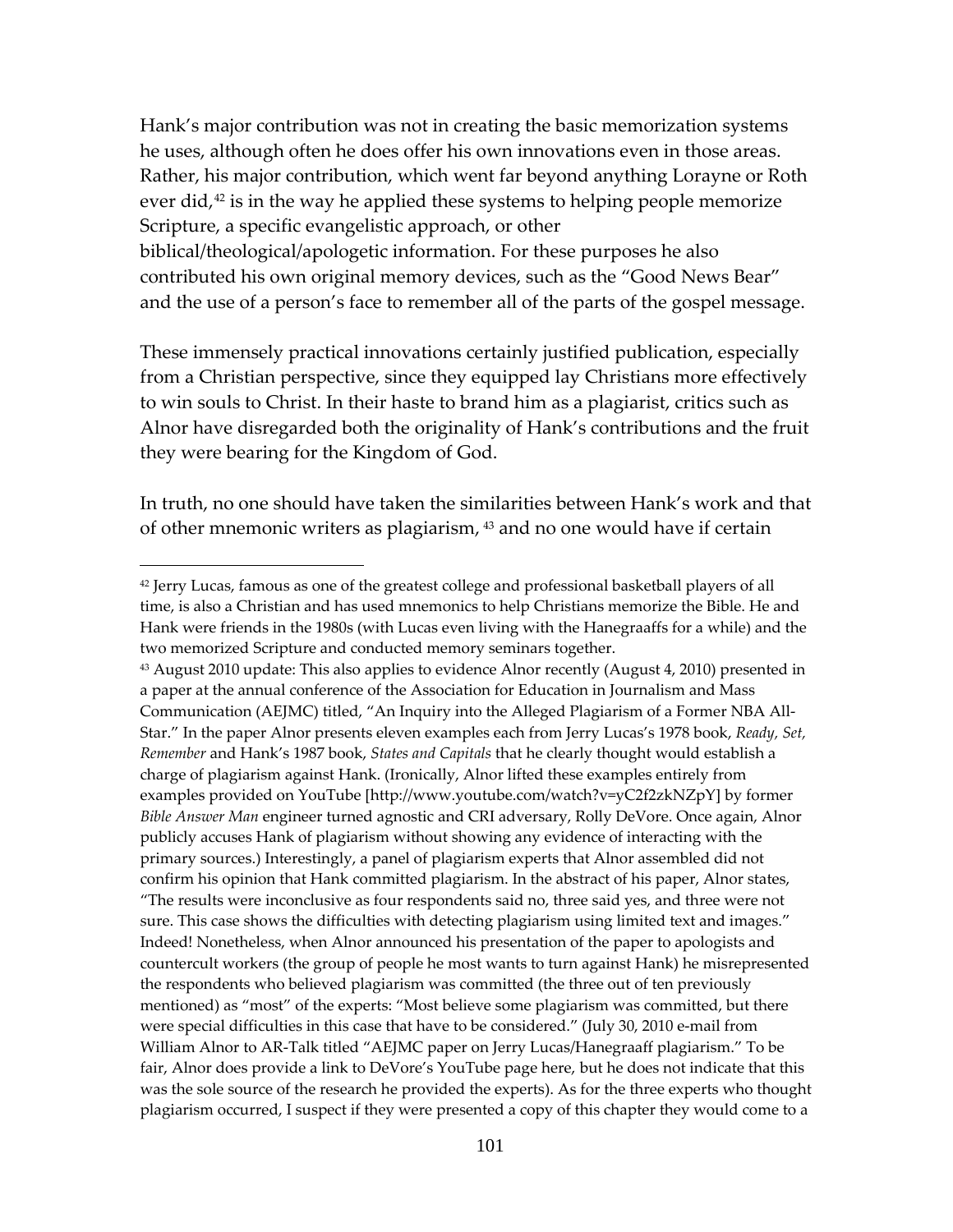people didn't have a preexisting interest in casting Hank as a plagiarist. What people who have this age nda don't seem to realize is how transparent it is that they *do* have such an agenda to people who *do not* have one.[44](#page-101-0) This is equally true with the additional charge of plagiarism that has been leveled against Hank concerning the late pastor of Coral Ridge Presbyterian Church in Ft. Lauderdale, Florida and the author of *Evangelism Explosion*, Dr. D. James Kennedy.

## **Bowman's Chart: Hank's Alleged Plagiarism of D. James Kennedy**

Alnor proceeds to write:

 $\overline{a}$ 

Some scholars have also looked at Hanegraaff's borrowings from Kennedy. This, too, was exposed first in 1995 by the independent *On the Edge* publication….*On The Edge's* initial expose led with:

Startling allegations charge Christian Research Institute President, Hank Hanegraaff, with using another writer's copyrighted material in connection with several of his own writings, including his 1987 book, *Personal Witness Training*. High-level sources close to Hanegraaff, who did not want to be identified, say that he gleaned most of the material for his book from well known Florida-based pastor and teacher, D. James Kennedy's 1970 best-selling book, *Evangelism Explosion*. And the similarities are glaring and substantial.

The article then went on to document some of the similarities, as it also looked at another article he wrote for *The Christian Research Journal* that also lifted some materials from Kennedy. "Hanegraaff is merely copying material written by others and passing it off as his own," the article claimed. Although the exposé was at first faxed to many Christian leaders nationwide, it had an immediate impact as scholars began looking into it.

<span id="page-101-0"></span>different conclusion. DeVore's examples, like those of Ferraiuolo before him, do not convey all the differences that actually are found in the two men's work, and even the supposed examples of plagiarism show much originality on Hank's part, with that which is similar being entirely explainable by the nature and limitations of the discipline the two men were working in. <sup>44</sup> I realize the people who I say have an agenda can and will try to turn the tables on me and say it is transparent that the ones with an agenda are those who do not see evidence of plagiarism; however, I believe I've provided a good basis for my claim. I will let the objective and fairminded reader be the judge of which party in this debate has the evidence on its side.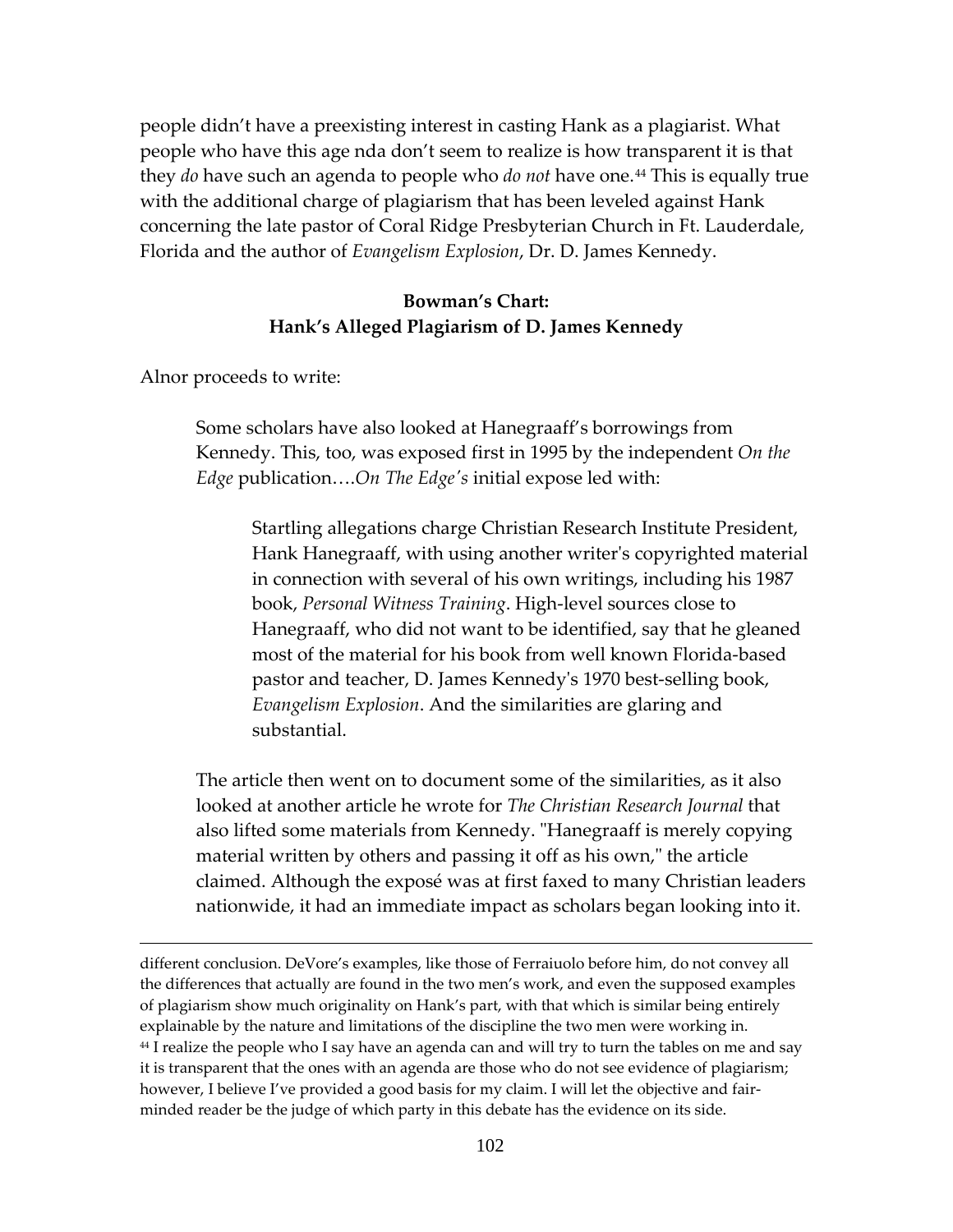So far the most thorough study of the alleged plagiarism was written by Robert M. Bowman, Jr., who produced a 26-page scathing report on the plagiarism titled "Is the Good News Bear a Copycat? Hank Hanegraaff and Plagiarism." The scholarly study includes 15 pages of tables showing similarities between Hanegraaff's work and Kennedy's that highlights 89 sections (many entire paragraphs) of his book in which Hanegraaff lifts from Kennedy. Bowman's work was subsequently placed on line with the Atlanta Christian Apologetics Project web site.<sup>[45](#page-102-0)</sup>

Bowman's report apparently is no longer available online, but an excerpt of it can be found on the "Walter Martin's Religious InfoNet,"<sup>[46](#page-102-1)</sup> a Web site unaffiliated with CRI but rather established by Walter Martin's daughter Jill and her husband Kevin Rische. (The Risches long ago joined forces with Alnor in promoting anti-Hank material on the Internet.<sup>[47](#page-102-2)</sup>) The excerpt from Bowman reads as follows:

 $\overline{a}$ 

[http://www.ltn.net/T/Idioma/English/Society/Religion\\_and\\_Spirituality/Opposing\\_Views/Christi](http://www.ltn.net/T/Idioma/English/Society/Religion_and_Spirituality/Opposing_Views/Christianity/Apologetics/) [anity/Apologetics/;](http://www.ltn.net/T/Idioma/English/Society/Religion_and_Spirituality/Opposing_Views/Christianity/Apologetics/) and [http://www.cooltoad.com/links/show.php?c=815486&PHPSESSID=4f.](http://www.cooltoad.com/links/show.php?c=815486&PHPSESSID=4f) ) The tragedy is that some of the members of the Martin family have sought to appropriate for themselves Walter's legacy at the expense of the ministry that clearly was the major focus and project of his life. This is what I have found so grievous. I know the stories behind people who have gone public against Hank. It almost invariably involves their own personal reasons unrelated to the Kingdom of God (whether career objectives, monetary considerations, resentment at being fired or laid off, or what have you—interlaced with their own faulty rationales about how publicly smearing Hank serves the Kingdom of God), and they allow these sentiments to dispose them uncritically to accept allegations against Hank without seeking fairly and objectively to understand both sides of the story. They seem to have no problem referring people to sources of allegations, such as the Brad Sparks lawsuit, that clearly are unrighteous and bogus (see appendix D). It seems that if someone makes allegations against Hank that person is fine by them, no questions asked; but anything Hank does or says is always interpreted in the

<span id="page-102-0"></span><sup>45</sup> Alnor, "More Details," 7–8.

<span id="page-102-1"></span><sup>46</sup> See Jill Martin Rische, "The CRI Connection," Walter Martin's Religious InfoNet, [http://www.waltermartin.com/cri.html.](http://www.waltermartin.com/cri.html)

<span id="page-102-2"></span><sup>47</sup> I would rank the Risches next to Alnor as the most significant current detractors of Hank and CRI, and this fact is tragically ironic. There has always been a fierce opposition to CRI throughout its history. Those of us who believe in the importance of CRI's mission and outreach can easily see the hand of the Enemy in this ongoing and fierce assault. When I first came to CRI I experienced firsthand what it is to be on the front lines of spiritual warfare, and I've been experiencing it ever since. I have never seen the leaders of any other ministry subjected to more brutal and ruthless ad hominem attacks than Walter Martin and Hank Hanegraaff. With the rise of the Internet people who desire more information about these men, whom I've known to be men of God, could easily come away believing them to be proven frauds and smarmy opportunists. The irony is that it is quite common on such Internet pages to find links to the Risches' Hank-maligning material lined up right next to links to Walter-maligning material on pages devoted to maligning CRI in general! (see, e.g., [http://www.shields](http://www.shields-research.org/Critics/cri.html)[research.org/Critics/cri.html;](http://www.shields-research.org/Critics/cri.html)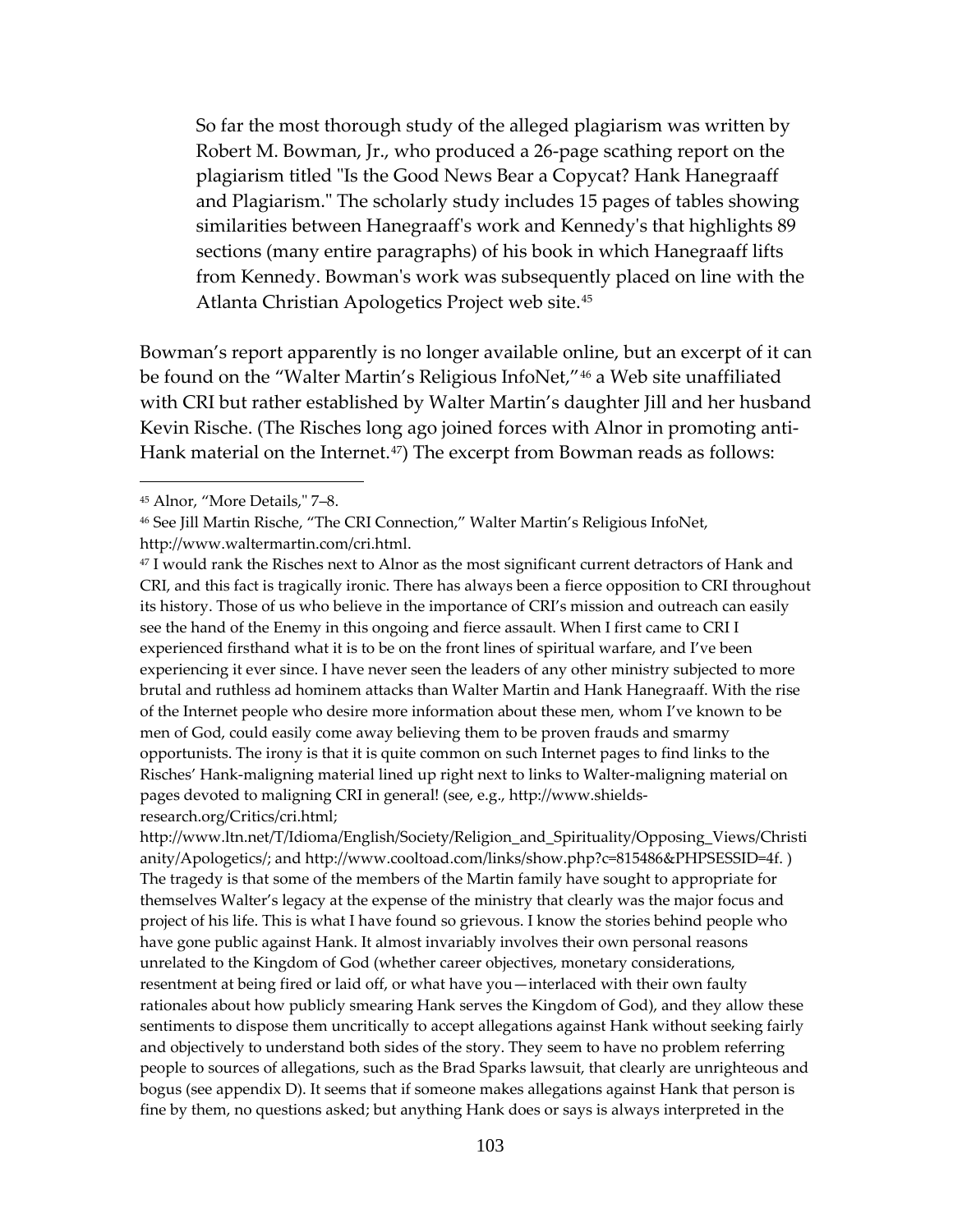(Excerpted from Comparison by Robert M. Bowman, Jr., 1998 edition)

We now turn to the sample dialogues found in E.E. and in PWT as models for presenting the gospel. Keep in mind that it has already been established that the framework of both presentations is identical. This means that where the two books use similar or identical wordings, that fact has greater significance than if the basic structure of the presentations were different.

| <b>EVANGELISM</b><br><b>EXPLOSION</b><br>by D. James Kennedy                                                                                                                                                   | PERSONAL WITNESS<br>TRAINING<br>by Hank Hanegraaff                                                                                                                                                   |
|----------------------------------------------------------------------------------------------------------------------------------------------------------------------------------------------------------------|------------------------------------------------------------------------------------------------------------------------------------------------------------------------------------------------------|
| Kennedy goes on<br>visitation to the home of<br>someone who visited his<br>church; he introduces<br>himself, gives his church<br>name, and introduces<br>his two companions, a<br>woman and a man (EE,<br>24). | Hank goes on visitation<br>to the home of someone<br>who visited his church;<br>he introduces himself<br>and his two companions<br>(a woman and a man),<br>and gives his church<br>name $(PWT, 3)$ . |
| Kennedy breaks the ice<br>by noticing a painting<br>(24). "We will search<br>the room for some<br>indication of his interest.<br>A painting<br>trophies" $(51)$ .                                              | "As we enter and are<br>seated, we look for items<br>of interest, perhaps a<br>portrait, trophy, or an<br>award." $(3)$                                                                              |

Evangelism Explosion vs. Personal Witness Training

most uncharitable and cynical light. As a result of all this, such people, who invariably say they are upholding the memory of Walter Martin, have unwittingly allowed themselves to become tools in a much larger, supernatural effort to destroy the crowning effort of Walter's life and ministry: CRI—a ministry that, as we saw at the beginning of this document, is continuing to do the work and bear the fruit Walter envisioned for it. However, not all of the Martin family is in agreement with that effort. Walter's former brother-in-law and lifelong closest confidante, Everett Jacobson, served on CRI's board from its inception in 1960 until his death in June 2007, and his support for Hank was unwavering. Walter's daughter Cindee and her husband, Rick Morgan, have also taken a strong stand in support of Hank. See appendix B.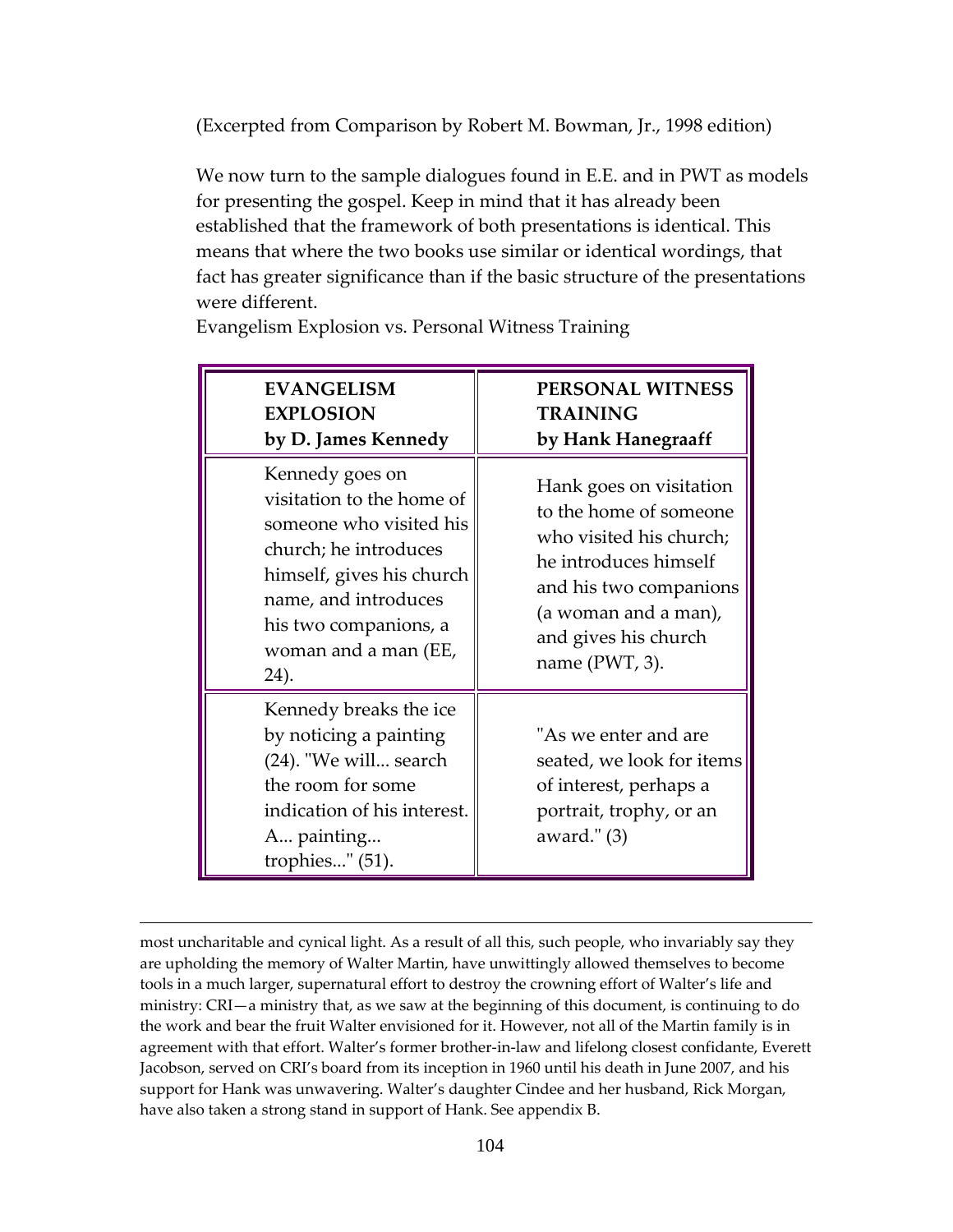| "How did you happen to<br>attend our church?" (25).                                                                                                    | "Earl, how did you<br>happen to visit our<br>church?" (4)                                                                   |
|--------------------------------------------------------------------------------------------------------------------------------------------------------|-----------------------------------------------------------------------------------------------------------------------------|
| "How did you like the<br>service?" (25) "How did<br>you enjoy the service?"<br>(52)                                                                    | "How did you enjoy the<br>service?" (4)                                                                                     |
| "The people seemed so<br>friendly and made us<br>feel at home. The<br>singing is just<br>wonderful." (25)                                              | "The music was terrific<br>and the people made us<br>feel really welcome." (4)                                              |
| "You know, many<br>people have mentioned<br>to me that they sense<br>something different<br>about our church" (26)                                     | "Perhaps the reason you<br>noticed something<br>special about the service<br>and the people at our<br>church" (4)           |
| "Testimony" C either of<br>the church, or a personal<br>testimony (26).                                                                                | "Testimony" C a<br>personal testimony (4).                                                                                  |
| "They have hopes but<br>they don't know for sure<br>that they would go to<br>heaven How about<br>you, Mrs. Tucker?" (26)                               | "my relationship with<br>God makes me sure<br>that I will live with<br>Him in heaven forever.<br>How about you Earl"<br>(4) |
| "Have you come to a<br>place in your spiritual<br>life where you know for<br>certain that if you were<br>to die today you would<br>go to heaven?" (26) | "Does your relationship<br>with God make you sure<br>you will go to heaven<br>when you die?" (5)                            |
| "Why, I don't think<br>anyone can really<br>know." (26)                                                                                                | "Not really. I didn't<br>think anyone could be<br>sure of that." (5)                                                        |
| "I even learned that that                                                                                                                              | "That is precisely why                                                                                                      |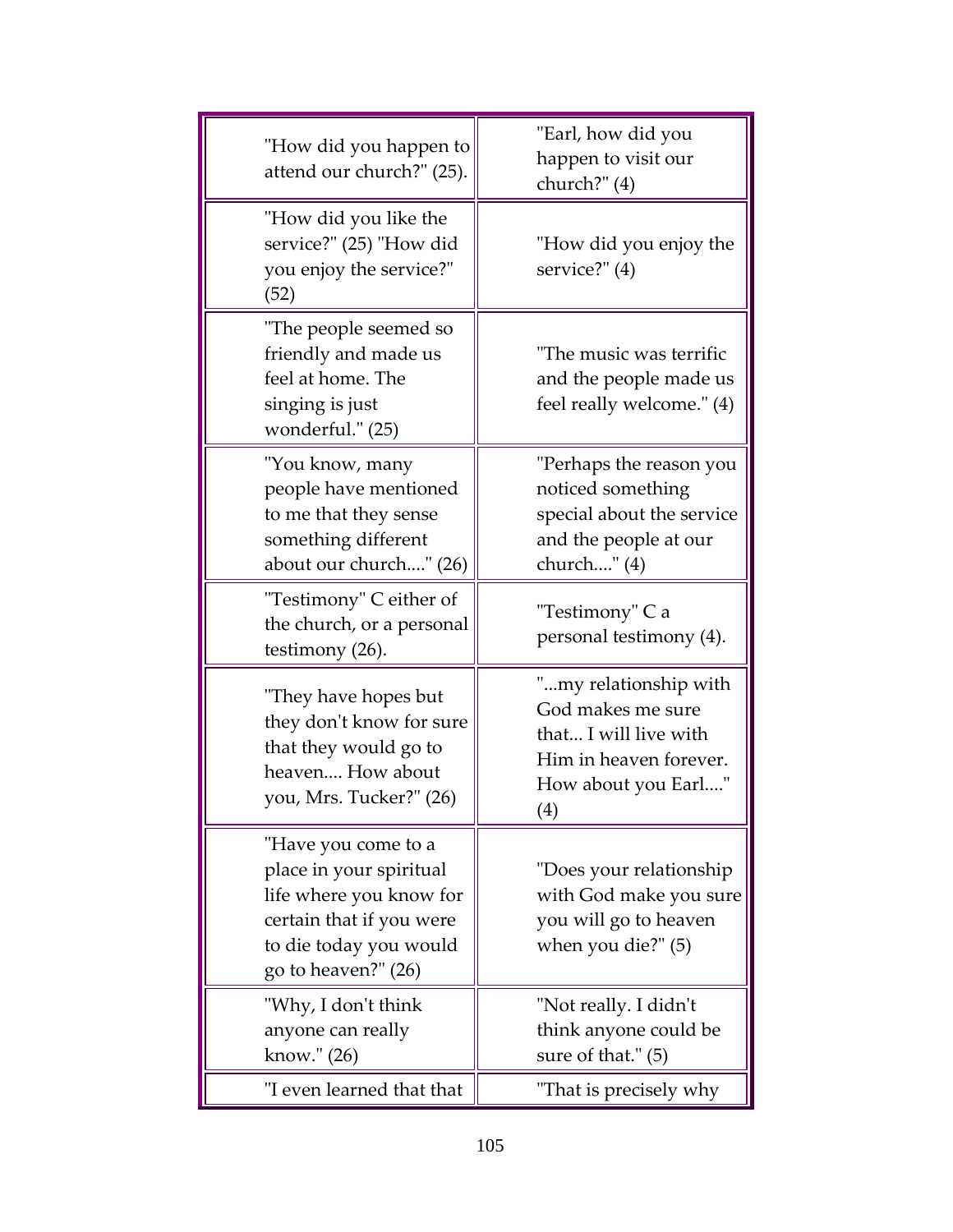| was the reason the Bible<br>was written 'that ye<br>may know that ye have<br>eternal life" (26).                                                                         | the Bible was written. It<br>was written so we<br>would know how to be<br>sure that we will live<br>with Him forever when<br>we die" (5).                                                                    |
|--------------------------------------------------------------------------------------------------------------------------------------------------------------------------|--------------------------------------------------------------------------------------------------------------------------------------------------------------------------------------------------------------|
| "Would you like for me<br>to share with you how I<br>made that discovery and<br>how you can know it<br>too?" "Yes, please do."<br>(27)                                   | "May I share with you<br>how I came to have this<br>assurance and how you<br>can have it as well?"<br>"Please do." (5)                                                                                       |
| "Before I get into it, let<br>me ask you another<br>question" (27)                                                                                                       | "Before I do that, I'd like<br>to get your insight on<br>one more question if I<br>may." (5)                                                                                                                 |
| "Suppose that you were<br>to die tonight and stand<br>before God and he were<br>to say to you, 'Why<br>should I let you into my<br>heaven?' What would<br>you say?" (27) | "I would be interested in<br>what you think the<br>entrance requirements<br>for anyone to get into<br>heaven are." (59) "What<br>would you say God's<br>requirements are for you<br>to get into heaven?" (5) |
| "And I try to be as good<br>as I know how." (27)                                                                                                                         | "I've tried to keep the<br>Ten Commandments"<br>$(18)$ . "Well, I suppose it<br>takes living a good life,<br>being a good person,<br>helping those in need,<br>keeping the ten<br>commandments" (5).         |

Just as the charge that Hank committed plagiarism of L&L and Roth was based on faulty assumptions, so too the charge that he plagiarized Kennedy. One such unwarranted assumption is that Hank is taking Kennedy's material and "passing it off as his own," as Alnor quoted *On the Edge* affirming. This assumption is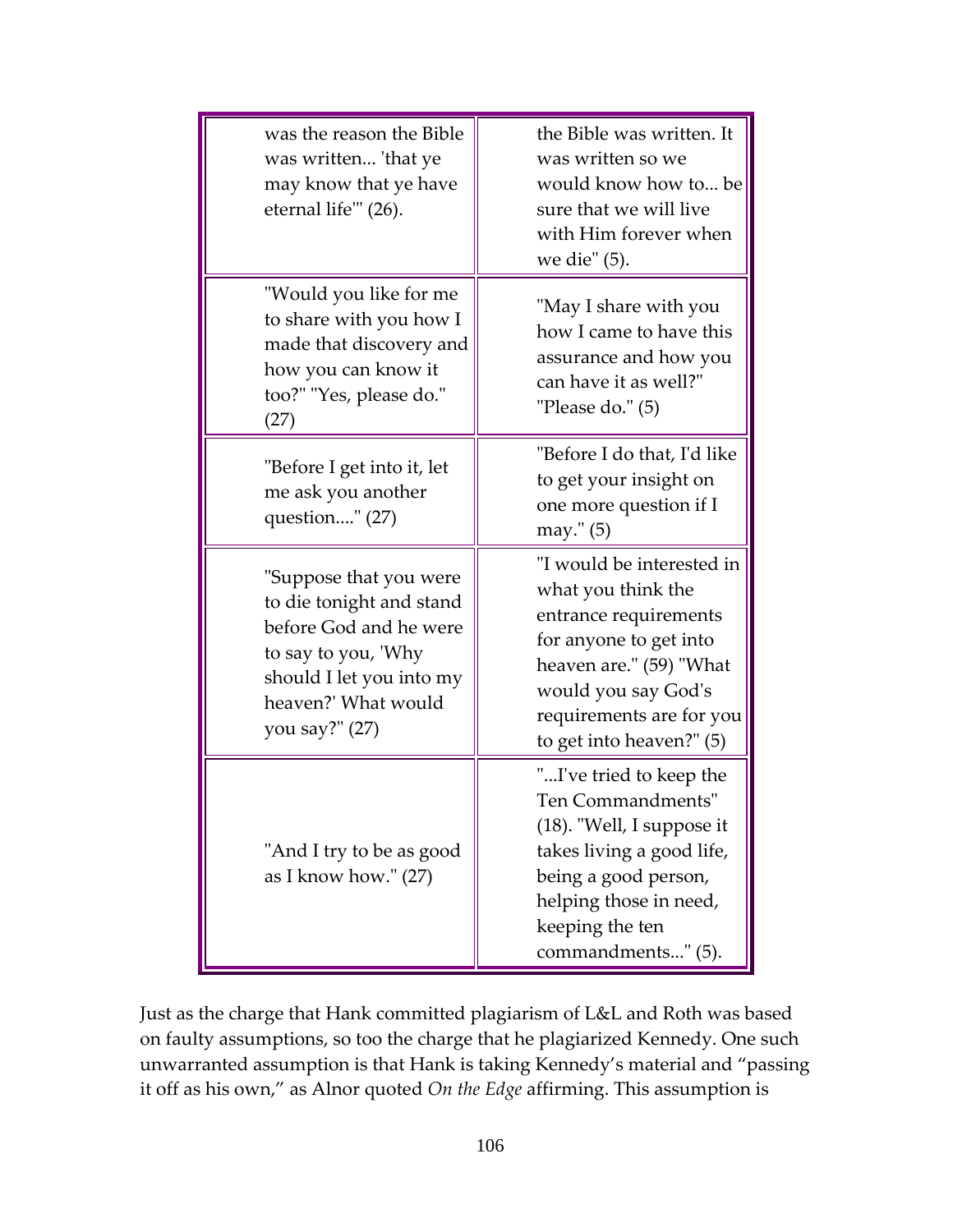false, and it could have been avoided if the right questions were asked: What kind of publication is PWT? Why was it written? Who was it written for?

#### **Hank's 2001 Letter to Kennedy**

Hank himself addressed these questions along with other issues relevant to this document in a June 4, 2001 letter he wrote to D. James Kennedy. It is our understanding that over a five-year period Bowman, Ken Smith (an outspoken atheist), Ferraiuolo, and Alnor all approached Kennedy, seeking his support for their charge that Hank had plagiarized him. Kennedy did not always back them in this allegation, but in 2001, when Hank had criticized Kennedy on the *Bible Answer Man* for teaching the doctrine of Christian Astrology also known as the Gospel in the Stars, Kennedy retaliated by writing an open letter that accused Hank of plagiarizing him. I will present here the full part of Hank's letter addressing the plagiarism charge and additional charges relevant to answering Alnor generally, and then I will add my own observations.

#### Dear Jim:

Just moments ago, Elliot Miller, editor-in-chief of the *Christian Research Journal*, informed me that you recently sent an open letter to one of our long-time donors making very serious and damaging accusations against me. These allegations amount to a serious case of slander.

In the past it has been my policy not to defend myself against such personal attacks. However, in this case I have been counseled by a number of respected Christian leaders who have a full grasp of the circumstances to write you this letter. I pray that it might be a catalyst for personal reconciliation.

….

Regarding your allegation of plagiarism, Jim, *you know better!* First, this is old news. To bring it up again because I rebutted your teaching on "biblical astrology" is beneath your dignity. In my summary memo to you October 31, 1995, I provided you and your publisher details and documentation as follows:

As discussed, I developed Personal Witness Training (PWT) while teaching two classes at Mt. Paran Church of God (around 1983). At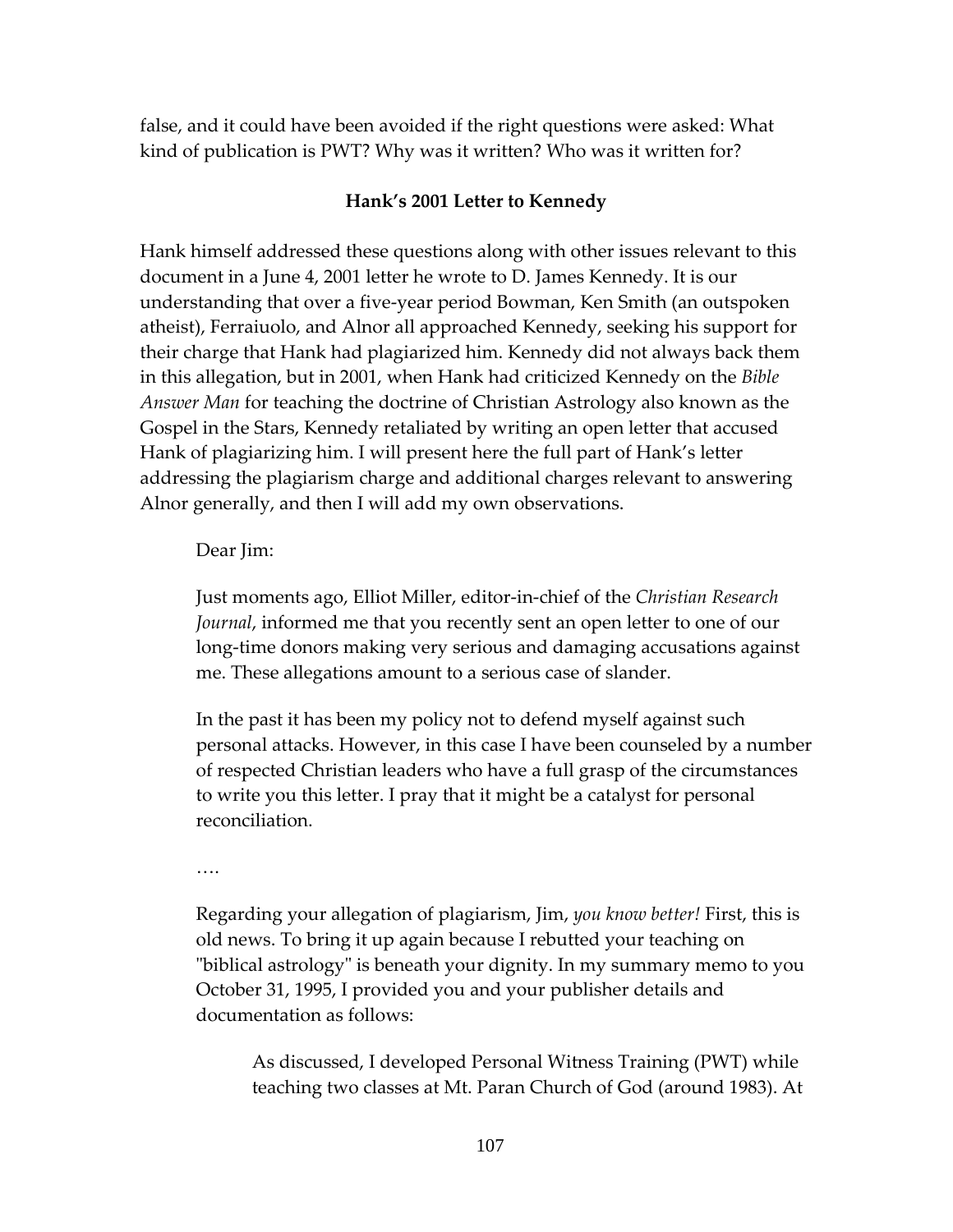the time, I was teaching a class titled "Your Memory and the Proverbs: Keys for Successful Daily Living" on Wednesday and Evangelism Explosion on Thursday. Many people attended both classes and were excited about how easily they were able to memorize Proverbs. They urged me to apply the same techniques in my teaching of E.E.

As you will recall, I demonstrated the memory techniques I developed for Evangelism Explosion to both you and principals at E.E. while serving as a consultant to your ministries. Although there was initial interest on your part and others to further explore the possibilities of making Evangelism Explosion inherently memorable, in the end it was decided that the broad use in circulation of E.E. materials would make any major modification prohibitive.

As time progressed, I conceived of a method for taking the basic biblical principles encapsulated in the E.E. presentation and associating them with the features of a person's face and parts of their body. In this way, whenever you shared the gospel, you could use the features of the person with whom you're communicating to remind you of all the essential points. To make the teaching process fun and easy, I developed a character named "Evangel, the Good News Bear."

Evangel the Good News Bear is not the only feature of PWT that is markedly different from Evangelism Explosion. For example, the gospel presentation itself (see pages 5-10) is substantially different from the one you developed for Evangelism Explosion.

Although I initially used PWT as an outreach program at Mt. Paran Church of God, by and large I have used PWT and Evangel the Good News Bear during memory training sessions as an illustration of how someone can quickly and easily learn and communicate the good news of the gospel. While many churches and denominations have for years modified E.E. to their own uses (often without any credit or attribution), I have consistently supported and recommended Evangelism Explosion as an ongoing training program for use by local churches. Although I initially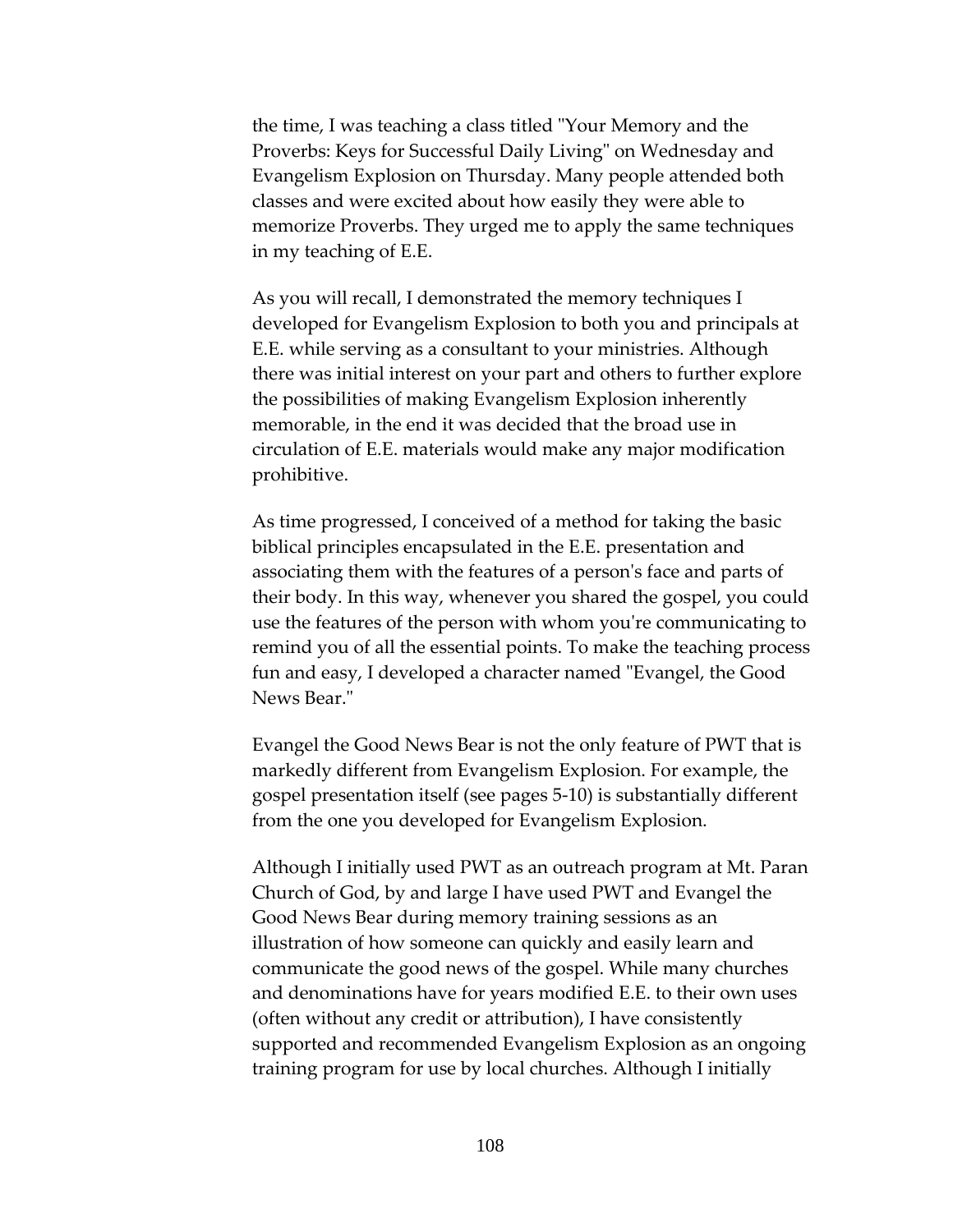shared with you a prototype of the Personal Witness Training manual, the enclosed manual is substantially the same.

Furthermore, PWT is not some big deal. It has never even been given to a publisher. It has simply been used as my personal method of equipping committed Christians to share the gospel. Additionally, I self-published these training materials for my students at Mt. Paran Church of God in Atlanta. Later, at my own cost, I produced PWT manuals for others who wanted a personal study method for learning to share their faith. And as I have communicated to you personally and in writing (March 11, 1996):

I acknowledge you as the primary source and inspiration for Personal Witness Training; that PWT is a *training manual* and that training manuals by definition take proven concepts and demonstrate how to apply and use them; that I continually point people and churches to Evangelism Explosion, not only during memory training seminars (such as the one I did at CRPC), but also on other appropriate occasions; and that the uniqueness of Personal Witness Training lies not in its being an "original" presentation of the gospel (I don't know of anyone who can improve on Jesus, Paul, or Peter's methods recorded for us in Scripture), but because it takes the time-honored principles of evangelism exemplified in Evangelism Explosion and *in a unique way* shows how to memorize and apply those principles with confidence through an inherently memorable training process.

Finally, let me quote a portion of a letter sent to me on your behalf by your publisher March 1, 1996:

Thank you for your letter of several months ago, in which you explained the background of your relationship with James Kennedy and the reasons for the perceived similarities between his book *Evangelism Explosion* and your *Personal Witness Training* manual. Based on the information now in hand, I am satisfied that no harm has been done to Dr. Kennedy, to *Evangelism Explosion*, or to Tyndale House Publishers.

Ironically, while the letter goes on to state that you told Tyndale House that you were "not interested in pursuing the issue," the most recent letter you are circulating is but one that has been brought to my attention. (For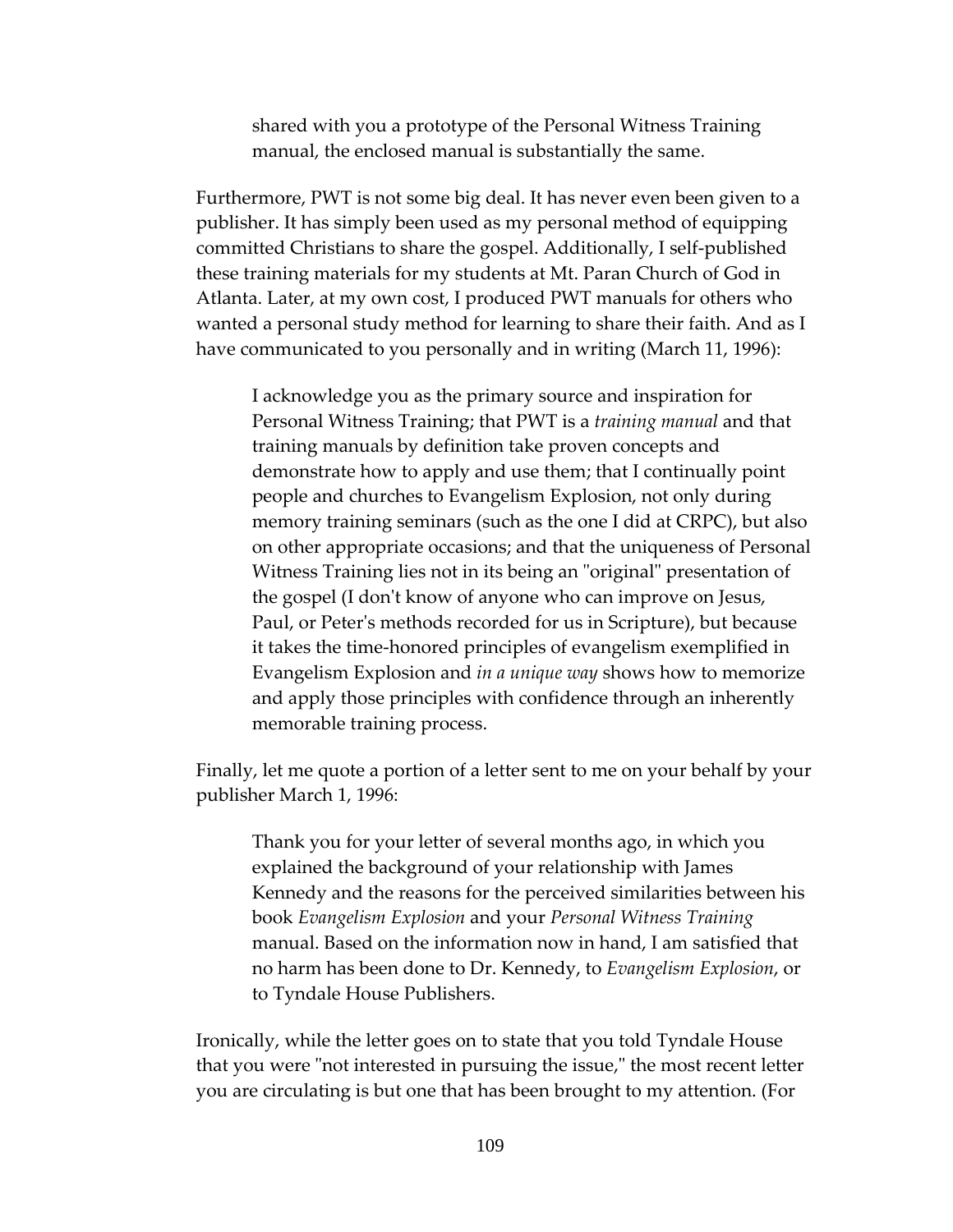example, your slanderous correspondence last year with a well-known skeptic is also posted on the Web.) Jim, I have never retaliated. Nor have I attempted to defend myself. In fact, to the present I continue to urge churches to adopt E.E. as their evangelism program. No one knows that better than Walter Martin's brother-in-law, Everett Jacobson, who has continued on CRI's board for almost 40 years and has been an E.E. teacher/trainer for as long as I have known him.

To now suggest that you do not want to sue me because you "did not think that is what a Christian ought to do" and then to proceed to defame me is at best disingenuous. Do you think slander is more noble than suing?

Which leads me to the next piece of misinformation you are presently circulating—namely that I plagiarized Walter Martin's materials. Jim, I would humbly ask you to immediately come up with the goods or send me an unqualified apology. Let me quote Elliot Miller, who was Walter Martin's most senior and trusted editor and researcher during the entire decade of the 1980s:

Regarding Hank plagiarizing Walter Martin, is this another one of those allegations against Hank that Dr. Kennedy in his open letter says that he doesn't have the time to research, but still feels free to make public? I worked directly under Walter for 13 years, nine of which I served as his chief editor. Along with Gretchen Passantino, I personally wrote, edited, or contributed to most of the written material that bore his name during those years. What I didn't personally contribute to I was intimately familiar with. It has never once crossed my mind that Hank has ever plagiarized Walter. What specific documents is Dr. Kennedy referring to? I watch Hank laboring over his numerous books and articles and he writes every single word. He has people helping him with research and editing, but if he is anything—to a fault (since he is such a perfectionist) he is an original writer.

Furthermore, contrary to the hearsay you are circulating, I became the leader of CRI several months before Walter died. This is a matter of record (board minutes, tapes from Walter Martin's Sunday school classes, memoranda and notes from staff meetings, etc.). In the months before his death he finally "washed his hands" of the day-to-day leadership. While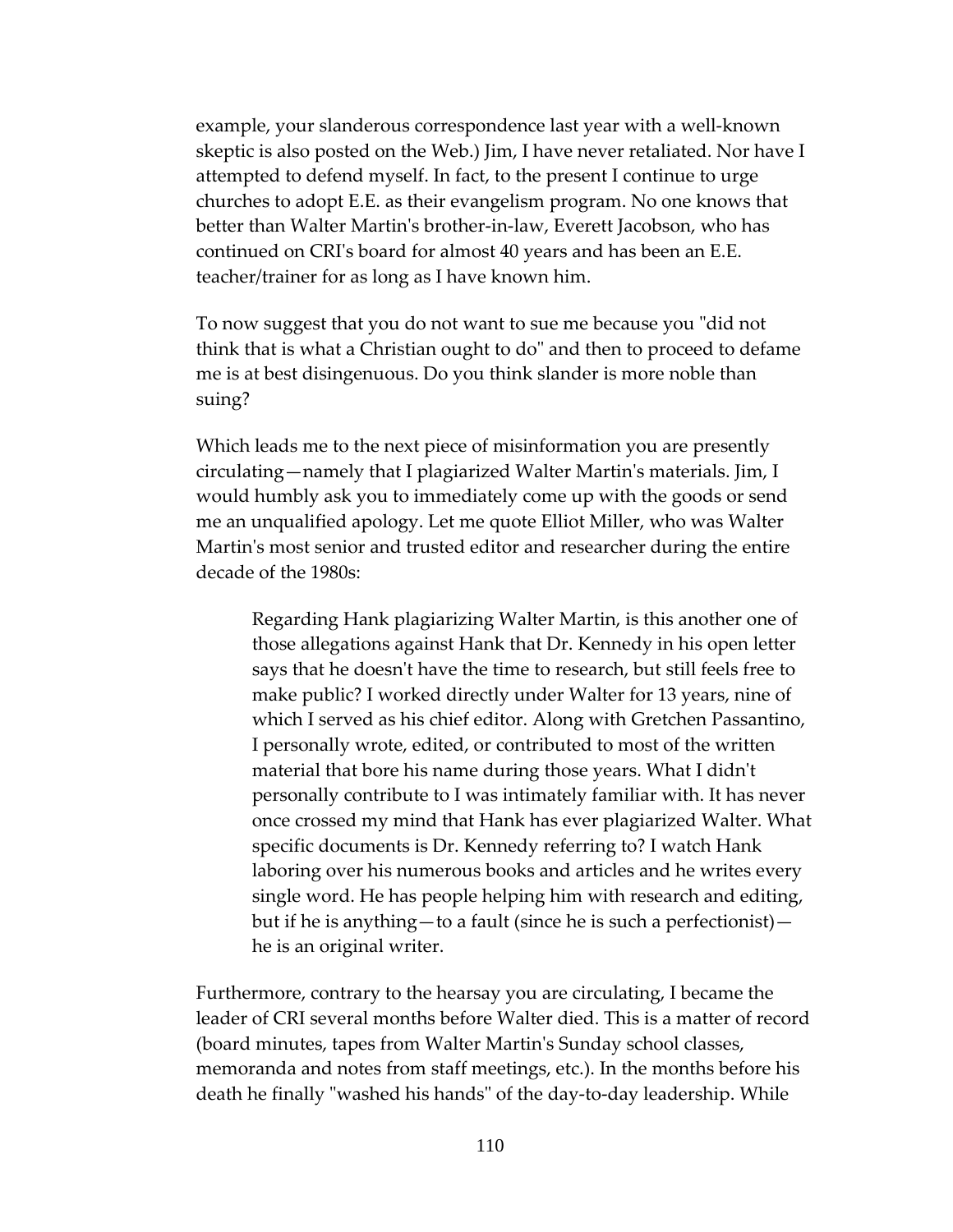retaining a titular presidency he handed the direction of the ministry over to me as executive vice-president. That's why when Walter died there was no question as to who was in charge. As our board minutes clearly record, Walter Martin's *full* board (with me abstaining) unanimously voted me in as president.

Finally, what has caused you to suddenly make an issue of this after all these years? And why have you suddenly stepped up your campaign of disseminating misinformation by circulating your most recent letter? Could it have anything to do with my critique of your "biblical astrology" as well as your fundraising efforts on behalf of TBN? On July 27, 1992, you wrote,

I am quite enthusiastic about Hank Hanegraaff and his ministry at the Christian Research Institute. Having known him since his conversion here at Coral Ridge Church, and having watched his remarkable growth in grace and knowledge to his present stature as an international Christian leader, I am tremendously impressed by what the Lord has done in him, and is doing through him. He is a worthy successor to the ministry begun by Dr. Walter Martin and I thank God for him and CRI.

Like you, Walter's widow, Darlene Martin, was once one of my most ardent supporters. She asked me to conduct both the private funeral service as well as the public memorial service for Walter—hardly something you would ask of someone who had obtained his position "by methods that were less than ethical." At the memorial service, Darlene herself made it clear that Walter had chosen me to lead CRI into the future:

Walt and I talked often about who would take over for him at CRI if the Lord ever were to take him home. Since last October, Walter asked Hank Hanegraaff to work with him and to be that man. Little did we know that it would come this soon. But Hank is the man that Walter wanted to lead CRI and I am eternally grateful to this man for the uplifting that he has done for me in these past few days, and he is a godsend and I am so grateful for him, and for his family who are here. And I know that the Lord is going to bless CRI, and in continuing the ministry is going to flourish under his direction. And I just thank the Lord for him.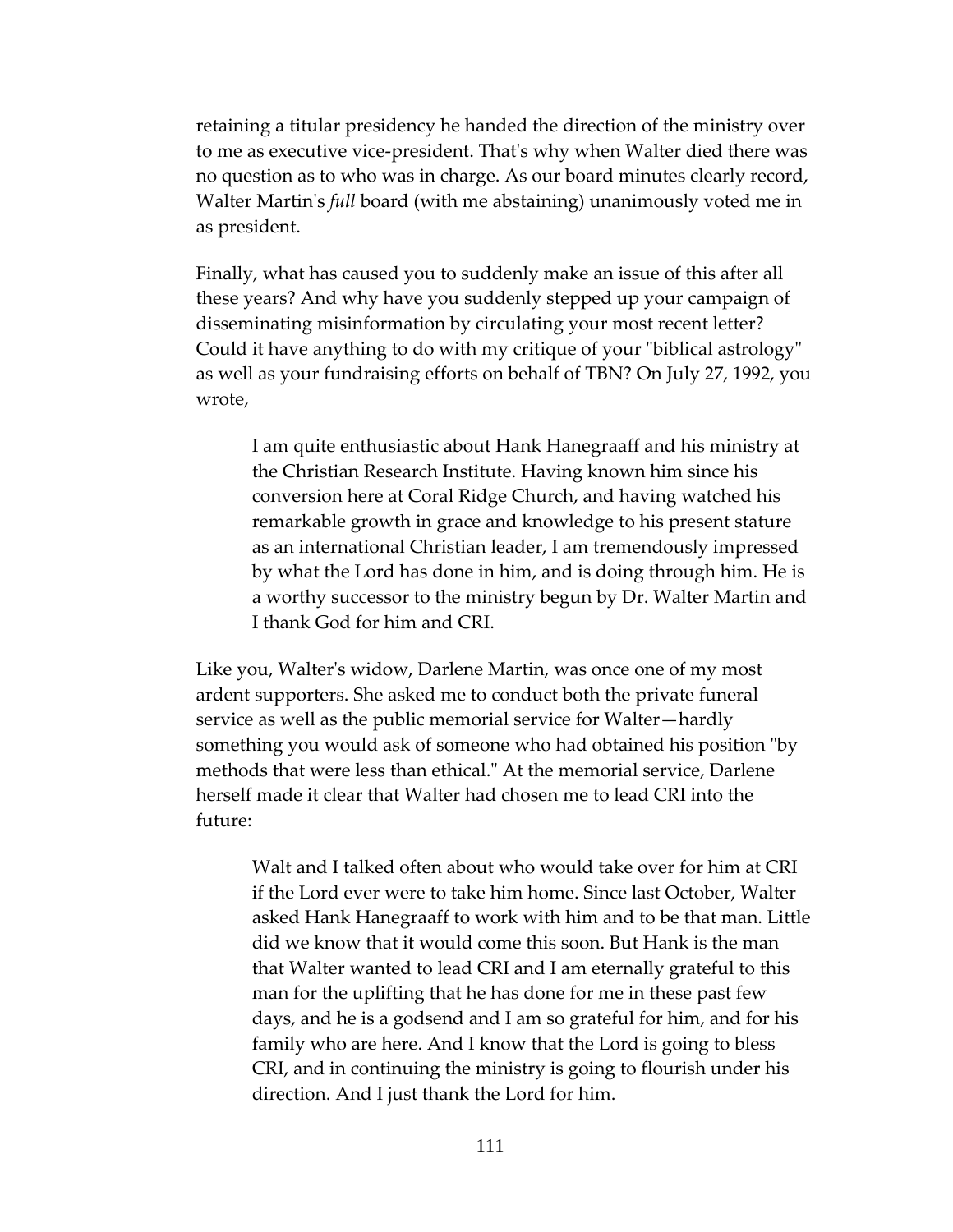Our research staff recently apprized me of the fact that some of those who are committed to undermine me and the ministry of CRI have sought to dismiss Darlene's remarks by suggesting that on her way up to the podium Darlene was handed a script of what to say. This conspiratorial notion is soundly refuted by the video of the memorial service and is not particularly flattering to Darlene. It's one thing to suggest that Darlene was deceived at her husband's funeral; it is another to suggest that she would go along with the deception for the next seven years as a member of CRI's board of directors. For example, on June 7, 1994 she wrote,

How very grateful I am to the Lord for you!

It was no coincidence the day you met Walter Martin; the day you took the number two position at CRI; the day you said, "yes" and became a member of the Board of Directors of CRI! All of this was according to God's plan for you and CRI. You were there when Walt went home to be with the Lord. You were there when the board called you to be the president of CRI—again, a part of God's plan.

Darlene (letter enclosed) goes on to rejoice in the fact that "the Bible Answer Man show has reached unprecedented heights and continues to be a beacon for the truth of the Gospel and listeners questions are being answered and people are being brought to the Lord." Obviously Darlene has had a change of heart since she wrote this and numerous other warm and supportive letters. While I cannot and would not disclose privileged board information in this forum, it is a matter of public record that the Evangelical Council for Financial Accountability (ECFA) prohibits any officer, director, or principal of a member organization from receiving royalties for materials sold through the organization. Our commitment to follow this standard set into motion Darlene's falling out in her relationship with us.

Let me conclude with a word about your innuendos regarding my qualifications. I may not have written "almost 50 books" as you claim for yourself, but I actually wrote every one of my books. Further, my work in radio should speak for itself. Every day, Monday through Friday, I answer questions live on virtually every possible challenging topic for a weekly audience of over 6.3 million. And the response from listeners whose lives are changed is simply overwhelming. I have watched my life and doctrine closely and am persevering. I am the father of eight children who all love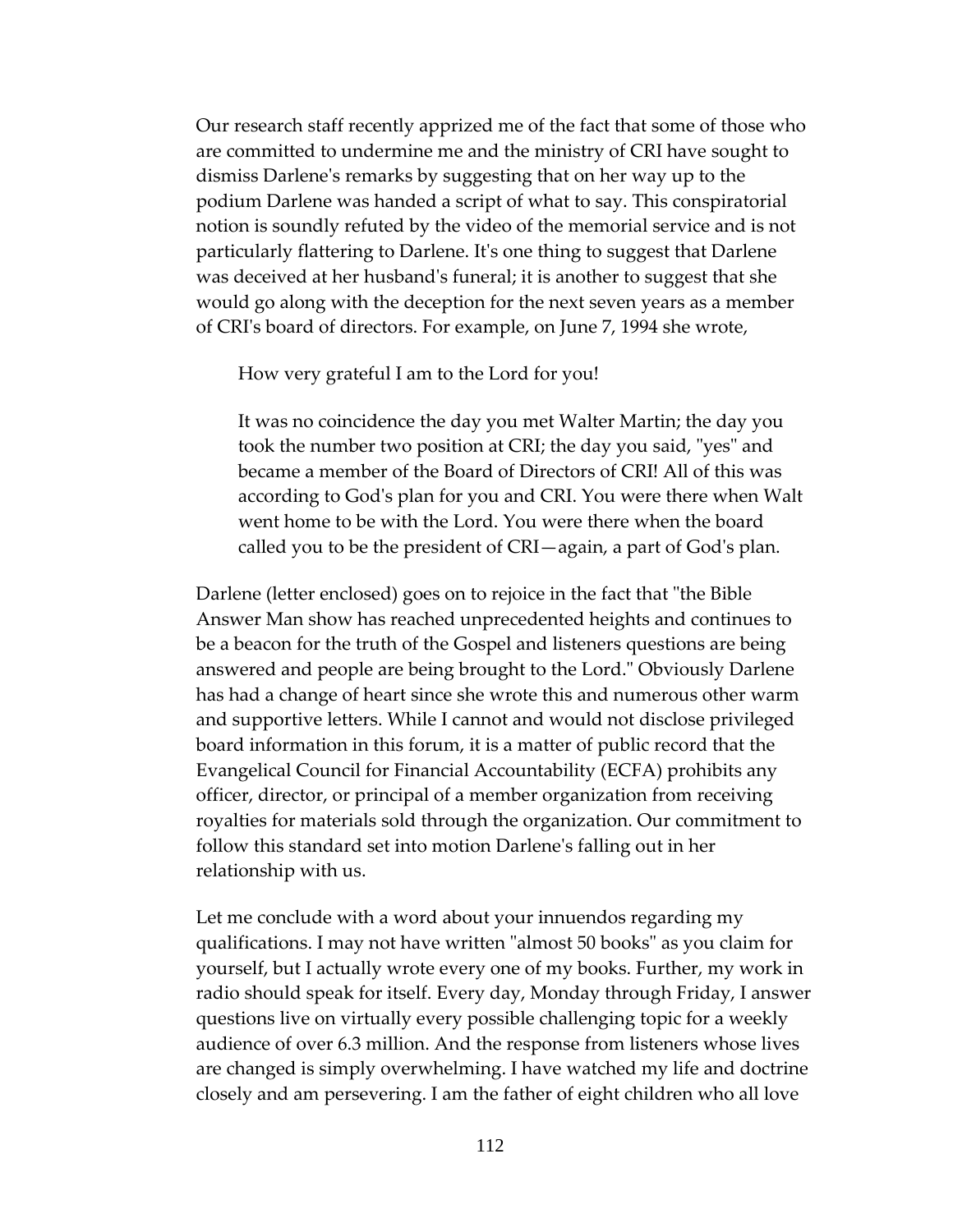the Lord. I have never claimed to be anything other than a layman that God has condescended to use. As I encourage my radio listeners over and over, anything I can do you can do and most of you can do better.

In summary, I have bared my soul in this letter to document what I have already told you in person. As I said at the outset it is my sincere desire that God might use this letter as a catalyst for reconciliation. I do want to make it clear, however, that I am no longer going to sit back and allow you to slander me to our donors and the public. Theological differences are one thing. These false accusations are quite another.

Sincerely,

Hank Hanegraaff President

1 Timothy 4:11–16

It almost seems superfluous to add further commentary to what Hank said so well in this impassioned letter to Kennedy. Of course, nothing that Hank said or I can add will change the minds of those who are unwilling to have their minds changed. Alnor responded to Hank's letter, which Gretchen Passantino obtained permission from Hank to put up on her Web site<sup>[48](#page-112-0)</sup> along with her own response to Kennedy's letter,<sup>[49](#page-112-1)</sup> by commenting: "Hanegraaff's response did not deal with lifting a single duplicated line or paragraph he appropriated from Kennedy and he never responded at all to lifting his memory materials from others."[50](#page-112-2) Did Alnor really read Hank's letter? The whole section addressing PWT was a reply to the charge that he plagiarized Kennedy and explained the reasons for the similarities between E.E. and PWT.

As for Hank's not responding to Kennedy regarding allegations that Hank plagiarized others besides Kennedy, that was because Hank was replying to Kennedy's open letter and Kennedy never made that particular allegation. Considering all the space I devoted above to answering the allegations that Hank plagiarized others besides Kennedy, Alnor should finally be satisfied; except, if

<span id="page-112-0"></span><sup>48</sup> [http://www.answers.org/newsletters/hankresp.html.](http://www.answers.org/newsletters/hankresp.html) 

<span id="page-112-1"></span><sup>49</sup> [http://www.answers.org/newsletters/respkenn.html.](http://www.answers.org/newsletters/respkenn.html)

<span id="page-112-2"></span><sup>50</sup> Alnor, "More Details," 11.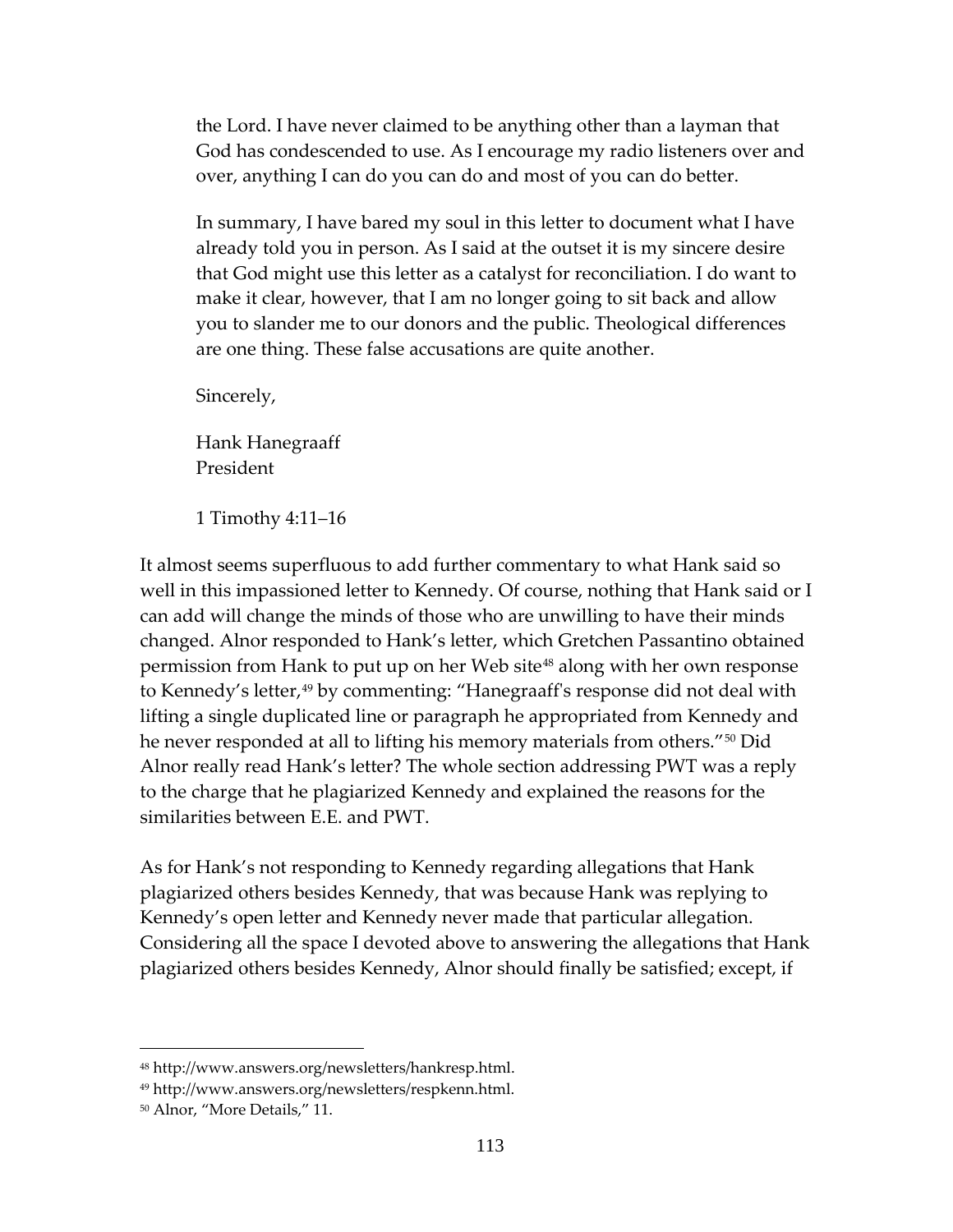the past is any indication, he will dismiss my response out of hand because I am on CRI's payroll.<sup>[51](#page-113-0)</sup>

#### **Hank's Acknowledgment of Kennedy**

With Hank's letter to Kennedy fresh in our minds, let's return to the questions that get right to the point of whether Hank plagiarized Kennedy. First of all, did Hank claim, or even imply, that the material he used from Kennedy was his own creation? Such a claim, as we've seen, would constitute plagiarism. In his letter to Kennedy above Hank mentions the acknowledgment he gave to Kennedy in PWT. That acknowledgment, which was published *before* anyone accused Hank of plagiarizing Kennedy, reads in full:

<span id="page-113-0"></span><sup>&</sup>lt;sup>51</sup> See Alnor, "With a Little Help from His (Paid) Friends," in which he cites my status as a CRI employee and Gretchen Passantino's past financial relationship with CRI to discredit our past defenses of Hank against the plagiarism charges. This kind of ad hominem argument (attacking the person so you don't need to deal seriously with his or her arguments) has been typical of Alnor's approach, and thus he has entire pages on his Web site attacking Passantino and her late husband Bob, Richard Abanes, and others who have spoken up in Hank's defense. (Please note: this kind of fallacious and malicious approach is not how discernment ministry, apologetics ministry, or any kind of Christian ministry should be conducted!) For the record, *Passantino has never been paid for anything she has said or written in Hank's defense*. She has not been on CRI's payroll since the 1970s and has not performed any contract services for CRI for many years, and yet she remains just as vocal in defense of Hank, simply because of her longstanding commitment to truth and truth-telling in journalism. For my part, Alnor and others who have publicly suggested that I would not still be working for Hank had I not been corrupted have it exactly backwards: I would not still be working for CRI had I found any merit in the allegations that Hank is corrupt. This book-length document as well as the 1995 document *Setting the Record Straight* should be sufficient to show that my continued involvement with CRI stems from conviction based on an intimate grasp of the facts and not corruption resulting in a denial of the facts. I write these things not to vindicate myself, for I live for, serve, and am accountable to the Lord alone (1 Cor. 4:3–5), and the older I become the more I realize that His approval is all that matters. However, attacks against me are really not about me but are about Hank, and the continual onslaught against Hank amounts to nothing more or less than a continual onslaught against CRI, a ministry that I firmly believe God raised up and has continued to sustain for fortyeight years. CRI is making an impact for the Kingdom of God and could accomplish much more than it is, but it is significantly being hindered in accomplishing its purpose by the malicious and slanderous anti-CRI materials that are so readily accessible on the Internet. Tragically, most of this damage is being done not by cultists, occultists, heretics, or atheists but by people who claim to honor Walter Martin and passionately care about apologetics. It reminds me of Jesus' prophecy to His disciples that "an hour is coming for everyone who kills you to think that he is offering service to God" (John 16:2). These people are attempting to destroy a ministry of God in the name of God. To work at undoing the damage that they have proven so dedicated to doing is why I write this document.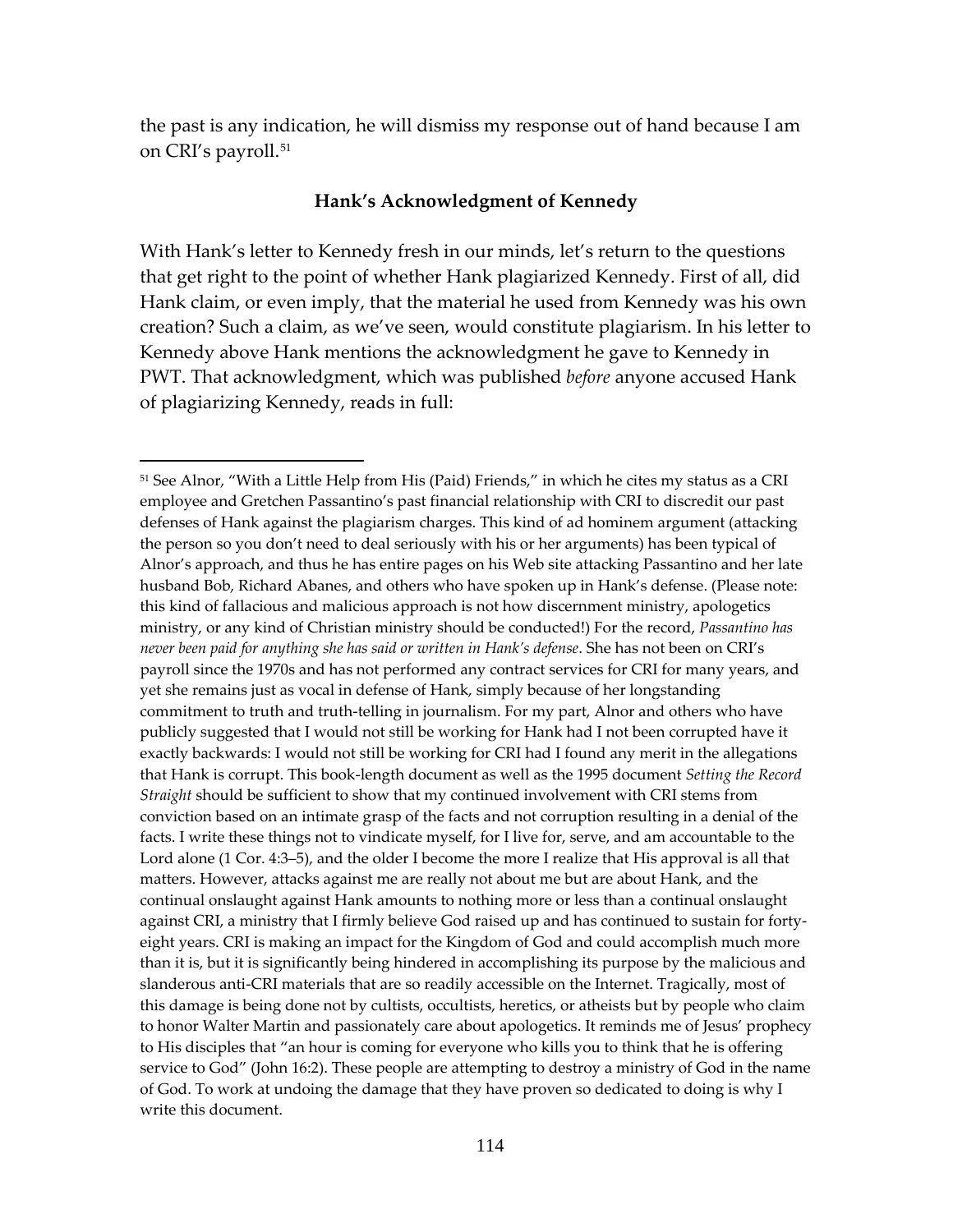## **Acknowledgment**

…

 $\overline{a}$ 

A Special Thanks…. [ellipses in original]

I take this opportunity to express my indebtedness to Dr. D. James Kennedy.

It was a direct result of his ministry that I came to know Jesus as my personal Lord and Savior; it was through the church he founded that I was discipled; and it was from those he prepared that I learned how to be an effective witness for Jesus Christ.

Not only have I grown as a result of his personal example, but also by reading his books and memorizing many of his lectures. Most of all it was from him that I caught the vision for how my life can be used to extend God's kingdom.

Although Dr. Kennedy is well known as a Christian statesman, to me he is best characterized as a man with a heart for God. It is my prayer that this program will be used by God to complement his vision.[52](#page-114-0)

Alnor writes that "Bowman found things very wrong with this [acknowledgment]: [quoting Bowman] 'However, nothing is said here or anywhere else in PWT about any dependence of that book on Kennedy's EE. The fact that Kennedy is given such glowing thanks only makes matters worse, because it now makes it impossible to excuse Hank's failure to mention EE as an oversight.'" I have read this statement by Bowman literally dozens of times and I still cannot find the logic in it. How is it better to not mention both Kennedy and E.E. than to acknowledge Kennedy but not E.E.? Not only is Kennedy acknowledged but the manner in which he is acknowledged implicitly but clearly acknowledges E.E., as both the quotation indented immediately above and the next indented quote below make clear. And if it were conceivable that Hank could overlook mentioning both Kennedy and E.E., why should it be inconceivable that he could overlook one but not the other? People overlook things in part as well as in whole all the time. To cite a familiar example (at least

<span id="page-114-0"></span><sup>52</sup> Hendrik Hanegraaff, *Personal Witness Training: Your Handle on the Great Commission* (selfpublished, 1987), iii.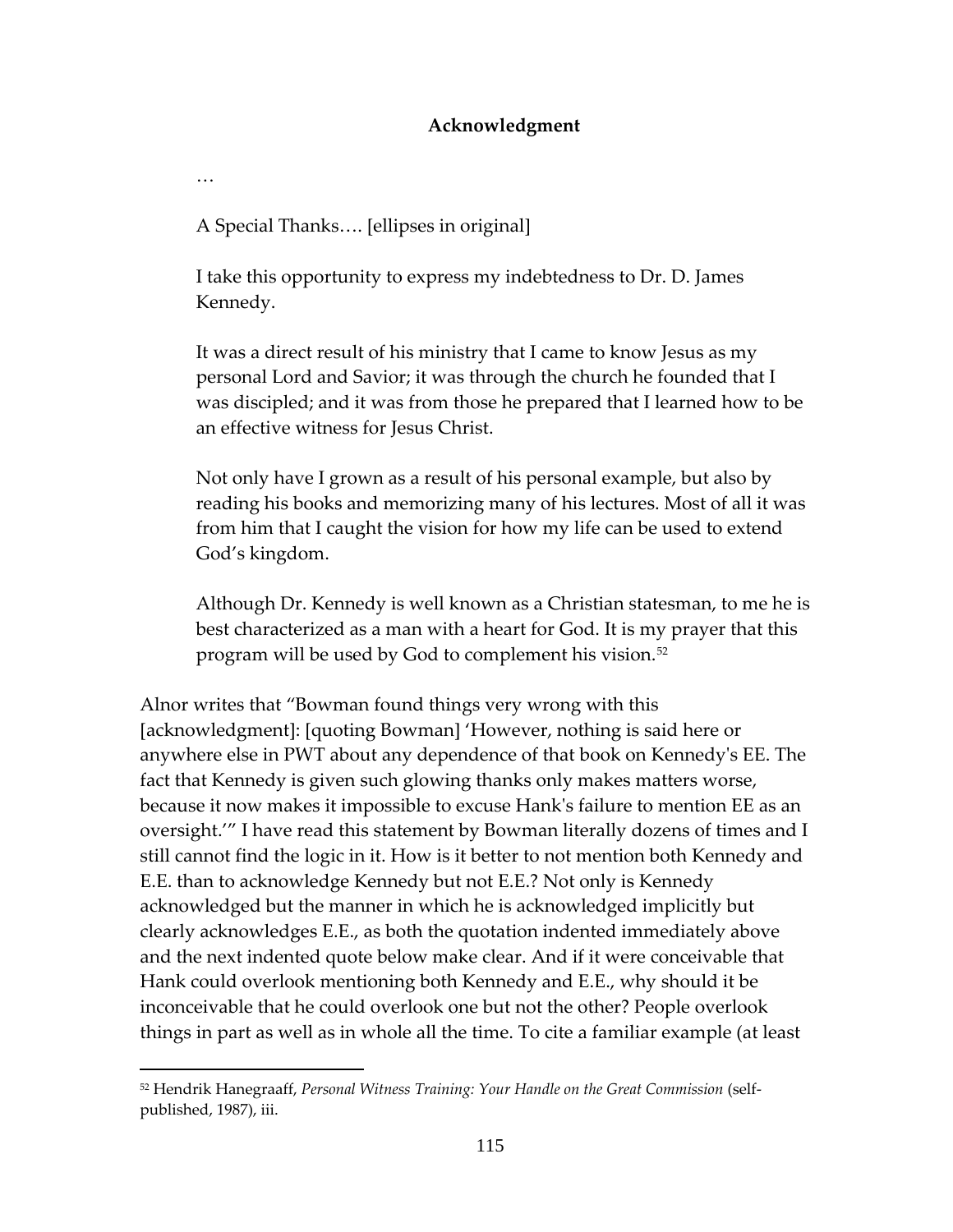to me and perhaps to you as well), sometimes I completely forget to bring a shopping list to the market; other times I remember the list but I overlook a couple items on it (to my wife's dismay when I return home!).

An extremely cynical and reaching interpretation would be that Hank mentioned Kennedy to try to escape the charge of plagiarism but didn't mention E.E. because he was nonetheless trying to pass the material off as his own. A more charitable and reasonable interpretation would be that he acknowledged Kennedy because he was trying to give credit where credit was due, but it did not occur to him that mentioning E.E. by name would be a further way to do that, and it would also preclude some charges of plagiarism.

As an editor, I would have advised Hank to acknowledge E.E. explicitly. The more explicit authors are about their sources, the better. But it needs to be remembered that when he published PWT Hank was inexperienced as an author, had no professional editorial input, and was merely attempting to further the work of evangelism. When I was a young Christian I too put together evangelistic and teaching materials without properly crediting all my sources. Credit and the concerns of professional publishing were the furthest things from my mind—all I was thinking about was reaching the lost and building up the church! Although I now have three decades in professional publishing under my belt and am personally meticulous about crediting sources, I still have a hard time understanding this concern about "plagiarism" and personal ownership of ideas where the preaching of the gospel is concerned.

As much as I respect Kennedy, I believe he erred by allowing Ferraiuolo et al. to provoke in him a sense of personal violation over PWT, and I'm not alone in this.[53](#page-115-0) First, PWT was written by one of his own disciples whom he trained in evangelism. Isn't there a joy to be found in seeing one of your own disciples using what you taught him, showing ingenuity in the way he does it, and bearing fruit? Indeed, might he not have been offended if that disciple used some other approach? As someone who "plagiarized" Walter Martin as a twenty-one year-old Christian witnessing to Jehovah's Witnesses in homes and Kingdom Halls and teaching other young Christians about the cults, I can assure you that

<span id="page-115-0"></span><sup>53</sup> Under "Critics Might Say" MinistryWatch.com affirms, "Dr. Kennedy has made critical comments about an author who has drawn from Evangelism Explosion in order to develop other witnessing materials. Although every author has the right to protect his or her publications from (perceived) plagiarism, the context and wording of Kennedy's comments reflect a prideful and vindictive spirit which ill-becomes the Gospel."

[http://www.ministrywatch.com/mw2.1/F\\_SumRpt.asp?EIN=237068456.](http://www.ministrywatch.com/mw2.1/F_SumRpt.asp?EIN=237068456)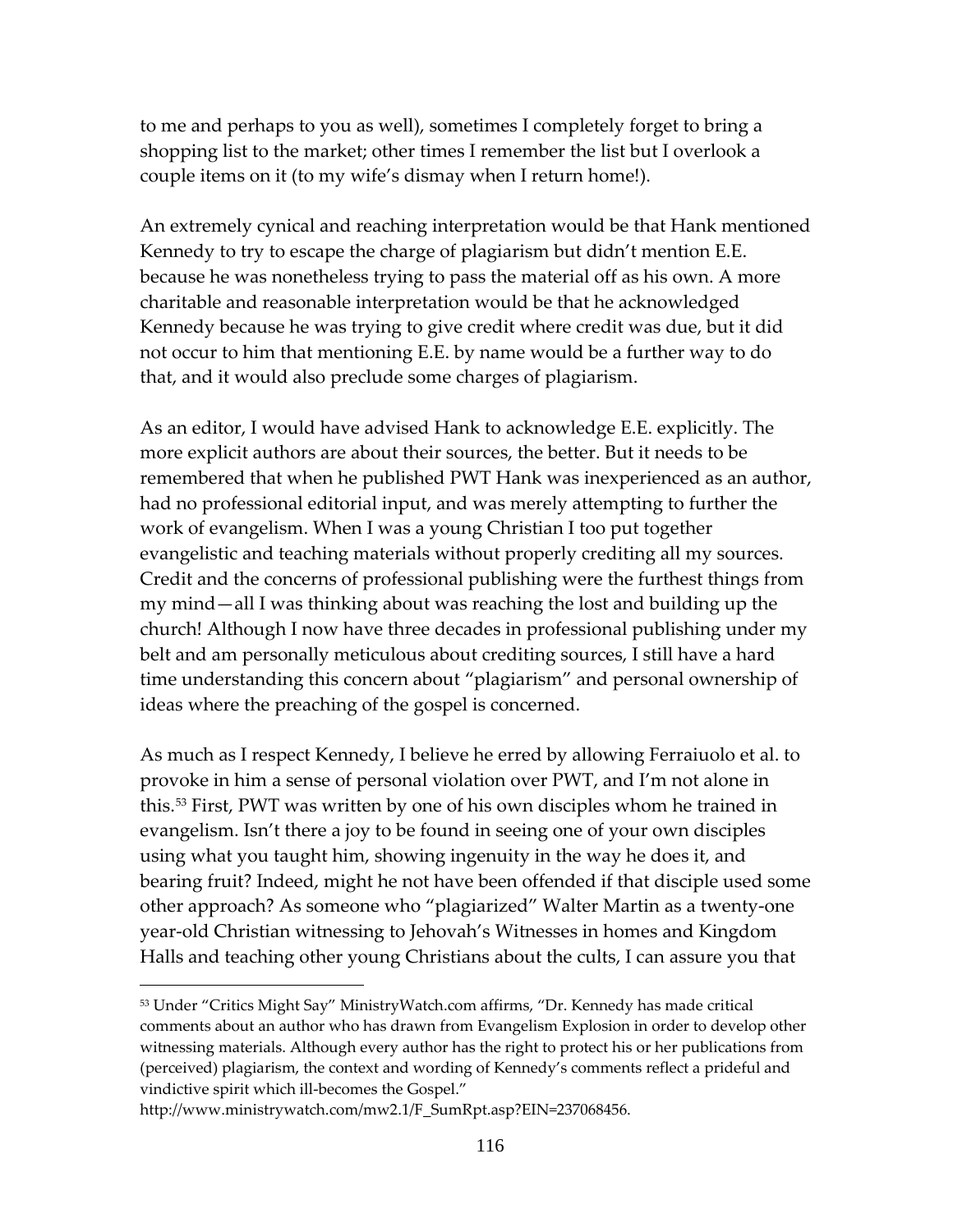when Walter heard about it some years later he couldn't have been more delighted.

Second, Hank did acknowledge his teacher glowingly for being the singular influence in his spiritual life and evangelistic approach.

Third, Hank's incorporation of E.E. material into PWT wasn't news to Kennedy, even if it seemed that way to Ferraiuolo et al. when they brought it to Kennedy's attention. Not only did Kennedy ask Hank to create an inherently memorable version of E.E. before deciding against it because E.E. was too well established in different translations internationally to be changed, but Hank also sent him prototypes of PWT as he was developing it. In the mid '80s Kennedy even had Hank teach an early version of PWT to his congregants at Coral Ridge. Indeed, Kennedy valued Hank's contribution so greatly that at the same time that Hank was considering Walter Martin's offer to become the CEO at CRI he was also considering an offer from Kennedy to become the CEO of the Evangelism Explosion organization.

Finally, all we're talking about here is a training manual to help people win souls (which brings us to the important question mentioned above, "What kind of publication is PWT?"). A training manual is not the place to unfold new ideas but rather to lay out step-by-step proven methods for doing something effectively. That is precisely what Hank created with PWT in a manner that far exceeds anything that can be found in E.E. While E.E. is almost entirely written in standard paragraph form with fully developed prose, PWT is largely written in outline form with blanks for the student to fill in at every point. This, in addition to its frequent mnemonic illustrations and exercises, puts PWT in a different literary category than E.E.: it is properly a workbook. E.E. has the same practical purpose as PWT (preparing Christians to win souls), but it does so in a different way. It is more properly a study book.

Not only does Hank formally acknowledge his indebtedness to Kennedy on p. iii of PWT, explicitly stating that he learned how to evangelize from people trained by Kennedy and that he had read his books (which would, of course, include E.E.) and memorized many of his lectures, but on p. x, under the heading "The Birth of a Vision," Hank further writes:

On a wet, windy, January day in 1979 three people from a church in Ft. Lauderdale, Florida, knocked on my door. The contact came at a time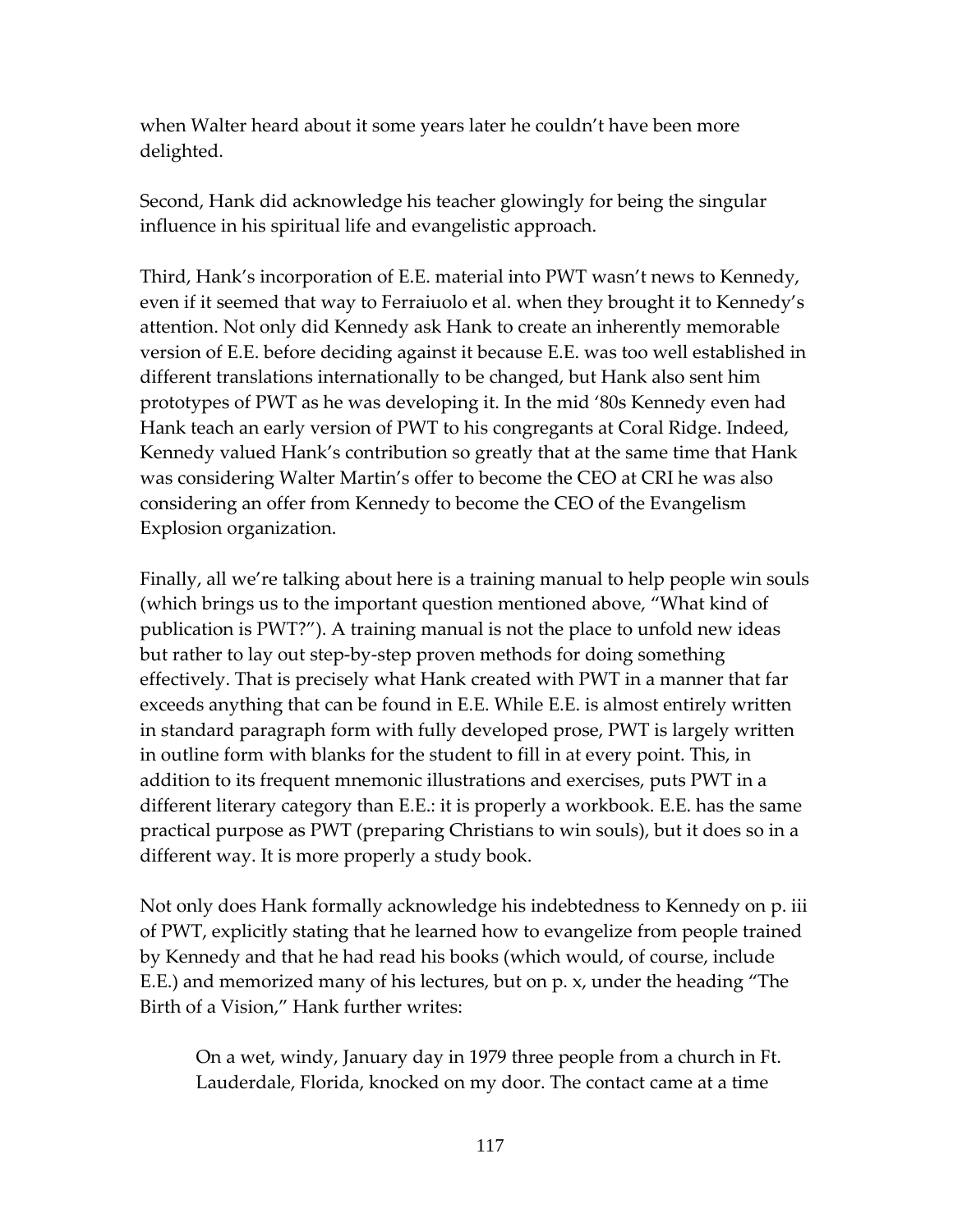when I had very little interest in spiritual matters, yet, this visit marked the beginning of a whole new life for me.

….

After my conversion, I was integrated into vital church membership and began to grow in my faith. It was there that I learned how to become an effective witness for Christ and how to train others to do so as well.

Since that time, sharing my faith and training others to communicate the Gospel and to answer objections to the historic Christian faith has become a lifestyle. As I grew in my faith, I developed a tremendous hunger to know God's Word. I not only wanted to get into the Word but I wanted the blessing of getting the Word into my heart.

Unfortunately, I did not know how to go about memorizing the Bible with retention.

My attempts to memorize the scriptures by rote ended in constant frustration. This frustration led me into a study of mnemonics (the science of memory). I began to assimilate and apply memory systems that have been used with great success throughout the centuries, as well as the most current discoveries in memory training.

As the application of these techniques bore fruit in my life, I was asked to show others how they could learn to use the marvelous abilities that God has blessed us all with to remember His Word. This led to conducting memory seminars for churches, schools, and other organizations in the United States and abroad.[54](#page-117-0)

This quotation provides a further answer to the question, "Was Hank attempting to convey that the evangelistic approach in PWT was entirely or even predominantly his own creation?" (And please note that Hank also explicitly acknowledged that he did not create the mnemonic systems he used but drew on sources both old and new. It seems that Ferraiuolo and Alnor missed this reference as well!) With his acknowledgement of Kennedy as his pastor and the one responsible for his conversion, spiritual growth, and training in evangelism just seven pages prior, there could be no doubt what church in Fort Lauderdale sent those three people to Hank's home to share the gospel with him; nor could

<span id="page-117-0"></span><sup>54</sup> Ibid., x–xi.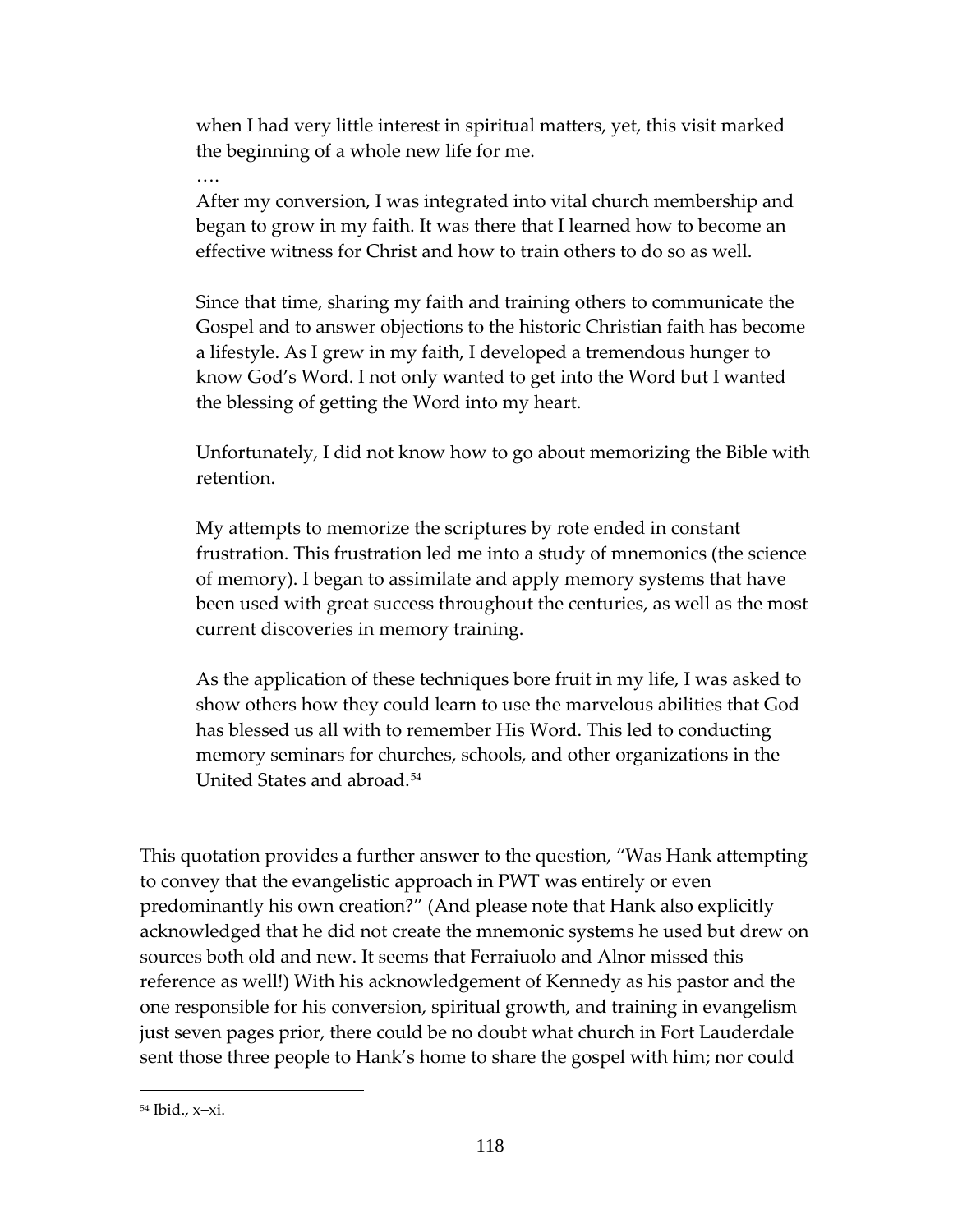there be any doubt as to where he was integrated into vital church membership, began to grow in his faith, and learned how to become an effective witness for Christ and how to train others to do so as well. What other church could he be referencing besides Coral Ridge Presbyterian Church, and what other evangelistic program do they use besides Evangelism Explosion? Whether he specifically referenced E.E. or not, E.E. clearly was the gospel presentation that he originally embraced, was trained to use, and trained others to use. It does not take an astute literary critic or a trained logician to catch the drift.

### **Conceived in the Womb of E.E.**

Nor was it a great act of investigative journalism or first-rate primary research to establish a connection between E.E. and PWT. When I first heard Hank present PWT I immediately thought, "Oh, he's coming from an E.E. background." But did I think he was plagiarizing E.E.? Of course not! E.E. was the gospel presentation that Hank knew. It provided the context and atmosphere in which he was converted, discipled, and came to thrive spiritually. Someone spiritually reared in the environment of Coral Ridge or any other of the thousands of churches that use E.E. worldwide could be excused if he barely realized there was any other way to present the gospel. If someone in Campus Crusade were to develop an inherently memorable (mnemonics-based) presentation of the gospel would we expect it to be a different presentation than the Four Spiritual Laws? Would anyone accuse that person of plagiarizing Bill Bright or trying to pass off Bright's ideas as his own? Not likely, unless the name of the person being accused was Hank Hanegraaff.

The point of all this is that PWT was conceived in the womb of E.E. The similarities between E.E. and PWT are not a matter of "lifting lines" as Alnor put it, as though Hank had a copy of E.E. open next to his typewriter and then cleverly altered a word here or a phrase there to make it look different. Rather, as a practitioner and trainer of E.E. he had not only internalized it but, using mnemonics, he had committed it to memory. Because PWT was originally based in E.E., elements of E.E. show up frequently, but Hank also infused it with mnemonics, added numerous original elements, and adapted even those elements inspired by E.E. to his own characteristically innovative approach. Bowman's chart is misleading in the same manner that Alnor's chart comparing Hank and L&L is, in that it puts whatever elements that are similar side by side without showing the vast differences.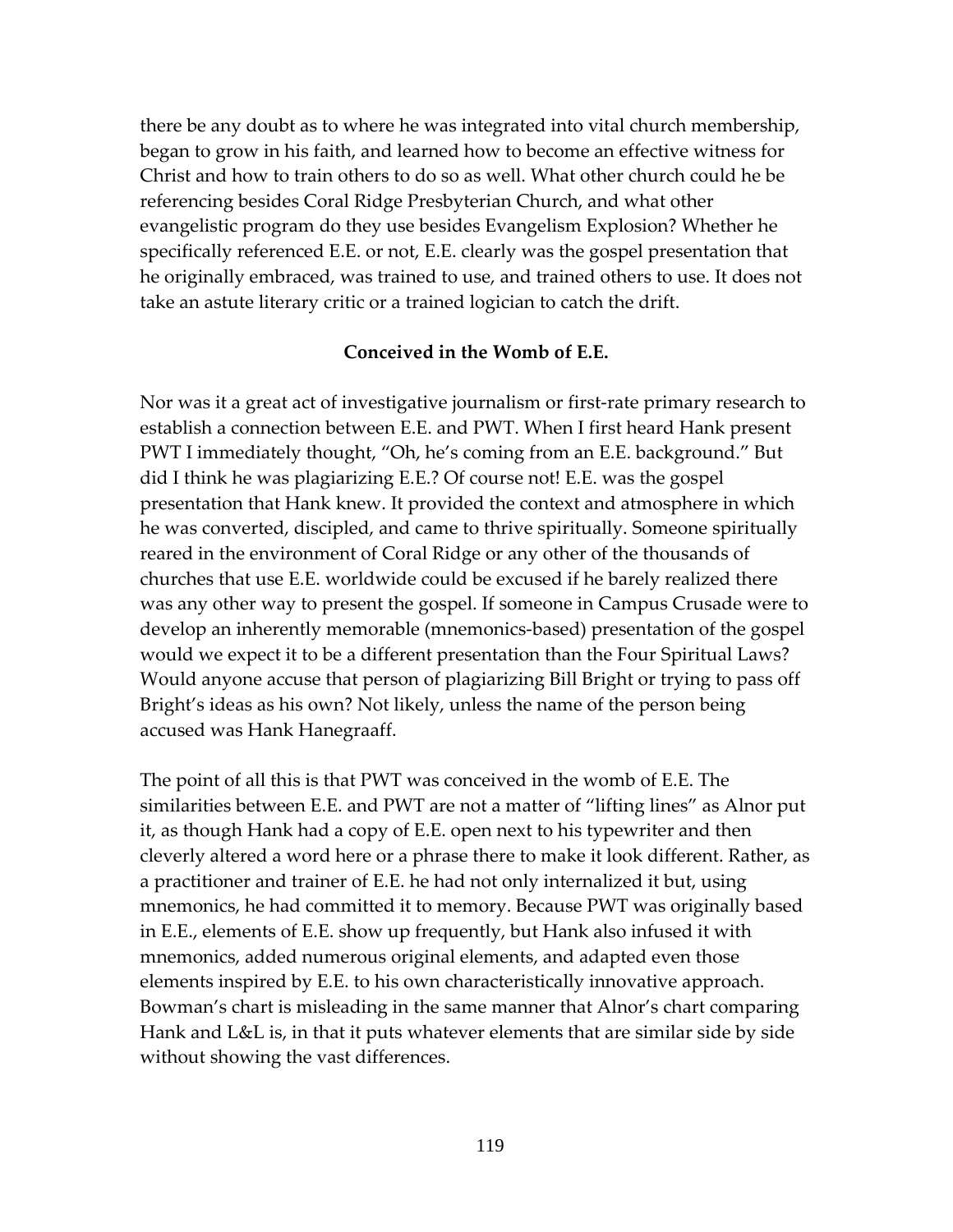The inherently memorable format in which Hank packaged the gospel presentation in PWT was his own creation and provided a strong justification for creating the material. (This answers the question, "Why was PWT created?") This was the way he did evangelism and it was so effective that it naturally generated an interest and demand for him to teach it to others.

As Hank explained to Kennedy, PWT was created when people to whom he was teaching E.E. one night a week and Bible memorization another night asked him to make E.E. inherently memorable in a manner similar to what he had done with the Bible (which addresses the question, "Who was PWT written for?"). Does Alnor really expect us to believe that these people thought Hank created the E.E. material he was now teaching in a memorable format? Does he expect us to believe that Hank was trying to make them think that? Alnor and the others who take his view need to credit Hank, his students, and, for that matter, you and me, with a little more intelligence!

## **An Agenda-Driven Allegation**

Let's get one thing straight. It is a verifiable fact that these plagiarism allegations have been made by people who already had an agenda to discredit Hank before they came upon the plagiarism angle, whether Ferraiuolo, Bowman, or Alnor. The allegations need to be put in a lot of context. At the time they were made an opinion held by many of the people who were unhappy with Hank's placement in the presidency of CRI was that he was unqualified to take the place of Walter Martin (see appendix D). He had assumed that position with no formal theological or apologetics training and no publishing history other than a few self-published books on evangelism and memory training. When Hank began to write material such as *Christianity in Crisis* that would seem to contradict that low opinion of him, it was alleged by some members of the Group for CRI Accountability that Hank's materials were ghostwritten. The plagiarism charge was another attempt to discredit Hank's claim to the leadership of CRI. Even when he writes he's incapable of producing anything original, so the theory went.

Despite his tendency to throw everything at Hank but the kitchen sink, I was amazed to discover that Alnor continues to suggest that Hank's books are ghostwritten.[55](#page-119-0) Back in the early '90s such an opinion might have seemed

<span id="page-119-0"></span><sup>55</sup> See, e.g., Alnor, "More Details," 3 and n. 8. As proof of this Alnor cites a statement by Gretchen Passantino that she was an editorial consultant to Hank "'formally and informally as both editor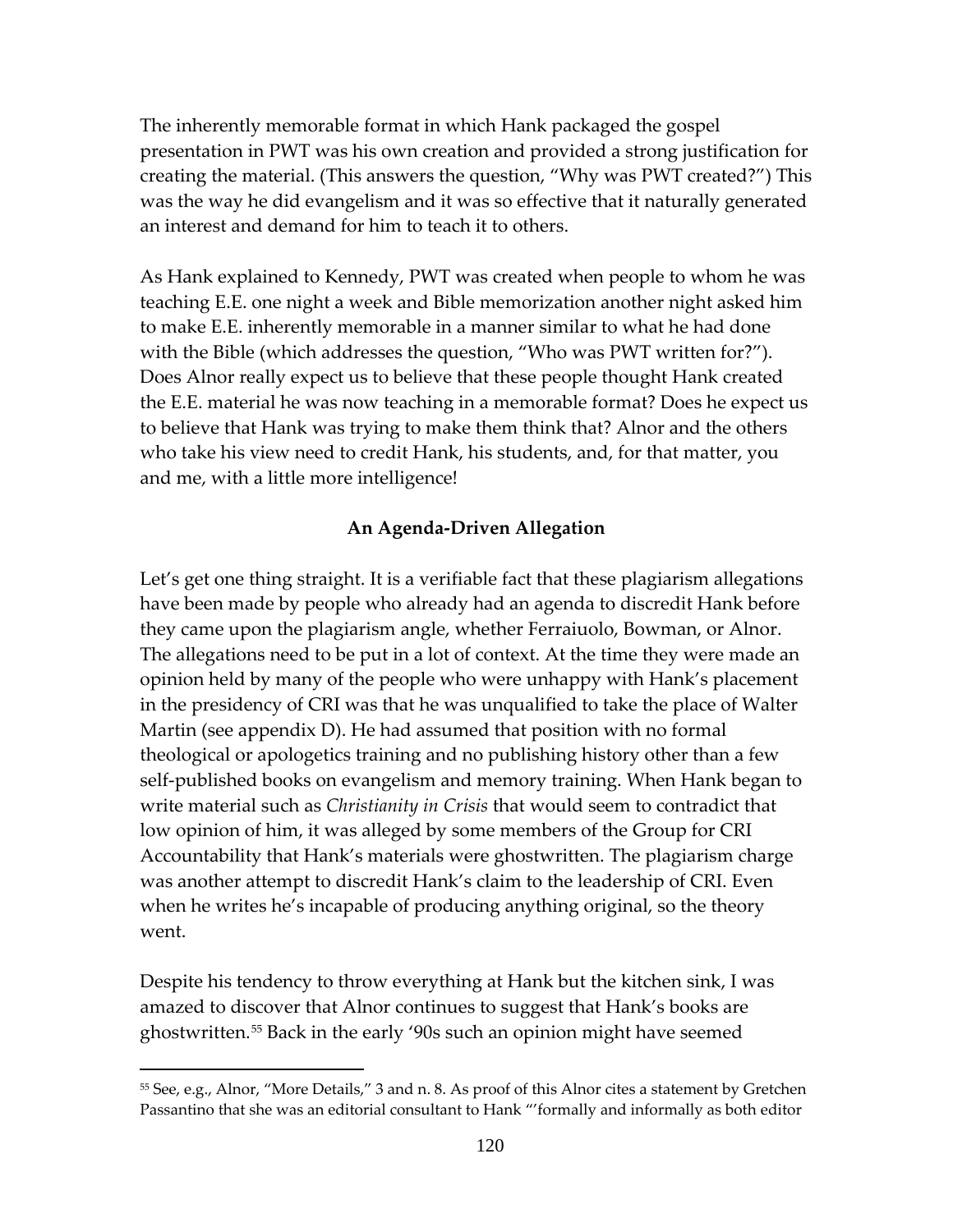credible but by the mid '90s it was already discredited and over a decade later it is nothing short of ludicrous. Anyone who has worked at all closely to Hank over the past fifteen years knows that he has no ghostwriter. Stephen Ross, Hank's primary (and usually only) research assistant for well over a decade, does exactly that: he helps him with research. He also provides a sounding board as Hank thinks through the positions and arguments he develops in his books. He also edits (or tries to edit!) drafts of Hank's chapters. Ultimately, however, Hank is too much of a perfectionist to be pleased with anyone else's prose. As Hank quoted me stating in his letter to Kennedy, he writes virtually every word that bears his name, and that's much more than could have been said for D. James Kennedy or Walter Martin, men he allegedly plagiarized, and many (perhaps most) other leaders of high-profile Christian churches and ministries. They're often too busy to do much of their own writing even if they are capable writers.

The claim that Hank used ghostwriters to write any of his books is wishful thinking on the part of his detractors. I challenge them to name who this ghost writer is. I've never seen any evidence of such a ghostwriter whatsoever throughout the writing of Hank's books, but I have repeatedly seen Hank hunched over his computer as he slaved over each of them, and he shared chapters from each with me as they were written.

It is not necessary, however, to take my word for it—just read the books! Hank is such a compulsive wordsmith that his inimitable, "inherently memorable" style is etched on every page of every one of his books, and that style is so consistent with the personality that emerges nationwide on the radio five hours a week that it would be hard to find an author whose authentic prose would be easier to identify. In the face of such overwhelming evidence to the contrary, the persistence of this ghostwriter allegation is truly a fascinating example of how a stubborn malevolent bias can beget a stupefying mental blindness. The people who cling to this ghostwriter/plagiarist characterization of Hank are chasing after the distant echo of a rumor that was long ago discredited. Whether they like

and close friend.'" Passantino did provide formal editorial assistance to Hank in the '90s and continues to provide informal feedback to some of his manuscripts today. Every writer needs editing and most writers desire feedback from people whose opinions and critique they value. It shouldn't need to be pointed out that editing and ghostwriting are two very different things. Anyone close to the situation knows that Passantino didn't ghostwrite Hank's books but Alnor, from a distance, sees what he wants to see and then publishes his unsubstantiated speculations apparently without a second thought about accuracy or the harm that a false allegation can do. (Please note this also: this is not the way any kind of journalism, let alone Christian journalism, should be done!)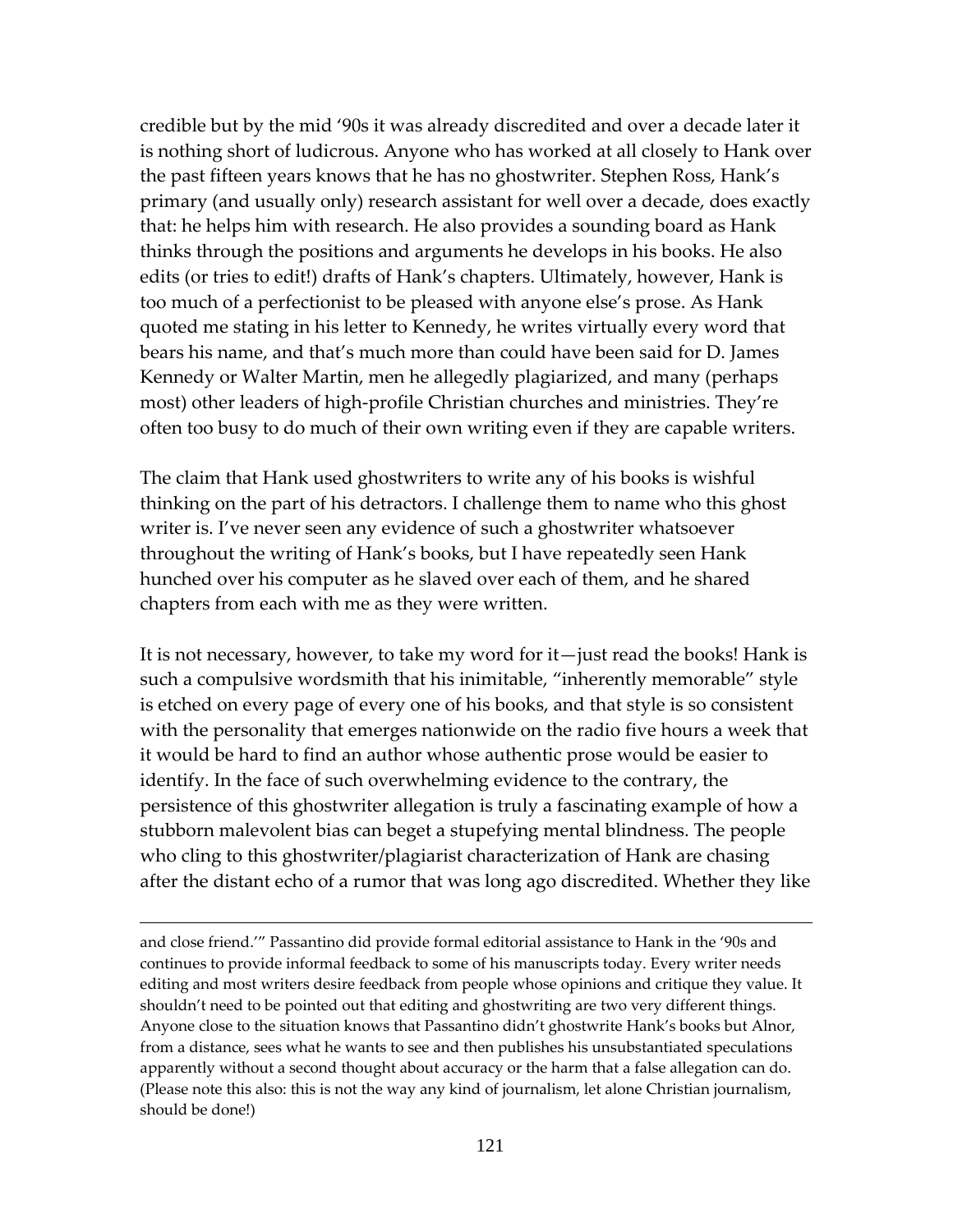Hank's literary style or not, his credentials as an original writer have been established for so long as to make their campaign an exercise in absurdity.

Hank does not fit the profile of a plagiarist or someone who needs a ghost writer in any way. The profile he does fit is of someone who is trying to produce the most effective, user-friendly approach to understanding, sharing, and defending biblical truth that he possibly can. Even when he is using proven methods that were developed by others he is not content simply to repeat them. He is always seeking to improve on them. When I go to the primary source materials used in the charts of Hank's alleged plagiarism of other authors' materials I am unfailingly struck, not by the duplication of material I was told to expect, but rather by how much of it is different. In the case of E.E. and PWT, while the two programs run parallel tracks at various points their trajectories diverge much more often than they converge. A quick way to demonstrate this is to compare E.E.'s table of contents with PWT's (see appendix C).

Even when the topical arrangements of the two books run parallel, the manner in which those topics are developed is often quite different. The following example is typical and is selected only because of its brevity:

| Evangelism Explosion      | <b>Personal Witness Training</b>                    |
|---------------------------|-----------------------------------------------------|
| c. God                    | God                                                 |
| 1. Is merciful $-$        | Perfect Father. We all have earthly fathers, but    |
| therefore, He does        | no matter how good (or bad) none are perfect.       |
| not want to punish us     | God, however is the Perfect Father. He wants to     |
| The Bible says, "God      | have an intimate, personal relationship with us.    |
| is love" (1 John 4:8). We | He tells us in His Word, I have loved you with an   |
| know that God is          | everlasting love; I have drawn you with loving-     |
| merciful and loving,      | kindness (Jeremiah 31:3). God loves us so much      |
| gracious and kind, but    | that He wants a relationship with us regardless of  |
| the same Bible says that  | our sin. However, the same Bible that tells us that |
| the same God is also just | God loves us also tells us that God is the          |
| and holy and righteous.   | Perfect Judge and as a judge He is absolutely       |
| 2. Is just-therefore,     | just, righteous and holy. The Bible says of God,    |
| He must punish sin        | Your eyes are too pure to look on evil; you cannot  |
| The Bible says that He    | tolerate wrong (Habakkuk 1:13).                     |
| "will by no means clear   |                                                     |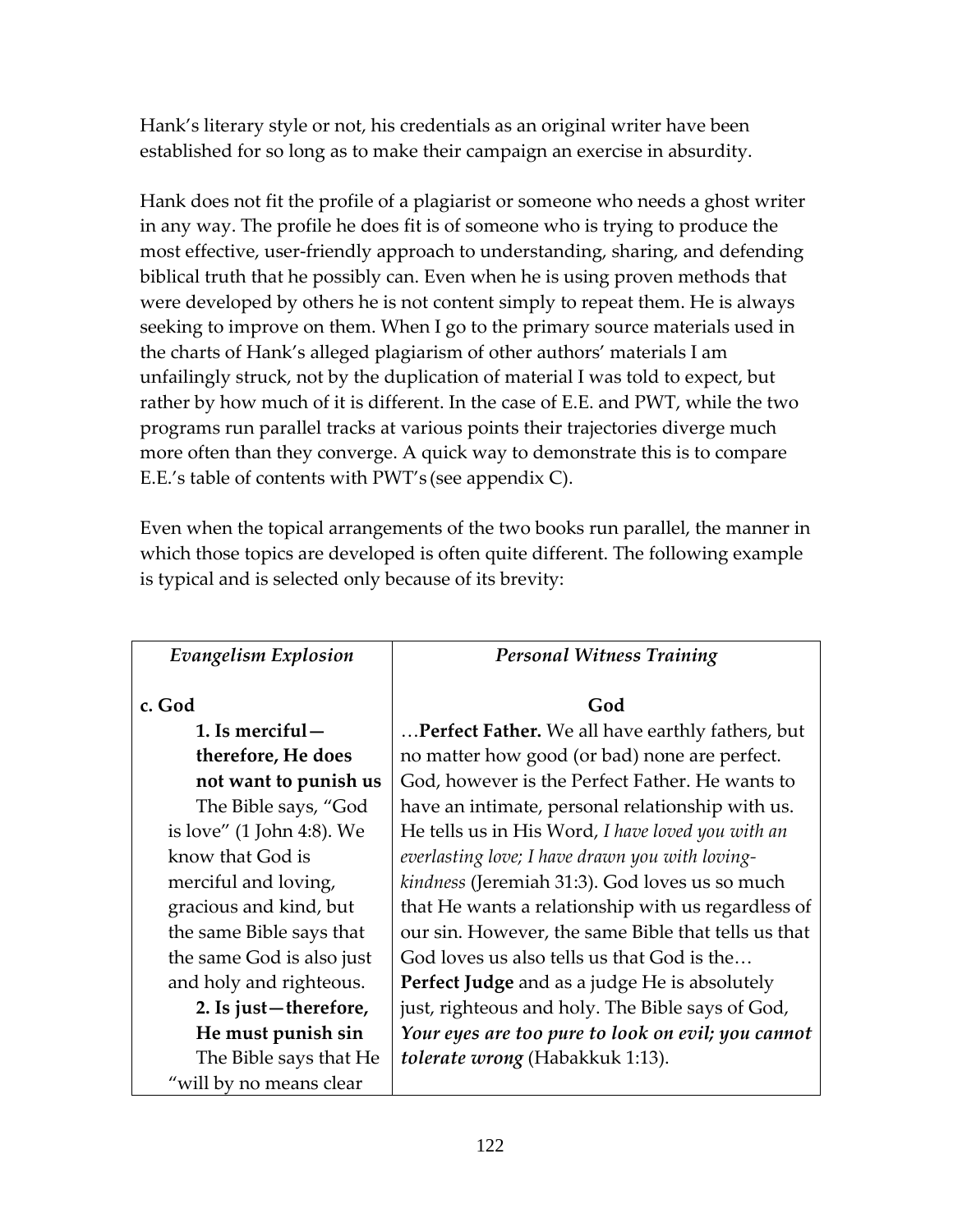| the guilty" (Exodus 34:7).  | Herein lies the dilemma. On the one had, we see    |
|-----------------------------|----------------------------------------------------|
| Of course, we know that     | that God is the Perfect Father. He loves us and    |
| the Bible teaches that God  | wants to have a personal relationship with us. On  |
| is loving and merciful      | the other, we see that He is the Perfect Judge     |
| and gracious. He doesn't    | whose very nature is too pure to tolerate our sin. |
| want to punish us. He       |                                                    |
| must deal with sin, but     | [Hank proceeds to tell the story of how the son of |
| He doesn't want to          | a California judge known to punish offenders to    |
| punish us because He        | the full extent of the law was brought before him  |
| loves us. Now what is the   | for DUI and other offenses. As a righteous judge,  |
| answer to this dilemma?     | he gave his son the maximum penalty of \$5,000.    |
| God, in His infinite        | As a loving father, he took off his robes and paid |
| wisdom, devised a           | the penalty himself that his son could not pay.]   |
| solution. God solved the    |                                                    |
| problem in the person of    | BRIDGE And that's a glimpse of what God did        |
| Jesus Christ. <sup>56</sup> | for us through Jesus Christ. <sup>57</sup>         |
|                             |                                                    |

As he does with all such expositions on the gospel, Hank follows this section up later in the manual (pp. 63–66) with a section that has key words and cartoons along with fill-in-the-blank statements to help ensure that the student will be able to remember and confidently present the material in a witnessing situation. Again, what separates PWT from E.E. most significantly is its infusion of mnemonics with training in evangelism and apologetics.

PWT has been shelved since the mid '90s. I assume this is because Hank concluded that the controversy generated by the plagiarism and inurement (see appendix D) charges, though unfounded, was deflective to the mission of CRI. This is a tragic outcome because, in my judgment, PWT remains a very valuable tool in equipping Christians to fulfill their highest calling: the Great Commission.

To sum up, Hank's self-published evangelistic and memory manuals that he wrote in the early and mid '80s when he was a zealous young Christian have tremendous value and it is a shame that they are no longer in circulation. If Hank would have specifically referenced his indebtedness to L&L (as they did not do with Roth and Roth did not do with Berol) and E.E. by name (although he did

<span id="page-122-0"></span><sup>56</sup> Ibid., 34.

<span id="page-122-1"></span><sup>57</sup> Hanegraaff, *Personal Witness Training*, 7–8.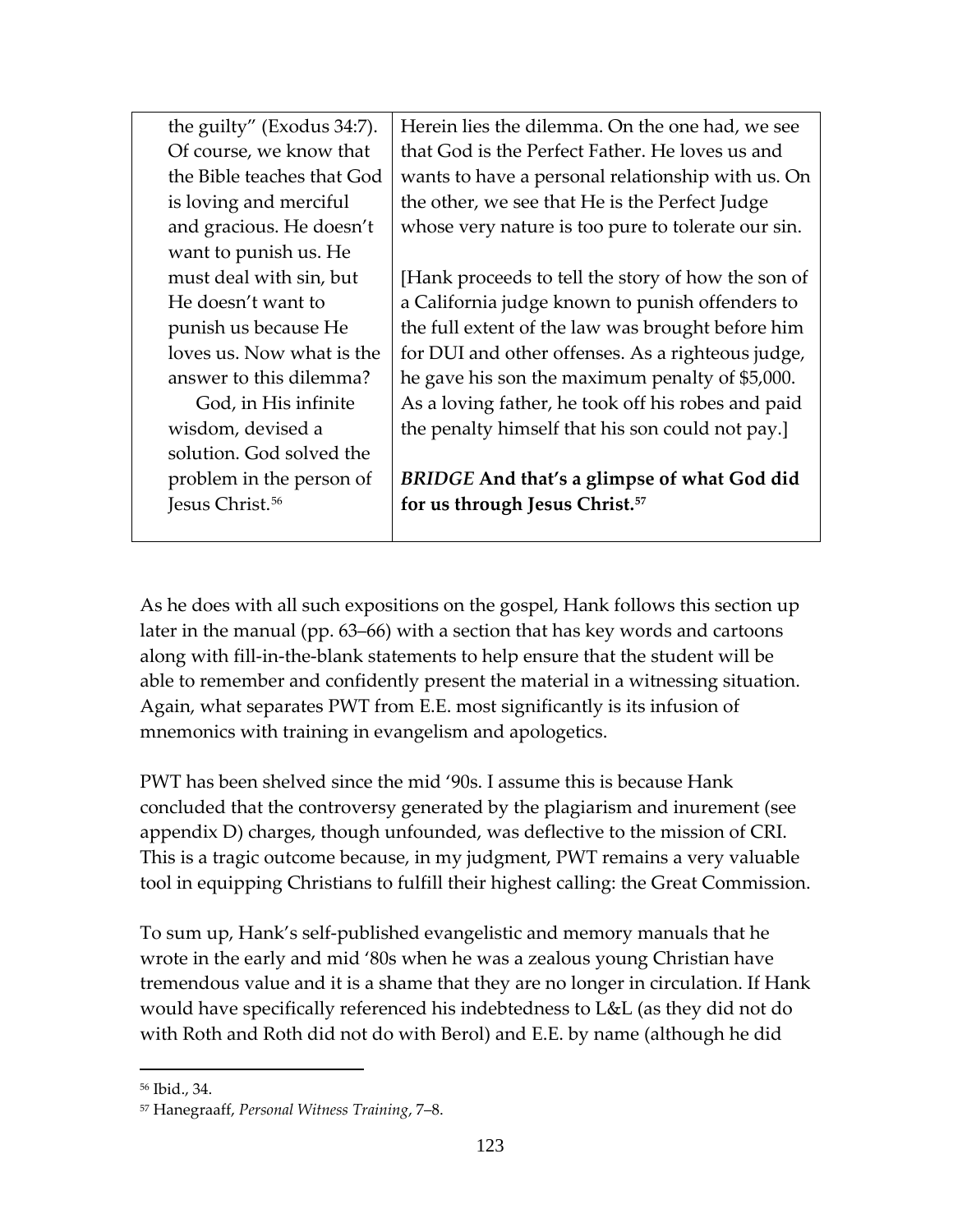acknowledge Kennedy), he might have satisfied Alnor, Bowman, and Ferraiuolo,<sup>[58](#page-123-0)</sup> but a strong case has been made that these omissions do not constitute plagiarism by the definitions quoted above. Even if you disagree, to hold these youthful omissions forever against him is extremely uncharitable, given the mitigating context that has now been supplied. To accuse him of "extensive, repeat plagiarism," as Alnor does, $59$  is more than uncharitable—it flies in the face of the facts. None of the professionally published books that Hank has produced since he came into his own at CRI remotely approach even the broadest definitions of plagiarism. No matter what context, evidence, and explanation is supplied I sadly expect Alnor and some of the other public detractors of CRI to continue labeling Hank a plagiarist (they'll reason that they've gotten a lot of mileage out of using this epithet against Hank and they're sticking with it!), but I trust most Christians will be more reasonable and charitable than that.

### **Qualified to Lead**

As to Hank's qualifications to lead an apologetics ministry, that may have seemed like a vital question eighteen years ago but the answer has been plain for all to see for quite some time. Hank has for the better part of two decades now been daily taking questions on every conceivable biblical, theological, and apologetics subject and handling challenges from cultists, occultists, and skeptics with a skill, grace, and authority worthy of the president of the Christian Research Institute. I've been working at CRI for thirty-two years and I'm no slouch at fielding such questions and challenges myself, but I know of no one besides Walter who could do it as well as Hank, and that includes everyone else who has ever worked at CRI. This is not just my opinion: Hank's deftness at answering questions and challenges on the spot has become nothing short of legendary among many Christians across the denominational spectrum.

As far as writing is concerned, all of Hank's books are consistent with the mission of CRI. First, he makes his books eminently accessible to the lay reader without compromising sound scholarship and biblical fidelity on topics such as the resurrection, evolution, and answering difficult Bible questions. (Indeed, Hank has won the Evangelical Christian Publishers Association's Gold Medallion award for his books *Christianity in Crisis* and *Resurrection* and their

<span id="page-123-1"></span><span id="page-123-0"></span><sup>&</sup>lt;sup>58</sup> I say this facetiously, since it's quite evident that Hank could do nothing to satisfy them short of resigning from CRI, and even then they might not be satisfied until he retired from public life. <sup>59</sup> See Alnor, "CRI—Hanegraaff under Federal Mail Fraud Investigation?"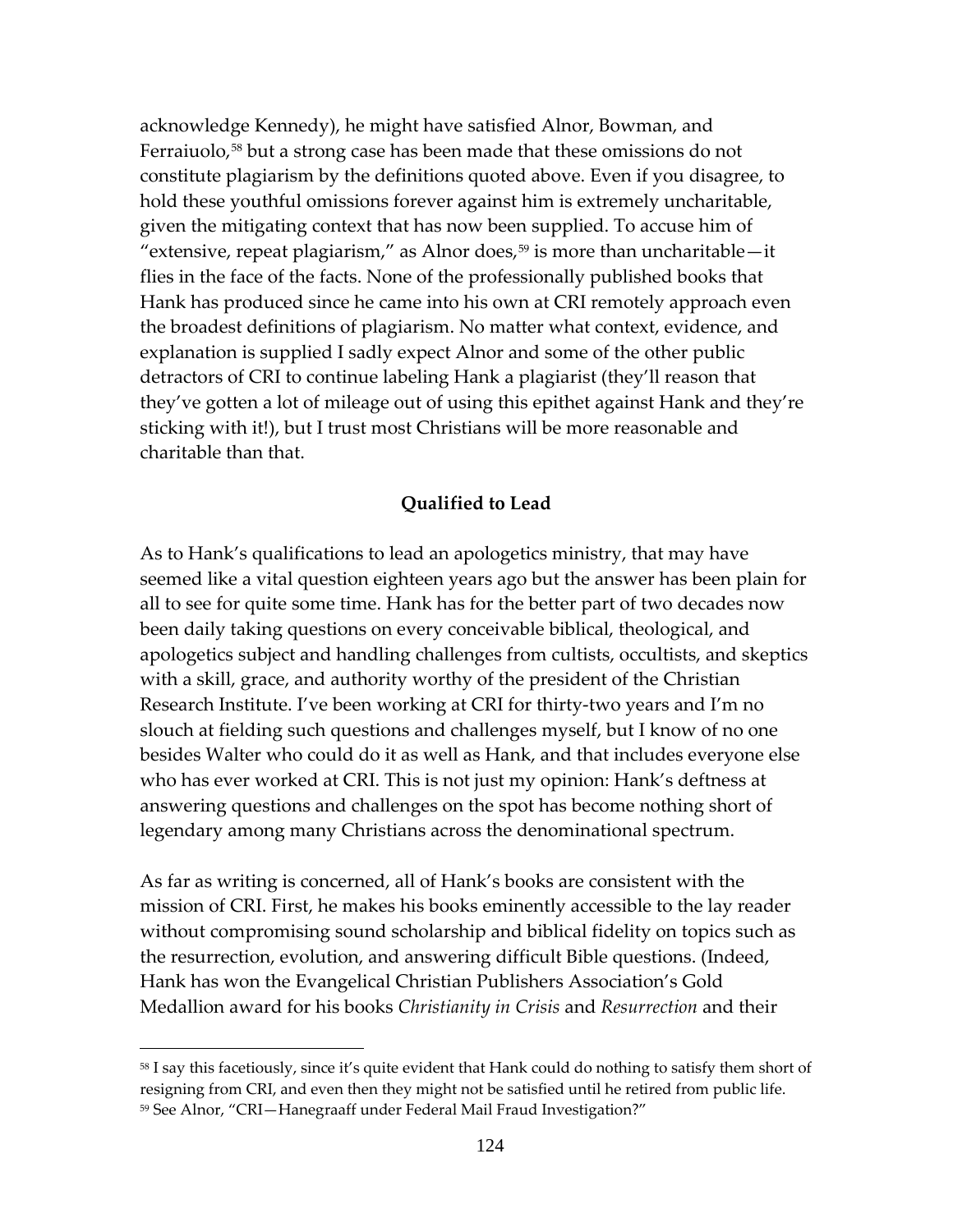Silver Medallion award for his books *Counterfeit Revival* and *The FACE That Demonstrates the Farce of Evolution*.) Second, Hank has demonstrated almost an unerring instinct to find what may be termed the classic CRI position on any given topic that comes along; that is, since its inception CRI has had a reputation for taking positions that are balanced but not compromising, orthodox but not sectarian, biblically faithful but not legalistic, scholarly but not pedantic, and so on, and it's in these middle places that Hank consistently comes down on issues. Finally, time after time Hank has taken by the horns errors and excesses that were spreading like wildfire in the body of Christ and turned them into opportunities to promote paradigm shifts in Christian thinking toward a more biblical world view and spirituality.

For example, Hank's 1993 book *Christianity in Crisis* (C in C) is widely regarded as the definitive book on the word of faith movement. In it he promoted a paradigm shift away from the five flaws of the Word of Faith movement to the five basics of biblical Christianity. C in C's mega-best-seller status and the thousands of testimonies that have come into CRI over the past fifteen years clearly indicate that the book made a significant impact on the body of Christ.

Although controversial in some (mainly charismatic) circles, Hank's *Counterfeit Revival* is regarded by many as the definitive work on the laughing revival/Toronto Blessing. Hank called Christians to turn from a fascination with the works of the flesh involving false teachers, false doctrine, and false signs and wonders so that they could embrace the works of the Sprit involving genuine worship, genuine oneness, and genuine witness.

Hank's 1999 book *The Millennium Bug Debugged* spoke a word of well-founded calm to the body of Christ at a time when many other respected Christian leaders were fueling the fires of unfounded fear and millennial madness. Hank took a bold stand that Y2K would not result in a social meltdown and, when his position was vindicated on January 1, 2000, it drove home the importance of Christians avoiding the snares of sloppy and sensational journalism and adhering to Scripture, the available facts, and sound reason.

His 2001 book *The Prayer of Jesus* turned the disturbing popularity of *The Prayer of Jabez* into an opportunity to promote a solid, biblically based understanding and practice of prayer. As someone who has read and taught about prayer for well over three decades, I consider this one of the best books on the subject.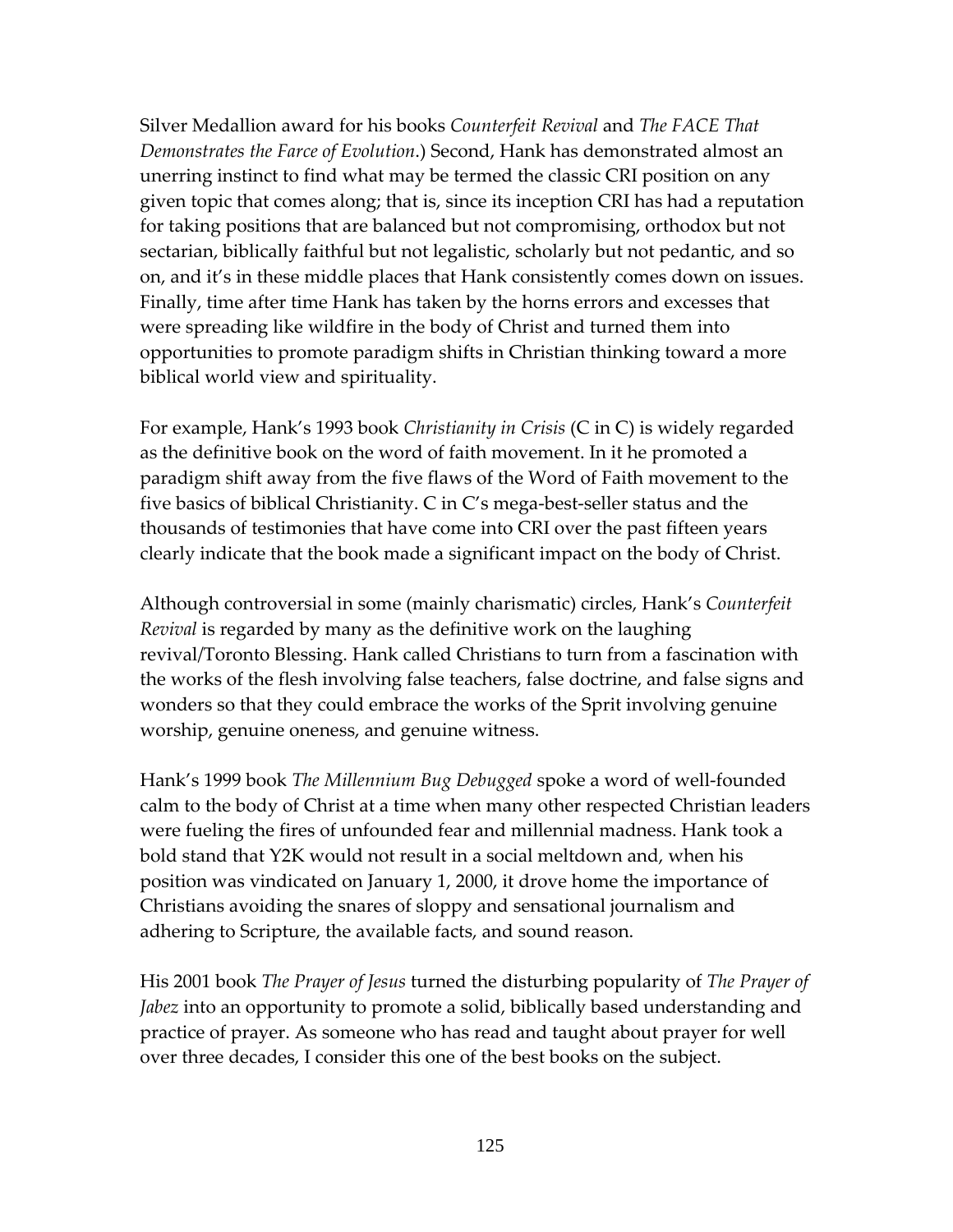Hank's 2002 book *The Covering* likewise presented a thoroughly biblical approach to the important topic of spiritual warfare while exposing the unbiblical approaches that were glutting Christian book stores. As someone who has written extensively on spiritual warfare, I consider *The Covering* to be the best book on the subject bar none.

Finally, Hank's 2007 book *The Apocalypse Code* packages a remarkable depth of scholarly research, exegetical skill, and theological insight in an eminently readable format. Hank brought me into his office to discuss these biblical views as he was thinking them through and also had me read the chapters of *The Apocalypse Code* as he completed them, and at first I was disturbed, then merely challenged, and finally won over by the undeniable foundation of his position in the biblical text. This book has thus evoked a paradigm shift for me and opened up a whole new dimension of further biblical inquiry. Only the best scholars have ever been able to affect me in such a way. Whether you agree with Hank's conclusions or not, he has given the church at large much-needed food for thought at a time when questionable eschatological views and hermeneutical methods are not only affecting the church's witness to the world but are also spilling over into American political decisions and foreign policy.

Hank's proclivity to respond to every theological and practical crisis, compromise, and confusion that develops in the body of Christ as an opportunity to promote a biblical worldview and genuine reformation is proof positive of his vision and leadership abilities and strong confirmation of Walter's wisdom in selecting him as his successor. To suggest, as Jill Rische does,<sup>[60](#page-125-0)</sup> that her father was fooled by Hank is no more an insult to Hank than it is to her father's diligence, foresight, wisdom, and leading by the Holy Spirit in selecting

<span id="page-125-0"></span><sup>&</sup>lt;sup>60</sup> See Rische. Jill Rische asks: "Was Hank the man of integrity that my father believed him to be, or did he come to CRI under false pretenses? If Walter Martin had been presented with all the evidence, would he have hired Hank?…He was impressed with Hank's memory and what he considered to be the excellent memory course *Memory Dynamics* Hank claimed he developed. He was also interested in Hank's *Personal Witness Training*—again, something he thought Hank developed. He told me he liked Hank and his work, and would be hiring him for fund-raising purposes, i.e., marketing." As we've seen, Walter was not mistaken in believing that Hank developed both those books. Rische's latter statement particularly impresses me with how out of touch she was with CRI at the time of her father's death. She had been living out of state for many years and I never saw her at CRI during the thirteen years I worked for her father there (whereas three of the other Martin children, including Cindee Morgan, were on staff at CRI at various times). Although Hank's fund-raising abilities were no doubt a factor in Walter's hiring him, they were *far* from the only factor (see, e.g., appendix A). Anyone with an inside knowledge of what was going on at CRI during the first half of 1989 would have known this.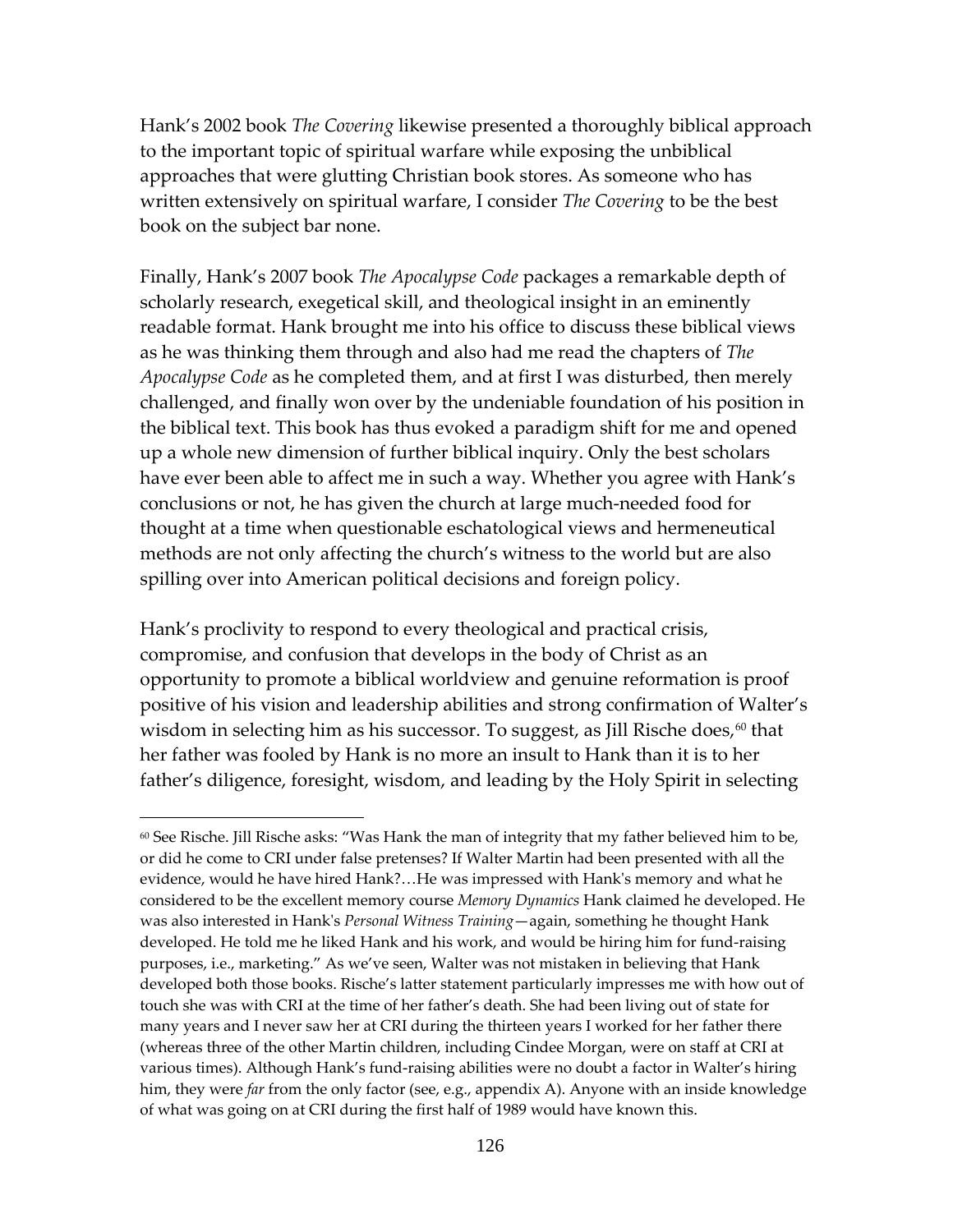a man for such an all-important task. The available record unequivocally confirms that Walter's choice of Hank was prayerful and painstakingly researched (see appendix A), and subsequent history has confirmed Walter's wisdom: Hank *is* a memory expert, a highly effective evangelist, a visionary leader, and a man of God who persists in his calling despite opposition so relentless and vicious that almost anyone else (besides Walter) would have hung it up a long time ago and retreated to a more hospitable environment.

After fifteen years of Hank's daily hosting the *Bible Answer Man* and the creation of such an impressive body of work it is astounding that we still need to have this discussion about his qualifications. Again, it is a testimony to the blindness that can set up in people's minds once they uncritically allow someone else's biases to become their own.

What is tragic is that while some people have had an axe to grind that explains their bias, other people originally had no axe to grind, were supporters of Hank and CRI, but allowed themselves to become unduly influenced by the harsh judgmentalism and agendas of the former people. If that describes you, we are encouraged that you have at least taken the time to investigate CRI's side of the story by reading this book. We only ask that you reflect on and pray about what you have read and then think and do as God would lead you.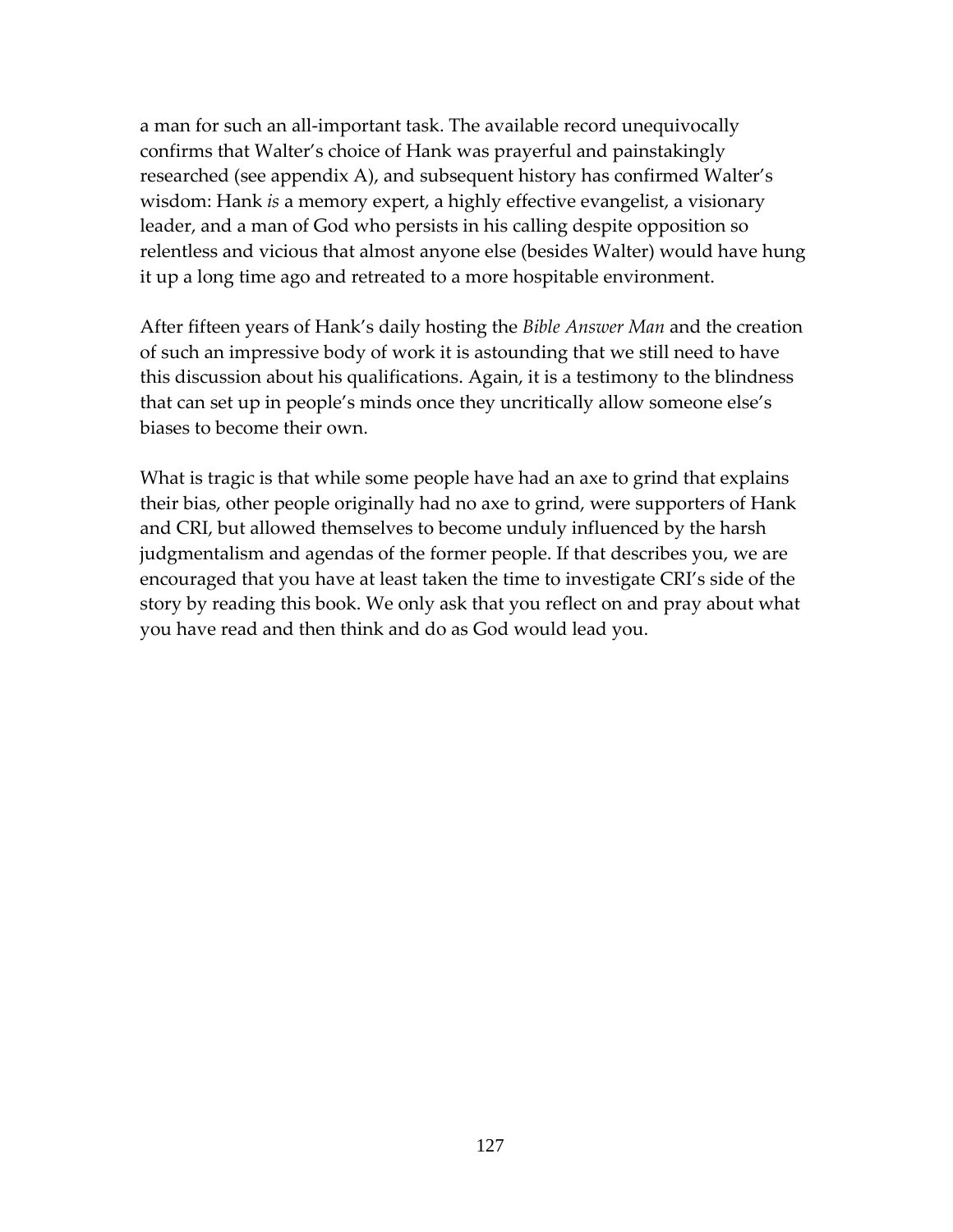## **CONCLUSION: Consider the Source**

These allegations will not end. Bill Alnor behaves as though his reason for living is to bring down Hank Hanegraaff and with him CRI. We have not given up on praying for his repentance and would certainly welcome him into our fellowship if he did repent, but we have long since lost any hope of being able to reason with him. He is extremely practiced and amazingly proficient in the art of twisting truth, and his first victim seems to be himself. We are called to the defense of the gospel, not of ourselves, and we cannot justify diverting any more of our precious time from our ministry objectives than we are using here to answer Alnor's never-ending allegations. We trust that our 1995 document and what we have shared with you here are sufficient to assure you that we do have answers to Alnor's allegations. We request that in the future, when Alnor would have you believe that he is doing God a service by attacking a fruit-bearing ministry, you will consider the source of the attack.

This also applies to the others who have joined Alnor in his crusade. Despite his thirteen-year track record of tabloid tactics, end-justifies-the-means ethics, glaring logical inconsistencies, and obviously animus-driven obsession with destroying a Christian leader, I know of no one in Alnor's anti-CRI camp who has publicly dissociated himself or herself from Alnor and his methods. Instead they tend indiscriminately to put up on their Web sites materials from, and links to, Alnor. This speaks volumes about their supposedly righteous cause. As I noted earlier, any material that bashes Hank seems to be fine by them, no matter how dubious the methods and claims. They will make appeals to righteousness and integrity regarding Hank's alleged improprieties when it serves their agendas against him, but they will not take a stand for righteousness and integrity when it goes against their own anti-CRI cause. This selective approach to righteousness simply belies the unrighteousness of the whole business. Again, consider the source.

All this is not to suggest that we at CRI are above criticism, nor to deny that we have done things worthy of criticism. When unjust criticisms have been so rampant and damaging to a ministry that it needs to publish a book-length defense of its good name, by the end of the book it may seem that the people in the organization think all criticisms lodged against them are unjust. This is not the case. We are aware of our failures, confess them to God and man, and regularly commit ourselves to following Christ more fully.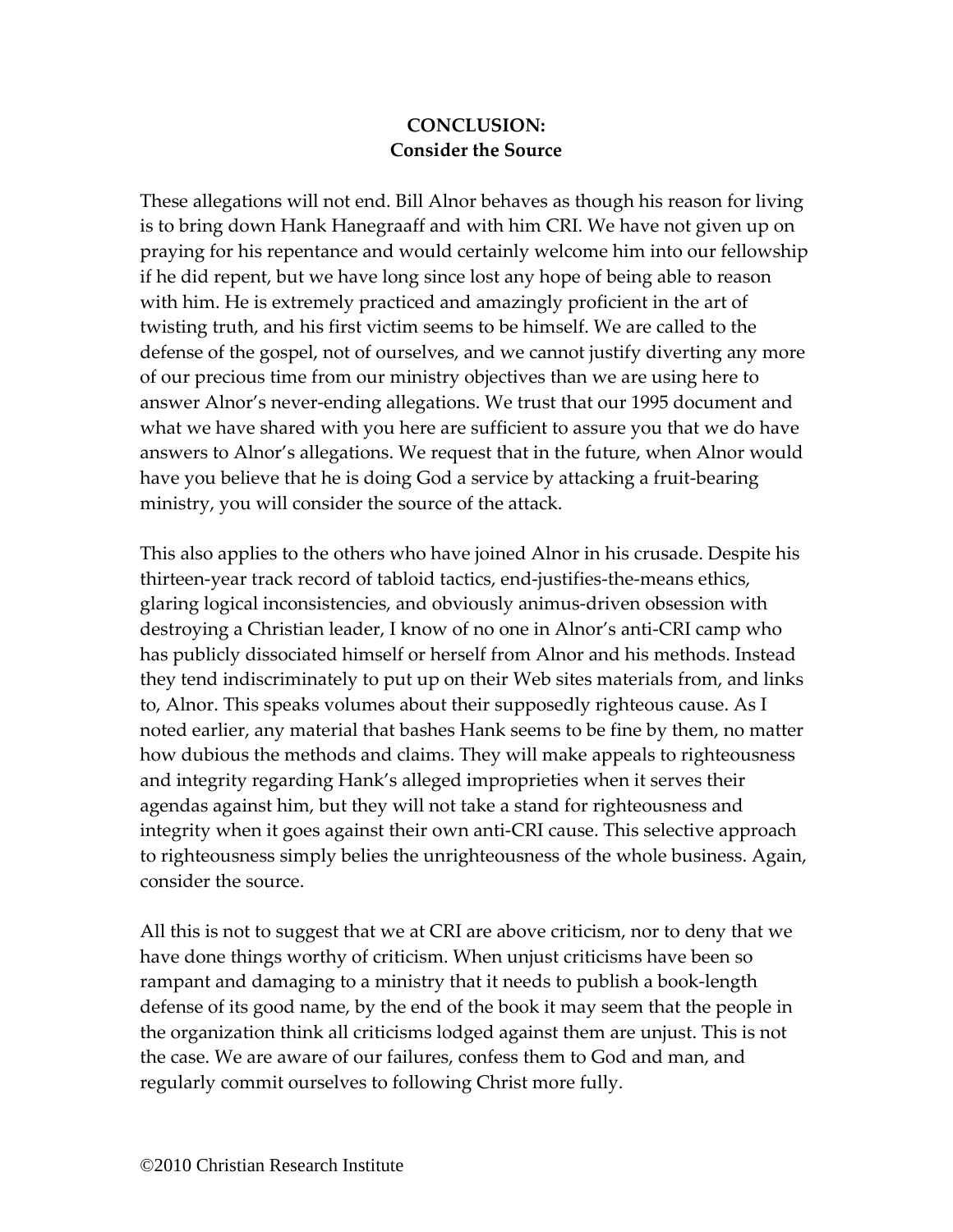The point that needs to be stressed here, however, is that the flaws exhibited at CRI over the years are not in a different category than the kinds of failings you will find in any Christian ministry, staffed, as it is, by sinners who not only have been saved by grace but continue to need an abundance of grace extended to them to cover their daily failings. May we all continue to confess and repent of our sins, and thrive in the grace of God that is freshly extended to us every morning (Lam. 3:22–23).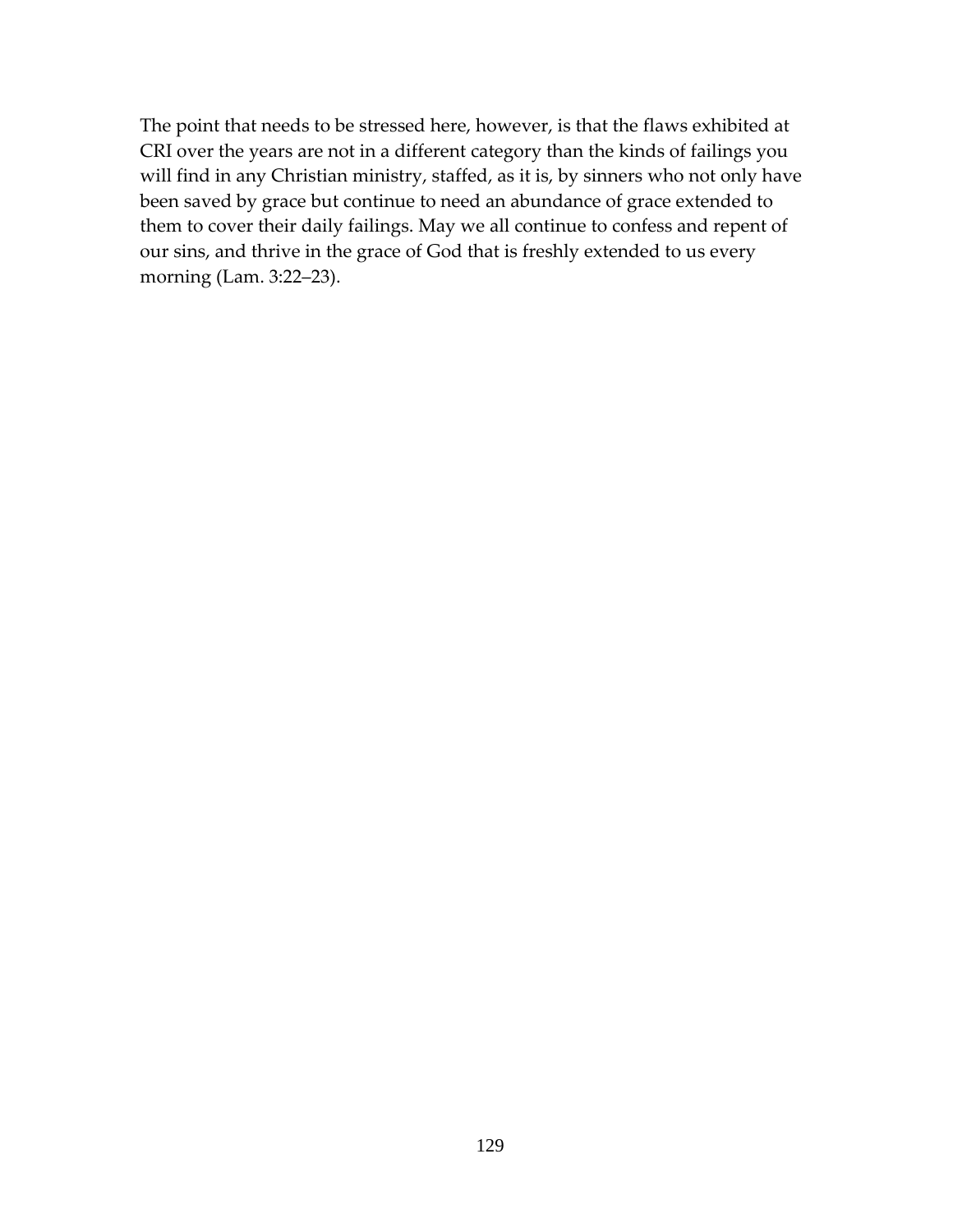# **Appendix A: Is Hank Hanegraaff the Rightful Successor of Walter Martin?**

As we saw in chapter 8, Jill Martin Rische makes the following allegation regarding Hank Hanegraaff on her Walter Martin's Religious InfoNet Web site:

Was Hank the man of integrity that my father believed him to be, or did he come to CRI under false pretenses? If Walter Martin had been presented with all the evidence, would he have hired Hank?…He was impressed with Hank's memory and what he considered to be the excellent memory course *Memory Dynamics* Hank claimed he developed. He was also interested in Hank's *Personal Witness Training*—again, something he thought Hank developed. He told me he liked Hank and his work, and would be hiring him for fund-raising purposes, i.e., marketing.<sup>[1](#page-129-0)</sup>

I have never in all of my thirty-two years at Christian Research Institute experienced anything quite like the nearly decade-long debate over whether Hank Hanegraaff legitimately assumed the presidency of CRI. What makes this such an odd debate is that my direct and unambiguous eye-witness account of the events in question is being disputed by people who had no proximity to those events and who must piece together their case by assembling assorted eyewitness testimonies and documents that, in and of themselves, are far from conclusive. They must then make inferential leaps from such data to their own negative conclusions about Hank.

Along with Rische, who was out of state and completely removed from the events in question as they occurred, the main proponent of the illegitimacy of Hank's presidency is Jay Howard, who too was out of state and has never worked at CRI but who has worked closely with both Rische and Bill Alnor in public efforts to discredit Hank. Howard operates a Web site called Focus on the Faulty<sup>[2](#page-129-1)</sup> that features articles by him and other countercult/discernment ministry writers, including his article, "Is Hank Hanegraaff the Rightful President of CRI?" He also makes available his lecture by the same title in a two-CD set.[3](#page-129-2)

<span id="page-129-0"></span><sup>&</sup>lt;sup>1</sup> Jill Martin Rische, "The CRI Connection," Walter Martin's Religious InfoNet, [http://www.waltermartin.com/cri.html.](http://www.waltermartin.com/cri.html)

<span id="page-129-1"></span> $2<sup>2</sup>$  [http://www.dwaddle.com/focus/Pages/home.shtml.](http://www.dwaddle.com/focus/Pages/home.shtml) This is in conjunction with his personal countercult work that he calls Religious Research Project.

<span id="page-129-2"></span><sup>3</sup> Since this appendix was written Howard has also self-published a book, *Hard Questions for the Bible Answer Man: Hank Hanegraaff and His Takeover of the Christian Research Institute* (Logan, OH: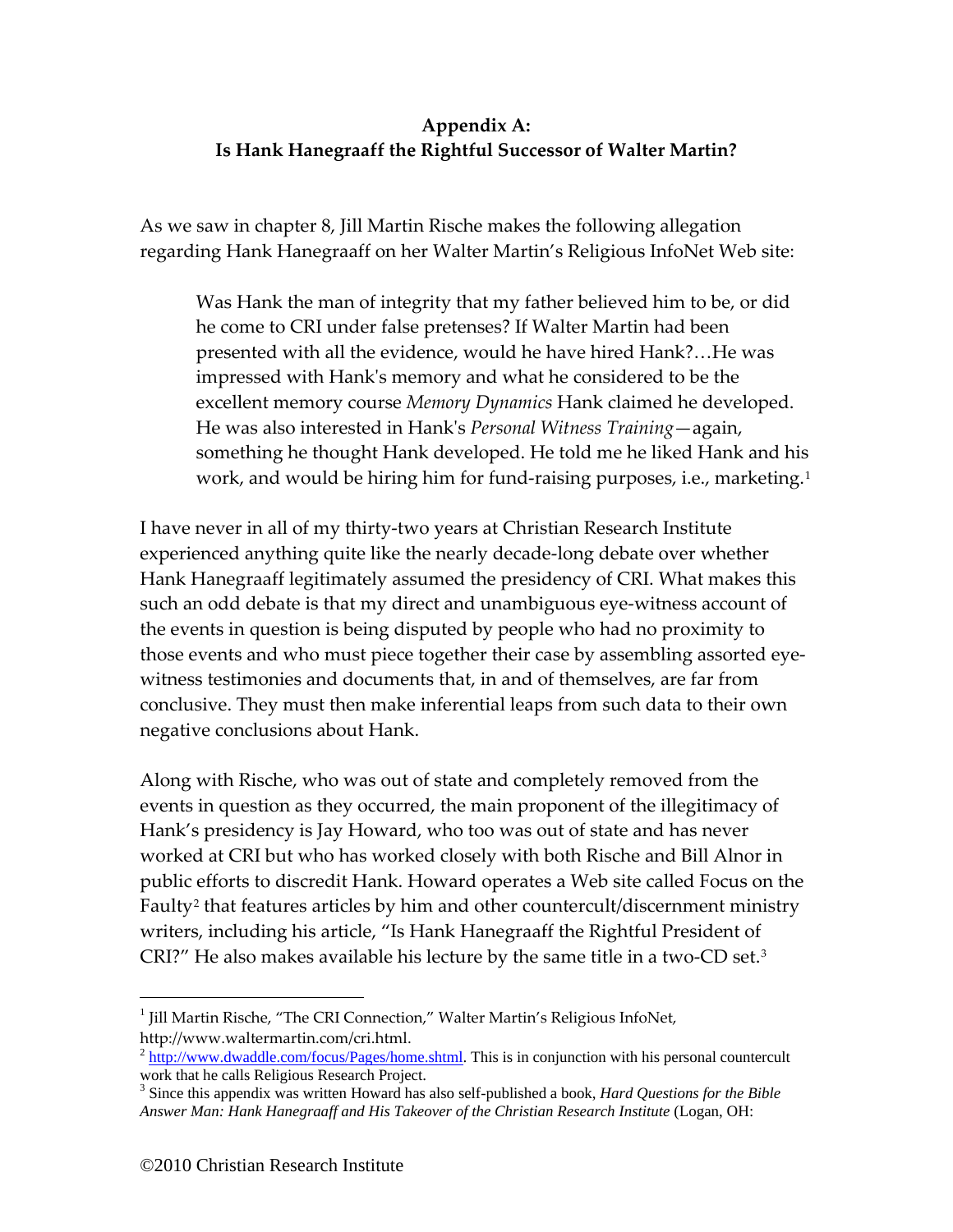The case that Howard makes against Hank's legitimacy basically consists of the following three points:

1. In the year 2000 Howard asked CRI for a letter or audio tape that would document Walter's desire for Hank to become president of CRI upon his death. He says he received no response. He claims that in an interview with me in that same year I told him that no such documentation existed but that I heard Martin state this to the staff on one or two occasions. He cites interviews he also conducted with two former CRI researchers who were on staff during the period in question and neither of them recalled Walter stating that Hank was to become president of CRI. He concludes that it is my word against everyone else's, and, since I would have much to lose by not supporting Hank, he asks why people should take my word for it.

In chapter eight, footnote fifty-one, I addressed the argument that my ongoing employment at CRI biases my position on Hank and I will not repeat myself here. As to Howard's interview with me in the spring of 2000, I do not recall telling him that no such documentation existed. I do recall my feeling, after reading his published article, that his representation of my comments was not entirely accurate. If I did tell him that no such documentation existed it would have been regarding the narrow question of whether Walter had *explicitly* said that Hank would succeed him as president on the occasion of his death. At the time Howard interviewed me I was well aware of documentation that proved that Walter handed control of the ministry over to Hank *while Walter was still alive*, including my own handwritten notes from the staff meeting in December 1988 in which Walter announced this transition.

Although it was common knowledge to anyone who was employed by CRI at the time, and although one would expect researchers to uncover something like this before making public allegations that could be damaging to a ministry, both Howard and Rische seem to be completely unaware that Hank was indeed elevated to the position of CEO at CRI *prior to Walter's death*. Thus many of Howard's arguments are based on a faulty premise. When CRI board minutes from early 1989 describe Hank's performance of important executive functions that are consistent with the authority and job description of a CEO, Howard completely disregards them, interpreting them merely as board functions that no other board member had the time to do besides Hank!

Religious Research Project, 2009). The book adds nothing to Howard's previously published materials on Hank's assumption of CRI's presidency substantial enough to warrant a revision of this appendix.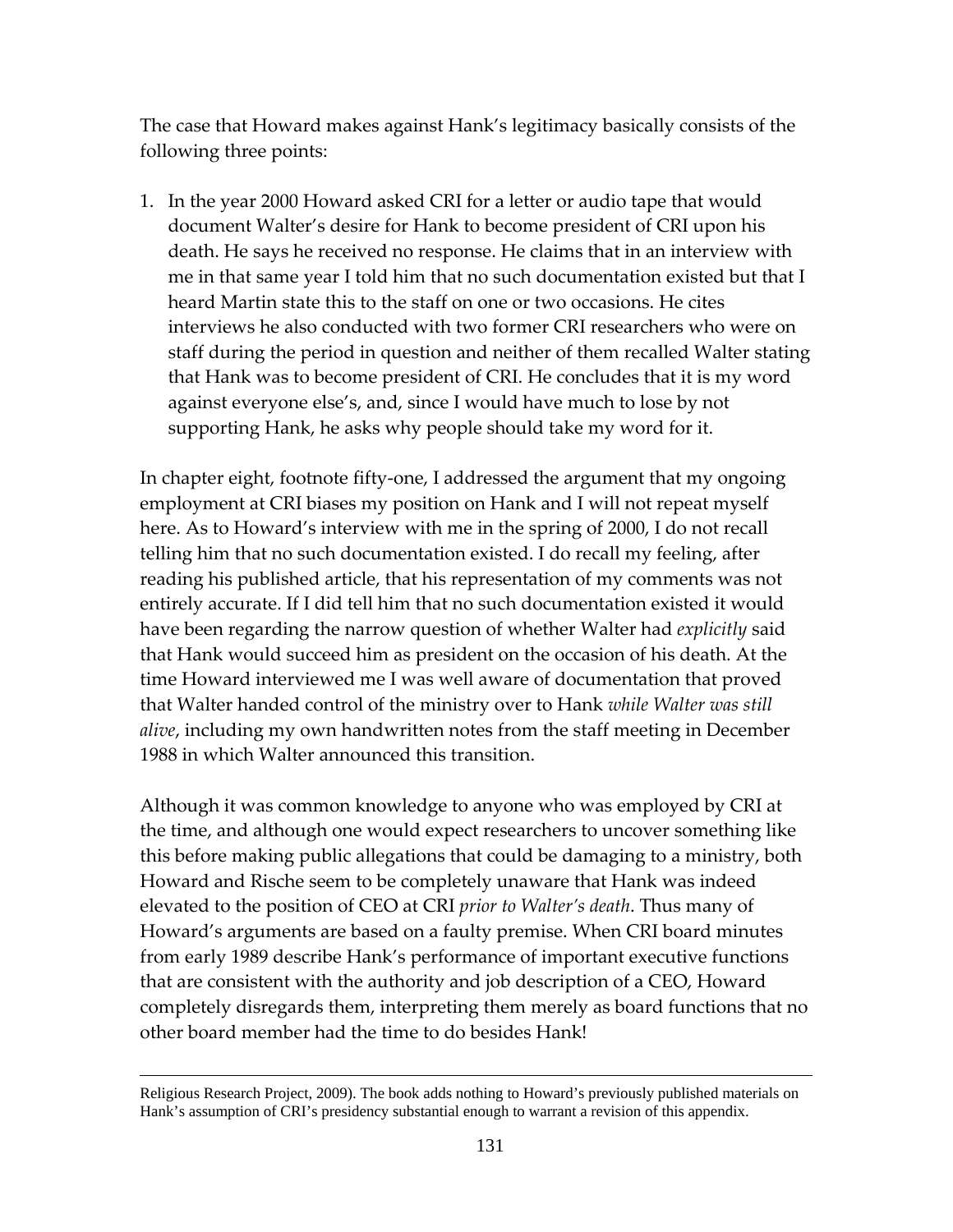When Howard interviewed me in 2000 I also knew of the following statement Walter issued that was published in the *Christian Research Newsletter*:

Hank Hanegraaff personifies the next phase of development for CRI and is uniquely equipped through his dynamic leadership abilities, knowledge of God's Word, and teaching ability to make sound, biblical apologetics a simple yet effective tool in the hands of the laity. His success as a businessman, strategic planner, author, and speaker have equipped him to lead the ministry of the Christian Research Institute aggressively into the future and to build on the work that I by God's grace began.<sup>[4](#page-131-0)</sup>

The only matter left to be disputed then is whether Walter specifically stated that Hank would succeed him as president after he died. This is merely an academic and not a substantive debate because it should be self-evident that if Hank was already at the helm of CRI while Walter was still alive he would continue to be at CRI's helm in the event of Walter's death. However, for the benefit of any who would stubbornly refuse to concede this point, I am now presenting evidence that has recently surfaced in Walter's own recorded voice. This additional evidence leaves no room for doubt that Hank was appointed to the executive vice-president position with succession to the presidency in view (see below).

2. Howard proceeds, "Since there is no empirical evidence that Hank Hanegraaff was ever asked by Walter Martin to take over the ministry, the question needs to be asked, is it possible that Walter Martin would promote a man like Hanegraaff?"[5](#page-131-1) The main reason Howard offers to prove that Walter would never hire a man like Hank is Hank's lack of a bachelor's or graduate degree. Howard points out that Walter was a firm believer in, and a great lover of, education: he often spoke of his own (prep school) education at the Stony Brook School for Boys in Long Island; he surrounded himself with highly educated researchers; he even told his son-in-law Kevin Rische that he could not work in CRI's research department without a bachelor's degree. If this was required even of research consultants, Howard concludes, Walter would never place a man who did not even possess a bachelor's degree at the head of his scholarly research ministry.

Howard's argument might seem plausible if we granted him his premises, but two of his premises are false. First, there *is* empirical evidence that Hank was asked by Walter Martin to take over the ministry (see both above and below).

<span id="page-131-1"></span><span id="page-131-0"></span><sup>&</sup>lt;sup>4</sup> *Christian Research Newsletter, vol.. 2, no. 5, 6.*<br><sup>5</sup> Jay Howard, *Is Hank Hanegraaff the Rightful President of CRI?* (Logan, OH: The Religious Research Project, 2008), CD 1 in a two-CD audio recording.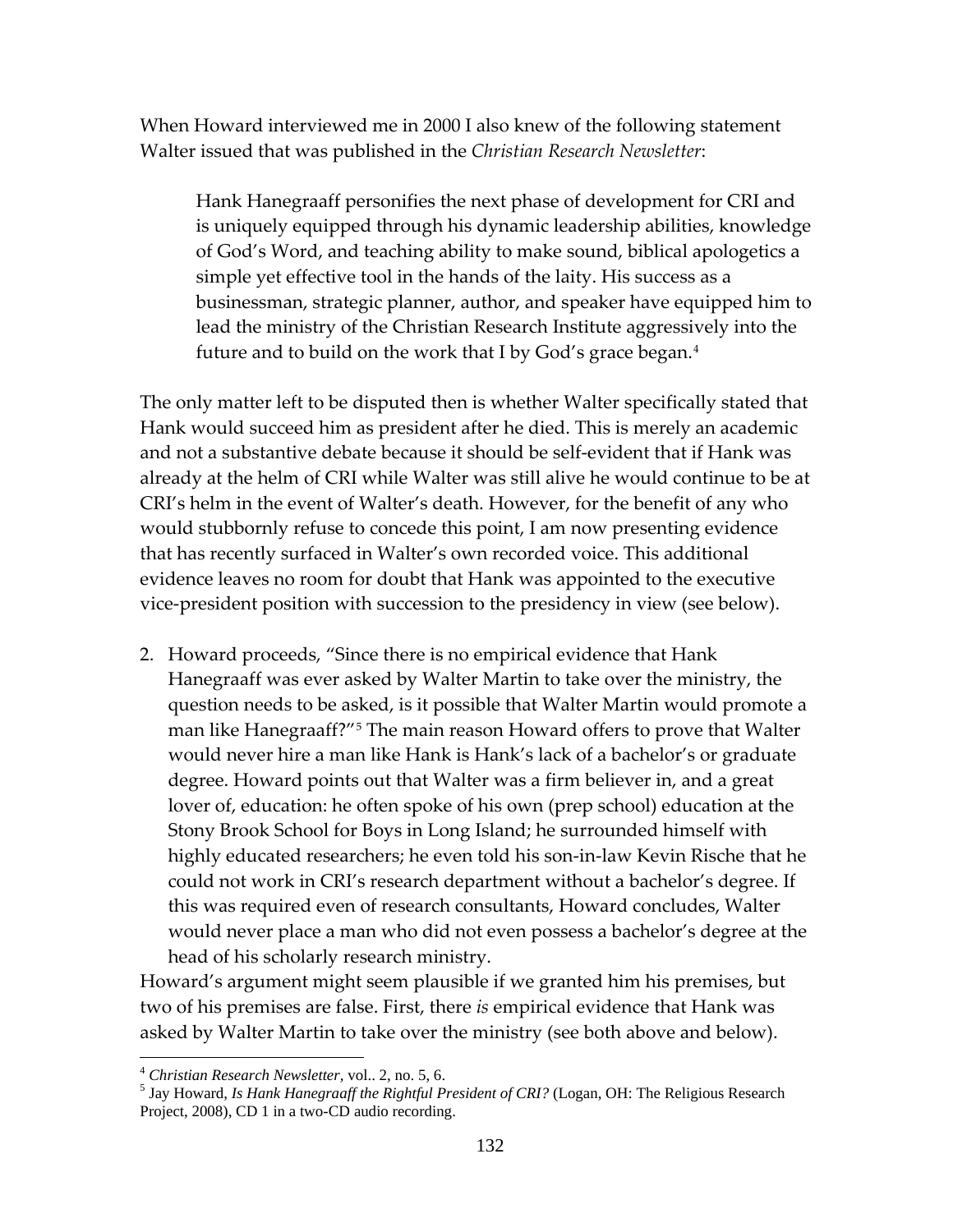End of story. Whatever one might like to think Walter would or would not have done, if the facts speak otherwise, conjecture must give way to fact.

Second, Walter *did* hire people for important ministry-related positions who lacked formal theological training. What Walter told Kevin Rische was an ideal that we tried to operate by (I was involved with the hiring process in the 1980s, including setting the criteria for researchers), but there were many occasions when it was not followed. Sometimes exceptions were made out of desperation, but more often it was because a particular candidate's skills transcended those of other applicants—even those with greater education.

Having worked full-time in this field since 1976 and involved in the hiring end of it since 1980, I can say that while formal education is a major asset, it is only one factor in assessing a candidate's qualifications, and not necessarily the determinative one. When a person lacks the gifts and skill set necessary to work as a researcher/writer at CRI, no amount of formal education can overcome that deficit. Others who lack the formal education but possess the requisite gifts and skills can become eminently qualified through disciplined self-education and hands-on experience in evangelism and apologetics.

When Walter came across such people he did not let their lack of formal training prevent him from offering them a job. After moving CRI to California in 1974, the first people Walter brought on staff were Jerry and Marian Bodine and Gretchen Passantino. Walter placed the Bodines as high-profile missionaries to the Mormons, despite their lack of formal training, and he made Passantino head of his research department, despite her lack of formal theological training (she only possessed a bachelor's degree in English). He offered Gretchen's late husband Bob a research position at CRI (which Bob declined), despite his lack of a college degree. (Bob did not pursue formal training until late in his life and yet his grasp of the wide-ranging disciplines involved in apologetics was so strong that distinguished scholars with multiple graduate degrees routinely sent him their manuscripts for critique and sought his help in resolving their most difficult intellectual problems.) Walter also hired me and made me head of the research department and editor of CRI's magazine before I had completed work on my B.A. in ministry or obtained my M.A in apologetics. Other researchers and missionaries to the cults were hired without having obtained undergraduate or graduate degrees, including Kurt Van Gorden, Paul Carden, and several lesserknown individuals. To maintain, therefore, that Walter would never hire someone who lacked formal training in theology to head CRI, even when he was otherwise thoroughly impressed with that person's abilities and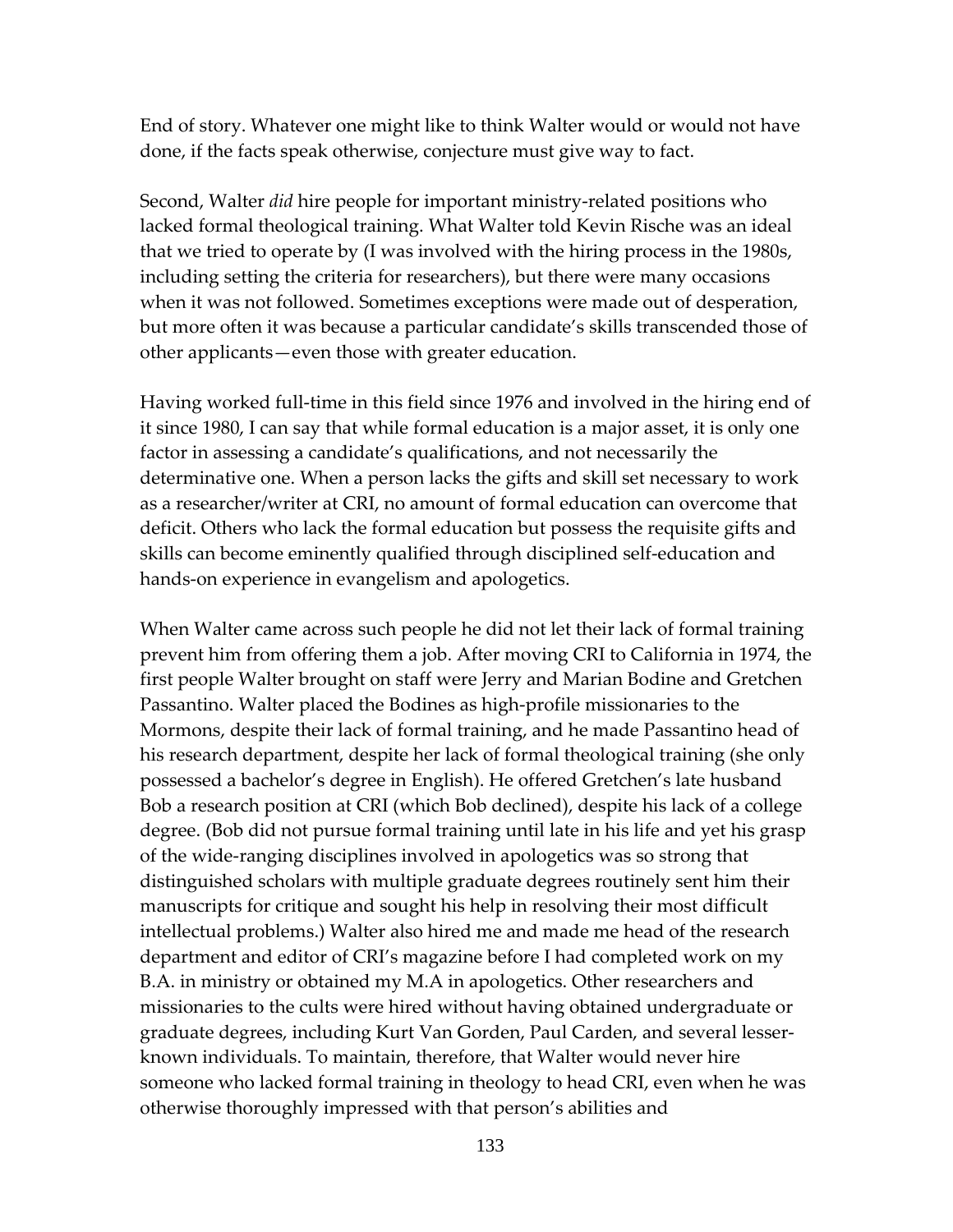accomplishments, is to argue from personal conjecture (what one thinks Walter would or should do) untempered by historical fact (what Walter actually was known to do).

3. Having affirmed (mistakenly) that there is no evidence that Walter designated Hank as his successor, and that Walter never would have chosen someone without formal theological training as his successor, Howard finally affirms that "it is easily demonstrated that [Hank] was only brought on to the board at CRI to help raise financing for the ministry. When the board minutes of CRI are examined it is clear that he was only presenting financial-related information and he was never called upon to be involved in theological aspects of the ministry but reported almost exclusively on business issues.["6](#page-133-0) Howard then proceeds to quote from board minutes dated from 1987 through 1989 to demonstrate this.

What Howard fails to recognize is that such documentation completely accords with CRI's narrative of the events and thus does nothing to disprove it. No one is disputing that Hank was originally brought on to the CRI board because of the great contribution he could make to the business and development sides of the ministry. Especially prior to his appointment as executive vice-president in December 1988 there would be no reason for him to be reporting on the theological aspects of the ministry. The question is whether Walter, after being impressed with the magnitude of Hank's gifts and contributions, began to consider Hank for something more than a mere board or even a mere managerial role.

To put this all in context it needs to be appreciated that beginning in the mid 1980s Walter was indeed engaged in a search for his successor. At various points in the years that followed he considered three men besides Hank that I know of for that position: Ron Carlson, John Stewart, and Robert Morey. All three of these men, like Walter, were trained in theology and apologetics. None of them, however, could contribute more than Walter could to the management and development needs of the ministry, which Walter and the board increasingly saw as critical attributes in the next president. Thus, after considering these men, Walter's emphasis in his search shifted to finding someone who had the skills to bring CRI to the next level organizationally while also having the attributes necessary to lead it theologically and spiritually.

<span id="page-133-0"></span> $<sup>6</sup>$  Ibid.</sup>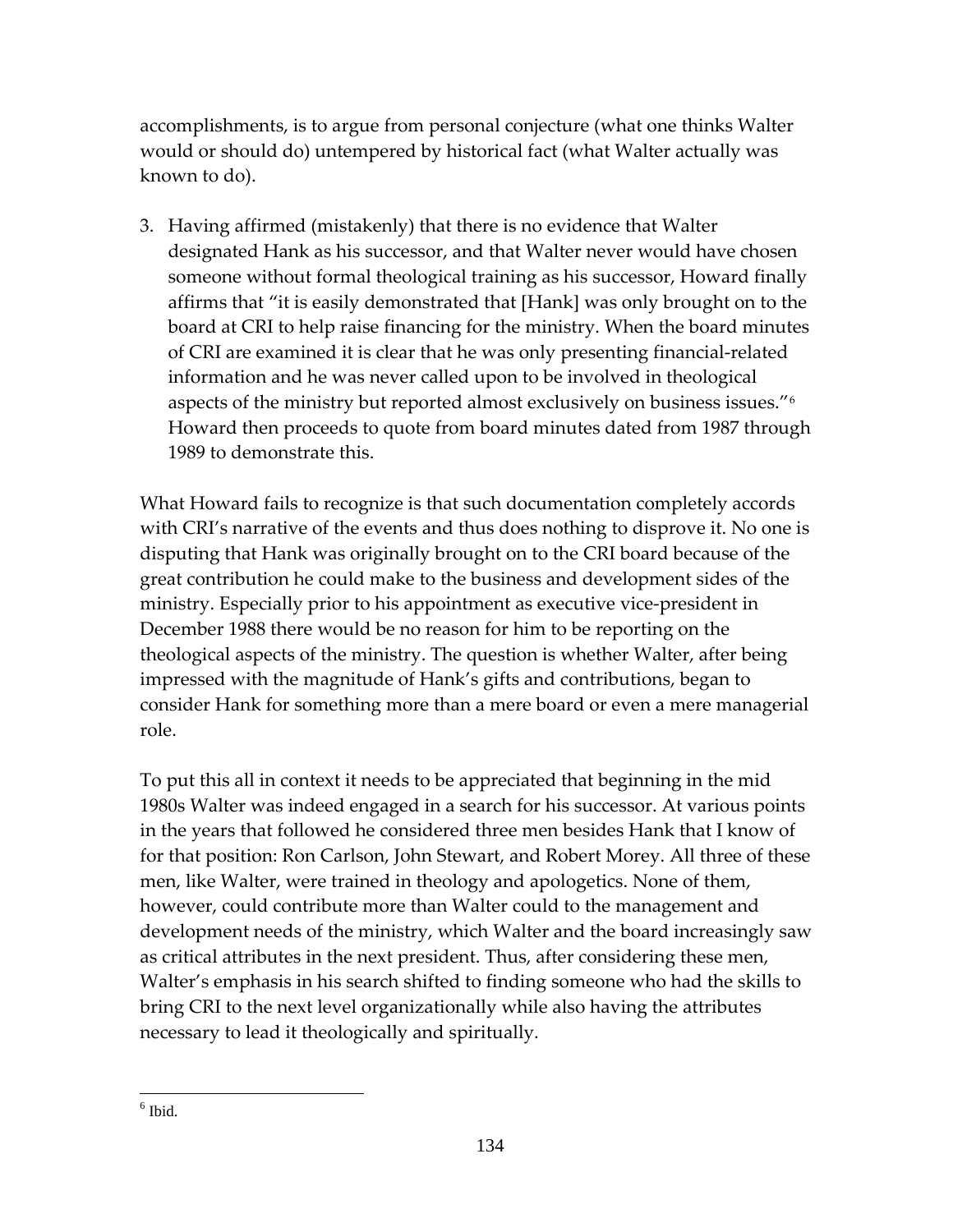In Hank he saw someone who brought unparalleled assets to the table in terms of leadership skills, vision, wisdom, business sense and experience, and fundraising skills. *At the same time*, Hank had the ability to fulfill Walter's vision of transforming "top apologetics" into "pop apologetics" and equipping the Christian laity with it. He was an experienced and accomplished trainer in memory skills (something always of keen interest to Walter), evangelism, and apologetics. While not an expert on the cults at the time, Hank was well-versed as a layman on the subject and was a quick study. Hank therefore was already qualified to assume the CEO position at CRI and had the gifts and potential to grow quickly into the full-orbed leader the ministry needed. This he did after Walter died, to the extent that he assumed the role of the Bible Answer Man convincingly and effectively and the show went on to expand its audience exponentially. Howard is therefore wrong to argue that Hank's lack of early participation in the *Bible Answer Man* program is evidence against Walter's selection of Hank as his successor (although, contrary to Howard, Hank *was* featured on the program prior to Walter's death).

What I have stated in the preceding paragraph provides a framework for understanding the data that Howard and Rische have unearthed from old CRI board minutes and other documentation. It is important to note that Howard himself recognizes that the position that Stewart and Carlson were being considered for was that of Walter's successor. (Howard doesn't mention Morey.) The question then simply becomes whether Hank was being considered for the same position. Note the use of the titles "associate director/assistant director" in Howard's quotations from the CRI board minutes that immediately follow and then note Walter's use of the titles "executive director/executive vice-president" in the extensive quotations from Walter's Sunday School class that will follow the Howard quotation. It is quite clear that while a definite title had not yet been settled on for the position, the same position was being discussed in all these instances.

Howard proceeds in his recorded lecture:

In those early years that Hanegraaff was involved in the board there was actually a couple of men who were discussed as possible associate directors at CRI. The first was Ron Carlson, who is [*sic*] currently has a ministry called the Christian Ministries International. The other was John Stewart. These two were talked about during various board meetings as working directly with Walter Martin. In board meeting minutes dated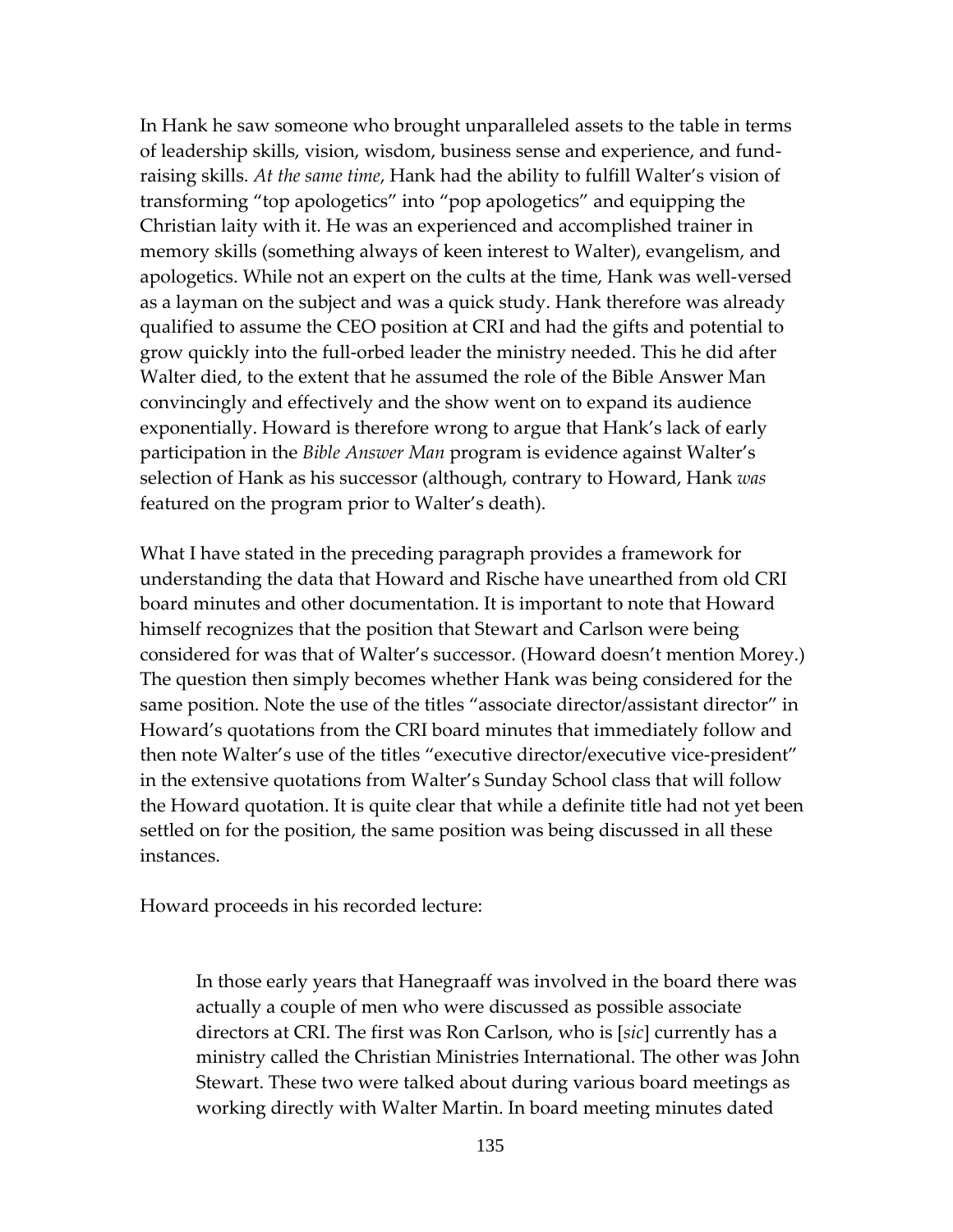October 17, 1985, there is this mention: "Ron Carlson is still interested in the position of associate director of CRI but has not sold his house and if he accepts the position it will not be available until some time in 1986." In the board minutes dated September 12, 1986, there is this mention of John Stewart as a possible assistant director: "Stan [Tonnesen—a CRI board member at the time] has brought up John Stewart's proposal and reiterated the board's discussion earlier in the meeting to John. Walter stated his views on what he expected from an assistant director." There is nothing in the minutes from those years in which there was ever a discussion about Hanegraaff as a possible associate director for CRI. This associate director position appears to be the position that was offered when Martin had special interest in a man. It will be incumbent for CRI at this date to show actual documents that would show Martin's interest in Hanegraaff to be the next president.<sup>[7](#page-135-0)</sup>

Howard has thrown down the gauntlet. If CRI can provide documentation that will show Walter's interest in Hank to be the "associate director"/"next president," then in good faith we expect that Howard will publicly recant his position, take his article on Hank's illegitimate presidency off of his Focus on the Faulty Web site, and stop selling his CDs on the same topic. If he refuses to do so once we have met the burden he has laid on us, then we must sadly conclude that Howard has an unremitting agenda to discredit Hank, and his inclusion in an appendix of a book on Bill Alnor is more fitting than we had hoped.

The documentation Howard demands could be provided from many sources. We have already seen the statement Walter issued upon Hank's acceptance of the position of executive vice-president that was printed in the *Christian Research Newsletter*. For brevity's sake I will limit myself here to one more source: Walter's own recorded statements at his Sunday morning Newport-Mesa Christian Center (NMCC) Bible class.<sup>[8](#page-135-1)</sup> (By the sovereignty of God these tapes came into our hands just as this book was being completed. They were sent to Cindee Martin Morgan by someone who actually sides with Alnor against Hank!) The students at this class, which Walter taught since he came to California (originally at Melodyland Christian Center), held a special place in Walter's heart. In certain respects he considered them his "flock" and he shared with them especially

<span id="page-135-0"></span> <sup>7</sup> Ibid.

<span id="page-135-1"></span><sup>&</sup>lt;sup>8</sup> All of Walter's recorded Bible class statements concerning Hank spanning the years 1986–1988, including several not cited in this appendix, are accessible both in transcript and in audio clip forms by going t[o www.WalterMartinJude3.com.](http://www.waltermartinjude3.com/)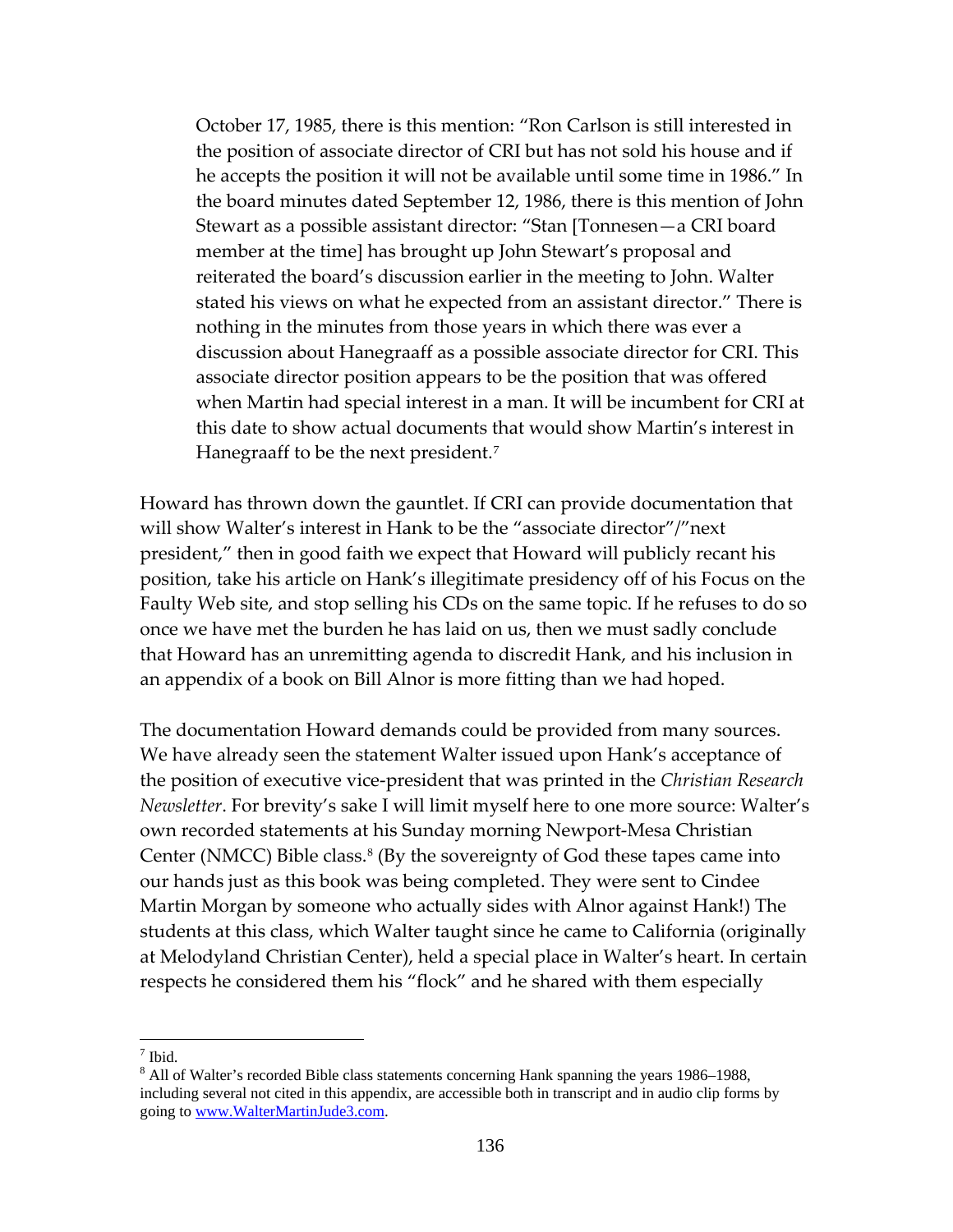important or personal information and prayer requests that he did not freely announce to the general public.

On December 7, 1986, Walter stated that he hoped to have Hank teach a memory class at NMCC, noting that he (Walter) had been "promoting this [i.e., Hank's mnemonics teachings] for *better than five years*" (emphasis added).<sup>[9](#page-136-0)</sup> He endorsed Hank as a "memory expert," stated that Hank had worked with Jerry Lucas, author of *The Memory Book* (showing that Walter was not ignorant of the book that Hank supposedly plagiarized, as Rische implies), and affirmed that Hank would teach them "the tricks of the trade in remembering" because he was "very well up on the subject" (demonstrating that Walter himself was "up" enough on the subject of mnemonics to understand that Hank did not personally create the memory principles that he taught, nor was he claiming to have done so. Indeed, it was not Walter but Ferraiuolo and Alnor who demonstrated ignorance on the subject, and, if anyone was fooled, it was not Walter by Hank but Rische by them).

During his October 23, 1988 Bible class Walter presented for the second time in one month a specific prayer request for CRI to his students:

We need a man at CRI to come in and to actually be the general manager and to take over the general operation because I can't be inside and outside at the same time. It cannot be done. Impossible. And the burden is too great for Leona, who is our office manager and actually business administrator. And so we've been praying for somebody—I've been praying for one man for two years, that God will put it on his heart. And God did put it on his heart, and he said, "I think I'll be able to come." And if he is able to come, I can't afford him. I want you to know that going in: we can't afford him even at a greatly reduced salary. But he can run the entire operation and is very, very good in the world of the cults and an excellent, very successful man in his own right. So I ask you to pray for this person, who would be the number two person in our structure at CRI. And he's a godly man; the Lord has used him in a mighty way down south and in other parts of the country. And we've asked him to join us and he has said that he's willing to, so now we're in the praying stages and asking God to work out all the details of it. But that's something to put in your prayer list; he'll probably be a vice-president or executive

<span id="page-136-0"></span> <sup>9</sup> Walter's entire December 7, 1986 discussion of Hank's memory class and expertise in mnemonics can be heard by going to [http://www.waltermartinjude3.com/nmccbc19861207.html.](http://www.waltermartinjude3.com/nmccbc19861207.html)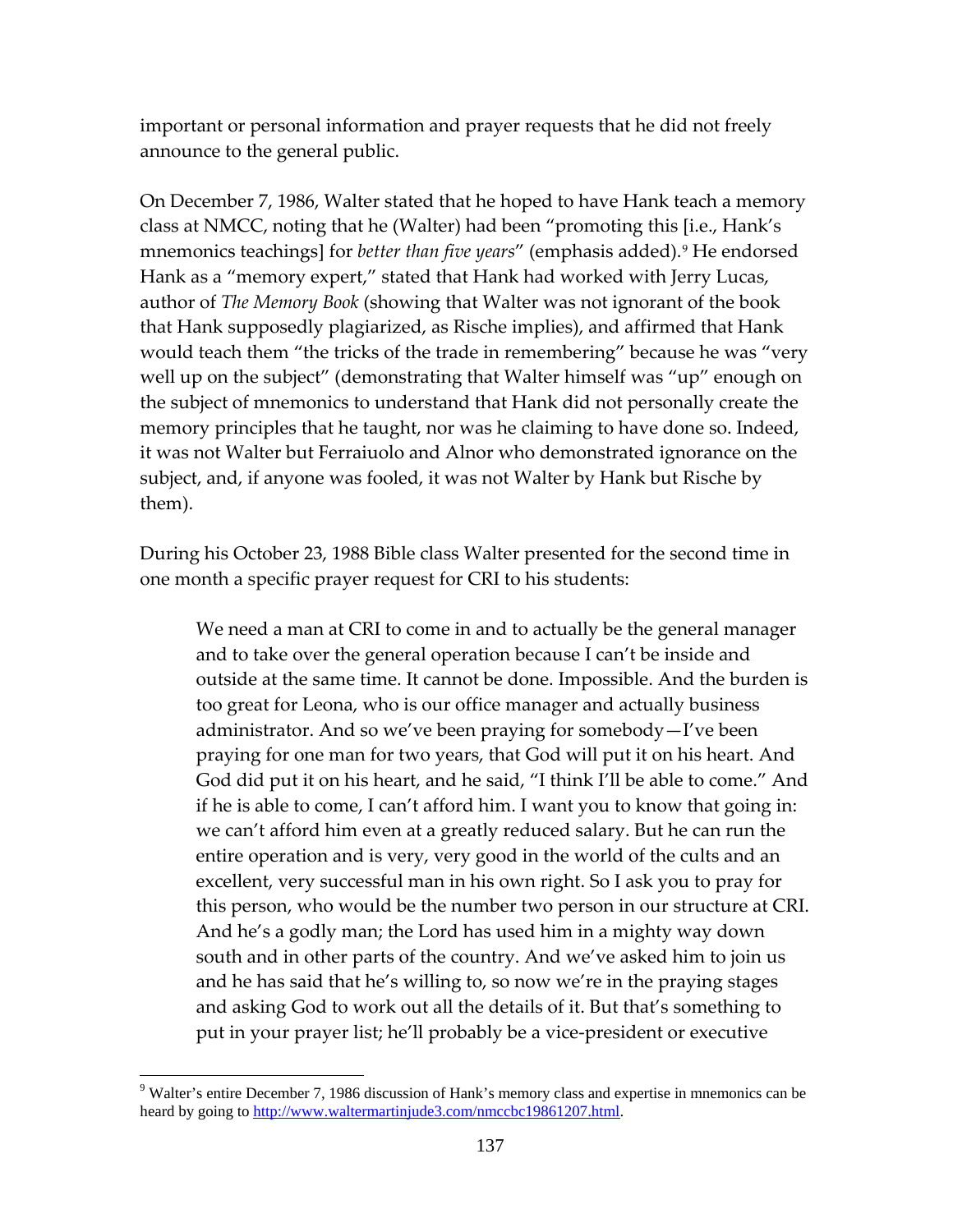director at CRI. And I *badly* need somebody like that, because I just can't run the office and make decisions all the time. There's got to be somebody there to help. We've got to have somebody that really knows what they're doing. And we want the best we can get, and this gentleman we believe is the best on the horizon, so please be in prayer about that.<sup>[10](#page-137-0)</sup>

The claim that Hank was hired merely for his business acumen or marketing skills is refuted by Walter's overall description of the need, the role that Hank would play, and his qualifications for the job. He already had an office manager/business administrator in Leona Ross and it was entirely clear that Hank's position would be greater than that; Hank would "run the entire operation." He also notes qualifications that go beyond what CRI has ever looked for in mere management and marketing personnel, such as Hank's being "very, very good in the world of the cults."

Of course Walter emphasizes his own continuing involvement with CRI, as the intention was for him to remain its public face; but a little inside history should prove insightful here. Every general or office manager that CRI had hired prior to Hank had complained that while Walter was not in the office enough to direct the ministry effectively, he always kept one hand on the reins and did not give free rein to the managers who were there on a daily basis. By the mid 1980s Walter came to terms with the fact that this pattern of leadership was hindering CRI's effectiveness. It thus became extremely important to him to find a person trustworthy enough to be handed the reins to the ministry. When Walter presented Hank as executive vice-president to the CRI staff in December 1988, he specifically stressed that while he would continue to be CRI's president, he was taking his hands off of the day-to-day direction of the ministry and handing it over to Hank. Thus the word "executive" was crucial in Hank's title of "executive vice-president"; Hank was now the CEO and Walter's *official* authority would only be exercised in his capacity as the president of the board, along with the other board members. (His *spiritual* authority, of course, would be retained and exercised mainly in his providing theological guidance to the staff.)

Finally, Walter made his intentions for Hank unmistakable when he presented Hank to his Bible class on December 4, 1988:

I have the joy to introduce to you a person that's a joy to me. He's going to have a unique role at Christian Research Institute.…I've needed for many

<span id="page-137-0"></span> <sup>10</sup> [http://www.waltermartinjude3.com/nmccbc19881023bts.html.](http://www.waltermartinjude3.com/nmccbc19881023bts.html)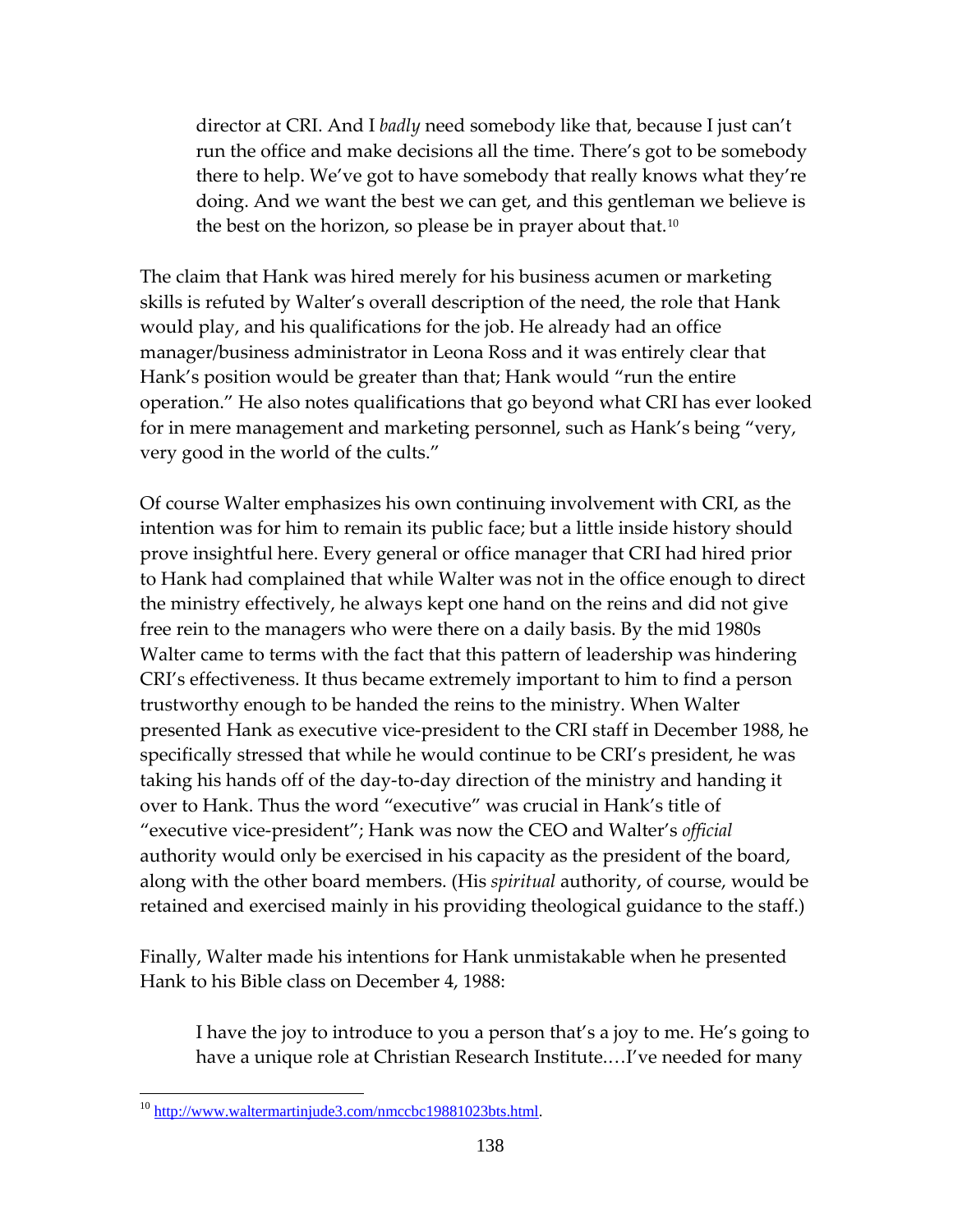years someone who could fill the role of a special assistant or of an executive vice-president to help at CRI; someone with the credentials and the ability; somebody that could teach, somebody that could preach, somebody that had the capacities to manage and has been very successful in his own operation for some time.…This is someone in whom I have implicit confidence. He's young. I've surrounded myself with young people because I do not believe the myth of invulnerability or of immortality. I've seen too many Christian leaders think that they were never gonna die and wait 'til the last minute before they got anybody to help them, and then they had chaos. I have not made that mistake.<sup>[11](#page-138-0)</sup>

Walter's comments prove both that he had been looking for more than a manager or marketing person (why else would it be important that he could preach and teach?) and that he did have a successor in mind: someone to whom he could not only hand over the direction of CRI while he was still alive, but in whose hands he could leave it if the Lord should take him home. Clearly, Hank Hanegraaff was prayerfully and carefully selected for both purposes. Contrary to what Rische would have the public believe, her father was extremely conscientious in selecting not only a special assistant but also a successor, and thus the ministry did not descend into chaos when its founder died but instead moved rapidly forward—a fact that was well noted at the time (see appendix D), with immense gratitude expressed for Walter and the board's foresight.

<span id="page-138-0"></span><sup>&</sup>lt;sup>11</sup> [http://www.waltermartinjude3.com/nmccbc19881204bts.html.](http://www.waltermartinjude3.com/nmccbc19881204bts.html) To hear Walter's entire introduction of Hank to the class, including portions not included in this quotation, go to <http://www.waltermartinjude3.com/nmccbc19881204p2.html.>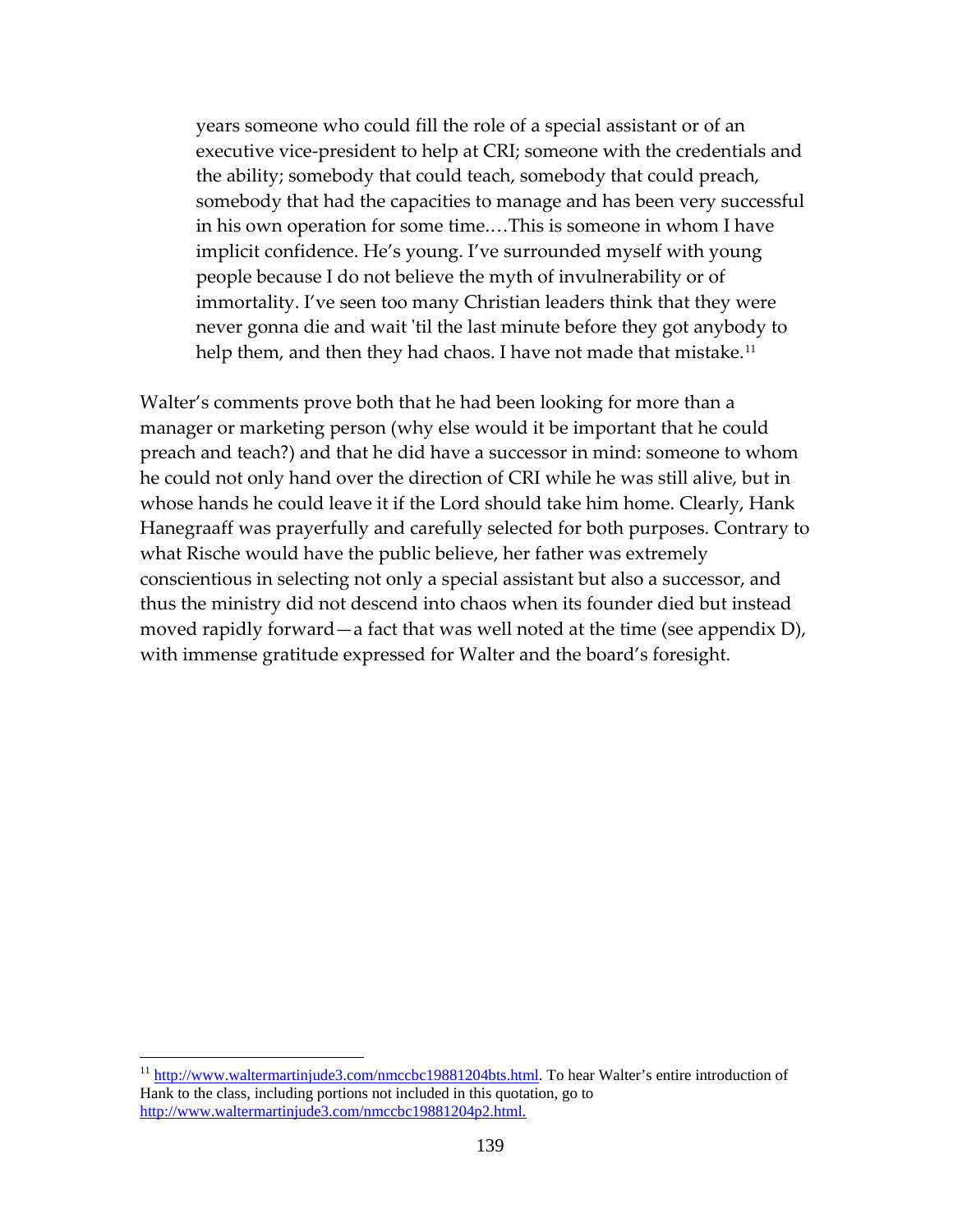# **Appendix B: The Martin Family's Controversy with CRI: An Inside Perspective**  by Cindee Martin Morgan and Rick Morgan

"He will make your righteousness shine like the dawn, the justice of your cause like the noonday sun." Psalm 37:6

My husband, Rick, and I do not believe public attacks on professing Christians are biblical. We believe the Lord ordained the local churches to settle conflicts within the body of Christ, as Matthew 18 teaches. The Christian Research Institute has been dragged into a perilous "courtroom" not governed by the protections the Lord has set in place for those who love Him. For the sake of truth, and most importantly our love for Christ, we are compelled to give our "testimony" in this unjust "trial." As my father, Dr. Walter Martin, often said, "Controversy for the sake of controversy is sin. Controversy for the sake of the truth is a divine command." We stand with CRI as one by one we take the "witness stand" to "defend" the truth, trusting God is with us. It is our prayer the Lord will use the "evidence" He has provided to cause the light of truth to shine brightly.

## **An Unjust Charge: Stealing a Ministry**

Hank Hanegraaff is not guilty of stealing CRI from a grieving widow, as some claim. This false conspiracy theory reminds me of the childhood story game "Telephone." For those unfamiliar with this game, a group of children are told to sit in a circle. One of them begins the story by whispering something in the ear of the person next to them who in turn repeats what they heard to the person next to them and so on until the last person to hear what was said repeats the garbled tale. In a real sense, *tales* against our brother in Christ are being whispered in the courtroom of the world. In this treacherous place, lies and distortions have replaced truth. Unlike the game referred to above, the end result is anything but funny; it is an effort to destroy a godly man's reputation and ministry. Some assume that if Hank could deceive Walter Martin's widow, in her time of need, he could be guilty of anything and everything he is accused of.

It has been alleged that my stepmother, Darlene Martin, was blindsided at my father's public memorial service by an on-the-spot demand to support Hank as the new President of CRI. We respectfully disagree with her recollection of what took place. In the days *prior* to the memorial service, Darlene mentioned to us that CRI had asked her to say a few words to support publicly my father's choice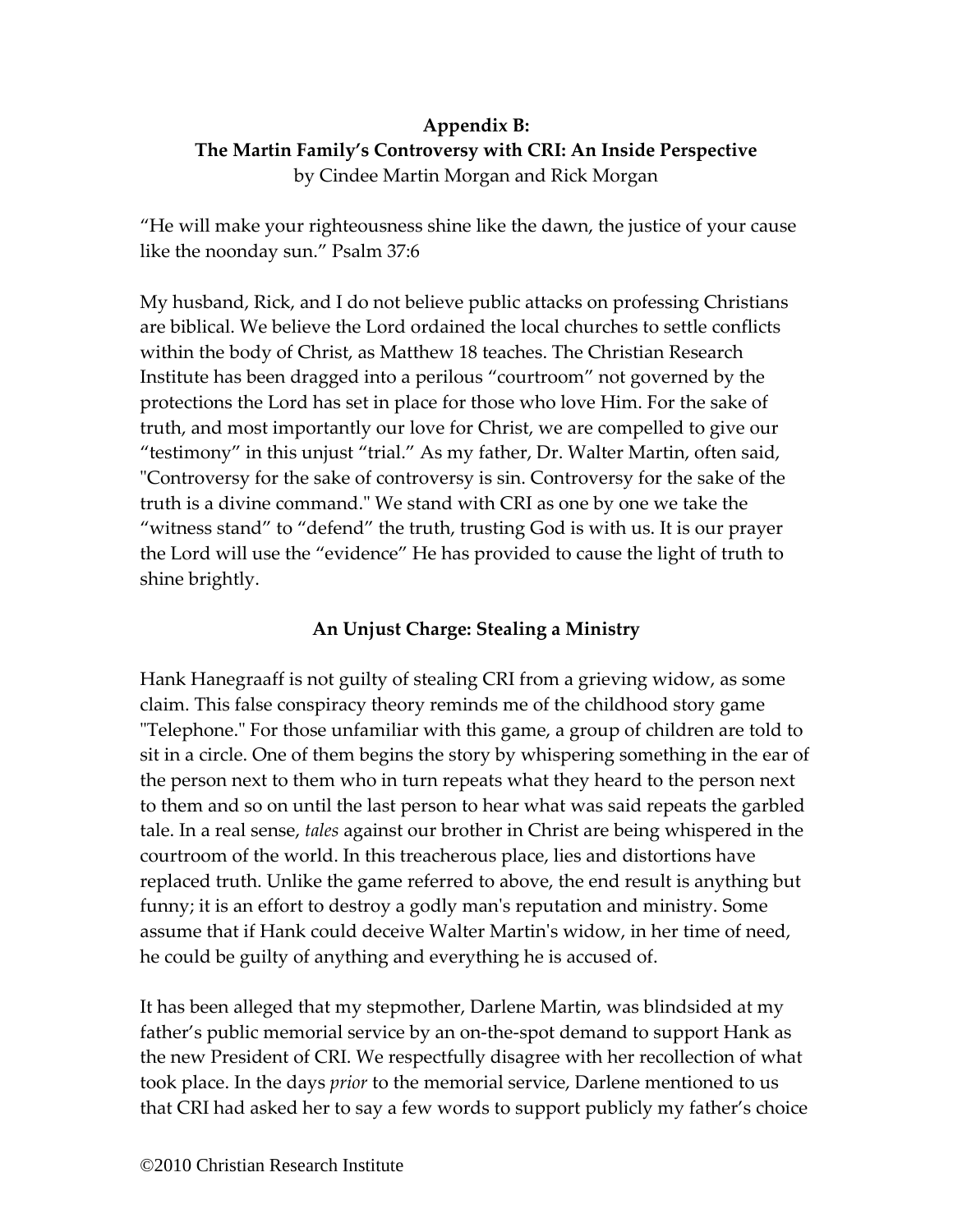of Hank. She explained that they had made this request because of how ministries often suffer following their founder's death. Darlene stated she did not know who my father wanted to lead CRI, and was unsure of what to do. It was not surprising for her to be uncertain of what my father's leadership plans were, having never been involved in the ministry aspect of his life (nor were any of my father's children at the time of his death). Darlene willingly agreed to support Hank; this was discussed at home and at the church. We witnessed Darlene's strong desire to stand by the men my father had positioned at CRI. The idea she was taken advantage of is so far from the truth it is shocking. Everyone around us, during that sad time, was gracious to our family. Darlene was understandably nervous to speak about the leadership issue publicly, as is evidenced by the strain in her voice as she delivers that part of her speech during the service. She sought, however, to honor Walter Martin's wishes.

Dr. John Ankerberg, a trusted friend of my father's, announced that Walter Martin had chosen Hank Hanegraaff to lead CRI into the future. As the memorial video proves, Dr. Ankerberg openly recalled having prayed with Hank, in October of 1988, about Hank's decision to accept the position of executive vicepresident of CRI. It is compelling to listen to the audio of Walter Martin in October of '88, at his Newport-Mesa Christian Center Bible Class—in his own words—ask his class to pray about the same position Dr. Ankerberg prayed with Hank about during that same month and year. It is critical to note that Dr. Ankerberg was "in the loop" in terms of what my father had planned for CRI. He would hardly participate in, or overlook, a conspiracy to steal a ministry.

As the video of Dr. Martin's memorial service proves, everyone my father positioned in leadership at CRI was present during his service and supported his leadership decisions. Longtime CRI board member Everett Jacobson, my father's former brother-in-law (and my uncle), who remained his best friend throughout his life, was the only person involved with CRI that my father considered family. My father loved him like a brother. When my uncle spoke at Walter Martin's service, he was so grieved he almost broke down during his tribute. To this day, anyone can tune in and hear about the love he had for his "brother" and his devotion to Jesus Christ. Everett Jacobson also loved Darlene; they were good friends. It is shameful he has been publicly accused of helping Hank steal CRI. To suggest Everett Jacobson would betray the Lord, Walter Martin, and his widow is nothing short of slander.

At Darlene's request, Hank planned a beautiful memorial service for her husband. Immediately following my father's death, Darlene—for the first time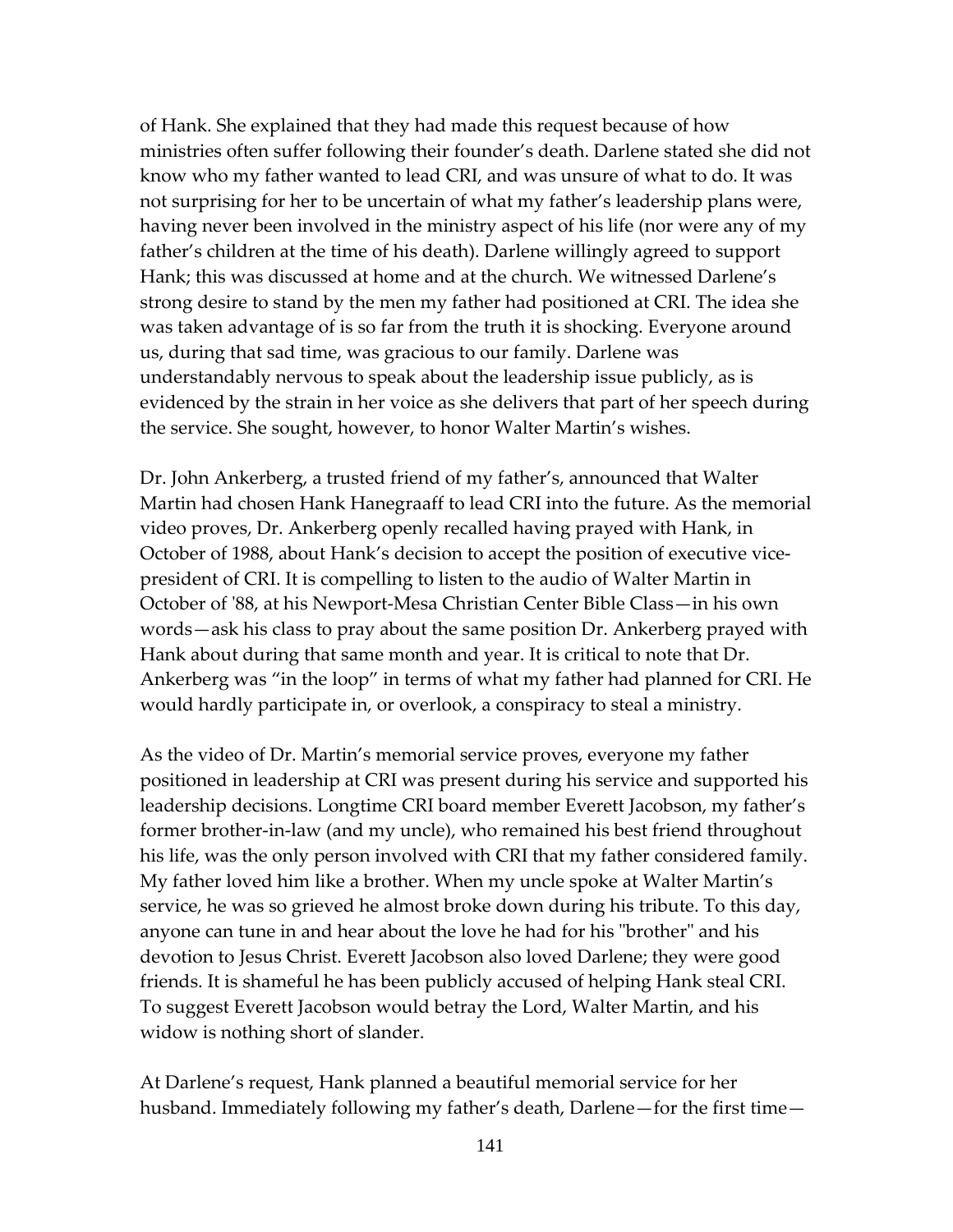—became involved in CRI. She was welcomed to the board of directors with open arms, serving side by side with Hank and Everett Jacobson for about six years. During Darlene's time on the board she spoke of how the Lord was using CRI and how pleased she was with the ministry's direction.

### **A Private Reproof**

During the final year Darlene served on the board, she had a falling out with Hank. It was later misreported that they had a *public* rift. The incident between them occurred at a board meeting. I was at the house the day Darlene returned from that meeting, the very meeting that would set the stage for division between them. Darlene explained to me that Hank had confronted her, in front of the board, about privately speaking with disgruntled former employees who were currently attacking CRI. Although I was sad to see her so distraught, I came to realize that Darlene's decision to do this was ill-advised. This was Darlene's first experience on a board overseeing a vast ministry. In retrospect, I don't think she was prepared for the level of spiritual warfare Walter Martin dealt with on a daily basis. Having attended that same board meeting, my uncle assured me that Hank had handled things wisely. As I would later learn, some of the former employees Darlene was privately speaking with had previously implicated her as well as the other board members. Hank sought to protect CRI from people who were so determined to effect a leadership change that they were prepared to use whatever damaging allegations would serve their purpose—no matter how false, unverified, or unfair—and had no qualms about the damage they would do to CRI in the process.

#### **A Rush to Judgment**

Walter Martin died in 1989. It is critical to note the accusation Hank stole CRI did not emerge until 1999, *a decade after my father's death.* At Darlene's request, my sister Jill conducted an investigation of the accusations against Hank Hanegraaff. This investigation also led Jill to question the integrity of Everett Jacobson and Elliot Miller. Jill did not know any of these men personally with the exception of having known our uncle when she was a child and a teen. She lived two thousand miles away, in Minnesota, without having ever been involved with CRI. For two years she proceeded to collect alleged evidence against Hank, compliments of disgruntled former CRI employees. In a cyber "ruling" heard around the world, she declared Hank "guilty" of conspiring to steal CRI, guilty of sins against past employees, and guilty of virtually every online accusation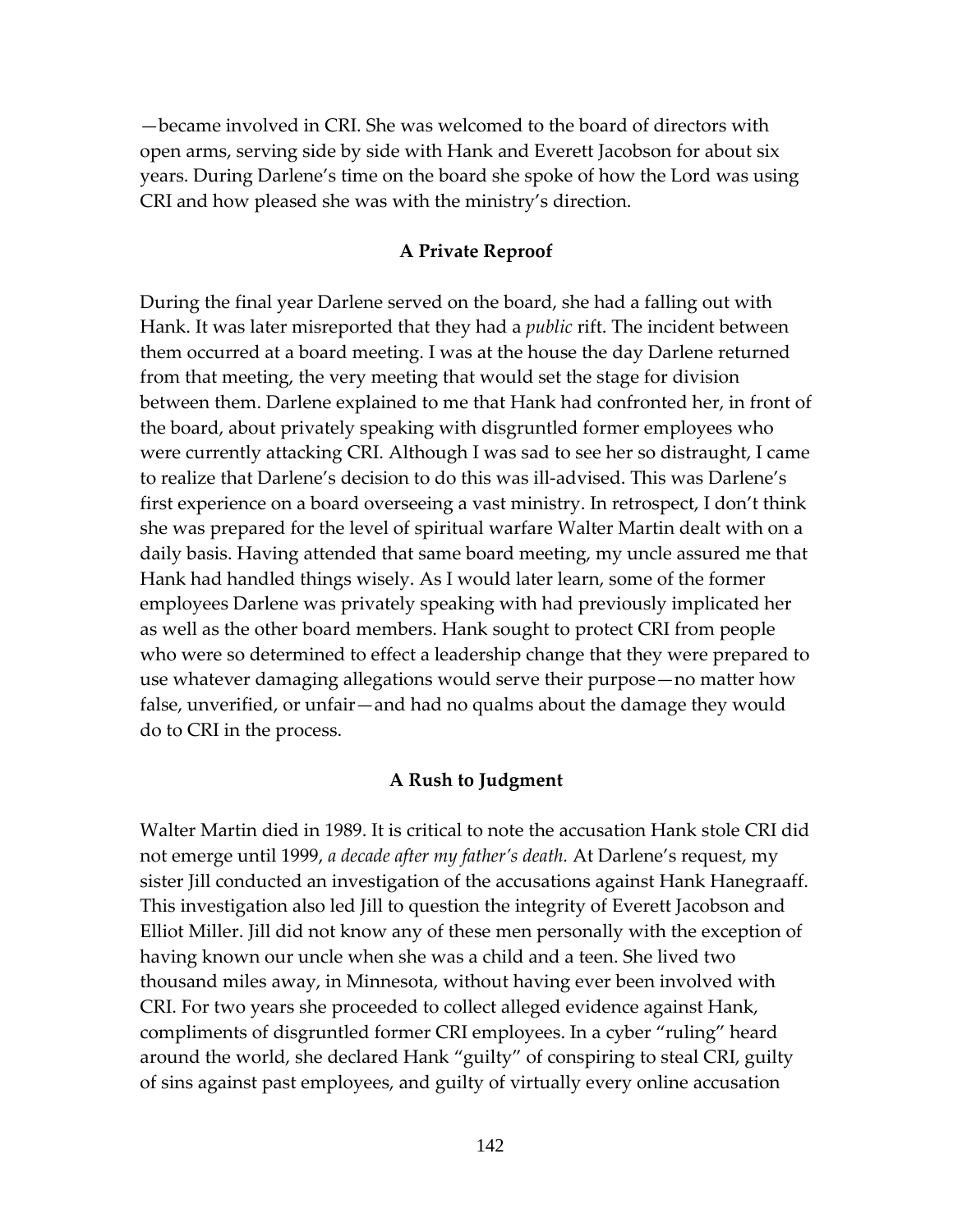Hank faced. Most of the people Jill joined forces with had no first-hand knowledge of these issues.

For reasons perhaps known only to the Lord, Jill's "findings" are painfully inaccurate. After a three hour conversation with Elliot Miller, Jill dismissed his recollection of events and the first-hand "testimony" he freely offered. She essentially threw this "evidence" and his testimony out of "court." She ruled that Elliot Miller, who had worked closely with Walter Martin for close to thirteen years, was guilty of overlooking evil and was not to be trusted. Elliot, and his wife Corinne, are two of our dearest friends. They are committed to serving Jesus Christ. Rick and I understand why my father had high regard and confidence in Elliot both personally and professionally. I observed their relationship firsthand when I worked at CRI, back in 1981. Jill is publicly on record stating Everett Jacobson, another one of CRI's witnesses, never tried to speak with her about the accusations against Hank. With great sadness my uncle confided in us that Jill had never asked his side of the story as to what had taken place at CRI, following my father's death. After Uncle Everett's son died unexpectedly, he mentioned he'd received a sympathy card from Jill that included words taking him to task for helping Hank steal CRI. My uncle, a great man of God, went to his grave falsely accused of betraying the Martin family. We believe it earned him another jewel in his crown. We are certain Everett Jacobson heard the words, "Well done, good and faithful servant….enter thou into the joy of thy Lord" (Matt: 25:23 KJV).

This tragic story begs the question: how could Darlene Martin, more than a decade after her husband's death, conclude Hank stole CRI? After Darlene's falling out with Hank at the board meeting, we witnessed her struggle with the public accusations against him. The fact she didn't *personally* know who my father chose to lead CRI compounded the problem. In our opinion, instead of believing the firsthand testimony of the men Walter Martin trusted, Darlene was deceived by false accusations. In light of the evidence Jill presented, she became convinced her husband could not have chosen Hank. She, along with Jill, assumed that the request to support Hank publicly must have been part of a plan to steal the ministry. In our opinion, they made a rush to judgment.

## **A Personal Agenda?**

During the time Jill was conducting her investigation, she and her husband, Kevin, began a ministry they named "Walter Martin's Religious Infonet." They requested of CRI, and received, a large amount of Walter Martin materials. CRI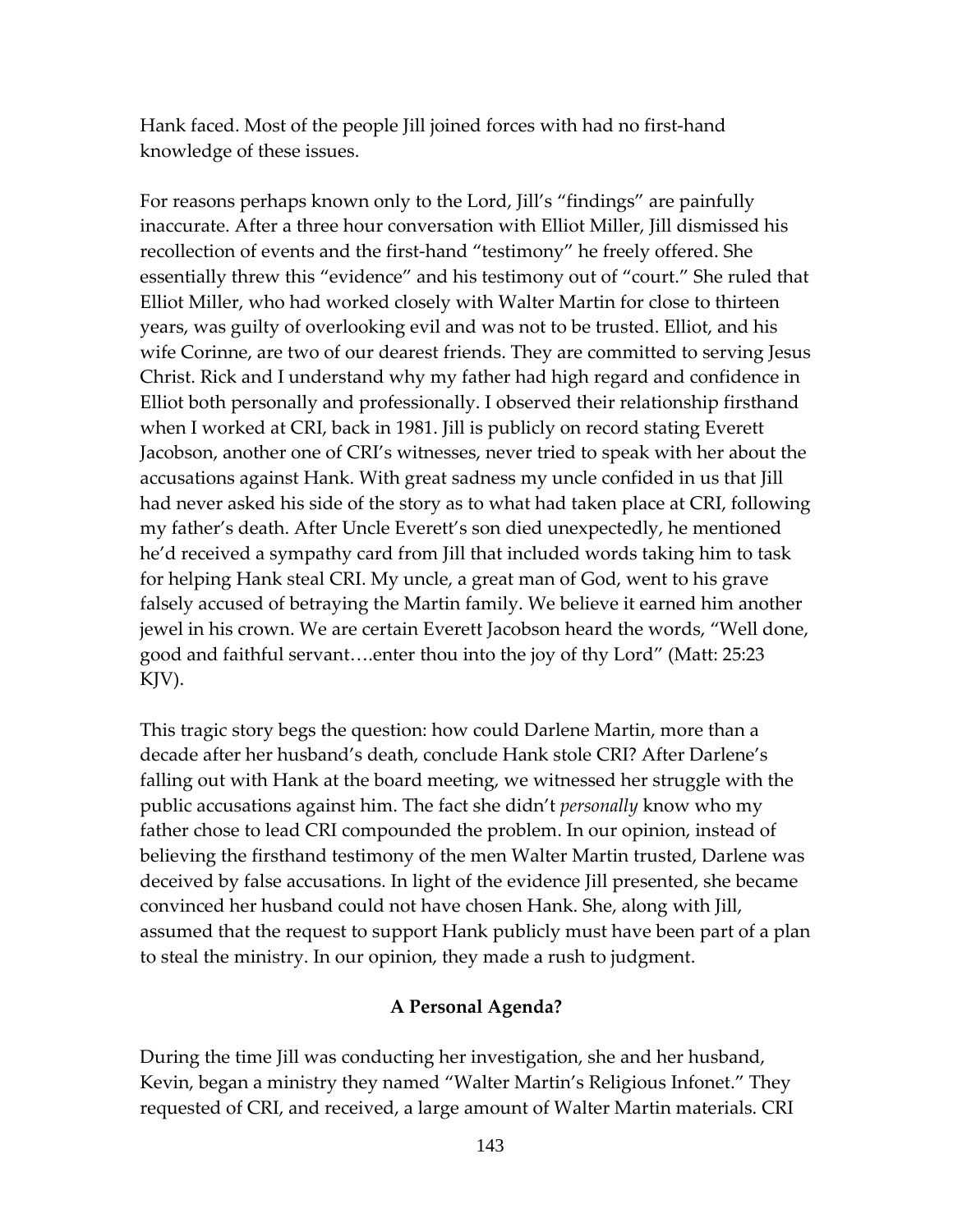gave the Martin family permission to use them for God's glory. The idea of publicly sharing more of my father's messages has always appealed us, as do all good ministry endeavors, but not what appeared to be an effort to build a platform to destroy CRI. In our opinion, Jill is seeking to transfer the legacy of Walter Martin to her ministry based on false information. We believe CRI is Walter Martin's legacy and represents everything he labored to accomplish for God's Kingdom the thirty-plus years God used him there. For these reasons, we asked Jill not to claim publicly that the entire Martin family stood against CRI. Sadly, Jill was determined to show a united front. The public perception became that the entire Martin family was calling for Hank's resignation. Disturbed by this, Rick and I privately let Hank know we were not involved. We did not have a public platform back in 2000 but wanted CRI, and those close to us, to know we loved this ministry.

Jill did not learn that *someone* in the Martin family had spoken with Hank until months later. Outraged by this perceived high-level security breach, she confronted me. Weary of this issue and fearful of family division, I flatly refused to discuss the matter. Convinced we had spoken with Hank, Jill insisted we were traitors, stated she no longer wanted a relationship with our family, and later convinced others in our extended family to break fellowship with us as well.

### **Seeking Reconciliation**

Rick and I eventually decided to contact Darlene's pastor in an effort to seek biblical reconciliation with her. We arranged a meeting and flew to California. At Darlene's request, she brought along some extended family members—-Jill being one of them. We were thankful to the Lord for this opportunity to discuss our contact with CRI and to, before witnesses, explain our actions. We openly admitted to speaking with Hank and sought forgiveness for not answering this question long before. We stressed to everyone why it is wrong to demand Hank be accountable to Dr. Martin's relatives. After hours of discussion, Darlene's pastor asked her if she understood we were not traitors, having obeyed our conscience before the Lord. Despite his counsel, Darlene insisted we had betrayed the family. It appeared our crimes were (1) we did not believe Jill's investigation was accurate and (2) we had privately let Hank know we were not involved in the Martin family's public activities against him. I left the meeting with a grief I have carried with me until this day. I have loved Darlene since I was twelve years old and was grieved she believed this is a matter of family loyalty instead of obedience to the Lord. Our relationship with these family members remained broken.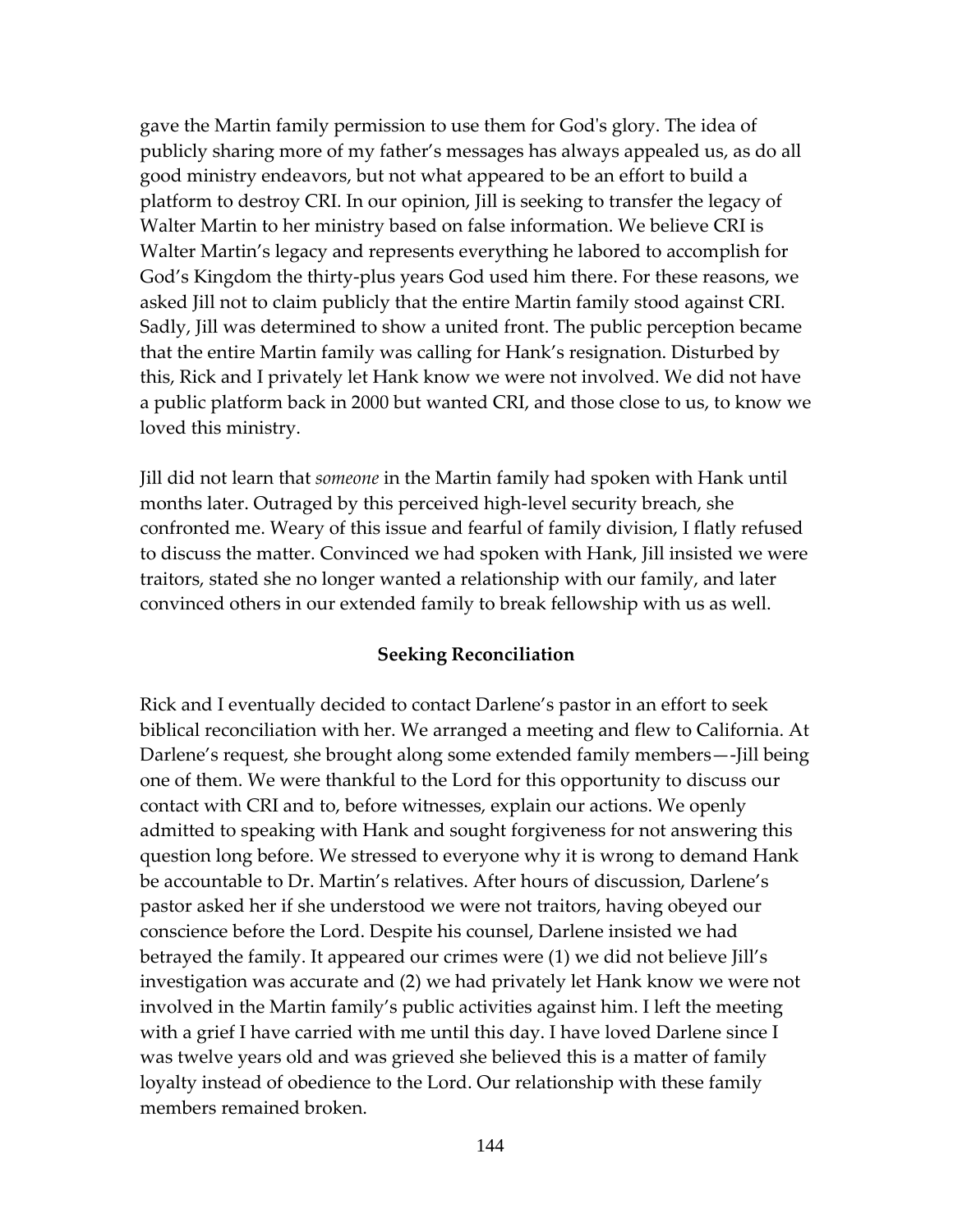Several months later I became ill and was hospitalized. Although the pain medicine prescribed at the time made it a challenge to hold onto conversations, I do recall my hospital phone ringing off the hook as most of our estranged family reassured me of their love. After this medical trial, they agreed to disagree on the issue of CRI—for nearly seven years—although things were never the same between us. Jill and Kevin continued to promote accusations against Hank on their Website and although it was not discussed, they knew we opposed their actions. This was the dead calm before the darkest storm we have faced so far.

In February of 2009, a phone call between Jill and I erased most of the progress everyone had made. Jill expressed concern there were numerous clips of our father, on YouTube, posted by people who were ignoring their requests to post a link to their Walter Martin Website. I tried to help her understand that many Christians do not believe publicly going after a brother in Christ is biblical, and may not want to post their link for that reason. I mentioned this is why, when Kevin asked us, we would not post it next to the Walter Martin clips we were sharing on our YouTube channels. It was as if we entered a time warp and were transported back seven years faster than the speed of light; it was all downhill from there. Jill was indignant that I maintained her crusade against Hank was not a righteous one. Before the call ended, she once again broke fellowship with us. Although no one else in our extended family noticeably left us at the time, the winds of division were blowing stronger than ever before.

### **End-Time Views: His or Hers?**

As the months passed, an important issue came to our attention. People were publicly expressing concern that Walter Martin's eschatological views were being redefined by Jill in her recent book. It is Jill's assertion that Dr. Martin condemned certain end-times interpretations held by many evangelical Christians as "aberrant theology" and evidence of satanic influence in the church. Her words alarmed us because this was not what my father believed and she was causing division in the body of Christ. These views, while not currently as popular as dispensational theology, are nonetheless held by many in the Reformed branch of Christianity and are deeply rooted in orthodox theology. Dr. Martin referred to the various end-times views as "peripheral theology." He implored believers to love one another and to not divide over these types of disputes. The following is from Walter Martin's tape, *The Tribulation and the Church*: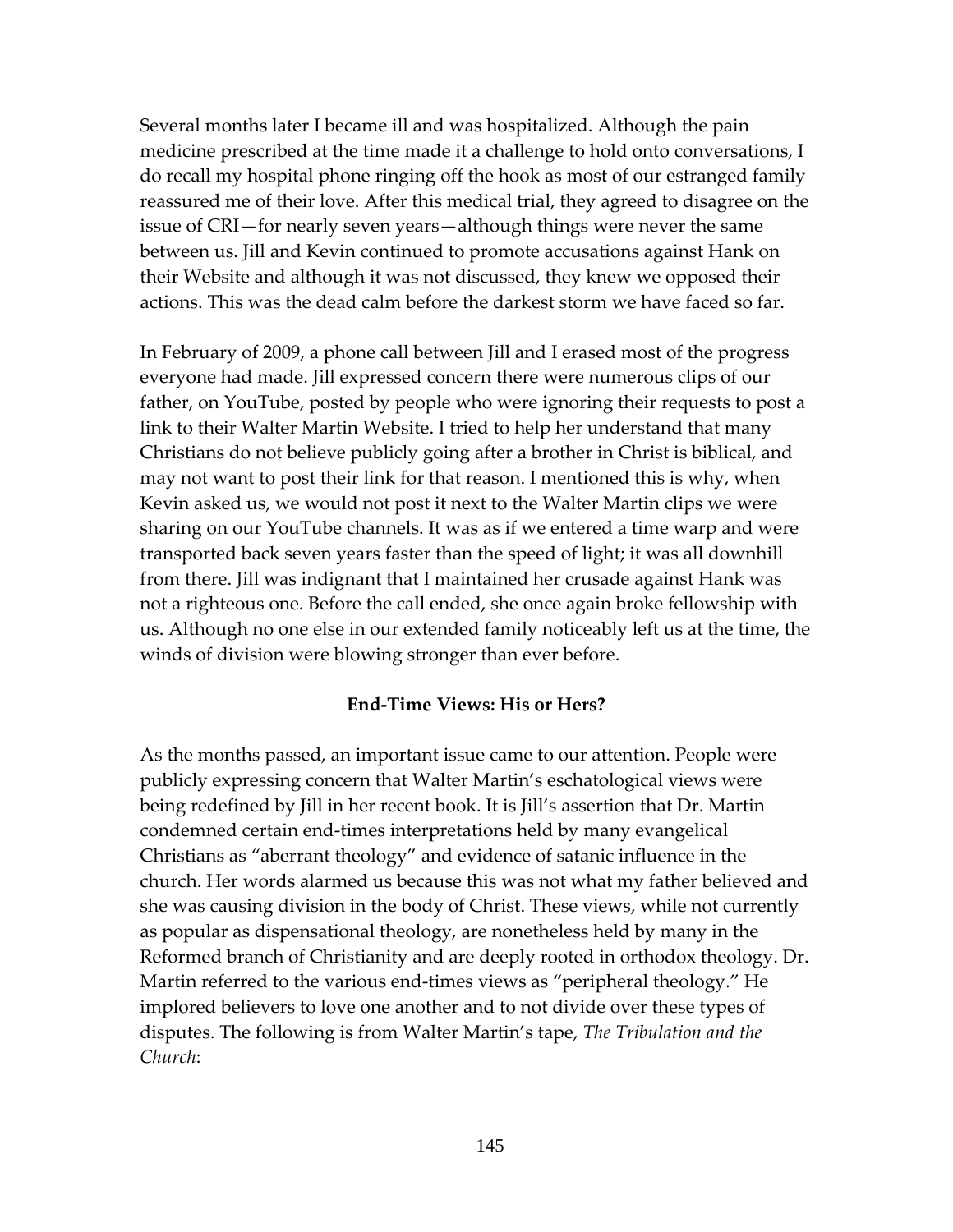There have developed tremendous conflicts in the Body of Christ about the subject of the Second Coming of our Lord. And I think that what we ought to do is to have freedom to express ourselves without being penalized for our positions. And unfortunately, that's what's going on today….

Now I don't know what frightens people so much about different points of view. The Apostle Paul says that, 'There must need be differences of opinions in your midst, so that the truth may be made known.' There is nothing wrong with having different opinions. And ministers, not only myself, but others, should not be penalized for taking, what is in the minds of some, an unpopular position…. Love, according to 1 Corinthians 13, is supposed to govern the activities and the function of the members of the body of Christ. And when I see Christians fighting among themselves, about whether Jesus is coming before the tribulation, the middle of the tribulation, or after the tribulation; when I see books being published where statements are made, "We *are* the generation that will see the Second Coming of Jesus Christ"; when I see this type of thing going on, and bitterness developing, a root of bitterness developing among Christians, then I think it's time for us to air our differences of opinions. I think it's time for us to give the other guy a break. If you don't agree with him, love him, or her, for Christ's sake. But don't make that a point of division in the Body of Christ.

We must not be divided about whether we sprinkle, pour or immerse, or whether we have wine, grape juice, or Coca Cola at the Communion service—which is what they do in Latin America anyhow. We shouldn't be arguing about pretribulation, midtribulation, and posttribulation, and premillennial, amillennial, and postmillennial. The principle task of the Church is to evangelize the lost world, and they couldn't care less.

Even more problematic with Jill's book is the fact that Walter Martin's name graces almost half of its front cover. Although her book may contain helpful information, we do not believe my father would want a work done in his name that he was unable to sign off on. He never permitted this during his lifetime. We immediately recognized our efforts to resolve this situation would undoubtedly be hindered because of our support of Hank and CRI. Experiencing division with Jill for the second time in nine years, Rick decided to participate anonymously in a public discussion on this subject that was *already in progress* on her ministry's Website. Everyone in the discussion remained anonymous, with the exception of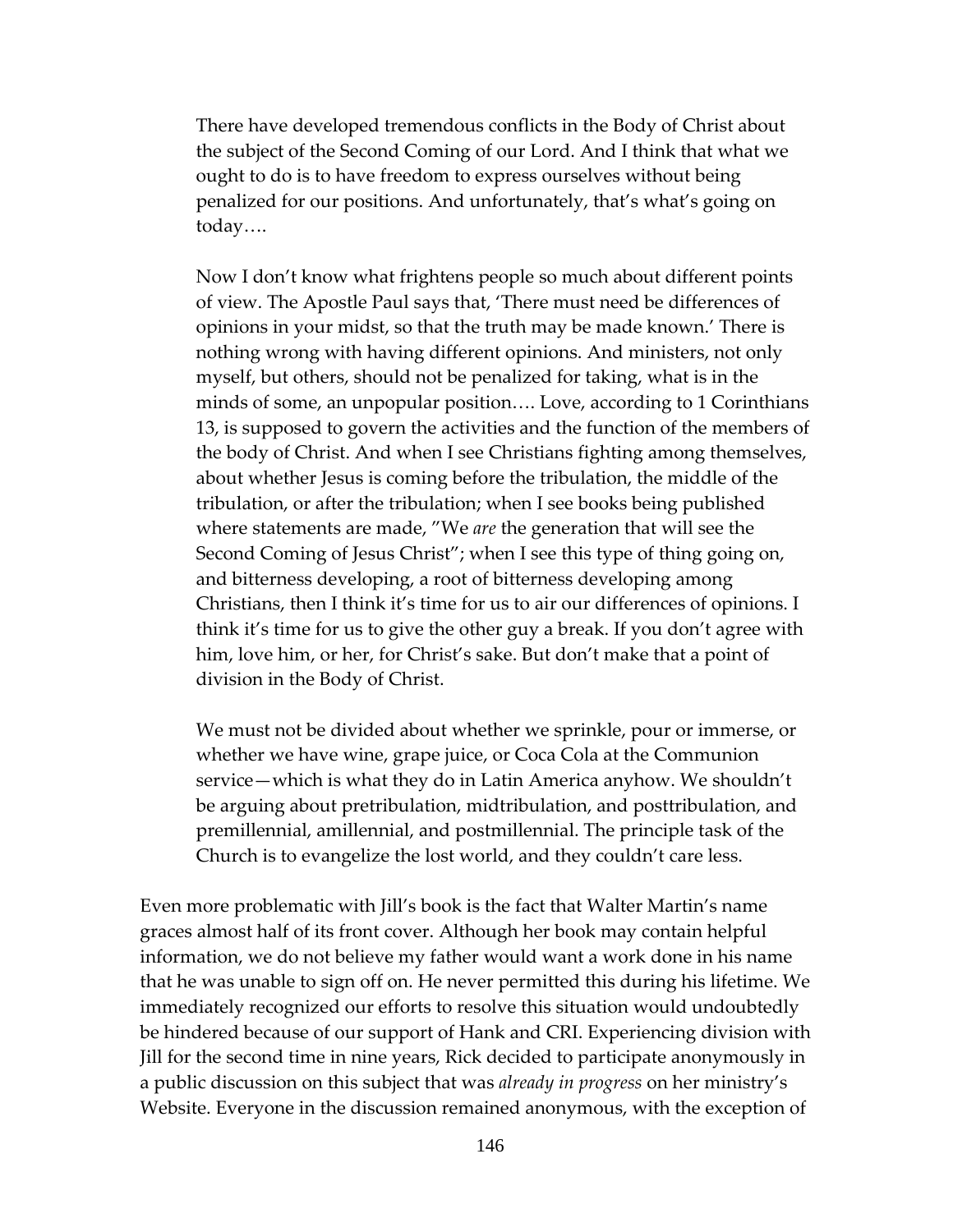Jill. Although it troubled us to have to deal with things this way, it gave Rick the opportunity to discuss our concerns in a controlled environment. Over a period of several weeks, he respectfully urged Jill to cite evidence to support her public assertions that Walter Martin believed what she was claiming. Jill was unable to do this and the discussion eventually ended with her claiming Dr. Martin's children knew best what he believed.

#### **A Meeting with Jill and Kevin**

Completely discouraged by my sister's responses yet relieved to have this discussion as evidence, we approached Darlene and sought her help. She asked us to send her the exchange between them, and we complied. Darlene appeared to share our concerns and even convinced Kevin and Jill to meet with us. We briefly discussed our feelings with them about CRI and the longstanding division between us. Jill's response to us was simply that Hank is a "tare."(The use of this biblical metaphor is significant beyond Jill's understanding, for she has been devoting her energy for over a decade to removing this "tare," yet Jesus instructed us *not* to remove tares, since we do not know for certain who is a tare and we might actually remove some "wheat." We are therefore instructed to leave it to God to remove the tares on Judgment Day [Matt. 13:24–30; 36–41].) Rick addressed our concern that Jill has publicly misrepresented Walter Martin's theology. As they talked, she began to realize the two of them may have already discussed this, at length, on her ministry board. Rick openly admitted he had spoken anonymously with her. Although we sought to help Jill understand why he felt compelled to do this, she was offended. Rick sought her forgiveness, stressing we believed this was the only way a civil discussion on this matter could take place. When the meeting ended, we immediately phoned Darlene to let her know how it had gone. She shared our disappointment and sadness that nothing had been resolved.

In October of 2009, Hank invited Rick and me on the *Bible Answer Man* program and featured our newest pro-life song, "Who Will Save the Little Ones?" He discussed the pro-life issue with us from a biblical perspective. Hank did an outstanding job and the program was powerful. We were thrilled to have this opportunity to speak out for those who have no voice. It was especially memorable for us once again to have the privilege of being interviewed on the program the Lord raised up through my father. (We shared a pro-life song on the program once before in the early '90s, at Darlene's request.) It was bittersweet, however, because we knew this would anger some relatives. Darlene soon e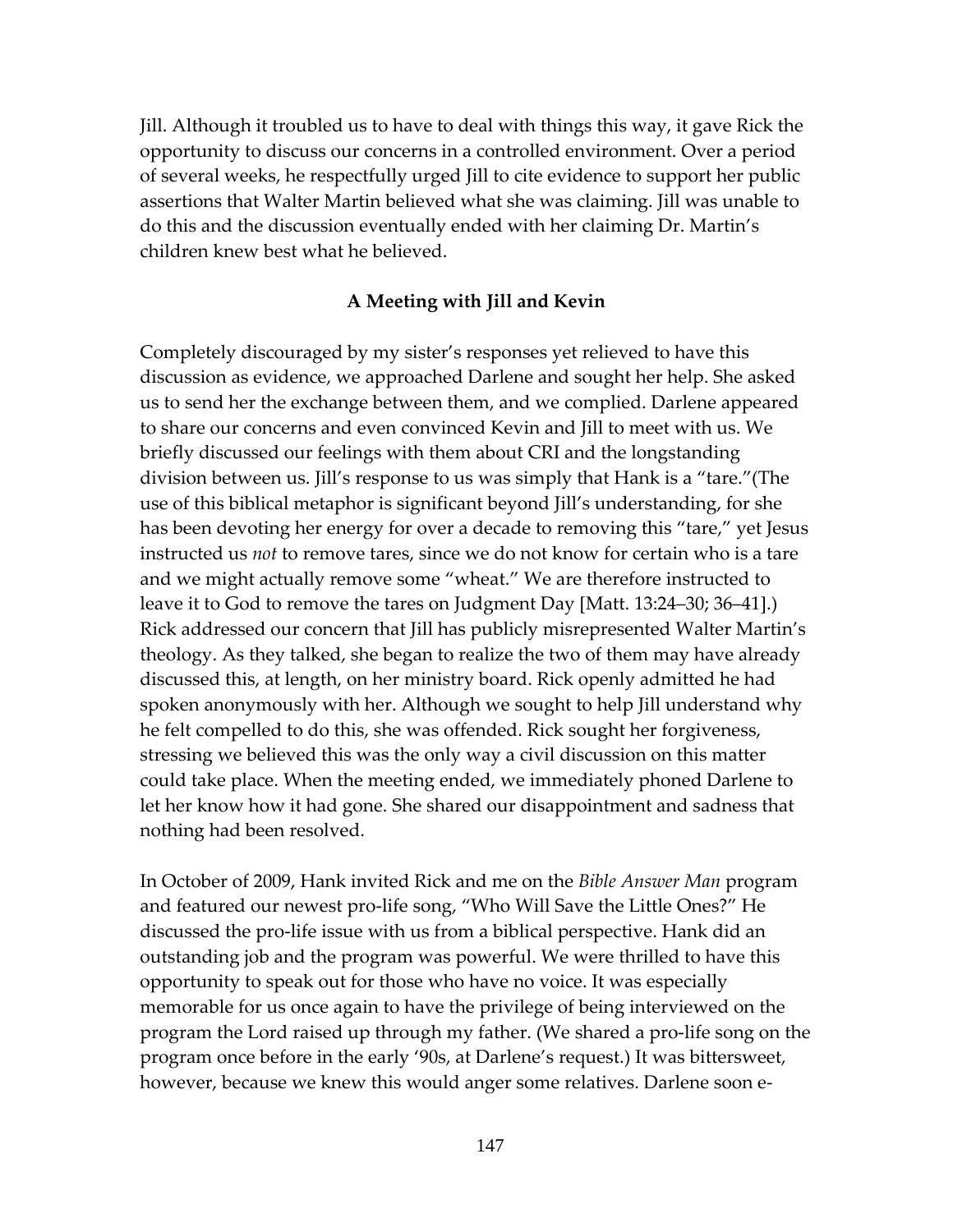mailed to let us know that Kevin had phoned to inform her of the disgrace we had been to the Martin family.

## **Our Meeting with Darlene: Sharing the Miracle**

At this point in time, the Lord moved our hearts to share with Darlene something extraordinary the Lord had done for CRI. We prayed it would help bring peace between everyone. We asked Darlene if we could come and share it with her face to face. Distressed by Kevin's phone call, she was hesitant to let us visit. I convinced her to allow us to come; a month later we were at her door. We visited for three days and shared the miracle the Lord had done through a disgruntled former CRI employee. We explained how he now openly denies Christ. We pointed out how amazing it was he'd discovered me online, and sent me a massive amount of stolen materials. I had only been visible for a brief time whereas Jill had been promoting accusations against Hank for more than a decade. It appeared God used for the good the intentionally cultivated public perception that the entire Martin family stood against CRI to blind this man's eyes. He had no idea we supported Hank and was furious when he later realized the material he sent us had been a help to a man he hated.

Darlene seemed moved to hear how the Lord had delivered Dr. Martin's "testimony" to our doorstep. After more than twenty years, Walter Martin was able to take the "witness stand" and defend the ministry the Lord had raised up through him. He was once again able to discuss publicly whom he chose to lead CRI and why. We played for Darlene the audios of my father at his Newport-Mesa Christian Center Bible Class where he defined his leadership plans for CRI. We pointed out how the audios support *all first-hand witness* accounts and clearly expose several false accusations. These audios prove:

- 1. Dr. Martin considered Hank Hanegraaff a "friend" and a "joy." He stated he is a "godly" man and has known Hank for more than five years. This refutes the public accusation they were never friends and barely knew each other. It also highlights Dr. Martin's personal knowledge of Hank's integrity.
- 2. Dr. Martin researched Hank's work. It is alleged that Hank had plagiarized Harry Lorayne and Jerry Lucas's work and Dr. Martin was unaware of this, but Dr. Martin not only was acquainted with Lorayne and Lucas's work, he could recite it! To assert Hank fooled him is ridiculous, especially in light of Dr. Martin's legendary photographic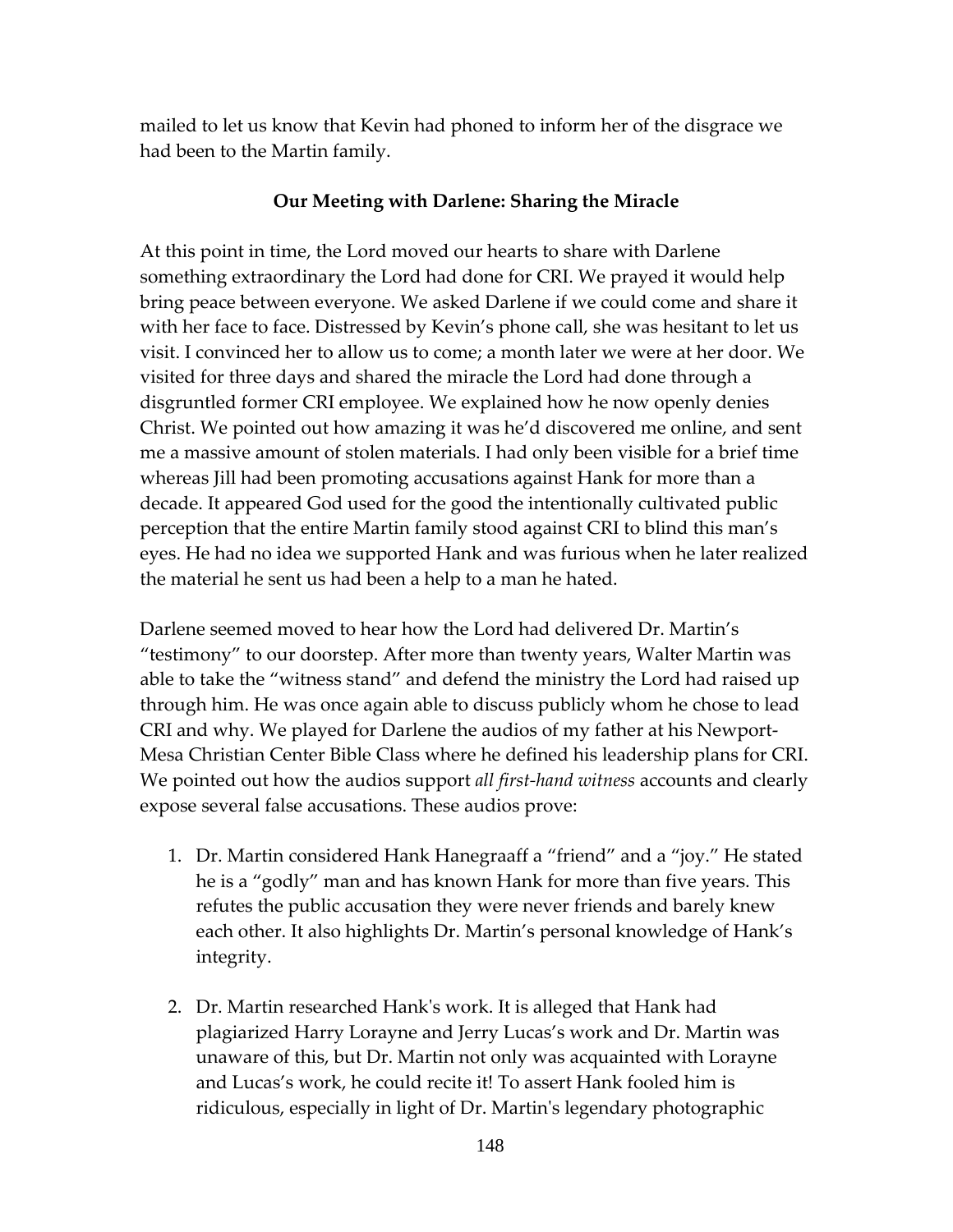memory. These facts complement the overwhelming evidence Elliot Miller presents that Hank is *not* guilty of plagiarism.

- 3. Six months prior to Dr. Martin's death, at his Newport-Mesa Christian Center class, he publicly presented Hank as CRI's new executive vice president, a position he clearly described as the CEO position that he was yielding to Hank, while remaining president of the board and continuing to function as the public face of the ministry. This discredits the claim that Hank was hired merely for "fundraising" and was never positioned, by Dr. Martin, for the leadership of CRI. Walter Martin defined the role he chose for Hank to have when he stated, *"He can run the entire operation and is very, very good in the world of the cults and an excellent and very successful man in his own right…"*
- 4. Walter Martin applauds Hank's credentials to assume leadership of CRI, stating that he is "the best on the horizon." He is impressed with what Hank can bring to CRI even though Hank comes without a formal degree. This puts to shame those would-be defenders of Walter Martin's legacy who insist that he, like them, would never recognize the calling of God on a man who lacks the standard academic degrees.

It is clear Walter Martin made responsible preparations for the ministry the Lord entrusted him with. Only a month prior to his death, he told me one of his greatest sources of grief was that he would not know his grandchildren in this life; they were all quite young at that time. Contrary to what some have publicly claimed, Dr. Martin had a strong sense the Lord may soon call him home.

We gently pointed out to Darlene that my father's words should be respected. She was visibly shaken but excited to hear my father explaining what Hank's role would be. She was stunned to hear him describe Hank as the "number two" man in the structure of CRI; the new "*executive vice-president*" of the Christian Research Institute. She appeared to embrace wholeheartedly my father's plans and with conviction stated, "We need to support him! He chose Hank! It's a relief to know what he wanted; we don't have to worry about it anymore."

Darlene was so moved to hear my father's words that she contacted my youngest sister and told her, "Dad chose Hank! Don't talk to Jill yet!" She nervously revealed that Jill had been repeatedly calling that weekend but stated she was avoiding her. Darlene confessed that Jill had expressed concern Rick and I would "brainwash" her. She insisted that Jill would never accept that "Dad" chose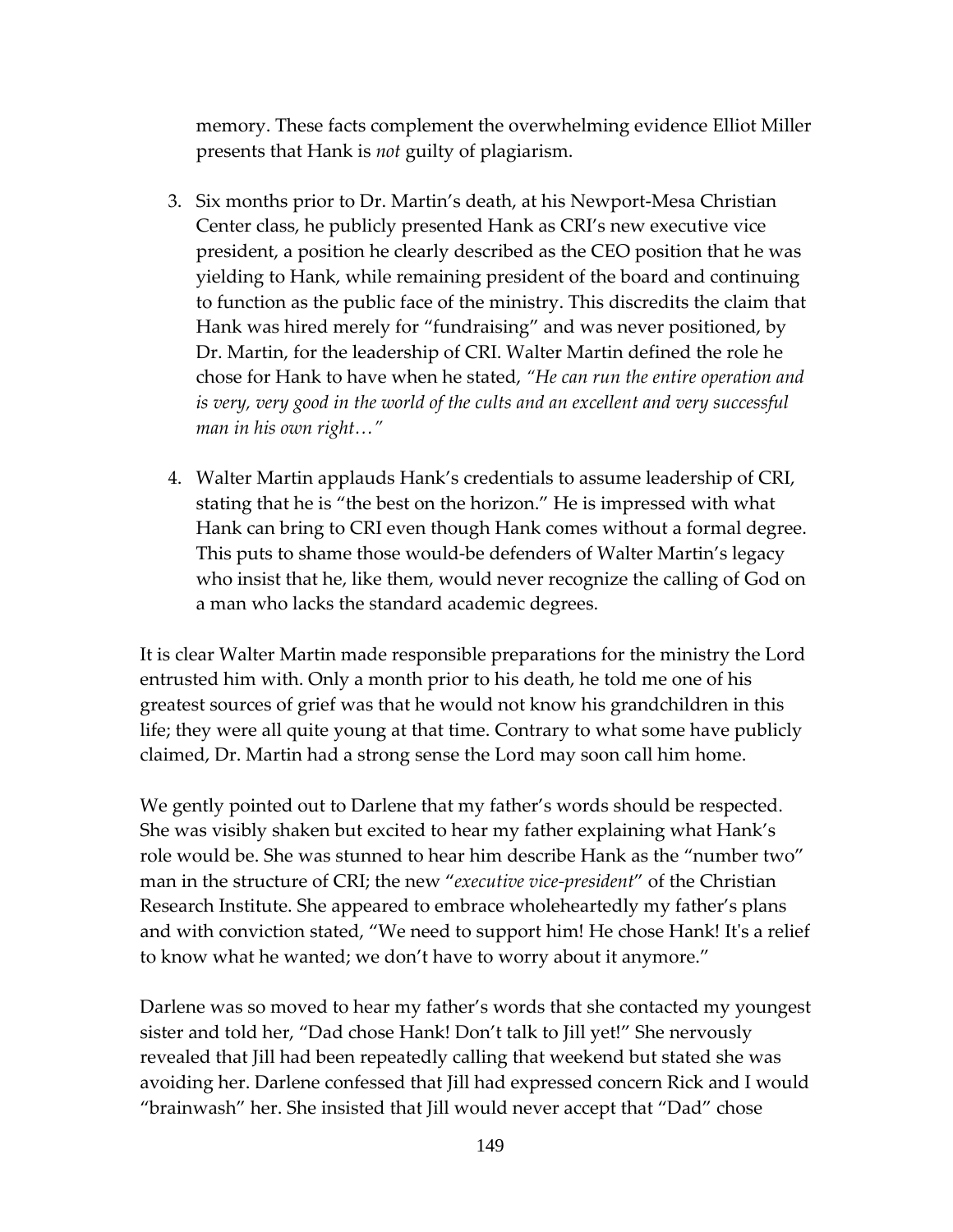Hank. *Darlene instructed Rick and I to go back to Minnesota and tell Jill we must support what Dad wanted and to "deal with it!"* She even offered to fly out to Minnesota with us to help us share this miracle.

We had a wonderful time of fellowship with Darlene that weekend. We laughed and we cried. On Saturday evening, we attended church with her. Ironically, her pastor began his sermon saying something like, "Has anyone ever been the victim of a rumor?" At this point, Darlene laughed quietly and leaned into Rick whispering, "We don't know what that's like do we?" Soon after, her pastor instructed everyone to turn their Bibles to Jude 3. Darlene smiled broadly at us, the three of us aware this was Walter Martin's life verse.

We left Darlene's house the following Sunday evening with hope in our hearts and in earnest prayer the Lord would use this miracle to put to rest the dispute over what Walter Martin wanted in terms of CRI's leadership. We were cautiously optimistic. We immediately shared the details of our visit with close friends and our pastor, and requested prayer for everyone involved.

It is our prayer the Lord will use this behind-the-scenes account to shed more light on what is true for the sake of those harmed by false accusations, *"because truth matters."* We believe this is a spiritual battle. CRI is the largest countercult apologetics ministry in the world. It is our firmly held conviction that the enemy is seeking to extinguish a threatening opponent in the battle for the lost. "For our struggle is not against flesh and blood, but against rulers, against the authorities, against the powers of this dark world and against the spiritual forces of evil in the heavenly realms" (Eph. 6:12 NIV).

My father once told me the Christian Research Institute was his life's "dream." It was a joy to witness his passion and commitment to the ministry the Lord had called him to. Hank Hanegraaff is equally devoted to CRI and is the man the Lord raised up when He called my father home. CRI has flourished under his leadership.

I will now step down from the "witness stand". It is my husband Rick's turn to take my place, as he finishes presenting the truth as we have lived it.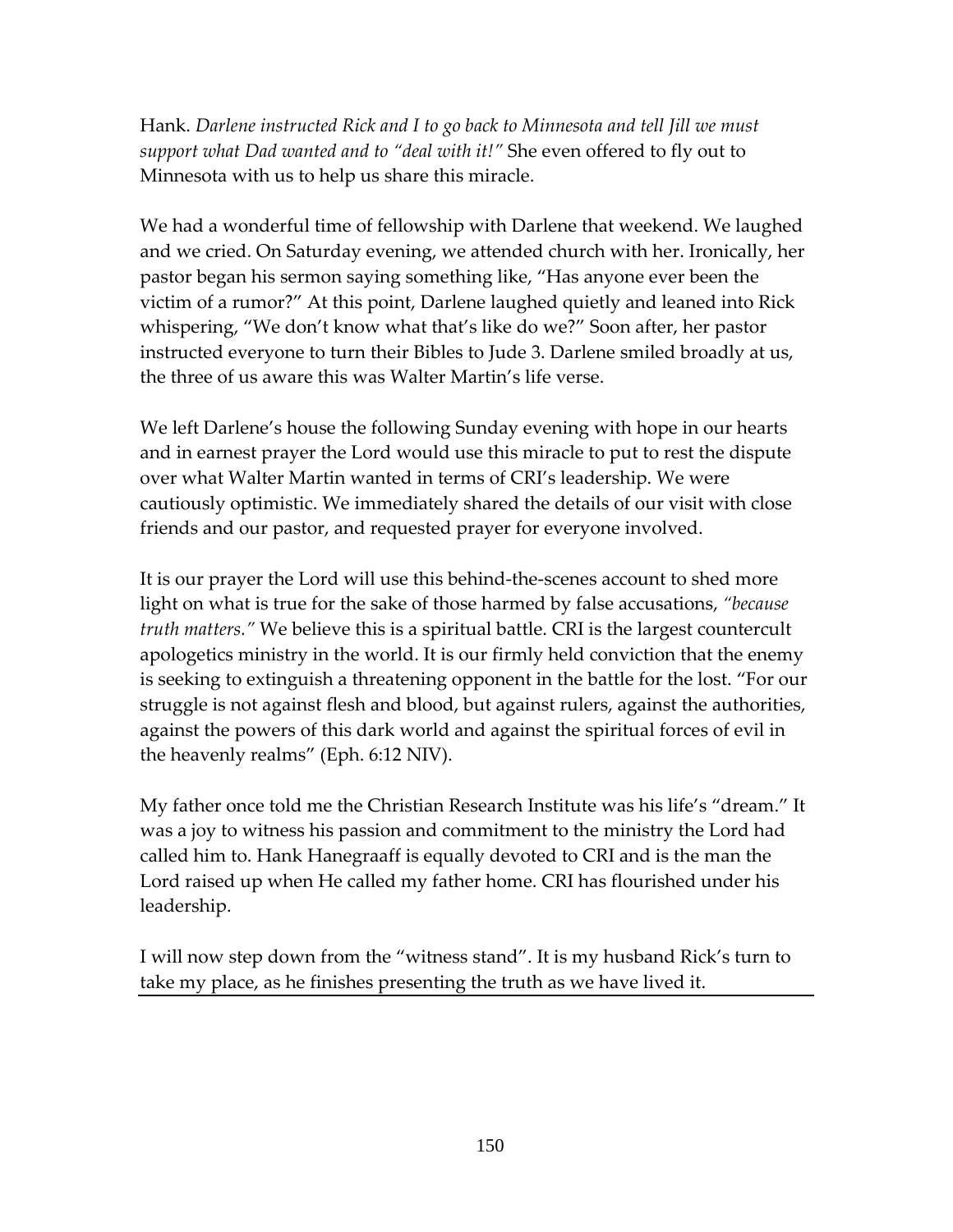## **Walter Martin's Leadership Plans**

"Did your dad pick Hank Hanegraaff to lead CRI as his successor?" is a question Cindee and I have heard often since Dr. Martin went home to be with the Lord in 1989. This was a question that we were unable to answer from any firsthand knowledge. Dad had never spoken with us about this issue. He often spoke about his vision for CRI and developments that were exciting to him, but the issue of his eventual "home going" and who would take over for him were left unspoken.

Walter Martin lived and breathed CRI. We know that Dad made provisions for his loved ones: family and CRI. As a loving husband and father, he made certain to address the needs of his family. As the founder and president of CRI, he made certain to address the needs of this ministry he loved with a passion. He was confident that CRI would "outlive" him, and he wanted to make sure that it was well equipped to thrive in its future. He was very aware how easy it was for a ministry to "die" with its founder's passing. He made mention of this to his Newport-Mesa Christian Center Bible class in December of 1988, just a little over 6 months before his death. To his class, he boldly exclaimed, "I have not made that mistake!" And indeed he did not.

Here we are, twenty-one years into the future, and CRI is still the largest and most prestigious countercult apologetics ministry in the world. That is good news! We are proud of the contributions Hank and the staff of CRI have made, and continue to make, to the Christian community at large. You would think that this news would be exciting to everyone who hears it, yet, that is not the case. There are those who have sought for years to undo Walter Martin's choices, not realizing, or not caring, that their actions were a threat to CRI itself.

## **Walter Martin on Hank Hanegraaff: His Own Words**

Cindee has already told you of the events that led up to our visit with Darlene. I will now relate what has transpired subsequent to that time of fellowship. Before I proceed, I need to make an important point. Cindee and I had been prepared to make Walter Martin's comments about Hank Hanegraaff public for quite some time, but believed that out of respect for Darlene, we should make her aware of them first. Thinking it improper to do this over the phone, we believed God would make a way for us to meet with her face-to-face, and indeed He did this in November 2009. We have been convinced all along that God was directing us to make these comments public, so our reason for planning time with Darlene was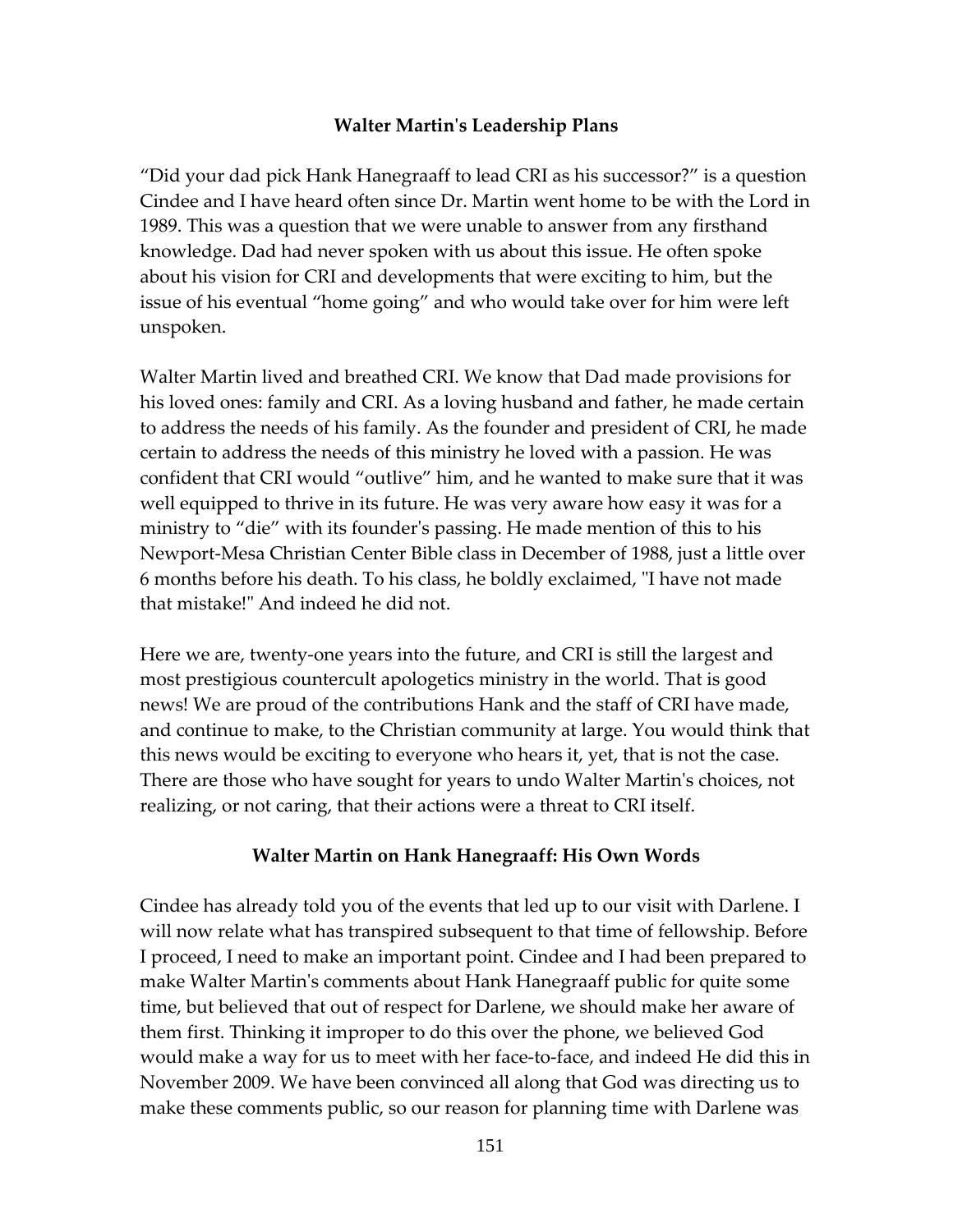never about permission. We were convinced that God was offering her an opportunity to consider her part in all of this, and to decide how to respond to this miracle. We openly shared with Darlene that we were bound by our conscience before the Lord to make Dad's words available to the public. Once she heard his comments, she was convinced that Dad had indeed chosen Hank. I asked Darlene what she would have done, had these tapes come to her instead of to us. She replied, "I would have made them public." Darlene's only request of us was that we *delay* making them public until Jill and her husband Kevin had an opportunity to hear them. Out of respect for her, we agreed to wait until we met with them to release Dad's comments publicly.

#### **An About-Face**

After leaving Darlene's home on Sunday, November 15, we drove to Arizona to continue our trip. I had lost my father less than two months before, and we were looking forward to returning there to spend more time with my family. We arrived back in Minnesota on Monday, November 23. Once our plane had landed and the passengers were allowed to turn on their electronic devices, I turned on my Blackberry to touch base with our kids to let them know where to meet us. My heart sank when I saw an urgent "must read" e-mail from Darlene. When we left Darlene's home, we were encouraged that she, with God's help, could stand strong against the opposition she was certain to face from Jill. Sadly, that was not to be the case. The person who had told us that "Dad chose Hank," we need to support him and go back to Minnesota and tell Jill to "deal with it!" had now turned a complete 180. Darlene now insisted she is the "Matriarch" of the Martin family and is "the copyright holder of *all* Walter Martin materials"(emphasis added) and was "not granting [us] permission" to use the material we had shared with her: *Walter Martin's own words concerning Hank Hanegraaff.* 

Although we were grieved by this "about-face" on Darlene's part, we were not surprised. Her words to us, long before this situation arose, were to the effect that she could be easily convinced by whoever was speaking at the moment. By her own admission, she is a person easily swayed. We were now witnesses to that harsh reality. It's important to remember that *CRI is not, and has never been, a family-owned business or ministry*. Walter Martin always insisted that the Christian Research Institute belonged to the Lord and was maintained by the donations and support of His people.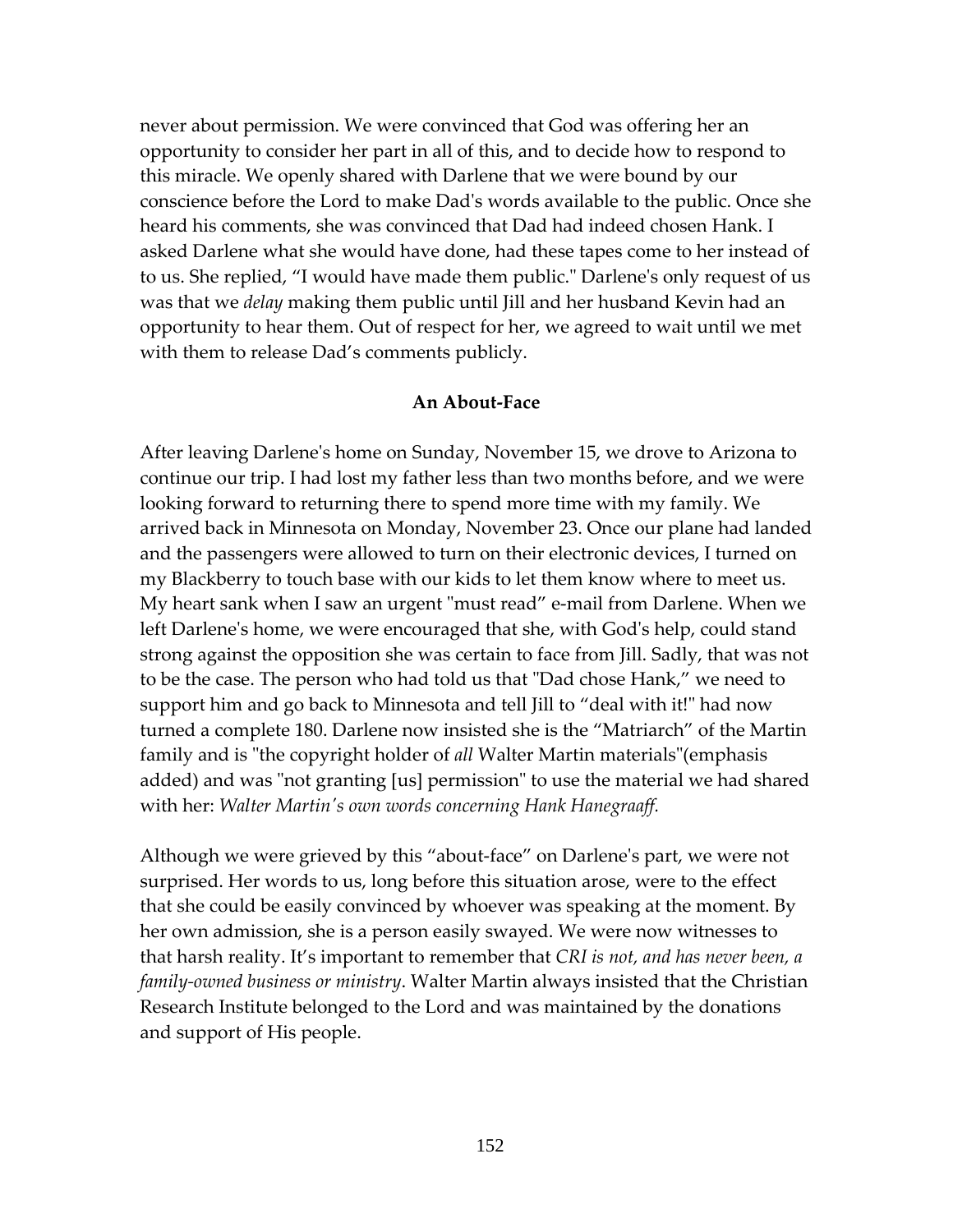## **Accusations of Copyright Infringement**

Having anticipated a challenge of this very nature, we had long before sought the permission of CRI, the stated copyright owner on the materials that were sent to us. In the same way that CRI had previously granted other members of the Martin family permission to use CRI's Walter Martin material, they now extended that same permission to us and to this material as well. Having their permission to use this material added to the rights that we already possessed as American citizens: the right of "Fair Use" of copyrighted works. This right to "Fair Use" is contained in Title 17, Section 107 of U.S. Copyright Codes. These U.S. Copyright Codes can be found at

[http://www.copyright.gov/title17/92chap1.pdf.](http://www.copyright.gov/title17/92chap1.pdf) We have used this material completely lawfully on several levels. In addition to this fact, Cindee is Walter Martin's daughter. Imagine being told you are forbidden to use your own father's words publicly. I would imagine that those words would be as warmly received by you as Darlene's words were by us.

Due to this turn of events, I immediately 'flipped the switch' and made Walter Martin's comments about Hank Hanegraaff available to the public at www.WalterMartinJude3.com and on our YouTube channel, www.YouTube.com/WalterMartinJude3. Once Darlene's letter came expressing her change of mind, we were no longer bound by our agreement to wait until Jill and Kevin had heard the comments. She changed the agreement when she changed her mind. In Darlene's letter, she wrote, "If this situation is not resolved to my satisfaction, there will be consequences which I pray I will never have to implement." In answer to this, all we can say is that we agree with Peter and John when they said, "Judge for yourselves whether it is right in God's sight to obey you rather than God" (Acts 4:19 NIV). In short order, Darlene began to make good on those words and through her "agents" Kevin and Jill Rische, began filing Copyright Infringement claims against us at YouTube and at our web hosting service for WalterMartinJude3. Every clip that we have posted that has *anyone* saying *anything good* about *Hank Hanegraaff*, has been attacked. If that isn't egregious enough, they even had the temerity to file a copyright infringement claim against a video clip of *me eulogizing my father-in-law, Walter Martin, at his memorial service!* Beginning on November 27, 2009, we filed counter-claims to these infringement claims and each time the videos and audio clips were restored. This changed in part on April 1, 2010. More on that below.

It should be obvious to all that this is not, and has never been, about copyright infringement. This has been, and continues to be, an attempt to silence any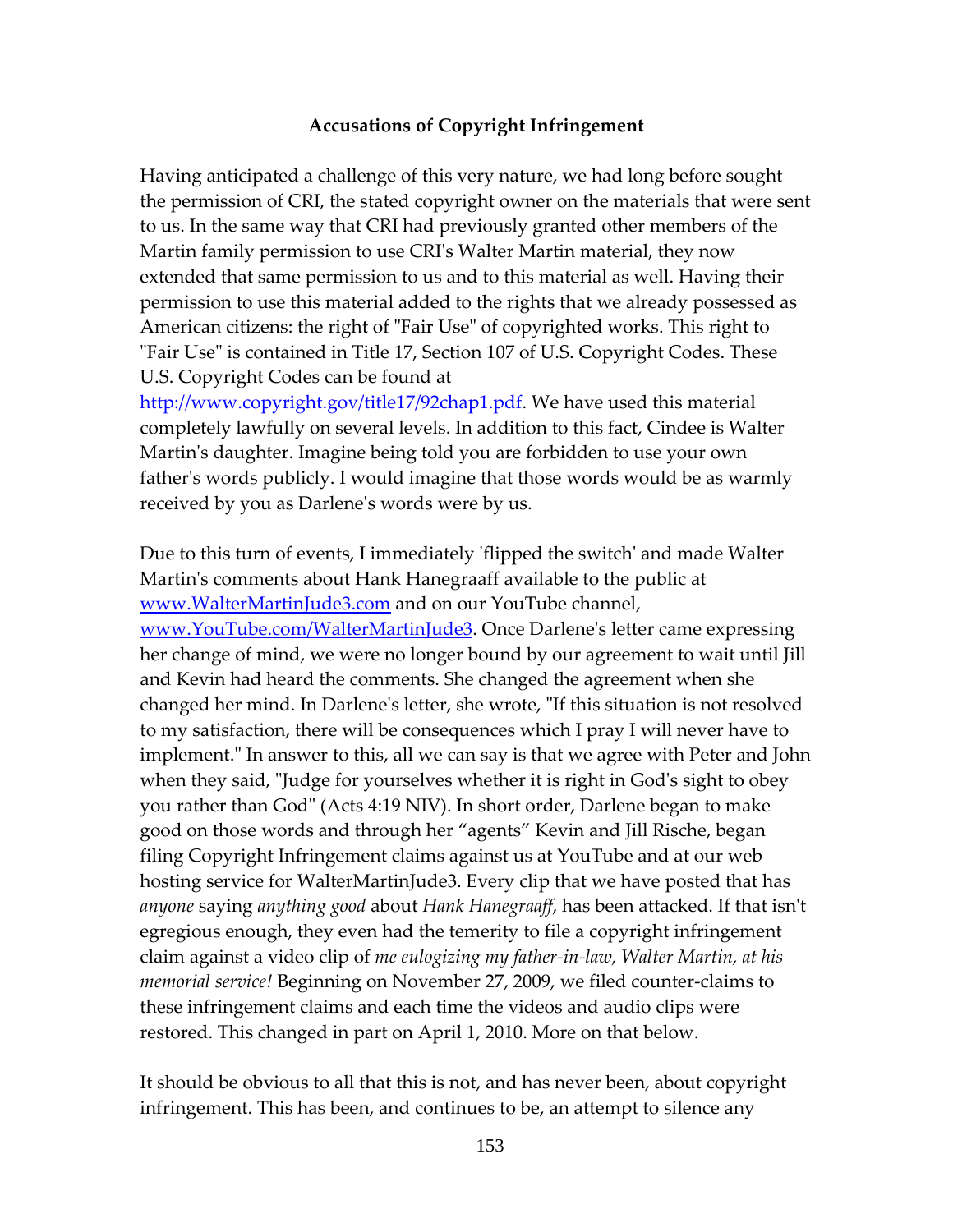support of Hank Hanegraaff that comes from the lips of Walter Martin. Just to be specific, we are talking about eight audio clips that total twelve minutes and two seconds. The longest audio clip is two minutes and fifty-seven seconds. The video clips from Walter Martin's Memorial Service which lasted about two hours, total twelve minutes and sixteen seconds, and another ten minutes if you include John Ankerberg's closing comments and prayer, and finally, another seven minutes and twenty-one second if you include *my own comments*. So, we are talking about thirty or so minutes of material that contains kind and supportive words about Hank Hanegraaff. This is out of the *thousands and thousands of hours* of Walter Martin material in existence: material by Cindee's own father. Instead of having the opportunity to grieve my own father's recent death, we were grieved to be fighting for Walter Martin's right to be heard.

#### **A Flawed Investigation**

We are so thankful that these audios and videos have become available to the public, and believe those who love truth will be thankful as well. The only ones who oppose us are those who stand to be corrected by their release. For example, on Jill's "ministry" Website, the following statement by Jill can currently be found:

What we did not find out until years later was that Hank Hanegraaff had a "closed door" meeting with a CRI Board Member within days of my father's death—and without the presence or knowledge of the entire board. The result of that meeting (according to a CRI Board member at the time) was the naming of Hank Hanegraaff as CEO of Christian Research Institute.

That is an interesting statement to make, especially "*after an intensive two year investigation into the situation at CRI.*" Why is this so interesting? A simple review of the "Walter Martin Memorial Service" video tape from June 29, 1989 will show John Ankerberg and Everett Jacobson speaking openly about the board meeting held that very morning, in which Hank was elected president of CRI by a *unanimous* vote of the Board of Directors. During those portions of the video, Stanley Tonnesen, a CRI Board Member, can be seen sitting on the elevated platform smiling. All the board members were present that morning at the board meeting, and all the board members were present that evening at the memorial service when thanks was being given to God for the wonderful events of that day. These videos clips have been the repeated subject of "copyright infringement" claims by the "Martin Estate".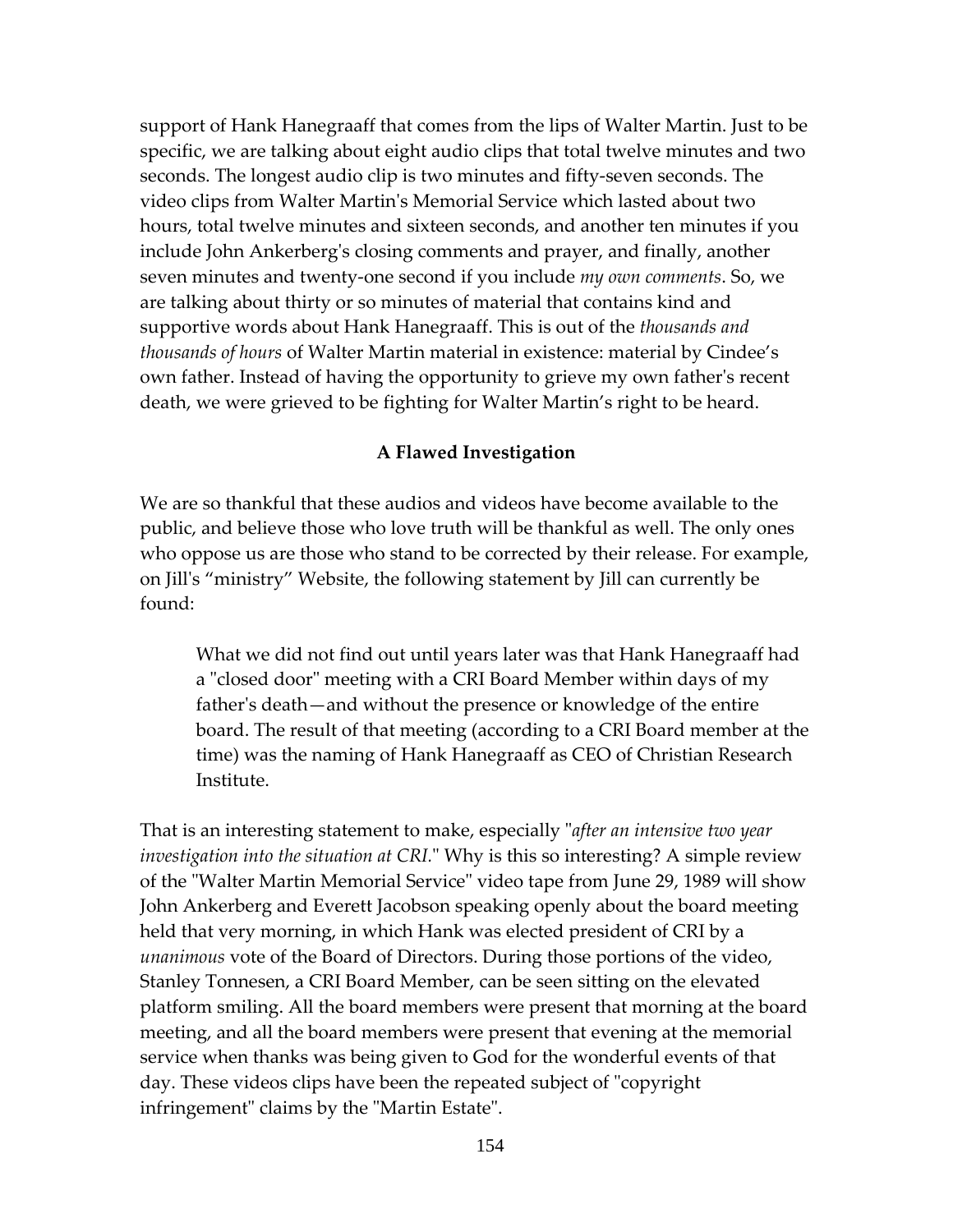CRI Board Member, Everett Jacobson's remarks included the following words:

I want to close by saying that when we had the board meeting, that everything went just wonderful today, because the Lord was there and Walter was there. More than that, God has orchestrated all of the events of this week. Walter was home, with his wife Darlene, when he went to be with the Lord. Hank was here in California. Hank's been traveling back and forth between here and Atlanta, for off and on, for a couple of weeks. Hank was here. Everything worked out. Bill Seaver was here. I mean, everything just worked out. We were able to get plane reservations, from Florida [for himself], from New Jersey [looking over his shoulder at board member Stan Tonnesen], from everywhere, because God's hand is in it.

John Ankerberg included these comments in his remarks:

People all across this country of ours, and around the world, after they hear about Walter's "home-going," are saying, "What's going to happen to CRI? Who's going to take over? Who could ever step into the shoes of Walter Martin?" And tonight I'd like to introduce to you, the man that Walter believed that God had picked out, and that Walter wanted to succeed him.

I can remember coming and speaking at the banquet last October, and I met Hank, who was a Board member before that. And Walter had talked with Hank, and Hank asked me to pray with him about that decision. And I said, "Just be frank with Walter and tell him what you are thinking," and they did. They had great discussions. And tonight, we never thought that it would come this soon, but I know this is the way that Walter wanted it. And the board has unanimously voted that Mr. Hank Hanegraaff would be the new president of CRI, and also the chairman of the board."

Interestingly, these words by Jacobson and Ankerberg are missing on Jill's Website.

Another statement that is currently available on Jill's Website:

The following is Darlene's full statement [partially quoted here] taken from the Los Angeles Times, April 30, 2000: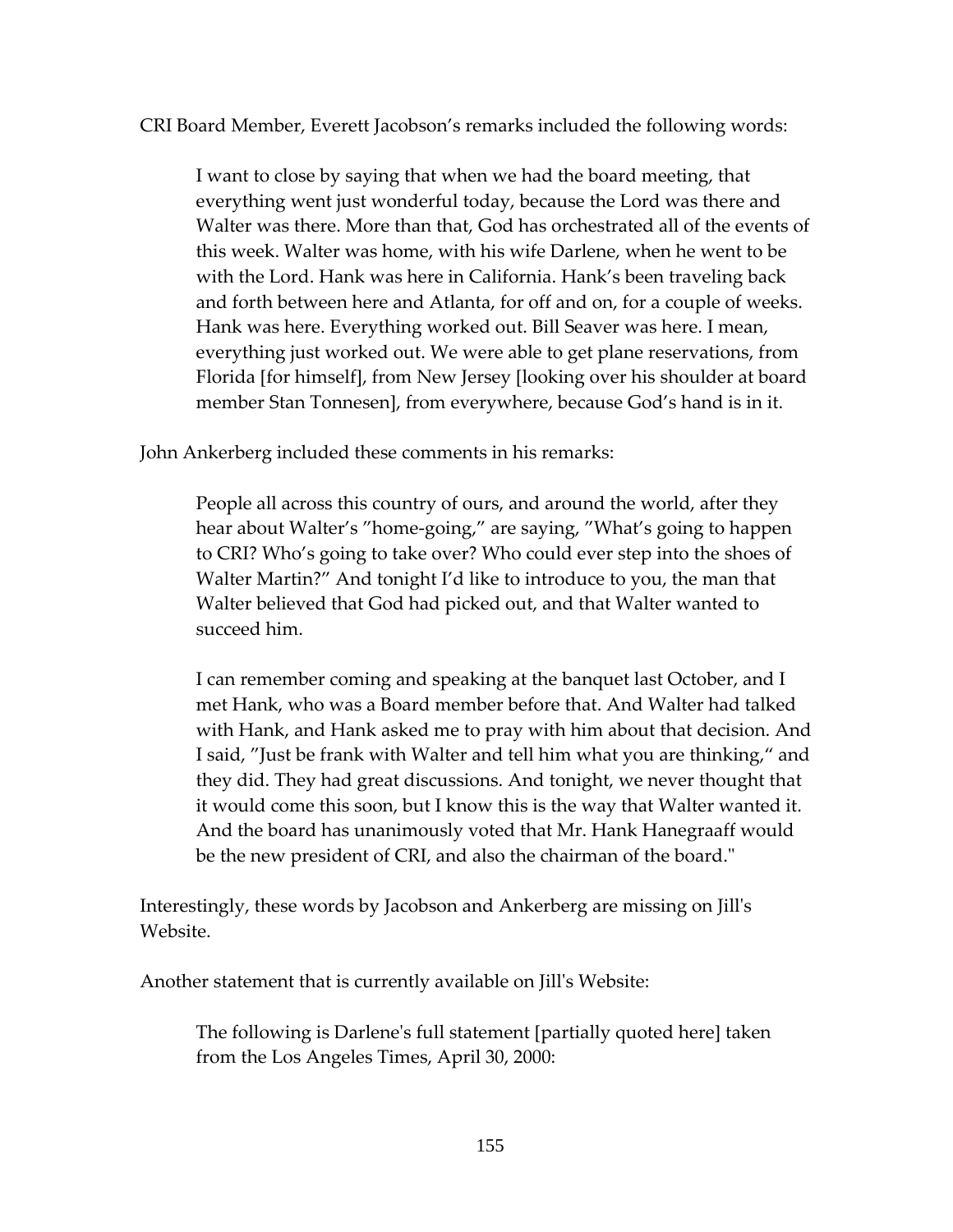After reading your article "Casting Stones" (April 15), I am writing to clarify several issues.

First, my husband, Walter Martin, never "handpicked" anyone to succeed him at Christian Research Institute and "The Bible Answer Man" radio program.

This claim was handed to me by someone I thought I could trust as I approached the lectern at my husband's memorial service…" [Darlene's statement continues]

Again, a brief review of the memorial service tape will reveal that Darlene Martin was not handed *anything* by *anyone* as she "approached the lectern" that evening. This comment was revised by Jill on her Website *after* it was pointed out that these comments were not supported by the Memorial Service video. Once again, we are thankful for the video clips that provide irrefutable evidence.

From Jill's Website:

\*(ed. note - Darlene Martin's speech was "edited" while she was in the library of the church—before she left to take part in the Memorial Service. It was done out of range of the video camera taping the service.)

The following statements were added to the end of Darlene's address:

"Walt and I talked often about who would take over for him at CRI if the Lord were to ever take him home. Since last October, Walter asked Hank Hanegraaff to work with him and to be that man. Little did we know that it would come this soon. But Hank is the man that Walter wanted to lead CRI, and I am eternally grateful for this man, for the uplifting that he has done for me in these past few days. He is a godsend, and I am grateful for him and his family.

I know that the Lord is going to bless CRI and that the ministry is going to flourish under Hank's direction. I thank the Lord for him and for CRI and for all the staff who are going to carry on, even in the midst of Walt's absence. And I just praise the Lord for it. Thank you again."

Unfortunately, I do not have a video clip to point you to for this claim. As Jill's revised comments above indicate, there was no video camera present when this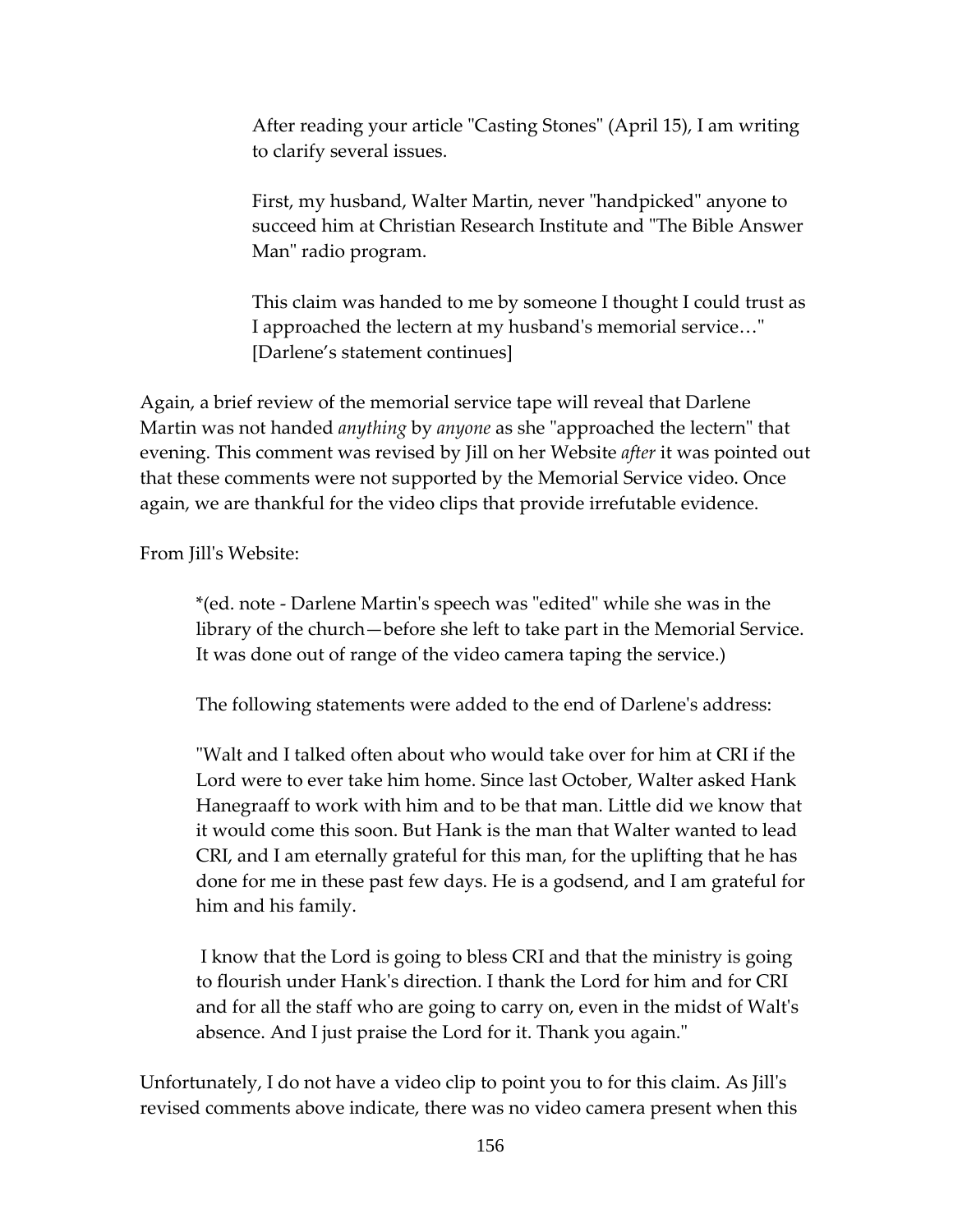event occurred. But, as it turns out, Darlene's speech itself has been made available. A photocopy of Darlene's speech from that night shows the following words hand printed at the bottom of the page

Walter and I talked about who would take over for him at CRI if the Lord ever took him home. Since last October, Walter asked Hank Hanegraaff to work with him and be that man. Little did we know it would come this soon—but Hank is the man Walter wanted to lead CRI.

The "Martin Estate" had this evidence in hand since the night of the memorial service, but they still did not get it right. To emphasize the point, I will include Jill's Website version below with the photocopy words in *bold italics*. *Only* the words in *bold italics* are handwritten at the bottom of Darlene's speech:

"*Walt and I talked* often *about who would take over for him at CRI if the Lord* were to *ever* take *[took] him home*. *Since last October, Walter asked Hank Hanegraaff to work with him and to be that man. Little did we know that it would come this soon. [—] But Hank is the man* that *Walter wanted to lead CRI*, and I am eternally grateful for this man, for the uplifting that he has done for me in these past few days. He is a godsend, and I am grateful for him and his family.

I know that the Lord is going to bless CRI and that the ministry is going to flourish under Hank's direction. I thank the Lord for him and for CRI and for all the staff who are going to carry on, even in the midst of Walt's absence. And I just praise the Lord for it. Thank you again.

Assuming that the photocopy of Darlene's speech is genuine, what can we conclude about the words that were actually hand printed at the bottom? For one, they concur with statements made by both John Ankerberg and Walter Martin; Ankerberg on the memorial service video quoted above, and Martin to his Newport-Mesa Christian Center Bible Class:

**Martin, October 2, 1988**: "I've asked the Lord for a new member of our staff. I need a Vice-President to be 'Mr. Inside' while I'm 'Mr. Outside' 'cause I can't be both places at the same time! And, there's a man right now who is considering this and we're praying about that. We don't have the money to pay him a salary, but I'm praying about that."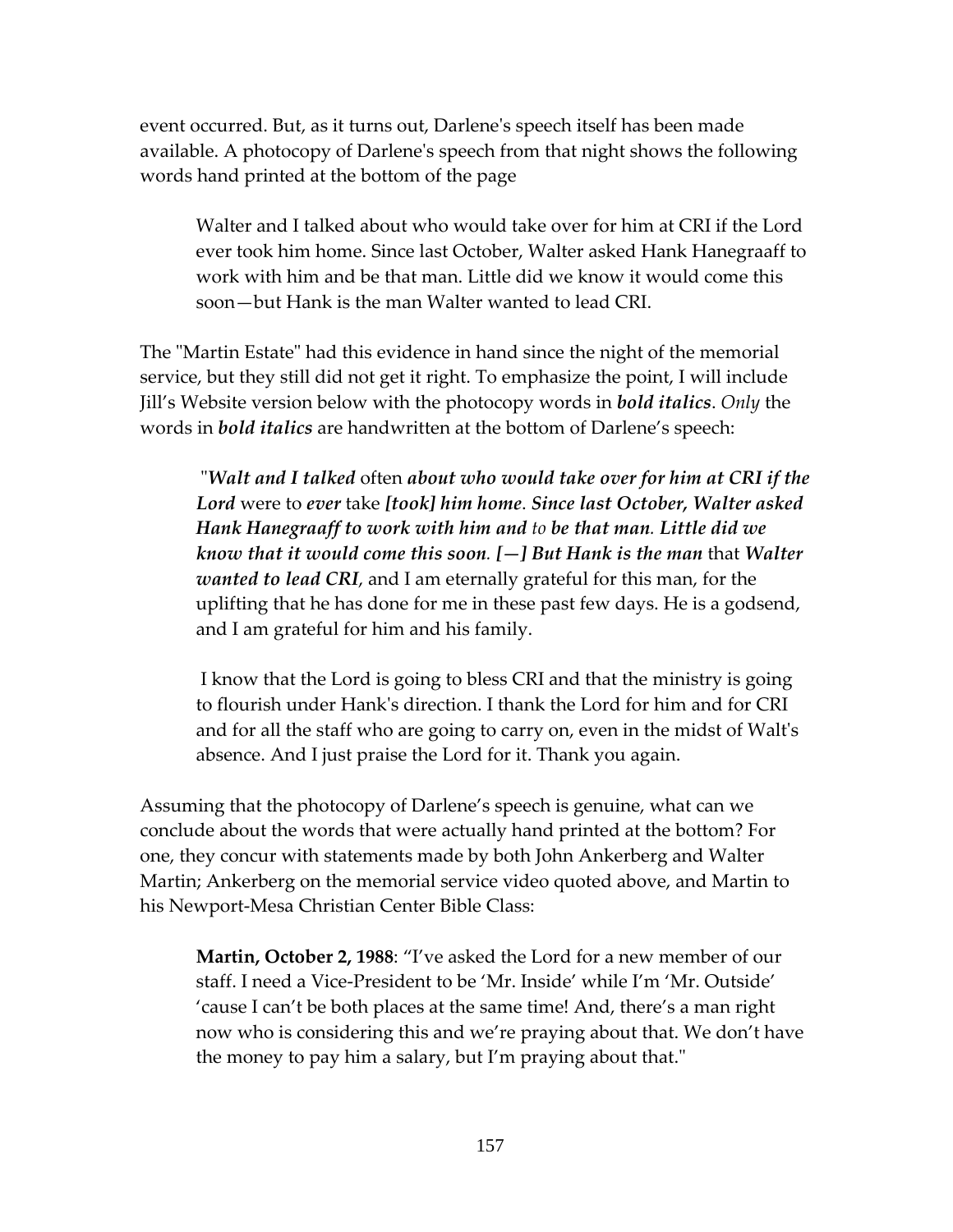**Martin, October 23, 1988**: "I've been praying for one man for two years, that God would put it on his heart, and God did put it on his heart, and he said, 'I think I'll be able to come.' And if he is able to come, I can't afford him. I want you to know that going in. We can't afford him, even at a greatly reduced salary, but, he can run the entire operation and is very, very good in the world of the cults and is an excellent and very successful man in his own right. So, I'd ask you to pray, for this person who'd be the number two person in our structure at CRI"

**Ankerberg, June 28, 1989**: "I can remember coming and speaking at the banquet *last October* [emphasis added], and I met Hank who was a board member before that. And Walter had talked with Hank, and Hank asked me to pray with him about that decision. And I said, 'Just be frank with Walter, and tell him what you are thinking,' and they did. They had great discussions."

**Martin, Dec 4, 1988**: "So I want to praise and thank God for that, and for the man who is helping us at CRI get something that's very important done. I've needed for many years, someone who could fill the role of a special assistant, or of an executive vice-president, to help at CRI, someone with the credentials and the abilities, somebody that could teach, somebody that could preach, somebody that had the capacities to manage and has been very successful in his own operations for some time. He's going to tell you about what the Lord has done for him. He's going to be working very closely with me, particularly when he moves to California in the middle of next year, the Lord willing, and, so, this is someone in whom I have implicit confidence. He's young—I've surrounded myself with young people because I do not believe the myth of invulnerability or of immortality. I've seen too many Christian leaders think that they were never going to die and wait 'til the last minute before they got anybody to help them, and then they had chaos. I have not made that mistake."

Given the fact that the handwritten words comport so well with Martin's and Ankerberg's words, there is really nothing to be contested. Cindee has already mentioned that prior to the memorial service, Darlene was concerned because she did not know what to say, but wanted to support CRI. It is completely reasonable therefore to consider the possibility that she simply asked someone to help her with "what to say" in support of CRI. What has been spun, by some, as a sinister 'arm twisting" of a grieving widow was most likely a helpful suggestion of words that were true. We have no idea who added these words.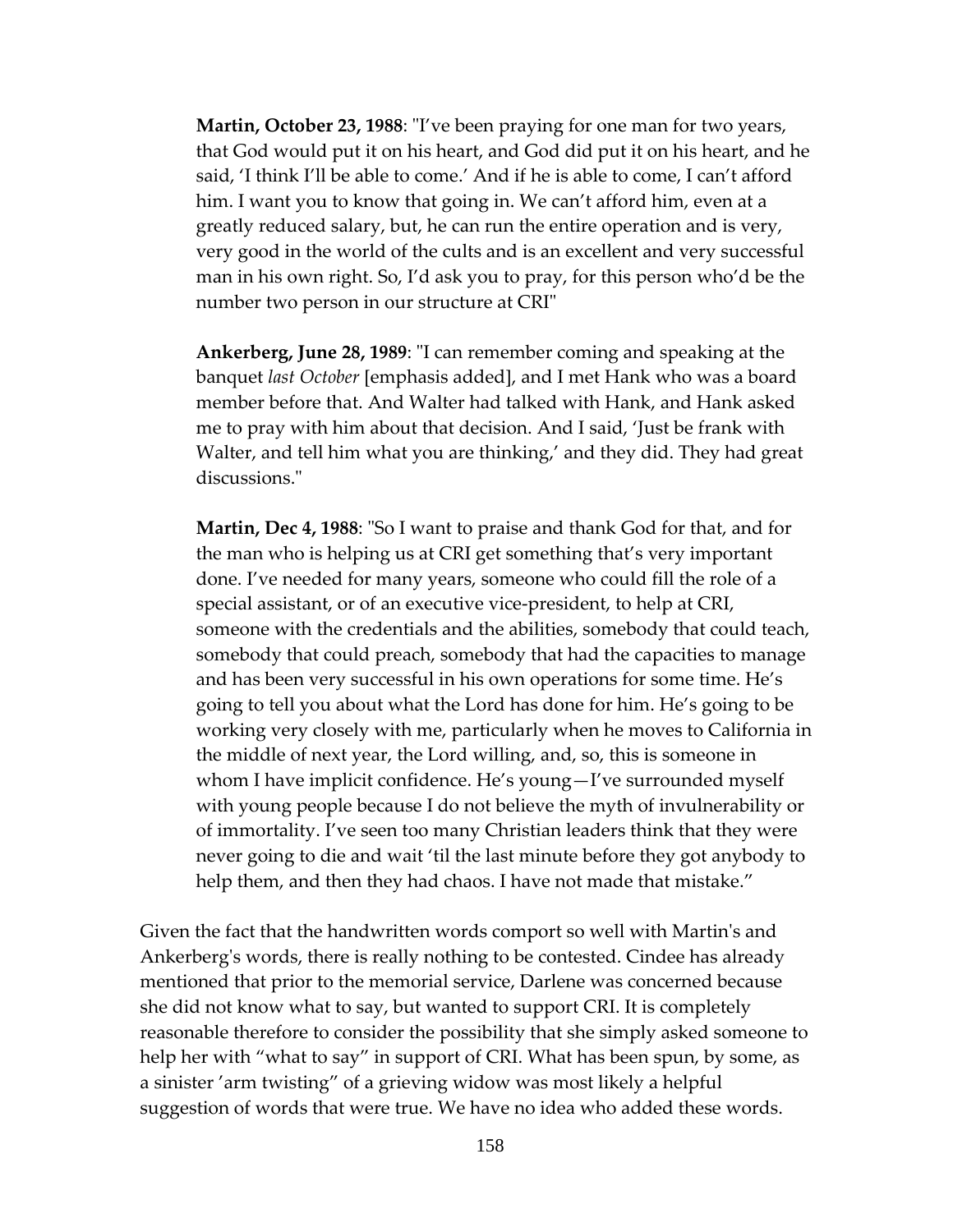What we do know is that Darlene of her own accord spoke them in front of the people gathered to honor Dad, and that they closely echo what Walter Martin himself has been shown to have said.

#### **Silencing the Defense**

This book is about answering the "charges" leveled against Hank through the years by those seeking to remove him from CRI: the "Martin Estate" and others. Tragically, even after an intensive two-year investigation, Jill made significant errors in the case she presented against Hank. Having a flawed prosecution, the "Martin Estate" now has chosen to attempt to silence the defense.

The attacks and attempts to silence us have not been limited to YouTube and our WalterMartinJude3 Website. In addition to these venues, I added a few brief comments to an existing section of a Wikipedia article on Walter Martin, in the "Controversies" section. I added the following *bolded italicized words* to a sentence: "This controversy is between *certain members of* Martin's family on one side, and Dutch-born fund-raiser turned apologist Hank Hanegraaff*, along with other members of Martin's family* on the other." Please note that I did not delete a single word of the existing text. By merely adding ten words, I corrected the longstanding public error that the *entire* Martin family stood against Hank Hanegraaff. I also added the following new text to make the public aware of Walter Martin's comments, available on our Website:

In November 2009, new evidence became available that sheds light on this controversy. Audio tapes from Walter Martin's bible class at Newport-Mesa Christian Center reveal that Martin had spent considerable time investigating Hanegraaff's background and was very familiar with his work. On a tape dated December 7, 1986, Martin tells his class that he has been promoting Hanegraaff's Memory Dynamics for more than 5 years. On October 23, 1988, Martin tells his class that he has been praying for one man, for two years, to come to CRI as an executive vice-president. On December 4, 1988, Martin introduces Hanegraaff to his bible class, as CRI's executive vice-president. These audio clips can be heard along with additional material at Walter Martin Jude 3 (waltermartinjude3.com), the website established by Cindee Martin Morgan, Walter Martin's daughter, and her husband Rick Morgan.

Rick Morgan and Cindee Martin Morgan created Walter Martin Jude 3 to help shed light on the ongoing controversy surrounding Hank Hanegraaff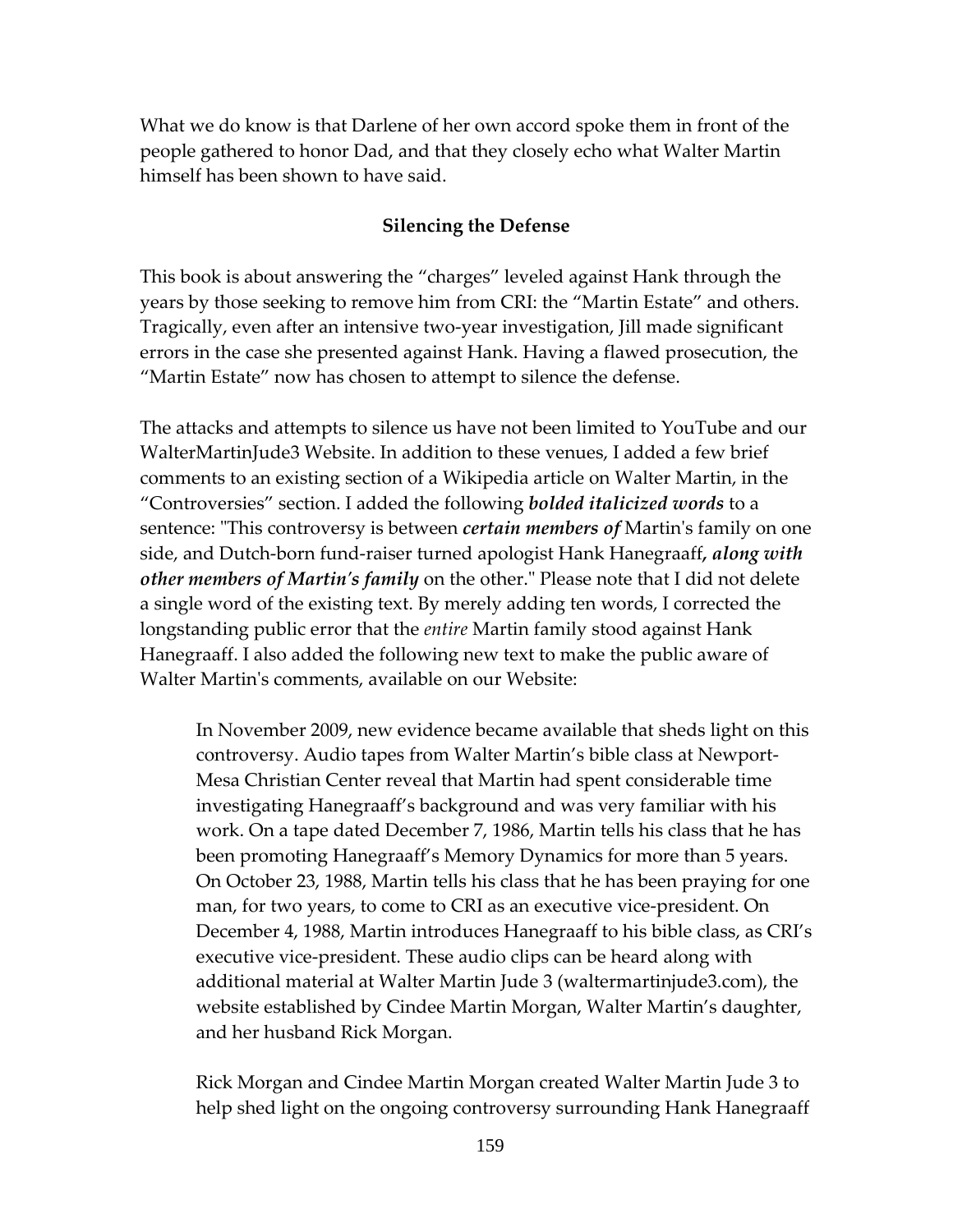and his position at CRI. Hearing Dr. Martin in his own words allows interested persons to consider critical additional information, while developing an informed opinion in these matters.

I posted these comments on November 27, 2009. On November 29, the "Martin Estate" began a Wiki-War by repeatedly changing or deleting my comments. Between November 29 and December 4, my text was either completely deleted or revised by the "Martin Estate" fourteen times. Fourteen times in six days! This continued until I reported their activity as vandalism to the Wikipedia staff. During this time, the "Martin Estate" composed, posted, and continuously revised text that is critical of Cindee and me, and our WalterMartinJude3 Website. At no time did we attempt to remove or revise their critical statements.

For twelve years, Hank Hanegraaff has been condemned by members of Walter Martin's family. For twelve years, they have been calling for his resignation. For twelve years, they have been falsely accusing Hank of conspiring with Everett Jacobson to take advantage of a grieving widow and "steal" CRI in the days following Walter Martin's death. When evidence arises that controverts their historical record of accusations against Hank, they immediately and persistently try to silence it. When the evidence that arises out of Walter Martin's own lips corroborates the testimony of Dr. John Ankerberg, Everett Jacobson, and Lowell Jones at Walter Martin's memorial service, they try to remove it from public view. On Wikipedia, Jill claims that "the audios the Morgans (graftedin73) claim are 'new' have long been a part of the Walter Martin Resource Library." If this is in fact true, and if they knew of the contents of these tapes, it would seem that they are guilty of suppressing this evidence, not just in the past few months, but for the past decade or two.

#### **Bringing Hidden Things to Light–Job 28:11**

Cindee and I recently went to see the Dead Sea Scrolls exhibit at the Science Museum in St. Paul, Minnesota. What a blessing it was to see the amazing miracle done by the Lord! There are scoffers who say there is no God, and that these hidden scrolls just "happened" to be discovered, completely by chance. We who know the Lord can only feel sorrow for those who think this way. We can see God's hand where others see chance. We see His finger prints where others see random changes. We hear His voice and see His words where others only see fables. "The fool hath said in his heart, There is no God," the Psalmist wrote in Psalm 14:1 and 53:1. Those who deny God are fools. Those who deny God's miracles are foolish.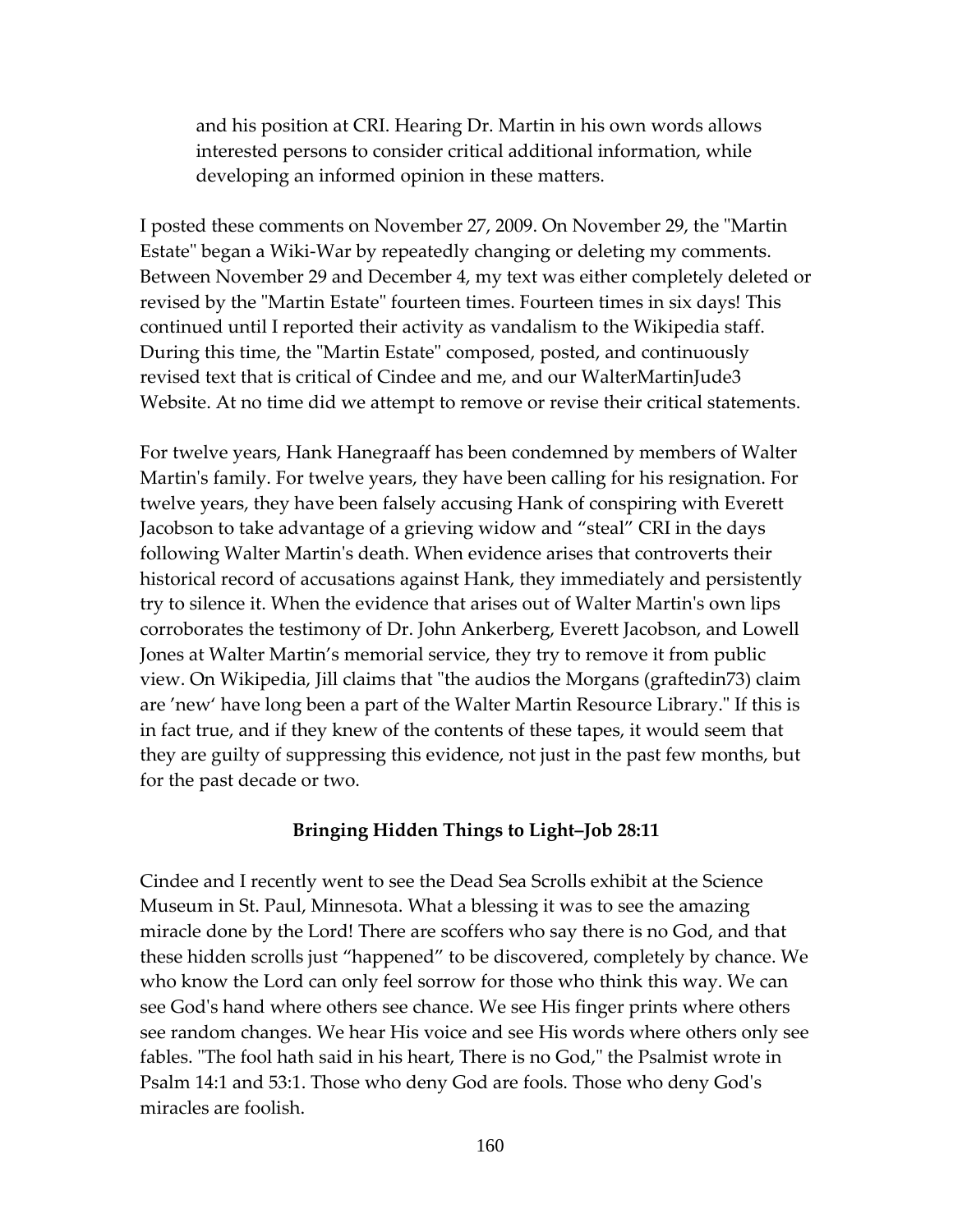Just as the Dead Sea Scrolls lay buried in a desert cave for over twenty centuries, these audio tapes with Walter Martin's words were buried, by accident or design, for over twenty years. Those who miss the miracle of this are to be pitied.

Regardless of what a person may think of Walter Martin's comments, they deserve to be heard publicly and considered. This is all we have tried to do. This is not about Cindee and me. This is not about copyright issues. This is about bringing into the light information that speaks to the issue of Hank's credibility. To throw these comments by Walter Martin back into the darkness of oblivion would be like trying to rebury the Dead Sea Scrolls. Truth is truth; words are words; regardless of the relative importance of the issue.

I guarantee you, Hank's credibility and reputation are far more important to Hank's kids, than the Dead Sea Scrolls. They have a right to see evidence that supports their father accessible on the Internet, just as the accusations have been so accessible.

#### **A Lawsuit Filed**

While we were at the Dead Sea Scrolls exhibit, Hank and CRI were given a copy of the lawsuit that has been filed against them, and against us, by Darlene Martin and the "Martin Family Trust." While we were at the Dead Sea Scrolls exhibit, our videos at YouTube were once again attacked. I waited until we got home to tell my wife. It was our daughter's birthday and we were there celebrating at her request. I did not want this attack to mar that wonderful time we were having. The next day, we were sent our "courtesy copy" of the lawsuit by Darlene's attorney. Ten years ago, extended family members accused us of being traitors to the Martin family for daring to speak *privately* to Hank Hanegraaff. Their mindset has now come full circle. We see this lawsuit as an attempt to punish us for supreme disloyalty to the family by going public with our support of Hank Hanegraaff. The saddest part of this is that our support has primarily been in our airing Walter Martin's own words about Hank. Walter Martin would be the last person to condone or promote family loyalty over truth and conscience before the Lord.

Due to the pending lawsuit, several clips of Walter Martin speaking about his plans for Hank are currently unavailable on our YouTube channel. These clips remain available on our www.WalterMartinJude3.com Website.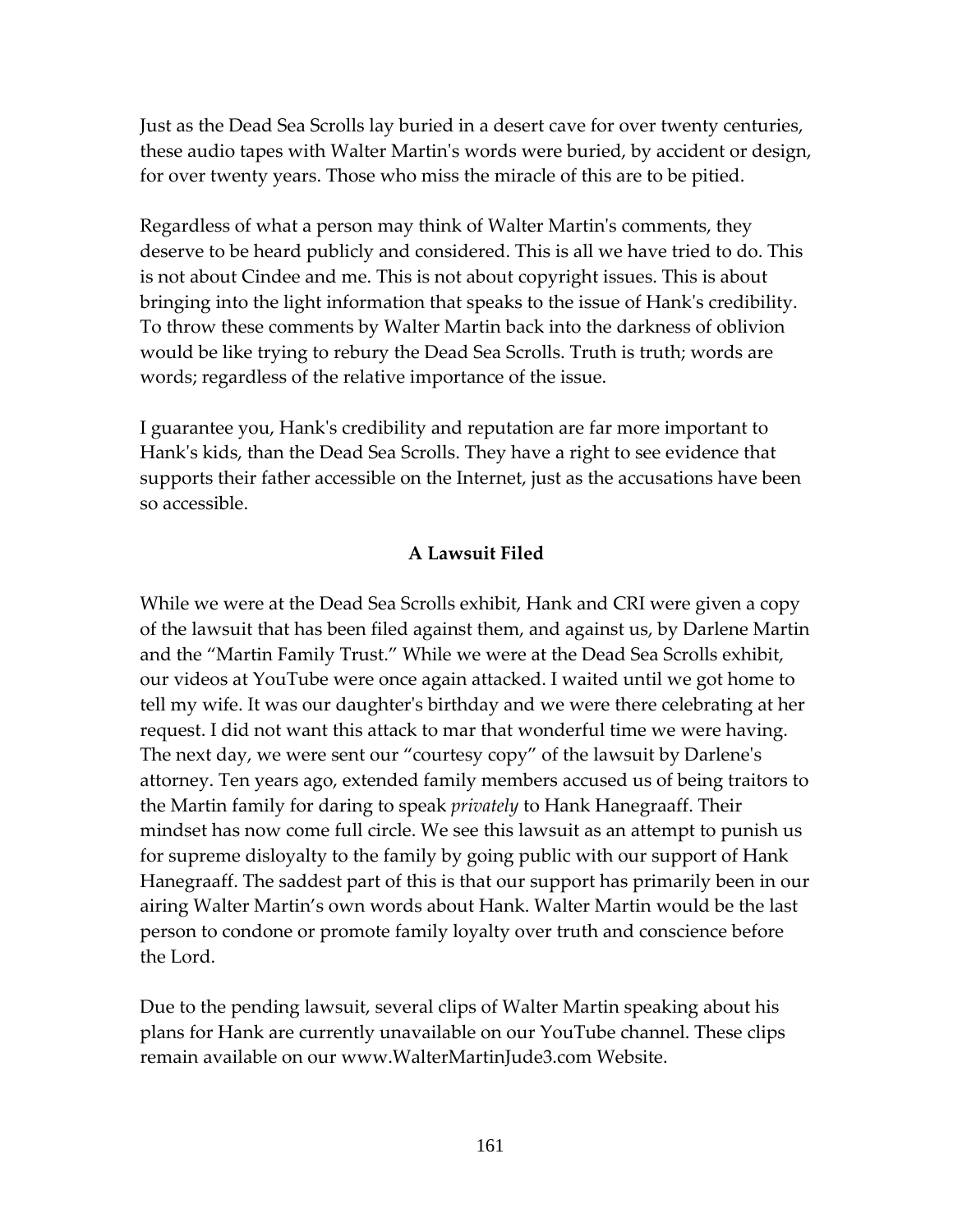Ironically, within days of the lawsuit being served on us, the words that have been suppressed on our YouTube channel suddenly appeared on the Risches' YouTube channel, buried within larger clips of Walter Martin addressing his Bible class.

Please be in prayer for Hank, for CRI, and for us. This is not a carnal battle about copyrights: this is a spiritual battle against a man and an institution that have been used mightily by God for His purposes. Please pray that our extended family will be reconciled with us, and with Hank. "With men it is impossible, but not with God: for with God all things are possible" (Mark 10:27 NIV).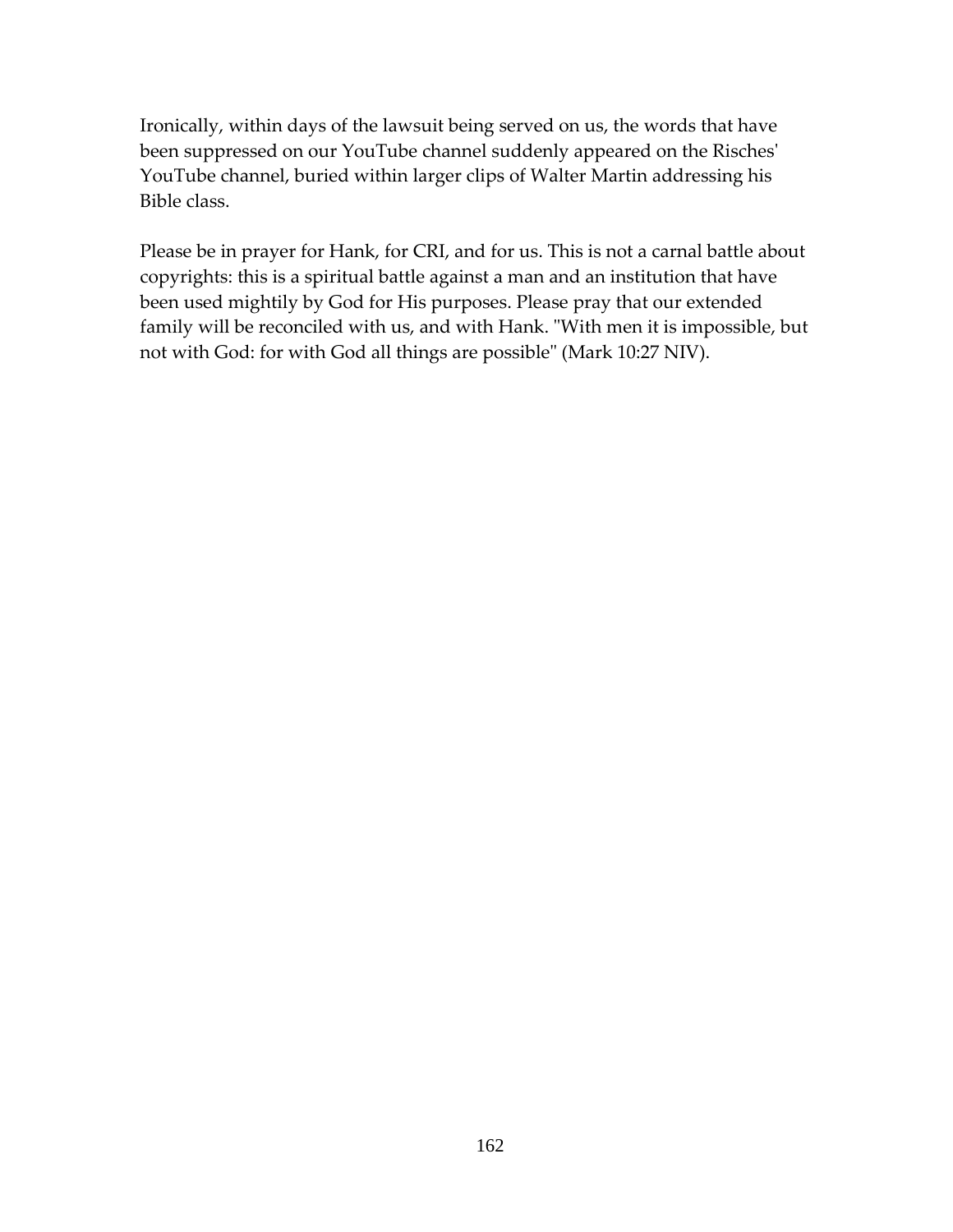# **Appendix C: E.E. and PWT Tables of Contents**

## *Evangelism Explosion*

## TABLE OF CONTENTS

| One          | Equipping Laypeople                |
|--------------|------------------------------------|
| Two          | Witnessing as a Way of Life        |
| <b>Three</b> | <b>Sharing Good News</b>           |
| Four         | Making Friends                     |
| Five         | <b>Sharing Your Testimony</b>      |
| Six          | <b>Asking Diagnostic Questions</b> |
| Seven        | Analyzing the Gospel Presentation  |
| Eight        | Calling for Commitment             |
| Nine         | Discipling New Believers           |
| Ten          | Folding into the Church            |
| Eleven       | Enlisting and Enlarging            |
| Twelve       | <b>Handling Objections</b>         |
| Thirteen     | <b>Adding Illustrations</b>        |
| Fourteen     | <b>Screening Contacts</b>          |
| Fifteen      | Developing Leaders                 |
| Sixteen      | Discipling All Nations             |
|              | <i>Appendix A</i> Questionnaires   |
| Appendix C   | <b>Suggestions for Trainers</b>    |
| Appendix D   | Public Report Board <sup>1</sup>   |

# *Personal Witness Training*

### TABLE OF CONTENTS

The Birth of a Vision Steps to Maximize Your Personal Witness Training PWT Good News Outline PWT Good News Presentation

<span id="page-162-0"></span><sup>&</sup>lt;sup>1</sup> D. James Kennedy, *Evangelism Explosion*, 4<sup>th</sup> ed. [Wheaton, IL: Tyndale House Publishers, 1996], vii.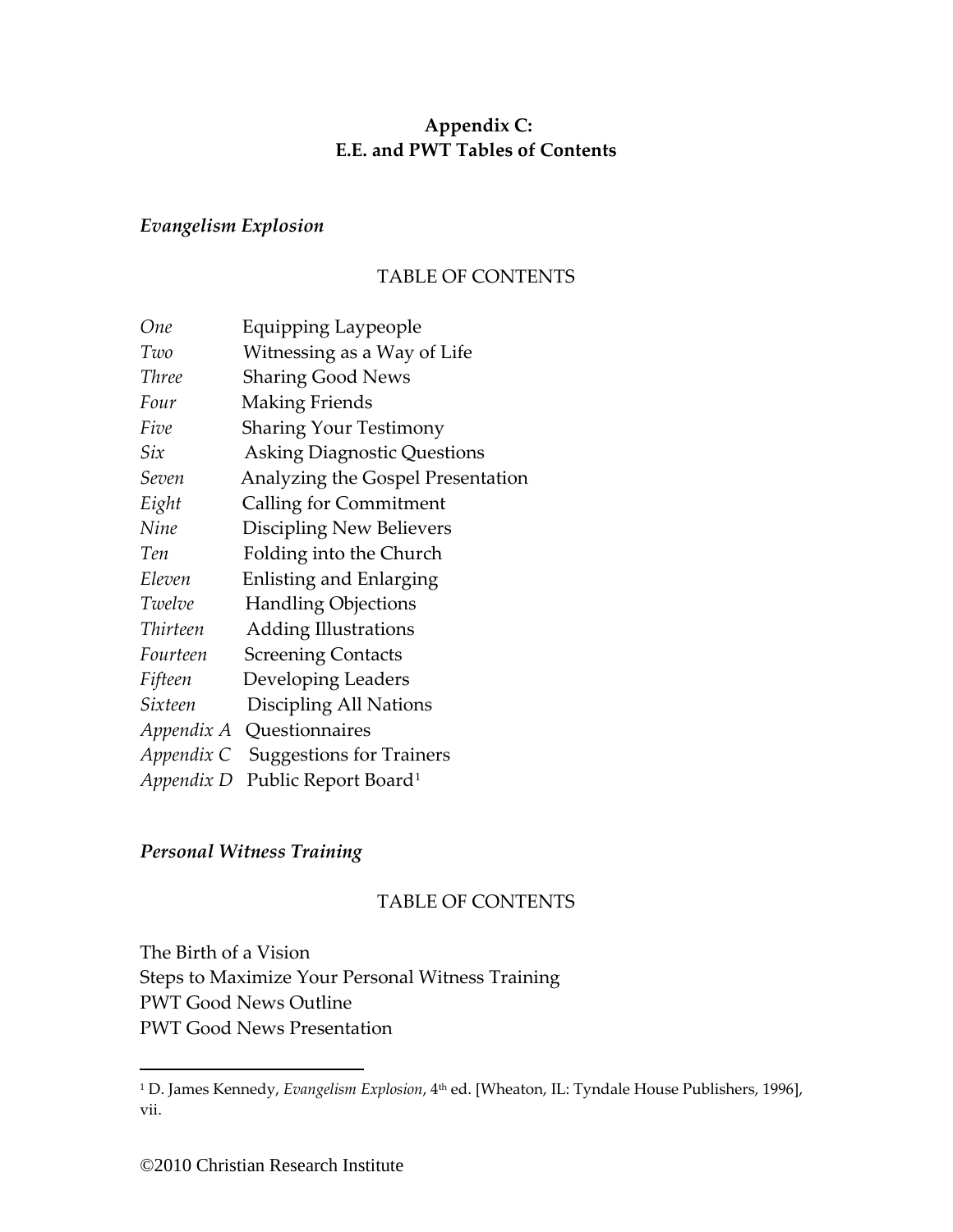## **Lesson 1. The Seven Pillars of PWT**

Pillar #1. Power Pillar #2. Every Believer a Witness Pillar#3. Equipping for Evangelism Pillar #4. Ambassadors Pillar #5. Field Training Pillar #6. Go Make Disciples Pillar#7. Multiplication

## **EvangelTM the Good News Bear**

## **Lesson 2. Relationship**

Step 1. Eyes—Interest Step 2. Nose—Religion Step 3. Mouth—Testimony Step 4. Right Ear—Assurance Question Step 5. Left Ear—Requirements Question Interpreting the Results

## **Lesson 3. Testimony**

Testimony Worksheet 1 Sample of Testimony Worksheet 1 Testimony Worksheet 2 Sample of Testimony Worksheet 2 Other Considerations

### **Lesson 4. Good News—Two Responses & Sin**

Two Responses Religion Relationship Sin Separates Us from God Separates Us from Others Other Considerations

# **Lesson 5. Good News—God and Jesus Christ** God Perfect Father Perfect Judge Jesus Christ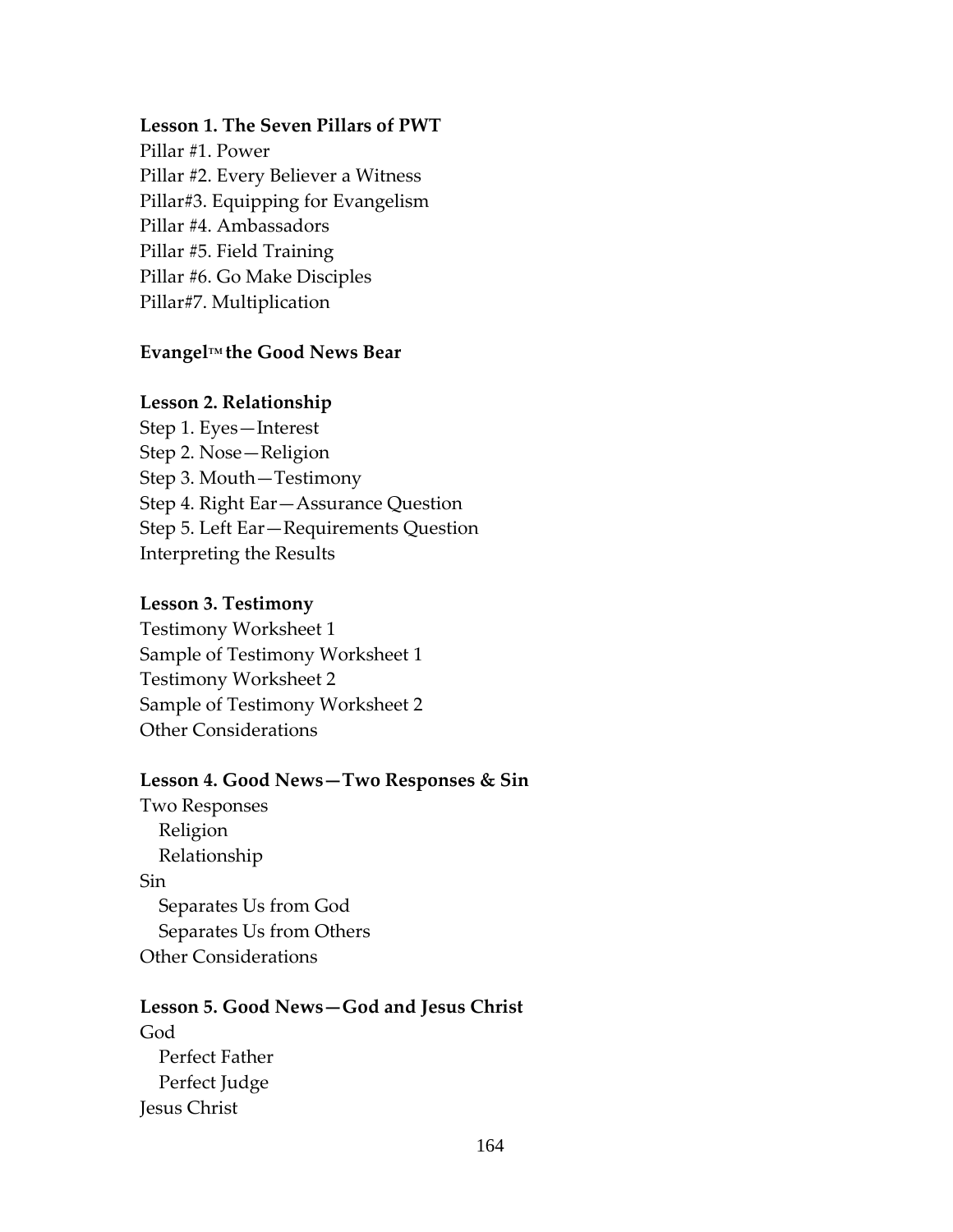Our Savior Our Lord Other Considerations

**Lesson 6. Good News—Two Steps** Repent Receive Other Considerations

### **Lesson 7. Response**

Step 1. Eyes—Ready? Step 2. Nose—Review Step 3. Mouth—Prayer Step 4. Right ear—Assurance verse Step 5. Left Ear—Requirements Question.

#### **Lesson 8. Discipleship**

Other considerations

#### **Lesson 9. Lifestyle Evangelism and The PWT Survey Form**

Lifestyle Evangelism The PWT Survey Form Other Considerations

#### **Lesson 10. Objections Overruled**

Basic Considerations Resurrection: Fact or Fiction? God: Creation or Evolution? The Bible: Human or Divine?

### **Lesson 11. Certification Examination**

## **Lesson 12: PWT Career Path and Oral Evaluation**

Step 1. Trainee (Recruitment) Step 2. Trainers Step 3. Master Trainers Step 4. PWT Instructor Step 5. Missionary Instructor

### **Appendixes**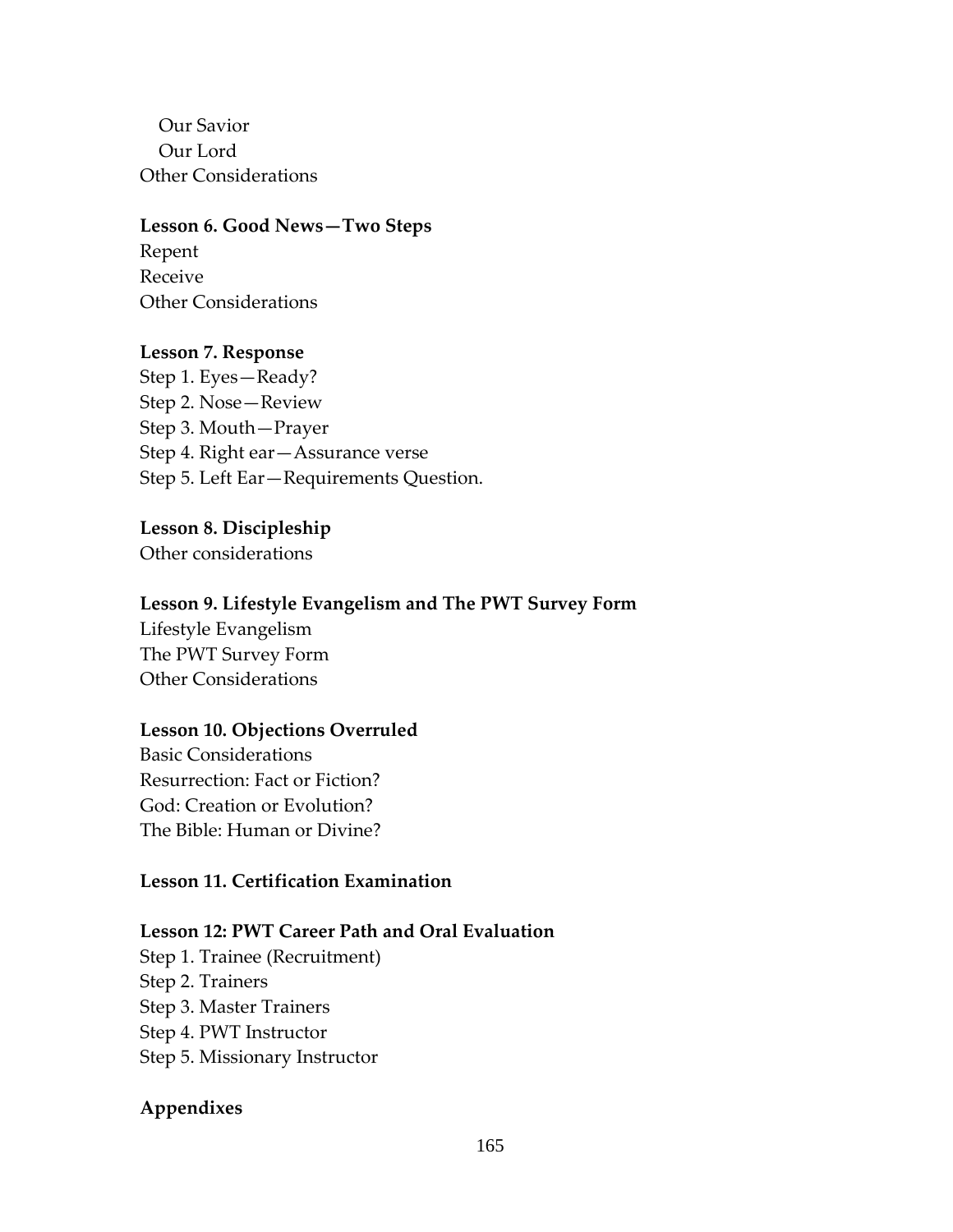Appendix A. PWT Information Form Appendix C. Prayer Partner Form Appendix D. Field Training Guidelines Appendix D. PWT Training 12-Week Schedule Appendix E. The Structure of the PWT Ministry Appendix F. PWT Visitation Form Appendix G. Testimony Worksheet 1 Appendix H. Testimony Worksheet 2 Appendix I. PWT Survey Form Appendix J. PWT Report Form Appendix K. PWT Weekly Report**[2](#page-165-0)** Appendix L. Answer Sheet

**PWT Feedback Form**

<span id="page-165-0"></span><sup>2</sup> Hendrik Hanegraaff, *Personal Witness Training: Your Handle on the Great Commission* (selfpublished, 1987), v.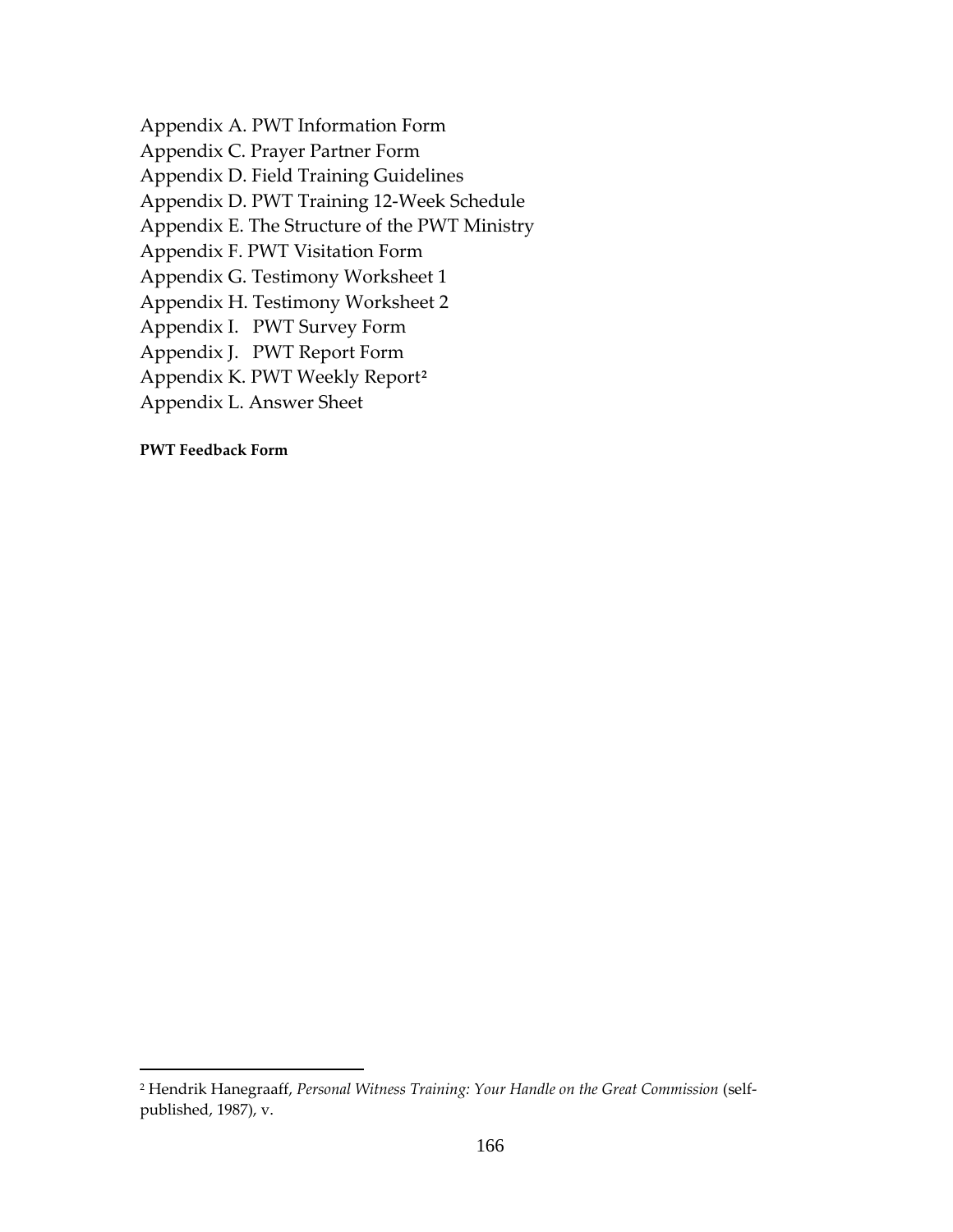# **Appendix D: Setting the Record Straight: A Response to Recent[1](#page-166-0) Attacks against the Christian Research Institute**

by Elliot Miller, CRI Editor-in-Chief

In its 35-year history the Christian Research Institute (CRI) has never been sued by any of the groups we have researched and exposed. However, the spiritual warfare (Satan-directed attacks) that we have faced over the years—including defamatory attacks on our integrity<sup>[2](#page-166-1)</sup>—has often been brutal.

When CRI president Hank Hanegraaff's *Christianity in Crisis* was published in April 1993 we braced ourselves for perhaps the strongest satanic onslaught in our history, as we were taking on some of the most powerful televangelists in the country. Well, that satanic onslaught has indeed come—but not through the means we expected.[3](#page-166-2)

In March 1994 former CRI employee Brad Sparks brought a frivolous and malicious lawsuit against us and—with the aid of a few other disgruntled former employees—has broadly disseminated his false and defamatory allegations against CRI to the public. His goal has clearly been to smear the good name of CRI and its president.

Perhaps you have heard some of the allegations made by Sparks and his socalled "Group for CRI Accountability." For a long time we were restricted by our corporate attorney, Sealy Yates, from issuing a public response to these allegations, while he looked into them for himself. But after a thorough examination by legal counsel as well as outside agencies, these accusations have not only been proven to be false but, as Yates put it, he would stake his personal reputation on the integrity of Hank Hanegraaff and the Christian Research Institute. Yates commented that the deeper he probed, the better the organization looked, and that the organization is as clean as any of the many well-known and reputable Christian ministries that he represents. We have therefore now been

<span id="page-166-0"></span><sup>&</sup>lt;sup>1</sup> This document was written in 1995 but never published until its appearance here.

<span id="page-166-1"></span><sup>2</sup> See, e.g., Robert L. and Rosemary Brown, *They Lie in Wait to Deceive: "A Study of Anti-Mormon Deception,"* vol. 3 (Mesa, AZ: Brownsworth Publishing, 1986).

<span id="page-166-2"></span><sup>&</sup>lt;sup>3</sup> However, we have reason to believe that certain televangelists have been aiding and abetting this assault.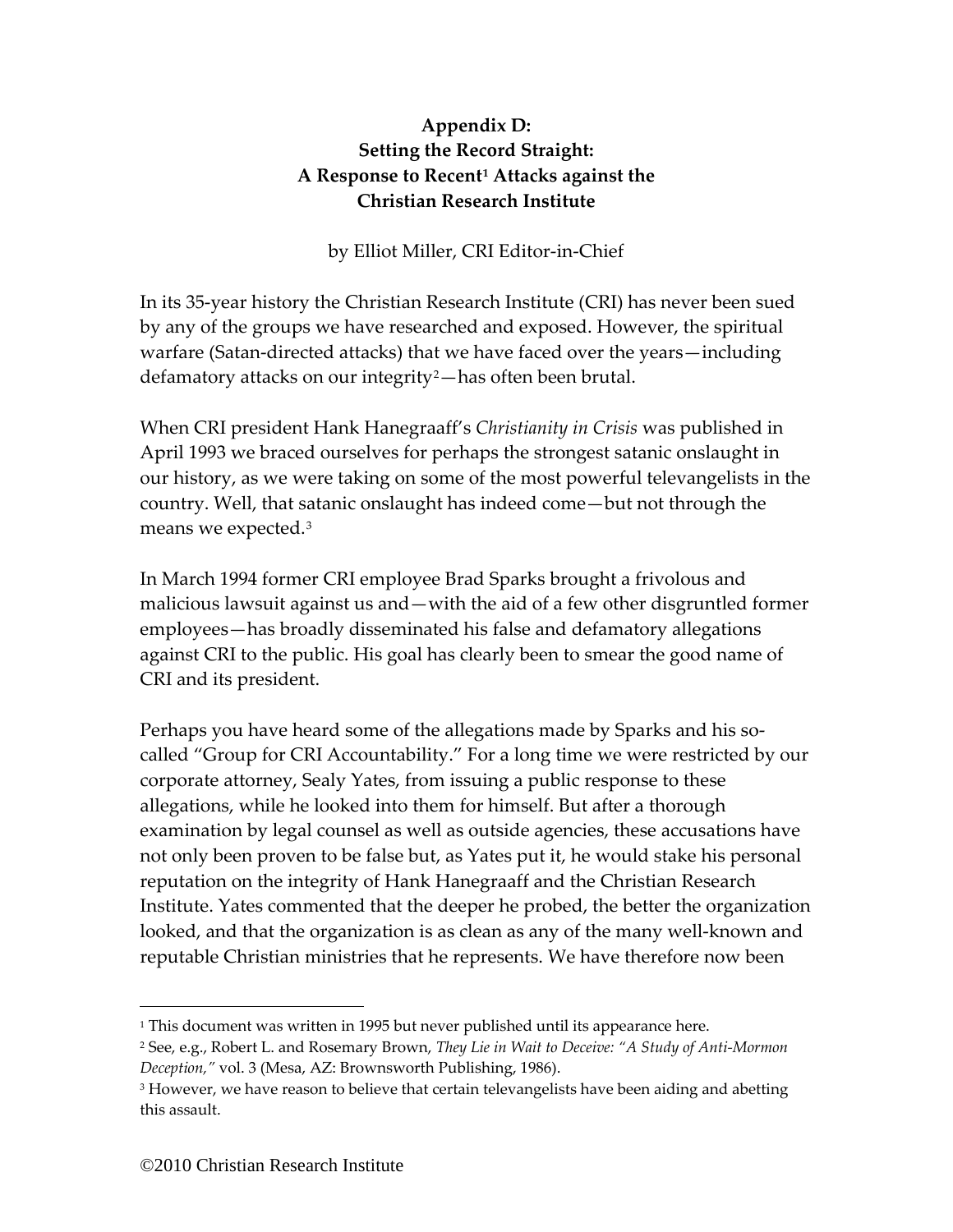released to answer Sparks and the "Group," and that is the purpose of this document.

I realize that the claim, "This is an attack by the Devil" has often been made by ministers who truly were guilty of the misdeeds charged. But the Christian must recognize that Satan can attack a work of God in this way. Thus I would ask you to reserve judgment as to whether this *is* a satanic attack until after you finish reading this document. But to best put the current attack on CRI in perspective, it will help to first understand the historical context of how this situation came about.

# **How Could This Happen?**

How could a ministry such as CRI, which has always been so careful in its research as to avoid lawsuits by even the most litigious of groups, end up being sued by *a former employee?* Were compromise and corruption lurking underneath the surface of CRI all along, just waiting for a conscientious employee to expose them? Although CRI's many theological detractors would love for you to think this were the case, the answer to this question is an unqualified *no.* As will be demonstrated below, the allegations against CRI now being gleefully circulated by our critics are *entirely groundless and false.* 

The opposition CRI has been experiencing from certain former employees can largely be explained by the fact that less than six years ago the ministry went through a major, critical transition with the sudden and unexpected death of its founder, Dr. Walter Martin. Walter was a uniquely gifted man, a legend in his own time, who was widely regarded as the father of the Christian countercult movement. He was a man of extraordinary vision, and CRI was the major result of that vision. His gifts and personal charisma were the centrifugal force that held the ministry together for more than 29 years. Although some on the research staff seemed to believe that they were more informed and more scholarly than Walter himself, $4$  they hesitated to stand up against the founder of the ministry.

Realizing that his health was precarious and that he lacked the organizational skills to bring his vision fully into reality, in 1988 Walter persuaded CRI board member and personal friend, Hank Hanegraaff, to accept hands-on leadership of

<span id="page-167-0"></span><sup>4</sup> I say this based on my experience as an insider in close contact with all the researchers throughout the period.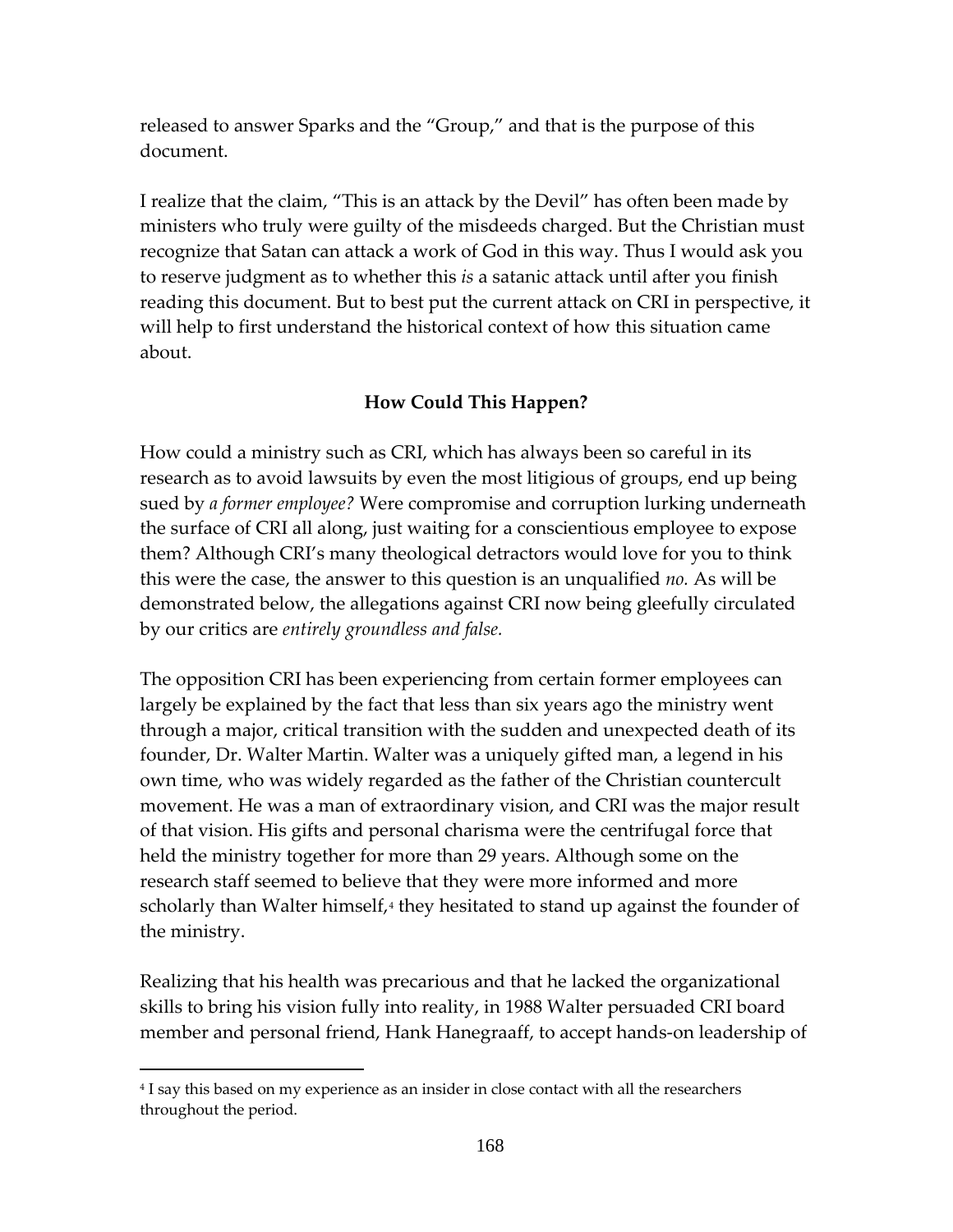the ministry as its chief executive officer. Having sought his counsel many times in the past, Walter recognized that Hank possessed exceptional wisdom in the areas of corporate and ministry leadership.

Furthermore, Hank had proven himself to be an able communicator of Christian apologetics to the lay person, a task that Walter saw as central to the mission of CRI. In fact, Walter frequently stated that the incorporation of Hank's Memory Dynamics training program into CRI would greatly enhance its ministry.

Walter thus believed that Hank possessed the ministry, business, and personal/spiritual strengths necessary to carry CRI into the 21st century.[5](#page-168-0) During the several months between Hank's assumption of this responsibility and Walter's death, Walter frequently expressed enthusiastic and unconditional support for Hank and the job that he was doing.

It needs to be appreciated that it was an incredible work of God's sovereign grace that Hank Hanegraaff was in place as CRI's chief executive officer when Walter Martin unexpectedly died. Organizations often do not survive the deaths of their founders, especially when the organization's success had largely been based on the strength of the founder's personality. Because of Hank's vision, character, skill, and dynamic personality, CRI has not only survived Walter's death but has extended its outreach and financial base to four to five times what it was when he died.

It is not surprising that Hank has experienced fierce internal opposition over the past several years. Organizations that *do* survive the death of their founders typically go through major crises. Once the founder is gone people who think they know best how the organization should be run (or that they would be the best person running it!) are emboldened to assert themselves against the surviving or succeeding leadership. This has especially been the case at CRI, where, due to the nature of the ministry (which demands immense knowledge and critical thinking), a "know it all" attitude is an occupational hazard (although many individuals on staff have avoided this snare). Although Hank

<span id="page-168-0"></span><sup>5</sup> For example, in 1988 Dr. Martin issued the following statement: "Hank Hanegraaff personifies the next phase of development for CRI and is uniquely equipped through his dynamic leadership abilities, knowledge of God's Word, and teaching ability to make sound, biblical apologetics a simple yet effective tool in the hands of the laity. His success as a businessman, strategic planner, author, and speaker have equipped him to lead the ministry of the Christian Research Institute aggressively into the future and to build on the work that I by God's grace began." *(Christian Research Newsletter,* vol.. 2, no. 5, 6.)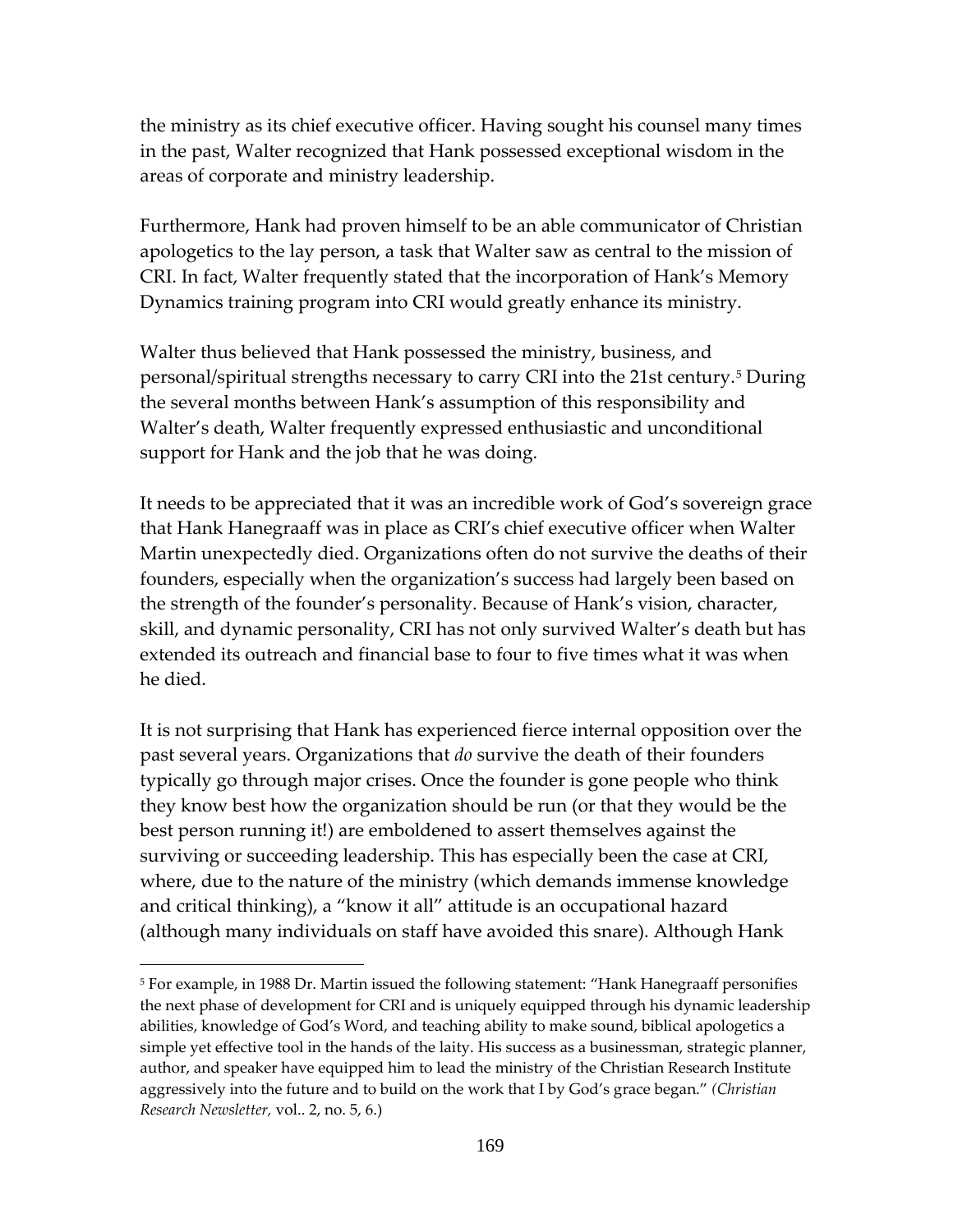would be the first to say that he is not perfect, I have found his diplomacy, humility, and grace under fire to be a model of Christian leadership.

#### **The Uprising of 1990**

In June of 1990, a year after Walter's passing, a surprise, concerted effort was made to turn CRI's board of directors against Hank. It became apparent that a key source of this uprising was CRI researcher Craig Hawkins, who had just resigned and, in a meeting with the board, impugned both Hank's character and competence to lead CRI, stating that he would not return to CRI unless Hank was removed. Hawkins emphatically denies that these actions were part of an organized coups attempt. Whether it started out that way in his mind or not, a deliberate effort quickly followed on the part of a faction of employees and others involved with CRI to convince the board that Hank should be ousted and that his replacement should be Hawkins, who had been hosting the *Bible Answer Man* since Walter's death and had participated regularly with Walter in the program in the months before Walter died. (However, Hawkins had no executive or leadership experience that would commend him for the CEO position.)

Although one board member, Stan Tonnesen, was swayed by these arguments, the board as a whole, including senior board member and close friend of Walter Martin, Everett Jacobson, rejected as false the claims of Hawkins and his faction, and expressed their unqualified support of Hank. So also did Walter's widow, Darlene, who has since become a member of the board. Furthermore, the research staff, including current Sparks ally, Robert M. ("Rob") Bowman, Jr., signed the following appeal to the CRI board:

The entire research department has been deeply concerned and disturbed by what appears to be a systematic, underhanded campaign on the part of Craig Hawkins and others to oust Hank Hanegraaff from his position as President of CRI. Evidence for this can be found (among other sources) in the firsthand testimony of Ken Samples, who was told blatant falsehoods about Hank, and who was falsely represented as being able to substantiate all of Craig's charges. The result of Craig's efforts has been the planting of many seeds of distrust and disinformation within the organization.

We also wish to go on record as stating that we would *all* submit our resignations to the Board if Craig Hawkins were restored to CRI, unless he thoroughly repents and gives a public confession to CRI personnel of his wrongdoing. Throughout this affair he has confused his own personal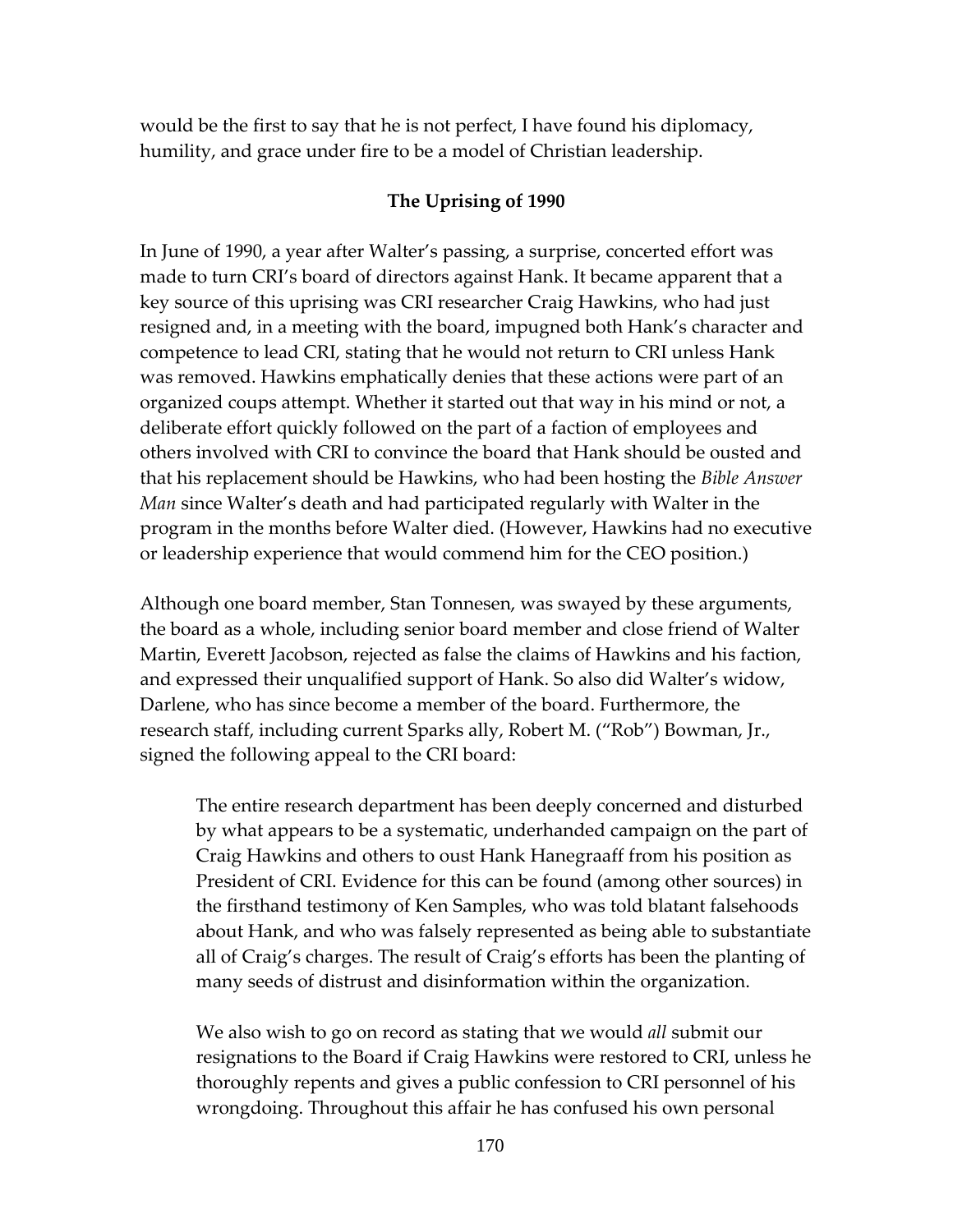agenda with the good of the ministry, and has done much harm to the ministry in the process.

This statement is significant because Sparks and Bowman are now attempting to portray the 1990 uprising as a *legitimate* protest of abuses that have continued to the present time. In fact, about one-third of the individuals identified by Bowman as members of the current "Group" participated in the 1990 revolt and/or left CRI around that time. This includes former *Bible Answer Man* radio producer Craig Nelson, whom Bowman alleges is the founder of the Group.[6](#page-170-0)

Sadly, the "seeds of distrust and disinformation" planted within the organization in 1990 would sprout again and again over the years that followed. They have reached full maturity in the present attack on Hank and CRI.

# **Memory Dynamics**

One of these "seeds" pertained to Hank's making his educational "Memory Dynamics" and "Personal Witness Training (PWT)" materials available to the Christian public through CRI (something that—as I've noted—Walter Martin *wanted* him to do). Memory Dynamics, Inc. is a for-profit business that Hank created years before coming to CRI. Memory Dynamics and Personal Witness Training are designed to equip committed Christians to internalize scripture and to communicate effectively what they believe, why they believe it, and where the cults deviate from the historic Christian faith in an "inherently memorable" fashion.

Participants in the 1990 revolt alleged that Hank was unethically co-mingling his own private business with CRI business and illegally using CRI's nonprofit tax status as a cover for his own for-profit activities. On different occasions since 1990, employees would raise concerns about CRI's involvement with Memory Dynamics/PWT afresh, and now Sparks has made it a major issue in his lawsuit. He claims that he was unlawfully fired because he told CRI management that Hanegraaff's financial relationships with CRI amounted to "violations of state and federal tax laws" to the extent that it was a "violation of public policy" and jeopardized CRI's tax-exempt status *(*see below).

<span id="page-170-0"></span><sup>6</sup> Although Nelson has definitely played a significant role in the Group, all evidence indicates that Bowman and Sparks are the driving forces behind it.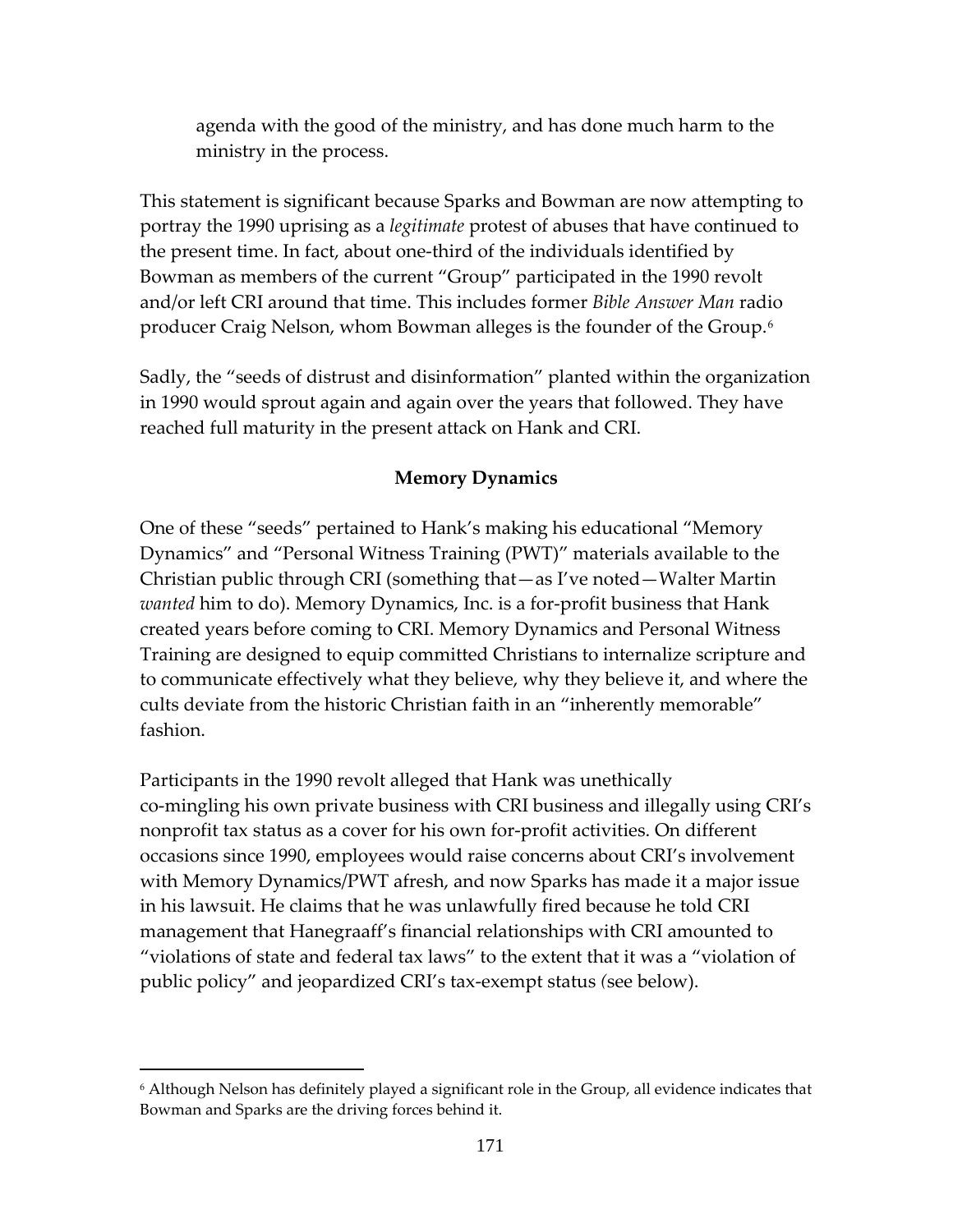The protests that Hank and his wife Kathy have been illegally or unethically using CRI for personal profit resulted from a *misunderstanding of the facts and the law*. The only "tax law" that Hank could have possibly violated is that portion of Internal Revenue Code Section 501 (c)(3) that prohibits "private inurement"; that is, when the net earnings of a nonprofit organization "inure" to the benefit of a private party. According to Yates, who after 24 years of practice in the field is an expert on charitable organization tax law, the "inurement" prohibition of Section 501 (c)(3)

is not absolute, but…that qualifying clause has been interpreted consistently over the years to require *unreasonable* or *substantial* inurement before it is wrong and will adversely affect an organization's tax exempt status. The courts have consistently held that transactions between a taxexempt organization and persons who control it are permissible, and will not jeopardize its tax exempt status, so long as the related persons deal with the organization at arm's length and the organization's interests are protected….

Although a tax-exempt organization must serve public rather than private interests, this does not mean that individuals involved in the organization cannot receive any funds from it, but rather that they may not receive *inurement* in excess of the fair market value of goods or services that they have furnished to the organization....

The private inurement test is in essence, a "big picture" test. Specific or individual financial transactions of the organization must be analyzed in terms of the overall activities of the organization and the *intent* of those in control of the organization (*i.e.,* is the intent of the organization [those in control] to serve the specified tax exempt purposes of the organization, or is it the intent to serve the interests of an individual or individuals?), based on the *reasonableness,* and the *substantiality* of the transactions. Private inurement is virtually never found in cases involving isolated financial transactions (or even a series of such transactions) that may benefit an individual, but which do not involve a substantial portion of the net earnings and overall activities of the tax exempt organization….

….In sum, it is evident that the private inurement prohibition of Section  $501(c)(3)$  is directed at payments that are consistently made to individuals having a personal and private interest in the activities of the organization for purposes other than as reasonable compensation for goods or services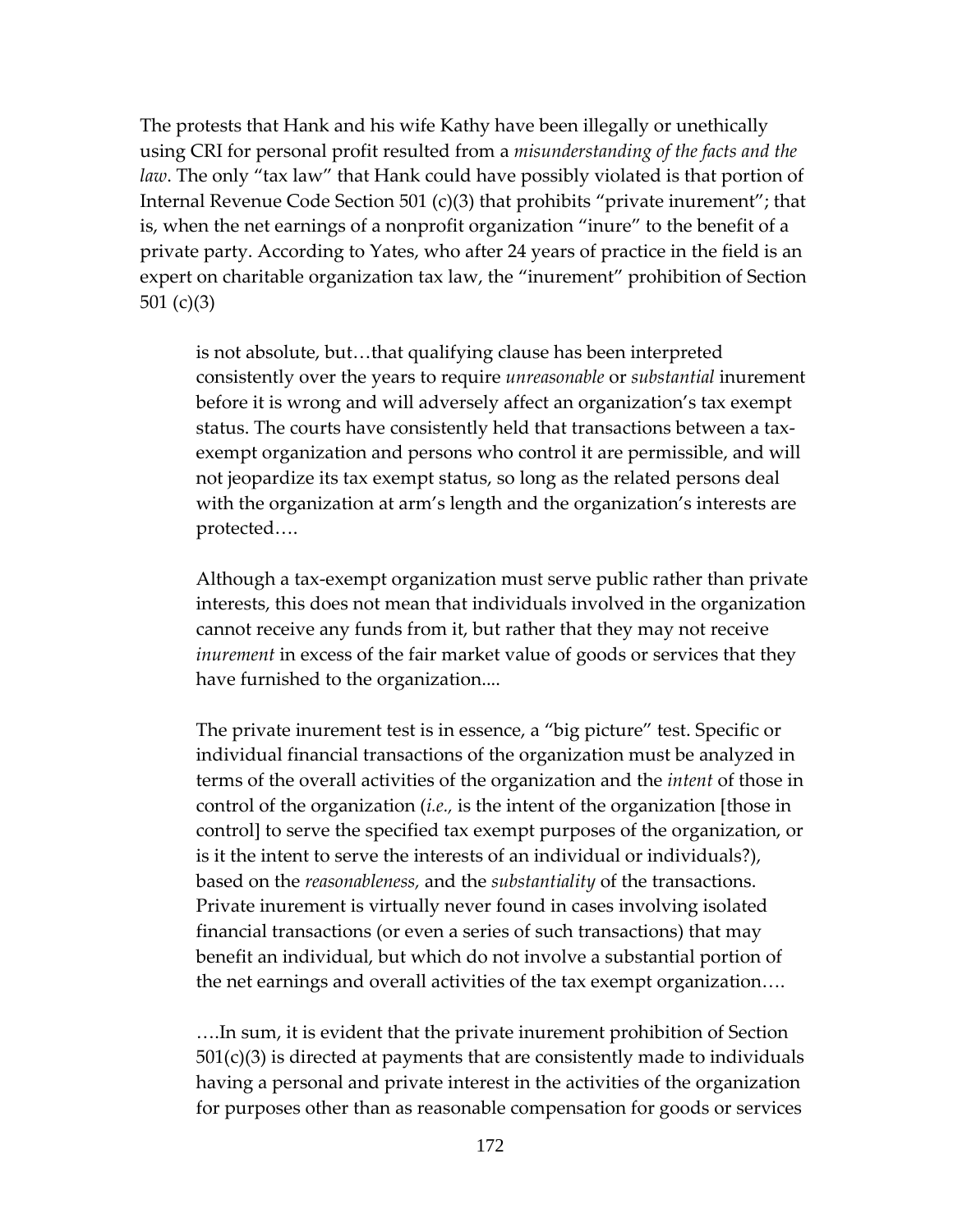and at situations where the inurement has little or no connection with any benefit for the organization's stated tax exempt purposes.<sup>[7](#page-172-0)</sup>

How do Hank's business interactions with CRI stand up in light of this clarification of the law? It first of all needs to be recognized that there was nothing incompatible about Hank's adding materials that help Christians to better present and defend their faith to the overall product line of CRI. It was a unique contribution that the new president could bring to the ministry's layequipping arsenal, and was certainly consistent with "the organization's stated tax-exempt purposes."

Second, in the "big picture," these transactions represent but a minuscule part of the overall organizational activities and net earnings of CRI. The ministry as a whole clearly was fulfilling its stated non-profit purposes and was not a taxexempt cover for a private party's profit-making schemes (which has always been the case when organizations *have* lost their tax-exempt status, as with, e.g., cult leader Tony Alamo). In fact, the kind of business dealings that took place between Hank and CRI go on all the time in religious and educational organizations and are considered perfectly acceptable.

Third, Hank's business interactions with CRI were definitely conducted "at arm's length." Here's what really happened: in 1990 the board of directors requested that Hank make the Memory Dynamics materials available to CRI because these materials could he used strategically to further CRI's purpose and benefit its ministry (it was not Hank who first suggested that the organization carry his materials). The minutes of the June 1990 meeting of the board record that Hank agreed to sell the materials to CRI, but at Memory Dynamics' "cost to produce them, which would allow CRI to make 100% of the profit from the same materials." At that time, however, the board (with Hank abstaining) determined that CRI would purchase these materials "at cost plus an overhead factor." But even with this "overhead factor" added, the materials were still sold to CRI at a wholesale discount (much *less* than fair market value) and CRI then sold them at retail prices; thus the ministry received a substantial financial benefit from them. Any profit Hank and Kathy made was clearly a *reasonable* compensation for goods provided to the organization.

<span id="page-172-0"></span><sup>7</sup> Attorney Sealy Yates and associate, Lawrence D. Frenzel, in a September 12, 1994 letter to Sparks's attorney, William Crosby.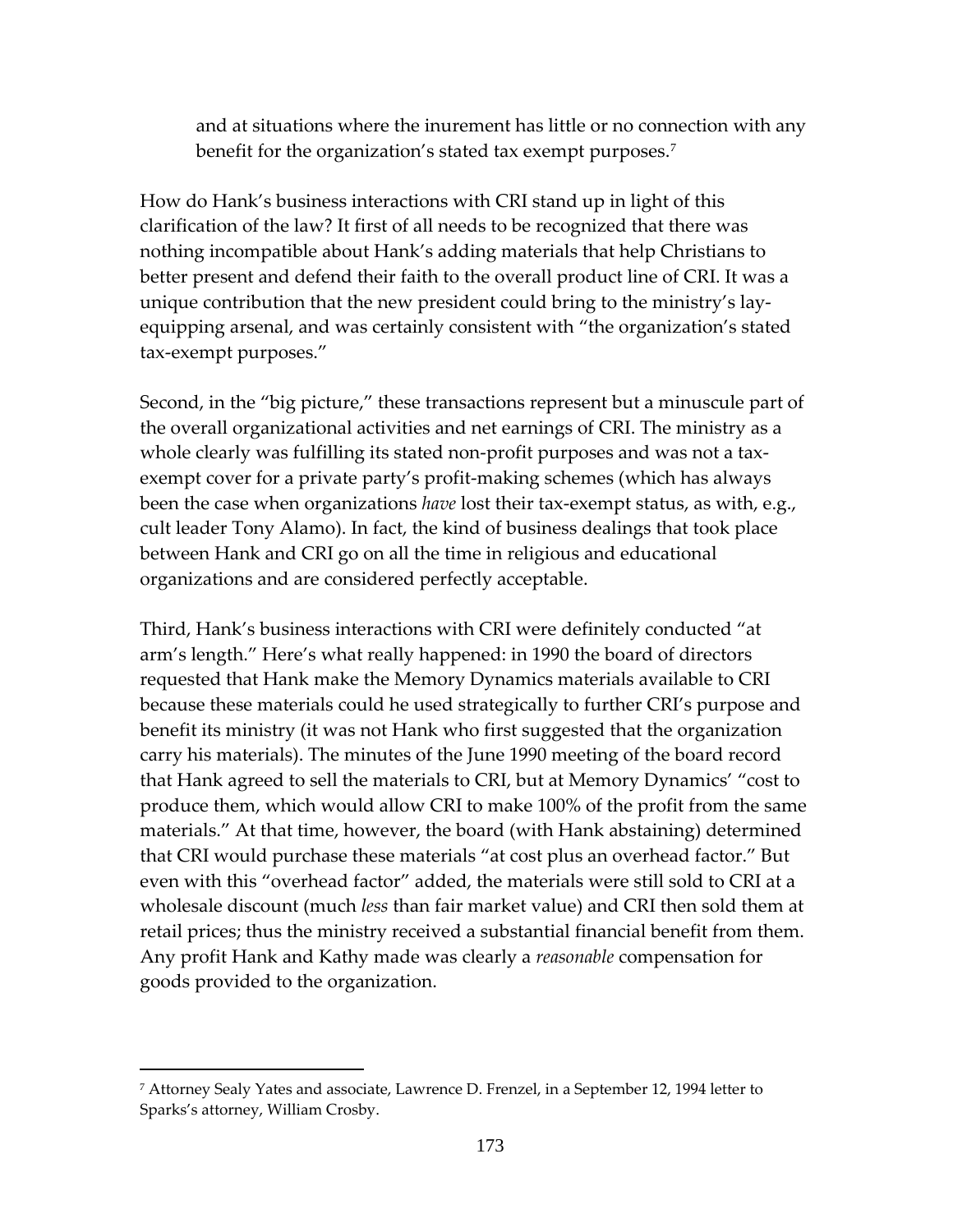Every sale thereafter of Memory Dynamics materials to CRI was individually and specifically approved by the board (with Hank abstaining). However, beginning in January 1992 (months before Sparks was even employed at CRI), Hank and Kathy determined that they would *no longer allow CRI to purchase any Memory Dynamics materials from them.* Instead, since that date, the Hanegraaffs have been giving these materials to CRI at *no charge.* This means that since January 1992 CRI has been receiving 100% of the revenues from the Memory Dynamics materials it has sold while the Hanegraaffs have been paying 100% of the cost of creating and manufacturing those materials. In just the past year this has amounted to a contribution from the Hanegraaffs to CRI of *over \$40,000.*

Not wanting to trumpet his giving before others (Matt. 6:1–4), Hank did not announce to the staff that he had been making this contribution. But even when he did explain this to certain staff members who raised questions, they seemed unwilling to believe that Hank was really not profiting from CRI's distribution of Memory Dynamics materials.

#### **The Truth about Brad Sparks**

In addition to the questions that some raised about Memory Dynamics, from time to time over the years complaints would be voiced—by a distinct minority of employees—over Hank's doctrinal positions on issues such as Roman Catholicism, Calvinism vs. Arminianism, or the Faith movement, and over certain leadership decisions that he had made. But between the uprising of June 1990 and March of 1994 there was no concerted effort to oust Hank from his position as president of CRI. However, on Friday, March 4, 1994, Brad Sparks was laid off from CRI. The following Monday Sparks filed his lawsuit. *That week*  Sparks began sending out copies of his legal complaint with its outrageous allegations to ministries, publications, and Christian leaders across the country. Within a few weeks he galvanized disgruntled former employees and a few former volunteers, who formed the so-called "Group for CRI Accountability." On April 23 Sparks's wife Valerie and some of this group picketed a CRI warehouse sale, holding signs and passing out literature that accused Hank of financial and employee abuse. Since then they have been pursuing a full-scale public relations war against Hank and CRI, and doing much harm to the ministry and cause they supposedly care about in the process (e.g., the enemies of what CRI stands for are predictably citing Sparks and the Group's claims as "proof" that their unbiblical positions have been vindicated).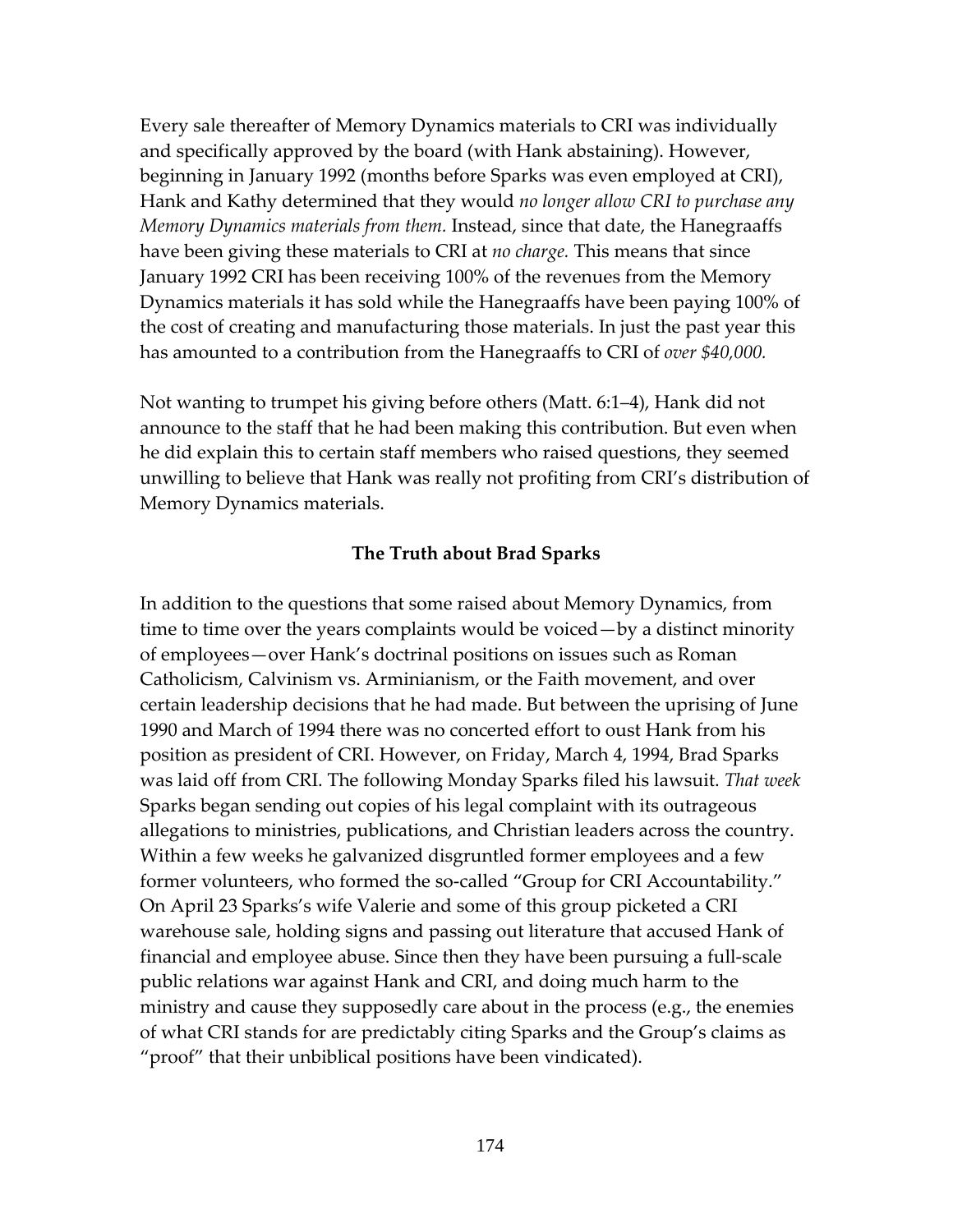Clearly, Brad Sparks is the instigator of the current attack on CRI. And *the unrighteousness of this attack becomes clearer once the historical relationship of Sparks to*  CRI *is understood.* 

Sparks represented himself to Hank and CRI as having a strong research background in creation science and archaeology. He stated on his application form that he had received a B.A. in astrophysics from the University of California at Berkeley. However, it has recently come out that he misrepresented his credentials to us. In a September 26, 1994 deposition for his lawsuit he admitted that although he majored in astrophysics at UC Berkeley, he never graduated and did not possess any B.A. degree.

Sparks conducted an interview with Hank and then was formally hired in an interview with then Vice-President of Research Bob Lyle, beginning his employment at CRI on May 26, 1992. In his lawsuit Sparks claims that he was wrongfully terminated because he had an oral agreement with Hank that he would be a permanent employee. He also alleged that Hank promised him a beginning salary of \$30,000, with merit raises thereafter. However, Hank denies that either of these agreements were made, and Lyle testifies that—as was his practice with *all* new employees—he explained to Sparks at the time of his interview that his employment with CRI would be on an "at-will" basis, meaning that either he or CRI could terminate his employment at any time without cause. Furthermore, Sparks never received a salary as high as \$30,000 at CRI, and there is no record of his complaining that his oral "contract" with Hank was not being honored.

Sparks was to work with Erwin de Castro as a research assistant to the president. Hank told Sparks that he would be drawing on Sparks's expertise in certain areas as needed, but it was clearly stated from the start that Sparks's job would consist of "answering [some of Hank's] personal correspondence and assisting in research projects,"[8](#page-174-0) and that he would be working under Lyle and directly under de Castro. Yet Sparks persistently acted as though he was accountable to no one at CRI but Hank.

He further assumed that he had the right to spend substantial portions of his time at CRI pursuing his own book project on the Exodus—a project that he affirmed he had been working on prior to coming to CRI and that was *never* assigned to him as a CRI project. In all my 18 years at CRI I've never seen

<span id="page-174-0"></span><sup>8</sup> "Welcome Brad Sparks!" a memo from Bob Lyle to CRI staff dated May 28, 1992.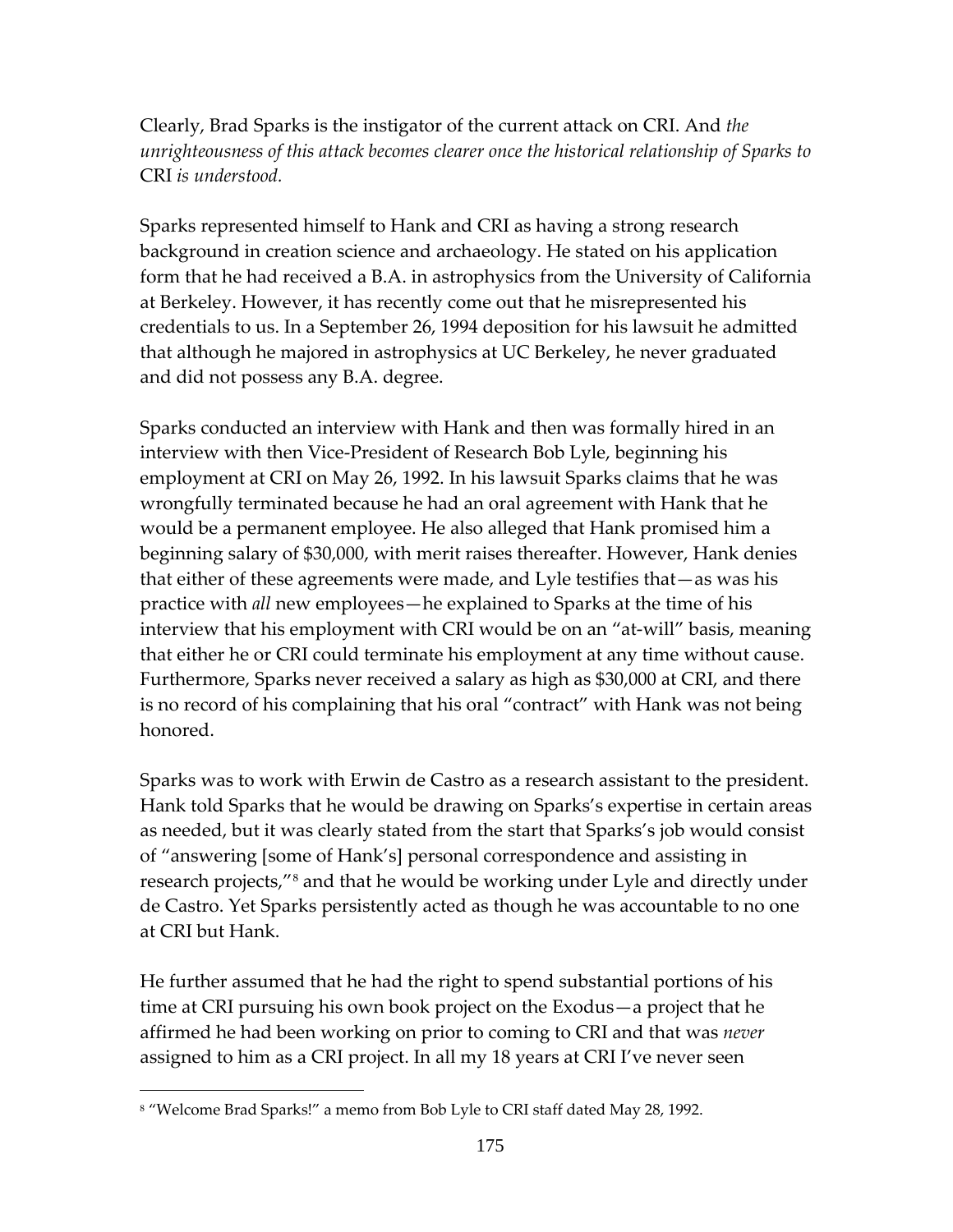anything like it: Sparks would regularly be found for extended periods of time tying up either the upstairs (Research Department's) or downstairs copying machine while he worked on his own personal projects. His assigned responsibility of answering correspondence for Hank persistently suffered as a result. Even during times when there was a pressing project Hank needed him to accomplish he would often he found engaged in his own personal projects. It was widely felt by CRI staff who observed Brad, including his supervisors, that he was giving much less than his expected 40 hours a week to CRI.

In addition to these abuses of his CRI position, Sparks habitually arrived at the office late (often extremely late), even after his schedule was adjusted so that he could come in an hour later (11:00 am—6:00 PM), and at other times he would leave early, take excessive lunch breaks, or not show up at all without notice. He engaged in frequent and lengthy personal telephone calls on CRI time. He excessively used the CRI fax machine for his personal business use. All of this behavior is documented in his personnel file, dating back to the first month of his employment at CRI. Furthermore, although Sparks has since denied it, many of these concerns were brought to his attention in conferences as early as June 15, June 24, and July 1 of 1992.

Not only did Sparks misuse CRI resources, but he also created public relations problems for Hank. This he did by the sometimes inflammatory and offensive manner in which he represented Hank to the public (e.g., in correspondence).

Still other concerns about Sparks's behavior surfaced. In July of 1992 he got involved in a debate with a CRI researcher (since resigned) who, by his own admission, had a problem with his temper when sufficiently provoked. As the intensity of the argument became serious, Sparks could be heard<sup>[9](#page-175-0)</sup> speaking in a provocative manner, refusing to back off as the other researcher heatedly demanded that he leave his office. Concerned that this fracas might escalate into a physical fight, researcher Ron Rhodes interposed himself between the two men and broke it up. In a report to Hank following the incident Sparks stated that the provoked researcher *had* physically accosted him and it was only Ron Rhodes who saved him from being thrust into a book shelf. However, Rhodes states that this version of the altercation was an outright lie: the researcher had not laid a hand on Sparks.

<span id="page-175-0"></span><sup>9</sup> The conversation was so loud that, even with my office door shut, I could clearly hear everything that was said.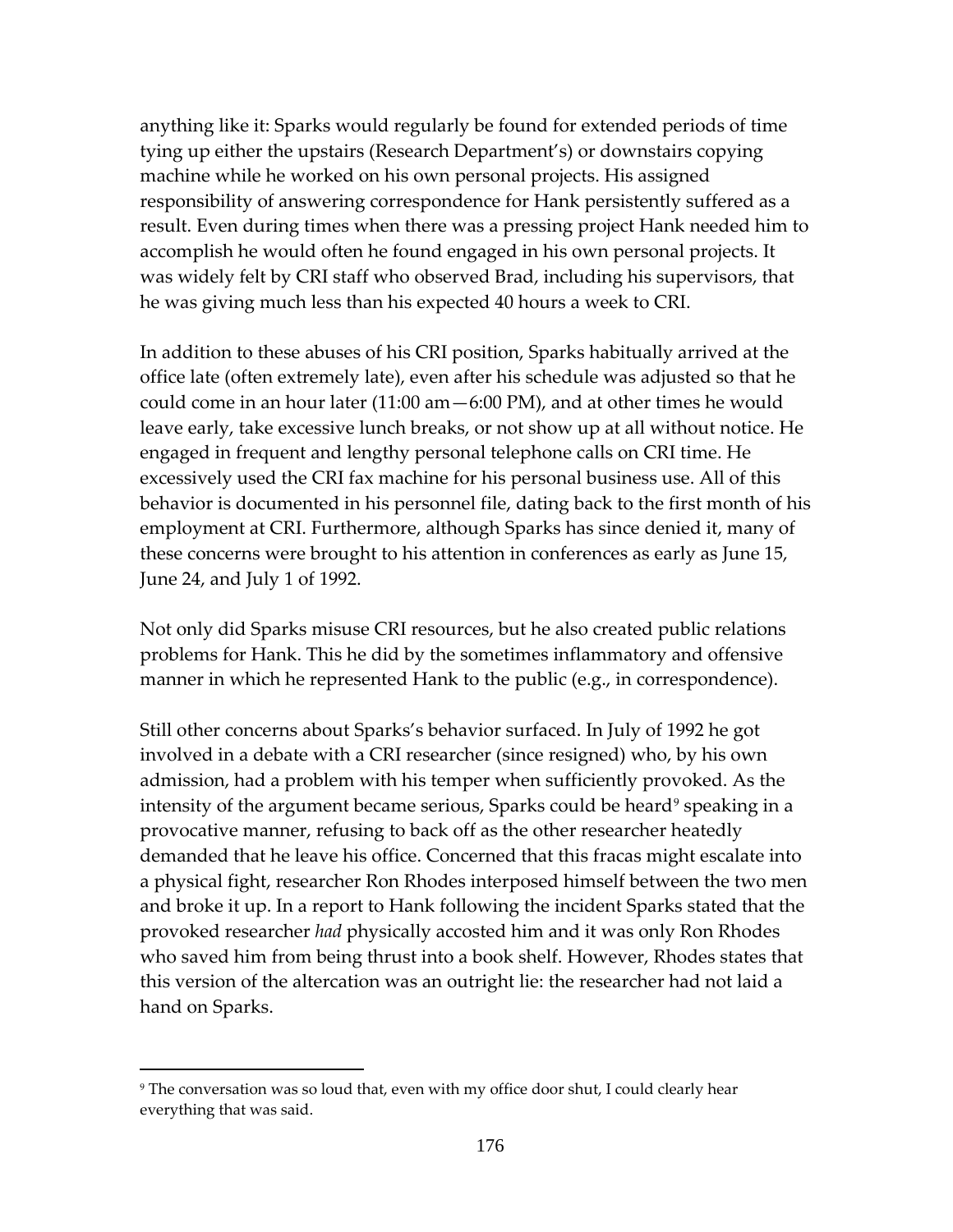In another disturbing incident, Ron Rhodes reported that on Thursday, January 27, 1994, at about 2:50 PM (just before Sparks was about to participate in a *Bible Answer Man* program), Rhodes could clearly hear a telephone conversation Sparks was having just outside Rhodes's open door. Rhodes wrote in his report: "During the phone call (I don't know who he was talking to), he became angry and heated, raising his voice. I point this out to emphasize I could clearly hear what Brad was saying. At one point in the conversation, I clearly heard Brad say, with a raised and angry voice, 'That's a goddamned lie.'" The following day Rhodes reported the incident to Sparks's immediate supervisor at the time, Paul Carden, and then the following week he reported it to Hank.

This was not the first instance in which Sparks used foul language while on the job at CRI. On September 22, 1992 he was upset that his computer was not operating properly and so was swearing in the presence of other employees. Lyle reprimanded him and recorded the incident in Sparks's personnel file.

As an employee who was not directly involved with the situation, I was amazed that Sparks was tolerated for as long as he was (this, in fact, is the only true failing of CRI in its dealings with the man). However, in the spring of 1993 action was taken to bring Sparks under strict accountability. In a May 11 meeting with de Castro Sparks was told that (1) his daily office hours would be moved to 9:00– 5:30 with two 10-minute breaks and one 30-minute lunch. He would have to punch a time clock, and any tardiness on his time card would have to be signed by de Castro. Furthermore, cumulative tardiness in excess of 15 minutes per week would be deemed grounds for immediate termination; (2) all office-hours activities were to be confined strictly to items assigned and approved by de Castro or Hank, and the progress of such projects would be tracked. Personal research projects were to be handled outside CRI during non-CRI hours; (3) he was restricted from using CRI equipment to print, fax, photocopy, or bind personal items; (4) his use of CRI phones for personal calls was to be kept at a minimum and confined to break periods. He was also to pay for them; *(5)* he was to obtain prior approval from Hank or de Castro before issuing any public statement on behalf of CRI; and (6) all absences and personal time off were to be preapproved by de Castro.

Instead of appreciating the fact that, despite his poor record, he was being offered an opportunity to save his position at CRI, Sparks responded to these restrictions as an *infringement of his constitutional and biblical rights.* Without authorization, he printed a "newsletter" entitled "Your Rights as a CRI Employee" and, on May 20, 1993, placed it in the mail box of every employee.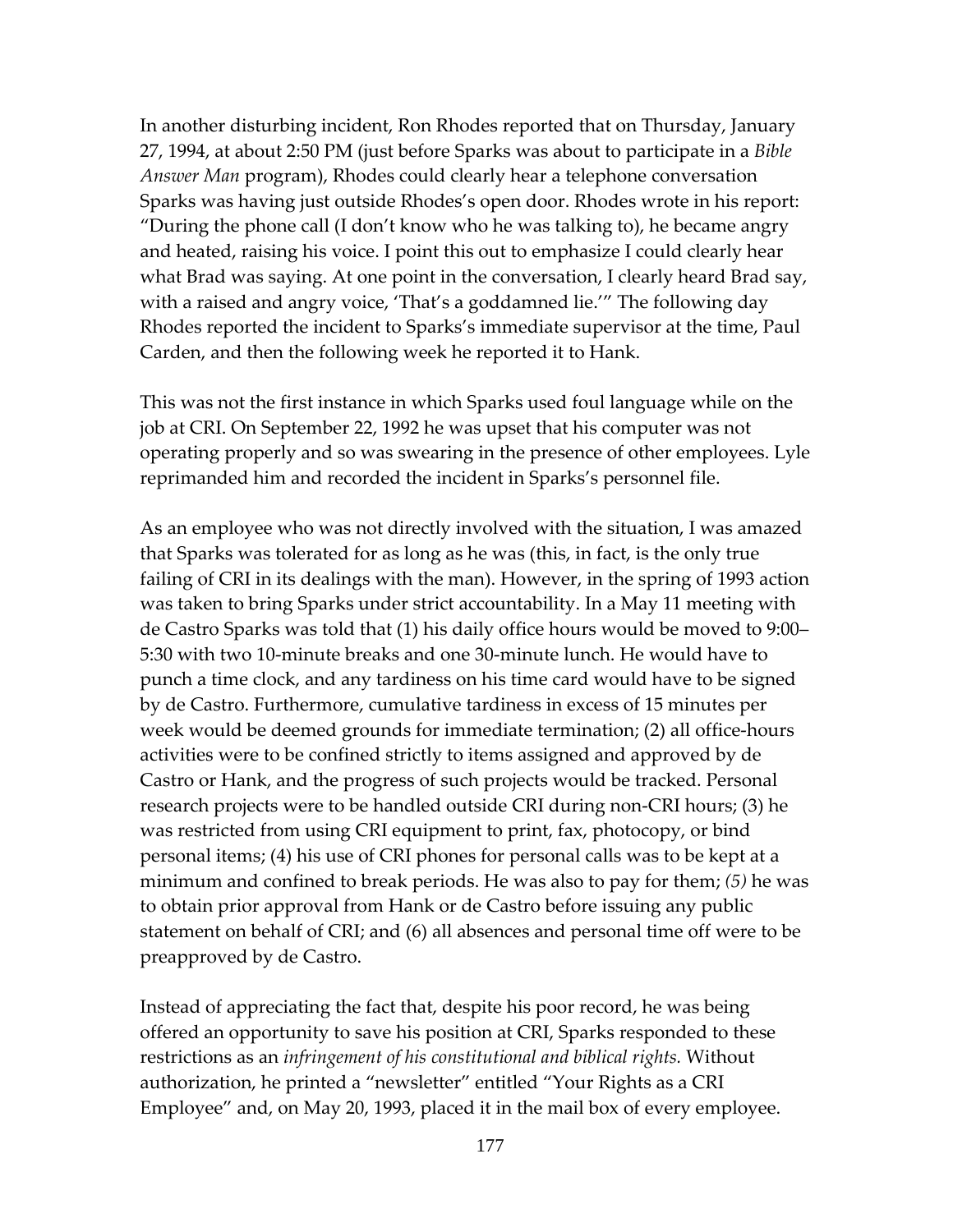Based on misapplications of both the U.S. Constitution and Scripture, Sparks announced to his fellow employees that CRI had no right to take disciplinary action towards them without offering them a "trial-type hearing before an impartial outside decisionmaker." He further advised them that they had "right to advance notice of the proposed disciplinary action and the reasons for it, right to confront or cross-examine a*ll* witnesses and charges against you…in which the burden of proof is on the accusers," and so forth.

Sparks had a reputation around CRI for being a litigious individual—he often bragged about his legal prowess and his lawsuit against the university of California. He came across as the type of personality who would fight for his own "rights" at the drop of a hat. In fact, in June 1994 when Sealy Yates asked Sparks why he was suing CRI he replied, "They terminated me and they can't do that!" In his May 20, 1993 "newsletter" he affirmed:

I am a fighter. That is how God made me. I will fight for what is right, fair, honest and merciful until the very end. If I make mistakes I will own up to them and ask for forgiveness. *But I will not be a doormat ready to he victimized again and again.* I spent 14 years fighting for God's truth against the multibillion dollar University of California, losing every step of the way until at long last God brought total victory in the California Supreme Court on February 4 of this year. *I am willing to fight again.* (emphases added)

In this newsletter Sparks said he was "under attack" for conducting the creation and Exodus research Hank hired him to do, adding that he had the documentation to prove that he was hired to do such work. The documentation in question turns out to be his *own* notes of his interview and of his subsequent conversations with Hank (yet even these say nothing about his being allowed to work on his Exodus book or other personal projects on CRI time).

Sparks repeatedly referred to the "threats of immediate termination" made by de Castro as a "punitive" personnel action for the "most trivial of alleged infractions." He compared it to the "shaming" and "social murder" of employees that led to the "recent postal tragedies." In a larger document written to the managers (on which the "newsletter" was based), he went so far as to affirm that de Castro's confronting him with his past job performance failures violated the scriptural principle that love "keeps no record of wrongs" (1 Cor. 13:5). In actuality, Sparks had flagrantly abused the "honor system" that had prevailed in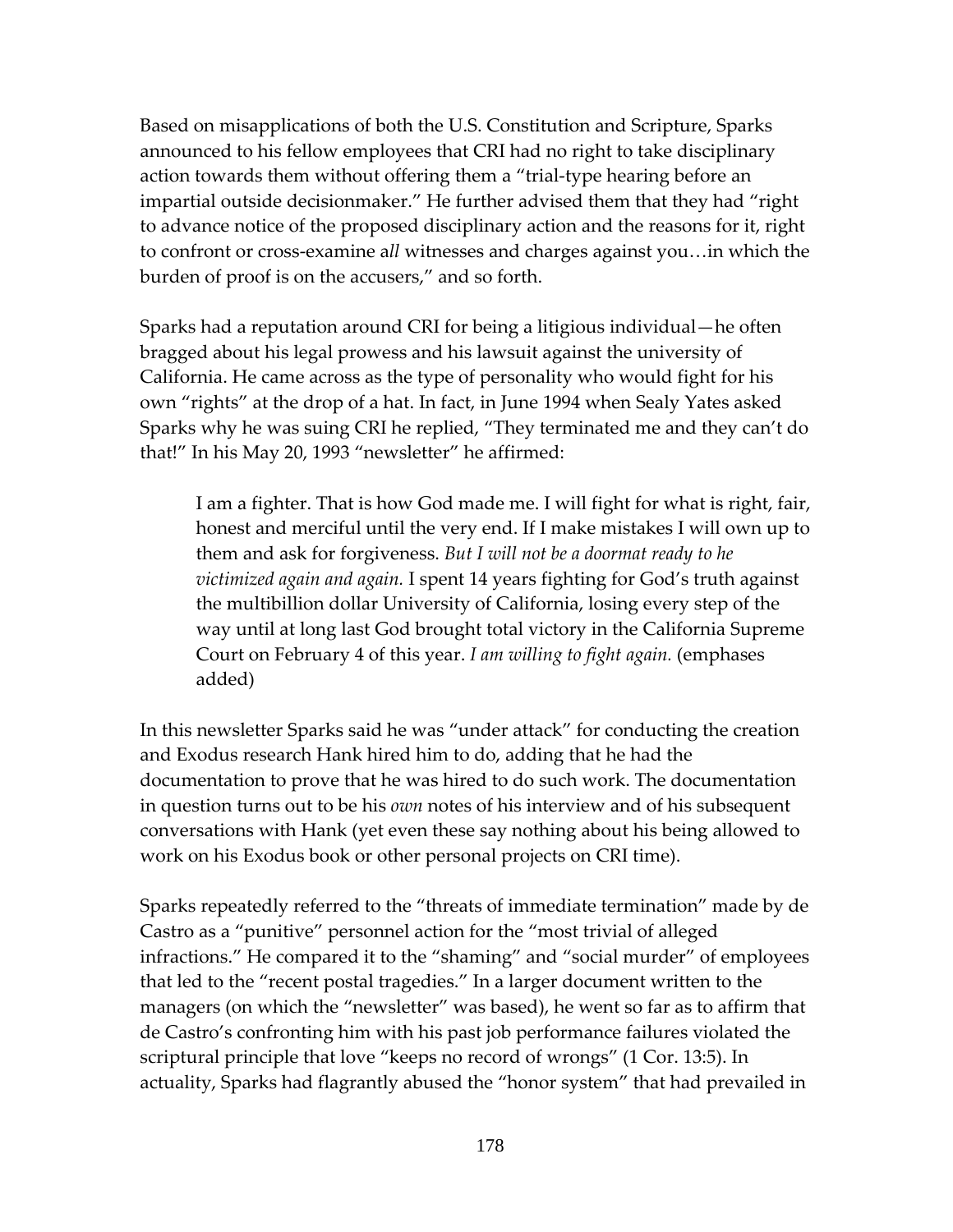Hank's department, making it *necessary* for de Castro to impose on him the structure and provisions he found so objectionable.

In the 'newsletter" Sparks accused CRI management of conspiring against him while Hank was away on an Israel tour. It is relevant to note that never during this or any time *prior* to his March 1994 lawsuit is there evidence that Sparks made any allegations against Hank. Rather, Hank was spoken of in very positive terms and was considered his ally.<sup>[10](#page-178-0)</sup> In fact, when Hank returned from Israel he found that Sparks had managed to get inside Hank's gated community without Hank or Kathy's permission and had left an envelope at the Hanegraaff home with the following message handwritten on it:

## Hank,

 $\overline{a}$ 

It is *extremely important* that you review enclosures right away & call me at home [gives phone number].

They're pulling another Craig Hawkins-like action—this time against *me* and indirectly against you & timed it while you were away.

Yours in Christ always, Brad

It is noteworthy that in his lawsuit Sparks alleges that he was terminated as retaliation for "whistle-blowing" (i.e., reporting an alleged violation of a statute of public importance) about Hank's alleged financial improprieties. But the only example of this "whistleblowing" he cites is the distribution of the "newsletter," which, again, made no allegations against Hank, nor did it mention financial impropriety.

After Timothy Folkers and Scott Larson, two CRI vice-presidents (managers), became aware of Sparks's unauthorized distribution of his "newsletter, " they convened a meeting with Sparks that also included de Castro and Ron Rhodes. In a written report, Folkers recalled:

<span id="page-178-0"></span> $10$  For example, in the "newsletter" he complained that after being physically assaulted by a CRI employee (again misrepresenting what happened in the above-mentioned confrontation), "I was isolated almost as a pariah, no one (except Hank when he came back from CBA), coming to offer me any assistance or even a word of encouragement…." However, when Sparks submitted his "newsletter" as a court document in his suit against Hank, this positive reference to Hank was missing—a move that opens Sparks up to the charge of perjury!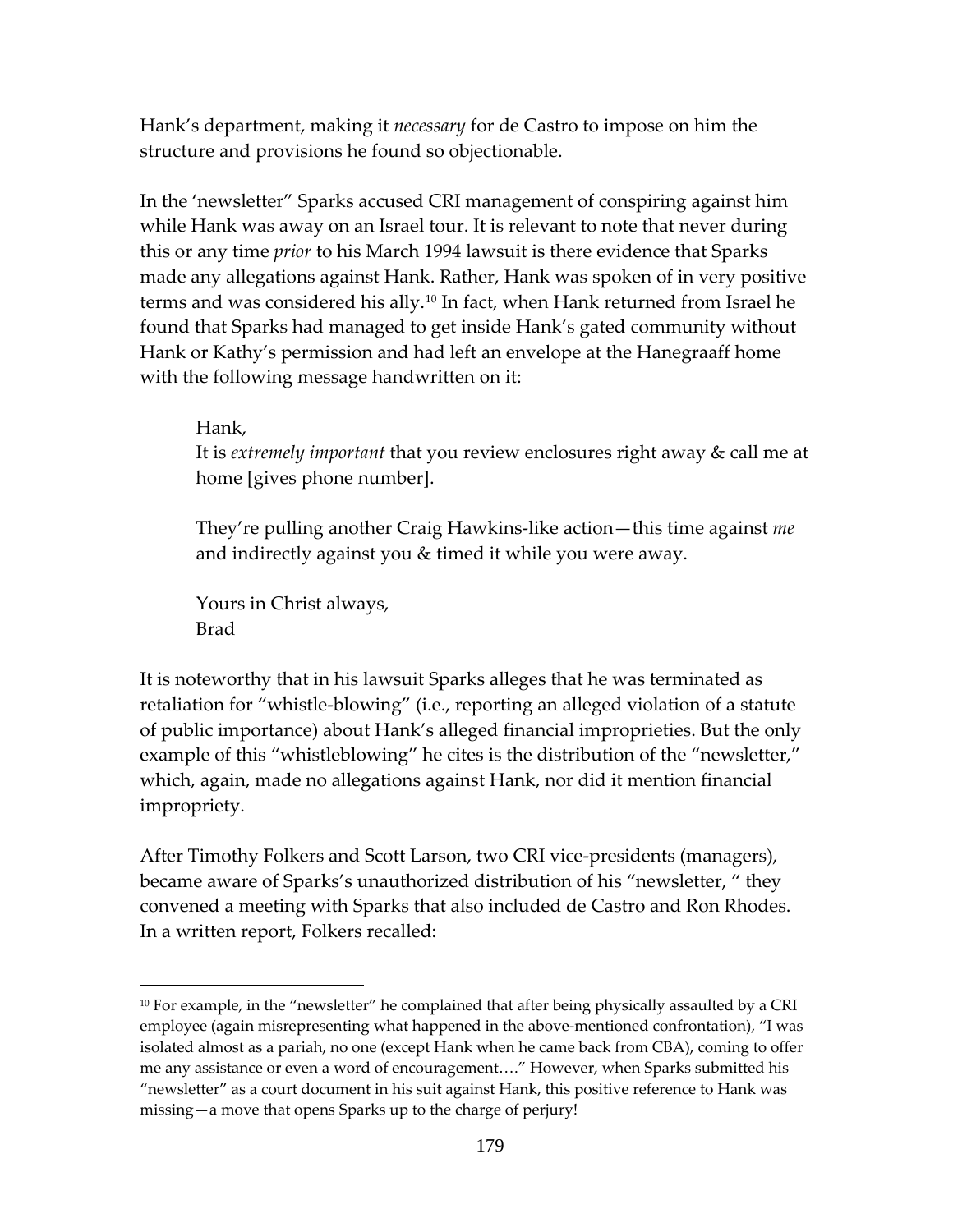During the meeting, after many heated words, it was apparent that Brad Sparks was unwilling to operate within the confines of the corporate guidelines established at CRI, that he refused to recognize his immediate boss, Erwin and his authority. At that time, I stated to Brad that "he was fired, for insubordination effective immediately," at which time he asked in what authority, to which I responded by the position that I had at CRI as appointed by Hank Hanegraaff. Brad objected, and when I asked for his keys to the building, he refused…after repeated requests for his keys by myself, Ron Rhodes advised Brad that he should comply, and that he would hold the keys for Brad in a sealed envelope (Brad did comply, and after writing that he was complying but not happy about it on the envelope, he gave the envelope to Ron).

At that time, because of Brad's animate [*sic*] objections and his appeal to Hank, I told Brad that it would be best if he were not on site until after he met with Hank, and gave Brad 2 days off with pay.

To this account Larson added that "during the course of this meeting Brad Sparks was asked about the issues he was concerned about and quickly became defiant and insubordinate to both Timothy Folkers and myself. This defiance and insubordination came because Brad Sparks felt that neither Timothy Folkers or myself had any authority over him in the position he held. He felt that he only answered to Hank Hanegraaff—President." Larson and Folkers explained to Sparks that, as vice-presidents of CRI, they did have the authority to act on Hank's behalf in his absence. Nonetheless, they decided to leave the matter unresolved until it could be addressed with Hank on his return.

On May 24, after Hank returned, a conference to deal with these issues was held in his office that included Sparks, his wife, the vice-presidents, and de Castro. In that meeting Hank supported the authority and actions of de Castro and the vice-presidents while seeking a means to resolve the situation. Hank hoped to avoid a lawsuit from Sparks at a time when he was anticipating possible legal action from faith teachers due to the recent release of his book. Furthermore, he still believed that in the right working situation Sparks could be beneficial to CRI. Hank thus decided to reassign Sparks to a position as assistant to the international coordinator, Paul Carden, with the provision that Sparks would still receive assignments from Hank on an as-needed basis.

During the nine months he worked under Paul Carden, Sparks was more careful about his behavior on the job. He did accomplish some short-term assignments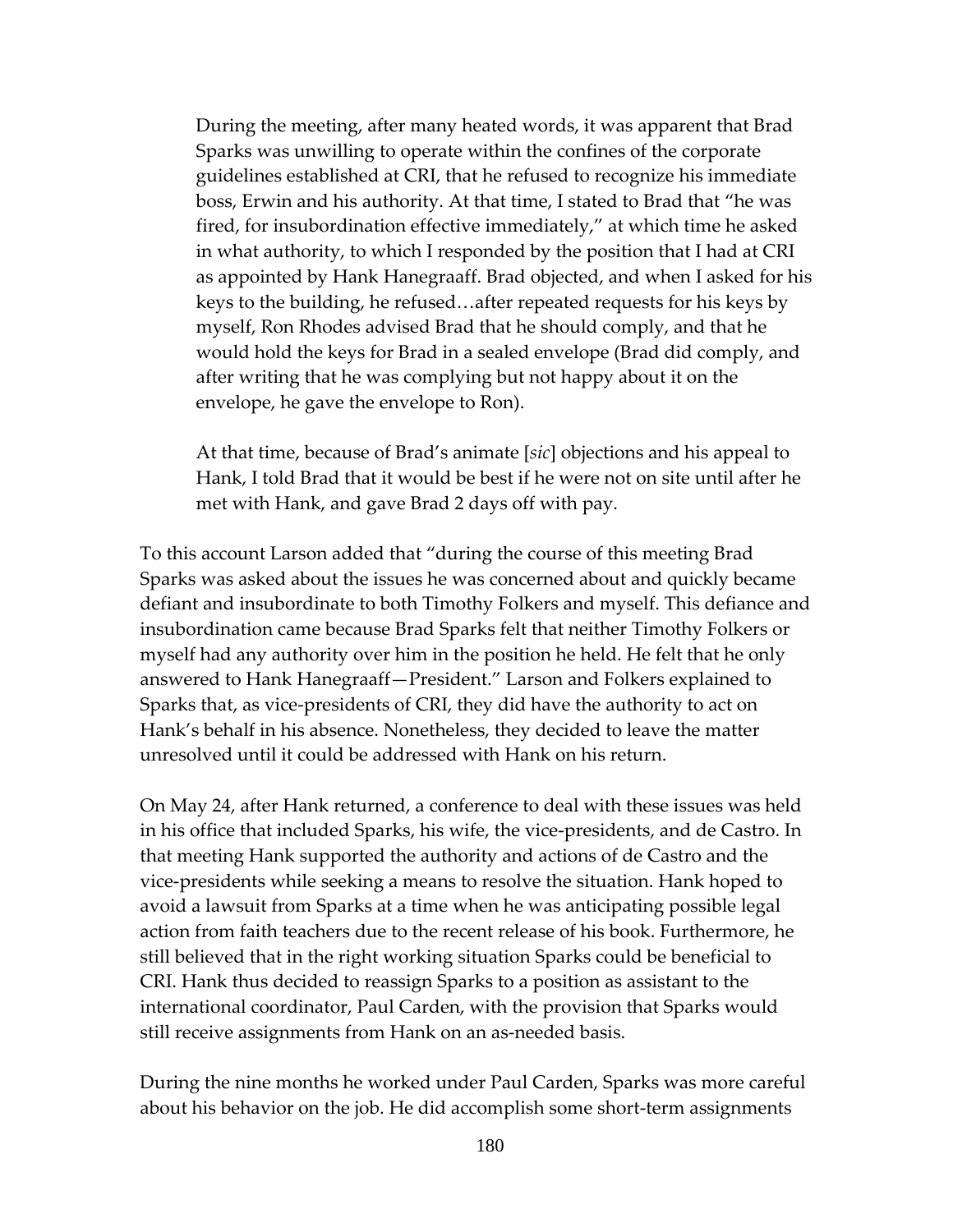for Carden, especially in the first months. Past problems persisted, however, such as excessive use of the copiers and telephone for personal reasons, lack of completion of long-term assignments and initiation of unassigned projects, and a general resistance to accountability.

While recognizing the problems with Spark's employment history at CRI, Hank nonetheless remained his strongest supporter within the organization, seeking his advice on different issues and even featuring him on *The Bible Answer Man* as recently as February 1, 1994. Again, this is an important point, because Sparks alleges in his suit that CRI's representing his termination as a layoff for financial reasons was pretextual, and that Hank actually fired him in retaliation for raising concerns about Hank's alleged illegal and unethical management of CRI. In actuality no such concerns had been raised, the two had had a positive relationship throughout Sparks's tenure at CRI, and there is no evidence whatsoever that Hank decided to lay Sparks off in retaliation for *anything.* 

The true circumstances leading to Sparks's layoff are a matter of record, and thus easily demonstrable. Although CRI had grown financially in 1993, it had not grown at the same rate as in previous years, and thus in 1994 was facing a budgetary deficit of approximately \$22,000 per month. CRI's current executive vice-president, Paul Young, was initially retained by CRI as a management consultant and was charged with the task of eliminating this deficit. An organization-wide layoff—amounting to a monthly savings for CRI of \$10,561 was included in the ultimate overhead reduction plan implemented by Young. Nonessential positions were eliminated as part of this layoff, including those of librarian, secretary to the vice-president of research, and interim assistant to the international coordinator (Sparks's position).

## **Sparks's Suit: How Can It Be Taken Seriously?**

Brad Sparks was laid off on Friday, March 4, at 4:30 PM. On Monday morning, March 7, he was already filing his complaint against CRI, Hank Hanegraaff, Kathy Hanegraaff, Paul Young, CRI vice-presidents, and the CRI board (including Walter Martin's widow, Darlene) in Orange County Superior Court. Investigations have indicated he had been preparing his case against CRI *prior* to the lay-off, on CRI time and using CRI resources. To date, the suit has actually been amended three times and thus filed in four forms. In his first two complaints Sparks acted as his own attorney. It appears that, emboldened by his previous success in his suit against the University of California, he now thinks he can take on the world in court and win.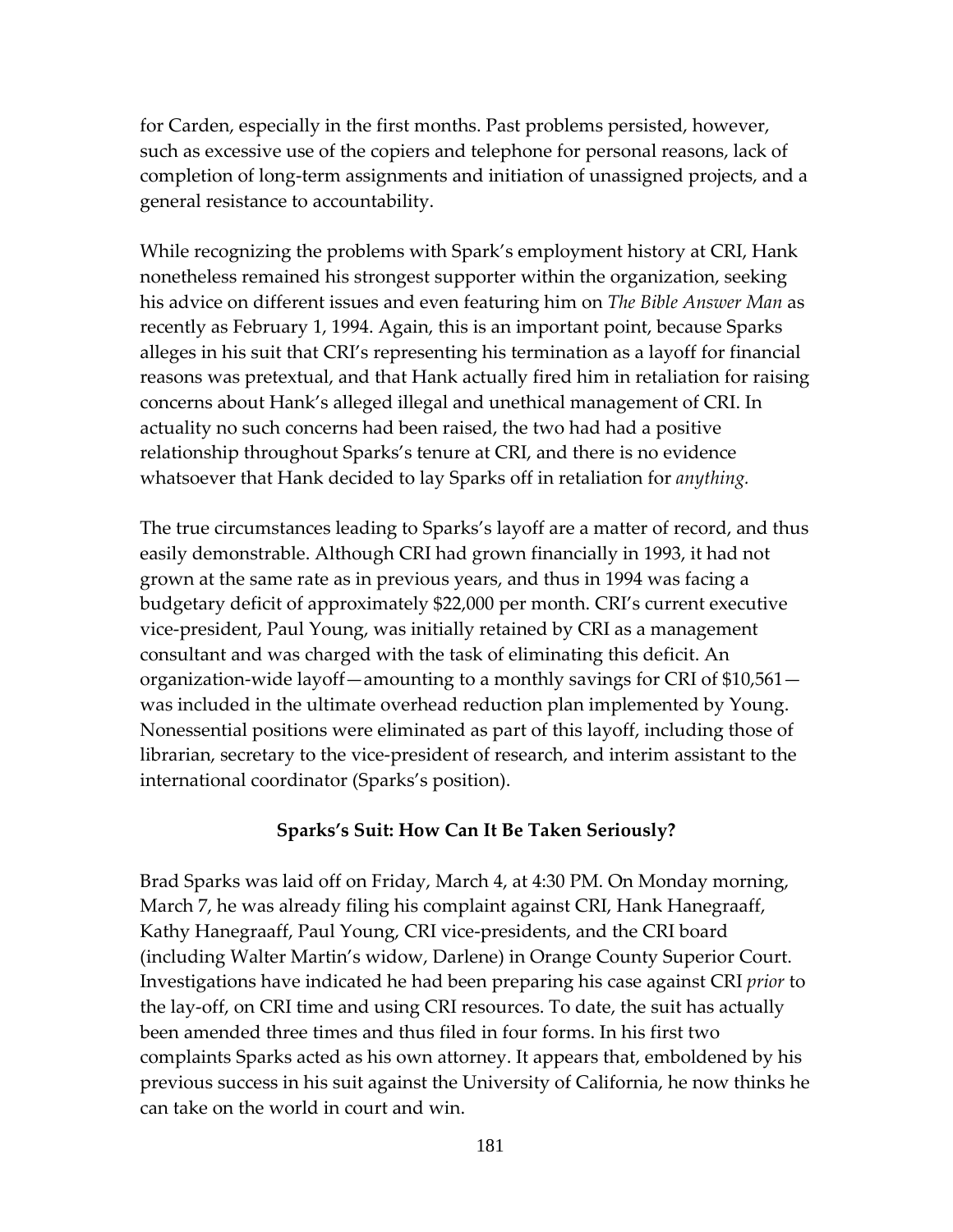The amazing thing about Sparks's lawsuit is that so many people have taken it seriously. Even if one does not know the facts of the case, it should not take long to discern the frivolous nature of the complaint. This was especially obvious in its first two versions, before he got an attorney to give it the semblance of a legitimate lawsuit.

Included among the frivolous charges found in the first two versions of the complaint filed by Sparks are:

- **Federal RICO (Racketeer Influenced and Corrupt Organizations Act) violations.** Specifically, Sparks asserted that "defendants formed an 'enterprise'…for the purpose of soliciting and misappropriating charitable contributions across state lines and then traveled across state lines to reach Calgary, Alberta, Canada, to meet with defendant YOUNG and to preliminarily establish a plan for protecting the enterprise from exposure, said plan including the use of harsh administrative actions to suppress complaints about misuse of charitable funds from CRI employees." In actuality, this trip "across state lines" by Hank and Young was for the purpose of attending a CRI Canada board of directors meeting! Sparks would have you believe that not only Hank and Paul Young but also Darlene Martin, widow of Walter Martin, as well as other members of the board were racketeering across state lines.
- **Illegal seizure of fax wire communications.** This supposedly occurred when CRI vice-president of operations Jane Huckaby, concerned that Sparks was receiving too many personal business transmissions on CRI's fax machine, intercepted one such transmission with the intention of showing it to Paul Young before passing it on to Sparks. However, Sparks tracked it down and "seized" it himself before Young had an opportunity to look at it. According to Sparks, Huckaby's action was in violation of the Communications Act of 1934 (as if employees have a legal right to receive communications wired to them on their *employer's* equipment).
- **Occupational safety hazards.** CRI's air conditioning system violates state standards by recirculating stale air, Sparks claimed. As a result, he said that he had been almost continually sick with influenza and other viruses since November 1993. Furthermore, he alleged that complaining about the air conditioning had resulted in the May 1993 attempt to terminate him! It is a bit of a stretch for Sparks to blame his alleged perpetual ailments on germs being circulated by CRI's air conditioning system. His inclusion of this in his first two complaints underscores the *manufactured* character of his grievances.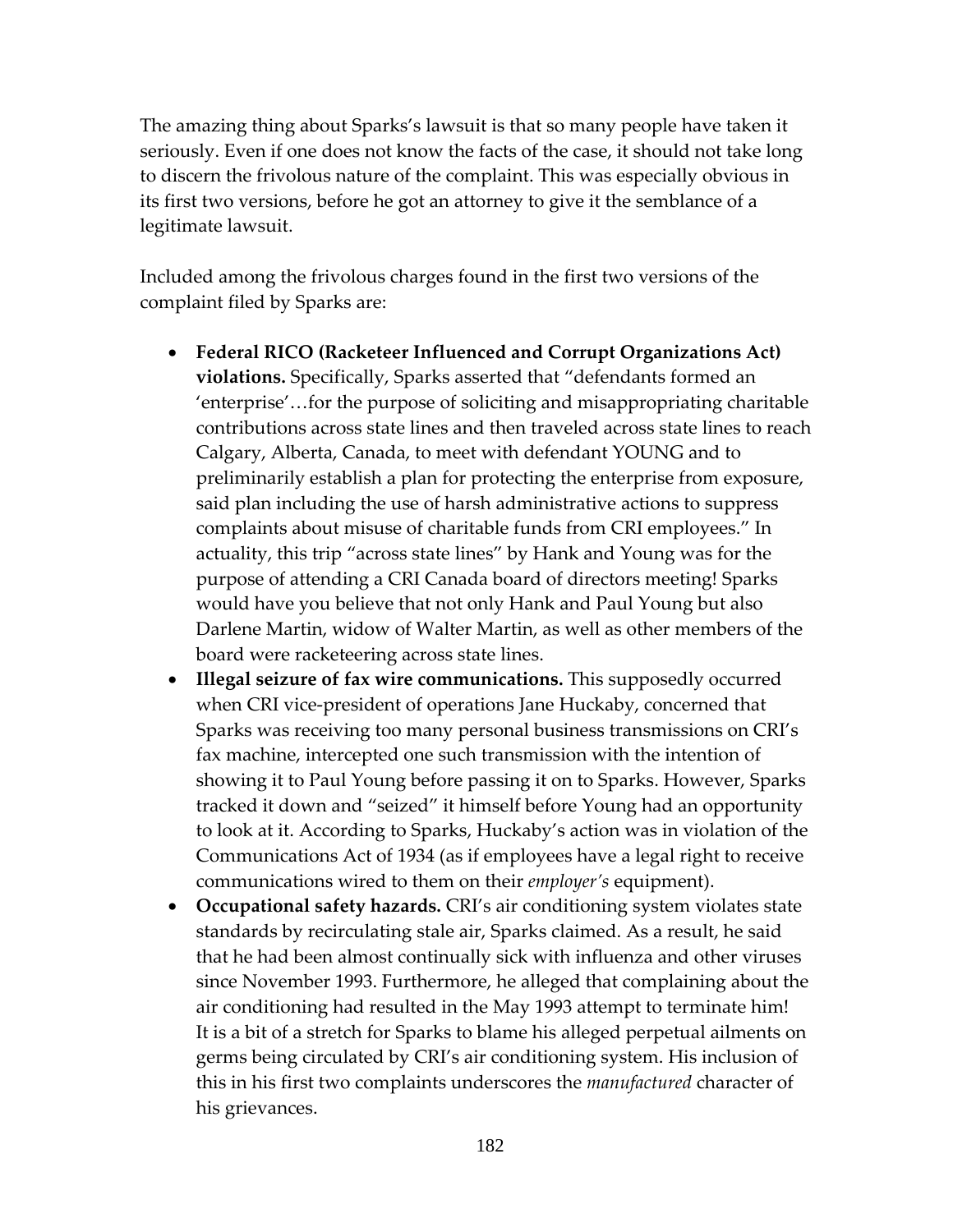A further indication of the frivolous and vindictive nature of the suit is that one of Sparks's demands in its first two versions was that he be "reinstated to his employment at CRI." If Hank is so abusive of employees; if the organization persists in illegal and unethical activities, including the defrauding of its constituency; if the working conditions are so unhealthful; and if, as he alleges, it "has no business being called 'Christian'" because it has "shamed the name of Christ," why would he want to work at CRI again? Indeed, why did he not *resign*  as a statement of conscience long before? In actuality, he seemed quite happy to be working at CRI all along. His charges of illegal and unethical activity were only made *after* his position at CRI was taken away (except those he made against others besides Hank *after* he came under discipline by de Castro in May 1993), and he made them in hopes of obtaining \$1,000,000 in "punitive and exemplary damages" *and* receiving his job back.

No doubt one of the reasons some people have taken Sparks's allegations seriously is that they assume they are based on inside knowledge of CRI activities. For example, when he alleged that he was almost fired tor complaining about CRI's air conditioning, one might infer that he had some objective basis for drawing that conclusion. In fact, however, Sparks had no documentary or oral basis for making such an allegation. It was based purely on his own subjective speculation as to motives. And it turns out that *his entire lawsuit is strung together in this manner.* It is woven entirely out of groundless conjecture— thus the entire suit unravels once its subjective fabric is put to the test.

It needs to be clarified that Brad Sparks did not occupy a high-level position at CRI. The statement in Texe Marrs's newsletter that Sparks had been a "top official" drew laughter from the CRI staff. Yes, he did assist Hank with research projects and thus was privy to *some* confidential information. But he did not enjoy a position of *special* confidence with Hank, nor was he involved in any executive decision making. As a research assistant to the president working under de Castro, his position within CRI was below that of a full-fledged research consultant. It's no accident that he never had an article published in the *Christian Research Journal:* the quality of his work was not considered good enough. Therefore, it is a mistaken assumption to think that Sparks was in a position to reveal much confidential information about CRI.

Sparks is not speaking from firsthand knowledge but purely from cynical speculation when he makes allegations such as the following:

• The March 1994 layoff was *not* based on economic considerations.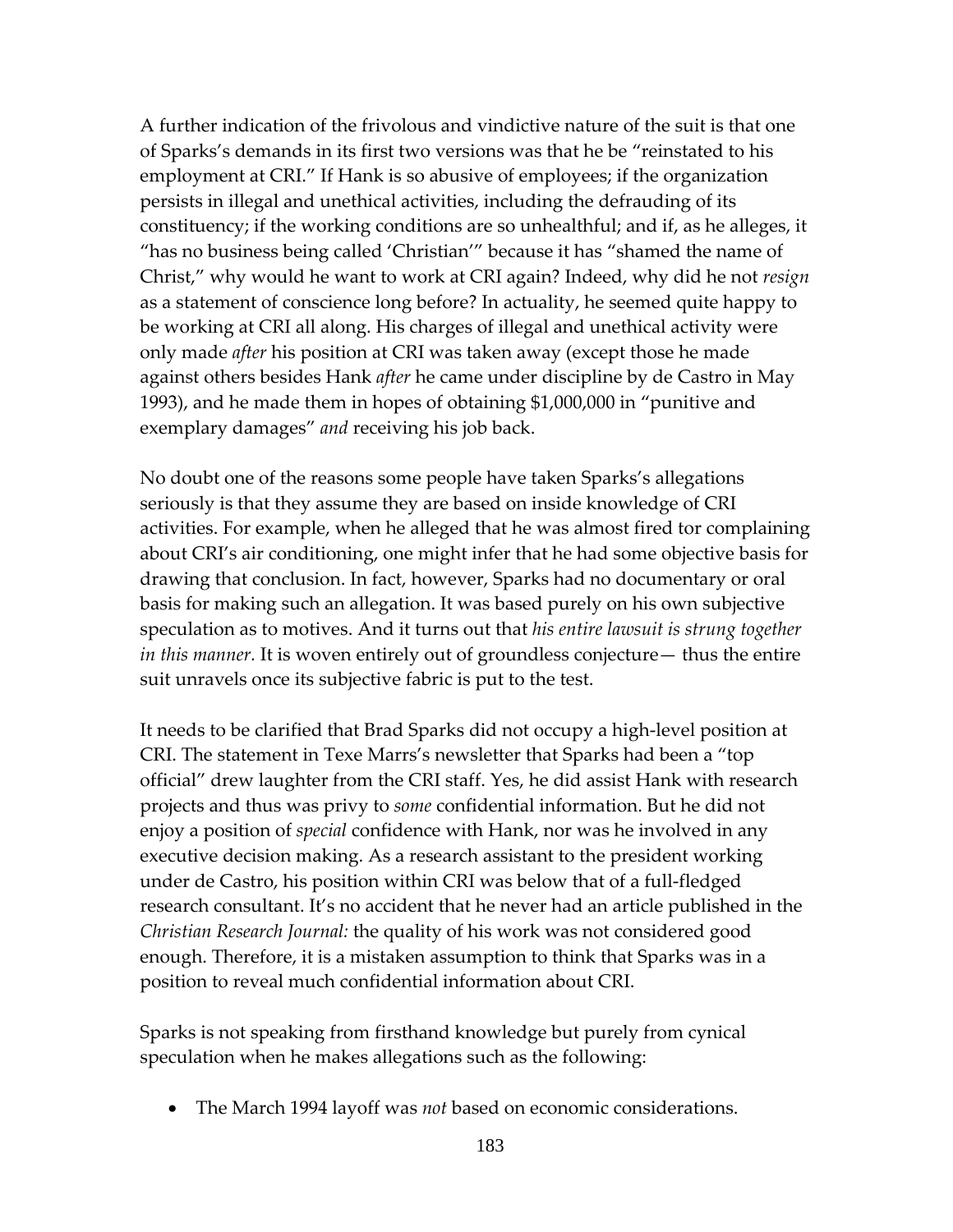- CRI resigned from the Evangelical Council for Financial Accountability (ECFA) in 1992 to enable Hank to evade the ECFA fund-raising standard on "Conflict of Interest on Royalties" (see below).
- The "main impetus" for Sparks's nearly being fired in May 1993 was his criticism of Hank's "goofy-sounding" voice and nervous grin in a CRI promotional video.
- His March 1994 termination was actually in retaliation for his having criticized Hank's management decisions, such as his choice to employ the services of Sealy Yates.
- Kathy Hanegraaff's former position as Director of Marketing was actually a cover for conducting personal business.
- CRI's monthly chapel services are not conducted for the good of the ministry as supposed, but to deceive authorities into believing CRI is a church so that Hank can receive a "pastor's housing allowance" (see below).
- Many employees have been fired for complaining about Memory Dynamics or other "questionable" practices.

Concerning the allegations that being critical of Hank resulted in retaliation, Hank gave Sparks no reason to draw this conclusion. It is an injustice to portray Hank as one who can't take criticism. (I should know; I've probably expressed more direct criticism to Hank than any other CRI employee, and I've always found him open, reasonable, and nonretaliatory in response.)

As to the allegation concerning employees being fired for raising ethical questions, in each case *when* the employee truly was terminated (most of the employees Sparks refers to resigned) there were entirely different, documentable reasons for letting them go. Although we could detail those reasons here, we will not do so out of respect for employer-employee confidentiality—even though some of the people whose reputations we wish to protect are now opposing us as part of the Group.

The first two versions of Sparks's suit are the ones that have been circulated all over the country, and the allegations that CRI's critics keep publishing are largely drawn from these two earlier complaints. Two relevant facts conveniently escape the notice of these critics: (1) allegations do not of themselves constitute guilt (anyone can sue anyone for anything, but legally and biblically [Deut. 19:15–20; 1 Tim. 5:19], one is presumed innocent until proven guilty); (2) most of these allegations are *not even found* in Sparks's present complaint. *Sparks himself*  threw them out of court, but that hasn't stopped people such as Jim Spencer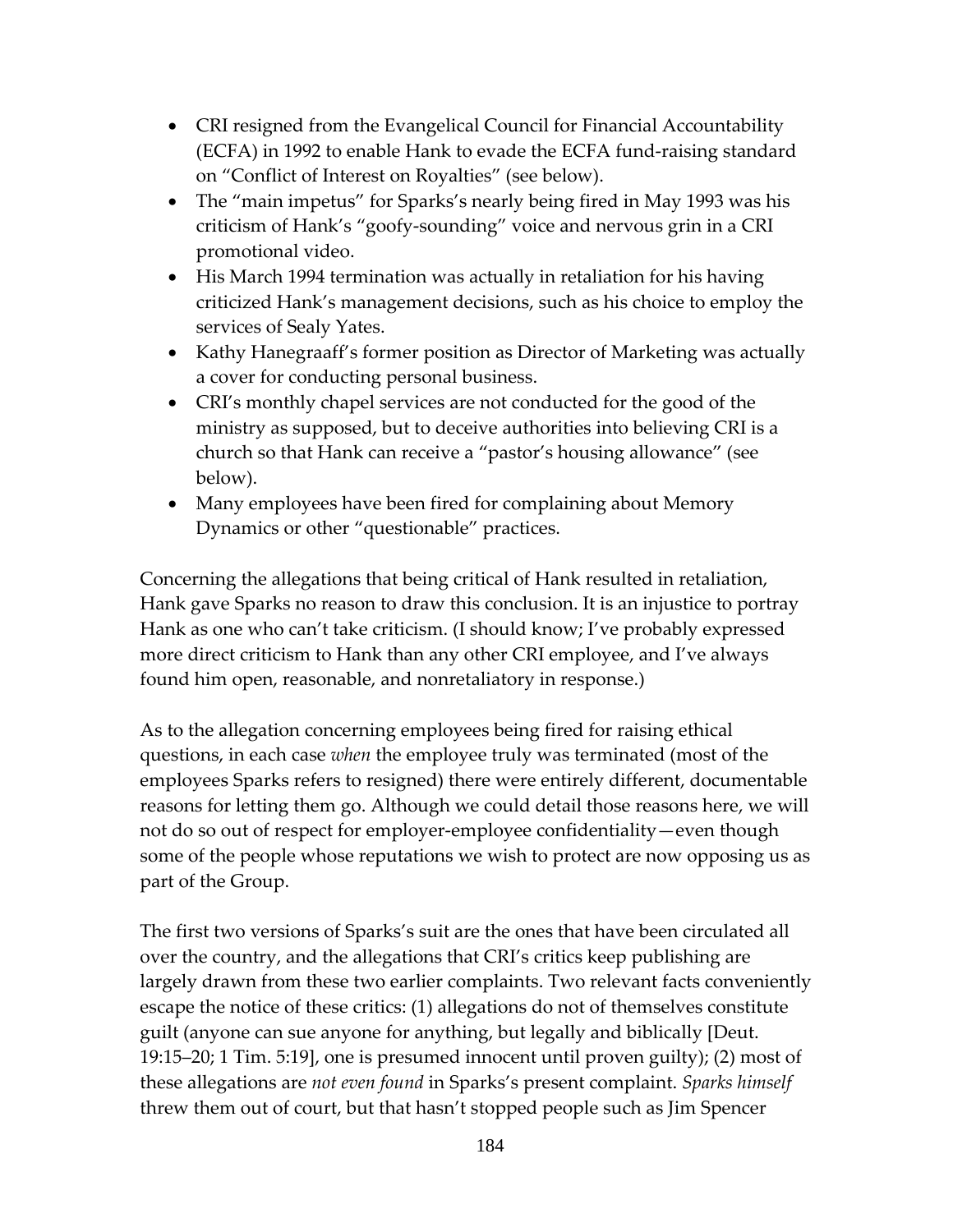(author of *Heresy Hunters)* and James Lloyd (in his publication *Christian Media)*  from printing the old allegations as though they are incriminating to CRI. Furthermore, although Texe Marrs devoted nearly three pages of his July 1994 newsletter to luridly describing the details of Sparks's earlier complaints, he (predictably) never even noted in subsequent issues that most of those allegations had been dropped from Sparks's suit. Thus, even though these charges should not be considered live issues, we are forced because of the way they are being irresponsibly circulated to address them here.

Frustratingly, Sparks's first two complaints contain *so many* allegations that this document would become too voluminous if we attempted to answer them all. Thus we will have to limit ourselves to addressing the following allegations, which seem to be causing the greatest stir.

**Allegation: "**Hanegraaff withdrew CRI from ECFA in 1992 so that he could keep \$500,000 in book royalties from *Christianity in Crisis.*"[11](#page-184-0)

**Response:** CRI has issued a public statement that sets the record straight concerning its withdrawal from ECFA (available on request) that in part states:

In November 1992, the board of directors of the Christian Research Institute (CRI) voted to temporarily withdraw the organization's membership in the Evangelical Council for Financial Accountability (ECFA) and did so as a member in good standing. The organization was not under investigation, nor was any review pending….

CRI was concerned about what we believe were serious violations of ECFA's own policies and procedures in its dealings with certain member ministries. Of greatest concern to us were clear breaches of confidentiality relative to the review process. These breaches were known to us and to virtually everyone else because ECFA officials and representatives were quoted in numerous publications both Christian and secular commenting on various aspects of the review process involving another member organization.

This concerned us because many of the issues raised by ECFA representatives in the press were, at that time, merely allegations (it turns

<span id="page-184-0"></span><sup>11</sup> As reported in John Kennedy, "Mixing Politics and Piety," *Christianity Today*, 15 August 1994, 46.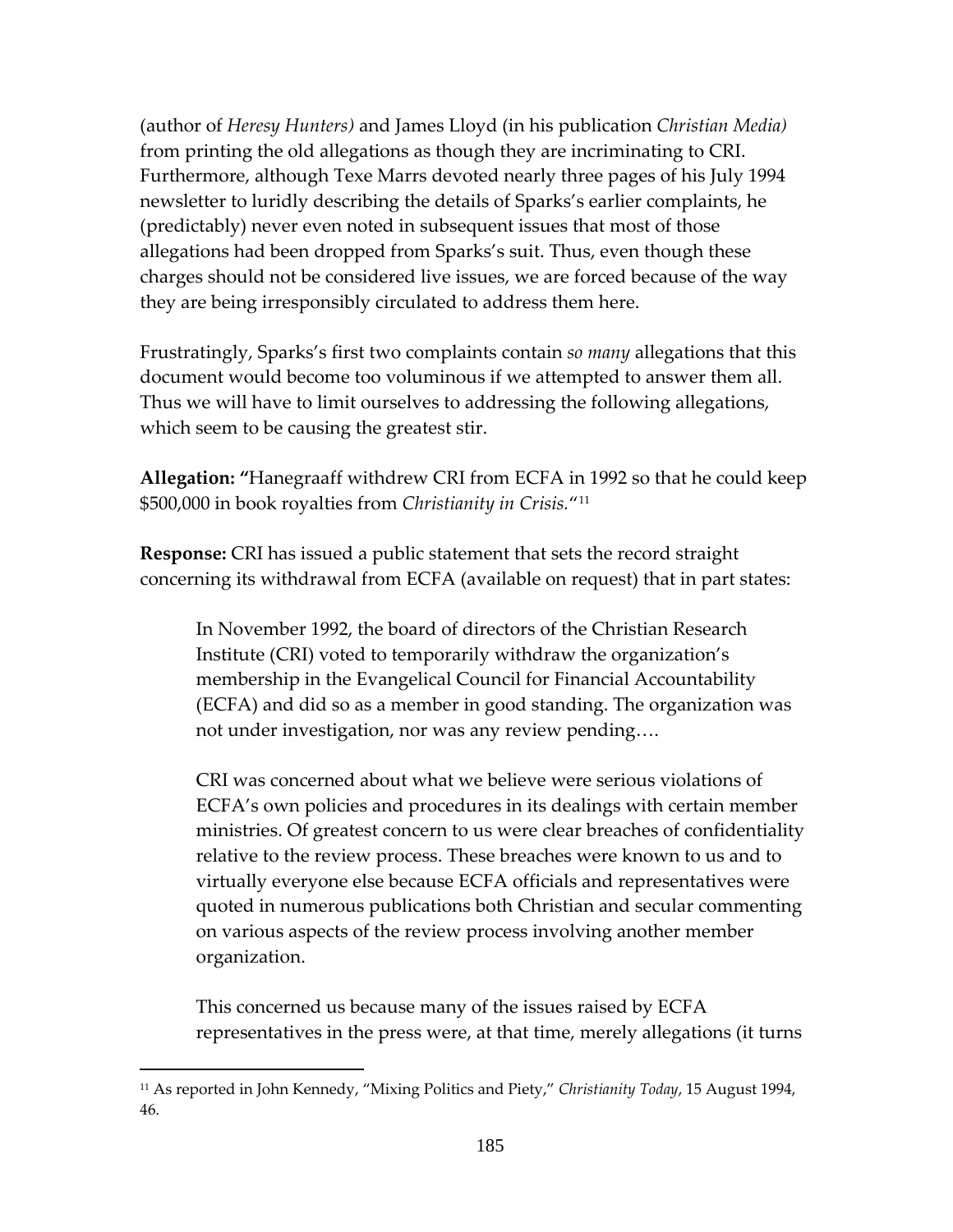out that, in some cases, *many* or *all* of the charges against the ministries in question were proven false). Yet, we saw many in the Christian community drawing conclusions about fellow believers and ministries based on information that, by *ECFA* 's *own admission and policies,* should never have been discussed publicly.

We realized that if ECFA would conduct an onsite review of a member ministry (something they have every right and responsibility to do) and publicly discuss confidential aspects of that review—fueling speculation about a particular ministr*y* or ministry leader—that they easily could do the same with any other ECFA member or applicant. Consequently, we resigned our membership and immediately expressed these very reasons to ECFA in writing.

CRI was not and is not opposed to ECFA conducting on-site reviews of member organizations....What we did object to were clear and inexcusable violations of the confidentiality of the review process.

It is for these and other substantial reasons that CRI withdrew its membership from ECFA. However, we remain fully committed to meeting or exceeding ECFA's seven standards of financial accountability, as we will gladly certify to anyone who asks….

As to Hank's alleged motive for withdrawing from ECFA, he wrote the following to *Christianity Today*: "The allegations are far-fetched because while the sum of money cited in the story may have accrued to CRI's benefit, it certainly did not accrue to mine! It is equally far-fetched to suggest that in 1992 I could have known what the royalties would be on a book to be published the following year. In any case, the figure cited in your article is preposterous."

That Spark's ECFA allegation is entirely without merit is evident from the fact that although CRI withdrew from ECFA, *Hank still followed ECFA's standard regarding book royalties.* This, by the way, has resulted in a substantial profit to the ministry.

Sparks apparently misunderstood the ECFA standard to prohibit the leaders of member ministries from receiving *any* royalties from their books, if those books were used by the ministries for fundraising or promotional purposes. In actuality (as confirmed by ECFA spokespersons), the point of the standard is that the leaders should not receive royalties from *those copies of their books that are* sold *by*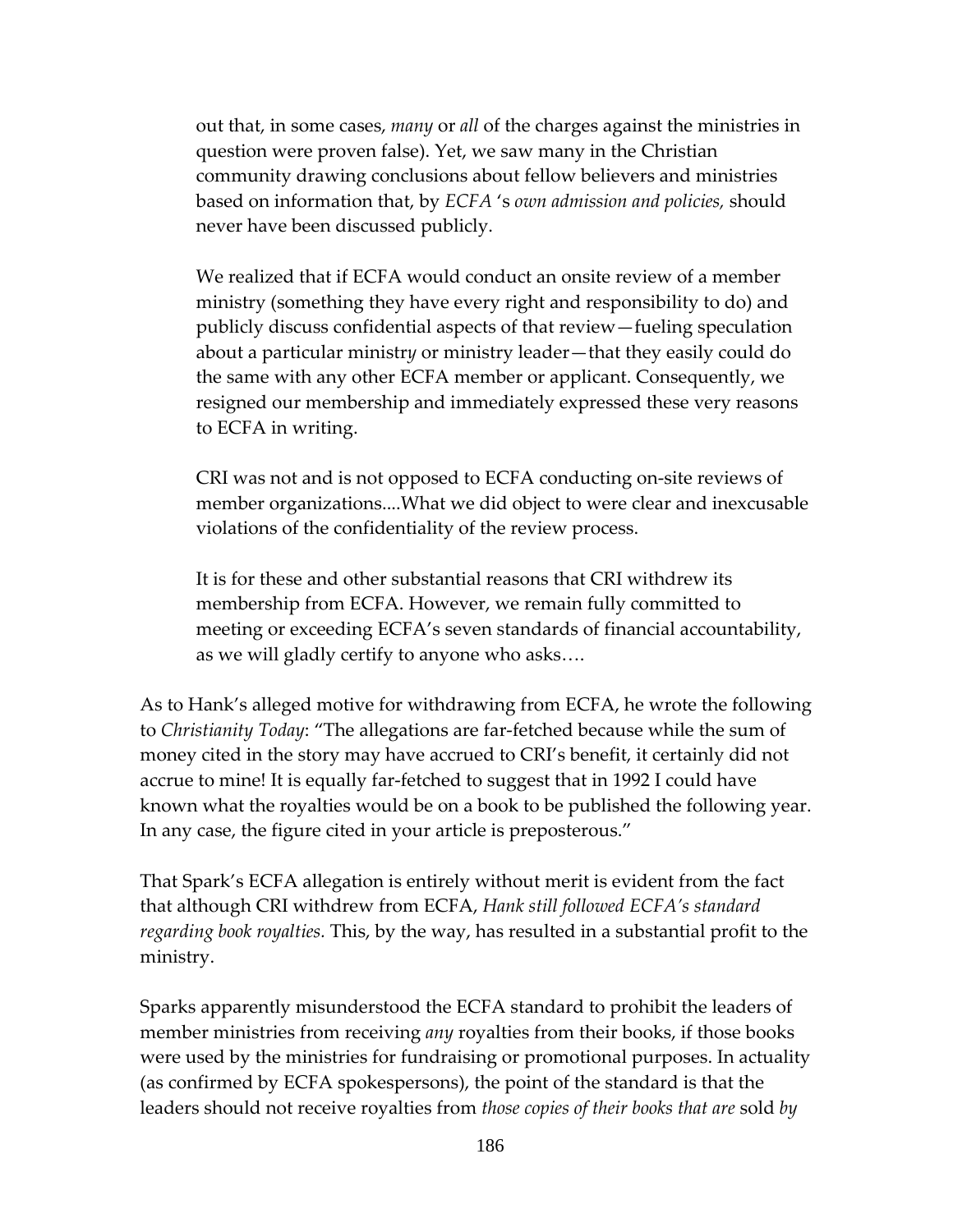*the member ministry itself* for fund-raising or promotional purposes. This prevents leaders from crassly exploiting their positions by using direct mail campaigns for personal profit. And CRI not only meets this standard but exceeds it, since Hank and the board have resolved that *all* CRI authors (not just principals such as Hank) should turn over to the ministry the royalties from *all* copies of their books that are sold by CRI (not just those used in direct mail or on radio for promotions or fund raising).

**Allegation:** CRI employees typically earn poverty-level incomes of \$13,000 a year.

**Response:** This is simply false. The lowest salary of a full-time CRI employee (let alone the *average* salary) is higher than \$13,000. Although CRI staff make less than their counterparts in the secular business world, their income is close to the average of what is paid by parachurch organizations in Southern California. Furthermore, after Hank assumed the presidency of CRI he was responsible for the biggest across-the-board salary raises in CRI history, and these were followed by additional substantial raises as well.

**Allegation:** Hank receives excessive salary and benefits ( close to \$200,000/yr.??"[12](#page-186-0)). In fact, according to Texe Marrs's reading of Sparks's lawsuit, Hank receives "\$50,000 per year for a pastor's housing allowance *in addition to* an inflated six figure annual salary," *and* benefits.[13](#page-186-1)

**Response:** What is actually quite excessive here are these estimates of Hank's salary. As an ordained minister Hank does receive a housing allowance. This is perfectly legal and legitimate. It does not depend, as Sparks alleges, on fraudulently portraying CRI as a "church." Rather, it depends on Hank being assigned by his own church (Calvary Chapel) to the ministry of CRI—which he was. It results in a tax savings that benefits not only Hank but CRI. Furthermore, the dollar amount of Hank's salary is exactly *reduced* by the dollar amount of his housing allowance—the housing allowance is not "in addition to" a full salary.

Hank's total salary, plus housing allowance, plus "perks" come to a total of roughly \$100,000. This is a matter of public record (CRI's audited financial

<span id="page-186-0"></span> $12$  This guess at Hank's income was printed in a CRI Group for Accountability paper, "Were There Dissenters to the CRI 'Board' Letter of April 26, 1994?—A Rebuttal to the 'Board,'" apparently written or co-written by Sparks.

<span id="page-186-1"></span><sup>13</sup> "CRI's Hank Hanegraaff Accused of Financial Fraud and Other Criminal Activities," *Flashpoint*, July 1994, 1.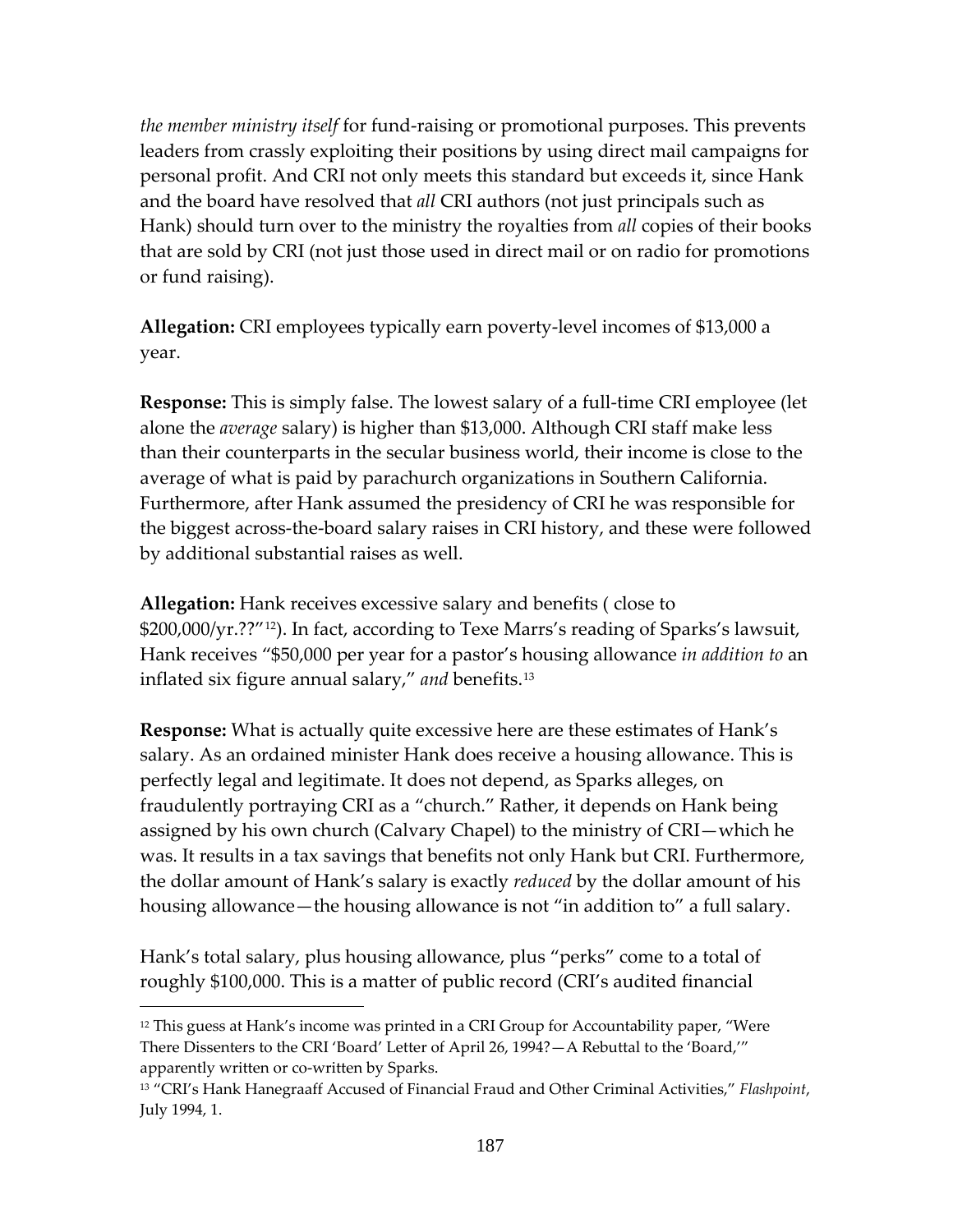statements and Hank's Forms 990 filed with the IRS), thus Sparks's allegation that CRI failed to disclose this information, and that Hank's salary constitutes a fraud on CRI's contributors and the taxpaying public, is without merit.

Hank's salary sounds very high when compared to the average CRI salary. But when compared to the salaries of other chief executives of religious organizations of comparable size and geographical location to CRI, it too is well within the standard range. It also is consistent with the guidelines of ECFA*.* 

Unlike other CRI employees, Hank has the weight of the entire organization on his shoulders. The demands on his time and energy (and indirectly on his family) often know no bounds. Furthermore, CRI is dependent on him not only for its survival but for its growth and the fulfillment of its mission. As was stated earlier, after five years with Hank at the helm the organization's income has dramatically increased. It is certainly appropriate, and not scandalous, for the C.E.O. of an organization that generates \$5,000,000 per year, and greatly depends on that C.E.O. for that revenue, to receive a salary in the range of \$100,000. It further should be noted that *before* the current controversy, CRI's board recognizing Hank's value to the organization and the high cost of living for a family of nine in Southern California—sought to raise Hank's salary above its present amount, but Hank refused to accept that raise.[14](#page-187-0)

**Allegation:** Sparks was offered \$2,230.76 in hush money to "forever conceal and cover up all knowledge and claims of violations of law and ethics by CRI and its officers and employees."

<span id="page-187-0"></span><sup>14</sup> 2008 update: Thirteen years later Hank's salary is now just under \$200,000. This raise needs to be viewed in light not only of roughly thirty-five percent inflation over the period but, more importantly, the fact that CRI's annual income has nearly doubled. Hank has actually refused raises that the CRI board wanted to give him several times and has not had a raise since 1999. Alnor regularly cites Hank's salary as being \$251,886. This, apparently, is based on a *Christianity Today* (CT) article about the ECFA probe, which stated: "Employees were also concerned about Hanegraaff's salary. According to publicly available financial disclosure forms, CRI paid Hank Hanegraaff \$251,886 in 2001 (the most recent year for which statistics are available). This represents an increase of \$52,886 (26.5%) over the previous year." (Marshall Allen, "Christian Research Institute Accused of 'Naïve' Bookkeeping," *Christianity Today*, August 2003, [http://www.christianitytoday.com/ct/2003/august/6.19.html.](http://www.christianitytoday.com/ct/2003/august/6.19.html)) What CT and the employees did not understand, however, was that the \$52,886 in question was actually a one-time pay out for unused vacation time accumulated over Hank's previous thirteen-year tenure at CRI (a standard CRI practice for any employee who does not use his vacation time), not a raise.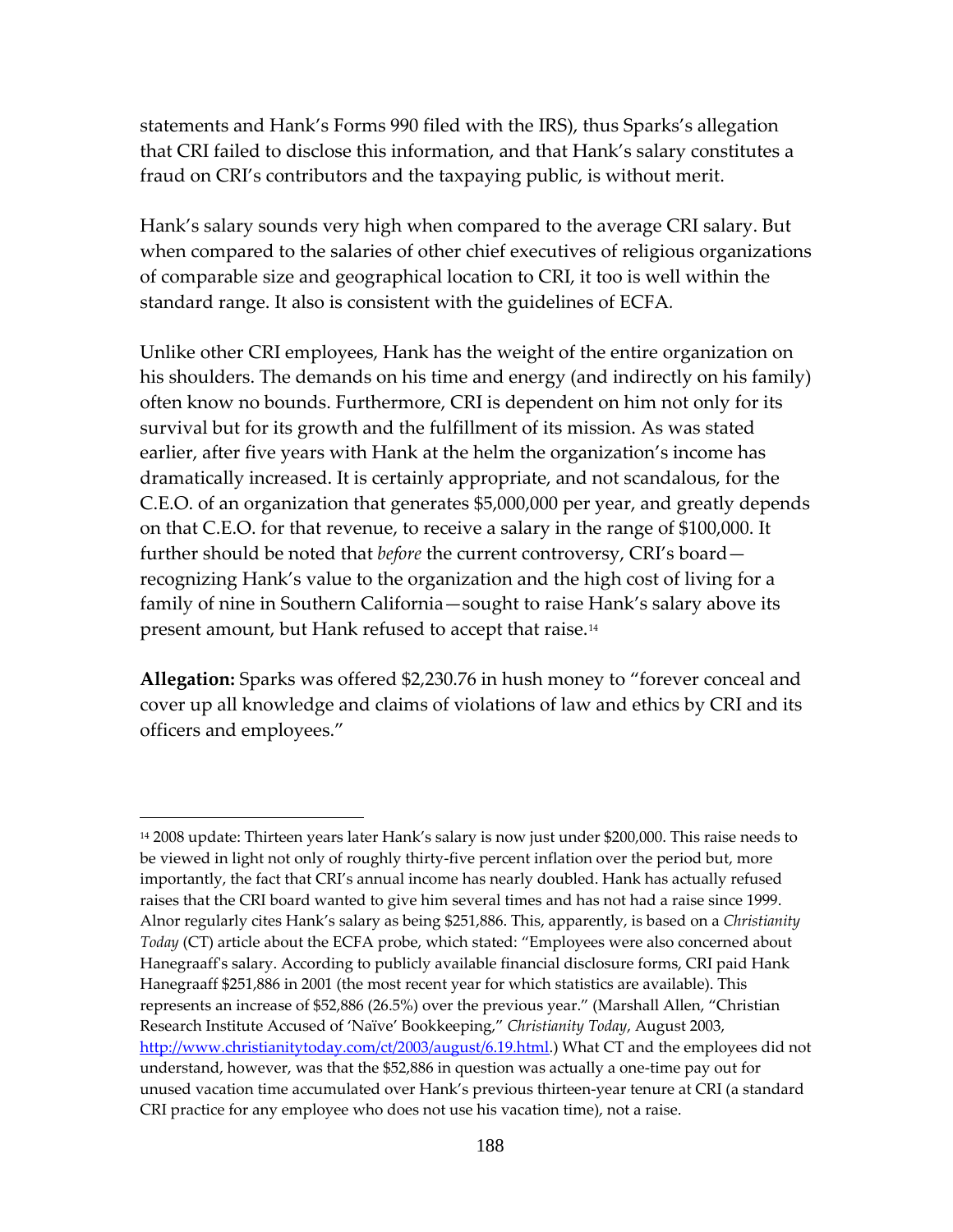**Response:** Once again, this account of events is warped beyond recognition by Sparks's cynical view of things. His allegation that CRI offered him hush money to conceal its guilt presupposes that CRI had guilt it wished to conceal. Rather, CRI was attempting to protect itself from the very kind of malice that Sparks has shown toward CRI.

Here's what really happened: all employees who leave CRI are directed through a formal exit procedure, which involves turning in one's keys and receiving a check that covers salary up to the final day worked, unused vacation days, and severance pay. An "Exit Summary" form records this transaction and notes the nature of the exit (e.g., layoff) and the terms on which the employee left CRI (e.g., in good standing). In order to receive the severance pay, it is necessary to sign the form, which includes the following statement: "In return for [a certain amount of money, \$2,230.76 in Sparks's case] in severance pay, I agree not to make any claims against CRI and waive claims that I have arising out of my employment and its termination." The form also includes a declaration that states: "I agree to leave on CRI premises all equipment, office materials, books, tapes, papers, and other information purchased by CRI or prepared on CRI time. I agree not to divulge any CRI confidential information to anyone, even after my dismissal." Sparks refused to sign this form, labeling the standard severance pay "hush money."

The clauses in the Exit Summary to which Sparks objected (agreeing not to make claims against CRI, not divulging confidential information) were included on the advice of an attorney. Their purpose is to protect CRI from litigious individuals (a serious concern for employers in today's lawsuit-happy climate) and from disgruntled former employees who would take inside information about CRI out of context and publish it in such a manner as to imply guilt where no guilt exists. Are such protections really necessary in a Christian organization? Sadly, Sparks has proven that they are.

As previously noted, Sparks has discarded most of the above allegations from the present draft of his lawsuit. Does that mean that he has a stronger case now? *No.* His major claim is that he was fired for "whistle blowing" about a violation of public policy. (Federal law prohibits employers from taking such retaliatory action where violations of actual public policy statues are alleged.) However, as we've already seen, the specific "crime" that Sparks attributes to Hank and CRI—using a nonprofit organization as a cover for personal profit— violates no existing public policy statute; in fact, it is not even illegal, but only results in the loss of the organization's tax-exempt status. Therefore, Sparks's alleged efforts to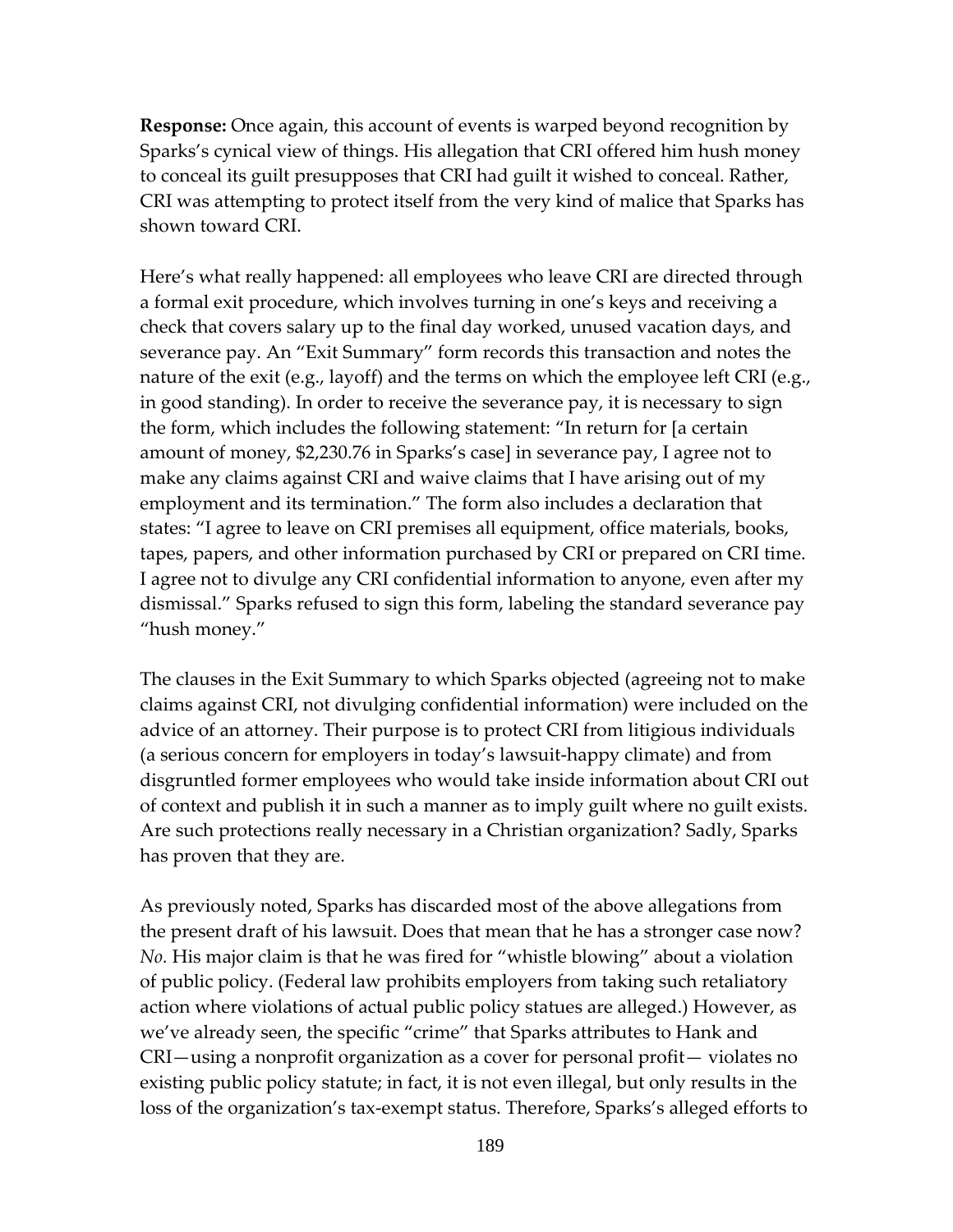blow the whistle about this would not qualify as whistle blowing under the law. But, as we've also seen, Hank and CRI were not truly guilty of tax fraud. Furthermore, Sparks was not terminated in retaliation for any perceived effort to blow the whistle. And, finally, there is no evidence that he *ever attempted* to blow the whistle about any perceived violation of public policy. And so, there is absolutely nothing to his public policy case! Furthermore, the lesser points in the present version of his lawsuit are likewise insupportable.

## **The "Group": Can "35 People" All Be Wrong?**

The above-referenced *Christianity Today* article stated that the Group for CRI Accountability has 35 members. One of the arguments that the Group has used in an attempt to justify its attack on CRI is: "How can 35 former CRI employees all be wrong?" In response we must first note that 35 people *could* be wrong. After all, there are many more than 35 current and former CRI employees who disagree with the Group's assessment of Hank.[15](#page-189-0) (In fact, no one else who was laid off at the time Brad Sparks was has joined the Group.) Obviously, one or the other of these "groups" is wrong.

This is not surprising: large groups of people are misled all the time, as the ministry of CRI is tirelessly dedicated to pointing out. Can eight million Mormons all be wrong? Yes! Biblically, in Numbers 14:2 all the Israelites grumbled against Moses and Aaron. But their perfect unanimity in rejecting their leaders only illustrated how infectious sinful attitudes can be among God's people—it did not prove that Moses and Aaron were guilty of wrongdoing.

The question must therefore be, *who* in this case is being misled—the people who believe Hank or the people who believe Sparks? As even the Group would be forced to admit, we must look at the facts and not the number of followers to determine that. We believe this document demonstrates that the facts are on the side of Hank and CRI.

We must point out, however, that there is no evidence that the Group consists of 35 people. Only 25 names have ever been identified as Group members

<span id="page-189-0"></span><sup>15</sup> Just to name 35: Rich Abanes, Janette Aragon, Howard Benson, Lynette Benson, Laura Blackwelder, Marian Bodine, Terryl Bryan, Dwayne Cogdill, Melanie Cogdill, Erwin de Castro, Kathy Delph, Karen Encinas, Carri Foote, Oona Fritz, Baron Harris, Jane Huckaby, Deb Hurdle, Lynn Hylton, Scott Larson, Melissa McGowan, Elliot Miller, Joan Moore, B. J. Oropeza, Andy Phillips, Rich Poll, Ron Rhodes, David Rimoldi, Stephen Ross, Diane Schnizer, Andrew Simpson, Thom Snyder, Virginia Straughn, Sandy Torres, Kristen Warren, Amy Wilson.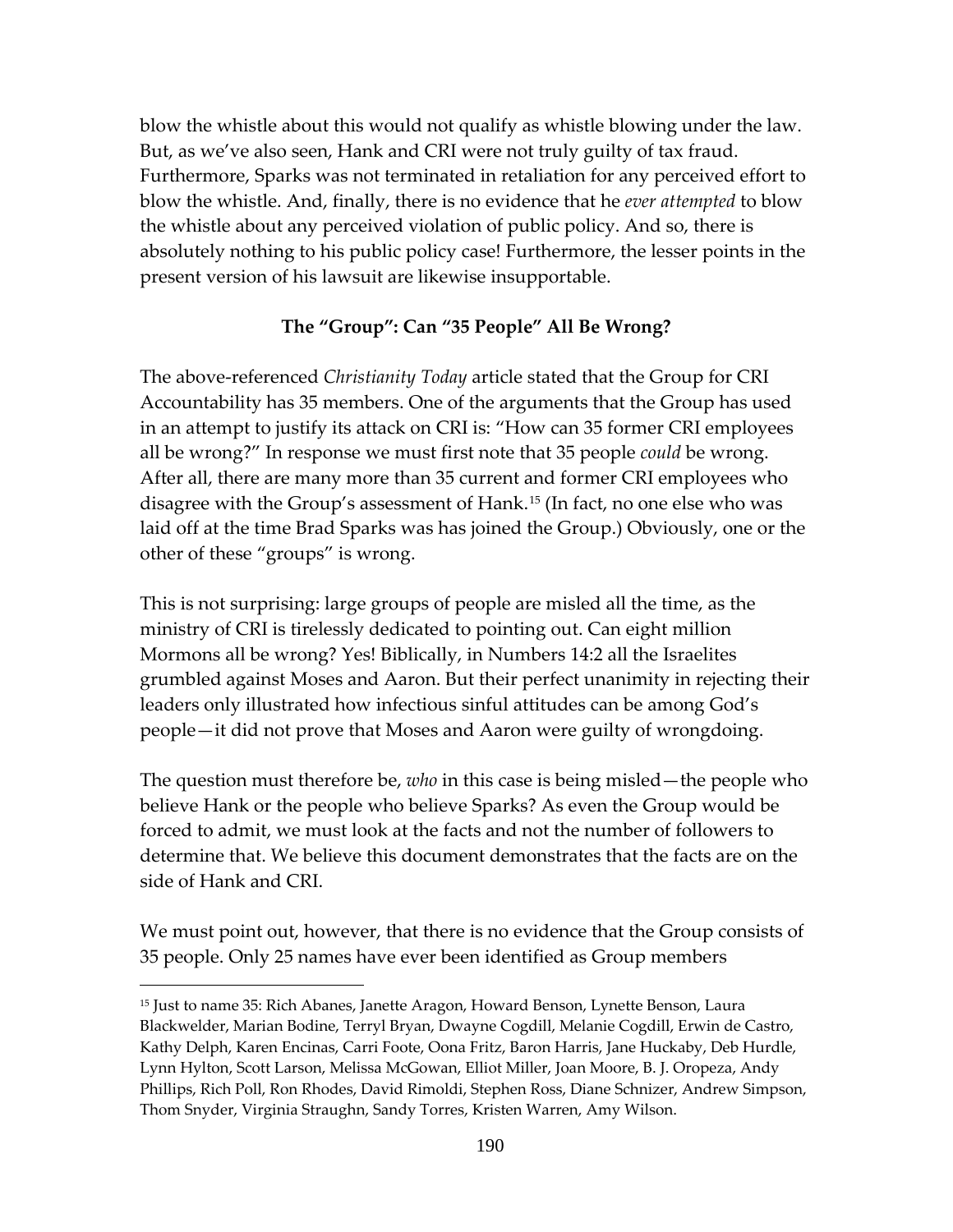(including Sparks). Of those 25, only 19 were former employees of CRI (one is the *spouse* of a former employee; four were members of Hank's Bible class whose main grievance was that Hank quit the class and they wanted him to keep teaching it!). Of the 19 that were CRI employees, eight responded to an inquiry we sent in the mail maintaining that they are *not* members of the Group for CRI Accountability and that they never authorized Sparks, Bowman, or anyone else to use their names as Group members. They stated that all they had ever signed or authorized was the so-called "Matthew 18" statement demanding a meeting with Hank *(*see below), which was issued before the Group was formed. Several said they had never heard anything from or about the Group. And of the remaining 11 so-called members of the Group, most do not appear to have continued as active members after writing letters of complaint about Hank to CRI's board.

Is it really that amazing that 11 former employees from over a five-year period could be marshaled into a cause by someone like Brad Sparks? Sparks has the ability to sound very credible and authoritative—even when he doesn't know what he's talking about (as when he speaks about Hank's violations of "public policy"). After the death of the founder of the ministry, after the 1990 uprising with all of its fallout (including the confusion about Memory Dynamics and "private inurement"), with several people unhappy that they were terminated from CRI (even if CRI had good reason for doing so), and with several former employees not agreeing with Hank's theology or leadership decisions—of course there would be a certain number who would sign on to the demand letter for a meeting with Hank, and a lesser number who would write letters to the board (although only a few have been actively involved with the Group).

If one listens to their stories and examines their grievances, one finds that they are not all coming from the same perspective or voicing the same concerns. In fact, there is much variation among them. Thus the argument, "How can so many people all be wrong?" begs the question of whether they are all making the same claims, which is clearly not the case.

Now, after they all listened to Sparks and traded their stories they did develop certain themes (e.g., Hank fires people who ask questions about the ethics of his business dealings), but this was a very uncritical process. Because they were all unhappy with Hank to begin with (the only thing they *really* have in common), they were willing to believe a lot of claims without verification and then blended the most scandalous elements of their stories together into one large STORY that they passed off to the public as fact. But the public should realize that there are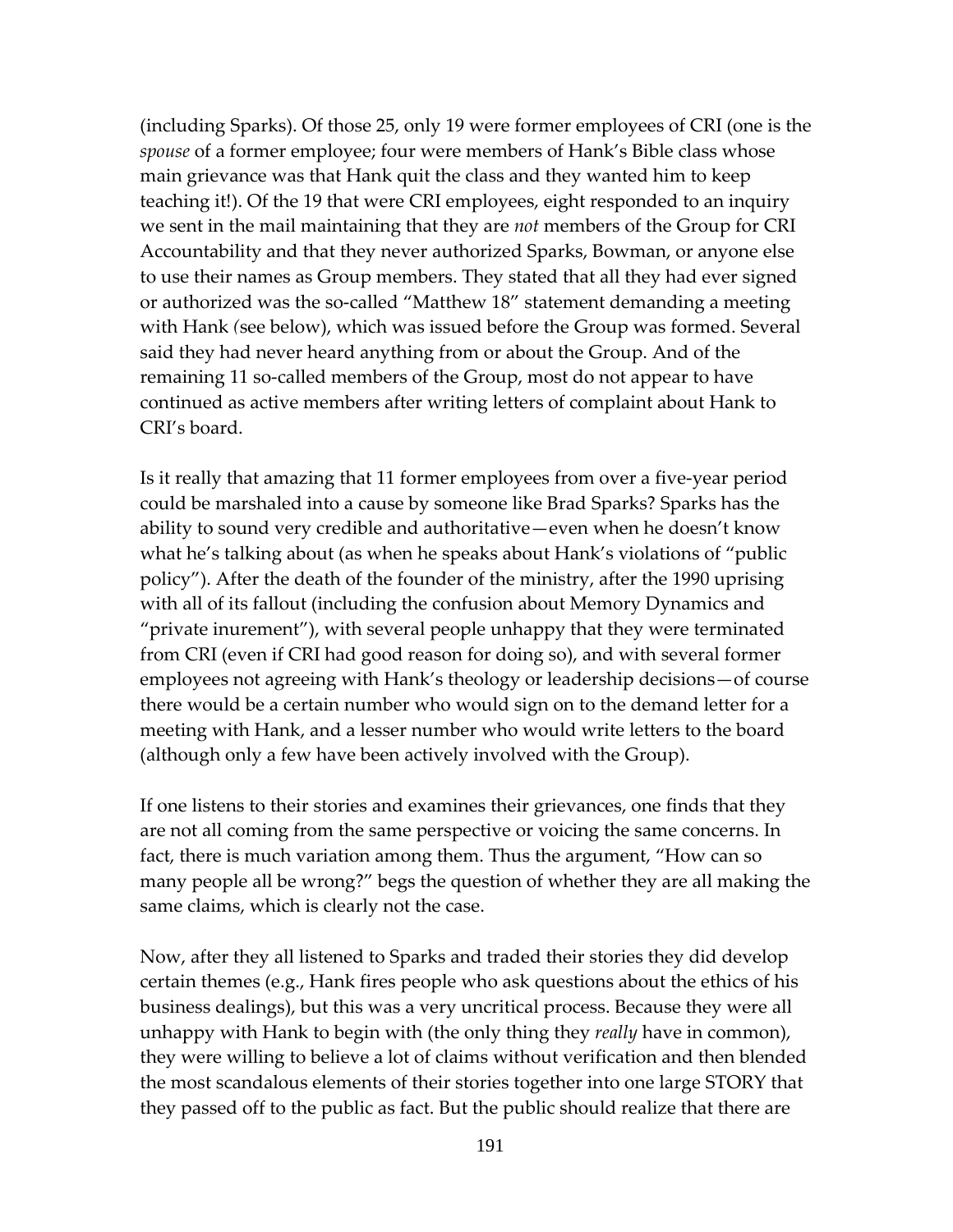two sides to every story; not only their large story but their individual stories as well—just as we've seen in the case of Sparks.

Another stratagem the Group has used in its war on CRI is a false appeal to Matthew 18. In an anti-Hank tract that members of the Group passed out at the above-mentioned CRI warehouse sale, they affirmed: "24 former CRI employees and Bible-class members recently sent Hank Hanegraaff a Matthew 18 letter asking to meet with him personally. Hank refused to meet or follow Matthew 18." Of course, if Hank refuses to follow Matthew 18 then this would justify the existence of a "Group for CRI Accountability," for Hank would be disobeying Scripture and refusing to be accountable to the body of Christ. But this incident does not truly fall under Matthew 18.

In a letter sent to Wes and Marie Dayan, members of the Group and former members of Hank's Bible class, Sealy Yates—who in addition to his legal career has had a ministry in the field of Christian conciliation—explained the following:

With respect to your concerns as to why Hank Hanegraaff would not attend the meeting that you, Brad Sparks, and several others demanded that he attend, and which was held on April 17, I can answer that for you. I told Hank Hanegraaff that he could not attend such a meeting. The meeting had nothing to do with Matthew 18. You gave Mr. Hanegraaff no information as to what the purpose of the meeting was. If you doubt that just take a new look at the demand notice. The meeting was called and demanded by twenty-one individuals with as many as twenty-one different stories and concerns. Matthew 18 does not require any Christian to show up at a lynch mob meeting of the sort put together by Mr. Sparks.…Matthew 18 makes it clear that the procedure to follow never includes any mob accusations or demands. That passage says that (1) you go to your brother alone and show him his fault, "just between the two of you"; (2) "if he will not listen to you" you are to take "one or two others along" (not twenty others); and (3) "if he refuses to listen to them, tell it to the church." You tell me how a demand that Hank Hanegraaff attend such a meeting ("or else") with twenty-one mostly unrelated individuals fits anywhere within Matthew 18.

The Group's appeal to Matthew 18 overlooks the fact that one member of the Group (its prime mover) had already initiated a lawsuit against Hank.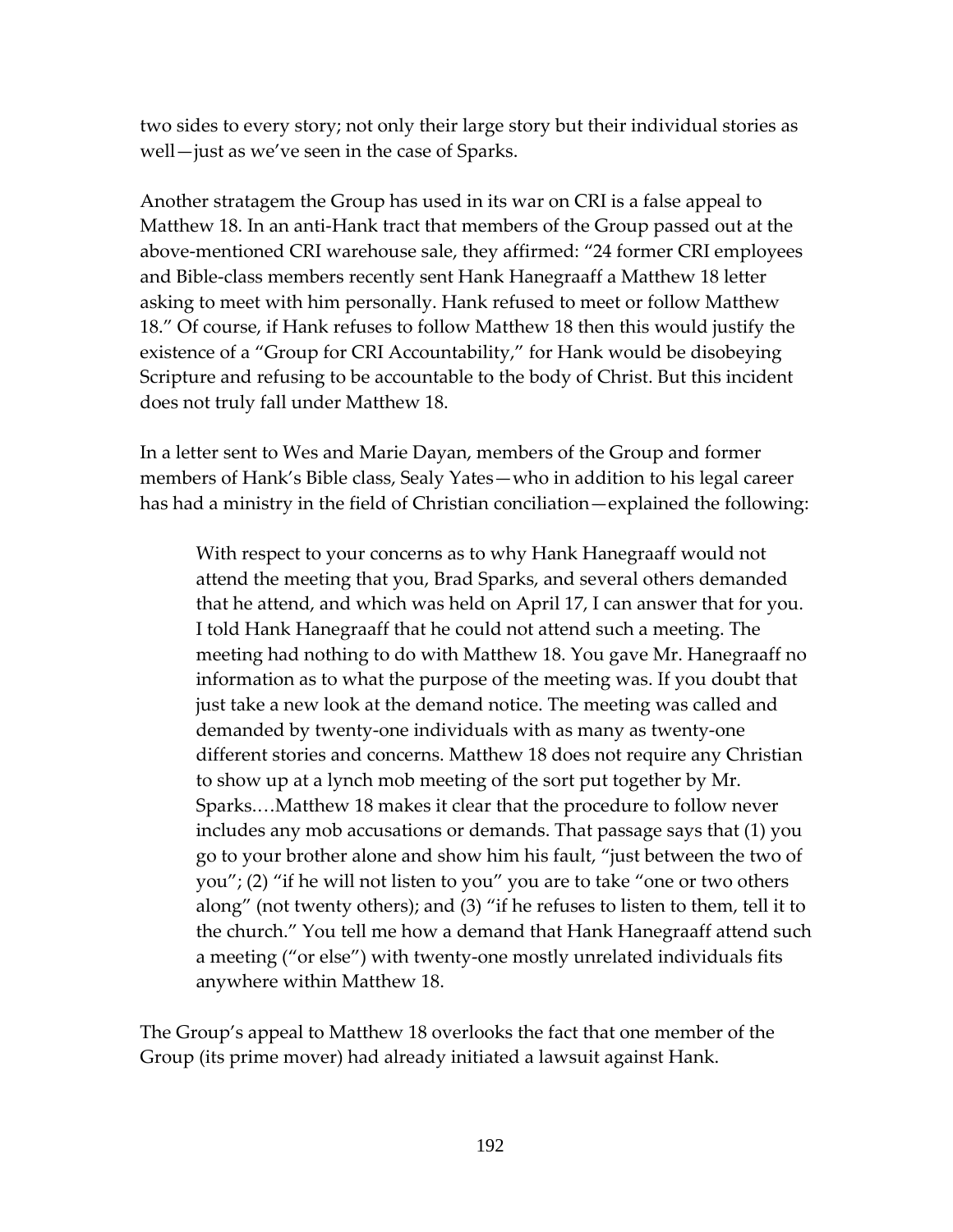Consider what the CRI board of directors noted in a public statement on this matter:

On March 7, 1994, Mr. Sparks filed his lawsuit—seeking payment by CRI in excess of \$1 million—without first attempting to resolve his complaints by meeting individually with Hank Hanegraaff or any of the others he has sued concerning his claims or demands, thus making scriptural mediation or arbitration impossible (1 Corinthians 6:1–8). On April 4, 1994, Mr. Sparks and others issued a written demand that Hank Hanegraaff appear at a "meeting" (the purpose of which was not disclosed), ostensibly under the guidelines of Matthew 18:15–47—even though the suit filed against Hank Hanegraaff the month before directly violated both the spirit and intent of Jesus' instructions on reconciliation. While Mr. Sparks now seeks redress under Matthew 18, his own unbiblical actions have mandated that the truth of this matter be established in the courts of the State of California. It is inappropriate and unfair to expect CRI and its leadership to try this case in two forums at the same time.

Consider also what I wrote to the board in a June 12, 1994 memo:

It is simply bogus to say Hank violated Scripture by not meeting with them when their ringleader was simultaneously suing him and other CRI leaders in a court of law. How dare they appeal to Scripture in a situation like that? Sparks is the one who is in violation of Scripture. Appeals for biblical accountability and reconciliation ring hollow under such circumstances. How can Hank be expected to face the person who's suing him on the issues he's being sued over in a separate forum? Things he said in the nonlegal forum could be used against him in the legal. If they were really interested in biblical restoration they would not be going through the courts! And if the others are so concerned about integrity, why are they teaming up with Sparks? (All they have to do is read his lawsuit to see he's not coming from a position of truth and righteousness.)

There is no call for a "Group for CRI Accountability" because Hank *is*  accountable: to the CRI board of directors; to several Christian leaders, including those of his own church affiliation (Calvary Chapel) and to others who act as consultants to CRI; and to the staff of CRI.

From the time he first came to CRI Hank has conducted an open-door policy for staff members who were concerned about anything taking place within the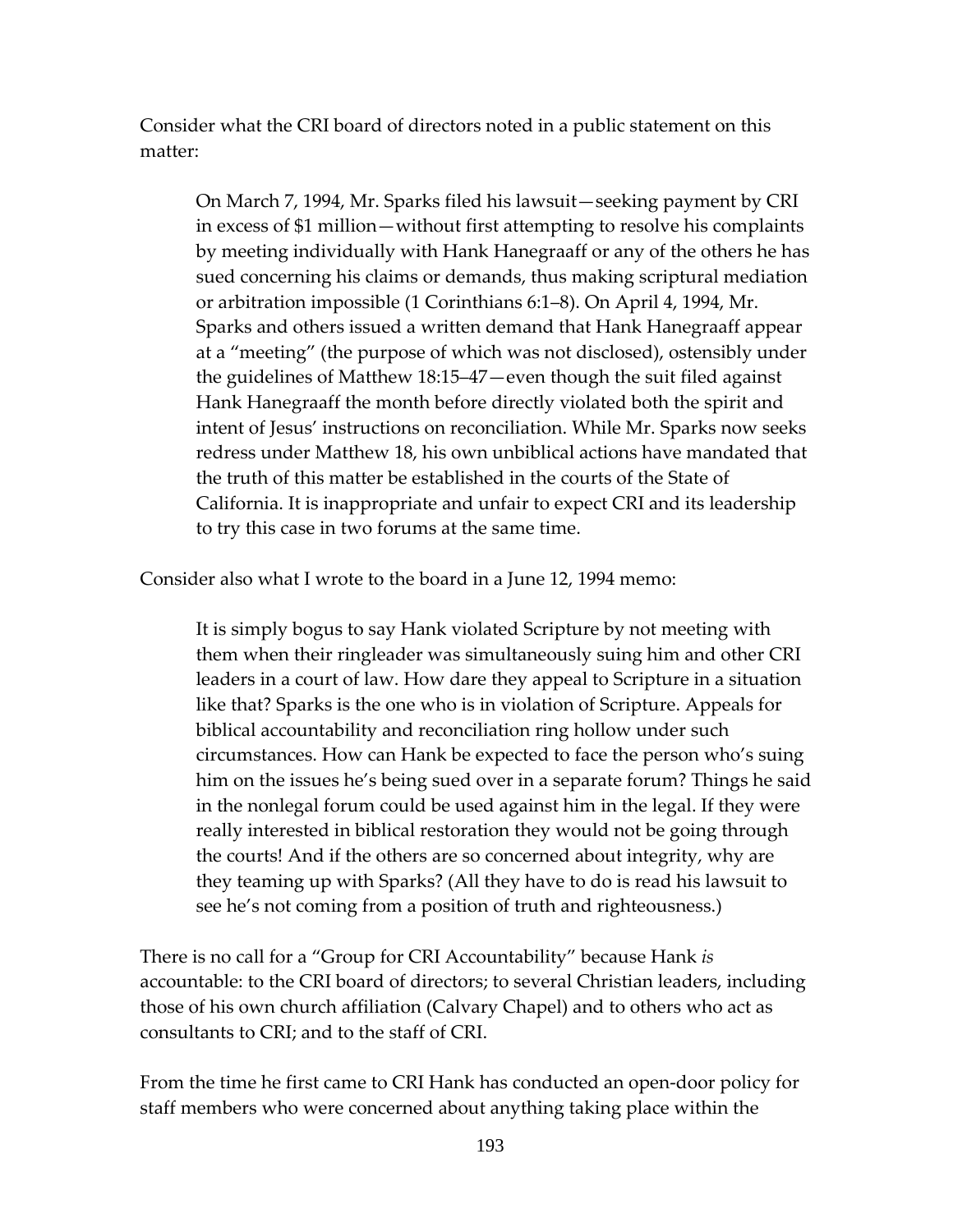ministry, and several of us have put this offer to the test and found it good. He is willing to meet individually with any member of the Group and has met with a few who agreed to do so.

Most of the Group, however, never even took step number one in the three-step Matthew 18 confrontation process before as a group they decided to aggressively take the final step of taking their accusations to the church. In fact, *before* Hank received the "Matthew 18" demand notice that contained Sparks's signature Sparks was already "telling it to the church" by sending out his legal complaint across the country! Thus it is fair to ask, Who is holding *the Group* accountable for the damage they are doing to the apologetics mission of CRI?

In addition to these two major ploys to discredit CRI leadership, the Group has devised new allegations beyond those included in Sparks's suit. It is perfectly clear that they went on "fishing expeditions" in hopes of catching Hank in some improper or even illegal act. Suspecting that they had indeed found evidence of illegal activity, in a June 2, 1994 letter they presented the first two allegations listed below to the CRI board, demanding that the board "lay to rest all of these questions" that they themselves had raised, and threatening that if the board did not respond to their demands for documentation they would notify the proper authorities and make their suspicions public.[16](#page-193-0) And it would appear from the *Christianity* Today article that when they did go to the media with these matters they presented them not merely as "questions" but as allegations. Here are the major allegations from the Group with CRI's response.

**Allegation:** As they wrote in the June 2 letter (which has been circulated all over the continent): "Hank has told people over the years that he is an ordained

<span id="page-193-0"></span><sup>&</sup>lt;sup>16</sup> In several letters to the board during June and July the Group would back up their demands for Hank and the board to meet with them or for the board to supply them with confidential information by threats that they would make all of their allegations public. In fact, however, they had *already* sent Brad Sparks's lawsuit and their own packet of information to numerous Christian leaders, countercult ministries, and publications across the country, personally contacted many of the same people, put the lawsuit on various computer bulletin board systems, and picketed and passed out defamatory literature at the CRI warehouse sale. Texe Marrs had *already* mailed out his widely circulated July newsletter devoted to describing (and embellishing!) Sparks's defamatory allegations when Rob Bowman disingenuously wrote Sealy Yates in a July 11 letter: "It is precisely such a spectacle ['public embarrassment to your clients'] that we have been avoiding, seeking instead to resolve our differences with your clients with a minimum of public exposure, both for their sakes and for the sake of CRI's future." After Marrs's July newsletter it would only be a matter of time before the story would be picked up by the major Christian media, as well as the heretical and cultic opponents of CRI, as indeed it was.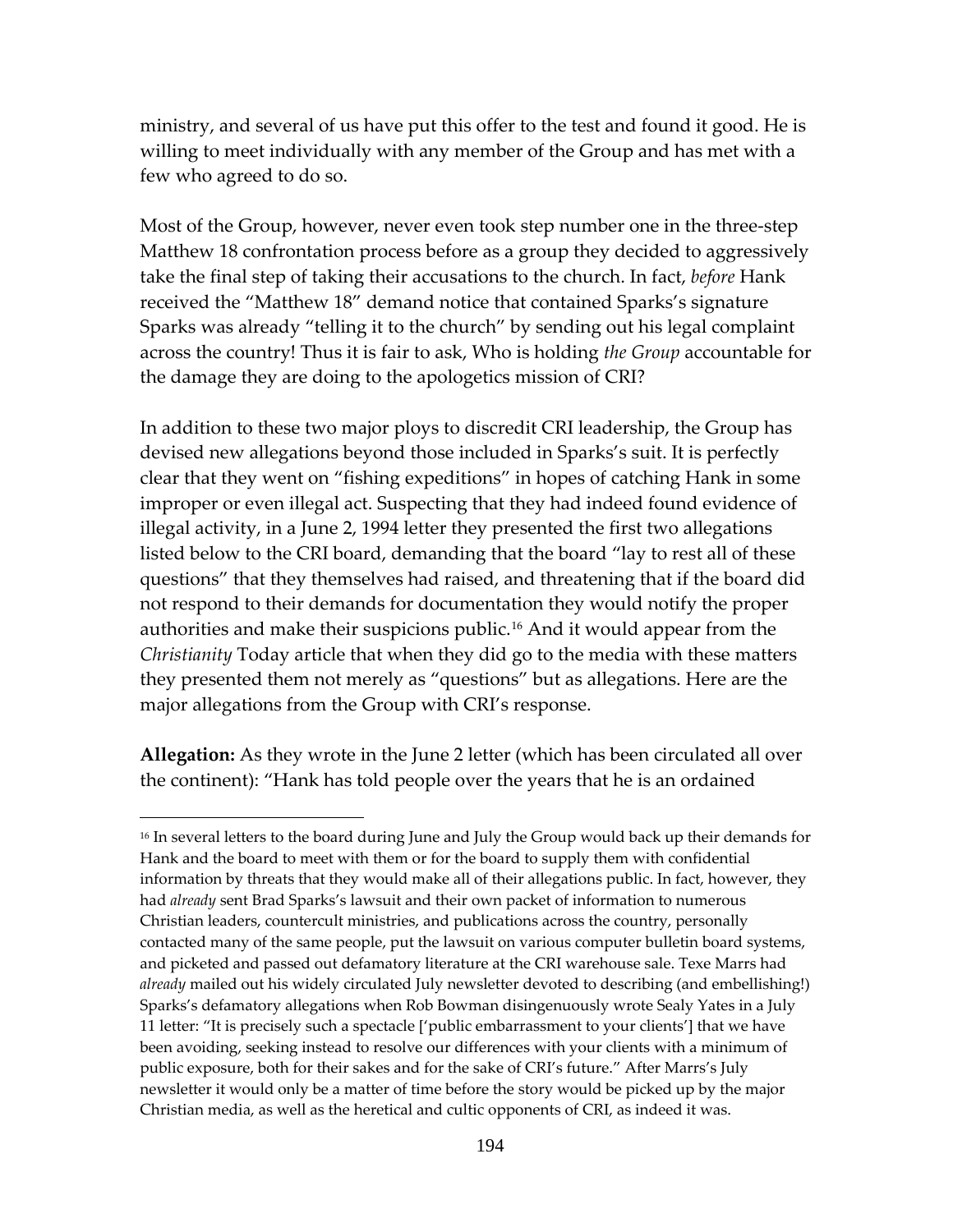minister in the Assemblies of God (AG). However, AG headquarters in Springfield, Missouri, has no record of his licensing or ordination with them. . . " From this the Group raised questions about whether Hank is legally receiving a minister's housing allowance.

**Response:** It is amazing that former CRI employees could raise this issue, since for the entire time Hank has been president of CRI he has had his ordination license framed on his office wall! Furthermore, Hank has never told anyone that he was ordained through the Assemblies of God—it is no coincidence that the Group can provide no specific examples of this.

Hank was originally ordained on January 31, 1986, when he became an associate pastor at the Mt. Paran Church of God in Atlanta, Georgia. However, because he was not theologically comfortable (on minor doctrinal points) with having his ordination tied to that church's denomination (the Church of God in Cleveland, Tennessee), the church recommended that he obtain his ordination through the International Ministry Fellowship, a credible ordination organization that has pastors and missionaries serving all over the world. Furthermore, after Hank moved to California and became affiliated with Calvary Chapel, he received a second ordination through them on January 1, 1992. Thus there is no legal problem with Hank receiving a minister's housing allowance as part of his salary.

**Allegation:** "A 35-member 'Group for CRI Accountability,' which includes several terminated employees, allege Hanegraaff....secretly borrowed \$100,000 from CRI as down payment for an expensive residence.. . ."[17](#page-194-0)

**Response:** There was nothing secretive about this loan. First, it was properly authorized by CRI's board of directors (Hank abstaining), who were more than happy to arrange for the loan, since Hank offered to pay CRI double the interest that the same funds were earning in the bank, and since he had the assets to pay off the loan within its three-year term.[18](#page-194-1) Second, the loan was publicly disclosed

<span id="page-194-0"></span><sup>17</sup> Kennedy, 46.

<span id="page-194-1"></span> $18$  Furthermore, the board arranged for the loan because the Hanegraaffs had sold their home in Marietta, Georgia to come to CRI only to find the cost of real estate in Southern California staggeringly high, and thus had been forced to rent for a few years. Desiring them to have the kind of security and stability they had before accepting the call to CRI, and a better investment of their money, the board was happy to help them with their down payment—something that is done all the time when principals of organizations are required to move from one area to another, *particularly* to Southern California.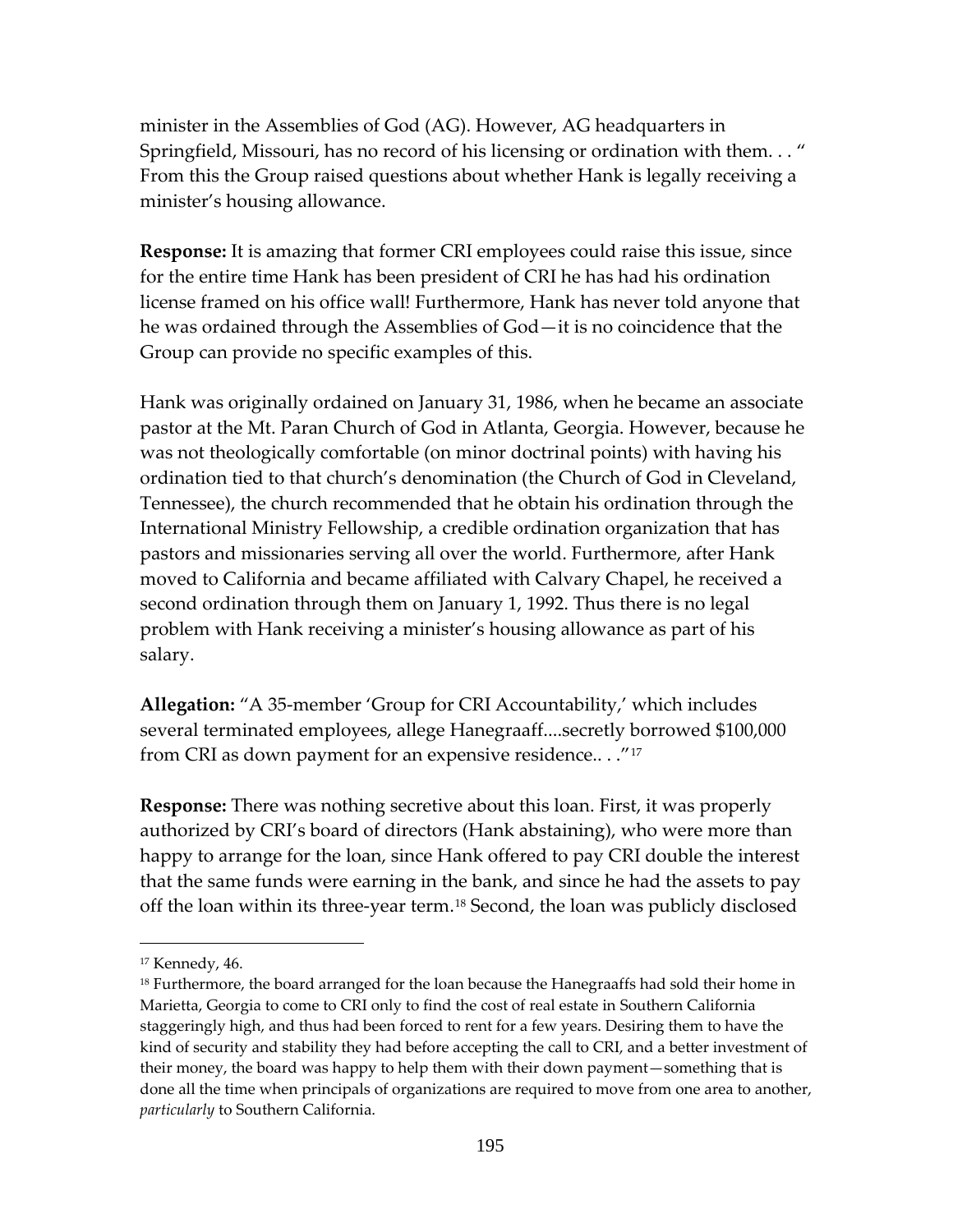in CRI's audited financial statements in accordance with standard accounting procedure. Third, the Hanegraaffs properly disclosed to their lender the fact that \$100,000 of their \$182,750 down payment was a loan (assuming the opposite, the Group threatened to turn them in to the U.S. Attorney and F.B.I. for this), and this presented no problem to the lender since the Hanegraaffs had the assets to cover the loan and simply needed time to liquidate them.

Concerning the fact that the Hanegraaffs live in an expensive home, it first of all needs to be understood that Hank had long been a successful businessman and did not come to CRI as a pauper—Hank's salary at CRI is not the sole means by which he is paying for his home. Second, the high cost of his home is more reflective of the land value of a 1.7-acre property in Southern California than of the house itself. I have been in the home and it is not ostentatious, nor a mansion; it is rather a functional home for a household of 10.[19](#page-195-0) The reason Hank purchased a property with a little acreage (not that that should need to be justified) is that he hopes to accommodate his and Kathy's parents in their old age.

**Allegation:** Hank engages in "hidden profiteering." This charge is handwritten on a CRI financial statement included in the anti-CRI packet that the Group is sending all over the continent, with an arrow pointing to the following statement (i.e., this is the part of the statement that they allege proves hidden profiteering on Hank's part):

Non-interest bearing unsecured obligation under *deferred compensation contract* payable to *an individual* in monthly installments of \$1,667 per month, maturity date June 1999. Less unamortized discount at imputed interest rate of 8%.

Obligation less unamortized discount.

 $\overline{a}$ 

**Response:** The "individual" the Group is accusing of "hidden profiteering" in this financial statement is not Hank Hanegraaff, but Walter Martin's wife, Darlene. The "compensation" referred to, however, is a life insurance policy on Walter Martin, now being dispensed to Darlene, which Walter directed to be administered by CRI's bank account so that CRI could receive the benefit of the interest over the years.

<span id="page-195-0"></span> $19$  The Hanegraaffs have seven children and also have opened their home to others in need, currently one individual.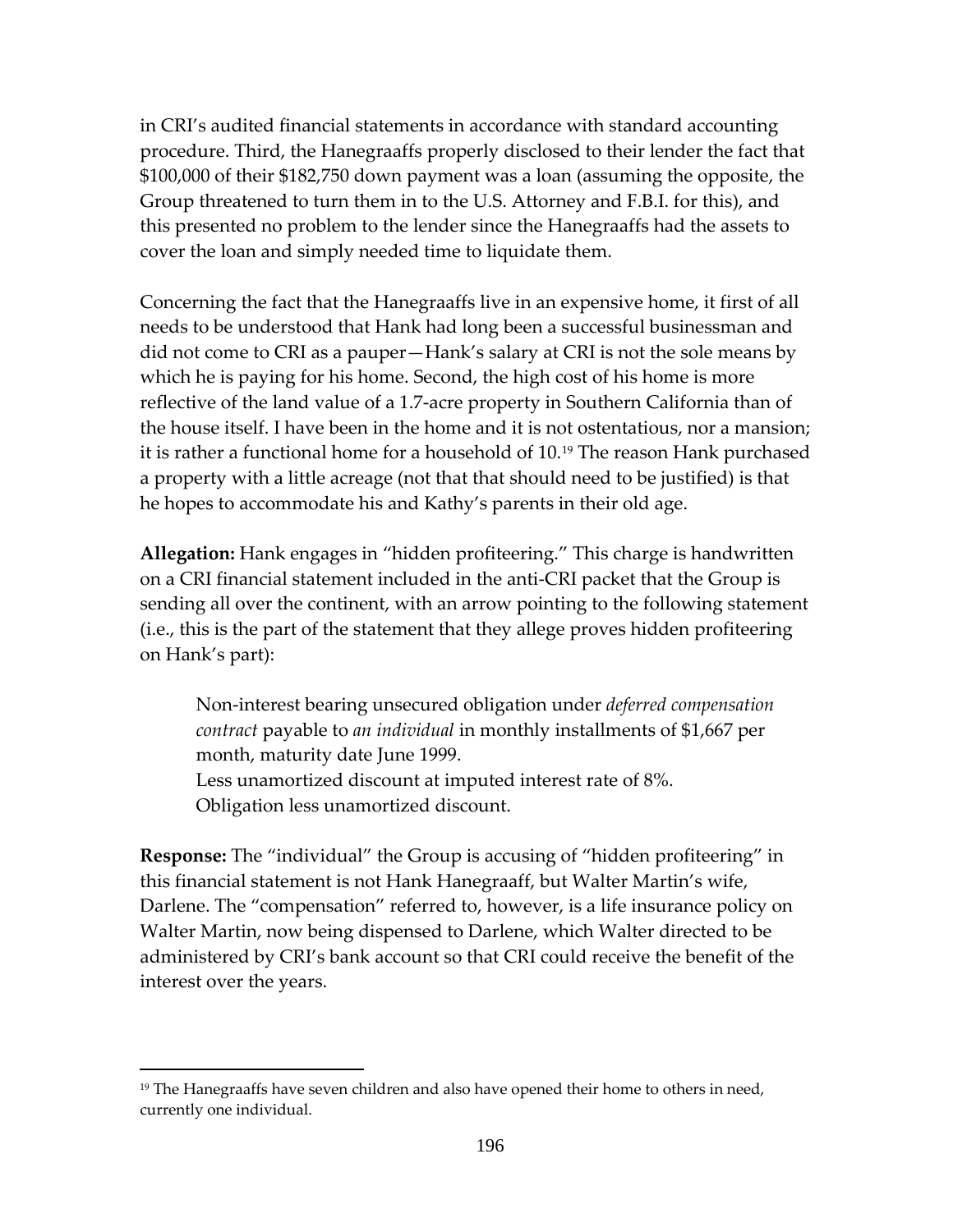The irresponsibility and malice of the Group is clearly seen in their readiness to label as "hidden profiteering" something about which they have no knowledge, and then to send that material to every place they can think of where it might damage the reputation of Hank and CRI. Once again, truth and righteousness are not their driving concerns. Rather, their agenda is to portray Hank in the worst possible light, and that for their own political and vindictive reasons. It doesn't seem to bother them that in their reckless pursuit of propaganda material they might malign the innocent widow of the man whose memory they *claim* to be serving.

**Allegation:** "A 35-member 'Group for CRI Accountability,' which includes several terminated employees, allege Hanegraaff....intimidated, manipulated, and fired workers without cause."[20](#page-196-0)

**Response:** As we've already partially seen, this is yet another of the Group's "trumped up" charges. For example, the front page of the stapled handout that Group members distributed at the CRI warehouse sale reproduced the Christmas 1991 *Christian Research Newsletter* cover, which featured a picture of the CRI staff. On their handout the Group had the heads of several former employees in the picture circled, and connected those circles to captions such as "'Lay off' firing," "Fired," "Forced to leave," and "Quit." The purpose of this, of course, was to convey the impression that there had been a high turnover at CRI, and to suggest that the reason for this was employee abuse.

There are several reasons, however, why this propaganda piece was maliciously misleading. (1) The Group has no proof that what they call ''lay-off firings" were firings and not merely lay offs. In fact, they were *not* firings. For example, Joan Moore, one of the alleged "lay-off firings," was very dedicated to the ministry and had a perfectly good work record—she was laid off along with Brad Sparks and others purely for economic reasons, because her position was nonessential.

(2) When they say that someone was "forced to leave" they are often speaking merely of the individual's subjective perception of his or her departure from CRI. We are aware of some people who quit out of fear that their job performance was substandard and therefore they might be fired, even when no objective indication that they would be fired had been given.

<span id="page-196-0"></span><sup>20</sup> Kennedy, 46.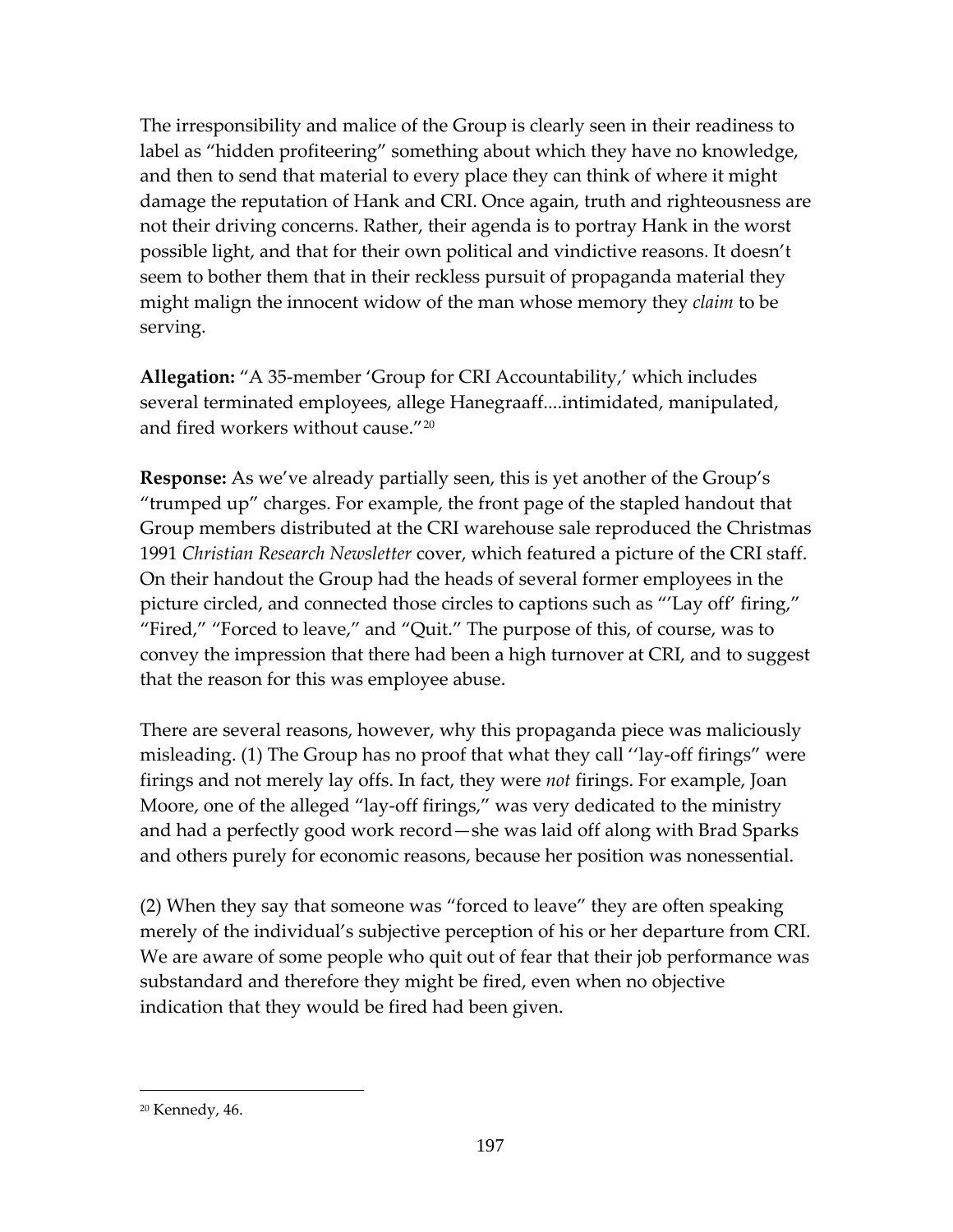(3) The number of people whose heads are circled, 14 out of 39 over a two-and-ahalf-year period, is not high enough to be considered scandalous even on the face of it. Having worked at CRI for the past 18 years I can say unequivocally that the turnover rate was higher under Walter Martin than it has been under Hank. Does that mean Walter abused his employees? No, it means that Christian ministries typically don't pay very much and so people in lower and middlelevel positions usually don't stay very long.

(4) The Group unethically misrepresented several individuals' situations in hopes of making CRI look as bad as possible. For examples, they signified that Bob Lyle had "resigned" while he was in fact still working at CRI; they state that Ken Samples was "forced to quit" when I know from talking with both Ken and Hank that quitting was Ken's decision and that Hank was surprised by it; they have the word "quit" over former customer service representatives Baron Harris and Carri Foote's heads, as if to say, "Here are two more people who couldn't take working for Hank Hanegraaff," whereas Baron simply moved out of state to attend Bible school and still enthusiastically works at CRI every summer (something Brad Sparks *observed* in the summer of 1993), and Carri resigned on good terms to raise her first child, and wrote the following in a June 28, 1990 letter to the board concerning the claim (made during the 1990 uprising) that if one said anything displeasing to Hank it would be the end of one's job:

I did not buy that lie for a minute! Hank has never portrayed a angry dictator, uncontrolled style of leadership. He has been firm when needed; in addressing sin and in particular gossip, which seemed to go unheeded by some. He exhorted us to practice Scripture by "going to your brother if you have ought against him. . . ." He took the bull by the horns in addressing issues of sin within CRI which causes me to respect him even more.

Hank is a warm, approachable, friendly person who always greets us in the morning with a smile and humble spirit. He takes time to be personable with not only employees but also with customers who are in the lobby. He praises and encourages us. He treats us as valuable members of one family.

….He has maintained an open door policy and I have never felt that he did not mean what he said. Nothing ever contradicted that.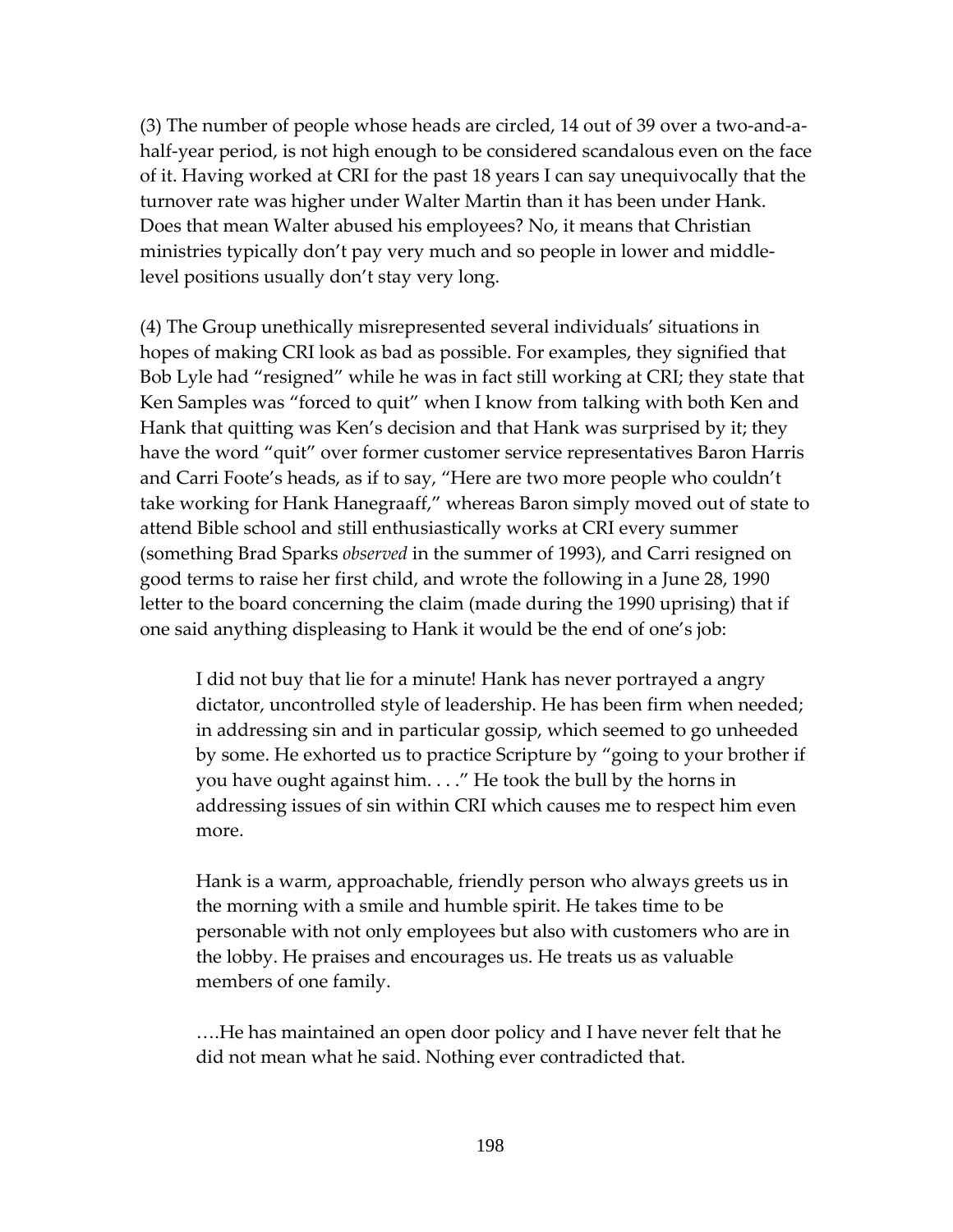In conclusion I feel very positive about the direction CRI is going and the man who is leading it. I have never seen anything that would cause me to think evil of Hank and his motives, nor has his behavior ever caused me to question him.

A substantial majority of current and former CRI employees would echo Carri Foote's assessment of Hank. For example, Dr. Ron Rhodes, CRI researcher, editor, and *Bible Answer Man* participant, wrote in a June 10, 1994 memo to the CRI board concerning the Group's allegations:

It has been alleged by some that Hank can't take criticism. We are told Hank has temper tantrums, raises his voice, and the like. GIVE ME A BREAK!

I've *never* seen this in Hank. I criticize Hank at least every two months (I edit his *Newsletter* articles, marking red all over them). Hank has never raised his voice or gotten offended at my criticism. In point of fact, Hank often asks me for constructive criticism *as the article is in progress.* 

And Marian Bodine, who began her ministry at CRI with her husband Jerry 21 years ago, wrote a personal letter of encouragement to Hank on June 8 that stated:

Over the time you have been at CRI, I have had the opportunity to observe you in various situations. I have noticed you were caring, helpful, insightful, encouraging and open. You have told the staff often that you had an "open door policy," and that if they felt there was a problem to come and talk with you about it. For instance, about a year and a half ago, Ed Decker was here for a week on the BAM *[Bible Answer Man*] program….The next morning I listened to the tape of that show and heard one error you made and many that Ed made. I made a list of them, and Bob Lyle told me to take it to you, and go over some of the problems I heard.

When I entered your office, you were working at your computer. I remarked that on the BAM program the day before, you had said that Joseph Smith's claim to the size of the "Golden Plates" was 6x8 *feet,* and that was not correct. It was *inches* not feet!…I showed you the photocopied information from Mormon sources….You were very appreciative for the correction and changed it in your notes….You then asked me to be on the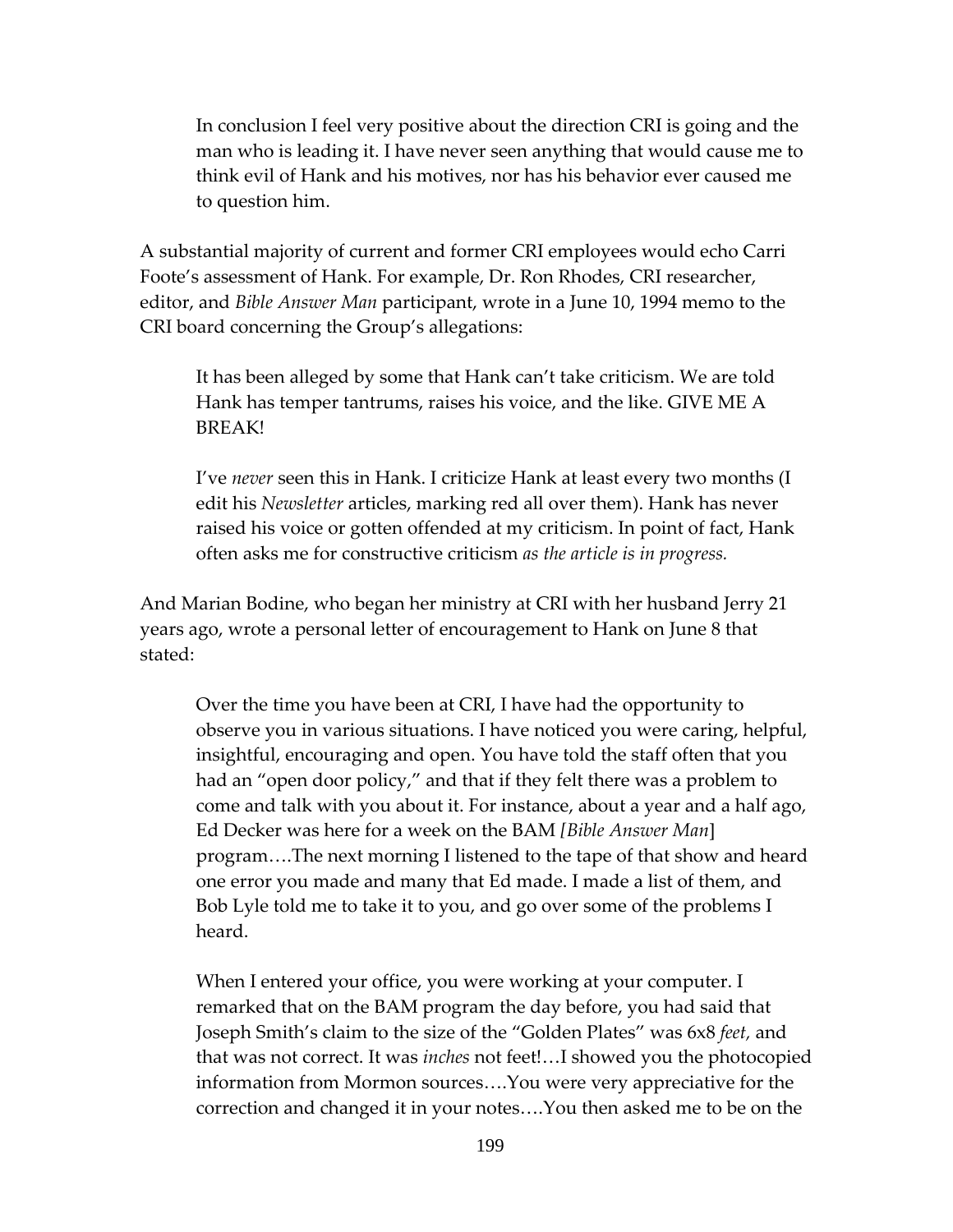BAM show with you and Ed that day. On the program, you skillfully corrected your error of the day before, and Ed also handled his errors with expertise.

Everyone makes mistakes at times. This is just part of our fallen nature. However, I have never seen you take offense when someone approached you to offer some helpful criticism. I just thank the Lord for your humility.

In light of the positive testimonies of such credible CRI veterans as those cited above, what are we to make of this group of former employees who claim that Hank intimidated and manipulated them? Some CRI staff no doubt have felt intimidated by Hank, simply because of who he is, the position he occupies, and his personality strength. But in six years of working closely with him I've seen no evidence that Hank deliberately intimidates and manipulates the people working under him. I am aware of situations where individuals *interpreted* him in this way, but I also am aware of what Hank actually said (I was present in some of these cases), and can see how the individuals misunderstood him.

## **The Source of This Attack**

We have not used the claim, "This is an attack of the Devil" as a cop-out. We have faced the charges being leveled against us and answered them with facts. However, the facts being known, we believe that it is extremely important that our supporters have the proper perspective about what is happening to us. As CRI has become more visible and vital, Satan has launched an all-out effort to destroy its ministry.

When the current attack against CRI began to mount, Marian Bodine wrote the following words of encouragement in her June 8, 1994 letter to Hank:

The Lord led Jerry and I to Walter Martin and CRI in 1974, and over the years we have had the opportunity to see many changes and growth. We knew the dreams Dr. Martin had for CRI. Some of them took place in his lifetime, but the rapid growth and expansion of this ministry has taken place under your leadership.

In my opinion, I unequivocally believe that you are God's man for this ministry. Under your leadership. the position of president of CRI is now filled by a caring, God-honoring man who is not afraid to take risks for righteousness' sake. Before you came, excepting Walter Martin, the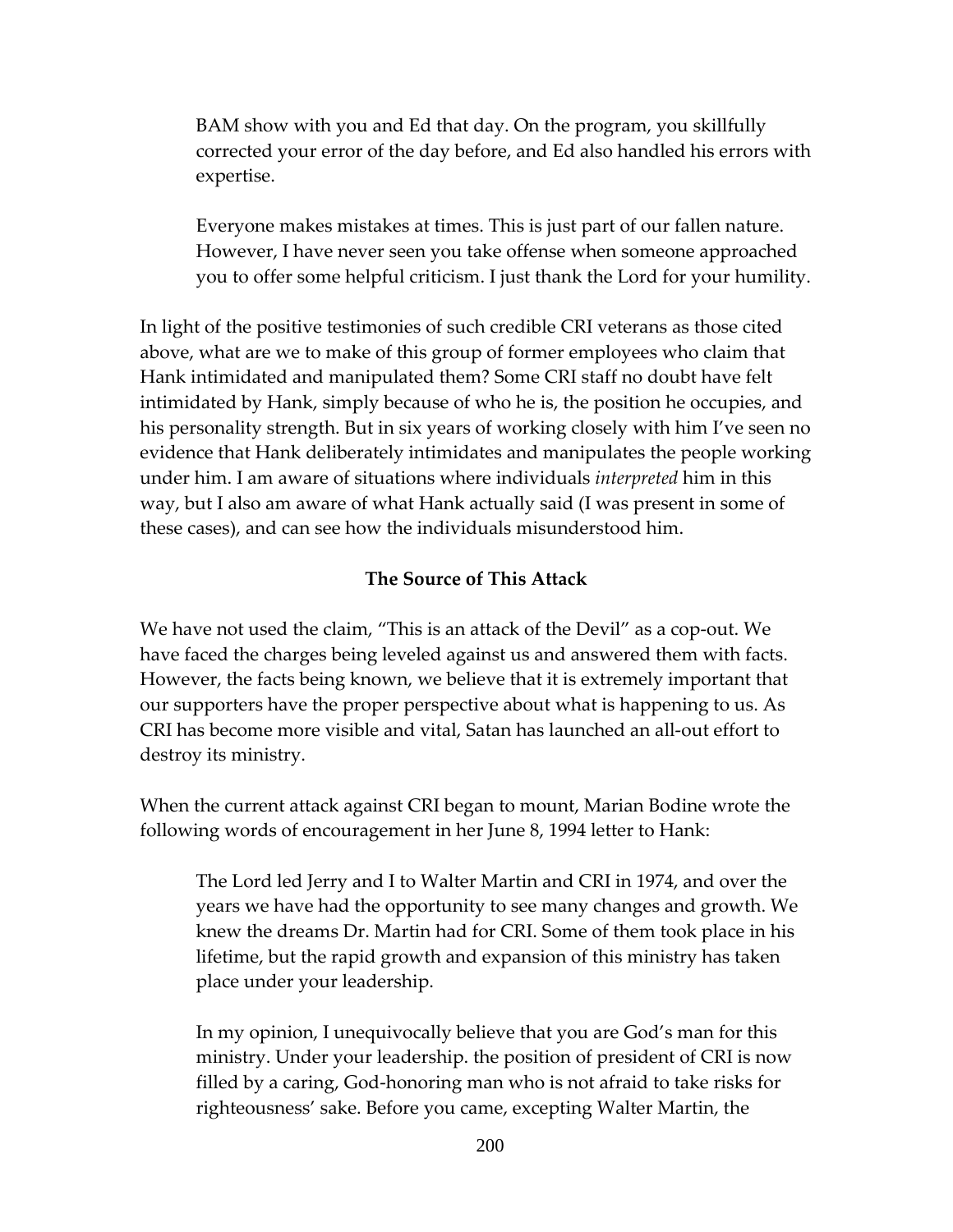leadership of CRI was held by people who proved to be unqualified spiritually for the task. Spiritual warfare in a ministry like this leaves people shell shocked if they are not walking close with the Lord, having all the armor in place.

. . . .Down through the years I have seen more than a few at CRI who should never have been connected with this ministry. I have seen them do much to ruin other people around them and CRI in general. Somehow it was allowed to continue and firm action was not taken to remedy the situation. Since you have been here, gossip and backbiting are not allowed. Because you have taken affirmative action based on what you know should not be tolerated in a Christian ministry, you have come under vicious attacks from some whose jobs were terminated because of continued unchristian behavior.

Since the ministry of CRI puts us behind the enemy's front lines in spiritual warfare, those who are here must expect to be attacked by the enemy. Satan plays by no rules, and loves to use a Christian to destroy another Christian. He wants to destroy CRI, especially under your administration, because your leadership has been so effective.

You and Kathy have served CRI sacrificially from the beginning of your presence here. Because of that you have suffered incredible attacks without cause. I am thanking and praising the Lord for your endurance and tenacity. If you were not God's man for this place, you would not have suffered so at the hands of the enemy. Keep the whole armor of God in place for the fiery darts cannot destroy you. Be of good courage for "greater is He that is in you than he that is in the world."

Under the leadership of Hank Hanegraaff CRI has grown from being a ministry that spoke to a specialized interest group (the cult apologetics crowd) to a voice that is recognized and heeded by the evangelical community at large. At a time when many voices over the Christian airwaves are promoting false doctrine, sensationalism, and self- and experience-driven theology, CRI stands for biblical fidelity and reason. It has promoted the study of Scripture, concern for sound doctrine, interest in apologetics, and a desire to reach out to people of other faiths with the gospel. Furthermore, it has made a significant dent in the empire of the faith movement, pointing charismatics back to the Bible as the source and standard of their theology.